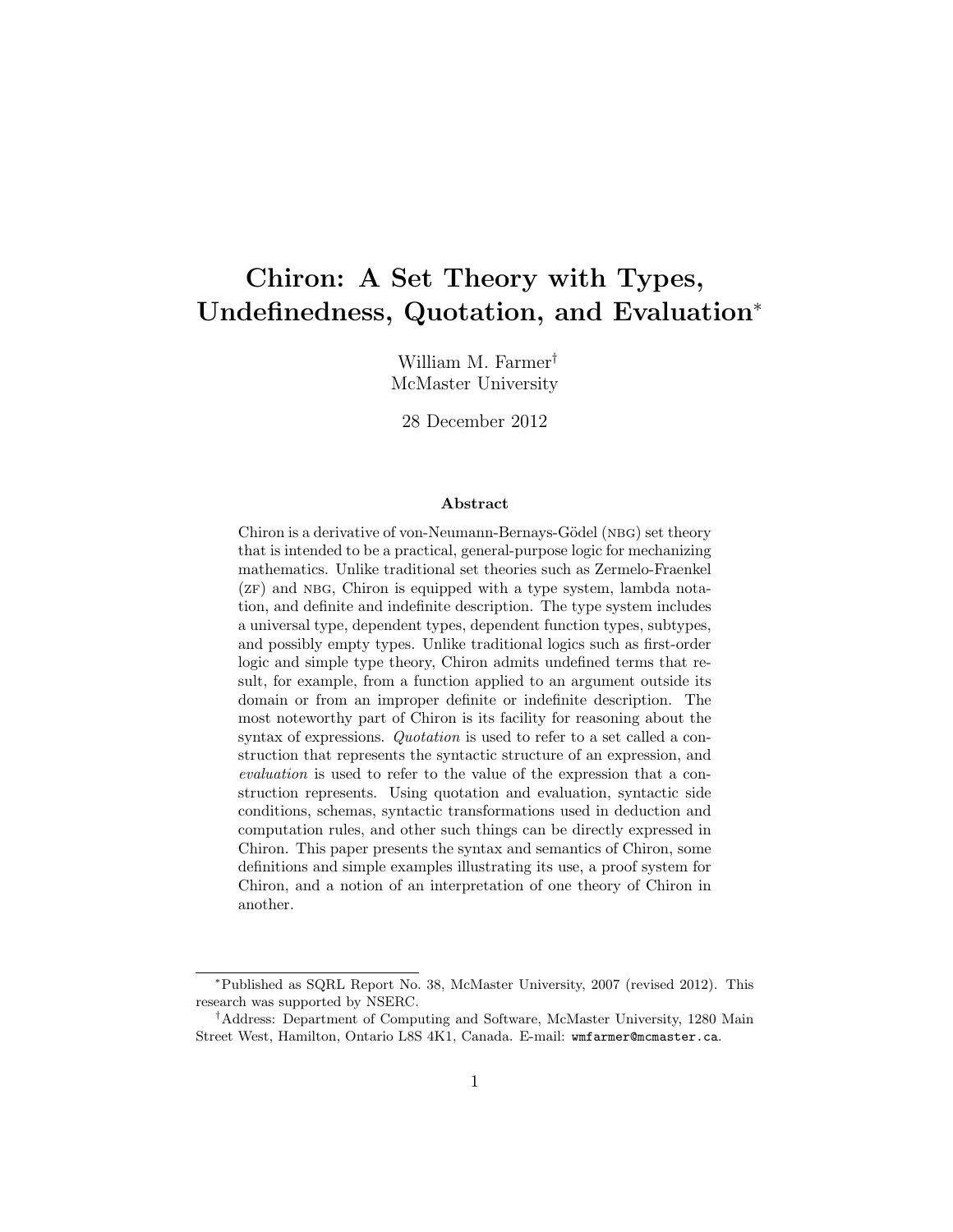# Contents

| 1                       |               | Introduction                                                                 | $\bf{5}$       |
|-------------------------|---------------|------------------------------------------------------------------------------|----------------|
| $\overline{2}$          |               | Overview                                                                     | 6              |
|                         | 2.1           | NBG Set Theory $\dots \dots \dots \dots \dots \dots \dots \dots \dots \dots$ | 6              |
|                         | 2.2           |                                                                              | $\overline{7}$ |
|                         | 2.3           |                                                                              | 8              |
|                         | 2.4           |                                                                              | 9              |
|                         | 2.5           |                                                                              | 9              |
|                         | 2.6           |                                                                              | 10             |
| 3                       | <b>Syntax</b> |                                                                              | 11             |
|                         | 3.1           |                                                                              | 11             |
|                         | 3.2           |                                                                              | 18             |
|                         | 3.3           |                                                                              | 20             |
| $\overline{\mathbf{4}}$ |               | <b>Semantics</b>                                                             | 22             |
|                         | 4.1           |                                                                              | 23             |
|                         | 4.2           |                                                                              | 24             |
|                         | 4.3           |                                                                              | 25             |
|                         | 4.4           |                                                                              | 28             |
|                         | 4.5           |                                                                              | 32             |
|                         | 4.6           |                                                                              | 32             |
|                         | 4.7           | Notes Concerning the Semantics of Chiron                                     | 33             |
|                         | 4.8           |                                                                              | 38             |
| $\bf{5}$                |               | <b>Operator Definitions</b>                                                  | 40             |
|                         | 5.1           |                                                                              | 40             |
|                         | 5.2           |                                                                              | 44             |
|                         | 5.3           |                                                                              | 55             |
|                         | 5.4           |                                                                              | 59             |
| 6                       |               | Substitution                                                                 | 60             |
|                         | 6.1           |                                                                              | 60             |
|                         | 6.2           | Kernel, Normal, and Eval-Free Normal Theories                                | 69             |
|                         | 6.3           | Evaluation and Quasiquotation Lemmas                                         | 69             |
|                         | 6.4           |                                                                              | 73             |
|                         | 6.5           | More Notational Definitions $\ldots \ldots \ldots \ldots \ldots \ldots$      | 96             |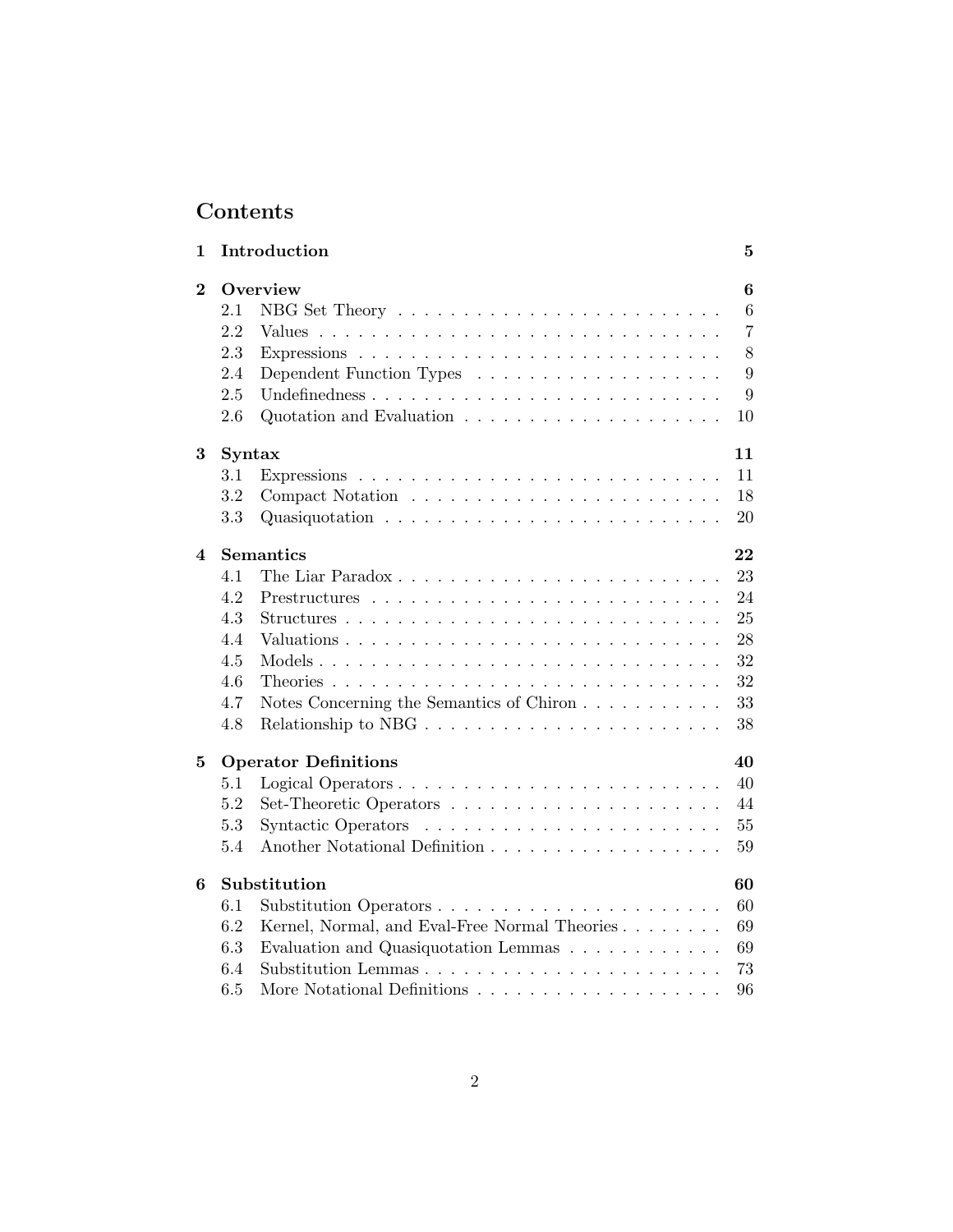| 7 |     | 97<br><b>Examples</b>                                                                                                                                                                                                                                                                                                                                                                                                                                                                |
|---|-----|--------------------------------------------------------------------------------------------------------------------------------------------------------------------------------------------------------------------------------------------------------------------------------------------------------------------------------------------------------------------------------------------------------------------------------------------------------------------------------------|
|   | 7.1 | 97                                                                                                                                                                                                                                                                                                                                                                                                                                                                                   |
|   | 7.2 | 97                                                                                                                                                                                                                                                                                                                                                                                                                                                                                   |
|   | 7.3 | 98<br>Infinite Dependency $2 \ldots \ldots \ldots \ldots \ldots \ldots \ldots$                                                                                                                                                                                                                                                                                                                                                                                                       |
|   | 7.4 | 98                                                                                                                                                                                                                                                                                                                                                                                                                                                                                   |
|   | 7.5 | 98                                                                                                                                                                                                                                                                                                                                                                                                                                                                                   |
|   | 7.6 | 99                                                                                                                                                                                                                                                                                                                                                                                                                                                                                   |
|   | 7.7 | Liar Paradox<br>100<br>$\mathcal{L}_{\mathcal{A}}(\mathcal{A},\mathcal{A},\mathcal{A},\mathcal{A},\mathcal{A},\mathcal{A},\mathcal{A},\mathcal{A},\mathcal{A},\mathcal{A},\mathcal{A},\mathcal{A},\mathcal{A},\mathcal{A},\mathcal{A},\mathcal{A},\mathcal{A},\mathcal{A},\mathcal{A},\mathcal{A},\mathcal{A},\mathcal{A},\mathcal{A},\mathcal{A},\mathcal{A},\mathcal{A},\mathcal{A},\mathcal{A},\mathcal{A},\mathcal{A},\mathcal{A},\mathcal{A},\mathcal{A},\mathcal{A},\mathcal{$ |
| 8 |     | A Proof System<br>101                                                                                                                                                                                                                                                                                                                                                                                                                                                                |
|   | 8.1 | 101                                                                                                                                                                                                                                                                                                                                                                                                                                                                                  |
|   | 8.2 | 102                                                                                                                                                                                                                                                                                                                                                                                                                                                                                  |
|   | 8.3 |                                                                                                                                                                                                                                                                                                                                                                                                                                                                                      |
|   | 8.4 |                                                                                                                                                                                                                                                                                                                                                                                                                                                                                      |
|   | 8.5 |                                                                                                                                                                                                                                                                                                                                                                                                                                                                                      |
|   | 8.6 |                                                                                                                                                                                                                                                                                                                                                                                                                                                                                      |
| 9 |     | Interpretations<br>128                                                                                                                                                                                                                                                                                                                                                                                                                                                               |
|   | 9.1 | 128                                                                                                                                                                                                                                                                                                                                                                                                                                                                                  |
|   | 9.2 | 128                                                                                                                                                                                                                                                                                                                                                                                                                                                                                  |
|   | 9.3 |                                                                                                                                                                                                                                                                                                                                                                                                                                                                                      |
|   | 9.4 |                                                                                                                                                                                                                                                                                                                                                                                                                                                                                      |
|   |     | 10 Conclusion<br>140                                                                                                                                                                                                                                                                                                                                                                                                                                                                 |
|   |     | Acknowledgments<br>140                                                                                                                                                                                                                                                                                                                                                                                                                                                               |
|   |     | A Appendix: Alternate Semantics<br>141                                                                                                                                                                                                                                                                                                                                                                                                                                               |
|   | A.1 | 141                                                                                                                                                                                                                                                                                                                                                                                                                                                                                  |
|   | A.2 |                                                                                                                                                                                                                                                                                                                                                                                                                                                                                      |
|   | A.3 |                                                                                                                                                                                                                                                                                                                                                                                                                                                                                      |
| В |     | Appendix: An Expanded Definition of a Proper Expression 147                                                                                                                                                                                                                                                                                                                                                                                                                          |
|   |     | References<br>151                                                                                                                                                                                                                                                                                                                                                                                                                                                                    |
|   |     | <b>List of Tables</b>                                                                                                                                                                                                                                                                                                                                                                                                                                                                |

| The Built-In Operators of Chiron. 17 |  |
|--------------------------------------|--|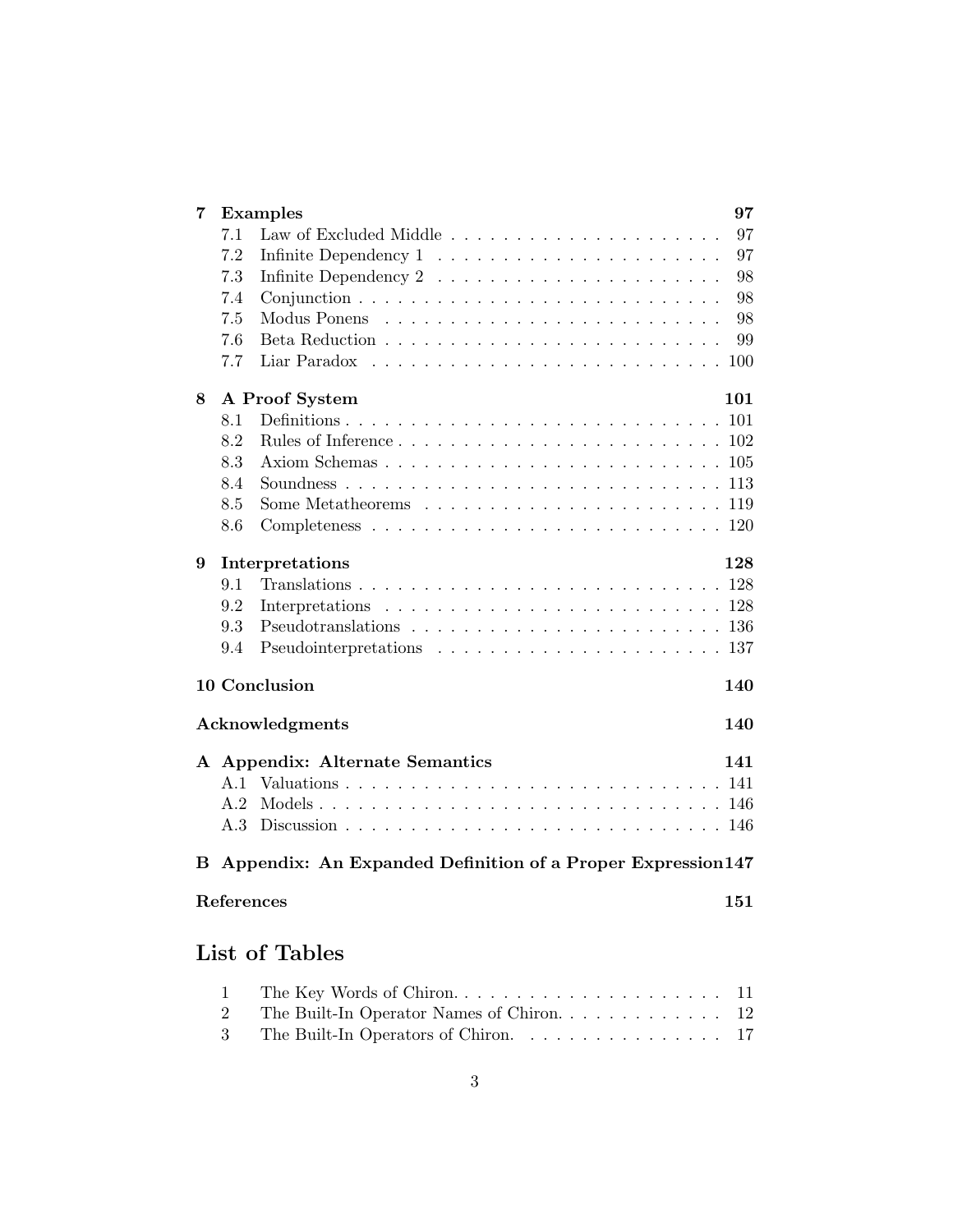| 5 Additional Compact Notation 19 |  |  |  |  |  |  |  |  |  |  |
|----------------------------------|--|--|--|--|--|--|--|--|--|--|
| 6 Expanded Compact Notation 152  |  |  |  |  |  |  |  |  |  |  |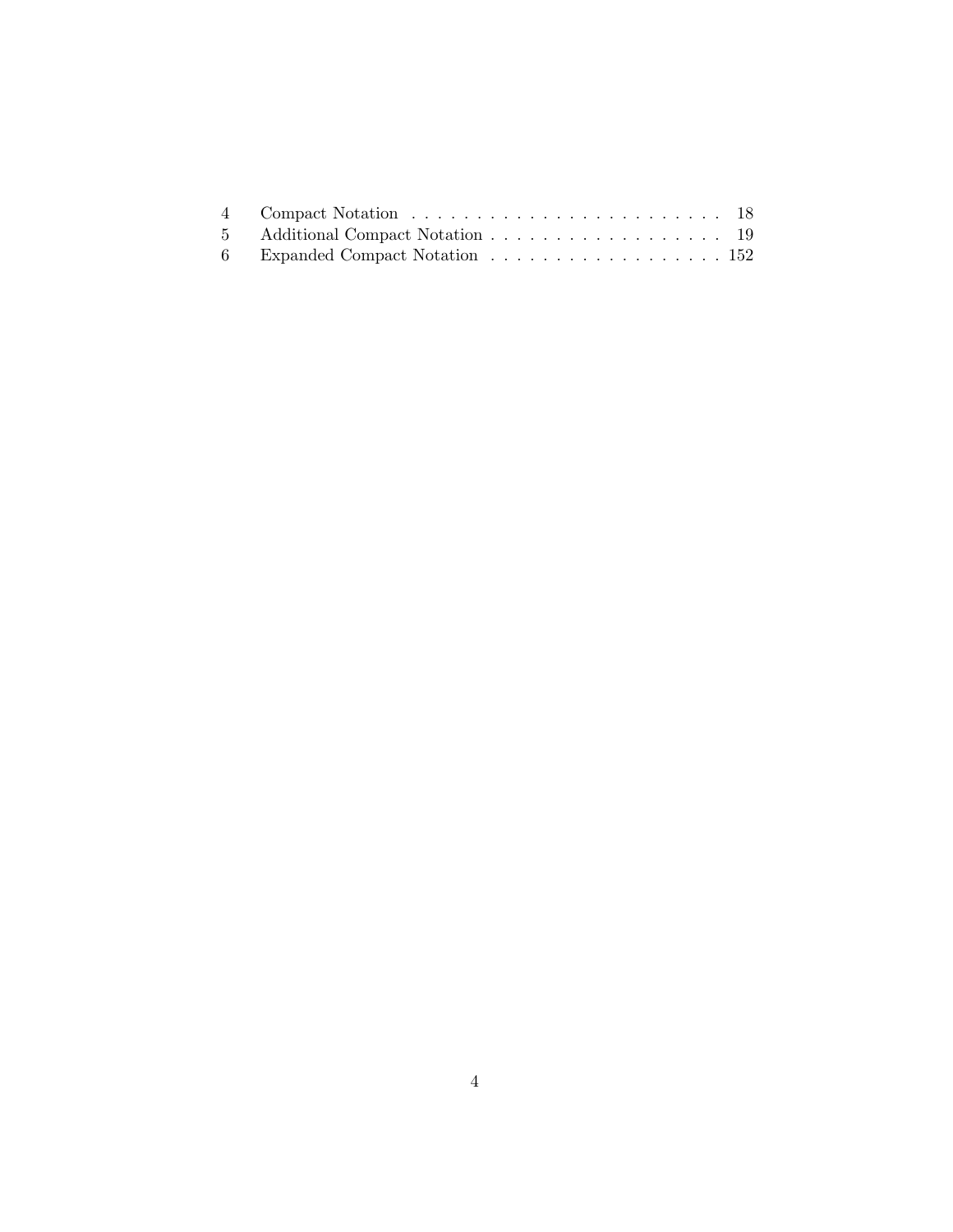# 1 Introduction

The usefulness of a logic is often measured by its expressivity: the more that can be expressed in the logic, the more useful the logic is. By a logic, we mean a language (or a family of languages) that has a formal syntax and a precise semantics with a notion of logical consequence. (A logic may also have, but is not required to have, a proof system.) By this definition, a theory in a logic—such as Zermelo-Fraenkel (ZF) set theory in first-order order—is itself a logic. But what do we mean by expressivity? There are actually two notions of expressivity. The theoretical expressivity of a logic is the measure of what ideas can be expressed in the logic without regard to how the ideas are expressed. The practical expressivity of a logic is the measure of how readily ideas can be expressed in the logic.

To illustrate the difference between these two notions, let us compare two logics, standard first-order logic (fol) and first-order logic without function symbols (FOL<sup>−</sup>). Since functions can be represented using either predicate symbols or function symbols, FOL and FOL<sup>−</sup> clearly have exactly the same theoretical expressivity. For example, if three functions are represented as unary function symbols  $f, g, h$  in FOL, these functions can be represented as binary predicate symbols  $p_f, p_q, p_h$  in FOL<sup>-</sup>. The statement that the third function is the composition of the first two functions is expressed in FOL by the formula

 $\forall x \, . \, h(x) = f(q(x)),$ 

while it is expressed in  $FOL<sup>-</sup>$  by the more verbose formula

$$
\forall x, z \,.\, p_h(x, z) \equiv \exists y \,.\, p_g(x, y) \wedge p_f(y, z).
$$

The verbosity that comes from using predicate symbols to represent functions progressively increases as the complexity of statements about functions increases. Hence, fol<sup>−</sup> has a significantly lower level of practical expressivity than fol does.

Traditional general-purpose logics—such as predicate logics like firstorder logic and simple type theory and set theories like  $zF$  and von-Neumann-Bernays-Gödel (NBG) set theory—are primarily intended to be theoretical tools. They are designed to be used in theory, not in practice. They are thus very expressive theoretically, but not very expressive practically. For example, in the languages of  $ZF$  and NBG, there is no vocabulary for forming a term  $f(a)$  that denotes the application of a set f representing a function to a set a representing an argument to f. Moreover, even if such an application operator were added to ZF or NBG, there is no special mechanism for handling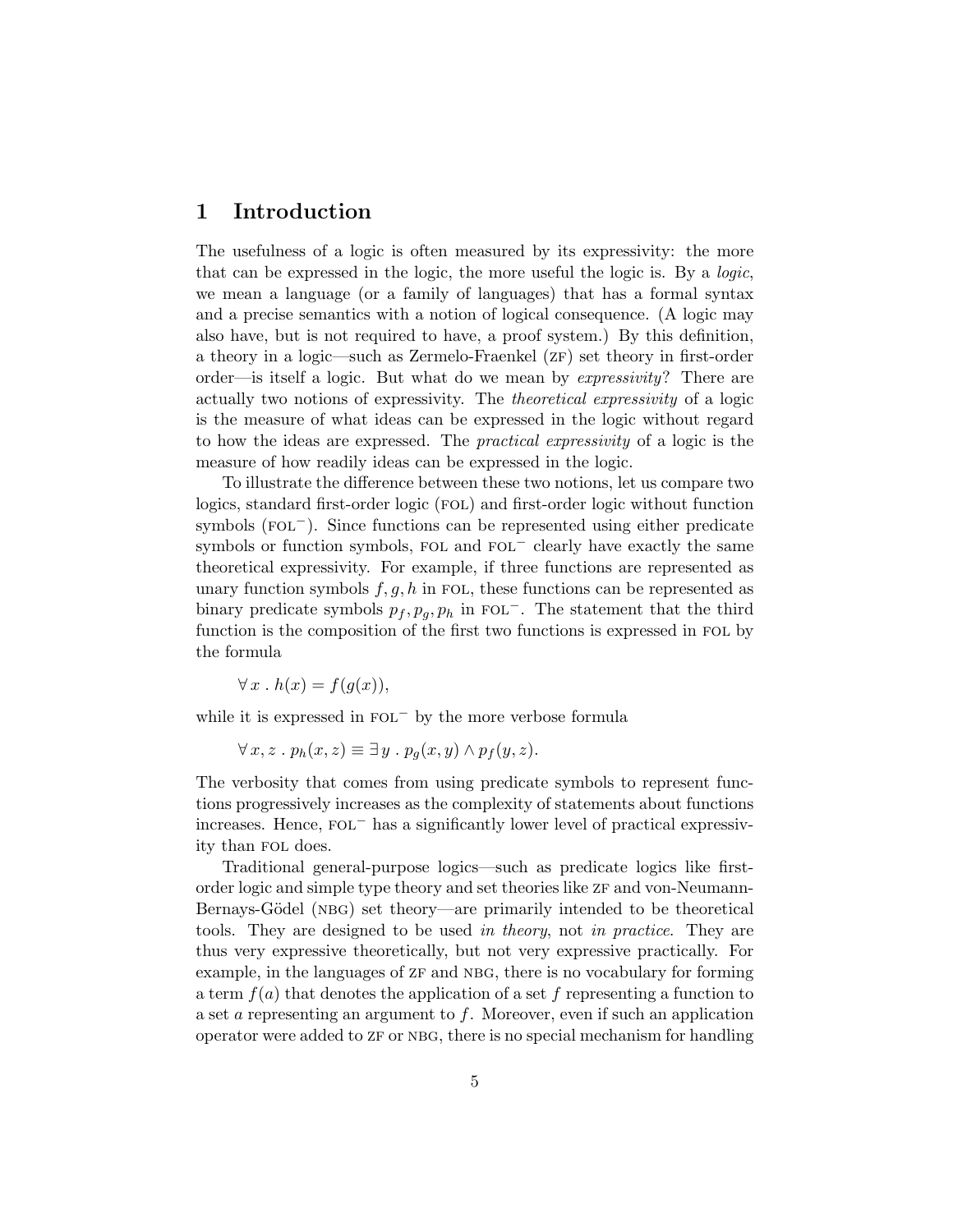"undefined" applications. As a result, statements involving functions and undefinedness are much more verbose and indirect than they need to be, and reasoning about functions and undefinedness is usually performed in the metalogic instead of in the logic itself.

Chiron is a set theory that has a much higher level of practical expressivity than traditional set theories. It is intended to be a general-purpose logic that, unlike traditional logics, is designed to be used in practice. It integrates nbg set theory, elements of type theory, a scheme for handling undefinedness, and a facility for reasoning about the syntax of expressions. This paper presents the syntax and semantics of Chiron, some definitions and simple examples illustrating its use, a proof system for Chiron, and a notion of an interpretation of one theory of Chiron in another. A quicker, more informal presentation of the syntax and semantics of Chiron is found in [8].

The following is the outline of the paper. Section 2 gives an informal overview of Chiron. Section 3 presents Chiron's official syntax and an unofficial compact notation for Chiron. The semantics of Chiron is given in section 4. We also show in section 4 that there is a faithful semantic interpretation of nbg in Chiron. A large group of useful operators are defined in sections 5 and 6 including the operators needed for the substitution of a term for the occurrences of a free variable. Some of the practical expressivity of Chiron is illustrated by examples in section 7. Section 8 presents a proof system for Chiron and proves that it is sound and also complete in a restricted sense. Section 9 defines the notion of a semantic interpretation of one theory of Chiron in another. The paper concludes in section 10 with a brief summary and a list of future tasks. There are two appendices. The first presents two alternate semantics for Chiron based on value gaps, and the second gives an expanded definition of a proper expression.

# 2 Overview

This section gives an informal overview of Chiron. A formal definition of the syntax and semantics of Chiron is presented in subsequent sections.

## 2.1 NBG Set Theory

nbg set theory is closely related to the more well-known zf set theory. The underlying logic of both NBG and ZF is first-order logic, and NBG and zf both share the same intuitive model of the iterated hierarchy of sets. However, in contrast to  $ZF$ , variables in NBG range over both sets and proper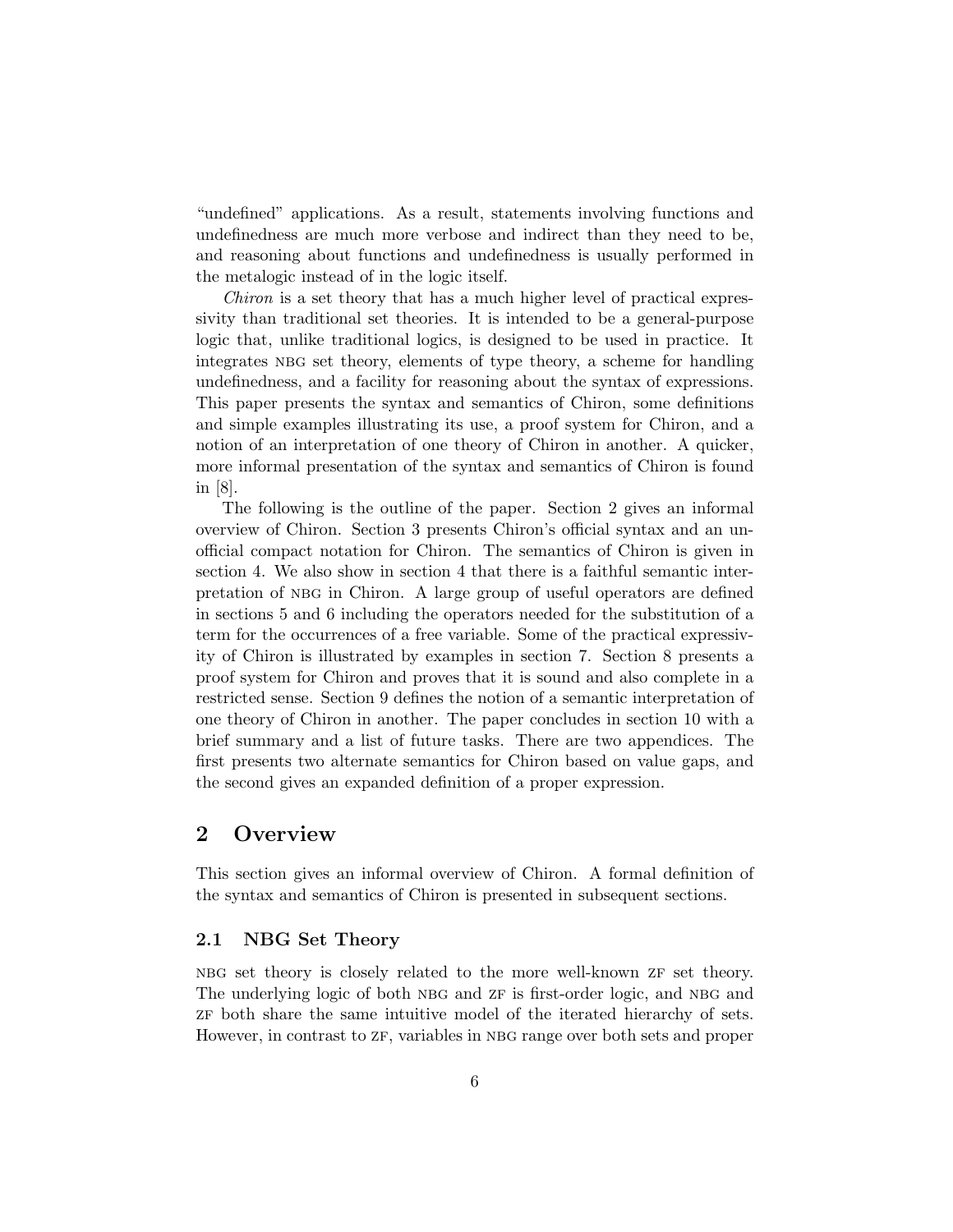classes. Thus, the universe of sets  $V$  and total functions from  $V$  to  $V$  like the cardinality function can be represented as terms in NBG even though they are proper classes. There is a faithful interpretation of  $z_F$  in NBG [19, 22, 23]. This means that reasoning in  $ZF$  can be reduced to reasoning in NBG in a meaning-preserving way and that NBG is consistent iff  $zF$  is consistent. A good introduction to NBG is found in  $[13]$  or  $[17]$ .

Chiron is a derivative of NBG. It is an enhanced version of  $STMM$  [5], a version of nbg with types and undefinedness. Chiron has a much richer syntax and more complex semantics than NBG, but the models for Chiron contain exactly the same values (i.e., classes) as the models for NBG. Moreover, there is a faithful semantic interpretation of nbg in Chiron—which means that there is a meaning-preserving embedding of NBG in Chiron such that Chiron is a conservative extension of the image of NBG under the embedding. That is, Chiron adds new vocabulary and assumptions to nbg without compromising the underlying semantics of NBG, and hence, Chiron is satisfiable iff nbg is satisfiable.

## 2.2 Values

A value is a set, class, superclass, truth value, undefined value, or operation. A *class* is an element of a model of NBG set theory. Each class is a collection of classes. A set is a class that is a member of a class. A class is thus a collection of sets. A class is proper if it not a set. Intuitively, sets are "small" classes and proper classes are "big" classes. A superclass is a collection of classes that need not be a class itself. Summarizing, the domain  $D_{\rm v}$  of sets is a proper subdomain of the domain  $D_c$  of classes, and  $D_c$  is a proper subdomain of the domain  $D_s$  of superclasses.  $D_v$  is the universal class (the class of all sets), and  $D_c$  is the universal superclass (the superclass of all classes).

There are two truth values, T representing *true* and F representing *false*. The truth values are not members of  $D_s$ . There is also an undefined value ⊥ which serves as the value of various sorts of undefined terms such as undefined function applications and improper definite or indefinite descriptions.  $\perp$  is not a member of  $D_s \cup \{T, F\}.$ 

An operation is a mapping over superclasses, the truth values, and the undefined value. More precisely, for  $n \geq 0$ , an *n*-ary operation is a total mapping

 $\sigma: D_1 \times \cdots \times D_n \to D_{n+1}$ 

where  $D_i$  is  $D_s$ ,  $D_c \cup \{\perp\}$ , or  $\{\texttt{T}, \texttt{F}\}\$  for all i with  $1 \leq i \leq n+1$ . An operation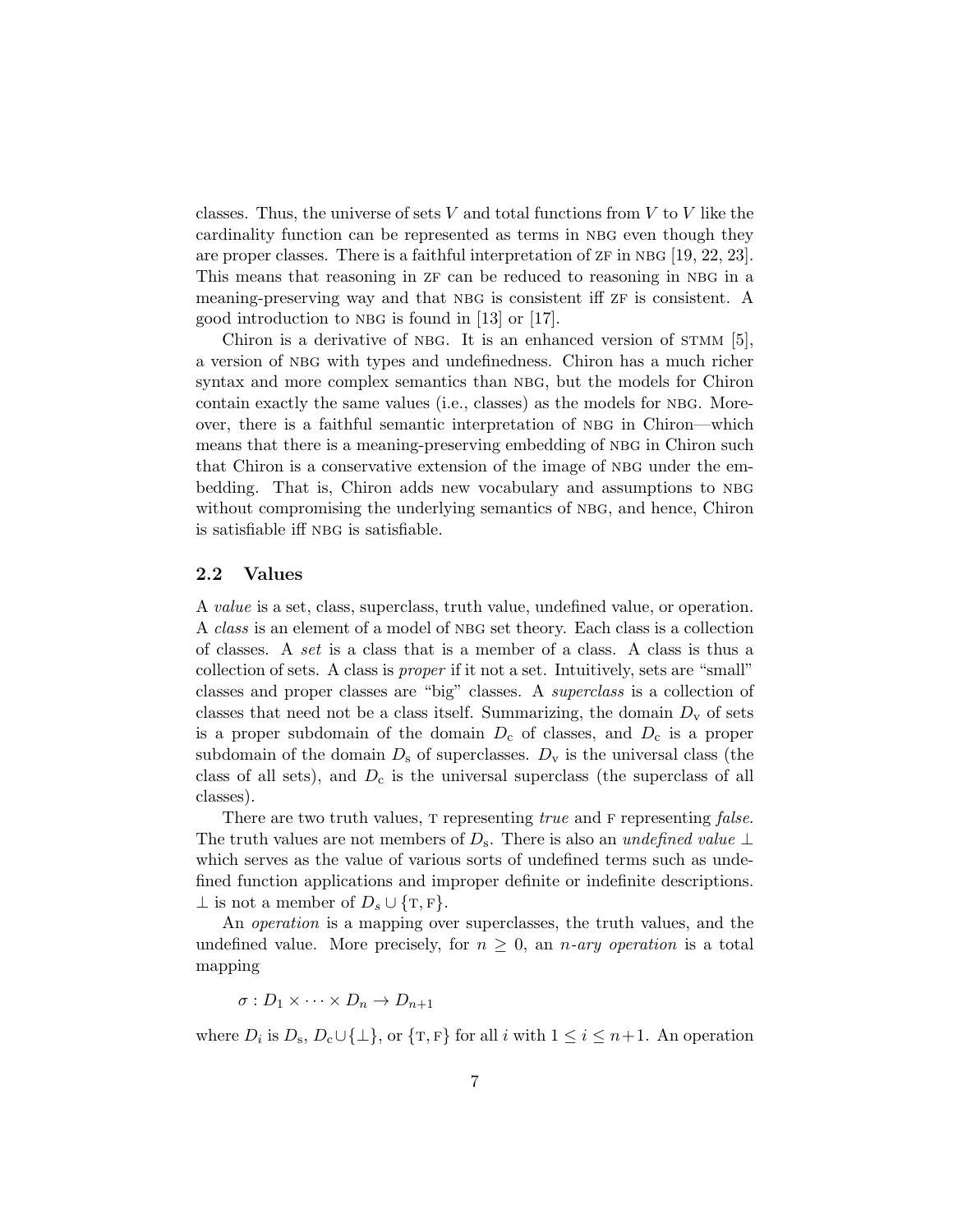is not a member of  $D_s \cup \{T, F, \perp\}$ . A *function* is a class of ordered pairs that represents a (possibly partial) mapping

$$
f:D_{\mathrm{v}}\rightharpoonup D_{\mathrm{v}}.
$$

Operations are not classes, but many operations can be represented by functions (which are classes).

## 2.3 Expressions

An *expression* is a tree whose leaves are *symbols*. There are four special sorts of expressions: operators, types, terms, and formulas. An expression is proper is it is one of these special sorts of expressions, and an expression is improper if it is not proper. Proper expressions denote values, while improper expressions are nondenoting (i.e., they do not denote anything).

Operators denote operations. Many sorts of syntactic entities can be formalized in Chiron as operators. Examples include logical connectives; individual constants, function symbols, and predicate symbols from firstorder logic; type constants and type constructors including dependent type constructors; and definedness operators. Like a function or predicate symbol in first-order logic, an operator in Chiron is not useful unless it is applied.

Types are used to restrict the values of operators and variables and to classify terms by their values. They denote superclasses. Terms are used to describe classes. They denote classes or the undefined value ⊥. A term is defined if it denotes a class and is undefined if it denotes  $\perp$ . Every term is assigned a type. Suppose a term a is assigned a type  $\alpha$  and  $\alpha$  denotes a superclass  $\Sigma_{\alpha}$ . If a is defined, i.e., a denotes a class x, then x is in  $\Sigma_{\alpha}$ . Formulas are used to make assertions. They denote truth values.

The proper expressions are categorized according to their first (leftmost) symbols:

- 1. Operator and operator applications (op, op-app).
- 2. Variables (var).
- 3. Type applications and dependent function types (type-app, dep-fun-type).
- 4. Function applications and abstractions (fun-app, fun-abs).
- 5. Conditional terms (if).
- 6. Existential quantifications (exists).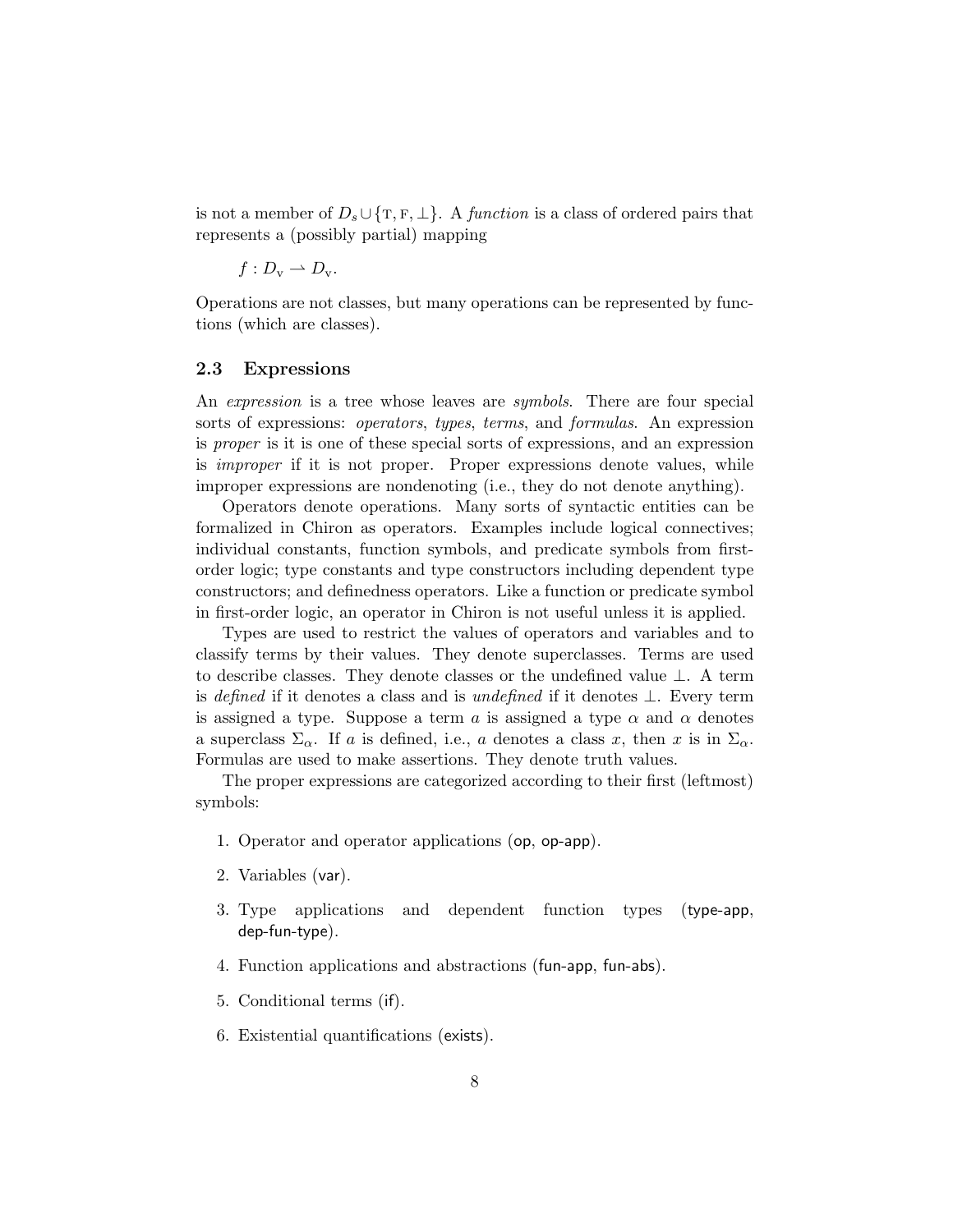- 7. Definite and indefinite descriptions (def-des, indef-des).
- 8. Quotations and evaluations (quote, eval).

## 2.4 Dependent Function Types

A dependent function type is a type of the form

 $\gamma =$  (dep-fun-type, (var,  $x, \alpha$ ),  $\beta$ )

where  $\alpha$  and  $\beta$  are types. (Dependent function types are commonly known as dependent product types.) The type  $\gamma$  denotes a superclass of possibly partial functions. A function abstraction of the form

(fun-abs,  $(var, x, \alpha)$ , b),

where b is a term of type  $\beta$ , is of type  $\gamma$ .

The dependent function type  $\gamma$  is a generalization of the more common function type  $\alpha \to \beta$ . If f is a term of type  $\alpha \to \beta$  and a is a term of type  $\alpha$ , then the application  $f(a)$  is of type  $\beta$ —which does not depend on the value of a. In Chiron, however, if f is a term of type  $\gamma$  and a is a term of type  $\alpha$ , then the term

 $(\text{fun-app}, f, a),$ 

the application of  $f$  to  $a$ , is of the type

(type-app,  $\gamma$ , a),

the type formed by applying the type  $\gamma$  to a—which generally depends on the value of a.

## 2.5 Undefinedness

An expression is *undefined* if it has no prescribed meaning or if it denotes a value that does not exist. There are several sources of undefined expressions in Chiron:

- Nondenoting operator, type, and function applications.
- Nonexistent function abstractions.
- Improper definite and indefinite descriptions.
- Out of range variables and evaluations.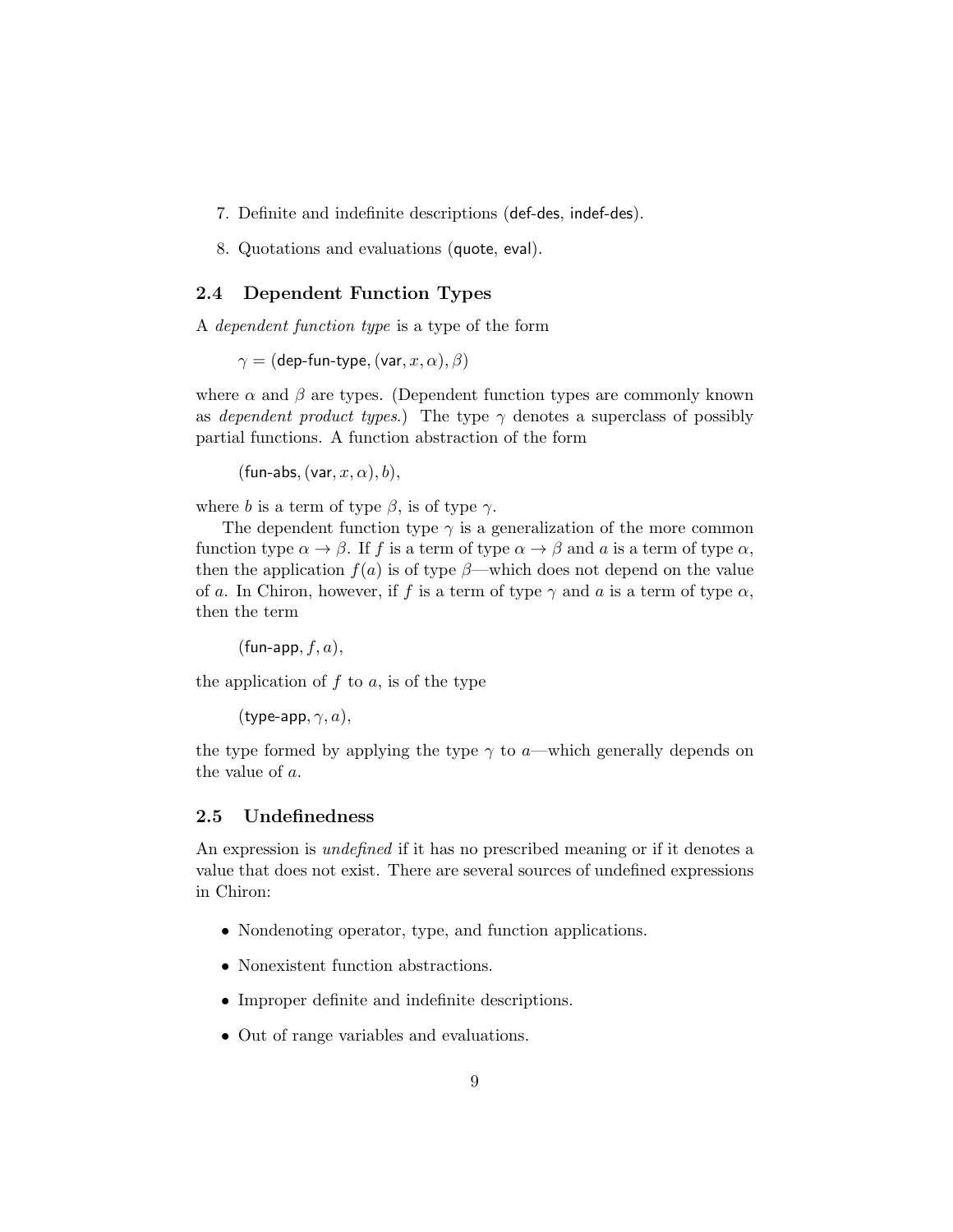Undefined expressions are handled in Chiron according to the traditional approach to undefinedness  $[6]$ . The value of an undefined term is the undefined value  $\perp$ , but the value of an undefined type or formula is  $D_c$  (the universal superclass) or f, respectively. That is, the values for undefined types, terms, and formulas are  $D_c$ ,  $\perp$ , and F, respectively. Commonly used in mathematical practice, the traditional approach to undefinedness enables statements involving partial functions and definite and indefinite descriptions to be expressed very concisely [6].

## 2.6 Quotation and Evaluation

A construction is a set that represents the syntactic structure of an expression. A term of the form  $(\text{quote}, e)$ , where e is an expression, denotes the construction that represents  $e$ . Thus a proper expression  $e$  has two different meanings:

- 1. The semantic meaning of e is the value denoted by e itself.
- 2. The *syntactic meaning* of e is the construction denoted by  $(\text{quote}, e)$ .

There are two ways to refer to a semantic meaning  $v$ . The first is to directly form a proper expression  $e$  not beginning with eval that denotes  $v$ . The second is to form a term  $a$  that denotes the construction that represents a proper expression e that denotes v and then form the type (eval,  $a, \text{type}$ ), term (eval,  $a, \alpha$ ), or formula (eval, a, formula) (depending on whether e is a type, a term assigned the type  $\alpha$ , or a formula) which denotes v.

Likewise there are two ways to refer to a syntactic meaning c. The first is to directly form a term  $\alpha$  not beginning with quote that denotes  $c$ . The second is to form an expression  $e$  such that the construction  $c$  represents the syntactic structure of e and then form the expression (quote,  $e$ ) which denotes c.

For an expression  $e$ , the term (quote,  $e$ ) denotes the syntactic meaning of e and is thus always defined (even when  $e$  is an undefined term or an improper (nondenoting) expression). However, a term (eval,  $a, \alpha$ ), where  $\alpha$ is a type, may be undefined.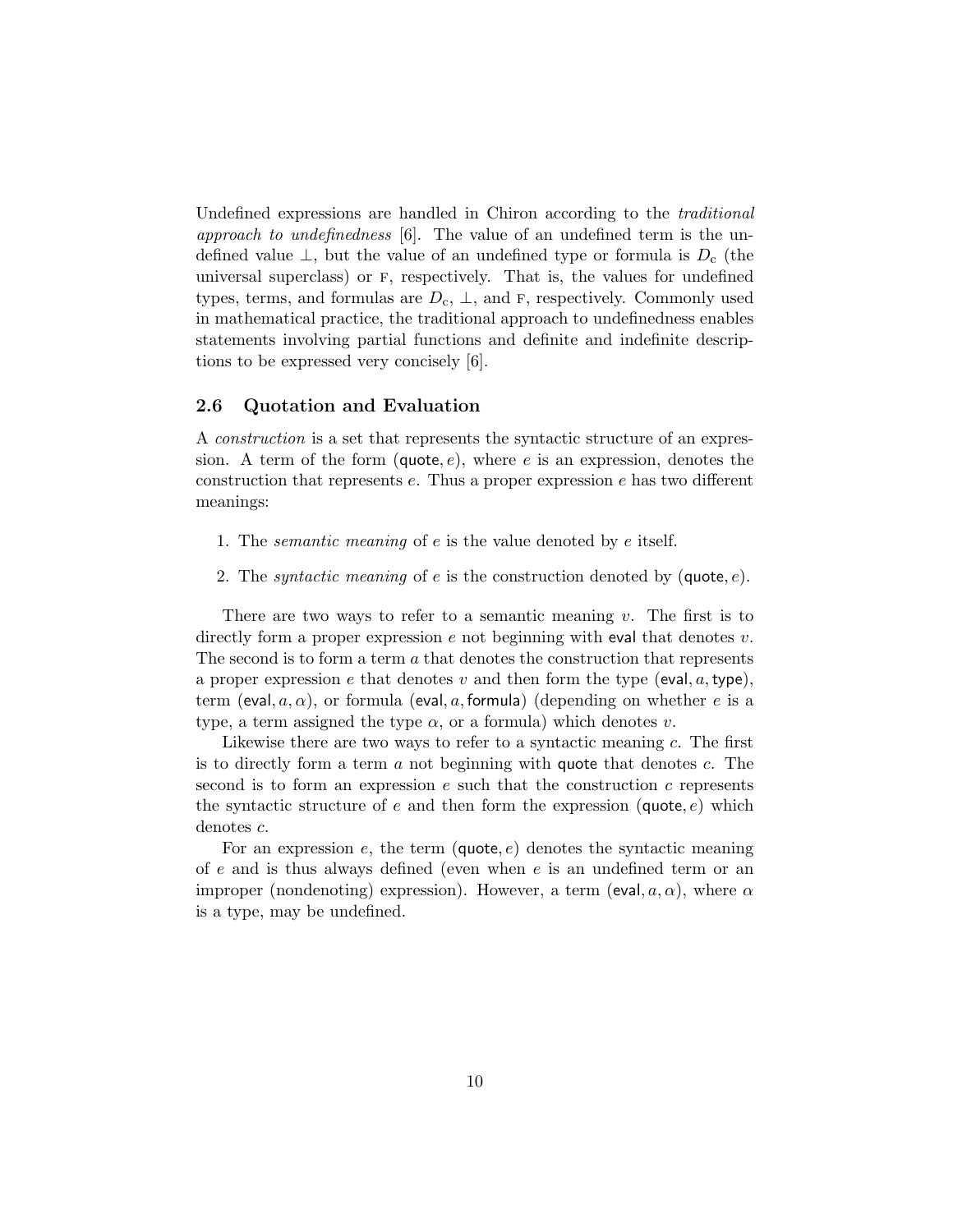| op      | type      | term     | formula      |
|---------|-----------|----------|--------------|
| op-app  | var       | type-app | dep-fun-type |
| fun-app | fun-abs   | -if      | exists       |
| def-des | indef-des | quote    | eval         |

Table 1: The Key Words of Chiron.

## 3 Syntax

This section presents the syntax of Chiron which is inspired by the Sexpression syntax of the Lisp family of programming languages.

#### 3.1 Expressions

Let  $S$  be a fixed countably infinite set of symbols and  $K$  be the set of the 16 symbols given in Table 1. Assume  $\mathcal{K} \subseteq \mathcal{S}$ . The members of S are the symbols of Chiron and the members of  $K$  are the key words of Chiron. The key words are used to classify expressions and identify different categories of expressions.

Let a *signature form* be a sequence  $s_1, \ldots, s_{n+1}$  of symbols where  $n \geq 0$ and each  $s_i$  is the symbol type, term, or formula. A language of Chiron is a pair  $L = (\mathcal{O}, \theta)$  where:

- 1.  $\mathcal O$  is a countable set of symbols such that (1)  $\mathcal O$  and  $\mathcal S$  are disjoint and (2)  $\mathcal{O}_0 \subseteq \mathcal{O}$  where  $\mathcal{O}_0$  is the set of the 18 symbols given in Table 2. The members of O are called *operator names* and the members of  $\mathcal{O}_0$ are the built-in operator names of Chiron.
- 2.  $\theta$  maps each  $o \in \mathcal{O}$  to a signature form such that, for each  $o \in \mathcal{O}_0$ ,  $\theta$ (o) is the signature form assigned to o in Table 2.

Throughout this paper let  $L = (O, \theta)$  be a language of Chiron.

Let  $L_i = (\mathcal{O}_i, \theta_i)$  be a language of Chiron for  $i = 1, 2$ .  $L_1$  is a *sublanguage* of  $L_2$  (and  $L_2$  is an extension of  $L_1$ ), written  $L_1 \leq L_2$ , if  $\mathcal{O}_1 \subseteq \mathcal{O}_2$  and  $\theta_1$  is a subfunction of  $\theta_2$ .

The two formation rules below inductively define the notion of an expression of L.  $\exp\mathbf{r}_L[e]$  asserts that e is an expression of L.

Expr-1 (Atomic expression)  $s \in \mathcal{S} \cup \mathcal{O}$  $\mathrm{expr}_L[s]$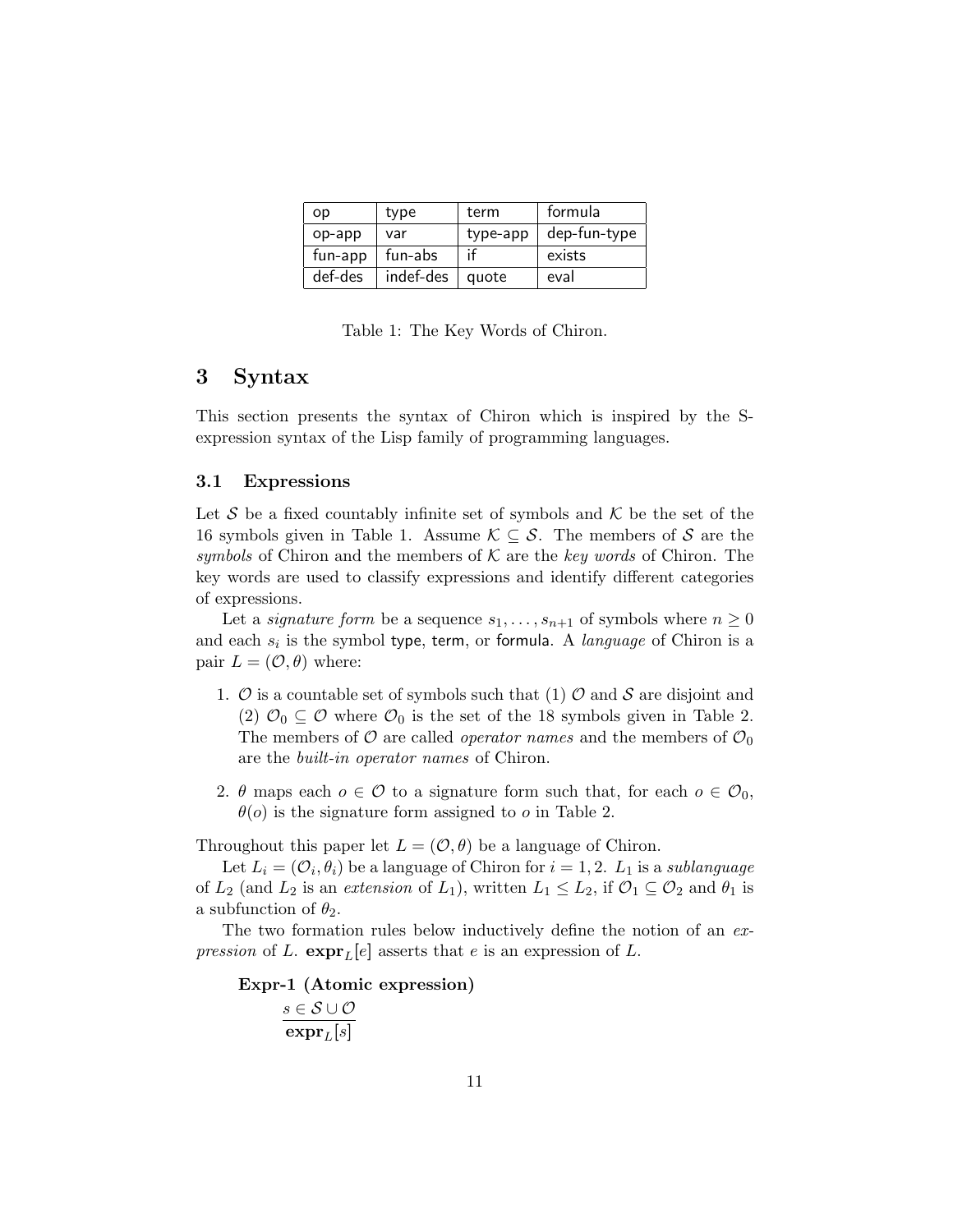|     | <b>Operator Name</b> | Signature Form            |
|-----|----------------------|---------------------------|
| 1.  | set                  | type                      |
| 2.  | class                | type                      |
| 3.  | op-names             | term                      |
| 4.  | lang                 | type                      |
| 5.  | expr-sym             | type                      |
| 6.  | expr-op-name         | term, type                |
| 7.  | expr                 | term, type                |
| 8.  | expr-op              | term, type                |
| 9.  | expr-type            | term, type                |
| 10. | expr-term            | term, type                |
| 11. | expr-term-type       | term, term, type          |
| 12. | expr-formula         | term, type                |
| 13. | in                   | term, term, formula       |
| 14. | type-equal           | type, type, formula       |
| 15. | term-equal           | term, term, type, formula |
| 16. | formula-equal        | formula, formula, formula |
| 17. | not                  | formula, formula          |
| 18. | or                   | formula, formula, formula |

Table 2: The Built-In Operator Names of Chiron.

## Expr-2 (Compound expression)

$$
\frac{\mathbf{expr}_L[e_1], \ldots, \mathbf{expr}_L[e_n]}{\mathbf{expr}_L[(e_1, \ldots, e_n)]}
$$

where  $n \geq 0$ .

Hence, an expression is an S-expression (with commas in place of spaces) that exhibits the structure of a tree whose leaves are symbols in  $S \cup \mathcal{O}$ . Let  $\mathcal{E}_L$  denote the set of expressions of  $L$ .

A proper expression of  $L$  is an expression of  $L$  defined by the set of 13 formation rules below. A proper expression denotes a class, a truth value, the undefined value, or an operation. Each proper expression of  $L$  is assigned an expression.  $\mathbf{p}\text{-}\mathbf{expr}_L[e : e']$  asserts that  $e \in \mathcal{E}_L$  is a proper expression of L to which the expression  $e' \in \mathcal{E}_L$  is assigned. An *improper expression* of  $L$  is an expression of  $L$  that is not a proper expression of  $L$ . Improper expressions are nondenoting.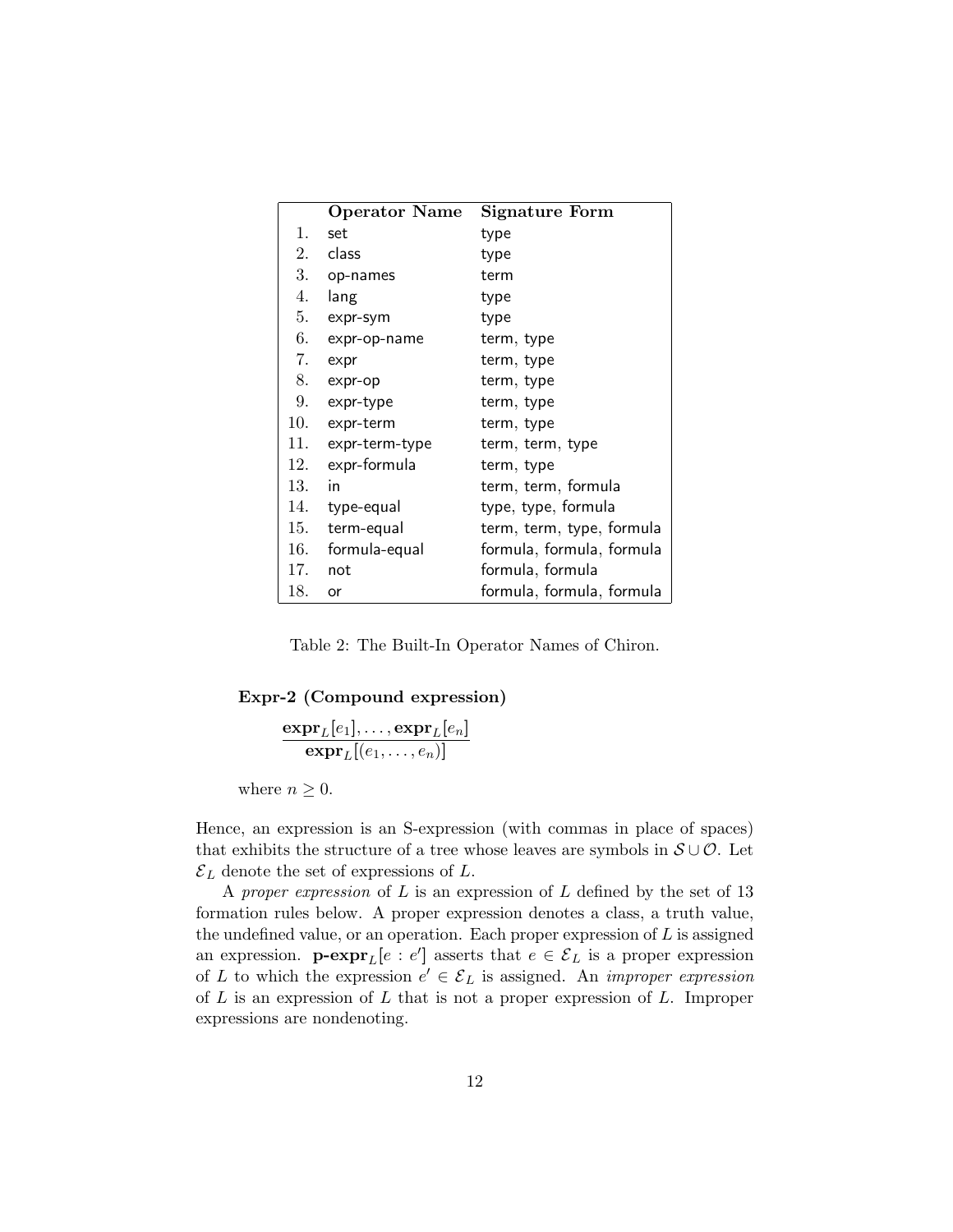There are four sorts of proper expressions. An *operator* of L is a proper expression of L to which the expression op is assigned. A type of L is a proper expression of  $L$  to which the expression type is assigned. A term of  $L$  is a proper expression of  $L$  to which a type of  $L$  is assigned. And a formula of  $L$  is a proper expression of  $L$  to which the expression formula is assigned. When a is a term of L,  $\alpha$  is a type of L, and  $\mathbf{p}\text{-}\mathrm{expr}_L[a : \alpha]$  holds, a is said to be a *term of type*  $\alpha$ . As we mentioned earlier, operators denote operations, types denote superclasses, terms denote classes or the undefined value  $\perp$ , and formulas denote the truth values T and F.

operator<sub>L</sub>[O] means **p-expr**<sub>L</sub>[O : op], type<sub>L</sub>[ $\alpha$ ] means **p-expr**<sub>L</sub>[ $\alpha$  : type], term<sub>L</sub>[a] means **p-expr**<sub>L</sub>[a :  $\alpha$ ] for some type  $\alpha$  of L, and formula<sub>L</sub>[A] means  $\mathbf{p}\text{-}\mathrm{expr}_L[A$  : formula]. term<sub>L</sub>[a :  $\alpha$ ] means  $\mathbf{p}\text{-}\mathrm{expr}_L[a : \alpha]$  and  $\text{type}_L[\alpha]$ , i.e., a is a term of type  $\alpha$ . An expression k is a kind of L, written  $\text{kind}_{L}[k]$ , if  $k = \text{type}, \text{ type}_{L}[k]$ , or  $k = \text{formula}$ . Thus kinds are the expressions assigned to types, terms, and formulas. A proper expression e of L is said to be an expression of kind k if  $k =$  type and e is a type,  $\text{type}_L[k]$  and e is a term of type k, or  $k = \text{formula}$  and e is a formula.

The following formation rules define the 13 proper expression categories of Chiron:

#### P-Expr-1 (Operator)

$$
\frac{o \in \mathcal{O}, \text{kind}_{L}[k_1], \dots, \text{kind}_{L}[k_{n+1}]}{\text{operator}_{L}[(\text{op}, o, k_1, \dots, k_{n+1})]}
$$

where  $n \geq 0$ ;  $\theta(o) = s_1, \ldots, s_{n+1}$ ; and  $k_i = s_i = \text{type}, \text{type}_L[k_i]$  and  $s_i =$  term, or  $k_i = s_i =$  formula for all i with  $1 \leq i \leq n+1$ .

## P-Expr-2 (Operator application)

$$
\frac{\textbf{operator}_L[({\sf op},o,k_1,\ldots,k_{n+1})],\textbf{expr}_L[e_1],\ldots,\textbf{expr}_L[e_n]}{\textbf{p-expr}_L[({\sf op}\text{-}\texttt{app},({\sf op},o,k_1,\ldots,k_{n+1}),e_1,\ldots,e_n):k_{n+1}]}
$$

where  $n \geq 0$  and  $(k_i =$  type and type<sub>L</sub>[e<sub>i</sub>]), (type<sub>L</sub>[k<sub>i</sub>] and term<sub>L</sub>[e<sub>i</sub>]), or ( $k_i$  = formula and formula<sub>L</sub>[e<sub>i</sub>]) for all i with  $1 \leq$  $i \leq n$ .

P-Expr-3 (Variable)

$$
\frac{x \in \mathcal{S}, \mathbf{type}_L[\alpha]}{\mathbf{term}_L[(\mathsf{var}, x, \alpha) : \alpha]}
$$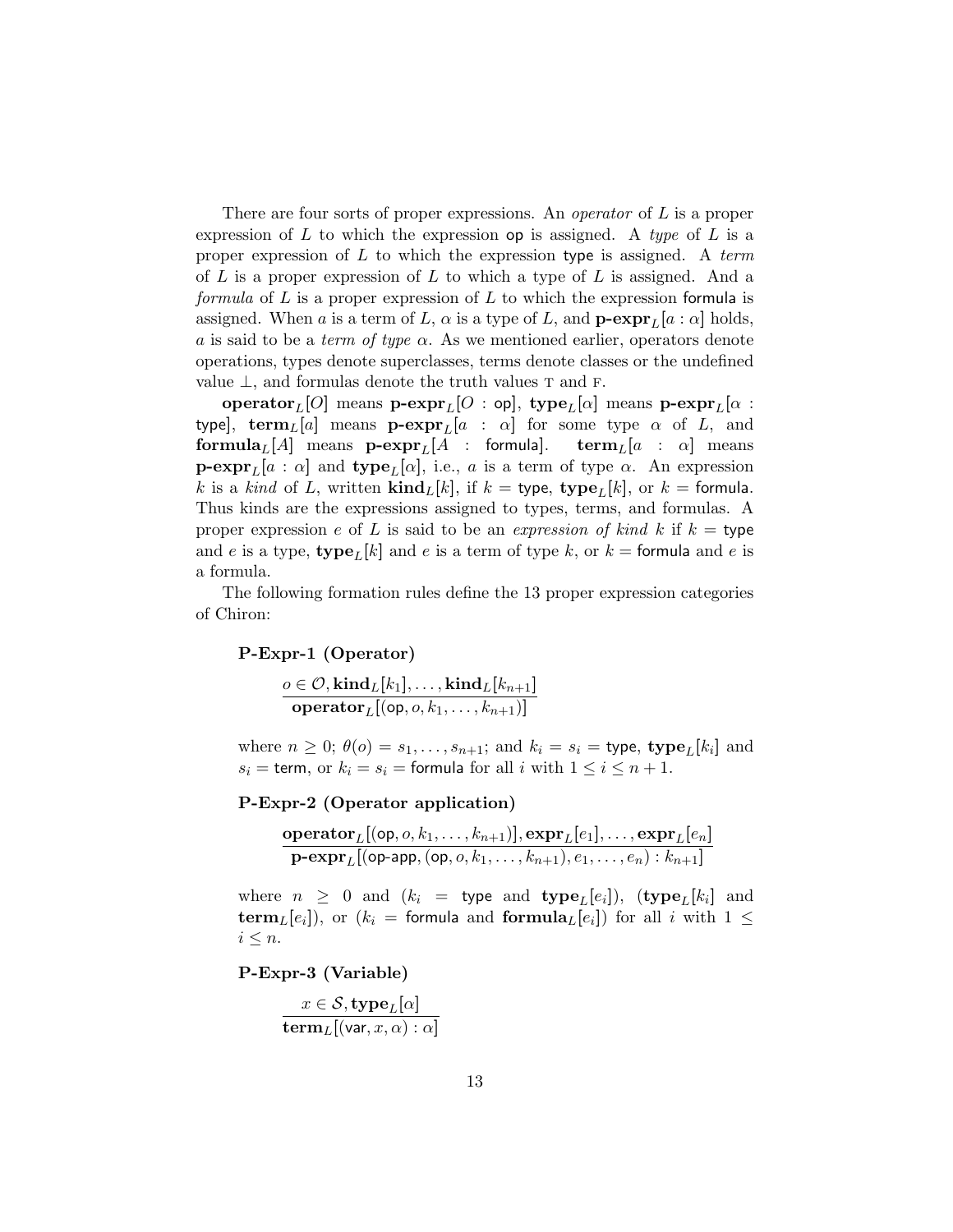P-Expr-4 (Type application)

 $\mathrm{type}_L[\alpha], \mathrm{term}_L[a]$  $\textbf{type}_L[(\texttt{type-app},\alpha,a)]$ 

## P-Expr-5 (Dependent function type)

 ${\bf term}_L[({\sf var}, x, \alpha)], {\bf type}_L[\beta]$  $\textbf{type}_L[(\textsf{dep-fun-type},(\textsf{var}, x, \alpha), \beta)]$ 

## P-Expr-6 (Function application)

 ${\bf term}_L[f:\alpha],{\bf term}_L[a]$  $\mathbf{term}_L[(\mathsf{fun}\text{-}\mathsf{app}, f, a):(\mathsf{type}\text{-}\mathsf{app}, \alpha, a)]$ 

## P-Expr-7 (Function abstraction)

 $\mathbf{term}_L[(\mathsf{var},x,\alpha)],\mathbf{term}_L[b:\beta]$  $\mathbf{term}_L[(\mathsf{fun}\text{-}\mathsf{abs},(\mathsf{var}, x, \alpha), b) : (\mathsf{dep}\text{-}\mathsf{fun}\text{-}\mathsf{type},(\mathsf{var}, x, \alpha), \beta)]$ 

## P-Expr-8 (Conditional term)

 $\mathbf{formula}_L[A], \mathbf{term}_L[b:\beta], \mathbf{term}_L[c:\gamma]$  $\mathbf{term}_L[(\mathsf{if}, A, b, c) : \delta]$ 

where  $\delta = \begin{cases} \beta & \text{if } \beta = \gamma \\ \beta & \text{otherwise} \end{cases}$ (op-app,(op, class,type)) otherwise

P-Expr-9 (Existential quantification)

 ${\bf term}_L[({\sf var}, x, \alpha)], {\bf formula}_L[B]$  ${\bf formula}_L[$ (exists,  $({\sf var}, x, \alpha), B)]$ 

## P-Expr-10 (Definite description)

 ${\bf term}_L[({\sf var}, x, \alpha)], {\bf formula}_L[B]$  $\mathbf{term}_L[(\mathsf{def-des},(\mathsf{var},x,\alpha),B):\alpha]$ 

## P-Expr-11 (Indefinite description)

 ${\bf term}_L[({\sf var}, x, \alpha)], {\bf formula}_L[B]$  $\mathbf{term}_L[$ (indef-des, (var,  $x, \alpha), B) : \alpha]$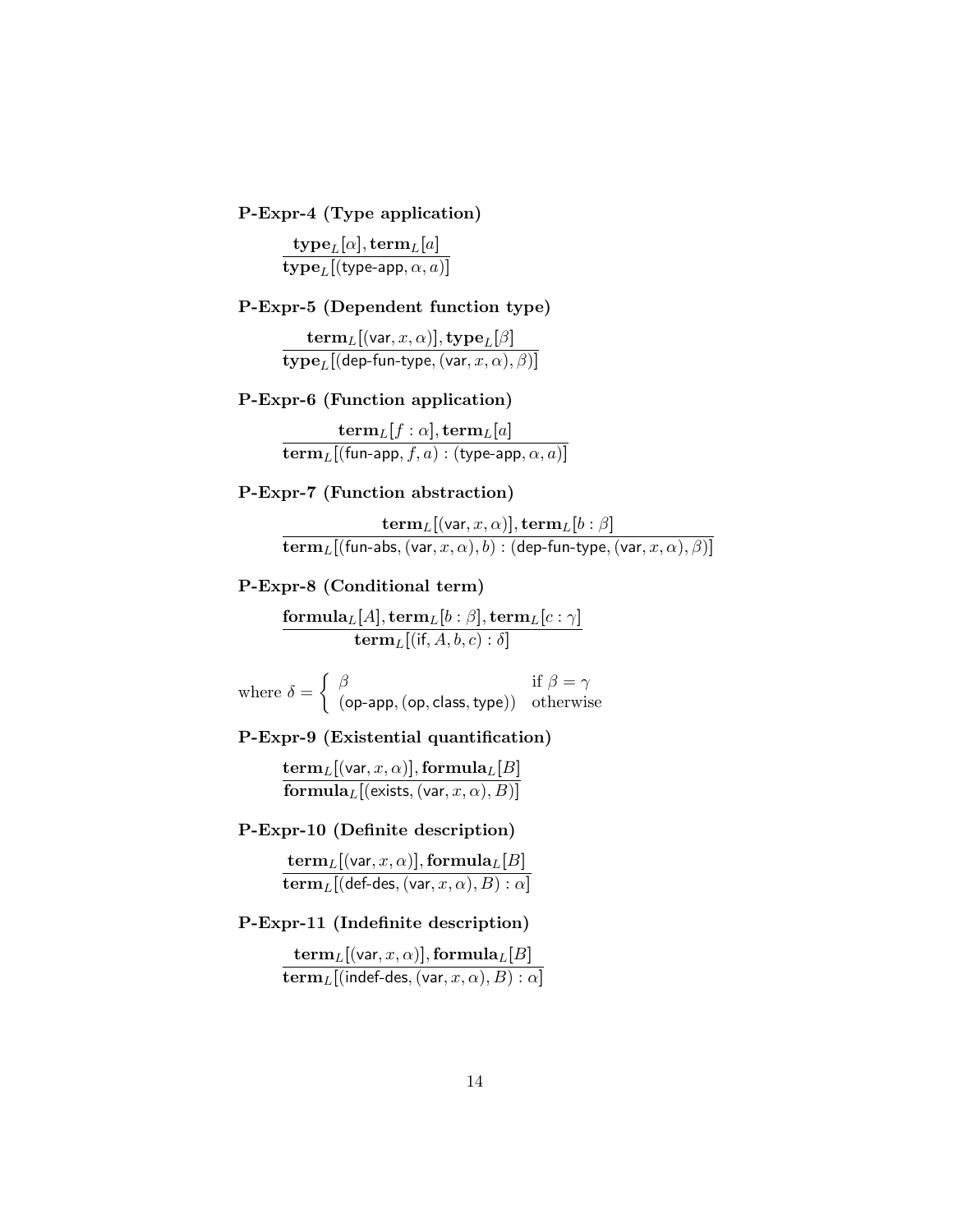P-Expr-12 (Quotation)

 $\mathrm{expr}_L[e]$  ${\bf term}_L[({\sf quote},e) : {\sf E}]$ 

where  $E = (op-app, (op, expr, L, type), \ell)$  and L and  $\ell$  are defined as in Table 3.

P-Expr-13 (Evaluation)

 ${\bf term}_L[a], {\bf kind}_L[k]$  $\textbf{p-expr}_L[(\textsf{eval}, a, k) : k]$ 

Note: An expanded definition of a proper expression with 25 proper expression categories is given in appendix B.

Proposition 3.1.1 The formation rules assign a unique expression of L to each proper expression of L.

Unless stated otherwise, an operator name, operator, etc. is an operator name, operator, etc. of L. We will use  $s, t, u, v, w, x, y, z, \ldots$  to denote symbols;  $o, o', \ldots$  to denote operator names;  $O, O', \ldots$  to denote operators;  $\alpha, \beta, \gamma, \ldots$  to denote types;  $a, b, c, \ldots$  to denote terms;  $A, B, C, \ldots$  to denote formulas; and  $k, k', \ldots$  to denote kinds.

The length of an expression  $e \in \mathcal{E}_L$ , written |e|, is defined recursively by the following statements:

- 1. If  $s \in \mathcal{S} \cup \mathcal{O}, |s| = 1$ .
- 2. If  $e_1, \ldots, e_n \in \mathcal{E}_L$ ,  $|(e_1, \ldots, e_n)| = 1 + |e_1| + \cdots + |e_n|$ .

Notice that  $|()|=1$  and, in general,  $|e|$  equals the number of symbols and parenthesis pairs occurring in e. The complexity of an expression  $e \in \mathcal{E}_L$ , written  $c(e)$ , is the pair  $(m, n) \in \mathbb{N} \times \mathbb{N}$  of natural numbers such that:

- 1. m is the number of occurrences of the symbol eval in e that are not within a quotation.
- 2. *n* is the length of  $e$ .

For  $c(e_1) = (m_1, n_1)$  and  $c(e_2) = (m_2, n_2), c(e_1) < c(e_2)$  means either  $m_1$  $m_2$  or  $(m_1 = m_2 \text{ and } n_1 < n_2).$ 

Let  $O = (\mathsf{op}, o, k_1, \ldots, k_{n+1})$  be an operator. The operator name o is called the *name* of O, and the list  $k_1, \ldots, k_{n+1}$  of kinds is called the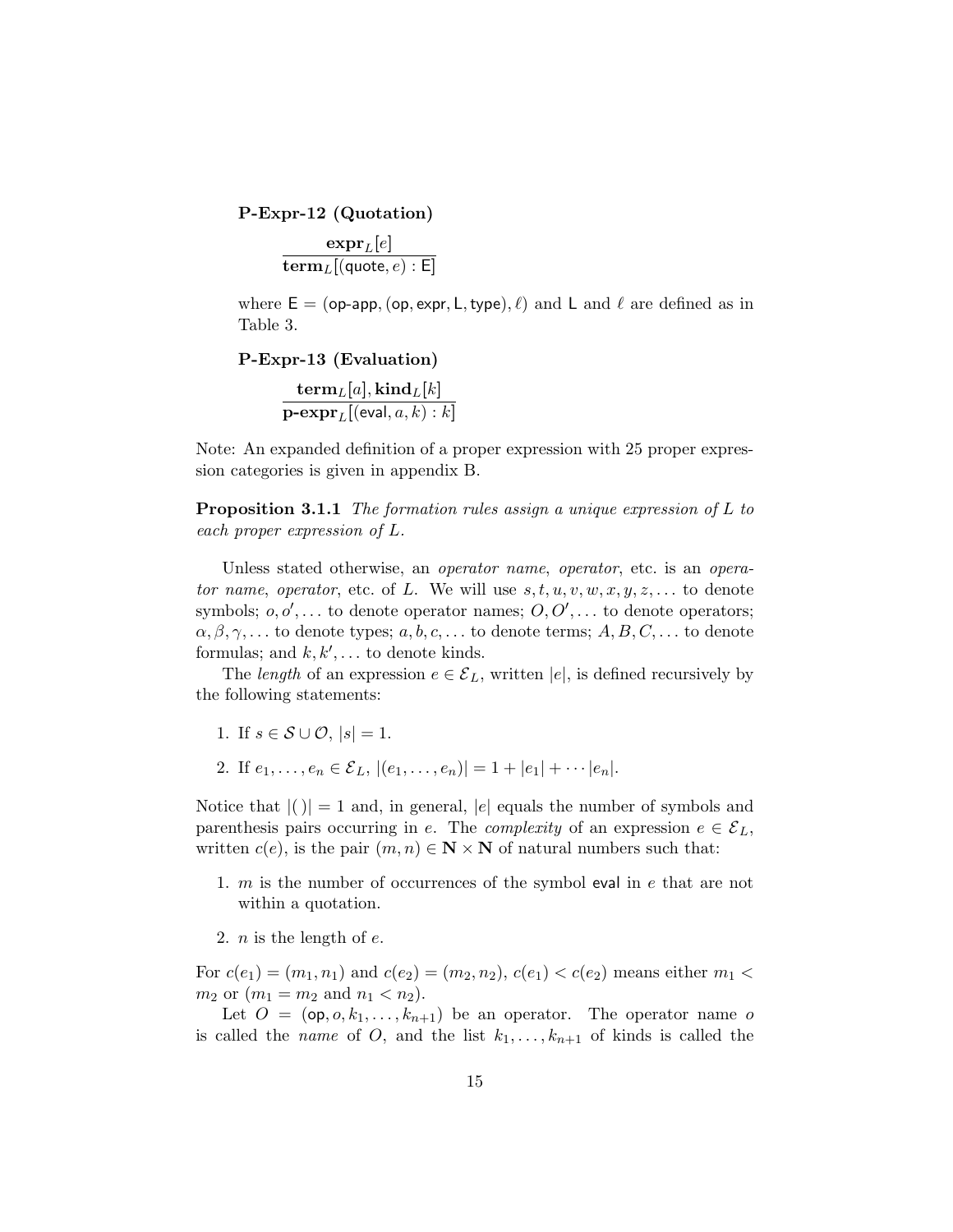signature of O. O is said to be an *n*-ary operator because it is applied to *n* arguments in an operator application. O is a type operator, term operator, or formula operator if  $k_{n+1}$  = type, type<sub>L</sub>[k<sub>n+1</sub>], or  $k_{n+1}$  = formula, respectively. A type constant is a 0-ary type operator application of the form  $(op\text{-}app, (op, o, type))$ . A term constant (or simply constant) of type  $\alpha$  is a 0-ary term operator application of the form (op-app,  $(\textsf{op}, o, \alpha)$ ). A formula constant is a 0-ary formula operator application of the form (op-app,  $(op, o, formula)$ ). Two operators are *similar* if their names are the same.

Let  $o \in \mathcal{O}$  and  $F = \theta(o)$ . If F contains the symbol term, there will be many operators with the name  $o$  that have different signatures, i.e., there will be many operators with the name o that are similar to each other. However, each operator name will usually be assigned a preferred signature. If F does not contain the symbol term,  $o$  is assigned  $F$  as its preferred signature. Each built-in operator name is assigned a preferred signature. An operator formed from a built-in operator name and its preferred signature is called a *built-in* operator of Chiron. The operators in Table 3 are the built-in operators of Chiron.

**Remark 3.1.2** A language  $L = (\mathcal{O}, \theta)$  can be presented as a set L' of operators such that, for each symbol  $o$ , there is at most one operator in  $L'$ whose name is o.  $\mathcal O$  is the set of operator names o such that  $o \in \mathcal O$  iff o is the name of some operator in  $L'$ , and  $\theta$  is the function from  $\mathcal O$  to signature forms such that, for all  $(o:: k_1, \ldots, k_{n+1}) \in L'$ ,  $\theta(o)$  is the signature form corresponding to  $k_1, \ldots, k_{n+1}$ . In addition, for each  $(o:: k_1, \ldots, k_{n+1}) \in L'$ ,  $k_1, \ldots, k_{n+1}$  is the preferred signature of o.

Let  $a = (\text{var}, x, \alpha)$  be a variable. x is called the name of a, and  $\alpha$  is called the type of a. Two variables are similar if their names are the same.

An expression  $e$  is *eval-free* if all occurrences of the symbol eval in  $e$ are within a quotation. Notice that, if  $e$  is eval-free, then the complexity of e is  $c(e) = (0, |e|)$ . We will use  $\alpha^{\text{ef}}, \beta^{\text{ef}}, \gamma^{\text{ef}}, \ldots; \alpha^{\text{ef}}, b^{\text{ef}}, c^{\text{ef}}, \ldots;$  and  $A<sup>ef</sup>, B<sup>ef</sup>, C<sup>ef</sup>, \ldots$  to denote eval-free types, terms, and formulas, respectively. A subexpression of an expression is defined inductively as follows:

- 1. If e is a proper expression, then e is a subexpression of itself.
- 2. If  $e = (s, e_1, \ldots, e_n)$  is a proper expression such that s is not quote, then  $e_i$  is a subexpression of e for each proper expression  $e_i$  with  $1 \leq i \leq n$ .
- 3. If e is a subexpression of  $e'$  and  $e'$  is a subexpression of  $e''$ , then e is a subexpression of  $e''$ .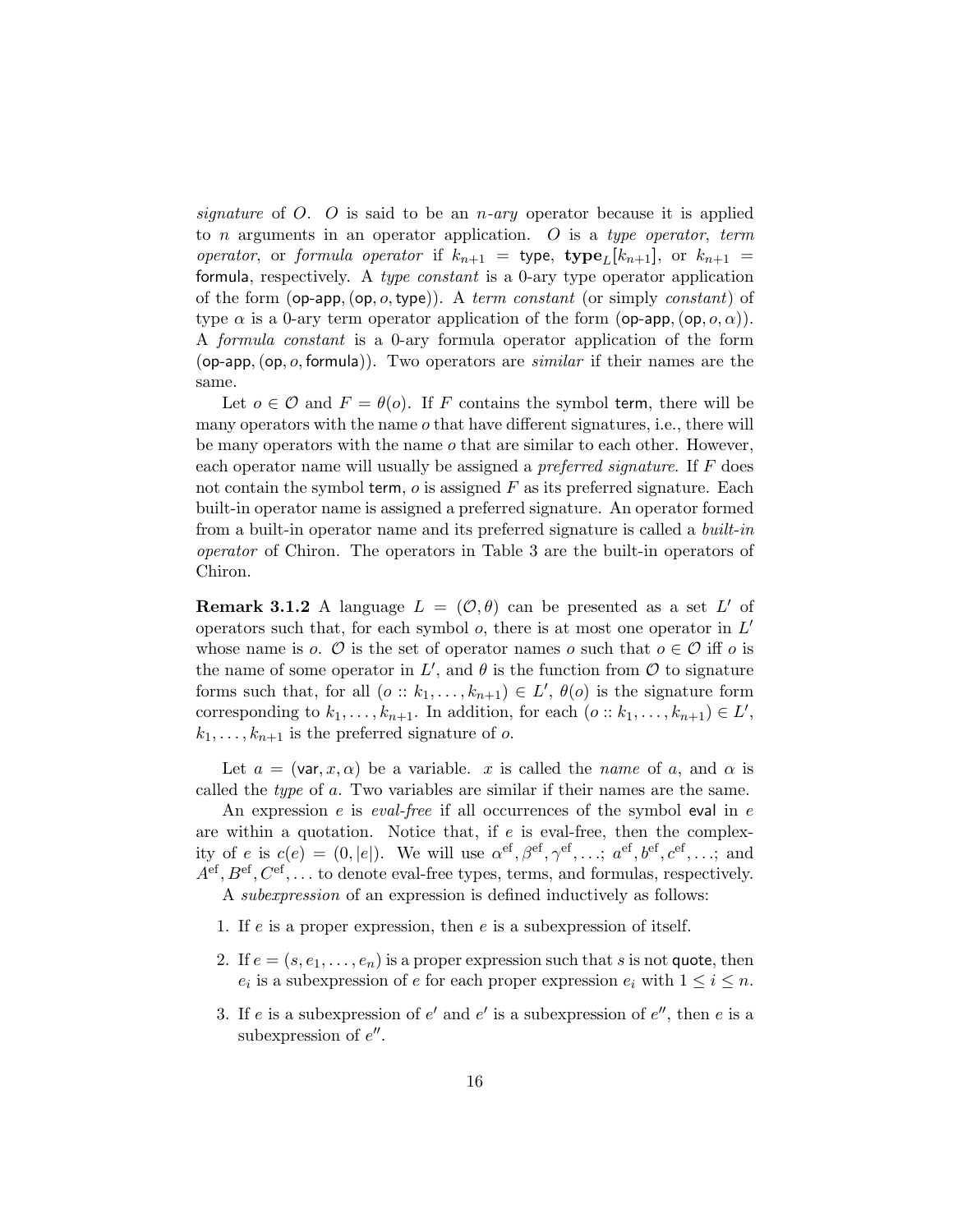|        | Operator                                       |
|--------|------------------------------------------------|
| 1.     | (op, set, type)                                |
|        | 2. (op, class, type)                           |
|        | 3. $(op, op-names, V)$                         |
| 4.     | (op, lang, type)                               |
| 5.     | $(op, expr-sym, type)$                         |
| 6.     | $(op, expr-op-name, L, type)$                  |
| 7.     | (op, expr, L, type)                            |
| 8.     | $(op, expr-op, L, type)$                       |
| 9.     | (op, expr-type, L, type)                       |
| 10.    | $(op, expr-term, L, type)$                     |
| 11.    | (op, expr-term-type, $L, E_{tv}$ , type)       |
| 12.    | $(op, expr-formula, L, type)$                  |
| 13.    | (op, in, V, C, formula)                        |
| 14.    | (op, type-equal, type, type, formula)          |
| 15.    | $(op, term-equal, C, C, type, formula)$        |
| 16.    | (op, formula-equal, formula, formula, formula) |
| 17.    | (op, not, formula, formula)                    |
| 18.    | (op, or, formula, formula, formula)            |
| where: |                                                |
|        | $V = (op-app, (op, set, type))$                |
|        | $C = (op-app, (op, class, type))$              |
|        | $\ell =$ (op-app, (op, opnames, V))            |
|        | $L = (op-app, (op, lang, type))$               |

Table 3: The Built-In Operators of Chiron.

 $E_{ty} = (op-app, (op, expr-type, L, type), \ell)$ 

e is a proper subexpression of e' if e is a subexpression of e' and  $e \neq e'$ . Notice that (1) a subexpression is always a proper expression, (2) an improper expression has no subexpressions, (3) a quotation has no proper subexpressions, and (4) if  $e_1$  is a proper subexpression of  $e_2$ , then  $|e_1| < |e_2|$  and  $c(e_1) < c(e_2)$ , i.e., the length and the complexity of a proper subexpression of an expression is strictly less than length and the complexity of the expression itself.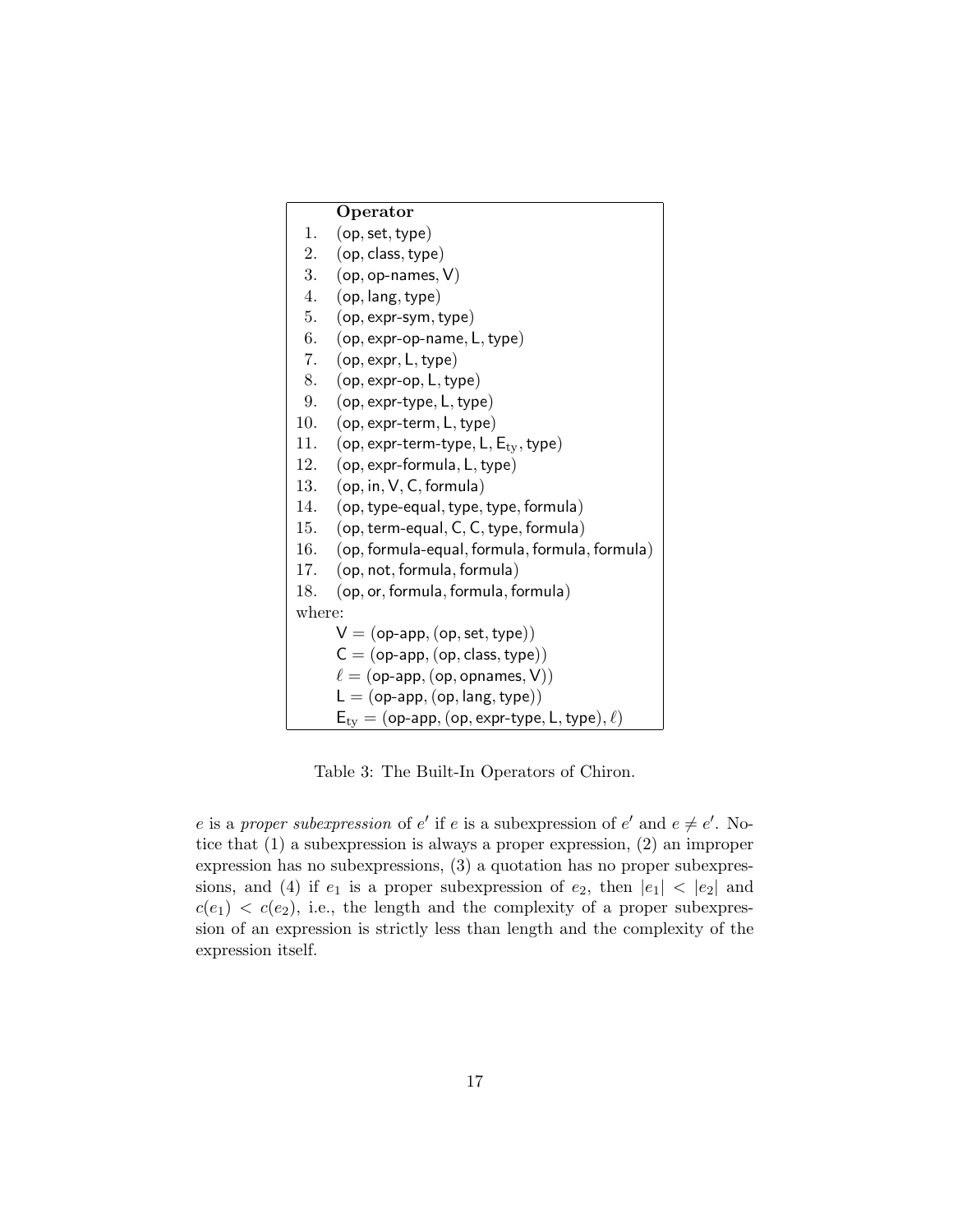| <b>Compact Notation</b>            | Official Notation                                                                    |
|------------------------------------|--------------------------------------------------------------------------------------|
| $(o:: k_1, \ldots, k_{n+1})$       | $(op, o, k_1, \ldots, k_{n+1})$                                                      |
|                                    | $(o:: k_1, , k_{n+1})(e_1, , e_n)$ (op-app, $(op, o, k_1, , k_{n+1}), e_1, , e_n)$ ) |
| $(x:\alpha)$                       | $(\mathsf{var}, x, \alpha)$                                                          |
| $\alpha(a)$                        | (type-app, $\alpha, a$ )                                                             |
| $(\Lambda x : \alpha \cdot \beta)$ | (dep-fun-type, $(\text{var}, x, \alpha), \beta)$ )                                   |
| f(a)                               | (fun-app, $f, a$ )                                                                   |
| $(\lambda x : \alpha b)$           | (fun-abs, $(\text{var}, x, \alpha)$ , b)                                             |
| if(A, b, c)                        | $(i\mathsf{f},A,b,c)$                                                                |
| $(\exists x : \alpha \cdot B)$     | (exists, $(\text{var}, x, \alpha)$ , B)                                              |
| $(\iota x : \alpha \cdot B)$       | $(\mathsf{def}\text{-}\mathsf{des}, (\mathsf{var}, x, \alpha), B)$                   |
| $(\epsilon x : \alpha \cdot B)$    | $(indef-des, (var, x, \alpha), B)$                                                   |
| $\Gamma e^{\Box}$                  | (quote, $e$ )                                                                        |
| $[[a]]_k$                          | $(\mathsf{eval}, a, k)$                                                              |
| $[\![a]\!]_{\mathrm{tv}}$          | $(\mathsf{eval},a,\mathsf{type})$                                                    |
| $[a]_{te}$                         | $(eval, a, (op-app, (op, class, type)))$                                             |
| $  a  _{\text{fo}}$                | (eval, $a,$ formula)                                                                 |

Table 4: Compact Notation

## 3.2 Compact Notation

We introduce in this subsection a compact notation for proper expressions which we will use in the rest of the paper whenever it is convenient. The first group of notational definitions in Table 4 defines the compact notation for each of the 13 proper expression categories.

The next group of notational definitions in Table 5 defines additional compact notation for the built-in operators and the universal quantifier.

We will often employ the following abbreviation rules when using the compact notation:

- 1. A matching pair of parentheses in an expression may be dropped if there is no resulting ambiguity.
- 2. A variable  $(x : \alpha)$  occurring in the body  $e$  of  $(\star x : \alpha \cdot e)$ , where  $\star$  is  $\Lambda$ ,  $\lambda$ ,  $\exists$ ,  $\forall$ ,  $\iota$ , or  $\epsilon$  may be written as x if there is no resulting ambiguity.
- 3.  $(\star x_1 : \alpha_1 \dots (\star x_n : \alpha_n \dots e) \dots)$ , where  $\star$  is  $\Lambda$ ,  $\lambda$ ,  $\exists$ , or  $\forall$ , may be written as

 $(\star x_1 : \alpha_1, \ldots, x_n : \alpha_n \cdot e).$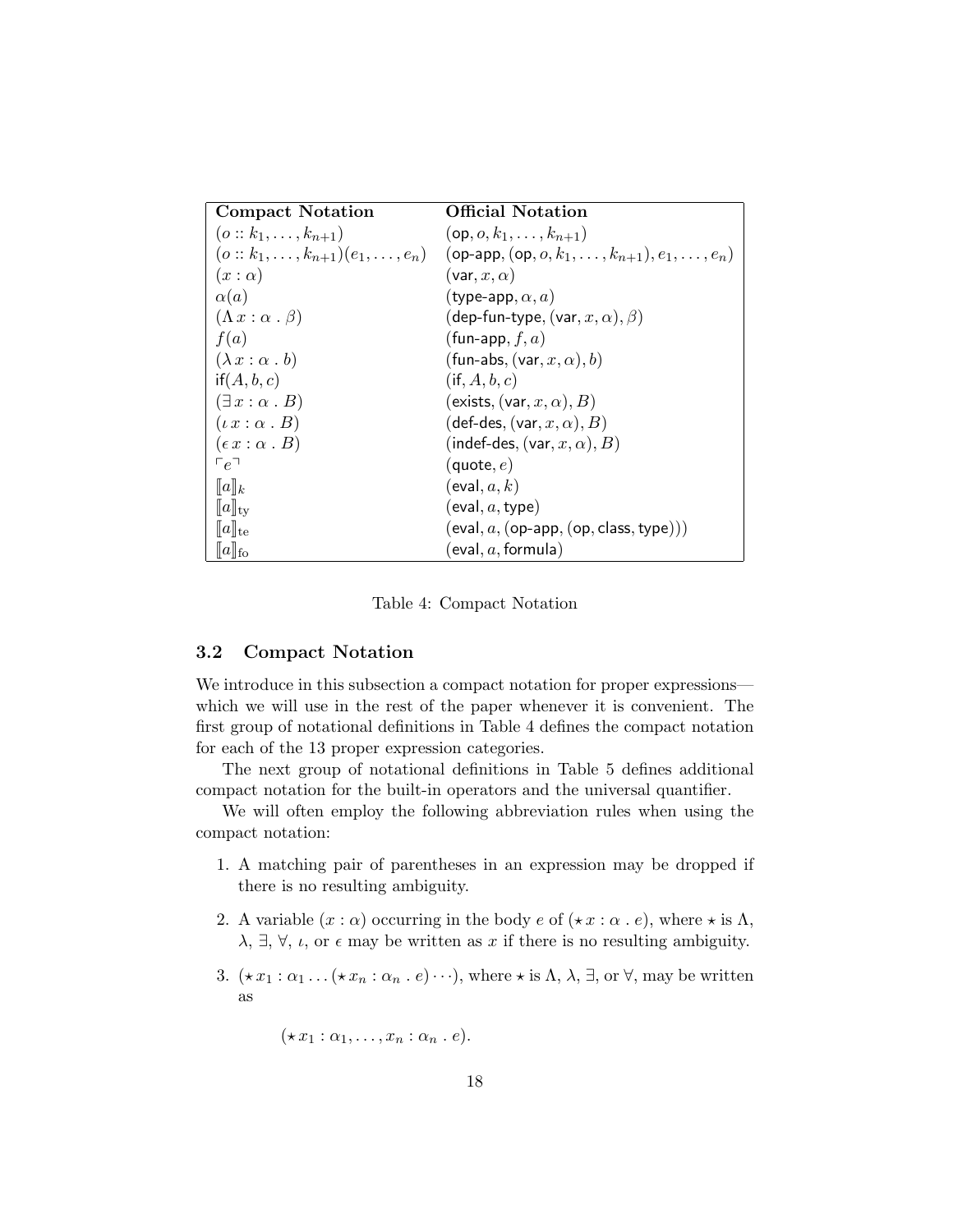| <b>Compact Notation</b>                                 | Defining Expression                                   |
|---------------------------------------------------------|-------------------------------------------------------|
| V                                                       | (set::type)( )                                        |
| C                                                       | (class::type)( )                                      |
| $\ell$                                                  | $(op{\text -}names::term)()$                          |
| L                                                       | (lang::type)()                                        |
| $\mathsf{E}_{\text{sy}}$                                | $(expr-sym :: type)( )$                               |
| $E_{\text{on},a}$                                       | (expr-op-name :: L, type) $(a)$                       |
| $E_{on}$                                                | $(exp$ -op-name :: L, type) $(\ell)$                  |
| $E_a$                                                   | (expr :: L, type)(a)                                  |
| Ë                                                       | $(expr :: L, type)(\ell)$                             |
| $E_{\mathrm{op},a}$                                     | $(\exp(-op:: L, type)(a))$                            |
| $E_{op}$                                                | $(exp \text{-} op :: L, type)(\ell)$                  |
| $E_{\text{ty},a}$                                       | $(expr-type::L,type)(a)$                              |
| $E_{\rm ty}$                                            | $(expr-type::L, type)(\ell)$                          |
| $E_{te,a}$                                              | $(expr-term :: L, type)(a)$                           |
| $E_{te}$                                                | $(expr-term :: L, type)(\ell)$                        |
|                                                         | $(expr-term-type :: L, E_{tv}, type)(a, b)$           |
| $\mathsf{E}_{\text{te},a}^b$ $\mathsf{E}_{\text{te}}^b$ | $(expr-term-type :: L, E_{tv}, type)(\ell, b)$        |
| $E_{\mathrm{fo},a}$                                     | $(expr-formula :: L, type)(a)$                        |
| $E_{\rm fo}$                                            | $(expr-formula :: L, type)(\ell)$                     |
| $(a \in b)$                                             | (in :: V, C, formula)(a, b)                           |
| $(\alpha =_{\rm ty} \beta)$                             | (type-equal :: type, type, formula) $(\alpha, \beta)$ |
| $(a=_\alpha b)$                                         | (term-equal :: C, C, type, formula) $(a, b, \alpha)$  |
| $(a = b)$                                               | $(a =\sub{b})$                                        |
| $(A \equiv B)$                                          | (formula-equal :: formula, formula, formula) $(A, B)$ |
| $(\neg A)$                                              | $($ not :: formula, formula $)(A)$                    |
| $(a \notin b)$                                          | $(\neg (a \in b))$                                    |
| $(a \neq b)$                                            | $(\neg (a = b))$                                      |
| $(A \vee B)$                                            | (or :: formula, formula, formula) $(A, B)$            |
| $(\forall x : \alpha \cdot A)$                          | $(\neg(\exists x : \alpha \cdot (\neg A)))$           |

Table 5: Additional Compact Notation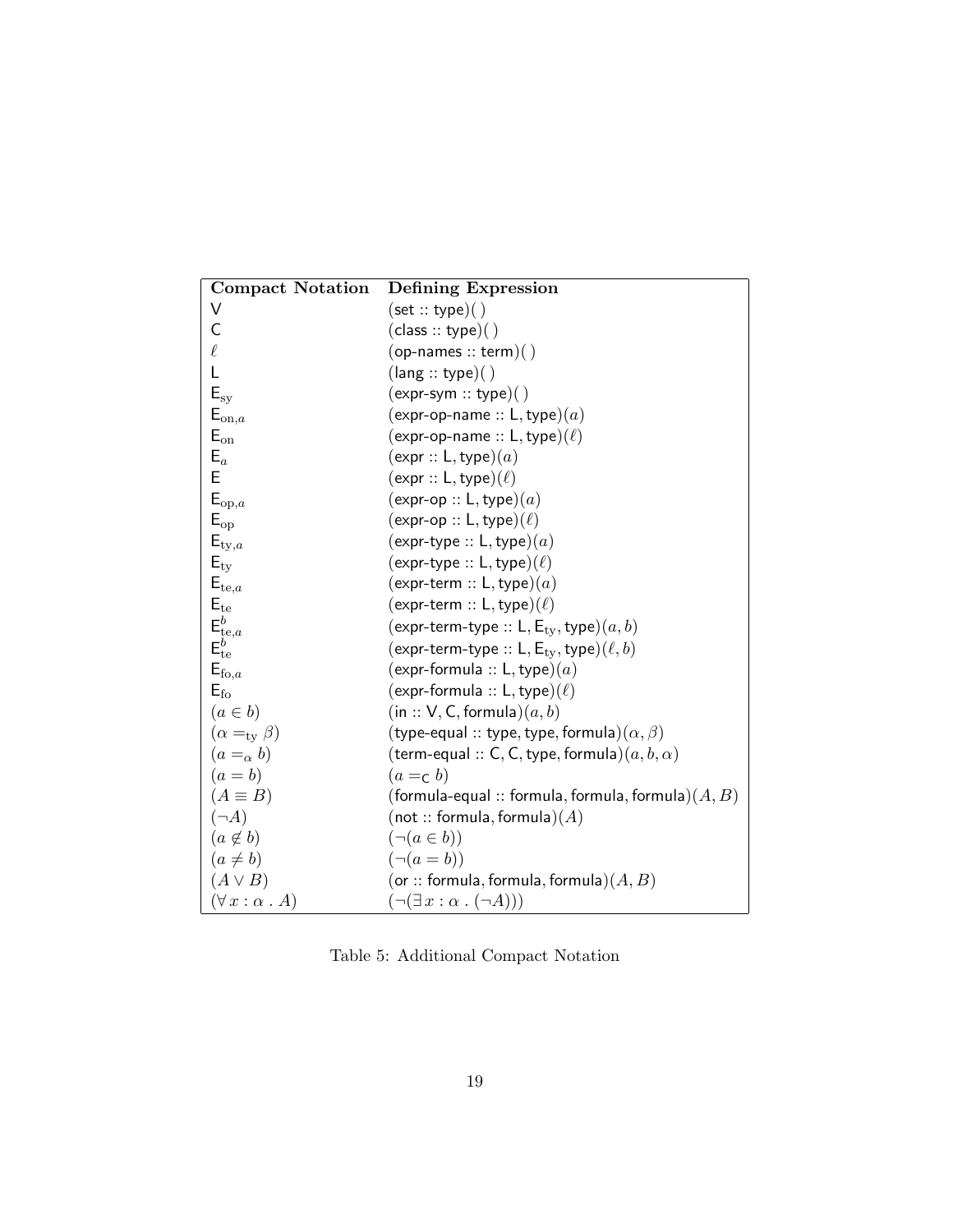Similarly,  $(\star x_1 : \alpha \dots (\star x_n : \alpha \cdot e) \dots)$ , where  $\star$  is  $\Lambda$ ,  $\lambda$ ,  $\exists$ , or  $\forall$ , may be written as

 $(\star x_1, \ldots, x_n : \alpha \cdot e).$ 

- 4. If we assign a fixed type, say  $\alpha$ , to a symbol x to be used as a variable name, then an expression of the form  $(\star x : \alpha \cdot e)$ , where  $\star$  is  $\Lambda$ ,  $\lambda$ ,  $\exists$ ,  $\forall$ ,  $\iota$ , or  $\epsilon$ , may be written as  $(\star x \cdot e)$ .
- 5. If  $k_1, \ldots, k_{n+1}$  is the preferred signature assigned to an operator name o, then an operator application of the form

 $(o:: k_1, \ldots, k_{n+1})(e_1, \ldots, e_n)$ 

may be written as  $o(e_1, \ldots, e_n)$  and an operator application of the form  $(o:: k)()$  may be written as o.

6.  $[\![a]\!]_{\text{ty}}, [\![a]\!]_{\text{te}}, [\![a]\!]_{\alpha}$ , and  $[\![a]\!]_{\text{fo}}$  may be shortened to  $[\![a]\!]$  if a is of type  $\mathsf{E}_{\text{ty}}$ ,  $\mathsf{E}_{\text{te}}$ ,  $\mathsf{E}_{\text{te}}^{\left[\alpha\right]}$ , and  $\mathsf{E}_{\text{fo}}$ , respectively.

Using the compact notation, expressions can be written in Chiron so that they look very much like expressions written in mathematics textbooks and papers.

## 3.3 Quasiquotation

Quasiquotation is a parameterized form of quotation in which the parameters serve as holes in a quotation that are filled with the values of expressions. It is a very powerful syntactic device for specifying expressions and defining macros. Quasiquotation was introduced by W. Quine in 1940 in the first version of his book *Mathematical Logic* [21]. It has been extensively employed in the Lisp family of programming languages  $[1]$ .<sup>1</sup>

We will introduce quasiquotation into Chiron as a notational definition. Unlike quotation, quasiquotation will not be part of the official Chiron syntax. The meaning of a quasiquotation will be an expression that denotes a construction.

The three formation rules below inductively define the notion of a marked expression of L. **m**-expr<sub>L</sub>[m] asserts that m is a marked expression of L.

<sup>&</sup>lt;sup>1</sup>In Lisp, the standard symbol for quasiquotation is the backquote  $(')$  symbol, and thus in Lisp, quasiquotation is usually called backquote.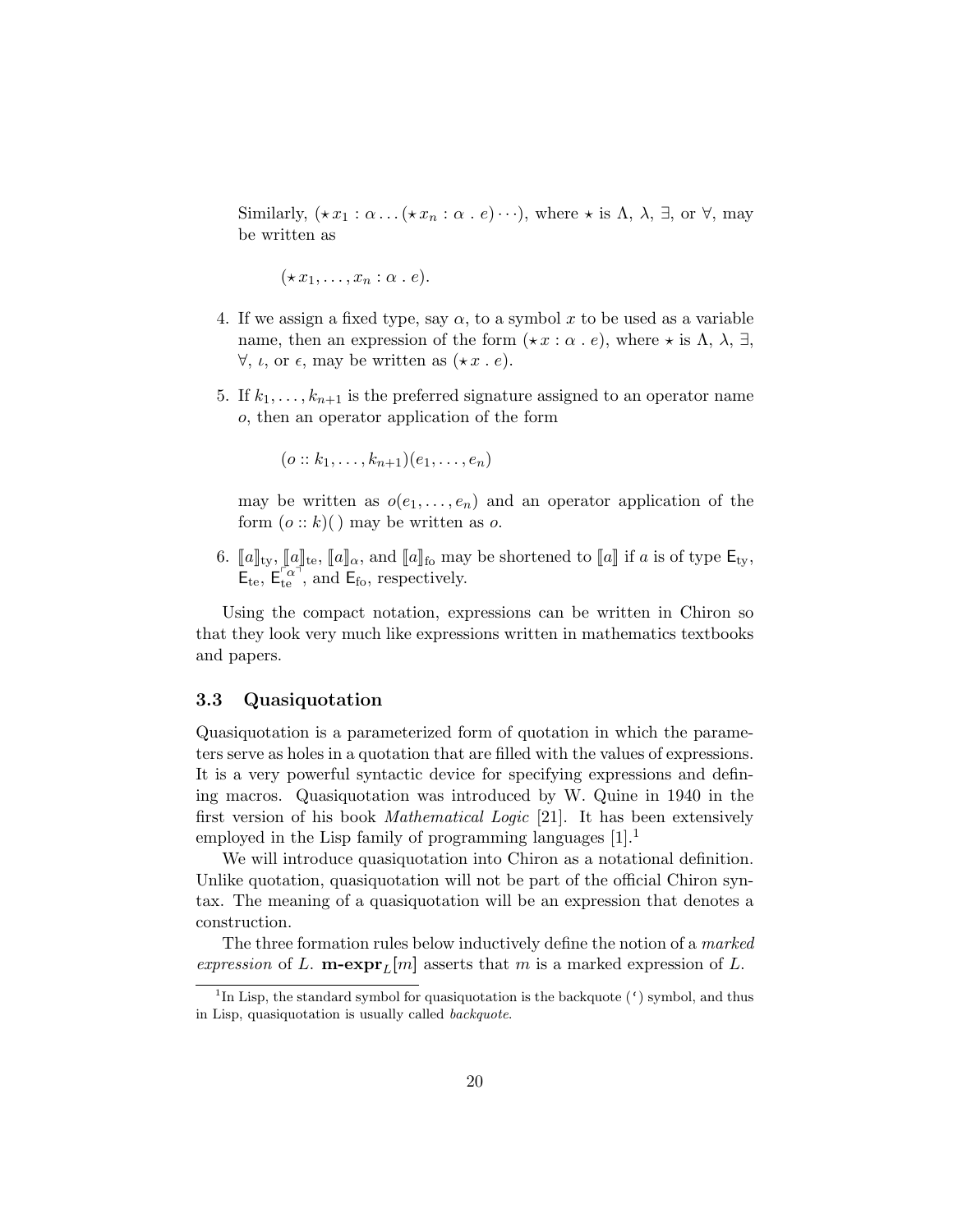M-Expr-1  $s \in \mathcal{S} \cup \mathcal{O}$ m-expr $_L[s]$ 

M-Expr-2  $\mathbf{term}_L[a]$ 

$$
\overline{\mathbf{m}\text{-}\mathrm{expr}_L[\lfloor a\rfloor]}
$$

M-Expr-3

 $\mathbf{m}\text{-}\mathbf{expr}_L[m_1], \ldots, \mathbf{m}\text{-}\mathbf{expr}_L[m_n]$  $\mathrm{\mathbf{m}\text{-}expr}_L[(m_1,\ldots,m_n)]$ 

where  $n \geq 0$ .

A marked expression of the form  $|a|$  is called an *evaluated component*.

Proposition 3.3.1 Every expression is a marked expression of L.

A *quasiquotation* of  $L$  is a syntactic entity of the form

 $(quasiquote, m)$ 

where m is a marked expression of  $L^{2,3}$  A compact notation for quasiquotation can be easily defined as indicated by the following example: Let  $\lceil f(|a|) \rceil$  be the compact notation for the quasiquotation

(quasiquote, (fun-app,  $f, |a|$ )).

Here we are using  $\lceil m \rceil$  when m is an expression to mean the quotation of  $m$  and when  $m$  is a marked expression containing evaluated components to mean the quasiquotation of m.

We next define the semantics of quasiquotation. It assumes a knowledge of the semantics of Chiron given in section 4 and the defined-in and ord-pair operators defined in section 5. Let  $F$  be the function, mapping marked expressions of  $L$  to terms of  $L$ , recursively defined by:

1. If m is a symbol  $s \in \mathcal{S} \cup \mathcal{O}$ , then  $F(m) = (\text{quote}, s)$ .

<sup>&</sup>lt;sup>2</sup>The evaluated components in a quasiquotation are sometimes called *antiquotations*.

<sup>&</sup>lt;sup>3</sup>Quasiquotations correspond to backquotes in Lisp as follows. The symbol quasiquote corresponds to the backquote symbol  $(')$  and an evaluated component  $|a|$  in a quasiquotation corresponds to , a. Thus the quasiquotation (quasiquote,  $(a, b, |c|)$ ) corresponds to the backquote  $(a, b, c)$ .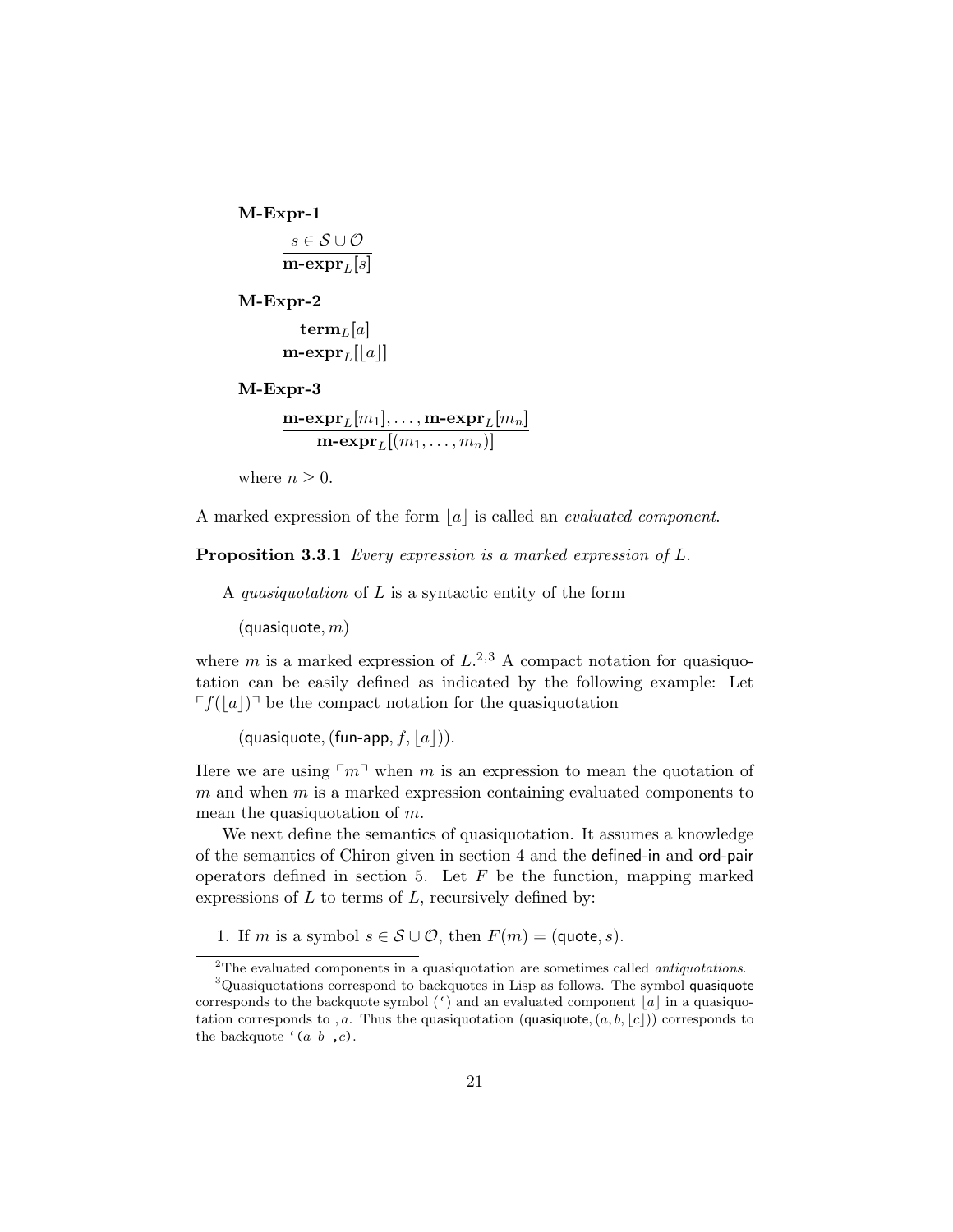- 2. If m is an evaluated component  $|a|$ , then  $F(m) = a$ .
- 3. If m is a marked expression  $(m_1, \ldots, m_n)$  where  $n \geq 0$ , then

$$
F(m) = [F(m_1), \ldots, F(m_n)].
$$

Note that, as defined in subsection 5.2,  $[a_1, \ldots, a_n]$  denotes an *n*-tuple of sets. For a quasiquotation  $q = ($ quasiquote, m $)$ , define  $G(q) = F(m)$ .

## Proposition 3.3.2

1. If e is an expression, then  $G(($ quasiquote, e)) is a term of L such that

 $\models G((\text{quasiquote}, e)) = (\text{quote}, e).$ 

2. If q is a quasiquotation containing an evaluated component  $|(\text{quote}, e)|$ and  $q'$  is the quasiquotation that results from replacing  $|(\text{quote}, e)|$  in q with e, then

$$
\models G(q) = G(q').
$$

3. If  $\{|a_1|, \ldots, |a_n|\}$  is the set of evaluated components occurring in a quasiquotation q, then

$$
\models (a_1 \downarrow \mathsf{E} \land \cdots \land a_n \downarrow \mathsf{E}) \supset G(q) \downarrow \mathsf{E}.
$$

Note that, as defined in subsection 5.1,  $a \downarrow \alpha$  asserts that the value of the term *a* is in the value of type  $\alpha$ .

From now on, we will consider a quasiquotation  $q$  to be an alternate notation for the term  $G(q)$ . Many expressions involving syntax can be expressed very succinctly using quasiquotation. See sections 6 and 7 for examples, especially the liar paradox example in subsection 7.7.

## 4 Semantics

This section presents the official semantics of Chiron which is based on standard models. Two alternate semantics based on other kinds of models are given in appendix A.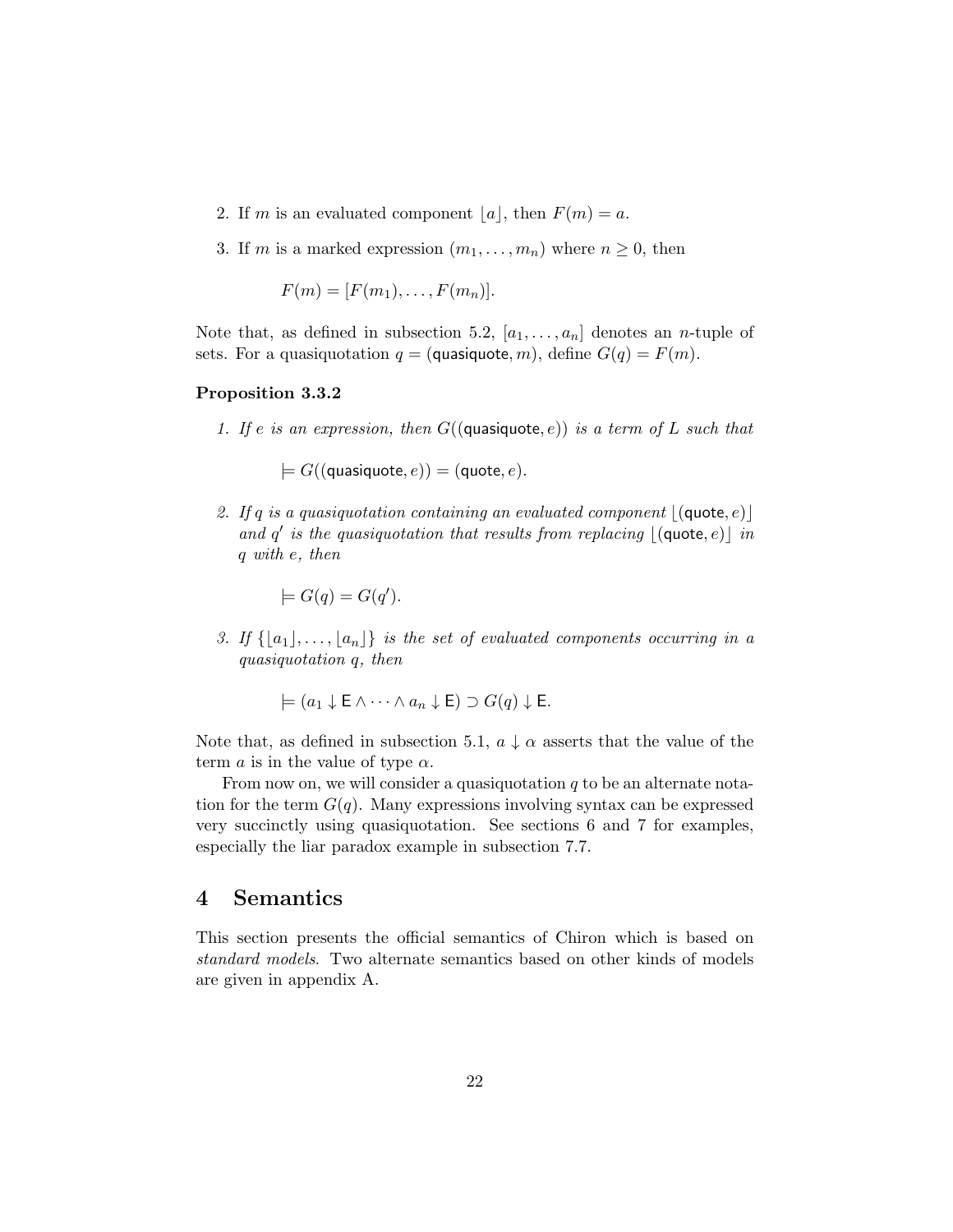## 4.1 The Liar Paradox

Using quotation and evaluation, it is possible to express the *liar paradox* in Chiron. That is, it is possible to construct a term LIAR whose value equals the value of

 $\ulcorner \neg \llbracket LIAR \rrbracket_{\text{fo}}$ .

(See subsection 7.7 for details.) LIAR denotes a construction representing a formula that says in effect "I am a formula that is false".

If the naive semantics is employed for quotation and evaluation, a contradiction is immediately obtained:

$$
\begin{array}{rcl} \llbracket \mathsf{LIAR} \rrbracket_{\mathrm{fo}} & = & \llbracket \ulcorner \neg \llbracket \mathsf{LIAR} \rrbracket_{\mathrm{fo}} \urcorner \rrbracket_{\mathrm{fo}} \\ & = & \neg \llbracket \mathsf{LIAR} \rrbracket_{\mathrm{fo}} \end{array}
$$

 $\llbracket$ LIAR $\rrbracket$ <sub>fo</sub> is thus *ungrounded* in the sense that its value depends on itself. This simple argument is essentially the proof of A. Tarski's 1933 theorem on the undefinability of truth [25, 26, 27, Theorem I]. The theorem says that  $\lbrack x \rbrack$ <sub>fo</sub> cannot serve as a truth predicate over all formulas.

Any reasonable semantics for Chiron needs a way to block the liar paradox and similar ungrounded expressions. We will briefly describe three approaches.

The first approach is to remove evaluation (eval) from Chiron but keep quotation (quote). This would eliminate ungrounded expressions. However, it would also severely limit Chiron's facility for reasoning about the syntax of expressions. It would be possible using quotation to construct terms that denote constructions, but without evaluation it would not be possible to employ these terms as the expressions represented by the constructions. Some of the power of evaluation could be replaced by introducing functions that map types of constructions to types of values. An example would be a function that maps numerals to natural numbers.

A second approach is to define a semantics with "value gaps" so that expressions like  $\llbracket L IAR \rrbracket_{\text{fo}}$  are not assigned any value at all. In his famous paper Outline of a Theory of Truth [15], S. Kripke presents a framework for defining semantics with truth-value gaps using various evaluation schemes. Kripke's approach can be easily generalized to allow value gaps for types and terms as well as for formulas. In appendix A we define two value-gap semantics for Chiron using Kripke's framework with valuation schemes based on the weak Kleene logic [14] and B. van Fraassen's notion of a supervaluation [28]. Kripke-style value-gap semantics are very interesting, if not enlightening, but they are exceeding difficult to work with in practice. The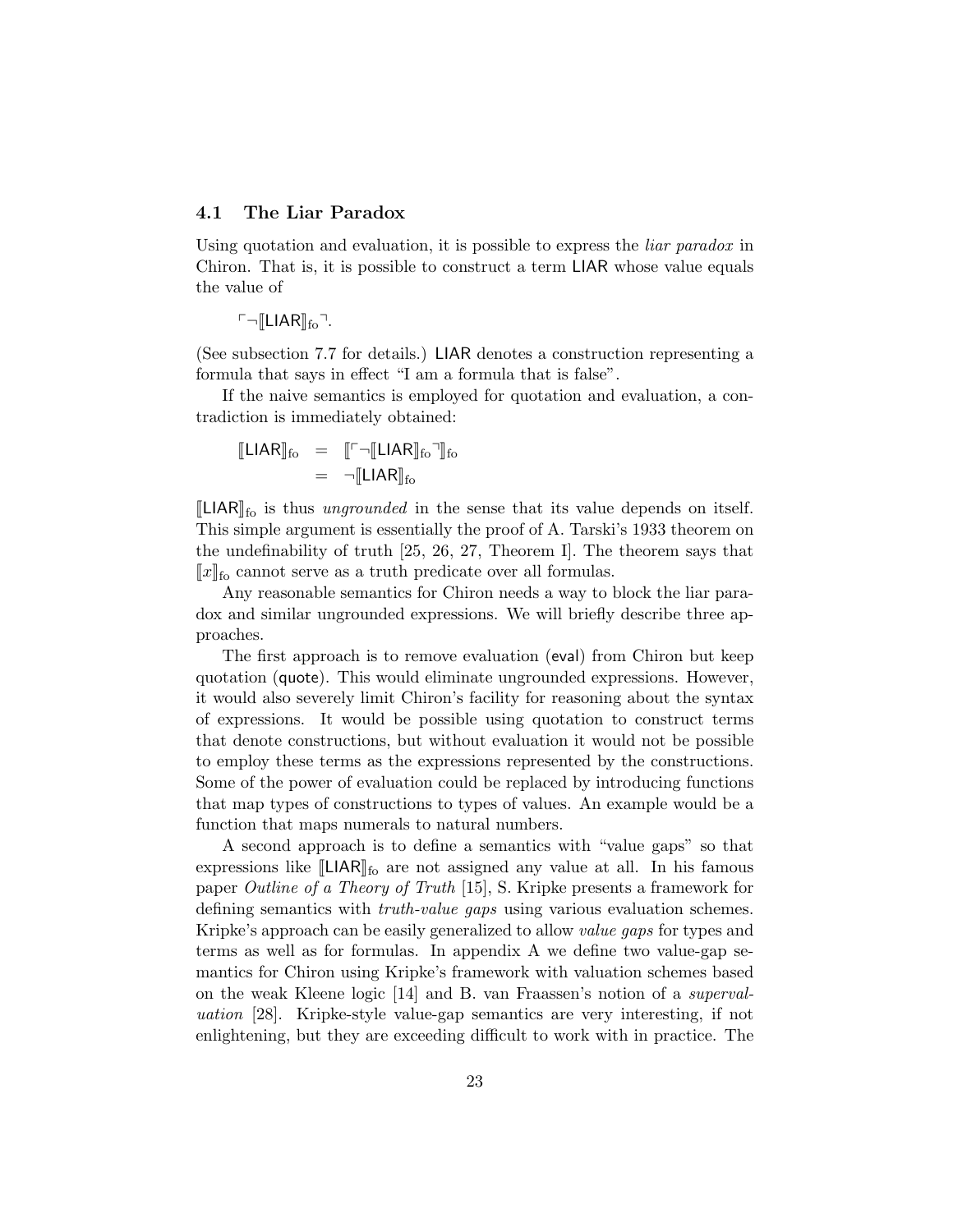main problem is that there is no mechanism to assert that an expression has no value (see appendix A for details).

The third approach is to consider any evaluation of a term that denotes a construction representing a non-eval-free expression to be undefined. For example, the value of  $\llbracket L|AR \rrbracket_{\text{fo}}$  would be F, the undefined value for formulas. The origin of this idea is found in Tarski's famous paper on the concept of truth [25, 26, 27, Theorem III]. It is important to understand that an evaluation of a term a containing the symbol eval can be defined as long as  $a$ denotes a construction representing an expression that does not contain eval outside of a quotation. Thus the value of an evaluation like  $[[\ulcorner \ulcorner \ulcorner 17 \urcorner \urcorner]_{te}]\rvert_{te}$ would be the value of 17 because the expression 17 presumably does not contain eval at all. The official semantics for Chiron defined in this section employs this third approach to blocking the liar paradox.

## 4.2 Prestructures

A prestructure of Chiron is a pair  $(D, \in)$ , where D is a nonempty domain and  $\in$  is a membership relation on D, that satisfies the axioms of NBG set theory as given, for example, in [13] or [17].

Let  $P = (D_c^P, \in^P)$  be a prestructure of Chiron. A *class* of P is a member Let  $F = (D_c, \infty)$  be a prestructure of Chifon. A class of F is a member<br>of  $D_c^P$ . A set of P is a member x of  $D_c^P$  such that  $x \in C$  y for some member y of  $D_c^P$ . That is, a set is a class that is itself a member of a class. A class is proper if it is not a set. A superclass of P is a collection of classes in  $D_c^P$ . We consider a class, as a collection of sets, to be a superclass. Let  $D_{\rm v}^P$  be the domain of sets of P and  $D_s^P$  be the domain of superclasses of P. The following inclusions hold:  $D_v^P \subset D_{\rm s}^P$ .

A function of P is a member f of  $D_c^P$  such that:

- 1. Each  $p \in^P f$  is an ordered pair  $\langle x, y \rangle$  where  $x, y$  are in  $D_v^P$ .
- 2. For all  $\langle x_1, y_1 \rangle$ ,  $\langle x_2, y_2 \rangle \in P$  f, if  $x_1 = x_2$ , then  $y_1 = y_2$ .

Notice that a function of P may be partial, i.e., there may not be an ordered pair  $\langle x, y \rangle$  in a function for each x in  $D_v^P$ .

Let  $D_f^P \subset D_c^P$  be the domain of functions of P. For  $f, x$  in  $D_c^P, f(x)$ denotes the unique y in  $D_v^P$  such that f is in  $D_f^P$  and  $\langle x, y \rangle \in P$  f.  $(f(x))$  is undefined if there is no such unique y in  $D_{\rm v}^P$ .) For  $\Sigma$  in  $D_{\rm s}^P$  and x in  $D_{\rm c}^P$ ,  $\Sigma[x]$  denotes the unique class in  $D_c^P$  composed of all y in  $D_v^P$  such that, for some f in both  $\Sigma$  and  $D_f^P$ ,  $f(x) = y$ . ( $\Sigma[x]$  is undefined if there is no such unique class in  $D_c^P$ .)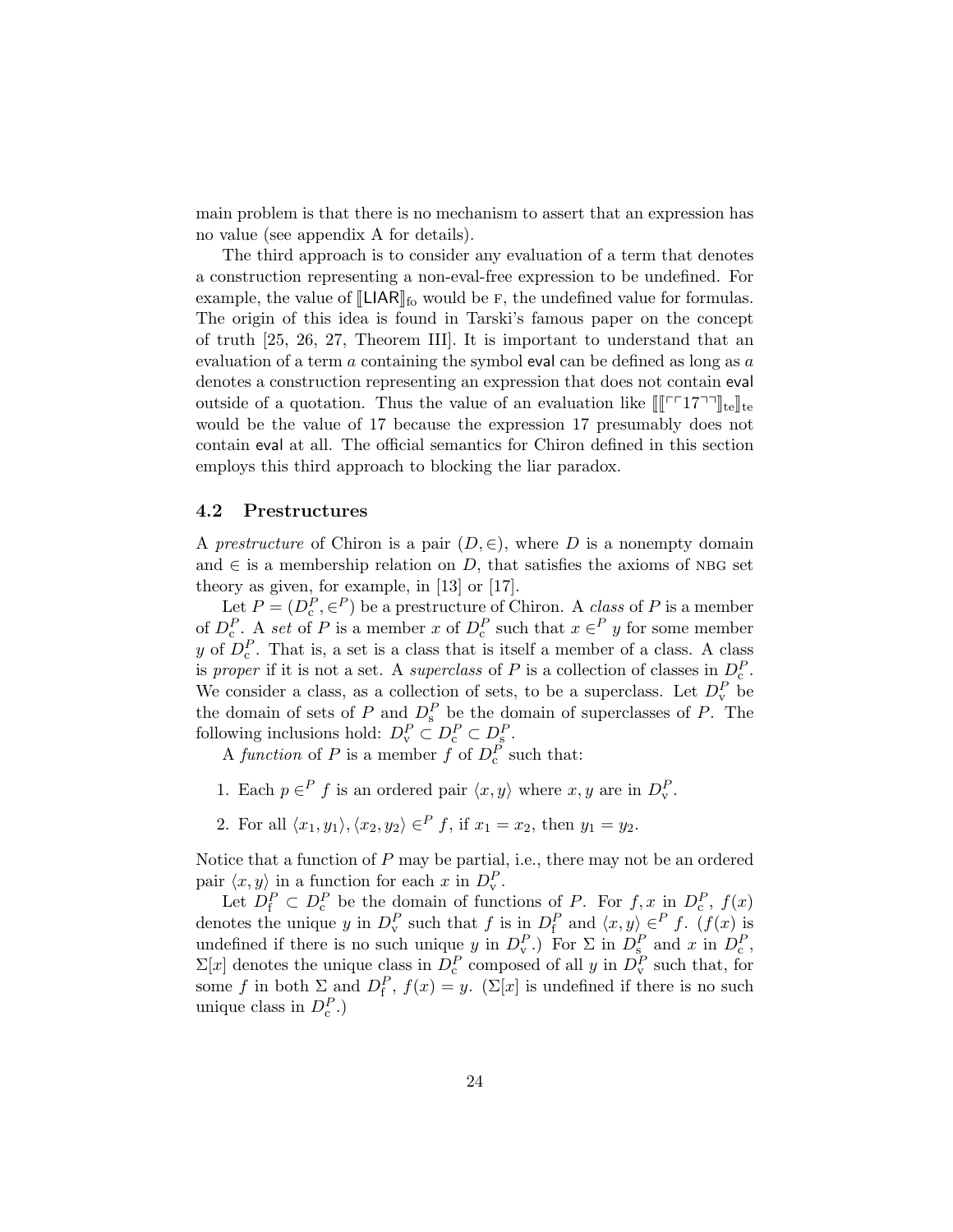Let  $T^P$ ,  $F^P$ , and  $\perp^P$  be distinct values not in  $D_s^P$ .  $T^P$  and  $F^P$  represent the truth values *true* and *false*, respectively.  $\perp^P$  is the *undefined value* that represents values that are undefined.

For  $n \geq 0$ , an *n*-ary operation of P is a total mapping from  $D_1 \times \cdots \times D_n$ to  $D_{n+1}$  where  $D_i$  is  $D_s^P$ ,  $D_c^P \cup {\{\perp^P\}}$ , or  ${\{\text{T}^P,\text{F}^P\}}$  for each i with  $1 \leq i \leq n+1$ . Let  $D_0^P$  be the domain of operations of P. We assume that  $D_{\rm s}^P \cup {\{\rm T}^P, {\rm F}^P, \perp^P\}$  and  $D_{\rm o}^P$  are disjoint.

Choose  $D_{e,1}^P$  to be any countably infinite subset of  $D_v^P$  whose members are neither the empty set  $\emptyset$  nor ordered pairs. Then let  $D_{e,2}^P$  be the subset of  $D_v^P$  defined inductively as follows:

- 1. The empty set  $\emptyset$  is a member of  $D_{e,2}^P$ .
- 2. If  $x \in D_{e,1}^P \cup D_{e,2}^P$  and  $y \in D_{e,2}^P$ , then the ordered pair  $\langle x, y \rangle$  of x and y is a member of  $D_{e,2}^P$ .

Finally, let  $D_e^P = D_{e,1}^P \cup D_{e,2}^P$ . The members of  $D_e^P$  are called *constructions*. They are sets with the form of trees whose leaves are members of  $D_{e,1}^P$ . Their purpose is to represent the syntactic structure of expressions. The symbols in expressions are represented by members of  $D_{e,1}^P$ . A construction is a symbol construction, an operator name construction, operator construction, type construction, term construction, or formula construction if it represents a symbol, operator name, operator, type, term, or formula, respectively.

Choose  $G^P$  to be any bijective mapping from  $\mathcal{S} \cup \mathcal{O}$  onto  $D_{e,1}^P$ . Let  $H^P$ be the bijective mapping of  $\mathcal{E}_L$  onto  $D_e^P$  defined recursively by:

- 1. If  $e \in \mathcal{S} \cup \mathcal{O}$ , then  $H^P(e) = G^P(e)$ .
- 2. If  $e = () \in \mathcal{E}_L$ , then  $H^P(e) = \emptyset$ .
- 3. If  $e = (e_1, \ldots, e_n) \in \mathcal{E}_L$  where  $n \geq 1$ , then

$$
H^{P}(e) = \langle H^{P}(e_1), H^{P}((e_2, \ldots, e_n)) \rangle.
$$

 $H^P(e)$  is called the *construction* of the expression e.

#### 4.3 Structures

A structure for L is a tuple

$$
S = (D_{\rm v}, D_{\rm c}, D_{\rm s}, D_{\rm f}, D_{\rm o}, D_{\rm e}, \in, T, F, \perp, \xi, H, I)
$$

where: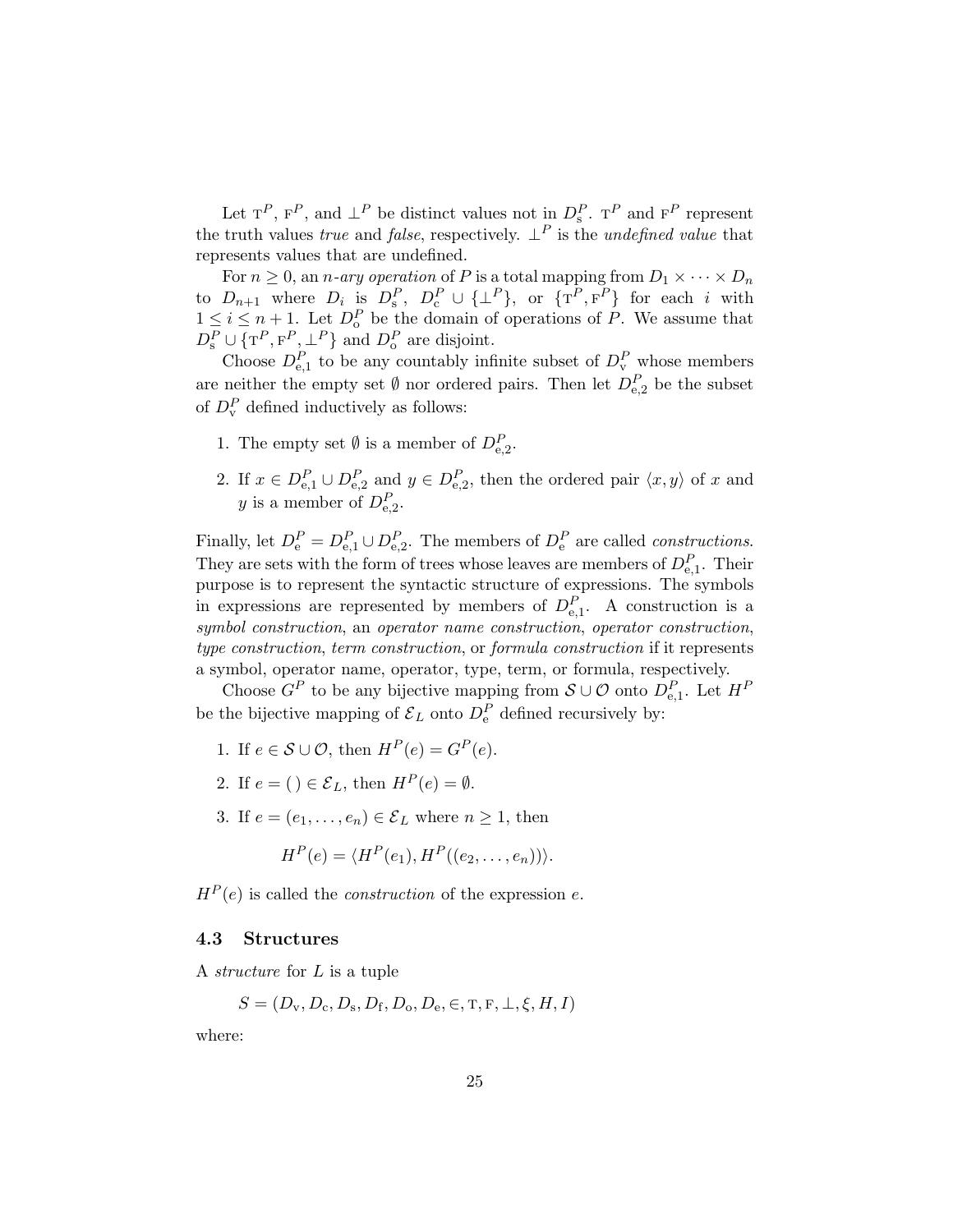- 1.  $P = (D_c, \in)$  is a prestructure of Chiron.  $D_v = D_v^P$ ,  $D_s = D_s^P$ ,  $D_f =$  $D_{\rm f}^P$ ,  $D_{\rm o} = D_{\rm o}^P$ ,  $T = T^P$ ,  $F = F^P$ , and  $\bot = \bot^P$ .
- 2.  $D_e = D_e^P$  where  $D_{e,1}^P$  is some chosen countably infinite subset of  $D_v^P$ whose members are neither the empty set  $\emptyset$  nor ordered pairs.
- 3.  $\xi$  is a choice function on  $D_s$ . Hence, for all nonempty superclasses  $\Sigma$ in  $D_s$ ,  $\xi(\Sigma)$  is a class in  $\Sigma$ .
- 4.  $H = H^P$  where  $G^P$  is some chosen bijective mapping from  $S \cup \mathcal{O}$  onto  $D_{\mathrm{e},1}^{P}$ .
- 5. For each operator name  $o \in \mathcal{O}$  with  $\theta(o) = s_1, \ldots, s_{n+1}, I(o)$  is an *n*-ary operation in  $D_0$  from  $D_1 \times \cdots \times D_n$  into  $D_{n+1}$  where  $D_i = D_s$  if  $s_i =$  type,  $D_i = D_c \cup \{\perp\}$  if  $s_i =$  term, and  $D_i = \{\text{T}, \text{F}\}\$ if  $s_i =$  formula for each i with  $1 \leq i \leq n+1$  such that:
	- a.  $I(\text{set})(t) = D_v$ , the universal class that contains all sets.
	- b.  $I(\text{class})() = D_c$ , the universal superclass that contains all classes.
	- c.  $I(\text{op-names})() = D_{\text{on}}$ , the subset of  $D_{\text{e}}$  whose members represent the operator names in  $\mathcal{O}$ .
	- d.  $I(\text{lang})$  is the set of all subsets of  $D_{\text{on}}$ .
	- e.  $I(\text{expr-sym})() = D_{\text{sv}}$ , the subset of  $D_{\text{e}}$  whose members represent the symbols in  $S$ .
	- f. If x is a member of  $D_c \cup \{\perp\},\$

 $I$ (expr-op-name) $(x)$ 

is x if  $x \subseteq D_{\text{on}}$ ,  $D_{\text{c}}$  if  $x = \perp$ , and not  $D_{\text{c}}$  otherwise.

g. If x is a member of  $D_c \cup \{\perp\},\$ 

 $I(\exp(r)(x)$ 

is the subset of  $D<sub>e</sub>$  whose members are constructed from only members of  $D_{sy} \cup x$  if  $x \subseteq D_{\text{on}}$ ,  $D_{\text{c}}$  if  $x = \bot$ , and not  $D_{\text{c}}$  otherwise.

h. Let  $D_{op}$  be the subset of  $D_e$  whose members represent operators of L. If x is a member of  $D_c \cup \{\perp\},\$ 

 $I(\exp(-op(x)))$ 

is the subset of  $D_{op}$  whose members are constructed from only members of  $D_{sy} \cup x$  if  $x \subseteq D_{\text{on}}$ ,  $D_{\text{c}}$  if  $x = \bot$ , and not  $D_{\text{c}}$  otherwise.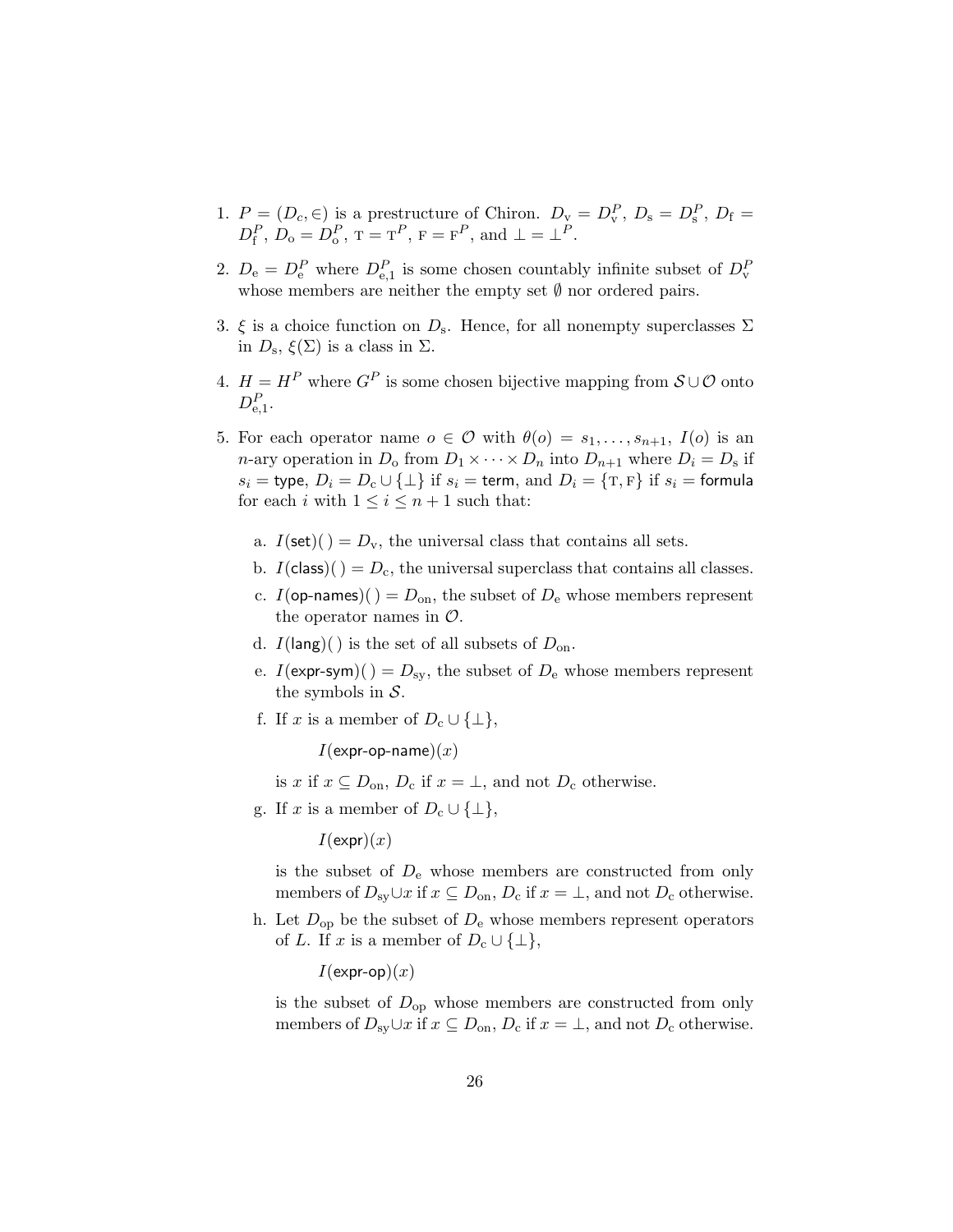i. Let  $D_{ty}$  be the subset of  $D_e$  whose members represent types of L. If x is a member of  $D_c \cup \{\perp\},\$ 

 $I$ (expr-type) $(x)$ 

is the subset of  $D_{\text{tv}}$  whose members are constructed from only members of  $D_{sy} \cup x$  if  $x \subseteq D_{\text{on}}$ ,  $D_{\text{c}}$  if  $x = \bot$ , and not  $D_{\text{c}}$  otherwise.

j. Let  $D_{te}$  be the subset of  $D_{e}$  whose members represent terms of L. If x is a member of  $D_c \cup {\{\perp\}},$ 

 $I$ (expr-term) $(x)$ 

is the subset of  $D_{te}$  whose members are constructed from only members of  $D_{sy} \cup x$  if  $x \subseteq D_{\text{on}}$ ,  $D_c$  if  $x = \bot$ , and not  $D_c$  otherwise.

k. If  $x, y$  is a member of  $D_c \cup {\{\perp\}}$ , then

 $I$ (expr-term-type) $(x, y)$ 

is the subset of  $D_{te}$  whose members represent terms of the type represented by y and are constructed from only members of  $D_{sy} \cup$ x if  $x \subseteq D_{\text{on}}$  and  $y \in D_{\text{ty}}$ ,  $D_{\text{c}}$  if  $x = \perp$  or  $y = \perp$ , and not  $D_{\text{c}}$ otherwise.

l. Let  $D_{\text{fo}}$  be the subset of  $D_{\text{e}}$  whose members represent formulas of L. If x is a member of  $D_c \cup \{\perp\},\$ 

 $I$ (expr-formula) $(x)$ 

is the subset of  $D_{\text{fo}}$  whose members represent formulas and are constructed from only members of  $D_{sy} \cup x$  if  $x \subseteq D_{\text{on}}$ ,  $D_c$  if  $x = \perp$ , and not  $D_c$  otherwise.

m. If x and y are members of  $D_c \cup \{\perp\}$ , then

 $I(\text{in})(x, y)$ 

is T if x is a member of y (and hence x is a member of  $D_v$ ) and is f otherwise.

n. If  $\Sigma, \Sigma'$  are members of  $D_s$ , then

 $I$ (type-equal) $(\Sigma, \Sigma')$ 

is T if  $\Sigma$  and  $\Sigma'$  are identical and is F otherwise.

o. If x, y are members of  $D_c \cup \{\perp\}$  and  $\Sigma$  is a member of  $D_s$ , then

 $I$ (term-equal) $(x, y, \Sigma)$ 

is T if x, y are identical members of  $\Sigma$  and is F otherwise.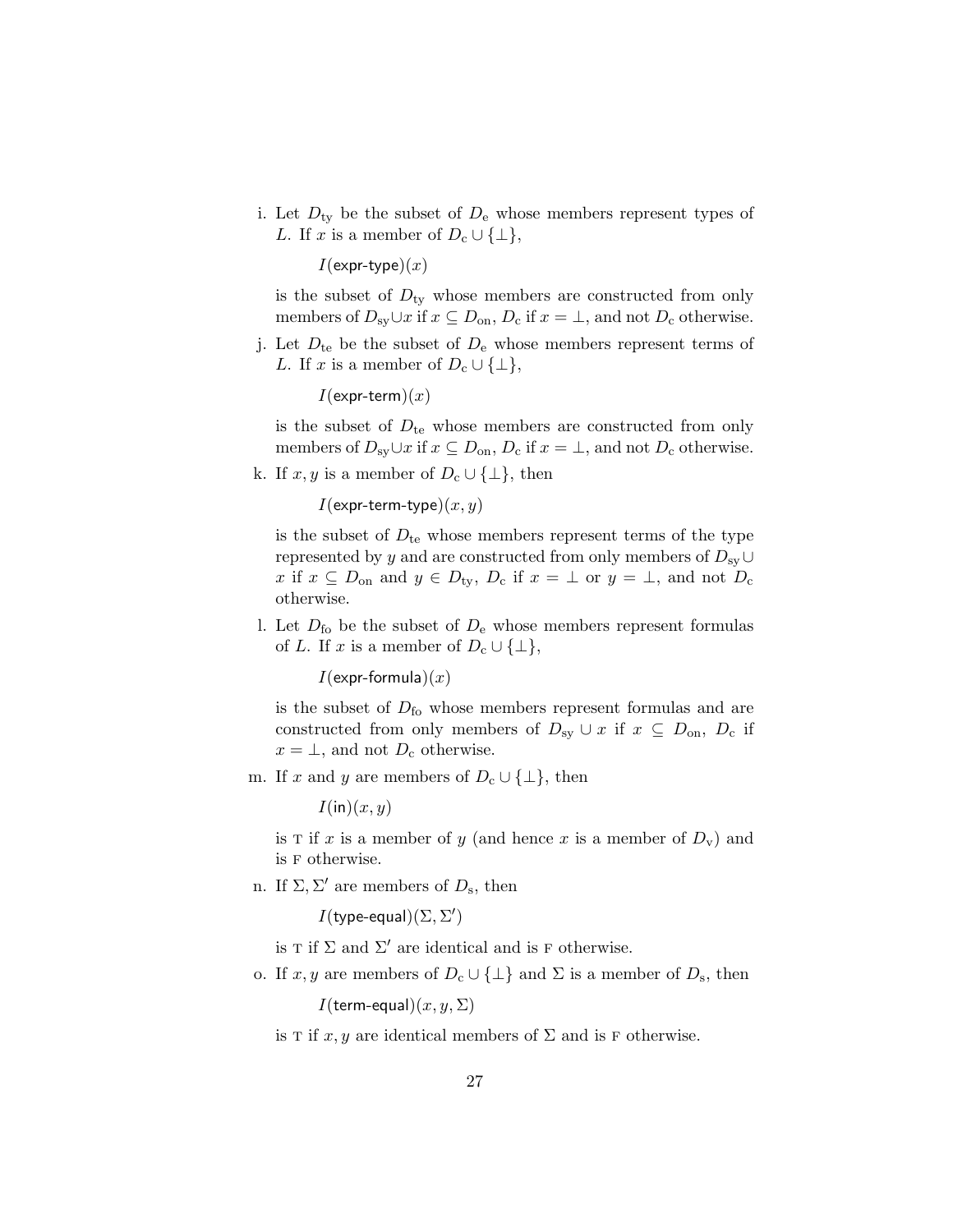p. If  $t, t'$  are members of  $\{\text{T}, \text{F}\}\text{, then}$ 

 $I(\text{formula-equal})(t, t')$ 

- is  $T$  if  $t$  and  $t'$  are identical and is  $F$  otherwise.
- q. If t is a member of  $\{\text{T}, \text{F}\}\text{, then}$

 $I($ not $)(t)$ 

is  $T$  if  $t$  is  $F$  and is  $F$  otherwise.

r. If  $t, t'$  are members of  $\{\text{T}, \text{F}\}\text{, then}$ 

```
I(\mathsf{or})(t,t')
```
is T if at least one of t and  $t'$  is T and is F otherwise.

Fix a structure

 $S = (D_{\rm v}, D_{\rm c}, D_{\rm s}, D_{\rm f}, D_{\rm o}, D_{\rm e}, \in, T, F, \perp, \xi, H, I)$ 

for L. An *assignment* into S is a mapping that assigns a class in  $D_c$  to each symbol in S. Given an assignment  $\varphi$  into S, a symbol  $s \in \mathcal{S}$ , and a class  $d \in D_c$ , let  $\varphi[s \mapsto d]$  be the assignment  $\varphi'$  into S such that  $\varphi'(s) = d$  and  $\varphi'(t) = \varphi(t)$  for all symbols  $t \in S$  different from s. Let assign(S) be the collection of assignments into S.

## 4.4 Valuations

A valuation for S is a possibly partial mapping V from  $\mathcal{E}_L \times \mathsf{assign}(S)$  into  $D_0 \cup D_s \cup \{T, F, \perp\}$  such that, for all  $e \in \mathcal{E}_L$  and  $\varphi \in \mathsf{assign}(S)$ , if  $V_\varphi(e)$ is defined, then  $V_{\varphi}(e) \in D_0$  if e is an operator,  $V_{\varphi}(e) \in D_s$  if e is a type,  $V_{\varphi}(e) \in D_c \cup \{\perp\}$  if e is a term, and  $V_{\varphi}(e) \in \{\text{T}, \text{F}\}\$ if e is a formula. (We write  $V_{\varphi}(e)$  instead of  $V(e, \varphi)$ .)

Let the *standard valuation for*  $S$  be the valuation  $V$  for  $S$  defined recursively by the following statements:

- 1. Let e be improper. Then  $V_{\varphi}(e)$  is undefined.
- 2. Let  $O = (\mathsf{op}, o, k_1, \ldots, k_n, k_{n+1})$  be proper. Then  $I(o)$  is an *n*-ary operation in  $D_0$  from  $D_1 \times \cdots \times D_n$  into  $D_{n+1}$ .  $V_{\varphi}(O)$  is the *n*-ary operation in  $D_0$  from  $D_1 \times \cdots \times D_n$  into  $D_{n+1}$  defined as follows. Let  $(d_1, \ldots, d_n) \in D_1 \times \cdots \times D_n$  and  $d = I(o)(d_1, \ldots, d_n)$ . If  $d_i$  is in  $V_{\varphi}(k_i)$ or  $d_i = \perp$  for all i such that  $1 \leq i \leq n$  and  $\textbf{type}_L[k_i]$  and is in  $V_{\varphi}(k_{n+1})$  or  $d = \perp$  when  $\textbf{type}_L[k_{n+1}],$  then  $V_{\varphi}(O)(d_1, \ldots, d_n) = d$ . Otherwise,  $V_{\varphi}(O)(d_1,\ldots,d_n)$  is  $D_c$  if  $k_{n+1} =$  type,  $\perp$  if type<sub>L</sub>[ $k_{n+1}$ ], and F if  $k_{n+1}$  = formula.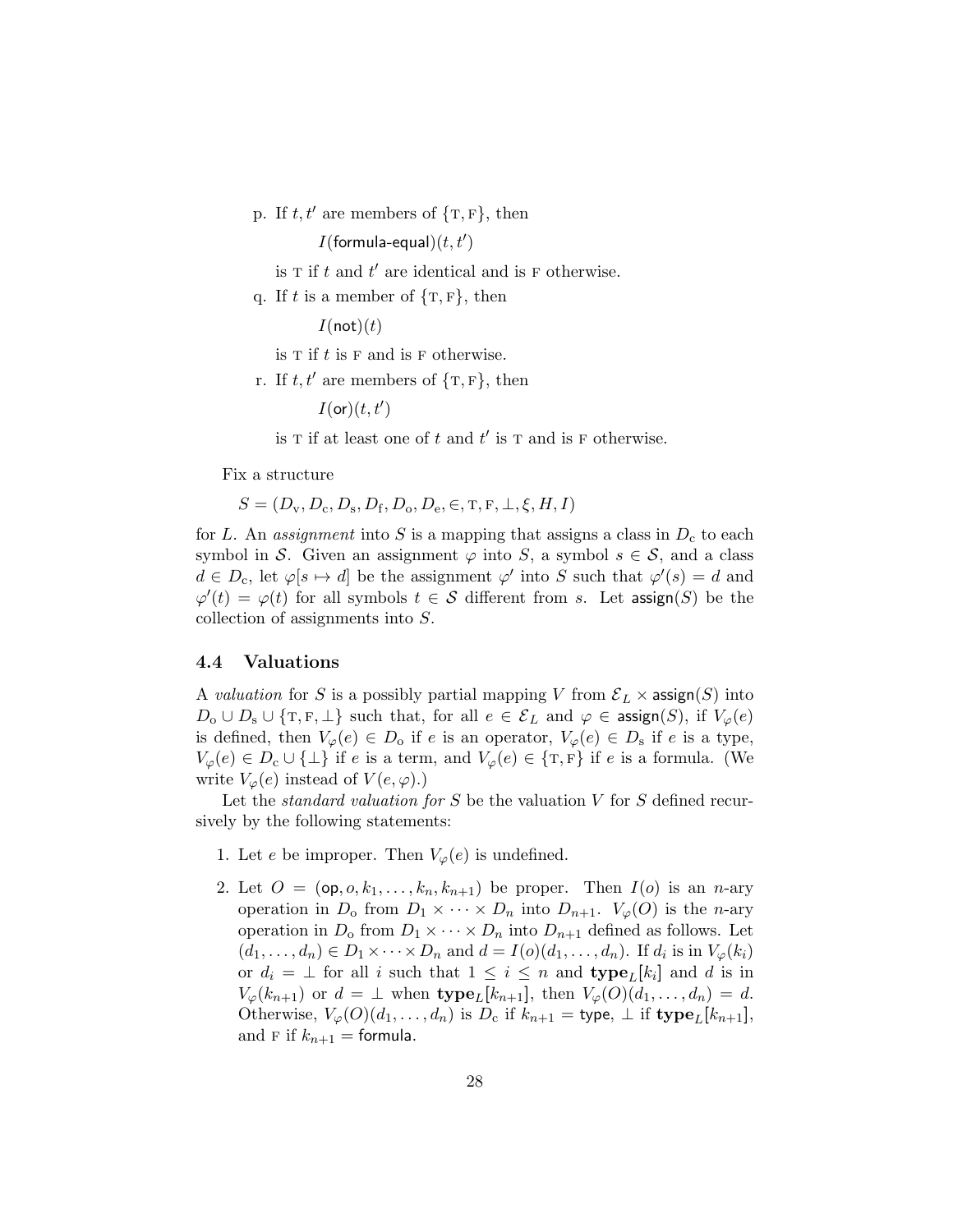3. Let  $e = (op-app, O, e_1, \ldots, e_n)$  be proper. Then

$$
V_{\varphi}(e) = V_{\varphi}(O)(V_{\varphi}(e_1), \ldots, V_{\varphi}(e_n)).
$$

- 4. Let  $a = (\text{var}, x, \alpha)$  be proper. If  $\varphi(x)$  is in  $V_{\varphi}(\alpha)$ , then  $V_{\varphi}(a) = \varphi(x)$ . Otherwise  $V_{\varphi}(a) = \perp$ .
- 5. Let  $\beta =$  (type-app,  $\alpha$ , a) be proper. If  $V_{\varphi}(a) \neq \bot$  and  $V_{\varphi}(\alpha)[V_{\varphi}(a)]$  is defined, then  $V_{\varphi}(\beta) = V_{\varphi}(\alpha)[V_{\varphi}(a)]$ . Otherwise  $V_{\varphi}(\beta) = D_{c}$ .
- 6. Let  $\gamma = (\text{dep-fun-type}, (\text{var}, x, \alpha), \beta)$  be proper. Then  $V_{\varphi}(\gamma)$  is the superclass of all g in  $D_f$  such that, for all d in  $D_v$ , if  $g(d)$  is defined, then d is in  $V_{\varphi}(\alpha)$  and  $g(d)$  is in  $V_{\varphi[x \mapsto d]}(\beta)$ .
- 7. Let  $b = (\text{fun-app}, f, a)$  be proper. If  $V_{\varphi}(f) \neq \bot$ ,  $V_{\varphi}(a) \neq \bot$ , and  $V_{\varphi}(f)(V_{\varphi}(a))$  is defined, then  $V_{\varphi}(b) = V_{\varphi}(f)(V_{\varphi}(a))$ . Otherwise  $V_{\varphi}(b) = \perp$ .
- 8. Let  $f = ($ fun-abs,  $(var, x, \alpha)$ , b) be proper in L. If

 $g = \{ \langle d, d' \rangle \mid d \text{ is a set in } V_{\varphi}(\alpha) \text{ and } d' = V_{\varphi[x \mapsto d]}(b) \text{ is a set} \}$ 

is in  $D_f$ , then  $V_{\varphi}(f) = g$ . Otherwise  $V_{\varphi}(f) = \bot$ .

- 9. Let  $a = (\text{if}, A, b, c)$  be proper. If  $V_{\varphi}(A) = T$ , then  $V_{\varphi}(a) = V_{\varphi}(b)$ . Otherwise  $V_{\varphi}(a) = V_{\varphi}(c)$ .
- 10. Let  $A = ($ exists,  $(var, x, \alpha), B)$  be proper. If there is some d in  $V_{\varphi}(\alpha)$ such that  $V_{\varphi[x \mapsto d]}(B) = T$ , then  $V_{\varphi}(A) = T$ . Otherwise,  $V_{\varphi}(A) = F$ .
- 11. Let  $a = (\text{def-des}, (\text{var}, x, \alpha), B)$  be proper. If there is a unique d in  $V_{\varphi}(\alpha)$  such that  $V_{\varphi[x \mapsto d]}(B) = T$ , then  $V_{\varphi}(a) = d$ . Otherwise,  $V_{\varphi}(a) =$ ⊥.
- 12. Let  $a = (index des, (var, x, \alpha), B)$  be proper. If there is some d in  $V_{\varphi}(\alpha)$ such that  $V_{\varphi[x \mapsto d]}(B) = \text{I}$ , then  $V_{\varphi}(a) = \xi(\Sigma)$  where  $\Sigma$  is the superclass of all d in  $V_{\varphi}(\alpha)$  such that  $V_{\varphi[x \mapsto d]}(B) = \text{T}$ . Otherwise,  $V_{\varphi}(a) = \perp$ .
- 13. Let  $a = (\text{quote}, e)$  be proper.  $V_{\varphi}(a) = H(e)$ .
- 14. Let  $e = (eval, a, k)$  be proper. If (1)  $V_{\varphi}(a)$  is in  $D_{ty}$  and  $k = type$ ,  $V_{\varphi}(a)$  is in  $D_{te}$  and type<sub>L</sub>[k], or  $V_{\varphi}(a)$  is in  $D_{fo}$  and  $k =$  formula; (2)  $H^{-1}(V_\varphi(a))$  is eval-free; and (3)  $V_\varphi(H^{-1}(V_\varphi(a)))$  is in  $V_\varphi(k)$  if type<sub>L</sub>[k], then  $V_{\varphi}(e) = V_{\varphi}(H^{-1}(V_{\varphi}(a)))$ . Otherwise  $V_{\varphi}(e)$  is  $D_{c}$  if  $k =$  type,  $\perp$  if type<sub>L</sub>[k], and F if  $k =$  formula.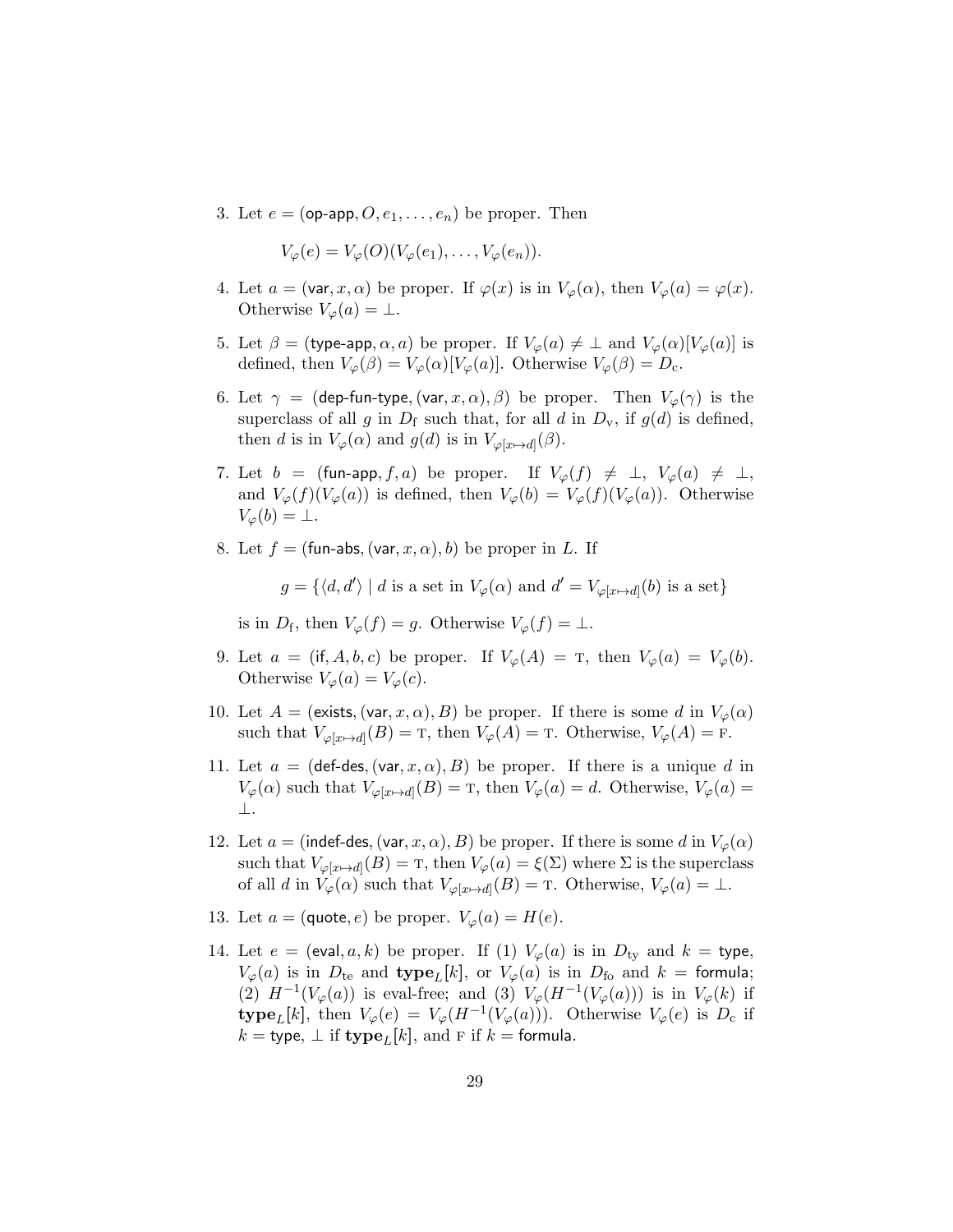Lemma 4.4.1 The standard valuation for S is well defined.

**Proof** We will show that, for all  $e \in \mathcal{E}_L$  and  $\varphi \in \mathsf{assign}(S)$ ,  $V_\varphi(e)$  is well defined. Our proof is by induction on the complexity of e. There are 14 cases corresponding to the 14 clauses of the definition of a standard valuation.

Case 1: e is improper.  $V_{\varphi}(e)$  is always undefined in this case.

Cases 2–12:  $e$  is a proper expression in  $L$  that is not a quotation or evaluation. For each case,  $V_{\varphi}(e)$  depends on well-defined components of S and a collection of values  $V_{\varphi}(e')$  where  $e'$  ranges over a set of subexpressions of e and  $\varphi'$  is  $\varphi$  or ranges over an infinite subset of assign(S). Each such  $V_{\varphi'}(e')$  is well defined by the induction hypothesis because e' is a subexpression of e, and hence,  $c(e') < c(e)$ . Therefore,  $V_{\varphi}(e)$  is well defined.

Case 13:  $e = (\text{quote}, e')$  is proper.  $V_{\varphi}(e) = H(e')$  is well defined since  $H$  is a well-defined component of  $S$ .

Case 14:  $e = (eval, a, k)$  is proper.  $V_{\varphi}(e)$  depends on one, two, or three of the values of  $V_{\varphi}(a)$ ,  $V_{\varphi}(k)$ , and  $V_{\varphi}(H^{-1}(V_{\varphi}(a)))$ .  $V_{\varphi}(a)$  and  $V_{\varphi}(k)$  when type<sub>L</sub>[k] holds are well defined by the induction hypothesis because a and k are subexpressions of e, and hence,  $c(a) < c(e)$ and  $c(k) < c(e)$ .  $V_{\varphi}(H^{-1}(V_{\varphi}(a)))$  when  $H^{-1}(V_{\varphi}(a)) \in \mathcal{E}_L$  is well defined by the induction hypothesis because  $H^{-1}(V_{\varphi}(a))$  is eval-free and e is not, and hence,  $c(H^{-1}(V_{\varphi}(a))) < c(e)$ . Therefore,  $V_{\varphi}(e)$  is well defined.

**Theorem 4.4.2** Let V be the standard valuation for S. Then the following statements hold for all  $e \in \mathcal{E}_L$  and  $\varphi \in \mathsf{assign}(S)$ :

- 1.  $V_{\varphi}(e)$  is defined iff e is proper.
- 2. If e is an n-ary operator of L, then  $V_{\varphi}(e)$  is an n-ary operation in  $D_{o}$ .
- 3. If e is a type of L, then  $V_{\varphi}(e)$  is in  $D_{s}$ .
- 4. If e is a term of L of type  $\alpha$ , then  $V_{\varphi}(e)$  is in  $V_{\varphi}(\alpha) \cup \{\perp\}.$
- 5. If e is a formula of L, then  $V_{\varphi}(e)$  is in  $\{T, F\}.$

 $\Box$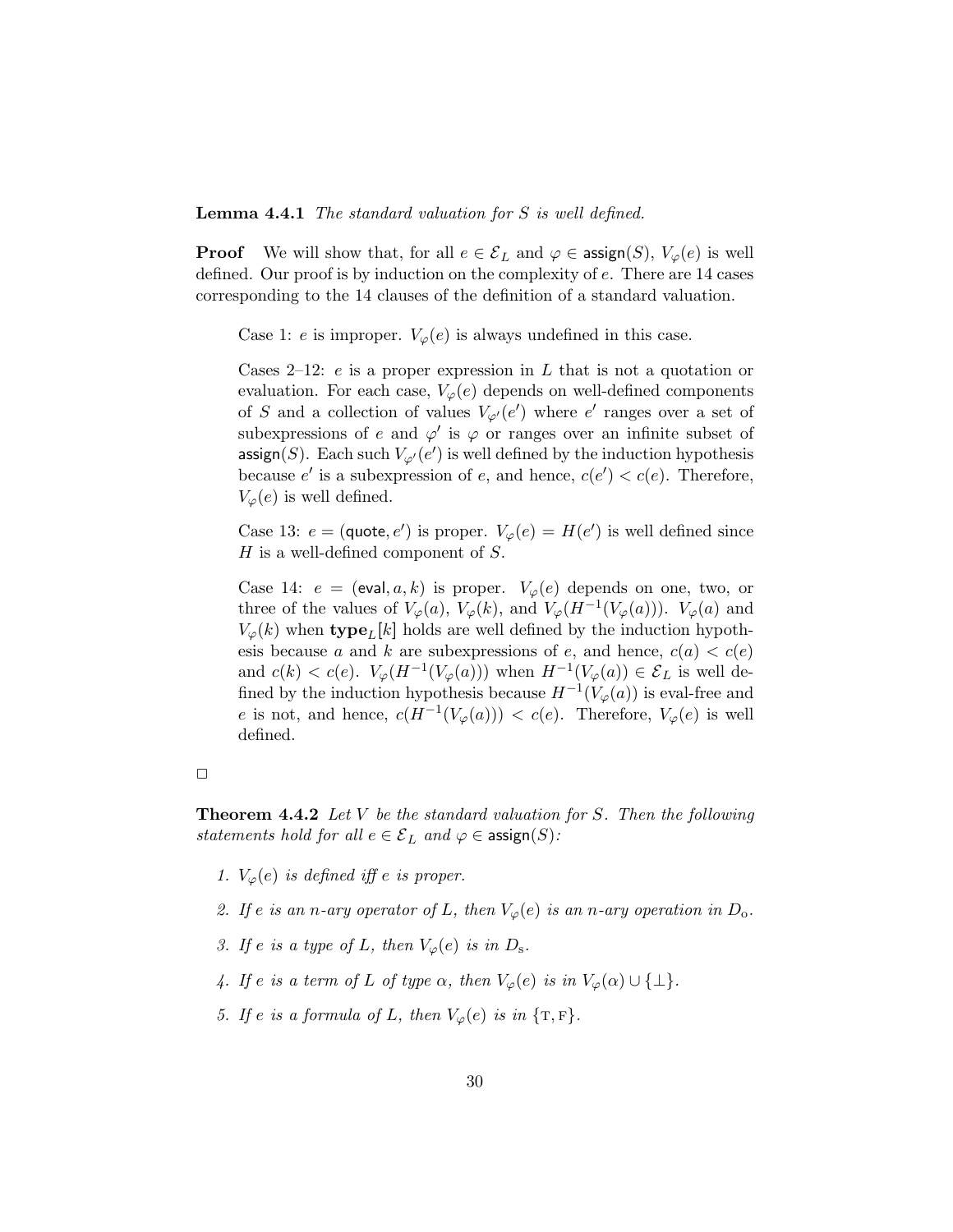Proof By Lemma 4.4.1, the standard valuation for S is well defined. Parts 1, 2, 3, and 5 of the theorem follow immediately from the definitions of a structure and the standard valuation for a structure.

Our proof of part 4 is by induction on the length of the term e.

Case 1:  $e = (op-app, O, e_1, \ldots, e_n)$  where  $O = (op, o, k_1, \ldots, k_n, k_{n+1}).$ Then e is of type  $k_{n+1}$ . By the definition of V,  $V_{\varphi}(e)$  is in  $V_{\varphi}(k_{n+1}) \cup$ {⊥}.

Case 2:  $e = (\text{var}, x, \alpha)$ . Then e is of type  $\alpha$ . By the definition of V,  $V_{\varphi}(e)$  is in  $V_{\varphi}(\alpha) \cup \{\perp\}.$ 

Case 3:  $e = (\text{fun-app}, f, a)$  where f is of type  $\alpha$ . Then e is of type  $\alpha(a)$ . By the induction hypothesis,  $V_{\varphi}(f)$  is in  $V_{\varphi}(\alpha) \cup \{\perp\}$ . By the definition of V, if  $V_{\varphi}(e) = V_{\varphi}(f)(V_{\varphi}(a)) \neq \perp$ , then  $V_{\varphi}(f) \neq \perp$  and  $V_{\varphi}(a) \neq \bot$ , and so  $V_{\varphi}(e)$  is in  $V_{\varphi}(\alpha)[V_{\varphi}(\alpha)] = V_{\varphi}(\alpha(a))$ . Therefore,  $V_{\varphi}(e)$  is in  $V_{\varphi}(\alpha(a)) \cup \{\perp\}.$ 

Case 4:  $e = (\text{fun-abs}, (\text{var}, x, \alpha), b)$  where b is of type  $\beta$ . Then e is of type  $\gamma = (\Lambda x : \alpha \cdot \beta)$ . By the induction hypothesis,  $V_{\varphi}(b)$  is in  $V_{\varphi'}(\beta) \cup \{\bot\}$  for all  $\varphi' \in \operatorname{assign}(S)$ . Suppose  $g = V_{\varphi}(e) \neq \bot$ . For all sets d in  $V_{\varphi}(\alpha)$ , if  $g(d)$  is defined,  $g(d) = V_{\varphi[x \mapsto d]}(b)$  is a set in  $V_{\varphi[x \mapsto d]}(\beta)$ . For all sets d not in  $V_{\varphi}(\alpha)$ ,  $g(d)$  is undefined. Therefore, by the definition of V,  $V_{\varphi}(e)$  is in  $V_{\varphi}(\gamma) \cup \{\perp\}.$ 

Case 5:  $e = (\text{if}, A, b, c)$  where b is of type  $\beta$  and c is of type  $\gamma$ . Then e is of type

$$
\delta = \begin{cases} \beta & \text{if } \beta = \gamma \\ C & \text{otherwise} \end{cases}
$$

By the induction hypothesis,  $V_{\varphi}(b)$  is in  $V_{\varphi}(\beta) \cup \{\perp\}$  and  $V_{\varphi}(c)$  is in  $V_{\varphi}(\gamma) \cup \{\perp\}$ .  $V_{\varphi}(\beta) \subseteq V_{\varphi}(\mathsf{C})$  and  $V_{\varphi}(\gamma) \subseteq V_{\varphi}(\mathsf{C})$ . Therefore, by the definition of V,  $V_{\varphi}(e)$  is in  $V_{\varphi}(\delta) \cup {\{\perp\}}$ .

Case 6:  $e = (\text{def-des}, (\text{var}, x, \alpha), B)$ . Then e is of type  $\alpha$ . By the definition of V,  $V_{\varphi}(e)$  is in  $V_{\varphi}(\alpha) \cup \{\perp\}.$ 

Case 7:  $e = (index, (var, x, \alpha), B)$ . Then e is of type  $\alpha$ . By the definition of V,  $V_{\varphi}(e)$  is in  $V_{\varphi}(\alpha) \cup \{\perp\}.$ 

Case 8:  $e = (\text{quote}, e)$ . Then e is of type E. By the definition of H, I, and V,  $V_{\varphi}(e)$  is in  $D_{\rm e} = V_{\varphi}(\mathsf{E}).$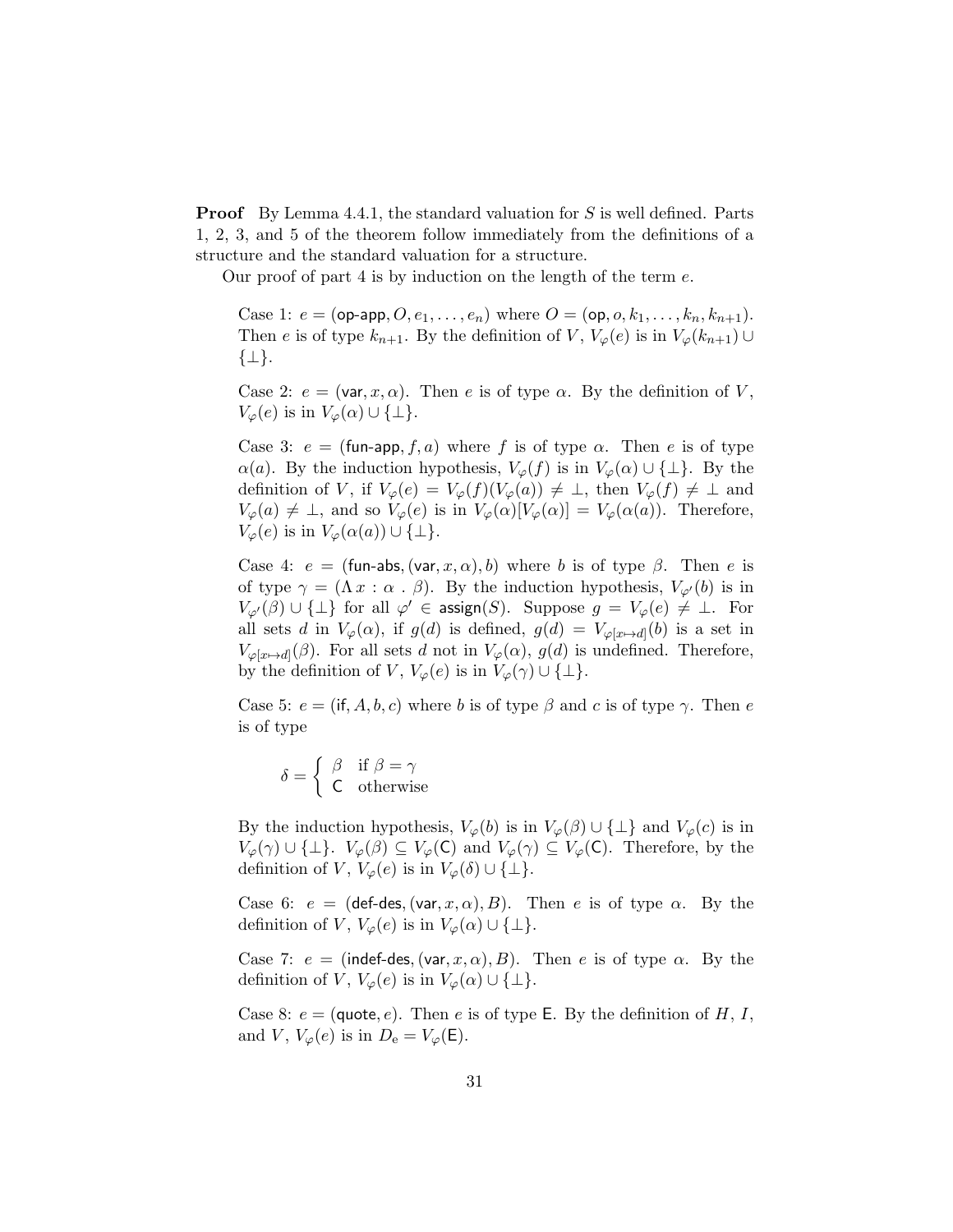Case 9:  $e = (eval, a, k)$ . Then e is of type k. By the definition of V,  $V_{\varphi}(e)$  is in  $V_{\varphi}(k) \cup \{\perp\}.$ 

$$
\Box
$$

#### 4.5 Models

A model for L is a pair  $M = (S, V)$  where S is a structure for L and V is a valuation for S. Let  $M = (S, V)$  be a model for L. An expression e is denoting [nondenoting] in M with respect to an assignment  $\varphi \in \mathsf{assign}(S)$ if  $V_{\varphi}(e)$  is defined [undefined]. A denoting term a is defined [undefined] in M with respect to  $\varphi$  if  $V_{\varphi}(a)$  is in  $D_c$   $[V_{\varphi}(a) = \bot]$ . If an expression e is denoting in M with respect to  $\varphi$ , then its value in M with respect to  $\varphi$  is  $V_{\varphi}(e)$ .

A model  $M = (S, V)$  for L is a *standard model* for L if V is the standard valuation for S. The official semantics of Chiron is based on standard models. A formula A is valid in M, written  $M \models A$ , if  $V_{\varphi}(A) = T$  for all  $\varphi \in \text{assign}(S)$ . A is valid, written  $\models A$ , if  $M \models A$  for all standard models M. A standard model of a set  $\Gamma$  of formulas is a standard model M such that  $M \models A$  for all  $A \in \Gamma$ .

Let e be a proper expression and  $x$  be a symbol. e is semantically closed in M if  $V_\varphi(e)$  does not depend on  $\varphi$ , i.e.,  $V_\varphi(e) = V_{\varphi'}(e)$  for all  $\varphi, \varphi' \in \mathsf{assign}(S)$ . e is semantically closed in M with respect to x if  $V_{\varphi}(e)$ does not depend on  $\varphi(x)$ , i.e.,  $V_{\varphi}(e) = V_{\varphi[x \mapsto d]}(e)$  for all  $\varphi \in \text{assign}(S)$  and  $d \in D_{\rm c}$ .

#### 4.6 Theories

A theory of Chiron is pair  $T = (L, \Gamma)$  where L is a language of Chiron and  $\Gamma$  is a set of formulas of L called the *axioms* of T. T is said to be *over* L. A standard model of T is a standard model for L that is a standard model of Γ. A formula A is valid in T, written  $T \models A$ , if  $M \models A$  for all standard models M of T. The empty theory over L is the theory  $(L, \emptyset)$ .

Let e be a proper expression of L and T be a theory over L. e is semantically closed in T if e is semantically closed in every model of T.  $e$  is semantically closed (without reference to a theory) if it is semantically closed in the empty theory over L. e is semantically closed in T with respect to x if e is semantically closed in every model of  $T$  with respect to  $x$ .

Let  $T_i = (L_i, \Gamma_i)$  be a theory of Chiron for  $i = 1, 2$ .  $T_1$  is a subtheory of  $T_2$  (and  $T_2$  is an extension of  $T_1$ ), written  $T_1 \leq T_2$ , if  $L_1 \leq L_2$  and  $\Gamma_1 \subseteq \Gamma_2$ .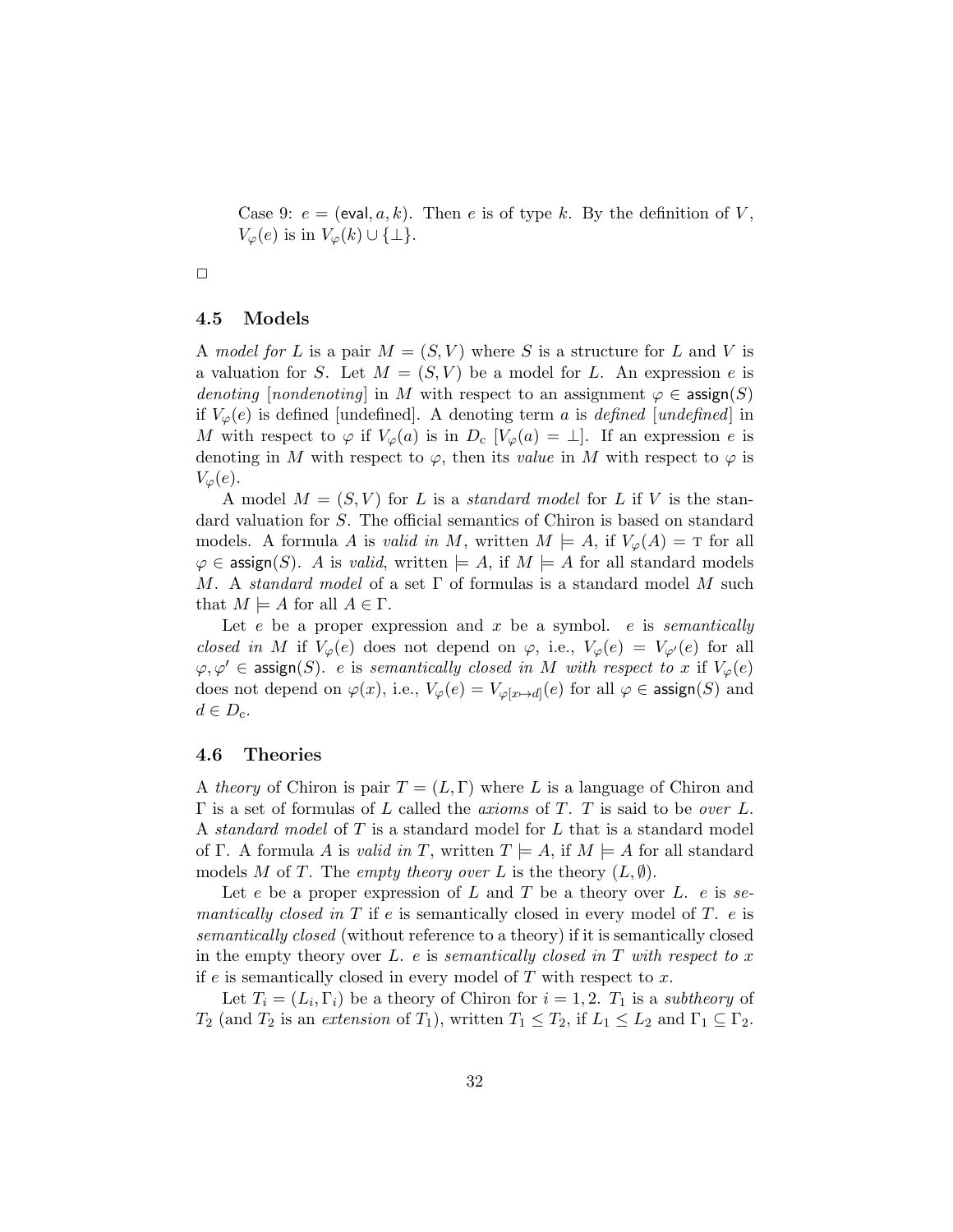**Lemma 4.6.1** Let  $T_i = (L_i, \Gamma_i)$  be a theory of Chiron for  $i = 1, 2$  such that  $T_1 \leq T_2$ . Assume  $L_1 = L_2$ . Then

 $T_1 \models A \implies T_2 \models A$ 

for all formulas  $A$  of  $L_1$ .

**Proof** Assume the hypotheses of the lemma. Let A be a formula of  $L_1$ such that (a)  $T_1 \models A$ . Let (b)  $M = (S, V)$  be a standard model of  $T_2$ . We must show that  $M \models A$ . (b) implies (c) M is a standard model of  $T_1$  since  $T_1 \leq T_2$  and  $L_1 = L_2$ . (a) and (c) imply  $M \models A$ .  $\Box$ 

The following example shows that the assumption in Lemma 4.6.1 that  $L_1 = L_2$  is necessary.

**Example 4.6.2** Let  $L_i = (\mathcal{O}_i, \theta_i)$  be a language of Chiron and  $T_i = (L_i, \Gamma_i)$ be a theory of Chiron for  $i = 1, 2$  such that  $\mathcal{O}_1 = \{o_1, \ldots, o_n\}, L_1 < L_2$ , and  $T_1 \leq T_2$ . If  $A$  is  $\ell = \{ \ulcorner o_1 \urcorner, \ldots, \ulcorner o_n \urcorner \}$ , then  $T_1 \models A$  but  $T_2 \not\models A$ .

### 4.7 Notes Concerning the Semantics of Chiron

Fix a standard model  $M = (S, V)$  for L.

- 1. An improper expression never has a value, but its quotation (as well as the quotation of any proper expression) always has a value. The latter is a set called a construction that represents the syntactic structure of the expression as a tree.
- 2. The value of an undefined type is  $D_c$  (the universal superclass). The value of an undefined term is the undefined value ⊥. And the value of an undefined formula is f.
- 3. Proper expressions—particularly variables and evaluations—within a quotation are not semantically "active". They can only become active if the quotation is within an evaluation.
- 4. Any types in an operator's signature will normally be semantically closed. This is the case for all the built-in operators of Chiron as well as all the operators defined in sections 5 and 6.
- 5. Suppose  $O = (\mathsf{op}, o, k_1, \ldots, k_n, k_{n+1})$  is an operator. The operation assigned to  $O$  by a standard valuation is a "restriction" of the operation  $I(o)$ . Roughly speaking, the domain and range of  $I(o)$  is restricted according to types in the signature  $k_1, \ldots, k_n, k_{n+1}$ .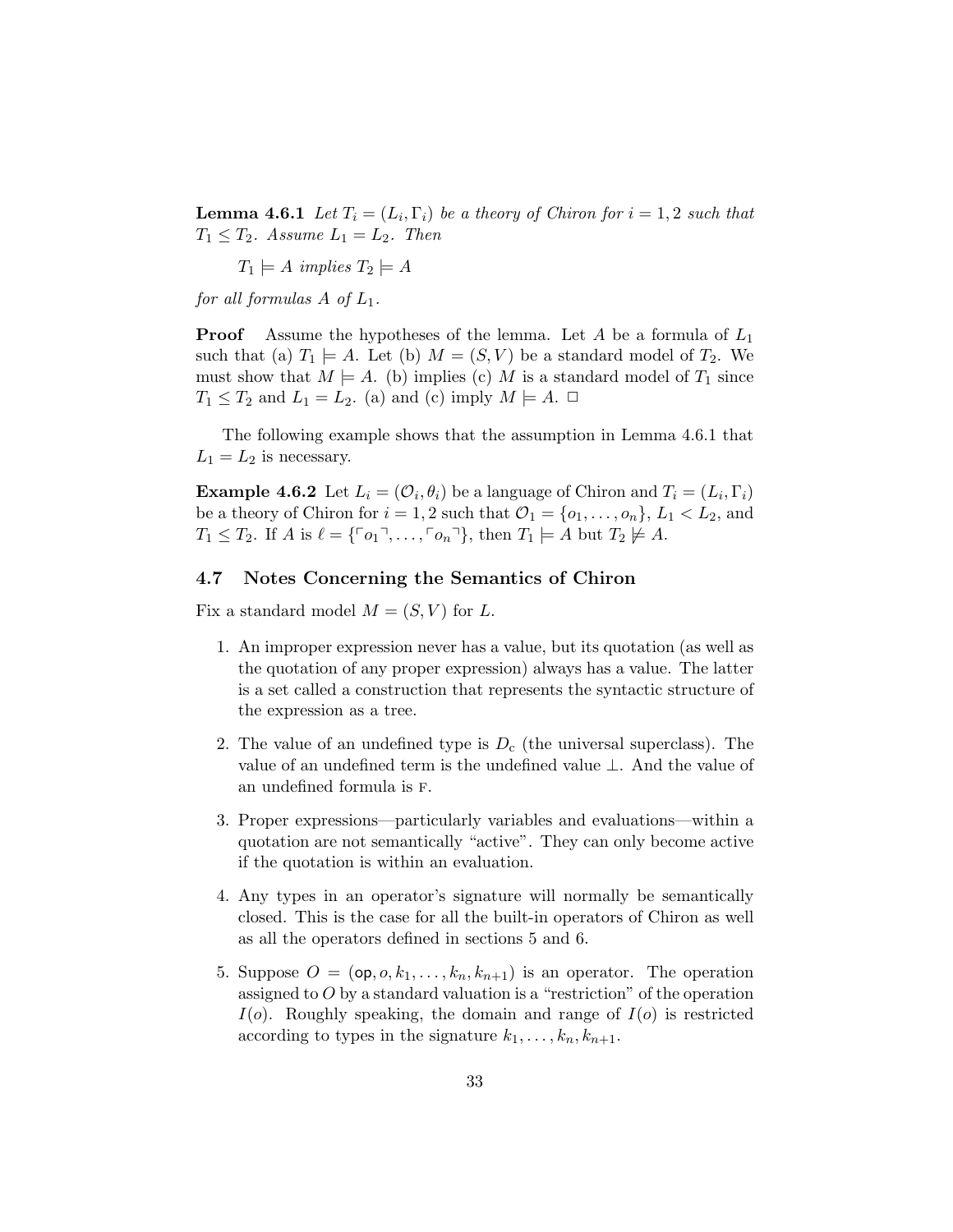- 6. Dependent function types, function abstractions, existential quantifications, definition descriptions, and indefinite descriptions are variable binding expressions. According to the semantics of Chiron, a variable binding ( $\star x : \alpha : e$ ), where  $\star$  is  $\Lambda$ ,  $\lambda$ ,  $\exists$ ,  $\iota$ , or  $\epsilon$ , binds all the "free" variables occurring in e that are similar to  $(x : \alpha)$ . Variables are bound in the traditional, naive way. It might be possible to use other more sophisticated variable binding mechanisms such as de Bruijn notation [2] or nominal data types [11, 20].
- 7. The type  $\alpha$  of a variable (var, x,  $\alpha$ ) restricts the value of a variable in two ways. First, if (var, x,  $\alpha$ ) immediately follows  $\Lambda$ ,  $\lambda$ ,  $\exists$ ,  $\iota$ , or  $\epsilon$  in a variable binding expression, then the values assigned to  $x$  for the body of the variable binding expression are restricted to the values in the superclass denoted by  $\alpha$ . Second,  $V_{\varphi}((\text{var}, x, \alpha)) = \varphi(x)$  iff  $\varphi(x)$  is in the superclass denoted by  $\alpha$ .  $(V_{\varphi}((\text{var}, x, \alpha)) = \bot$  if  $\varphi(x)$  is not in the superclass denoted by  $\alpha$ .)
- 8. In a variable (var, x,  $\alpha$ ), the value of  $\alpha$  usually does not depend on the value assigned to x. Suppose  $d \in V_{\varphi}(\alpha)$ . If  $V_{\varphi}(\alpha)$  does not depend on x, then  $V_{\varphi[x \mapsto d]}((\text{var}, x, \alpha)) = d$ . If  $V_{\varphi}(\alpha)$  does depend on x, then  $V_{\varphi[x \mapsto d]}((\text{var}, x, \alpha))$  might equal  $\perp$ . Hence, in the latter case, it might be necessary to use (var, x, C) instead of (var,  $x, \alpha$ ) in the body of a variable binding  $(\star x : \alpha \cdot e)$  where  $\star$  is  $\Lambda$ ,  $\lambda$ ,  $\exists$ ,  $\iota$ , or  $\epsilon$
- 9. Symbols and operator names are atomic in Chiron. That is, they cannot be "constructed" from other expressions.
- 10.  $\ell$ , the set of constructions that represent the operator names of  $L$ , represents  $L$  itself. The members of the type  $L$  represent sublanguages of L. The construction types  $\mathsf{E}_{\text{on},a}$ ,  $\mathsf{E}_a$ ,  $\mathsf{E}_{\text{op},a}$ ,  $\mathsf{E}_{\text{t}y,a}$ ,  $\mathsf{E}_{\text{te},a}$ ,  $\mathsf{E}_{\text{te},a}^b$ ,  $\mathsf{E}_{\text{fo},a}$ , where  $a$  is a sublanguage in  $L$ , are parameterized versions of the respective types  $\mathsf{E_{on}}, \mathsf{E_{op}}, \mathsf{E_{ty}}, \mathsf{E_{te}}, \mathsf{E_{to}^b}, \mathsf{E_{fo}}.$  (The construction type Esy does not depend on the set of operator names.)
- 11. The notions of a free variable, substitution for a variable, variable capturing, etc. can be formalized in Chiron as defined operators (see subsection 6.1.) As a result, syntactic side conditions can be expressed directly within Chiron formulas. However, these notions are more complicated in Chiron than in traditional predicate logic due to the presence of evaluation. For example, when the value of  $(e: E_{te})$  equals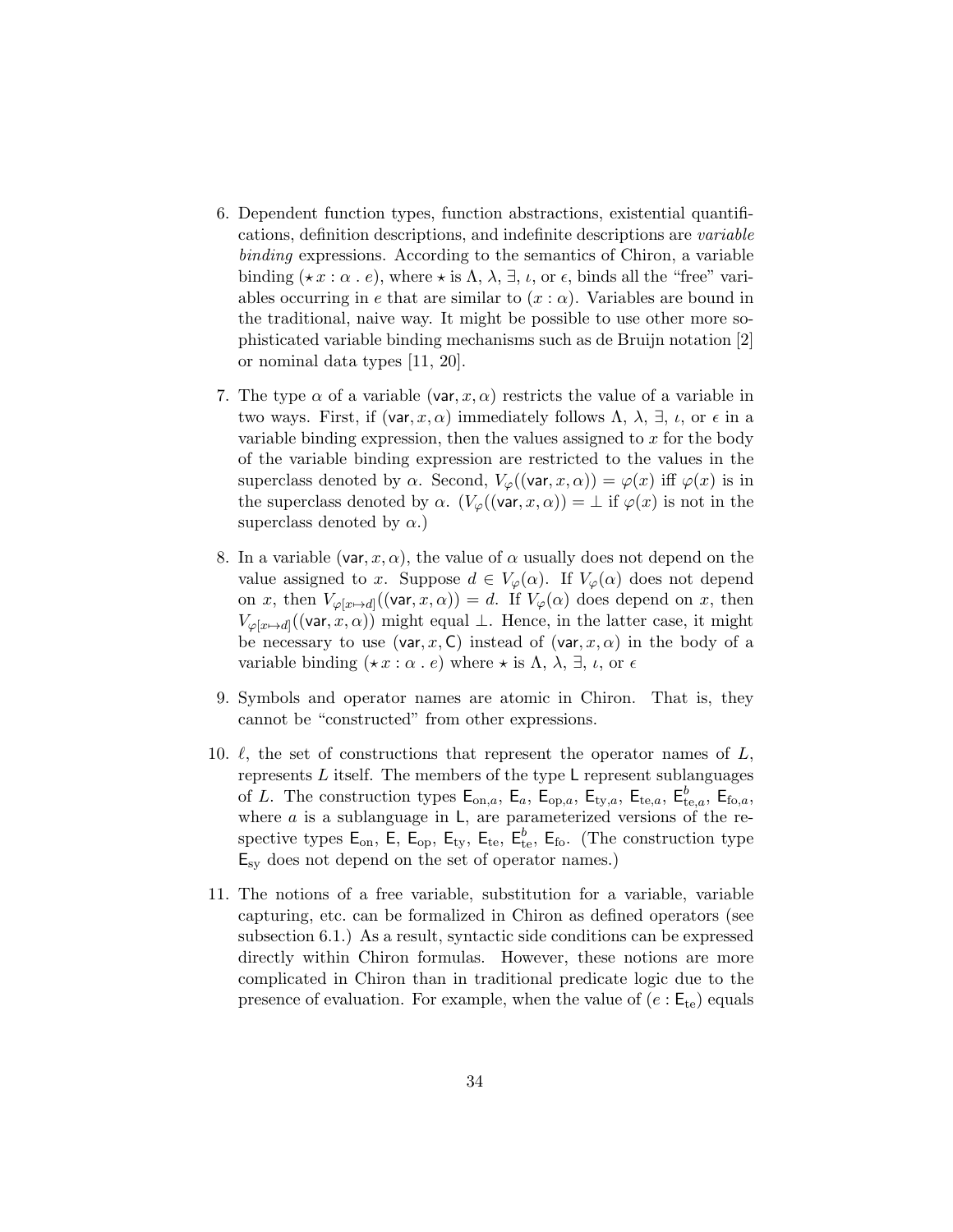the value of  $\lceil(y : C)\rceil$  with  $x \neq y$ , the variable  $(y : C)$  is free in

 $\forall x : \mathsf{C} \cdot x = \mathsf{C} \cdot \mathsf{E}_{te}$ 

because this formula is semantically equivalent to

 $\forall x : C \cdot x = (y : C).$ 

- 12. Since variables denote classes, they can be called class variables. There are no operation, superclass, or truth value variables in Chiron. Thus direct quantification over operations, superclasses, and truth values is not possible. Direct quantification over the undefined value  $\perp$  is also not possible. However, indirect quantification over "definable" operations, "definable" superclasses, "definable" members of  $D_c \cup \{\perp\},\$ or truth values can be done via variables of type  $E_{op}$ ,  $E_{ty}$ ,  $E_{te}$ , or  $E_{fo}$ , respectively. As in standard NBG set theory, only classes are first-class values in Chiron.
- 13. Since sets and classes are superclasses, a type may denote a set or a proper class. In particular, a type may denote the empty set. That is, types in Chiron are allowed to be empty. Empty types result, for example, from a type application  $\alpha(a)$  where a denotes a value that is not in the domain of any function in the superclass that  $\alpha$  denotes.
- 14.  $\alpha$  is a *subtype* of  $\beta$  in M if  $V_{\varphi}(\alpha) \subseteq V_{\varphi}(\beta)$  for all  $\varphi \in \operatorname{assign}(S)$ . For example,  $E$  is a subtype of  $V$  in every standard model.  $C$  is the *universal* type by virtue of denoting  $D_c$ , the universal superclass. Every type is a subtype of C in every standard model.
- 15. An application of a term denoting a function to an undefined term is itself undefined. That is, function application is strict with respect to undefinedness. In contrast, the application of term operators is not necessarily strict with respect to undefinedness.
- 16. Suppose  $f(a)$  is a function application where f is a term of type  $(\Lambda x)$ :  $\alpha$ .  $\beta$ ). Then a could be any term of any type whatsoever. However, if the value of a is not a set in the value of  $\alpha$ , then  $f(a)$  is undefined. Similarly, suppose

$$
(o::k_1, \ldots, k_{i-1}, \alpha, k_{i+1}, \ldots, k_{n+1})(e_1, \ldots, e_{i-1}, a, e_{i+1}, \ldots, e_n)
$$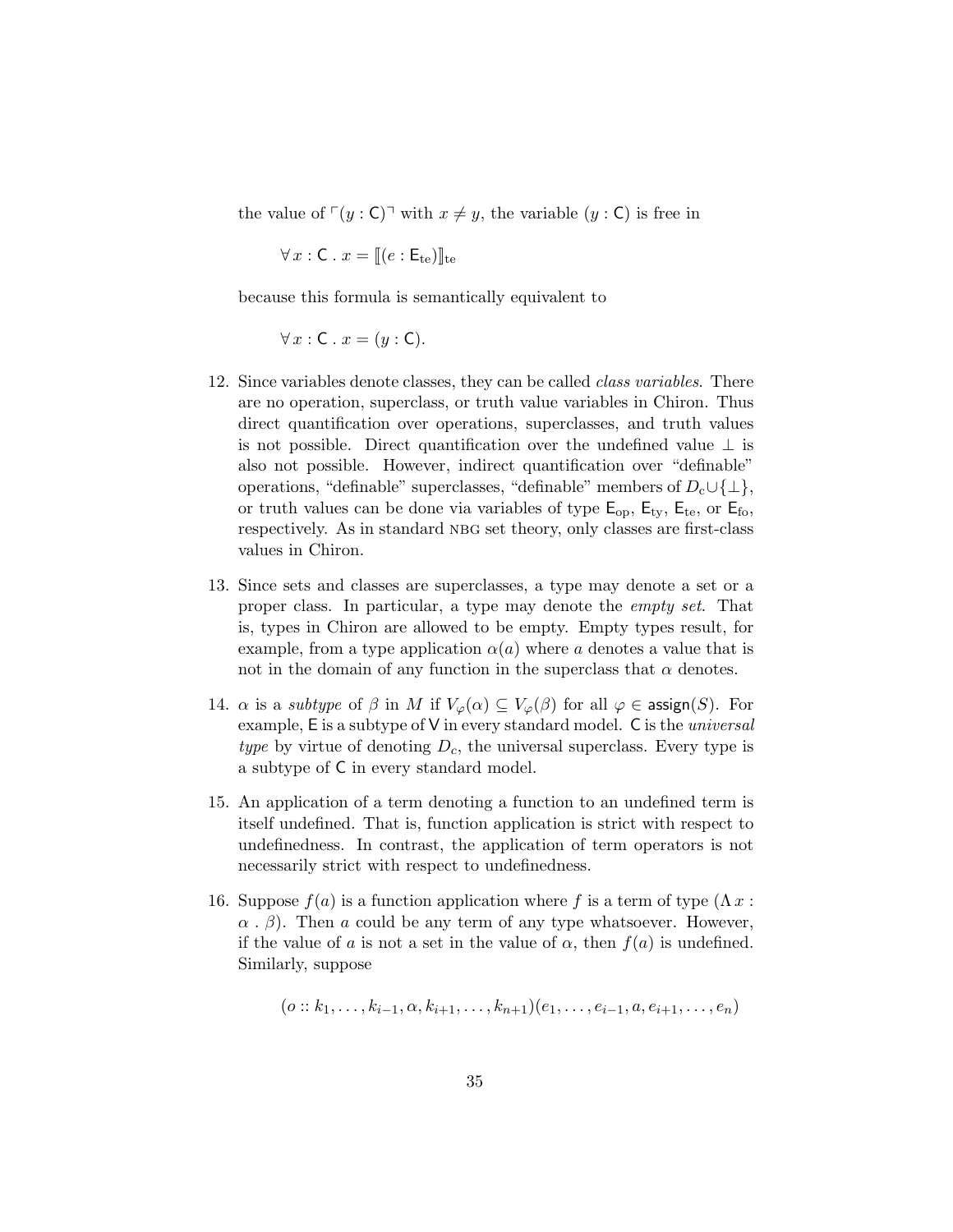is an operator application. Then a could be any term of any type whatsoever. However, if the value of a is a class not in the value of  $\alpha$ , then the value of this operator application is  $D_c$  if  $k_{n+1}$  = type,  $\perp$  if  $\textbf{type}_L[k_{n+1}]$ , and F if  $k_{n+1}$  = formula.

17. Since functions are classes that represent mappings from sets to sets, proper classes in the denotations of the types  $\alpha$  and  $\beta$  have no effect on the meaning of the dependent function type  $(\Lambda x : \alpha \cdot \beta)$ . As a consequence,

$$
V_{\varphi}((\Lambda x : V \cdot V)) = V_{\varphi}((\Lambda x : C \cdot C)) = D_f,
$$

the domain of functions in M, for all  $\varphi \in \text{assign}(S)$ . For the same reason, if  $V_{\varphi}(a) \neq \perp$ , then  $V_{\varphi}(\alpha(a))$  is a class (i.e., not a proper superclass) for all  $\varphi \in \text{assign}(S)$ .

18. Suppose a built-in operator

 $(op, lub, type, type, type)$ 

is added to Chiron that denotes an operation that, given superclasses  $\Sigma_1$  and  $\Sigma_2$ , returns a superclass that is the least upper bound of  $\Sigma_1$ and  $\Sigma_2$ . Then formation rule P-Expr-8 could be modified so that a conditional term  $(i, A, b, c)$  is assigned the type

```
(op-app, (op, lub, type, type, type), \beta, \gamma)
```
where  $\beta$  and  $\gamma$  are the types of b and c, respectively. See appendix B for details.

- 19. A *Gödel number* [12] is a number that encodes an expression. Analogously, a *Gödel set* is a set that encodes an expression. Employing this terminology, the construction that represents an expression  $e \in \mathcal{E}_L$ is the Gödel set of e which is denoted by  $(\text{quote}, e)$ . Hence, "Gödel numbering" is built into Chiron.
- 20. Quotations cannot be expressed as applications of a built-in operator since expressions are not values (i.e., not classes, superclasses, truth values, or operations).
- 21. The formation rule P-Expr-12 could be sharpened so that the type of (quote, e) is  $E_{ty}$  when e is a type,  $E_{te}^{\lceil \alpha \rceil}$  when e is a term of type  $\alpha$ , etc. See appendix B for details.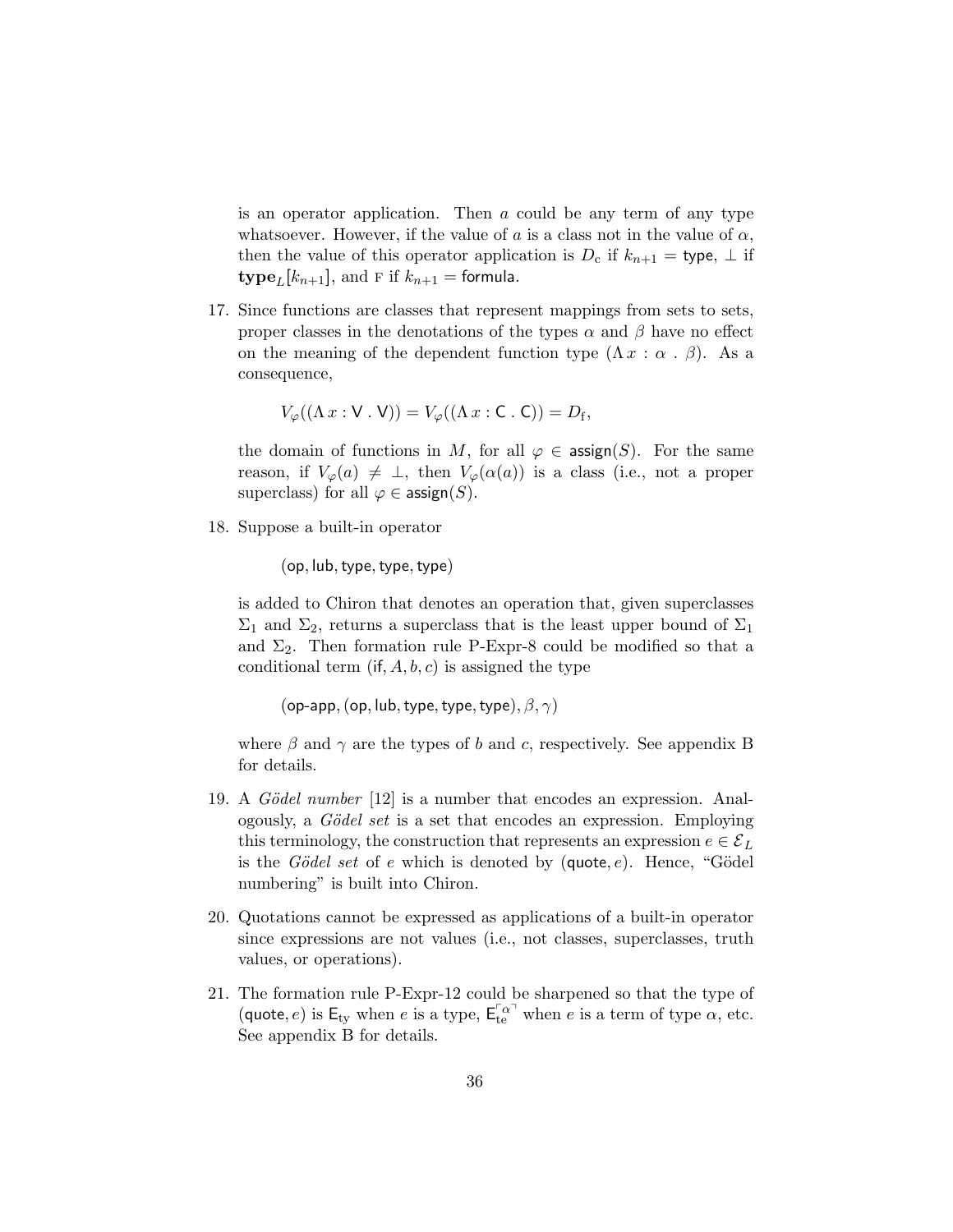- 22. When an evaluation  $b = (eval, a, k)$  is "semantically well-formed", the value of b is, roughly speaking, the value of the value of  $a$ .
- 23. An "ungrounded expression" is considered to be an undefined expression. For example, the value of an ungrounded formula like  $\llbracket L IAR \rrbracket_{\text{fo}}$ is f.
- 24. If we restrict evaluations to those of the form (eval,  $a, k$ ) where k is type, C, or formula, evaluations could be expressed as applications of the following three built-in operators with appropriate definitions:
	- a. (eval-type  $:: E_{\text{tv}}$ , type).
	- b. (eval-term  $:: E_{te}$ , C).
	- c. (eval-formula  $:: E_{fo}$ , formula).
- 25. The operator (eval-formula  $:: E_{f_0}$ , formula) can be defined by the following formula schema:

(eval-formula ::  $E_{\text{fo}}$ , formula) $(a) \equiv \|a\|_{\text{fo}}$ .

This operator is a truth predicate. It satisfies four of the eight criteria  $((a), (c), (f), (h))$  for a truth predicate given by H. Leitgeb in [16], and it meets all eight criteria for eval-free formulas.

- 26. Operators of the form  $(o:: k)$  are applied to an empty tuple of arguments. The value of  $(o:: k)$  is a 0-ary operation  $\sigma$  such that  $\sigma() = v$ for some value  $v$ . We will sometimes abuse terminology and say that the value of  $(o:: k)$  is v instead of o.
- 27. A value  $x \in D_e$  is a construction that represents an expression of L. We will sometimes abuse terminology and say  $x \in D_e$  is an expression of L. Similarly, we will sometimes say that a value  $x \in D_e$  that represents a symbol, operator name, operator, type, term, or formula of  $L$  is a symbol, operator name, operator, type, term, or formula of  $L$ , respectively.
- 28. Let  $\mathcal{E}_{op}, \mathcal{E}_{ty}, \mathcal{E}_{te}$ , and  $\mathcal{E}_{fo}$  be sets of expressions of L defined inductively by the following statements:
	- a.  $\mathcal{E}_{op}$  is the set of built-in operators named set, class, term-equal, in, not, and or.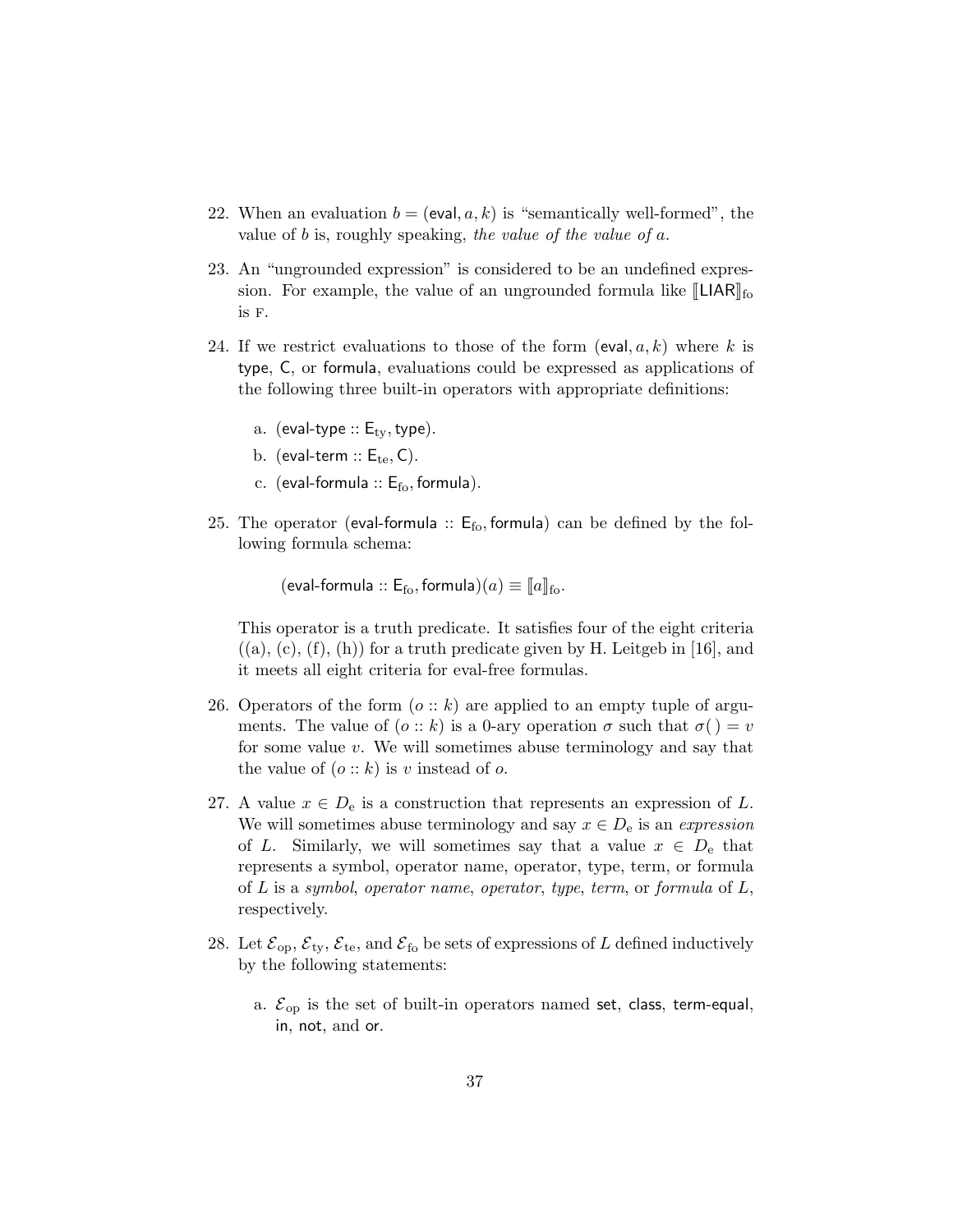- b.  $\mathcal{E}_{\text{ty}}$  is the set  $\{V, C\}$  of types.
- c. If x is in S and  $\alpha$  is in  $\mathcal{E}_{\text{tv}}$ , then  $(x : \alpha)$  is in  $\mathcal{E}_{\text{te}}$ .
- d. If x is in S,  $\alpha$  is in  $\mathcal{E}_{\text{ty}}$ , a and b are in  $\mathcal{E}_{\text{te}}$ , and A and B are in  $\mathcal{E}_{\text{fo}}$ , then  $a = b$ ,  $a \in b$ ,  $\neg A$ ,  $A \lor B$ , and  $\exists x : \alpha$ . A are in  $\mathcal{E}_{\text{fo}}$ .

Let CNBG be the restriction of Chiron to the operators, types, terms, and formulas in  $\mathcal{E}_{op}, \mathcal{E}_{tv}, \mathcal{E}_{te}$ , and  $\mathcal{E}_{fo}$ , respectively. CNBG is a version of nbg embedded in any language of Chiron (see Corollary 4.8.3 below).

### 4.8 Relationship to NBG

We show in this section that there is a faithful semantic interpretation of NBG set theory in Chiron. Loosely speaking, this means Chiron is a conservative extension of NBG. That is, Chiron adds new reasoning machinery to NBG without compromising the underlying semantics of NBG.

Let  $L = (\mathcal{O}, \theta)$  be any language of Chiron. NBG is usually formulated as a theory in first-order logic over a language  $L_{\text{nbg}}$  containing an infinite set  $V$ of variables, a unary predicate symbol  $V$ , binary predicates symbols  $=$  and  $\in$ , and some complete set of logical connectives (say ¬, ∨, ∃). Assume  $\mathcal{V} = \mathcal{S}$ , i.e., variables of  $L_{\text{nbg}}$  are the symbols of Chiron. Let  $\mathcal{F}_{\text{nbg}}$  denote the set of formulas of  $L_{\text{nbg}}$ . A model of NBG is a structure  $N = (D^N, V^N, =^N, \infty^N)$  for  $L<sub>nbg</sub>$  that satisfies the axioms of NBG. An *assignment* into N is a mapping that assigns a member of  $D^N$  to each variable  $x \in \mathcal{V}$ . Let assign(N) be the collection of assignments into  $N$ . The *valuation* for  $N$  is a total mapping  $W^N$  from  $\mathcal{F}_{\text{nbg}} \times \text{assign}(N)$  to the set  $\{T, F\}$  of truth values. A formula A of  $L_{\text{nbg}}$  is valid, written  $\models_{\text{nbg}} A$ , if  $W_{\varphi}^{N}(A) = \text{T}$  for all models N of NBG and all  $\varphi \in \mathsf{assign}(N)$ .<sup>4</sup>

 $\Phi$  is a translation from NBG to L if  $\Phi$  maps the terms (variables) of  $L_{\rm nbg}$  to the terms of L and the formulas of  $L_{\rm nbg}$  to formulas of L.  $\Phi$  is a (semantic) interpretation of NBG in Chiron if  $\Phi$  is a translation from NBG to L and, for all formulas A of  $L_{\text{nbg}}$ ,  $\models_{\text{nbg}} A$  implies  $\models \Phi(A)$ . That is,  $\Phi$  is an interpretation of NBG in Chiron if  $\Phi$  is a meaning-preserving translation from NBG to L.  $\Phi$  is a *faithful interpretation of* NBG *in* Chiron if  $\Phi$  is an interpretation of NBG in Chiron and, for all formulas A of  $L_{\text{nbg}} \models \Phi(A)$ implies  $\models_{\text{nbg}} A$ . That is,  $\Phi$  is a faithful interpretation of NBG in Chiron if Chiron over L is a conservative extension of the image of NBG under  $\Phi$ .

Let  $\Phi$  be the translation from NBG to L recursively defined by:

1. If  $x \in \mathcal{V}$ , then  $\Phi(x) = (x : \mathsf{C})$ .

<sup>&</sup>lt;sup>4</sup>As above for a valuation V, we write  $W^N(A, \varphi)$  as  $W^N_{\varphi}(A)$ .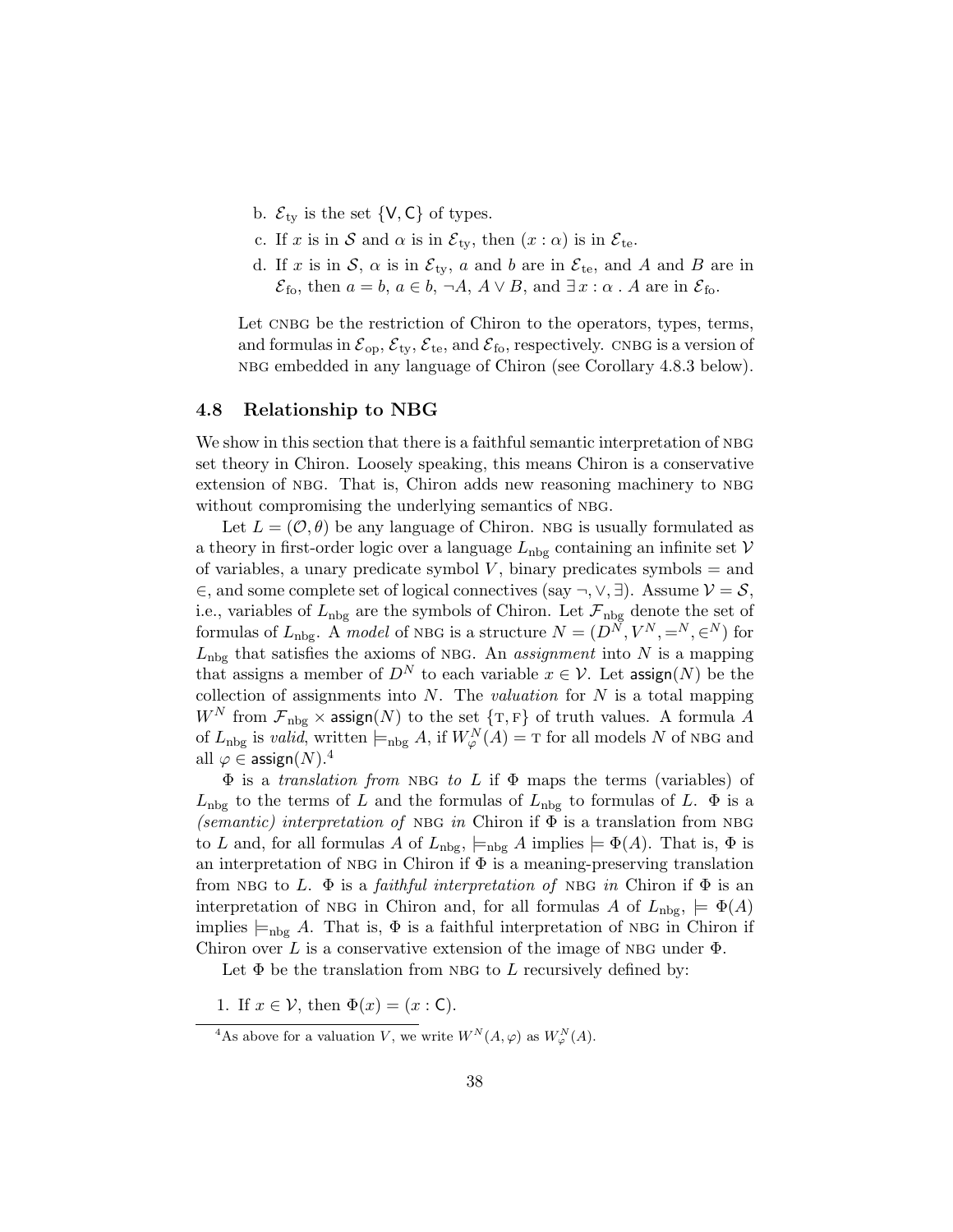- 2. If  $V(x)$  is a formula of  $L_{\text{nbg}}$ , then  $\Phi(V(x)) = (\Phi(x) = \Psi(x))$ .
- 3. If  $(x = y)$  is a formula of  $L_{\text{nbg}}$ , then  $\Phi((x = y)) = (\Phi(x) = \Phi(y)).$
- 4. If  $(x \in y)$  is a formula of  $L_{\text{nbg}}$ , then  $\Phi((x \in y)) = (\Phi(x) \in \Phi(y)).$
- 5. If  $(\neg A)$  is a formula of  $L_{\text{nbg}}$ , then  $\Phi((\neg A)) = (\neg \Phi(A)).$
- 6. If  $(A \vee B)$  is a formula of  $L_{\text{nbg}}$ , then  $\Phi((A \vee B)) = (\Phi(A) \vee \Phi(B)).$
- 7. If  $(\exists x \cdot A)$  is a formula of  $L_{\text{nbg}}$ , then  $\Phi((\exists x \cdot A)) = (\exists x : C \cdot \Phi(A)).$

**Lemma 4.8.1** Let  $N = (D^N, V^N, =^N, \infty^N)$  be a model of NBG and  $M =$  $(S, V)$  be a standard model for L, where

$$
S = (D_{\rm v}, D_{\rm c}, D_{\rm s}, D_{\rm f}, D_{\rm o}, D_{\rm e}, \in, T, F, \perp, \xi, H, I),
$$

such that  $(D^N, \in^N)$  is identical to the prestructure  $(D_c, \in)$ .

- 1. For all  $d \in D^N$ ,  $V^N(d)$  iff d is in  $D_v$ .
- 2. For all  $d, d' \in D^N$ ,  $d = N d'$  iff  $d = d'$ .
- 3. For all  $d, d' \in D^N$ ,  $d \in N d'$  iff  $d \in d'$ .
- 4. assign $(N)$  = assign $(M)$ .
- 5. For all formulas A of  $L_{\text{nbg}}$  and  $\varphi \in \text{assign}(N)$ ,  $W_{\varphi}^{N}(A) = V_{\varphi}(\Phi(A))$ .

**Proof** Clauses  $1-4$  are obvious. Clause 5 is easily proved by induction on the structure of the formulas of  $L_{\text{nbg}}$  since the logical connectives  $\neg, \vee, \exists$ of  $L_{\rm nbg}$  have the same meanings as the negation operator, the disjunction operator, and existential quantification, respectively, in Chiron.  $\Box$ 

**Theorem 4.8.2** For all formulas A of  $L_{\text{nbg}}$ ,

 $\models_{\text{NBG}} A$  iff  $\models \Phi(A)$ .

That is,  $\Phi$  is a faithful interpretation of NBG in Chiron.

**Proof** For every model  $N = (D^N, V^N, =^N, \infty^N)$  of NBG, there is a standard model  $M = (S, V)$  for L, where

$$
S = (D_{v}, D_{c}, D_{s}, D_{f}, D_{o}, D_{e}, \in, T, F, \perp, \xi, H, I),
$$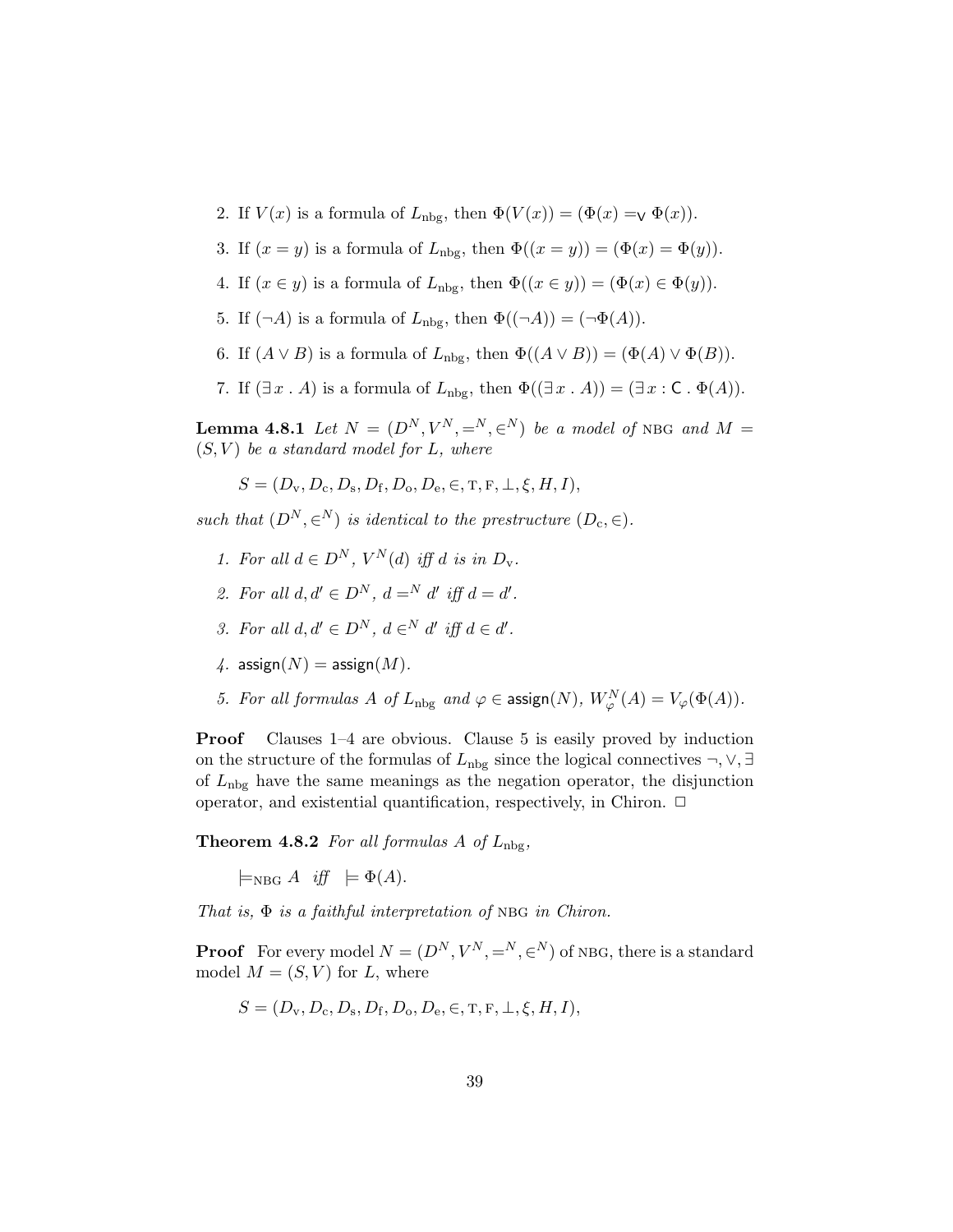such that  $(D^N, \in^N)$  is identical to the prestructure  $(D_c, \in)$ . Likewise, for every standard model  $M = (S, V)$  for L, where

$$
S = (D_{\rm v}, D_{\rm c}, D_{\rm s}, D_{\rm f}, D_{\rm o}, D_{\rm e}, \in, T, F, \perp, \xi, H, I),
$$

there is a model  $N = (D^N, V^N, =^N, \in^N)$  of NBG such that the prestructure  $(D_c, \in)$  is identical to  $(D^N, \in^N)$ . The theorem follows from this observation and clause 5 of Lemma 4.8.1.  $\Box$ 

In the previous subsection we defined a restriction of Chiron named CNBG that we claimed is a version of NBG embedded in any language of Chiron. This claim is established by the following corollary.

Corollary 4.8.3  $\Phi$  is a faithful interpretation of NBG in CNBG.

# 5 Operator Definitions

There are two ways of assigning a meaning to an operator. The first is to make the operator one of the built-in operators like (op,set,type) ((set :: type) in compact notation) and then define its meaning as part of the definition of a standard model. The second is to construct one or more formulas that together define the meaning of an operator. We will use this latter approach to define several useful logical, set-theoretic, and syntactic operators in this section and substitution operators in the next section.

Each operator definition consists of an operator

 $O = (o:: k_1, \ldots, k_{n+1})$ 

and a set of defining axioms for  $O$ . The definition defines  $o$  to be an operator name,  $\theta(o)$  to be the signature form corresponding to  $k_1, \ldots, k_{n+1}$ , and  $k_1, \ldots, k_{n+1}$  to be the preferred signature of o. Each defining axiom is usually eval-free formula. The defining axioms are presented as individual formulas or as formula schemas. The set of defining axioms presented by a formula schema usually depends on the language that is being considered. An operator definition may optionally include compact syntax for applications of the defined operator.

### 5.1 Logical Operators

#### 1. Truth

Operator: (true :: formula)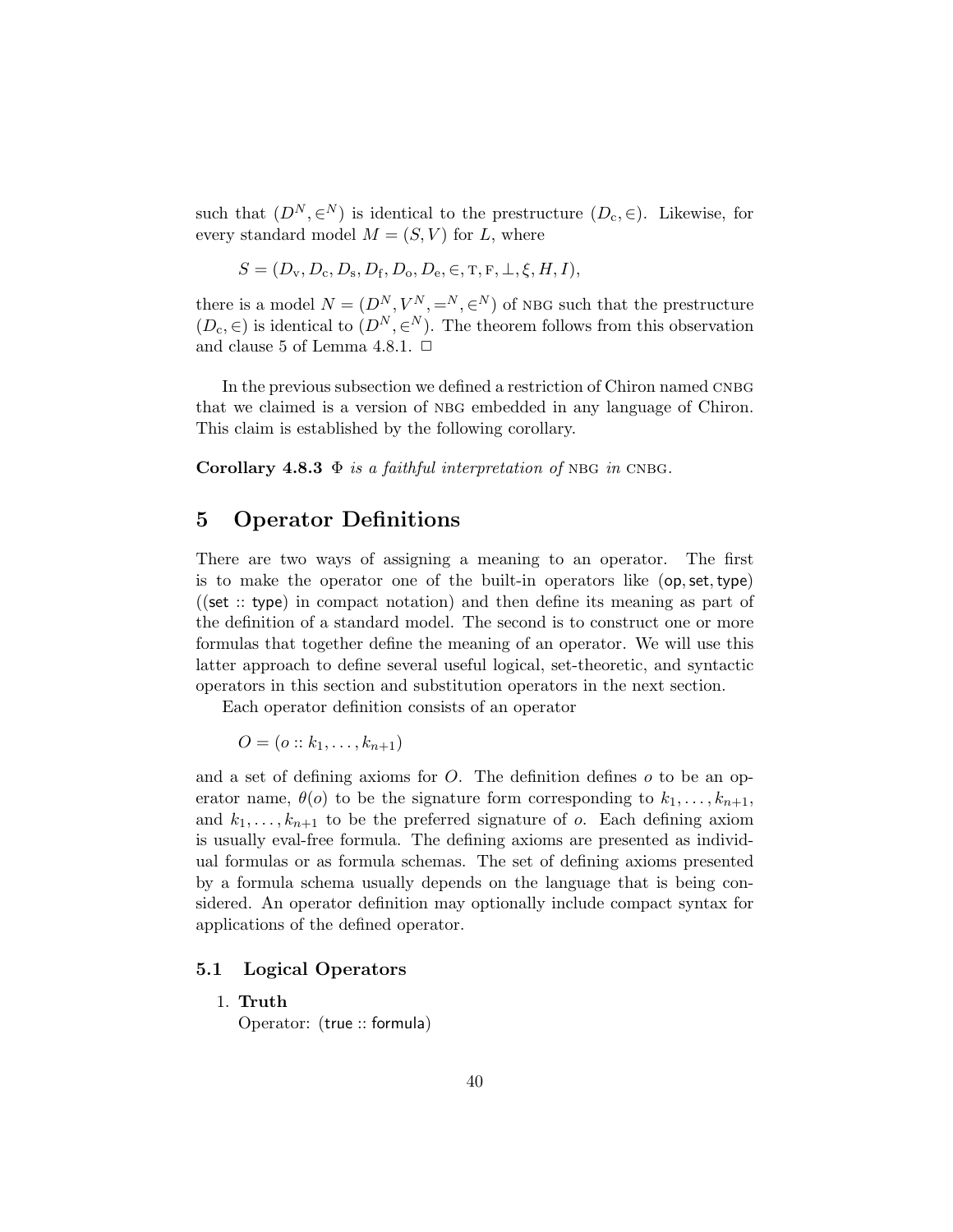Defining axioms:

 $(t$ rue :: formula) $() \equiv C =_{ty} C$ .

Compact notation:

T means (true :: formula)( ).

2. Falsehood Operator: (false :: formula) Defining axioms:

(false :: formula)()  $\equiv V =_{ty} C$ .

Compact notation:

F means (false :: formula)( ).

### 3. Conjunction

Operator: (and :: formula, formula, formula) Defining axioms:

(and :: formula, formula, formula) $(A^{\text{ef}}, B^{\text{ef}}) \equiv \neg(\neg A^{\text{ef}} \vee \neg B^{\text{ef}})$ .

Compact notation:

 $(A \wedge B)$  means (and :: formula, formula, formula) $(A, B)$ .

Note: The defining axioms are presented as a formula schema. Recall that metavariables like  $A<sup>ef</sup>$  and  $B<sup>ef</sup>$  denote eval-free formulas.

### 4. Implication

Operator: (implies :: formula, formula, formula) Defining axioms:

(implies :: formula, formula, formula) $(A^{\text{ef}}, B^{\text{ef}}) \equiv \neg A^{\text{ef}} \vee B^{\text{ef}}$ .

Compact notation:

 $(A \supset B)$  means (implies :: formula, formula, formula) $(A, B)$ .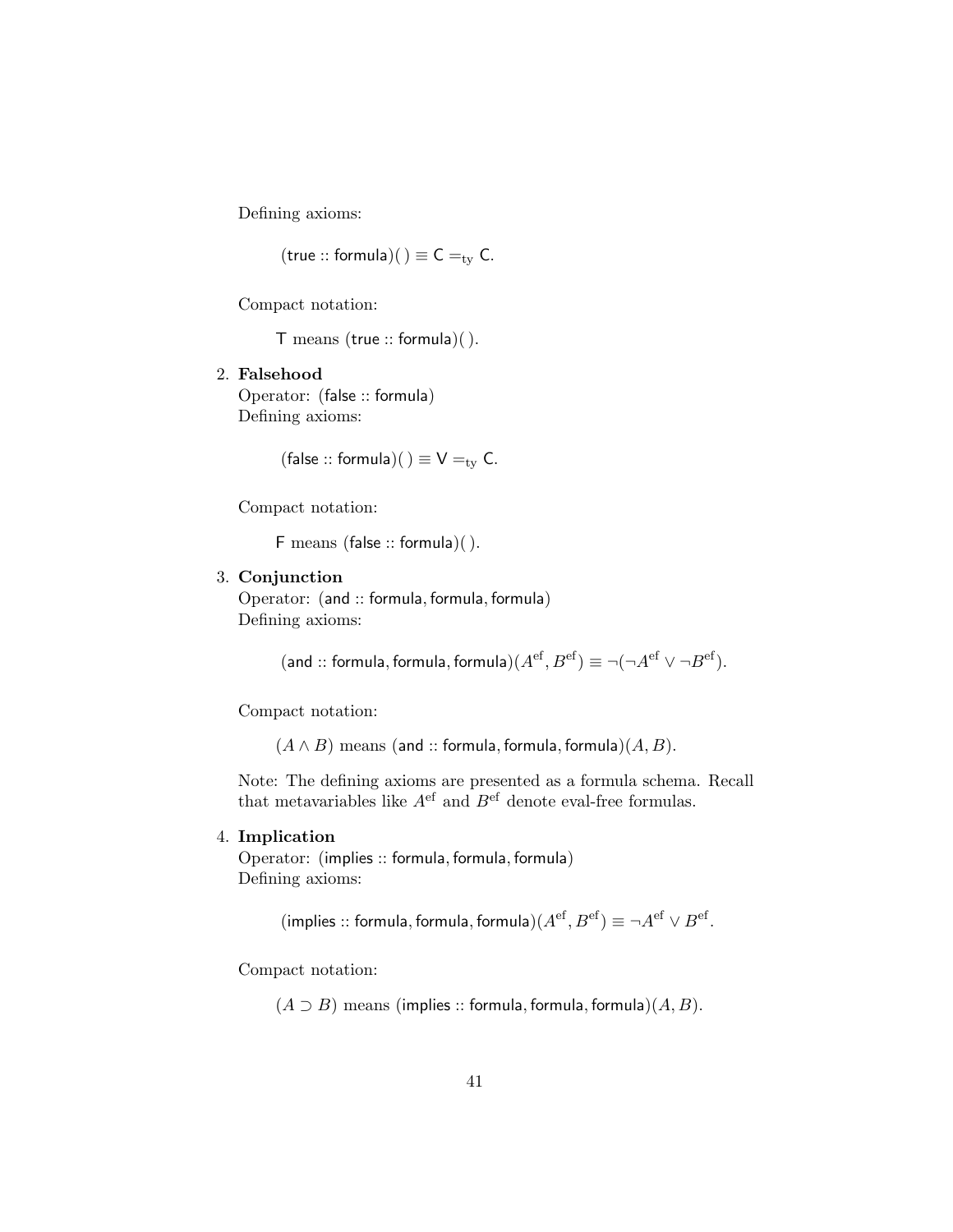#### 5. Definedness in a Type

Operator: (defined-in :: C, type, formula) Defining axioms:

$$
(\text{defined-in} :: \mathsf{C}, \text{type}, \text{formula}) (a^\text{ef}, \alpha^\text{ef}) \equiv (a^\text{ef} =_{\alpha^\text{ef}} a^\text{ef}).
$$

Compact notation:

- $(a \downarrow \alpha)$  means (defined-in :: C, type, formula) $(a, \alpha)$ .
- $(a \uparrow \alpha)$  means  $\neg(a \downarrow \alpha)$ .
- $(a \downarrow)$  means  $(a \downarrow C)$ .
- $(a \uparrow)$  means  $\neg(a \downarrow)$ .

#### 6. Quasi-Equality

Operator: (quasi-equal :: C, C, formula) Defining axioms:

```
(quasi-equal :: C, C, formula)(a^{\text{ef}}, b^{\text{ef}}) \equiv(a^{\text{ef}} \downarrow \vee b^{\text{ef}} \downarrow) \supset a^{\text{ef}} = b^{\text{ef}}.
```
Note: The application of quasi-equal to two undefined terms is true. Hence quasi-equal is not strict with respect to undefinedness. Nearly all the operators defined in this section are strict with respect to undefinedness.

Compact notation:

 $(a \simeq b)$  means (quasi-equal :: C, C, formula) $(a, b)$ .  $(a \not\simeq b)$  means  $\neg(a \simeq b)$ .

7. Canonical Undefined Term

Operator: (undefined :: C) Defining axioms:

(undefined :: C)()  $\simeq$  ( $\iota x$  : C .  $x \neq x$ ).

Compact notation:

 $\perp_C$  means (undefined :: C)().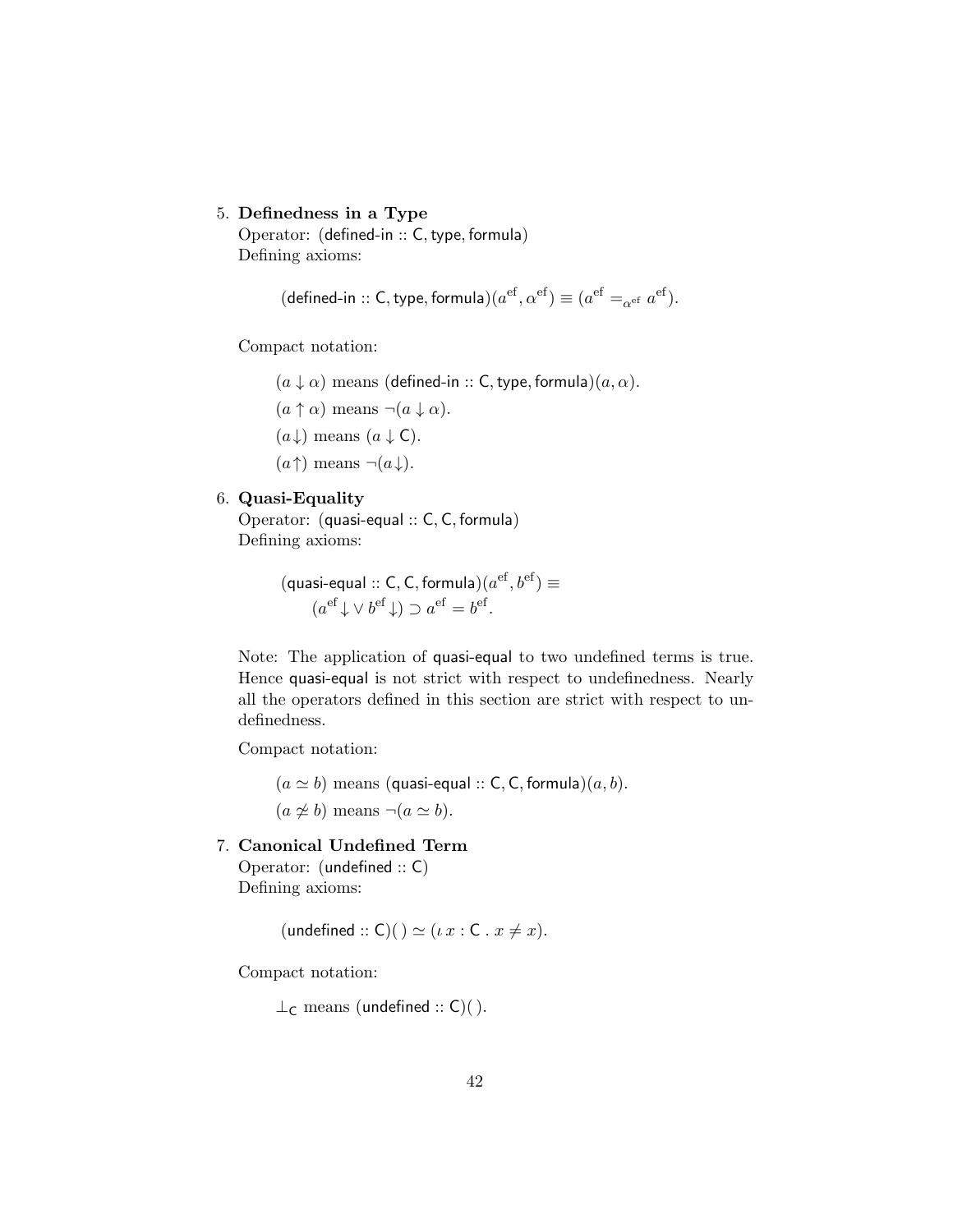8. Canonical Empty Type

Operator: (empty-type :: type) Defining axioms:

 $\forall x : C \cdot x \uparrow$  (empty-type :: type)().

Compact notation:

 $\nabla$  means (empty-type :: type)().

### 9. Type Order

Operator: (type-le :: type, type, formula) Defining axioms:

$$
(\neg \text{free-in}(\ulcorner x \urcorner, \ulcorner \alpha^{\text{ef}} \urcorner) \land \neg \text{free-in}(\ulcorner x \urcorner, \ulcorner \beta^{\text{ef}} \urcorner)) \supset
$$
  
(type-le :: type, type, formula) $(\alpha^{\text{ef}}, \beta^{\text{ef}}) \equiv \forall x : \alpha^{\text{ef}} \cdot x \downarrow \beta^{\text{ef}}.$ 

Compact notation:

 $(\alpha \ll \beta)$  means (type-le :: type, type, formula) $(\alpha, \beta)$ .

Note: The formula schema of defining axioms utilizes the free-in operator defined in subsection 6.1.

### 10. Conditional Type

Operator: (if-type :: formula, type, type, type) Defining axioms:

 $A^{\text{ef}} \supset$ 

(if-type :: formula, type, type, type) $(A^{\text{ef}}, \beta^{\text{ef}}, \gamma^{\text{ef}}) =_{\text{ty}} \beta^{\text{ef}}$ .

 $\neg A^{\text{ef}} \supset$ 

$$
(\textsf{if-type}::\textsf{formula},\textsf{type},\textsf{type},\textsf{type})(A^\textsf{ef},\beta^\textsf{ef},\gamma^\textsf{ef})=_{\textsf{ty}}\gamma^\textsf{ef}.
$$

Compact notation:

if( $A, \beta, \gamma$ ) means (if-type :: formula, type, type, type) $(A, \beta, \gamma)$ .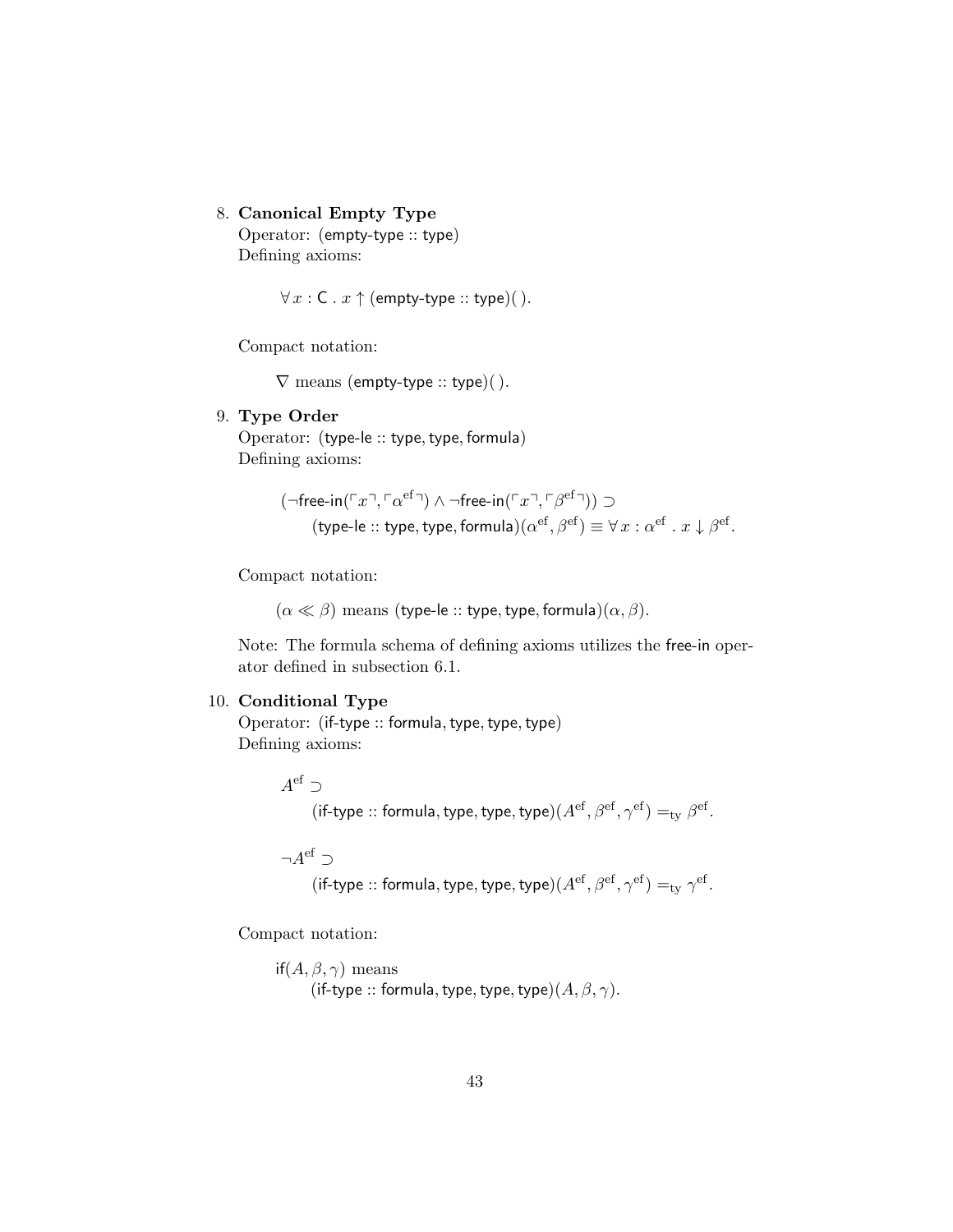### 11. Conditional Formula

Operator: (if-formula :: formula, formula, formula, formula) Defining axioms:

> $A^{\text{ef}} \supset$ (if-formula :: formula, formula, formula, formula)  $(A<sup>ef</sup>, B<sup>ef</sup>, C<sup>ef</sup>) =<sub>ty</sub> B<sup>ef</sup>.$

> $\neg A^{\text{ef}} \supset$ (if-formula :: formula, formula, formula, formula)

$$
(A^{\text{ef}}, B^{\text{ef}}, C^{\text{ef}}) =_{\text{ty}} C^{\text{ef}}.
$$

Compact notation:

 $if(A, B, C)$  means (if-formula :: formula, formula, formula, formula) $(A, B, C)$ .

#### 12. Simple Function Type

Operator: (sim-fun-type :: type, type, type) Defining axioms:

> (sim-fun-type :: type, type, type) $(\alpha^{\rm ef},\beta^{\rm ef})=_{\rm ty}$ if(syn-closed( $\ulcorner\beta^{\rm ef}\urcorner),(\Lambda\,x:\alpha^{\rm ef}\,.\,\beta^{\rm ef}),$ C).

Compact notation:

 $(\alpha \to \beta)$  means (sim-fun-type :: type, type, type) $(\alpha, \beta)$ .

Note: The formula schema of defining axioms utilizes the syn-closed operator defined in subsection 6.1.

# 5.2 Set-Theoretic Operators

1. Empty set Operator: (empty-set :: V) Defining axioms:

$$
(empty-set:: V)( ) \simeq (\iota u : V \cdot \forall v : V \cdot v \notin u).
$$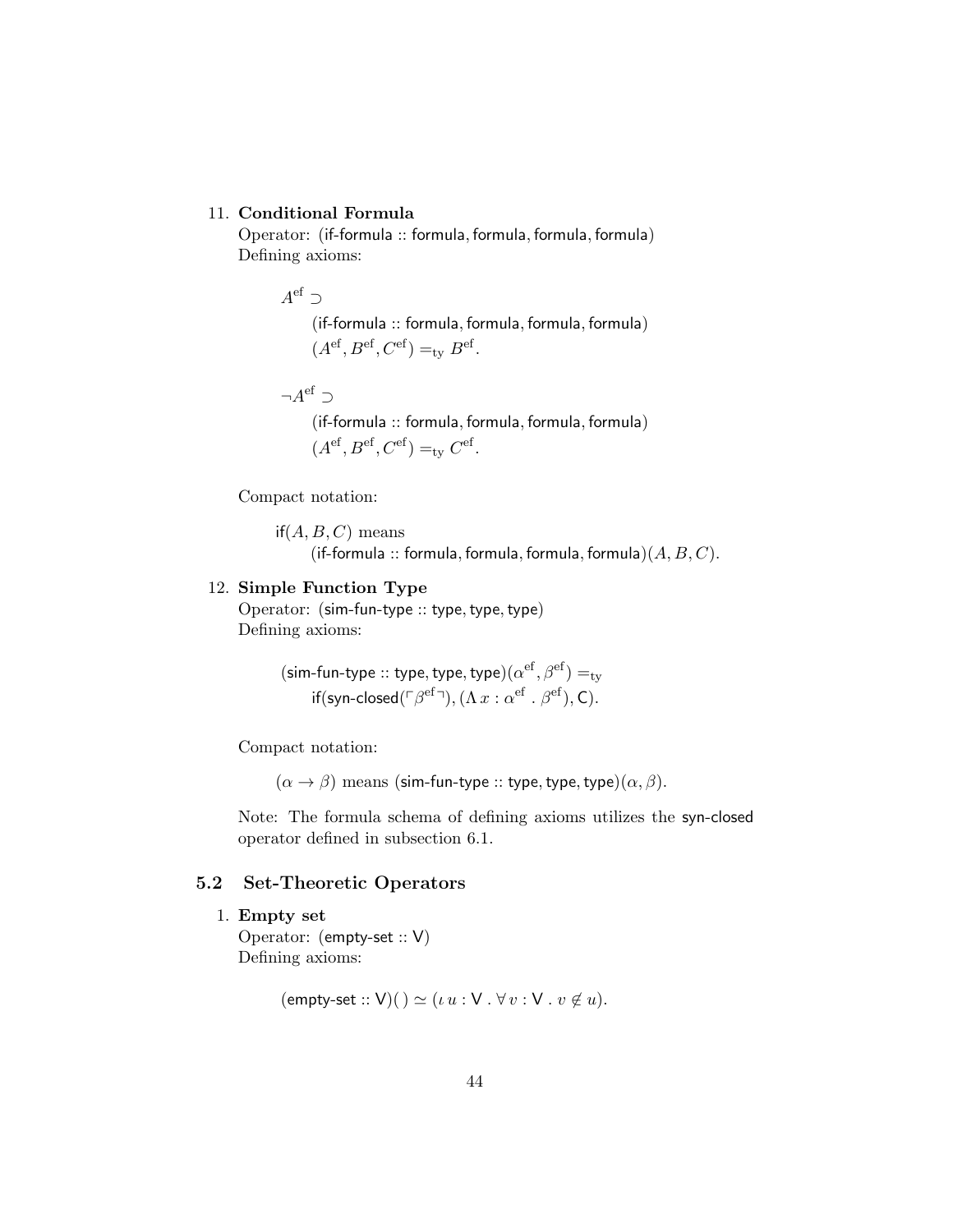Compact notation:

 $\emptyset$  means (empty-set :: V)().

2. Universal class Operator: (universal-class :: C)

Defining axioms:

(univeral-class :: C)()  $\simeq \iota x$  : C .  $\forall u$  : V .  $u \in x$ .

Compact notation:

U means (universal-set  $:C( )$ ).

# 3. Pair

Operator: (pair :: V, V, V) Defining axioms:

$$
\forall u, v : \mathsf{V}. (\mathsf{pair} :: \mathsf{V}, \mathsf{V}, \mathsf{V})(u, v) \simeq
$$
  

$$
\iota w : \mathsf{V}. \forall w' : \mathsf{V}. w' \in w \equiv (w' = u \lor w' = v).
$$
  

$$
(a^{\mathrm{ef}} \uparrow \vee b^{\mathrm{ef}} \uparrow) \supset (\mathsf{pair} :: \mathsf{V}, \mathsf{V}, \mathsf{V})(a^{\mathrm{ef}}, b^{\mathrm{ef}}) \uparrow.
$$

Note: The formula schema of defining axioms that comes second asserts that pair is strict with respect to undefinedness. The operators named singleton, triple, etc. are defined in a similar way to pair.

Compact notation:

{ } means ∅.  ${a}$  means (singleton ::  $V$ ,  $V$ )(a).  ${a, b}$  means (pair ::  $V, V, V(a, b)$ .  $\{a, b, c\}$  means (triple :: V, V, V, V) $(a, b, c)$ . . . .

### 4. Ordered Pair

Operator: (ord-pair :: V, V, V) Defining axioms:

$$
\forall u, v : V. (ord-pair :: V, V, V)(u, v) \simeq \{ \{u\}, \{u, v\} \}.
$$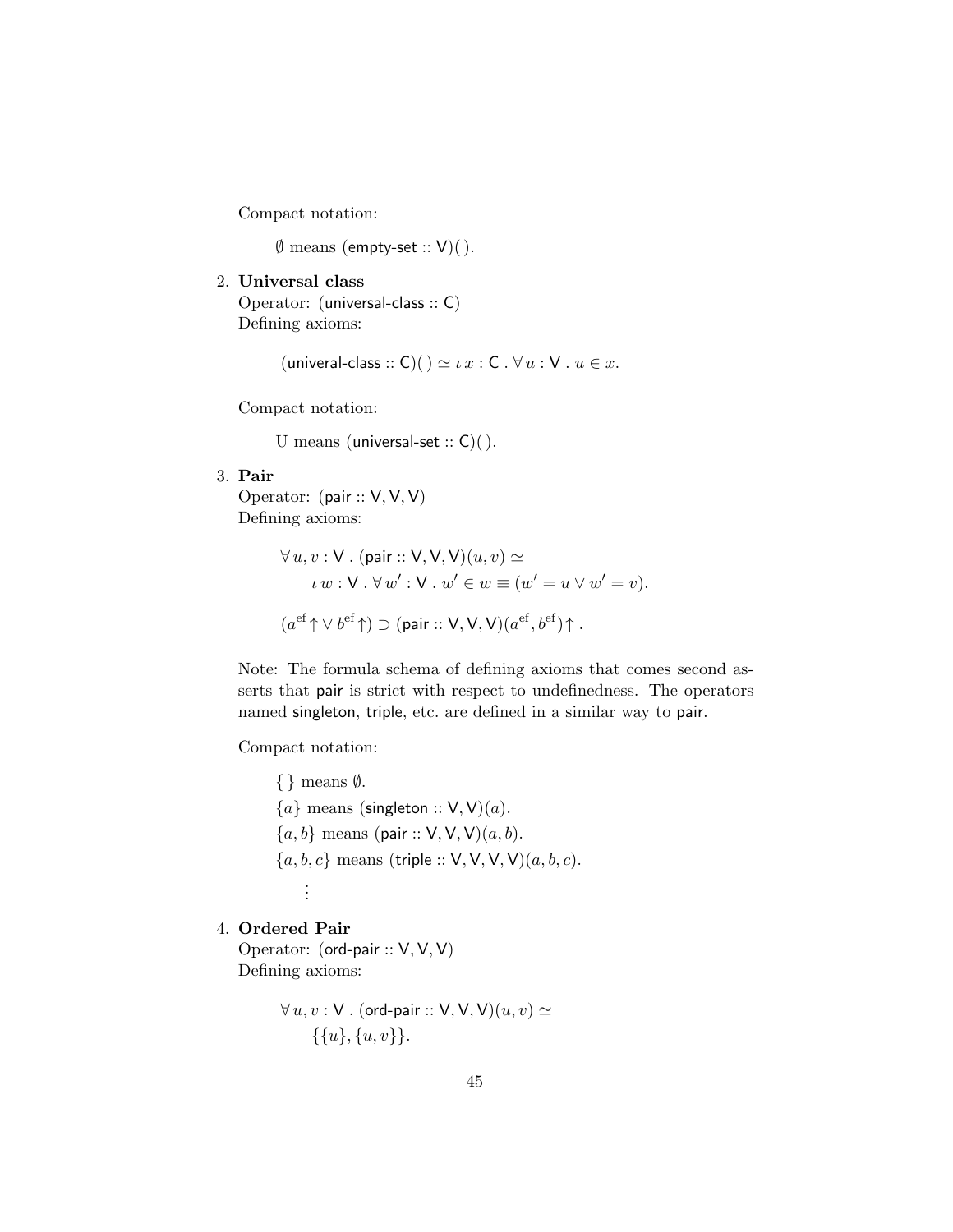$$
(a^{\rm ef}\!\uparrow \vee b^{\rm ef}\!\uparrow) \supset (\text{ord-pair}::{\sf V},{\sf V},{\sf V})(a^{\rm ef},b^{\rm ef})\!\uparrow.
$$

Compact notation:

 $\langle a, b \rangle$  means (ord-pair :: V, V, V) $(a, b)$ .  $\langle a_1, \ldots, a_n \rangle$  means  $\langle a_1, \langle a_2, \ldots, a_n \rangle$  for  $n \geq 3$ .  $[ ]$  means  $\emptyset$ .  $[a_1, \ldots, a_n]$  means  $\langle a_1, [a_2, \ldots, a_n] \rangle$  for  $n \geq 1$ .

# 5. Subclass

Operator: (subclass :: C, C, formula) Defining axioms:

$$
\forall x, y : C. \text{ (subclass :: C, C, formula)}(x, y) \equiv \forall u : V. u \in x \supset u \in y.
$$

$$
(a^{\text{ef}} \uparrow \vee b^{\text{ef}} \uparrow) \supset (\text{subclass} :: \mathsf{C}, \mathsf{C}, \text{formula})(a^{\text{ef}}, b^{\text{ef}}) \equiv \mathsf{F}.
$$

Compact notation:

 $a \subseteq b$  means (subclass :: C, C, formula) $(a, b)$ .  $a \subset b$  means  $a \subseteq b \land a \neq b$ .

6. Union

Operator: (union :: C, C, C) Defining axioms:

$$
\forall x, y : C. \text{ (union :: } C, C, C)(x, y) \simeq
$$
  

$$
\iota z : C. \forall u : V. \ u \in z \equiv (u \in x \lor u \in y).
$$
  

$$
(a^{\text{ef}} \uparrow \lor b^{\text{ef}} \uparrow) \supset \text{(union :: } C, C, C)(a^{\text{ef}}, b^{\text{ef}}) \uparrow.
$$

Compact notation:

 $a \cup b$  means (union :: C, C, C)( $a, b$ ).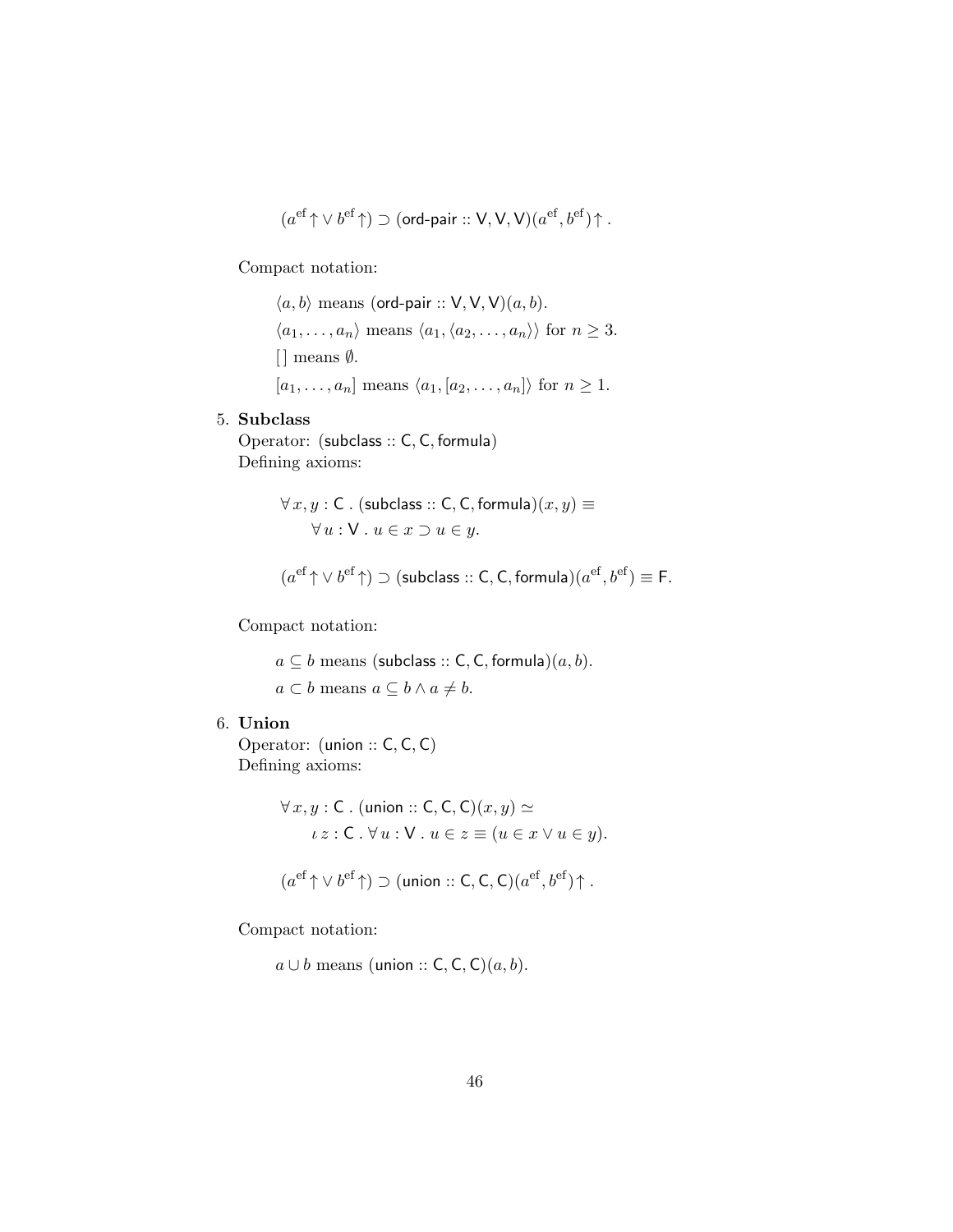## 7. Intersection

Operator: (intersection :: C, C, C) Defining axioms:

$$
\forall x, y : C. \text{ (intersection :: } C, C, C)(x, y) \simeq
$$

$$
\iota z : C. \forall u : V. \ u \in z \equiv (u \in x \land u \in y).
$$

$$
(a^{\text{ef}}\!\uparrow \vee b^{\text{ef}}\!\uparrow) \supset (\text{intersection} :: \mathsf{C}, \mathsf{C}, \mathsf{C}) (a^{\text{ef}}, b^{\text{ef}})\!\uparrow.
$$

Compact notation:

 $a \cap b$  means (intersection :: C, C, C)(a, b).

# 8. Complement

Operator: (complement :: C, C) Defining axioms:

> $\forall x : C$ . (complement :: C, C) $(x) \simeq$  $\iota y : \mathsf{C} \cdot \forall u : \mathsf{V} \cdot u \in y \equiv u \notin x.$

$$
a^{\text{ef}} \uparrow \supset (\text{complement} :: \mathsf{C}, \mathsf{C})(a^{\text{ef}}) \uparrow.
$$

Compact notation:

 $\overline{a}$  means (complement :: C, C)(a).

# 9. Head

Operator: (head :: V, V) Defining axioms:

$$
\forall w : V. \text{ (head :: V, V)}(w) \simeq
$$
  

$$
\iota u : V. \exists v : V. w = \langle u, v \rangle.
$$

$$
a^{\text{ef}}\!\uparrow\supset (\text{head}::\mathsf{V},\mathsf{,V})(a^{\text{ef}})\!\uparrow.
$$

Compact notation:

 $hd(a)$  means (head ::  $V$ ,  $V$ ) $(a)$ .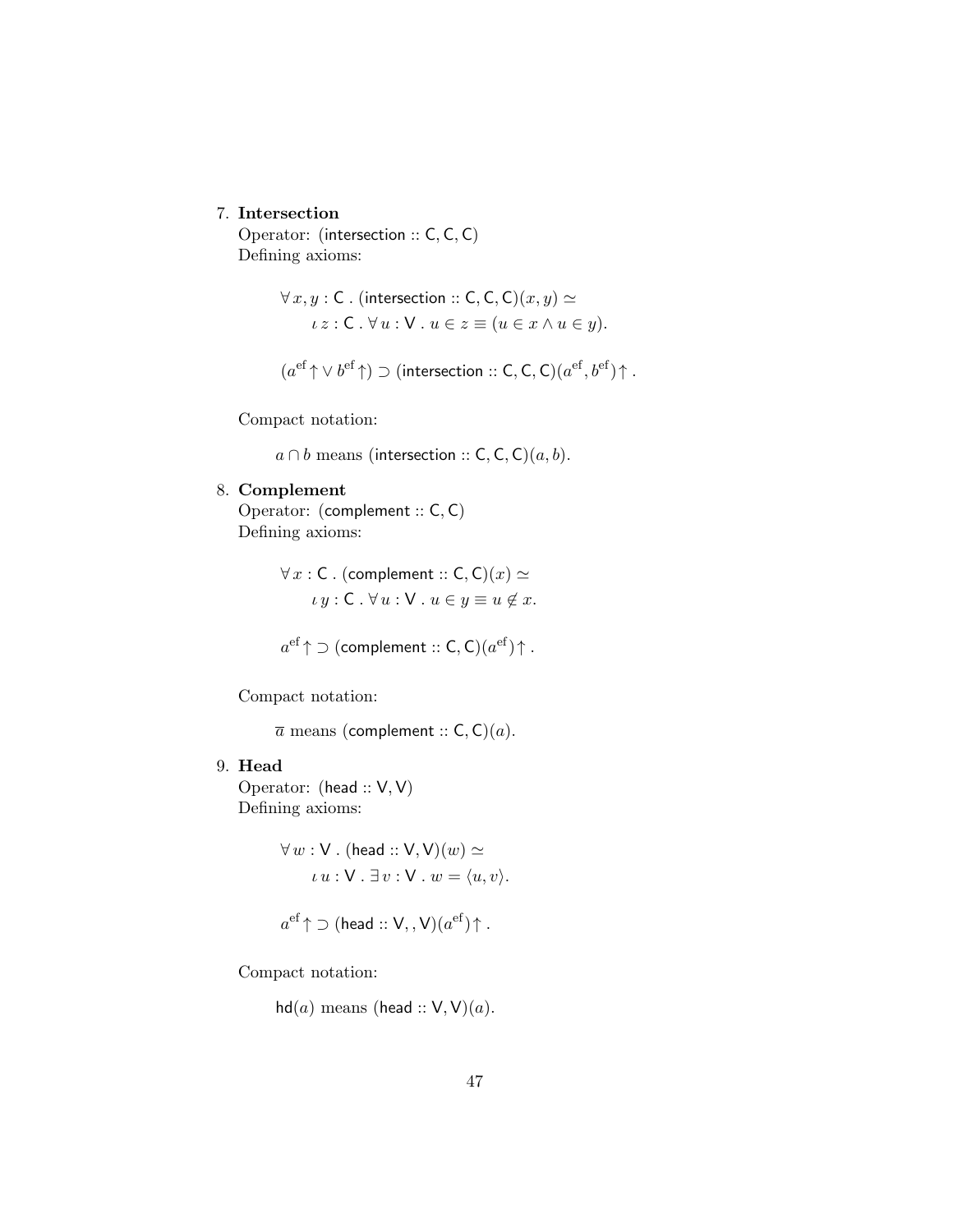10. Tail

Operator: (tail :: V, V) Defining axioms:

$$
\forall w : V. \text{ (tail :: V, V)}(w) \simeq
$$
  

$$
\iota v : V. \exists u : V. w = \langle u, v \rangle.
$$

$$
a^{\text{ef}} \uparrow \supset (\text{tail} :: \mathsf{V}, \mathsf{,} \mathsf{V})(a^{\text{ef}}) \uparrow.
$$

Compact notation:

tl(a) means (tail ::  $V$ ,  $V$ )(a).

# 11. Append

Operator: (append :: V, V, V) Defining axioms:

$$
\forall x, y : V. \text{ (append :: V, V, V)}(x, y) \simeq
$$
  
if $(x = \emptyset, y, \langle hd(x), \text{append}(tl(x), y) \rangle).$ 

$$
(a^{\text{ef}} \uparrow \vee b^{\text{ef}} \uparrow) \supset (\text{append} :: V, V, V)(a^{\text{ef}}, b^{\text{ef}}) \uparrow.
$$

Compact notation:

 $a^{\sim}b$  means (append :: V, V, V) $(a, b)$ .

### 12. In List

Operator: (in-list :: V, V, formula) Defining axioms:

$$
\forall x, y : \mathsf{V} \text{ . } (\text{in-list} :: \mathsf{V}, \mathsf{V}, \text{formula})(x, y) \equiv
$$

$$
x = \mathsf{hd}(y) \lor \text{in-list}(x, \mathsf{t}(y)).
$$

$$
(a^{\text{ef}} \uparrow \vee b^{\text{ef}} \uparrow) \supset (\text{in-list} :: \text{V}, \text{V}, \text{formula})(a^{\text{ef}}, b^{\text{ef}}) \equiv \text{F}.
$$

Compact notation:

 $a \in$ <sub>li</sub> b means (in-list :: V, V, formula) $(a, b)$ .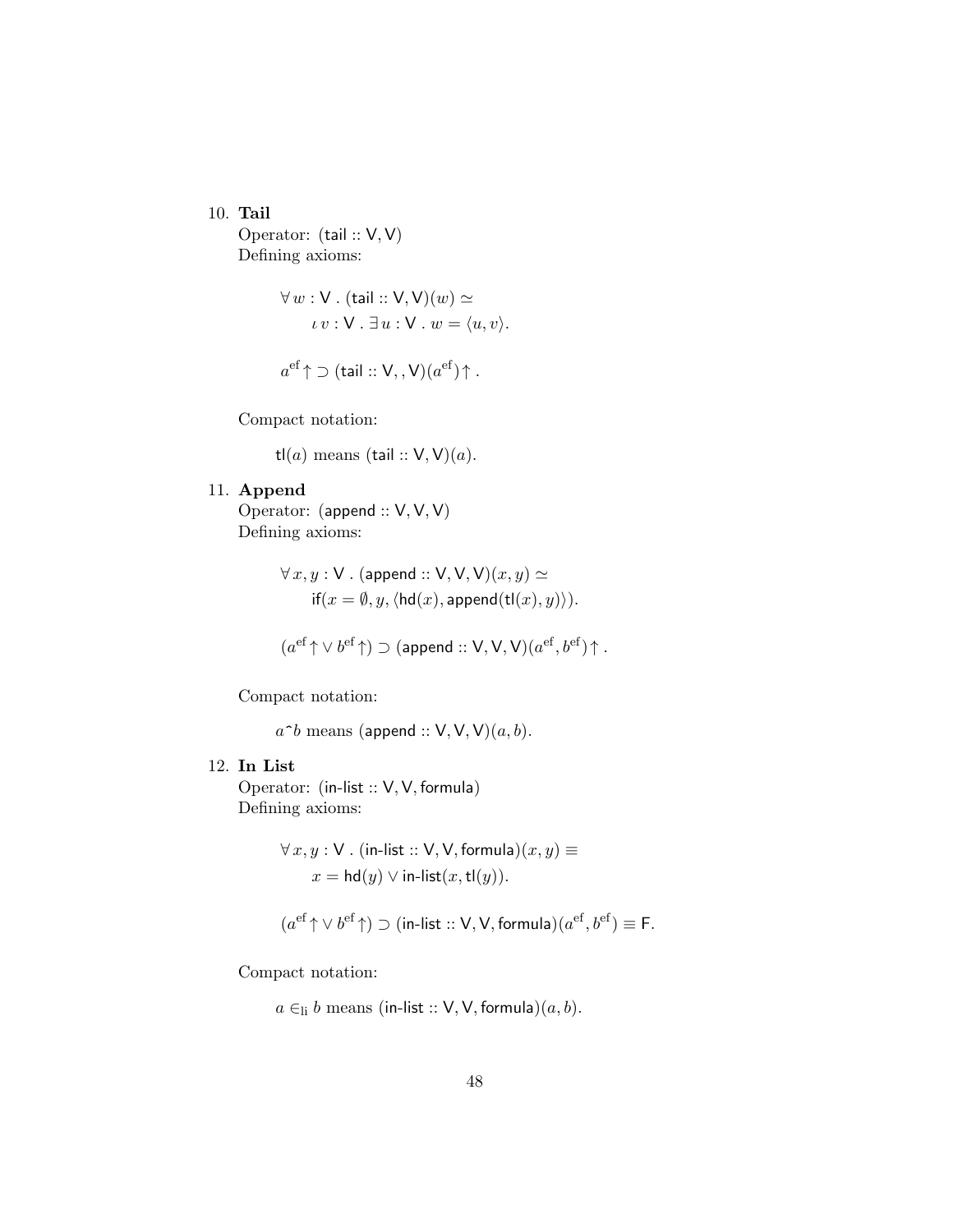### 13. List Type

Operator: (list-type :: type, type) Defining axioms:

$$
\neg \text{free-in}(\ulcorner x \urcorner, \ulcorner \alpha^{\text{ef}} \urcorner) \supset
$$
  

$$
\forall x : C \cdot x \downarrow (\text{list-type} :: \text{type}, \text{type})(\alpha^{\text{ef}}) \equiv
$$
  

$$
x = [] \lor \exists y : \alpha^{\text{ef}}, z : \text{list-type}(\alpha^{\text{ef}}) \cdot x = \langle y, z \rangle.
$$

### 14. Type Union

Operator: (type-union :: type, type, type) Defining axioms:

$$
(\neg \text{free-in}(\ulcorner x \urcorner, \ulcorner \alpha^{\text{ef}} \urcorner) \wedge \neg \text{free-in}(\ulcorner x \urcorner, \ulcorner \beta^{\text{ef}} \urcorner)) \supset
$$

$$
\forall x : C \cdot x \downarrow (\text{type-union} :: \text{type}, \text{type}, \text{type})(\alpha^{\text{ef}}, \beta^{\text{ef}}) \equiv
$$

$$
x \downarrow \alpha^{\text{ef}} \vee x \downarrow \beta^{\text{ef}}.
$$

Compact notation:

 $(\alpha \cup \beta)$  means (type-union :: type, type, type) $(\alpha, \beta)$ .

### 15. Type Intersection

Operator: (type-intersection :: type, type, type) Defining axioms:

$$
(\neg \text{free-in}(\ulcorner x \urcorner, \ulcorner \alpha^{\text{ef}} \urcorner) \wedge \neg \text{free-in}(\ulcorner x \urcorner, \ulcorner \beta^{\text{ef}} \urcorner)) \supset \\ \forall x : C \,.\, x \downarrow (\text{type-intersection} :: \text{type}, \text{type}, \text{type}) (\alpha^{\text{ef}}, \beta^{\text{ef}}) \equiv \\ x \downarrow \alpha^{\text{ef}} \wedge x \downarrow \beta^{\text{ef}}.
$$

Compact notation:

 $(\alpha \cap \beta)$  means (type-intersection :: type, type, type) $(\alpha, \beta)$ .

# 16. Type Complement

Operator: (type-complement :: type, type) Defining axioms:

$$
\neg \text{free-in}(\ulcorner x \urcorner, \ulcorner \alpha^{\text{ef}} \urcorner) \supset
$$
  

$$
\forall x : C \cdot x \downarrow (\text{type-complement} :: \text{type}, \text{type}) (\alpha^{\text{ef}}) \equiv
$$
  

$$
x \uparrow \alpha^{\text{ef}}.
$$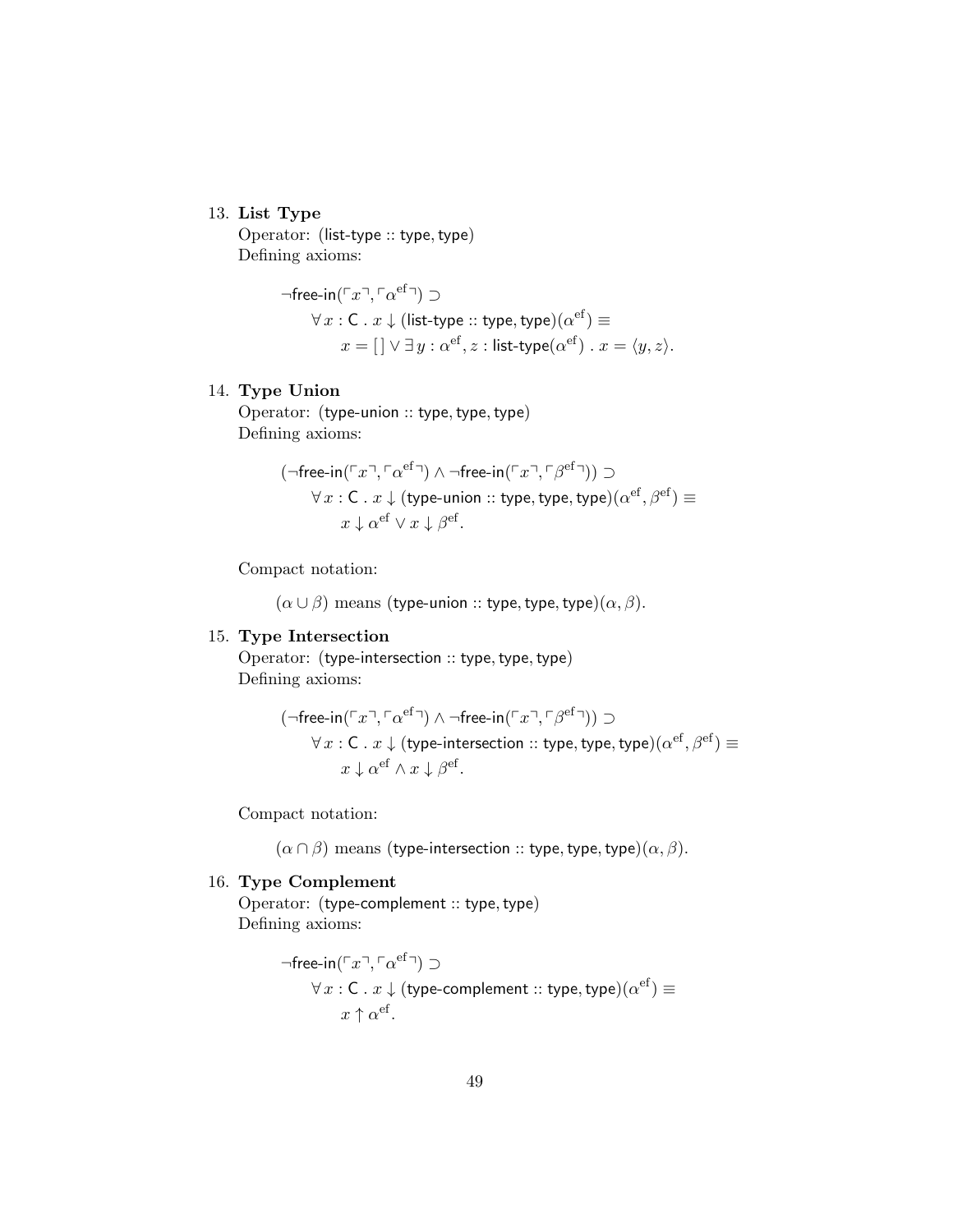Compact notation:

 $\overline{\alpha}$  means (type-complement :: type, type)( $\alpha$ ).

### 17. Type Product

Operator: (type-prod :: type, type, type) Defining axioms:

$$
(\neg \mathsf{free\text{-}in}(\ulcorner x \urcorner, \ulcorner \alpha^\mathsf{ef} \urcorner) \wedge \neg \mathsf{free\text{-}in}(\ulcorner x \urcorner, \ulcorner \beta^\mathsf{ef} \urcorner)) \supset \\ \forall \, x : \mathsf{C} \; . \; x \downarrow (\mathsf{type\text{-}prod} :: \mathsf{type}, \mathsf{type}, \mathsf{type}) (\alpha^\mathsf{ef}, \beta^\mathsf{ef}) \equiv \\ \mathsf{hd}(x) \downarrow \alpha^\mathsf{ef} \wedge \mathsf{tl}(x) \downarrow \beta^\mathsf{ef}.
$$

Compact notation:

 $(\alpha \times \beta)$  means (type-prod :: type, type, type) $(\alpha, \beta)$ .

# 18. Type Sum

Operator: (type-sum :: type, type, type) Defining axioms:

$$
(\neg \text{free-in}(\ulcorner x \urcorner, \ulcorner \alpha^{\text{ef}} \urcorner) \wedge \neg \text{free-in}(\ulcorner x \urcorner, \ulcorner \beta^{\text{ef}} \urcorner)) \supset
$$

$$
\forall x : C. x \downarrow (\text{type-sum} :: \text{type}, \text{type}, \text{type}) (\alpha^{\text{ef}}, \beta^{\text{ef}}) \equiv
$$

$$
(\text{hd}(x) \downarrow \alpha^{\text{ef}} \wedge \text{tl}(x) = \emptyset) \vee (\text{hd}(x) \downarrow \beta^{\text{ef}} \wedge \text{tl}(x) = \{\emptyset\}).
$$

Compact notation:

 $(\alpha + \beta)$  means (type-sum :: type, type, type) $(\alpha, \beta)$ .

### 19. Binary Relation

Operator: (bin-rel :: C, formula) Defining axioms:

$$
\forall x : C. \text{ (bin-rel :: } C, \text{formula})(x) \equiv
$$

$$
\forall w : V. \ w \in x \supset \exists u, v : V. \ w = \langle u, v \rangle.
$$

 $a^{\text{ef}} \uparrow \supset (\textsf{bin-rel} :: \textsf{C}, \textsf{formula}) (a^{\text{ef}}) \equiv \textsf{F}.$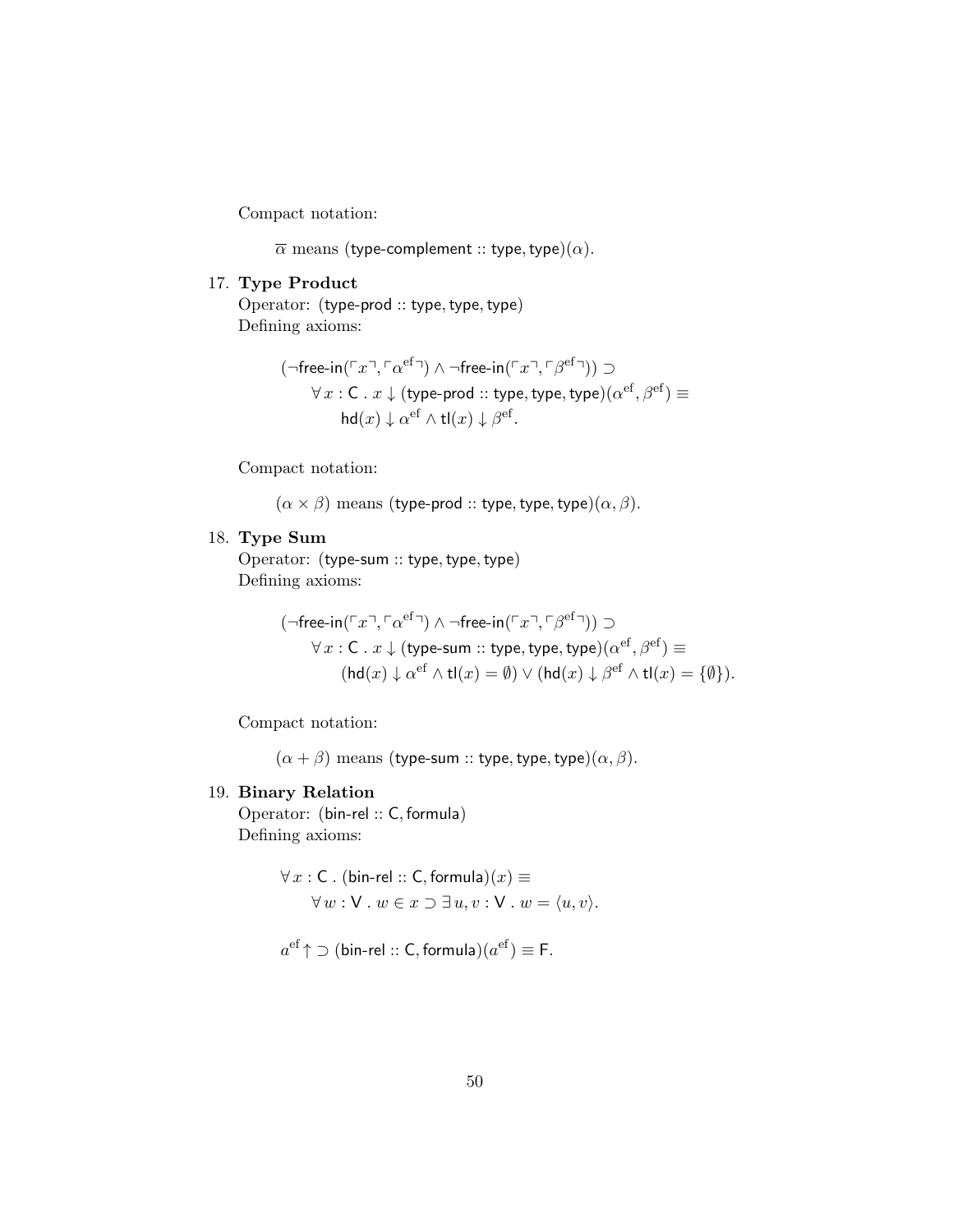### 20. Univocal

Operator: (univocal :: C, formula) Defining axioms:

$$
\forall x : C. \text{ (univocal :: } C, \text{formula)}(x) \equiv
$$
  

$$
\forall u, v, v' : V. \text{ } (\langle u, v \rangle \in x \land \langle u, v' \rangle \in x) \supset v = v'.
$$

 $a^{\text{ef}}$   $\uparrow$   $\supset$  (univocal  $::$  C, formula) $(a^{\text{ef}}) \equiv$  F.

### 21. Function

Operator: (fun :: C, formula) Defining axioms:

> $\forall x : C$ . (fun :: C, formula) $(x) \equiv$ bin-rel $(x) \wedge$  univocal $(x)$ .

 $a^{\text{ef}} \uparrow \supset$  (fun  $::$  C, formula) $(a^{\text{ef}}) \equiv$  F.

# 22. Domain of a Class

Operator: (dom :: C, C) Defining axioms:

$$
\forall x : C. (dom :: C, C)(x) \simeq
$$
  

$$
\iota y : C. \forall u : V. u \in y \equiv (\exists v : V. \langle u, v \rangle \in x).
$$

 $a^{\text{ef}} \! \uparrow \supset (\textsf{dom} :: \textsf{C}, \textsf{C})(a^{\text{ef}}) \!\!\uparrow.$ 

# 23. Range of a Class

Operator: (ran :: C, C) Defining axioms:

$$
\forall x : C. (ran :: C, C)(x) \simeq
$$
  

$$
\iota y : C. \forall u : V. u \in y \equiv (\exists v : V. \langle v, u \rangle \in x).
$$

$$
a^{\text{ef}} \uparrow \supset (\text{ran} :: \text{C}, \text{C})(a^{\text{ef}}) \uparrow.
$$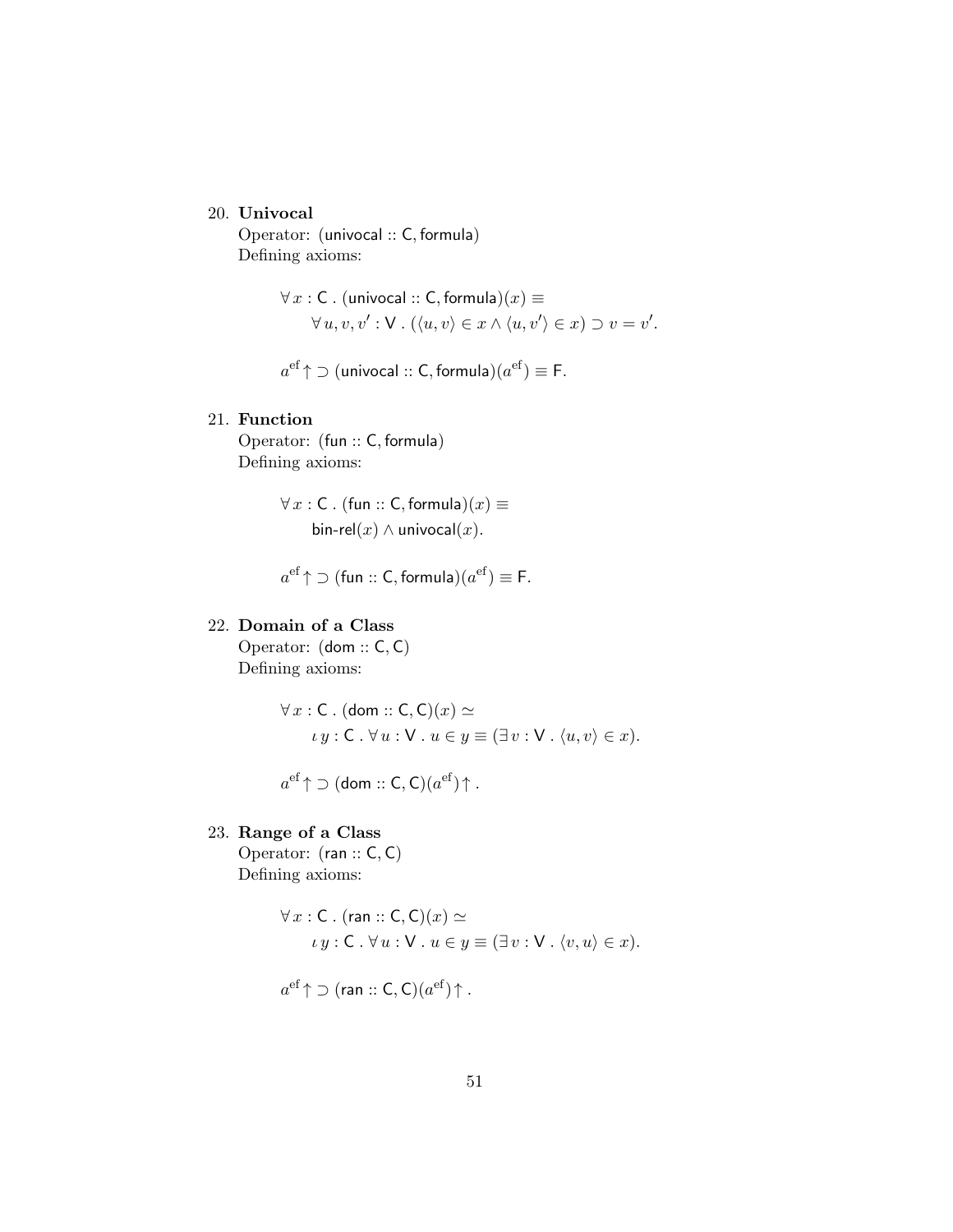24. Total Function on a Class

Operator: (total :: C, C, formula) Defining axioms:

> $\forall f, x : C$ . (total :: C, C, formula) $(f, x) \equiv$  $\text{fun}(f) \wedge \text{dom}(f) = x.$

 $(a^{\text{ef}} \uparrow \wedge b^{\text{ef}} \uparrow) \supset (\text{total} :: \mathsf{C}, \mathsf{C}, \text{formula})(a^{\text{ef}}, b^{\text{ef}}) \equiv \mathsf{F}.$ 

# 25. Surjective Function on a Class

Operator: (surjective :: C, C, formula) Defining axioms:

$$
\forall f, y : C. \text{ (surjective :: } C, C, \text{formula)}(f, y) \equiv
$$
  
fun
$$
(f) \land \text{ran}(f) = y.
$$

 $(a^{\text{ef}} \uparrow \wedge b^{\text{ef}} \uparrow) \supset$  (surjective :: C, C, formula) $(a^{\text{ef}}, b^{\text{ef}}) \equiv \mathsf{F}$ .

# 26. Injective Function on a Class

Operator: (injective :: C, C, formula) Defining axioms:

$$
\forall f, x : C. \text{ (injective :: } C, C, \text{formula)}(f, x) \equiv
$$
\n
$$
\text{fun}(f) \land \forall u, v : V. \ (u \in x \land v \in x \land f(u) = f(v)) \supset u = v.
$$

 $(a^{\text{ef}} \uparrow \wedge b^{\text{ef}} \uparrow) \supset (\text{injective} :: \textsf{C}, \textsf{C}, \textsf{formula})(a^{\text{ef}}, b^{\text{ef}}) \equiv \textsf{F}.$ 

### 27. Bijective Function from a Class to a Class

Operator: (bijective :: C, C, C, formula) Defining axioms:

$$
\forall f, x, y : C \text{ . (bijective :: } C, C, C, \text{formula})(f, x, y) \equiv
$$
  
 
$$
\text{fun}(f) \land \text{total}(f, x) \land \text{surjective}(f, y) \land \text{injective}(f, x).
$$

$$
(a^{\text{ef}} \uparrow \wedge b^{\text{ef}} \uparrow \wedge c^{\text{ef}} \uparrow) \supset
$$
  
(bijective :: C, C, C, formula) $(a^{\text{ef}}, b^{\text{ef}}, c^{\text{ef}}) \equiv \text{F}.$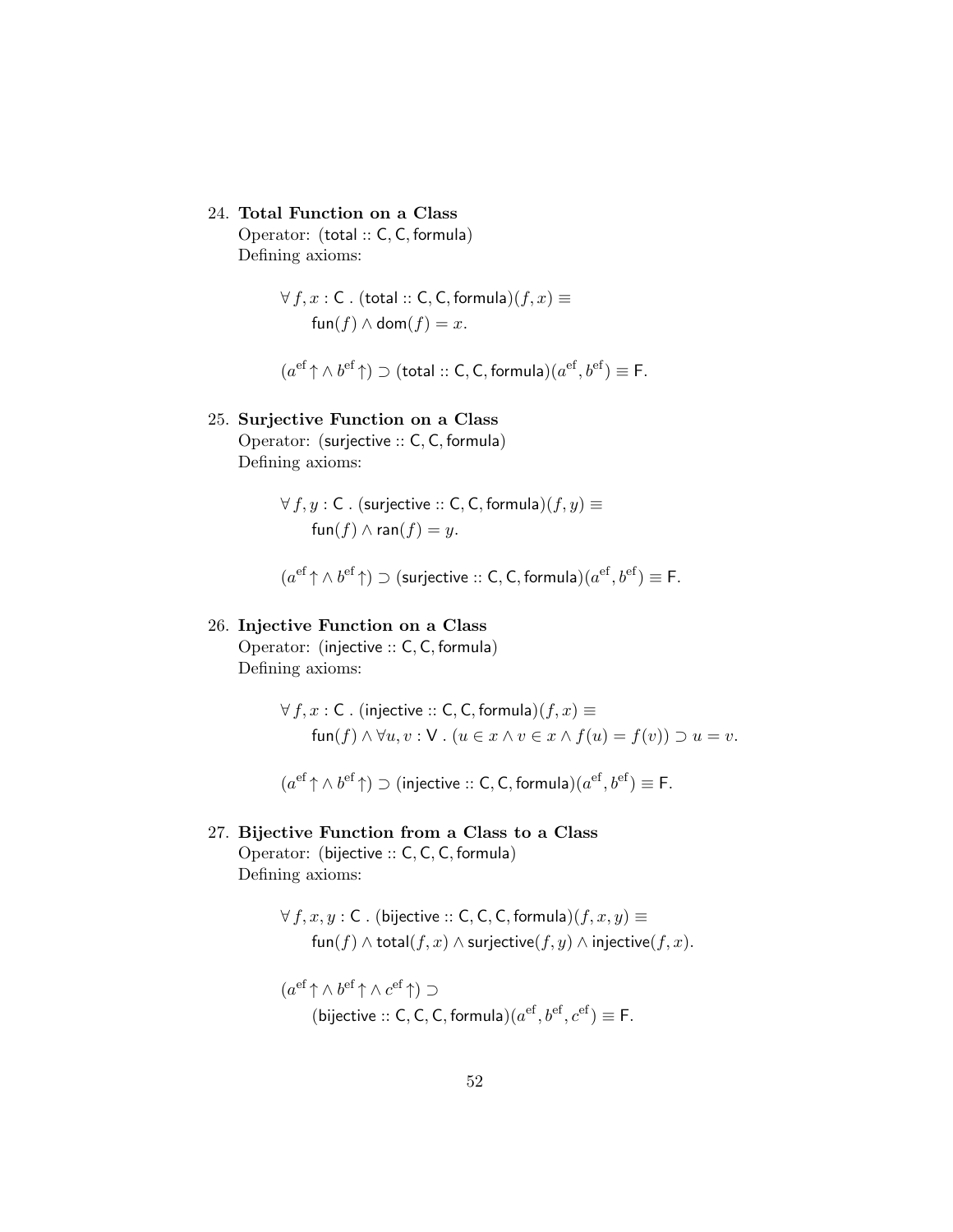### 28. Infinite Class

Operator: (infinite :: C, formula) Defining axioms:

$$
\forall x : C. (infinite :: C, formula)(x) \equiv
$$
  

$$
\exists f, y : C. y \subset x \land \text{bijective}(f, x, y).
$$

 $a^{\text{ef}} \uparrow \supset$  (infinite :: C, formula) $(a^{\text{ef}}) \equiv \mathsf{F}.$ 

### 29. Countably Infinite Class

Operator: (countably-infinite :: C, formula) Defining axioms:

$$
\forall x : C. \text{ (countably-infinite :: C, formula)}(x) \equiv \text{infinite}(x) \land (\forall y : C. \text{ infinite}(y) \supset
$$

$$
(\exists y' : C. y' \subseteq y \supset \text{bijective}(f, x, y'))).
$$

 $a^{\rm ef}\!\uparrow$   $\supset$  (countably-infinite  $::$  C, formula) $(a^{\rm ef})\equiv$  F.

# 30. Sum Class

Operator: (sum :: C, C) Defining axioms:

$$
\forall x : C. \text{ (sum :: } C, C)(x) \simeq
$$
  

$$
\iota y : C. \forall u : V. u \in y \equiv (\exists v : V. u \in v \land v \in x).
$$

$$
a^{\mathrm{ef}} \uparrow \supset (\mathsf{sum} :: \mathsf{C}, \mathsf{C})(a^{\mathrm{ef}}) \uparrow.
$$

# 31. Power Class

Operator: (power :: C, C) Defining axioms:

$$
\forall x : C. (power :: C, C)(x) \simeq
$$
  

$$
\iota y : C. \forall u : V. u \in y \equiv u \subseteq x.
$$

$$
a^{\text{ef}} \uparrow \supset (\text{power} :: \mathsf{C}, \mathsf{C})(a^{\text{ef}}) \uparrow.
$$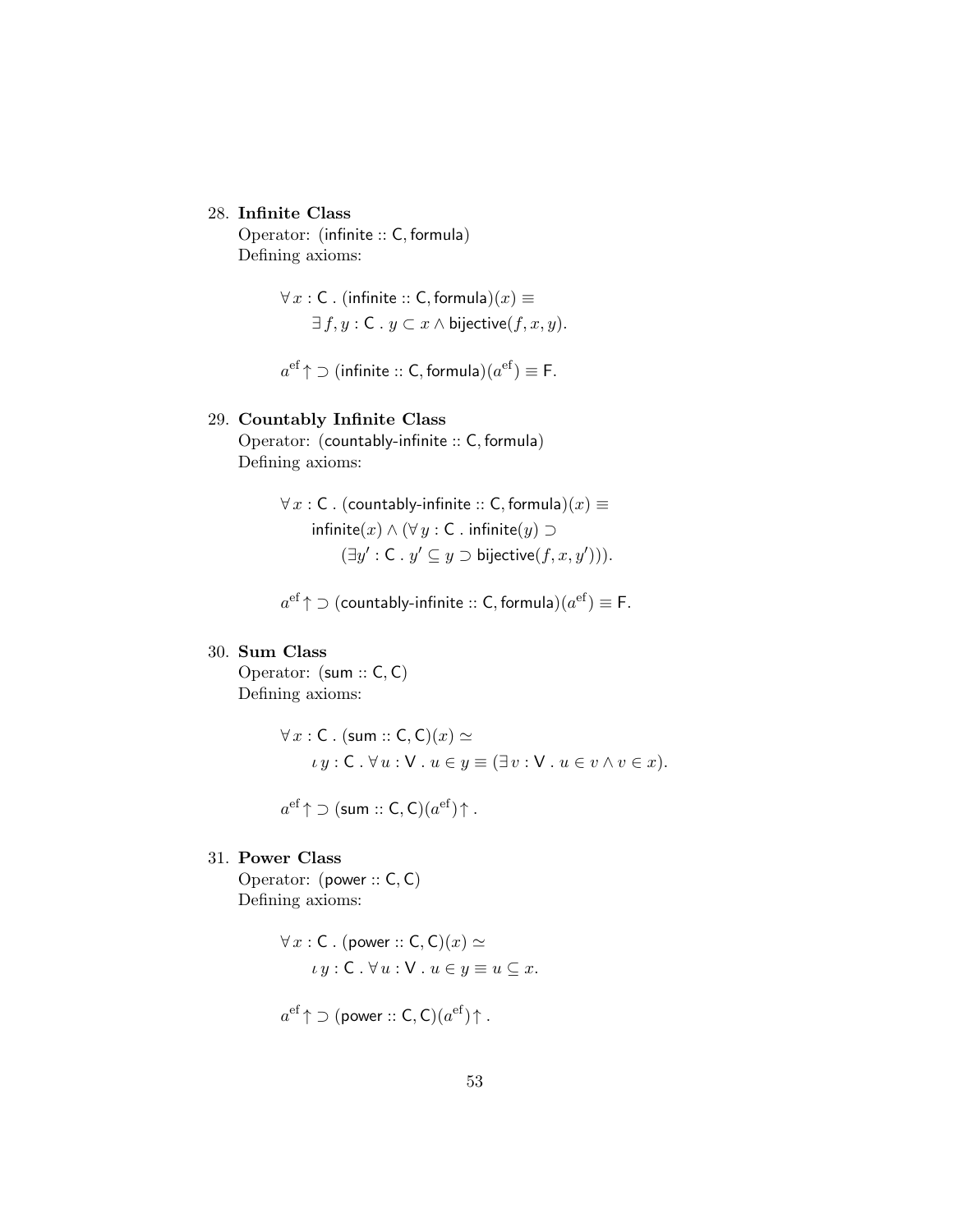### 32. Type is Class Checker

Operator: (type-is-class :: type, formula) Defining axioms:

$$
(\neg \text{free-in}(\ulcorner x \urcorner, \ulcorner \alpha^{\text{ef}} \urcorner) \wedge \neg \text{free-in}(\ulcorner y \urcorner, \ulcorner \alpha^{\text{ef}} \urcorner)) \supset
$$

$$
(\text{type-is-class}:: \text{type}, \text{formula})(\alpha^{\text{ef}}) \equiv
$$

$$
\exists x : C. \forall y : C. y \downarrow \alpha^{\text{ef}} \equiv y \in x.
$$

# 33. Type is Set Checker

Operator: (type-is-set :: type, formula) Defining axioms:

$$
(\neg \text{free-in}(\ulcorner u \urcorner, \ulcorner \alpha^{\text{ef}} \urcorner) \wedge \neg \text{free-in}(\ulcorner y \urcorner, \ulcorner \alpha^{\text{ef}} \urcorner)) \supset
$$

$$
(\text{type-is-set} :: \text{type}, \text{formula})(\alpha^{\text{ef}}) \equiv
$$

$$
\exists u : \mathsf{V} \cdot \forall y : \mathsf{C} \cdot y \downarrow \alpha^{\text{ef}} \equiv y \in u.
$$

### 34. Type to Term

Operator: (type-to-term :: type, C) Defining axioms:

$$
(\neg \text{free-in}(\ulcorner x \urcorner, \ulcorner \alpha^{\text{ef}} \urcorner) \wedge \neg \text{free-in}(\ulcorner y \urcorner, \ulcorner \alpha^{\text{ef}} \urcorner)) \supset
$$

$$
(\text{type-to-term} :: \text{type}, \text{C})(\alpha^{\text{ef}}) \simeq
$$

$$
\iota x : \text{C.} \forall y : \text{C.} y \downarrow \alpha^{\text{ef}} \equiv y \in x.
$$

Compact notation:

term( $\alpha$ ) means (type-to-term :: type, C)( $\alpha$ ).

#### 35. Term to Type

Operator: (term-to-type :: C, type) Defining axioms:

 $\forall x : C \cdot \forall y : C \cdot y \downarrow$  (term-to-type :: C, type) $(x) \equiv y \in x$ .

 $a^{\rm ef}\!\uparrow$   $\supset$   $($  term-to-type  $::$   $\mathsf{C},$  type $)(a^{\rm ef})=_{\rm ty}\mathsf{C}.$ 

Compact notation:

type $(a)$  means (term-to-term :: C, type) $(a)$ .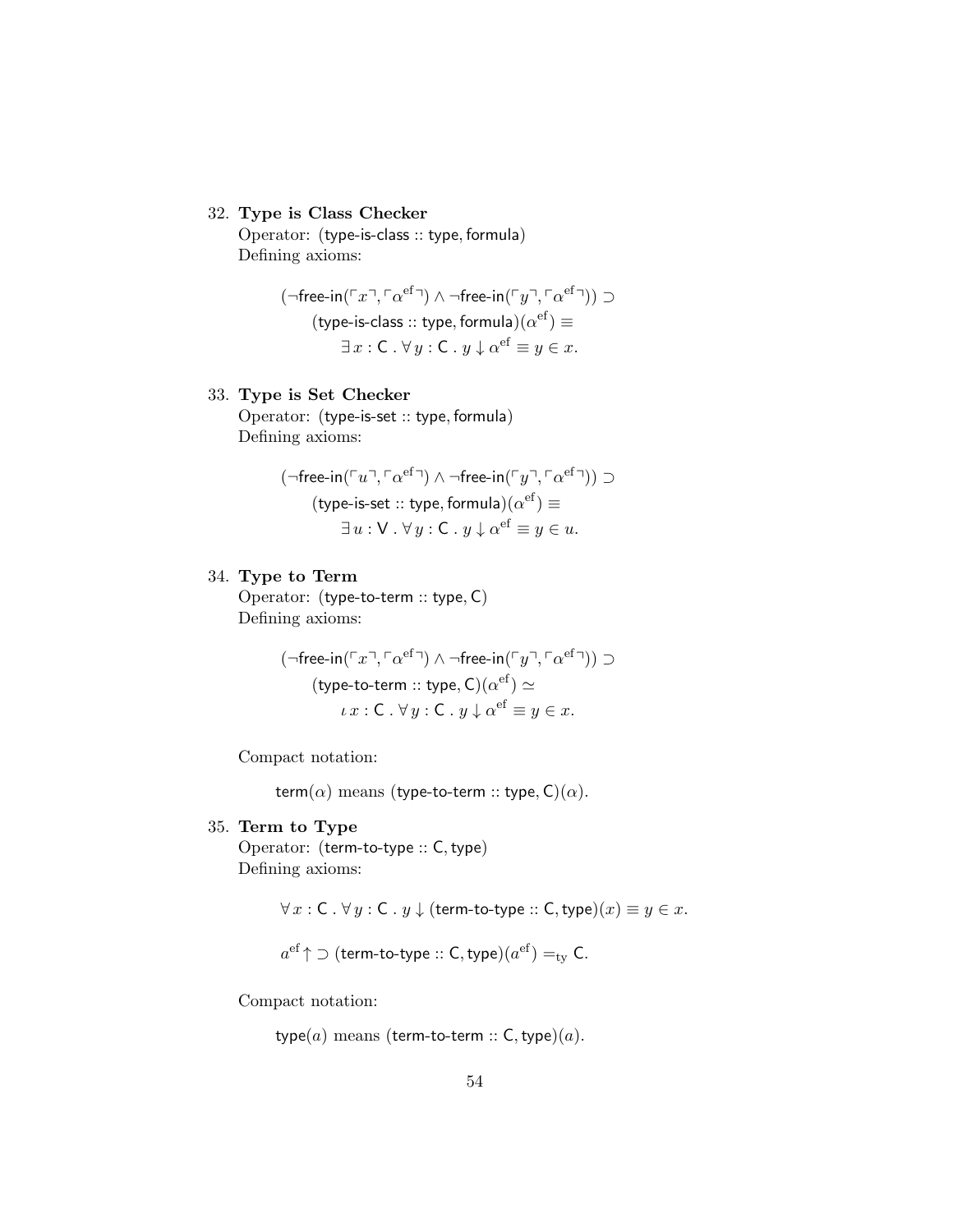### 36. Power Type

Operator: (power-type :: type, type) Defining axioms:

(power-type :: type, type) $(\alpha^{\text{ef}}) =_{\text{ty}}$  type(power(term $(\alpha^{\text{ef}}))$ ).

### 5.3 Syntactic Operators

# 1. Proper Expression Checker

Operator: (is-p-expr :: E, formula) Defining axioms:

$$
\forall e : \mathsf{E} \ . \ (\mathsf{is-p-expr} :: \mathsf{E}, \mathsf{formula})(e) \equiv
$$
\n
$$
e \downarrow \mathsf{E}_{\rm op} \lor e \downarrow \mathsf{E}_{\rm ty} \lor e \downarrow \mathsf{E}_{\rm te} \lor e \downarrow \mathsf{E}_{\rm fo}.
$$

 $a^{\text{ef}} \uparrow \supset (\textsf{is-p-expr} :: \mathsf{E}, \textsf{formula}) (a^{\text{ef}}) \equiv \mathsf{F}.$ 

Note: Checkers for the different sorts of proper expressions are defined in a similar way: is-op, is-type, is-term, is-term-of-type, and is-formula.

### 2. First Component Selector for a Proper Expression

Operator: (1st-comp :: E, E) Defining axioms:

> $\forall e : E$ . (1st-comp :: E, E)(e)  $\simeq$ if(is-p-expr(e), hd(tl(e)),  $\perp_C$ ).

 $a^{\text{ef}}\!\uparrow\supset( \text{1st-comp}::\textsf{E}, \textsf{E})(a^{\text{ef}})\!\uparrow.$ 

Note: The second, third, fourth, ... component selectors for proper expressions are defined in a similar way: 2nd-comp, 3rd-comp,  $4th$ -comp,  $\dots$ 

3. Operator Application Checker Operator: (is-op-app :: E, formula) Defining axioms:

> $\forall e : E$ . (is-op-app :: E, formula) $(e) \equiv$ is-p-expr(e)  $\land$  hd(e) =  $\lceil$ op-app<sup>¬</sup>.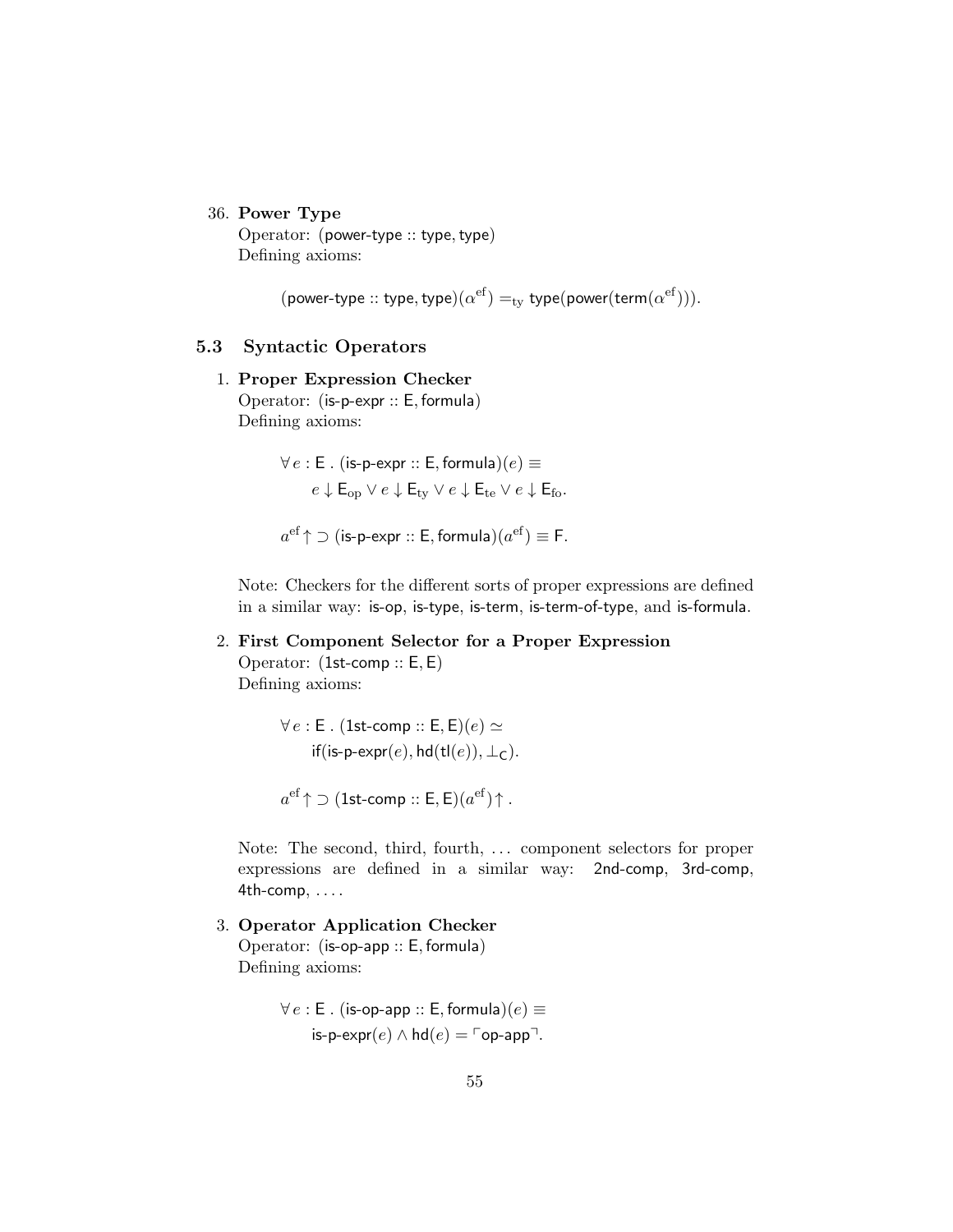$a^{\text{ef}} \uparrow \supset$  (is-op-app :: E, formula) $(a^{\text{ef}}) \equiv$  F.

Note: Checkers for the other remaining 11 proper expression categories are defined in a similar way: is-var, is-type-app, is-dep-fun-type, is-fun-app, is-fun-abs, is-if, is-exists, is-def-des, is-indef-des, is-quote, is-eval.

4. Disjunction Checker

Operator: (is-or :: E, formula) Defining axioms:

> $\forall e : E$ . (is-or :: E, formula) $(e) \equiv$ is-op-app $(e) \wedge 1$ st-comp $(1$ st-comp $(e)) = \ulcorner$ or $\urcorner$ .

 $a^{\text{ef}} \uparrow \supset (\text{is-or} :: \textsf{E}, \textsf{formula}) (a^{\text{ef}}) \equiv \textsf{F}.$ 

Note: Checkers for other kinds of operator applications are defined in a similar way: is-in, is-type-equal, is-union, etc.

5. First Argument Selector for an Operator Application Operator: (1st-arg :: E, E) Defining axioms:

> $\forall e : E$ . (1st-arg :: E, E)(e)  $\simeq$ if(is-op-app(e), 2nd-comp(e),  $\perp_C$ ).

 $a^{\rm ef}$   $\uparrow$   $\supset$   $(1$ st-arg  $::$   $\mathsf{E},\mathsf{E}) (a^{\rm ef}) \!\uparrow$  .

Note: The second, third, fourth, ... argument selectors for operator application are defined in a similar way: 2nd-arg, 3rd-arg, 4th-arg, ....

### 6. Variable Binder Checker

Operator: (is-binder :: E, formula) Defining axioms:

```
\forall e : E. (is-binder :: E, formula)(e) \equivis-dep-fun-type(e) \vee is-fun-abs(e) \vee is-exists(e) \veeis-def-des(e) ∨ is-indef-des(e).
```

```
a^{\rm ef}\!\uparrow \supset (is-binder :: E, formula)(a^{\rm ef})\equiv F.
```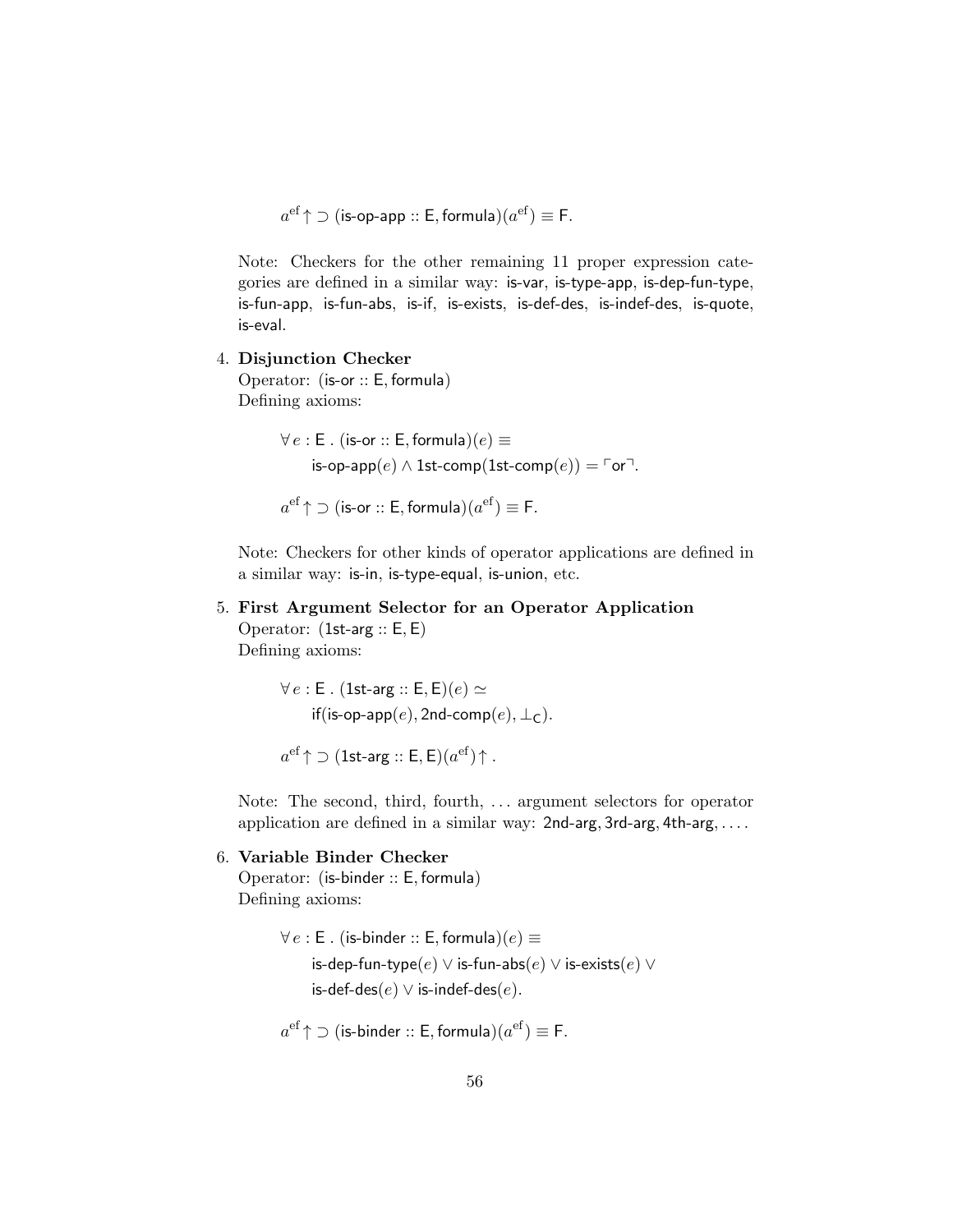7. Variable Selector for Variable Binder

Operator: (binder-var :: E, E) Defining axioms:

> $\forall e : \mathsf{E}$ . (binder-var ::  $\mathsf{E}, \mathsf{E}$ ) $(e) \simeq$ if(is-binder(e), 1st-comp(e),  $\bot$ c).

 $a^{\rm ef}\!\uparrow$   $\supset$   $(\rm binder\! \cdot \! \rm var\, \cdots \, E,E) (a^{\rm ef}) \!\uparrow$  .

Note: Selectors for a binder name and a binder body are defined in a similar way: binder-name and binder-body.

#### 8. Function Redex Checker

Operator: (is-fun-redex :: E, formula) Defining axioms:

> $\forall e : E$ . (is-fun-redex :: E, formula) $(e) \equiv$ is-fun-app $(e) \wedge$  is-fun-abs $(1$ st-comp $(e)$ ).

$$
a^{\text{ef}} \uparrow \supset (\text{is-fun-redex} :: \text{E}, \text{formula})(a^{\text{ef}}) \equiv \text{F}.
$$

Note: A dependent function type redex checker named is-dep-fun-type-redex is defined in a similar way.

#### 9. Redex Checker

Operator: (is-redex :: E, formula) Defining axioms:

> $\forall e : E$ . (is-redex :: E, formula) $(e) \equiv$ is-dep-fun-type-redex $(e) \vee$  is-fun-redex $(e)$ .

 $a^{\text{ef}} \uparrow \supset (\textsf{is-redex} :: \textsf{E}, \textsf{formula}) (a^{\text{ef}}) \equiv \textsf{F}.$ 

### 10. Variable Selector for a Redex

Operator: (redex-var :: E, E) Defining axioms:

> $\forall e : E$ . (redex-var :: E, E)(e)  $\simeq$ if(is-redex(e), binder-var(1st-comp(e)),  $\bot$ <sub>C</sub>).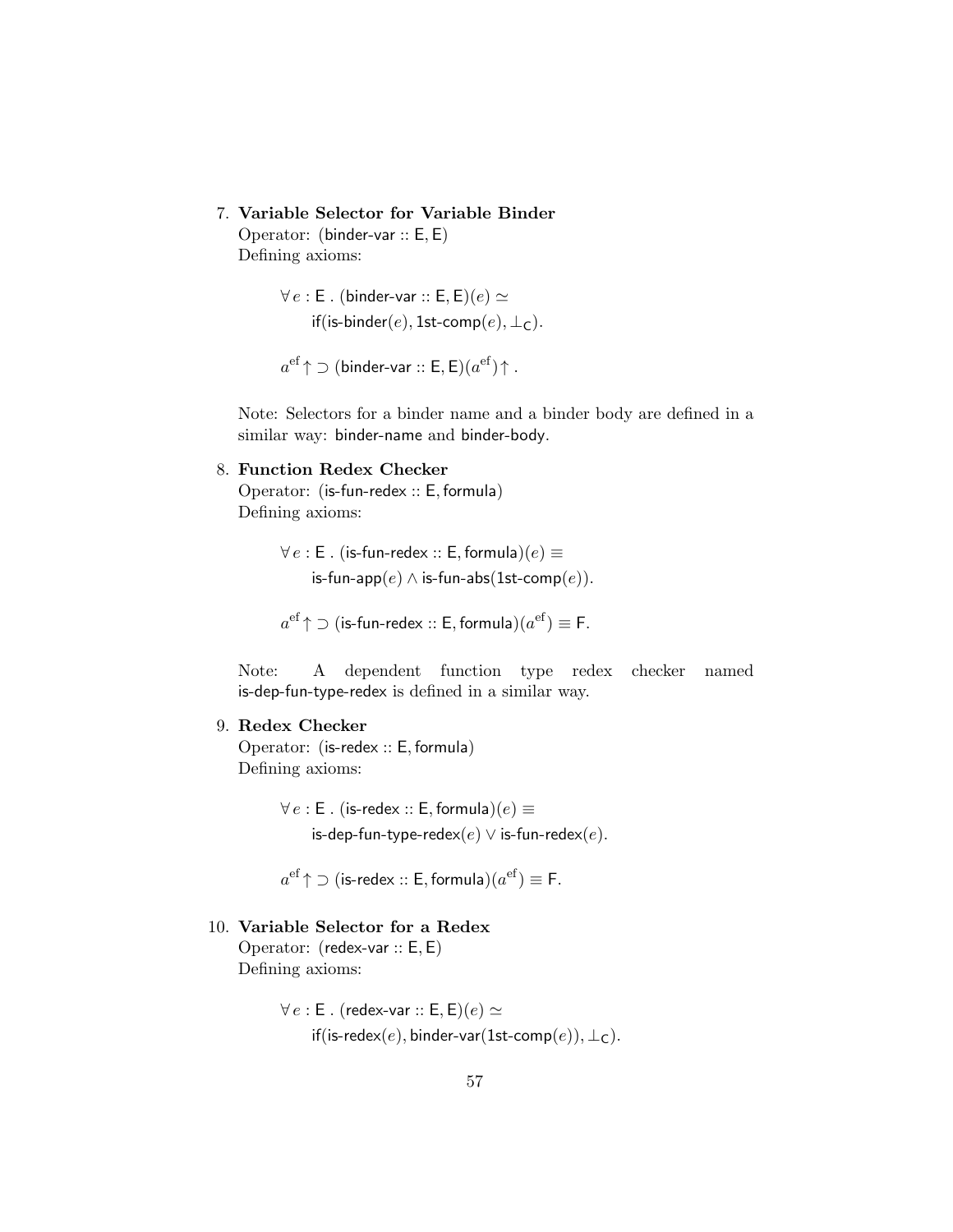$$
a^{\rm ef}\!\uparrow\supset(\text{redex-var}::\mathsf{E},\mathsf{E})(a^{\rm ef})\!\uparrow.
$$

Note: Body and argument selectors for a redex named redex-body and redex-arg are defined in a similar way.

#### 11. Variable Similarity

Operator: (var-sim :: E, E, formula) Defining axioms:

$$
\begin{aligned} \forall\, e_1, e_2: \mathsf{E} \ . \ (\mathsf{var-sim}\ :: \mathsf{E}, \mathsf{E}, \mathsf{formula})(e_1, e_2) &\equiv \\ \mathsf{is}\text{-}\mathsf{var}(e_1) \wedge \mathsf{is}\text{-}\mathsf{var}(e_2) \wedge \mathsf{1st\text{-}comp}(e_1) & = \mathsf{1st\text{-}comp}(e_2). \\ (a^\mathsf{ef}\!\uparrow\wedge b^\mathsf{ef}\!\uparrow) &\supset (\mathsf{var-sim}\ :: \mathsf{E}, \mathsf{E}, \mathsf{formula})(a^\mathsf{ef}, b^\mathsf{ef}) \equiv \mathsf{F}. \end{aligned}
$$

Compact notation:

 $e_1 \sim e_2$  means (var-sim :: E, E, formula) $(e_1, e_2)$ .  $e_1 \not\sim e_2$  means  $\neg(e_1 \sim e_2)$ .

### 12. Eval-Free Checker

Operator: (is-eval-free :: E, formula) Defining axioms:

```
\forall e : E. (is-eval-free :: E, formula)(e) \equivis-quote(e) ∨
       (e \downarrow E_{sy} \land e \neq \ulcorner \text{eval} \urcorner) \lore = \lceil \cdot \rceil \vee(is-eval-free(hd(e)) \land is-eval-free(tl(e))).
a^{\rm ef}\!\uparrow \supset (is-eval-free :: E, formula)(a^{\rm ef})\equiv F.
```
#### 13. Coercion to a Type Construction

Operator: (coerce-to-type  $:: E, E_{tv})$ Defining axioms:

> $\forall e_1 : \mathsf{E}$ . (coerce-to-type ::  $\mathsf{E}, \mathsf{E}_{\text{tv}}(e_1) \equiv$  $i.e_2$ :  $E_{\text{tv}}$ .  $e_1 =_{\text{tv}} e_2$ .  $a^{\rm ef}\!\uparrow$   $\supset$  (coerce-to-type  $::$   $\mathsf{E},\mathsf{E}_\mathsf{ty})(a^{\rm ef})\!\uparrow$  .

Note: The operators coerce-to-term and coerce-to-formula are defined in a similar way.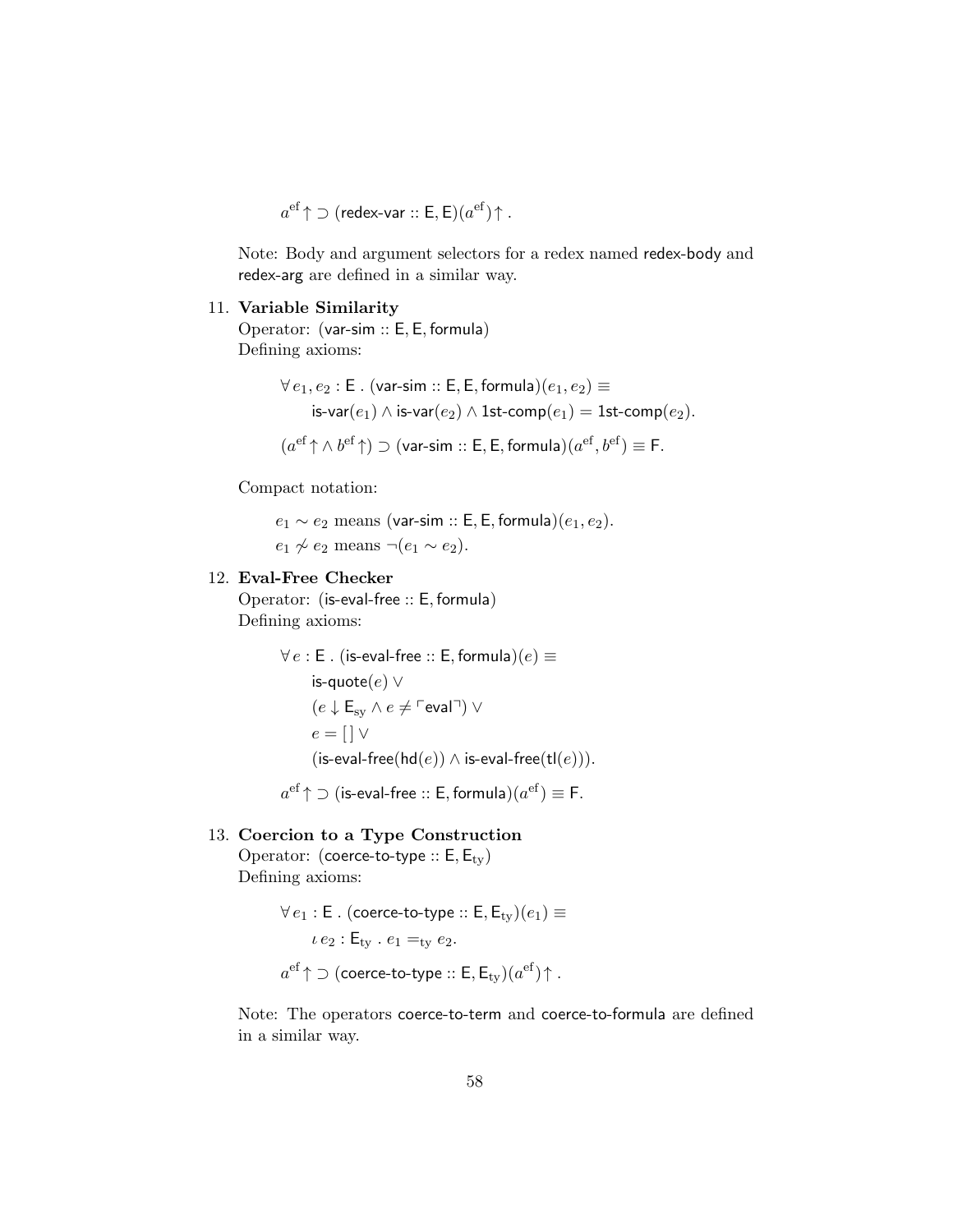14. Nominal Type of a Term

Operator: (nominal-type ::  $E_{te}$ ,  $E_{ty}$ ) Defining axioms:

> $\forall e_1 : E_{te}$ . (nominal-type ::  $E_{te}$ ,  $E_{tv}$ ) $(e_1) \equiv$  $i e_2 : \mathsf{E}_{\text{ty}} : e_1 \downarrow \mathsf{E}_{\text{te}}^{e_2}.$

 $a^{\rm ef}\!\uparrow$   $\supset$  (nominal-type  $::$   ${\mathsf E}_{\rm te}, {\mathsf E}_{\rm ty})(a^{\rm ef})\!\uparrow$  .

#### 15. Operator Name Strictness Checker

Operator: (is-strict-op-name ::  $E_{on}$ , formula) Defining axioms:

```
\forall o : \mathsf{E}_{\text{on}} . (is-strict-op-name :: \mathsf{E}_{\text{on}}, formula)(o) \equiv\forall e : E.
                 (is-op-app(e) ∧
                   o = 1st-comp(1st-comp(e)) ∧
                  \ulcorner \bot_{\mathcal{C}} \urcorner \in_{\text{li}} \mathsf{tl}(\mathsf{tl}(e)))⊃
                 ((\text{is-type}(e) \supset [e]_{\text{tv}} = C) \wedge(is-term(e) \supset \lceil e \rceil<sub>te</sub> \uparrow) \wedge(is-formula(e) \supset [e]_{\text{fo}} = F)).
```

```
a^{\rm ef}\!\uparrow \supset (is-strict-op-name :: \mathsf{E}_{\rm on}, formula)(a^{\rm ef}) \equiv \mathsf{F}.
```
Compact notation:

strict( $o$ ) means (is-strict-op-name ::  $E_{on}$ , formula)( $o$ ).

Remark 5.3.1 All the defining axioms given in this section are eval-free.

### 5.4 Another Notational Definition

Using some of the operators defined in this section, we give a notational definition for evaluation relativized to a language: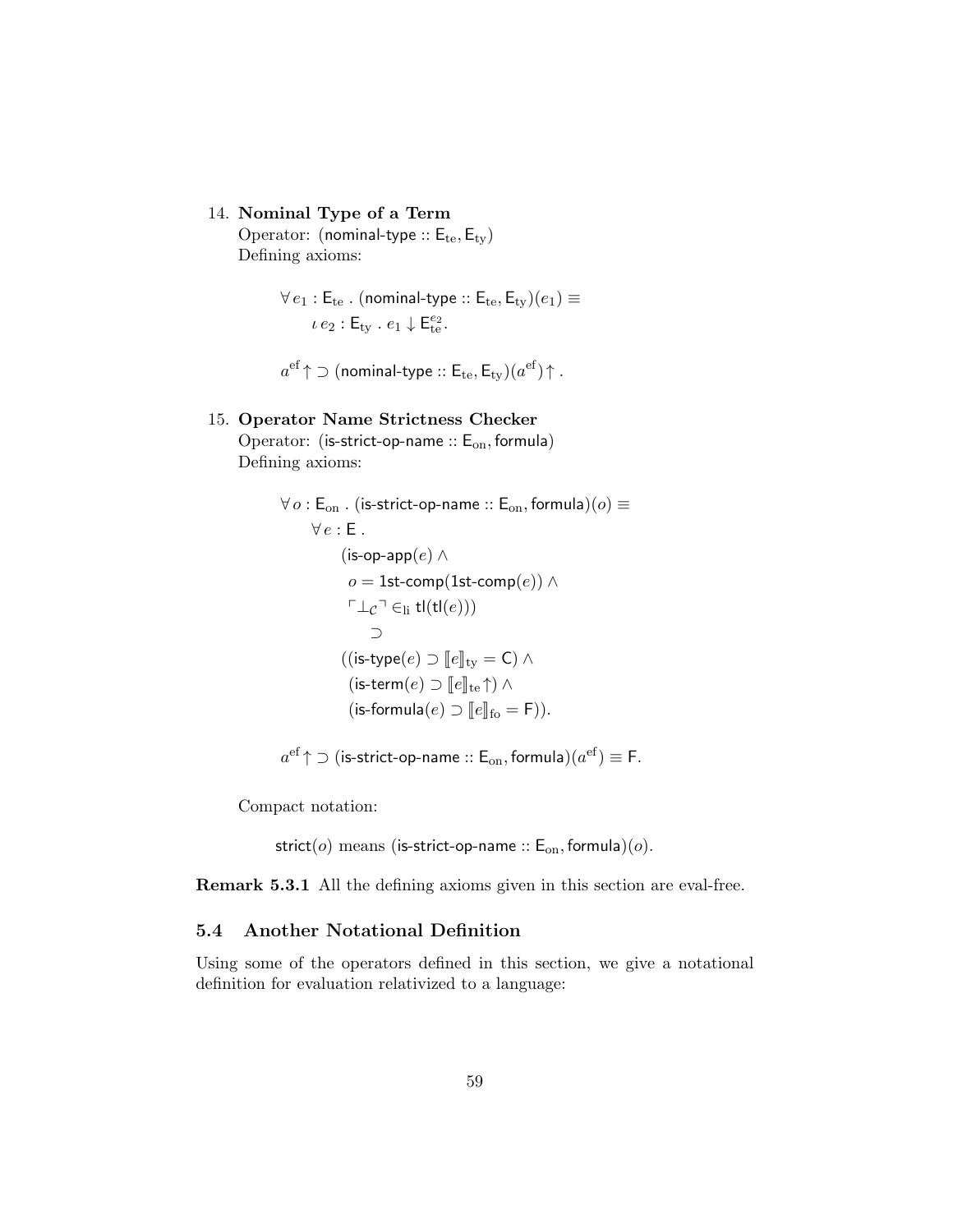#### Relativized Evaluation

 $(eval, a, k, b)$  means

 $if(a\downarrow(E_{\text{tv},b}\cup E_{\text{te},b}\cup E_{\text{fo},b}), \llbracket a\rrbracket_k, \llbracket \perp_C\rrbracket_k).$ 

Compact notation:

 $\llbracket a \rrbracket_{k,b}$  means (eval,  $a, k, b$ ).

Notice that  $[\![a]\!]_{k,\ell}$  and  $[\![a]\!]_k$  are logically equivalent.

# 6 Substitution

In this section we will define the operators needed for substitution of a term for the free occurrences of a variable and prove that they have their intended meanings. Substitution on eval-free expressions is very similar to substitution on first-order formulas, but substitution on non-eval-free expressions is tricky. There are two reasons for this.

We will illustrate the first reason with an example. Consider the formula  $a = \mathbb{I}(e : E)$ . The variable  $(e : E)$  is certainly free in the formula. However, if the value of the variable is  $\lceil(y : C)\rceil$ , then the formula is equivalent to  $a = (y : \mathsf{C})$ , and so the  $(y : \mathsf{C})$  can also be said to be free in the formula. This example shows that some free occurrences of a variable in an expression may not be syntactically visible. This significantly complicates substitution.

The second reason has to do with the evaluation of a substitution. A substitution maps a quoted expression  $\lceil e \rceil$  to a new quoted expression  $\lceil e' \rceil$ . The latter will usually be the argument to an evaluation  $\llbracket \lceil e' \rceil \rrbracket_k$  so that the value of  $g'$  can be arrived as if  $g'$  is not and free, then the evaluation will value of  $e'$  can be expressed. If  $e'$  is not eval-free, then the evaluation will be undefined and, as a result, substitution will not work as desired on noneval-free expressions. To avoid this problem, evaluations must be "cleansed" from the result of a substitution.

#### 6.1 Substitution Operators

We define now the operators related to the substitution of a term for the free occurrences of a variable. Each operator will be defined only for quotations. As a result, the defining axioms will be an infinite set organized into a finite number of formula schemas.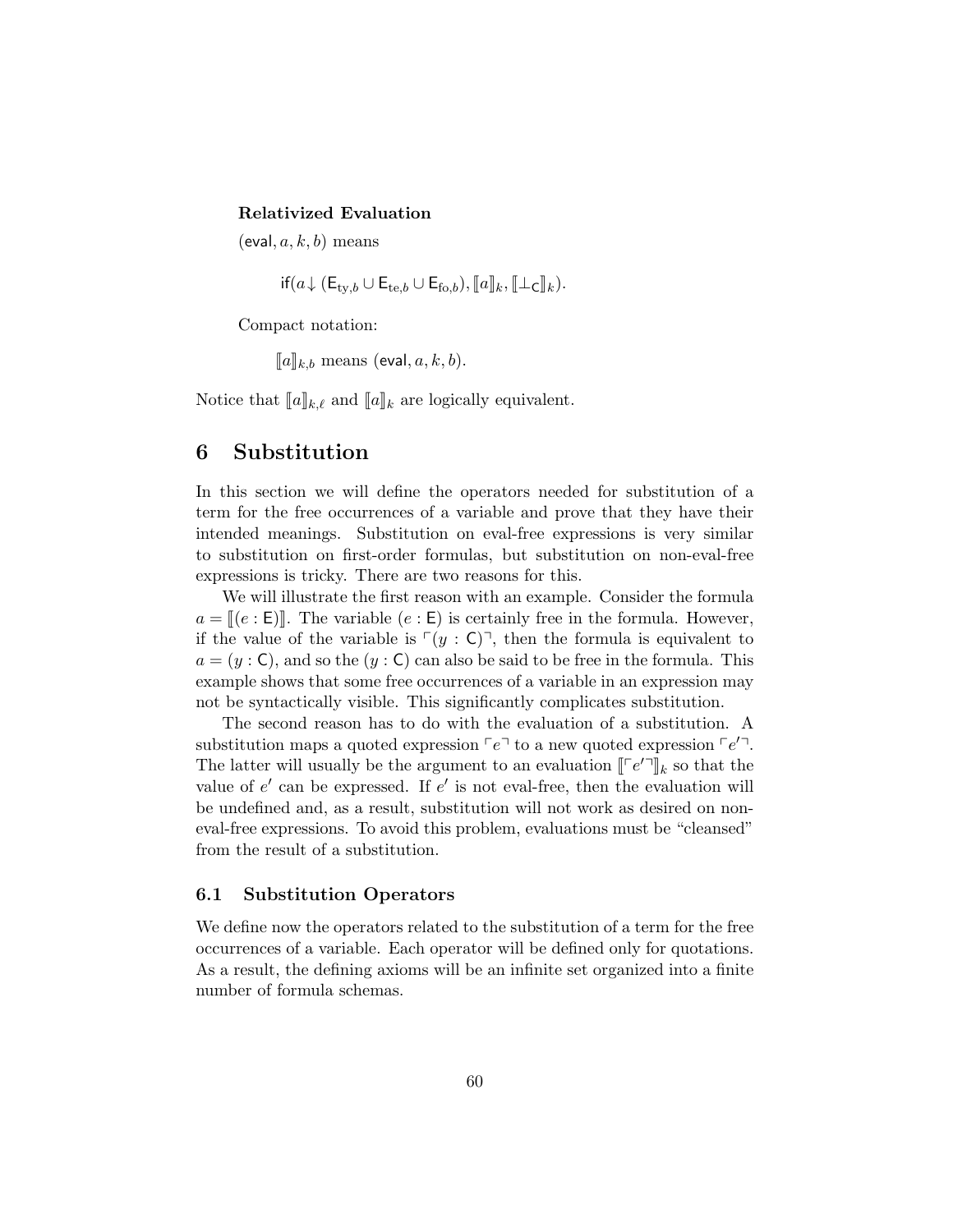### 1. Good Evaluation Arguments

Operator: (gea :: E, E, formula) Defining axioms:

 $\neg$ (gea :: E, E, formula)( $\ulcorner e_1 \urcorner, \ulcorner e_2 \urcorner)$ 

where  $e_1$  is a non-eval-free expression,  $e_1$  is a type and  $e_2$  is not type,  $e_1$  is a term and  $e_2$  is not a type, or  $e_1$  is a formula and  $e_2$  is not formula.

(gea :: E, E, formula)( $\lceil \alpha^{\text{ef}} \rceil$ ,  $\lceil \text{type} \rceil$ ).

- (gea :: E, E, formula)( $\lceil a^{\text{ef}} \rceil$ ,  $\lceil \alpha \rceil$ ).
- (gea :: E, E, formula) $(\ulcorner A^{\text{ef}}\urcorner, \ulcorner \text{formula} \urcorner).$

#### 2. Free Variable Occurrence in an Expression

Operator: (free-in :: E, E, formula) Defining axioms:

 $\neg$ (free-in :: E, E, formula)( $\ulcorner e_1 \urcorner, \ulcorner e_2 \urcorner)$ 

where  $e_1$  is not a symbol or  $e_2$  is an improper expression.

(free-in :: E, E, formula)( $\lceil x \rceil$ ,  $\lceil (o :: k_1, \ldots, k_{n+1}) \rceil$ )  $\equiv$ free-in( $\lceil x \rceil, \lceil k_1 \rceil$ ) ∨  $\cdots$   $\vee$  free-in( $\lceil x \rceil, \lceil k_{n+1} \rceil$ ) where  $(o:: k_1, \ldots, k_{n+1})$  is proper and  $n \geq 0$ .

- (free-in :: E, E, formula)( $\lceil x \rceil$ ,  $\lceil O(e_1, \ldots, e_n) \rceil$ )  $\equiv$ free-in( $\ulcorner x \urcorner, \ulcorner O \urcorner) \vee$ free-in( $\lceil x \rceil$ ,  $\lceil e_1 \rceil$ ) ∨  $\cdots$   $\vee$  free-in( $\lceil x \rceil$ ,  $\lceil e_n \rceil$ ) where  $O(e_1, \ldots, e_n)$  is proper and  $n \geq 0$ .
- (free-in :: E, E, formula)( $\lceil x \rceil$ ,  $\lceil (x : \alpha) \rceil$ ).
- (free-in :: E, E, formula)( $\lceil x^{\top}, \lceil(y : \alpha)^{\top} \rceil$   $\equiv$ free-in( $\ulcorner x \urcorner, \ulcorner \alpha \urcorner)$ where  $x \neq y$ .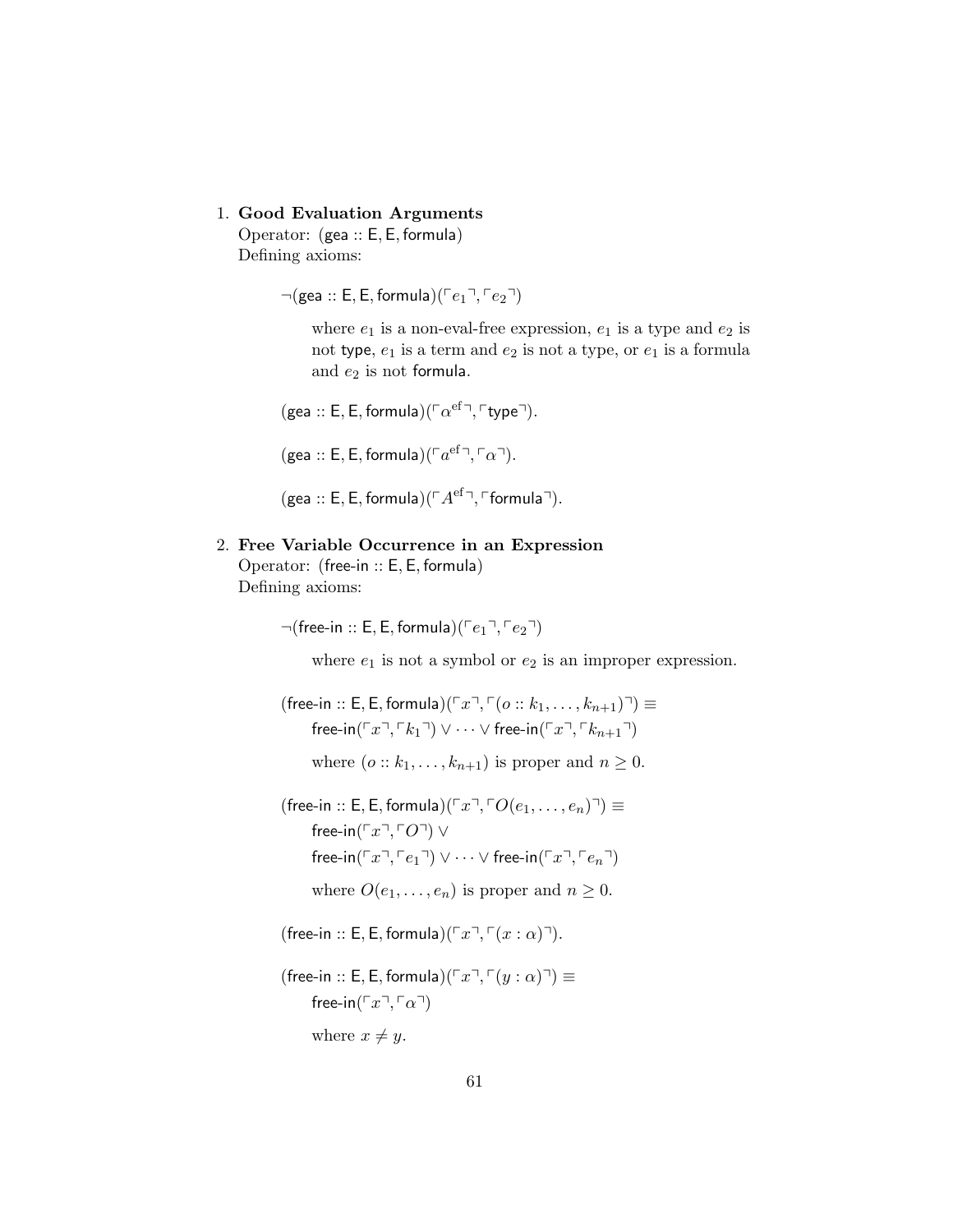(free-in :: E, E, formula)( $\lceil x \rceil$ ,  $\lceil (x \cdot x : \alpha : e) \rceil$ )  $\equiv$ free-in( $\ulcorner x \urcorner, \ulcorner \alpha \urcorner)$ where  $(\star x : \alpha \cdot e)$  is proper and  $\star$  is  $\Lambda$ ,  $\lambda$ ,  $\exists$ ,  $\iota$ , or  $\epsilon$ . (free-in :: E, E, formula)( $\lceil x \rceil$ ,  $\lceil (x \cdot y : \alpha : e) \rceil$ )  $\equiv$ free-in( $\lceil x \rceil$ ,  $\lceil \alpha \rceil$ )  $\vee$  free-in( $\lceil x \rceil$ ,  $\lceil e \rceil$ ) where  $x \neq y$ ,  $(\star x : \alpha \cdot e)$  is proper, and  $\star$  is  $\Lambda$ ,  $\lambda$ ,  $\exists$ ,  $\iota$ , or  $\epsilon$ . (free-in :: E, E, formula)( $\lceil x \rceil$ ,  $\lceil \alpha(a) \rceil$ )  $\equiv$ free-in( $\lceil x \rceil$ ,  $\lceil \alpha \rceil$ ) ∨ free-in( $\lceil x \rceil$ ,  $\lceil a \rceil$ ). (free-in :: E, E, formula)( $\lceil x \rceil$ ,  $\lceil f(a) \rceil$ )  $\equiv$ free-in( $\lceil x \rceil$ ,  $\lceil f \rceil$ )  $\vee$  free-in( $\lceil x \rceil$ ,  $\lceil a \rceil$ ). (free-in :: E, E, formula)( $\lceil x \rceil$ ,  $\lceil \text{if}(A, b, c) \rceil$ )  $\equiv$ free-in( $\lceil x^{\mathsf{T}}, \lceil A^{\mathsf{T}} \rceil$ )  $\vee$  free-in( $\lceil x^{\mathsf{T}}, \lceil b^{\mathsf{T}} \rceil$ )  $\vee$  free-in( $\lceil x^{\mathsf{T}}, \lceil c^{\mathsf{T}} \rceil$ ).  $\neg$ (free-in :: E, E, formula)( $\ulcorner x \urcorner, \ulcorner \ulcorner e \urcorner \urcorner)$ )

where  $e$  is any expression.

(free-in :: E, E, formula)( $\ulcorner x \urcorner$ ,  $\ulcorner \llbracket a \rrbracket_k \urcorner$ )  $\equiv$ free-in( $\lceil x \rceil$ ,  $\lceil a \rceil$ ) ∨ free-in( $\ulcorner x \urcorner, \ulcorner k \urcorner) \vee$ free-in( $\ulcorner x \urcorner, a$ ).  $(a^{\text{ef}} \uparrow \vee b^{\text{ef}} \uparrow) \supset \neg(\text{free-in} :: \mathsf{E}, \mathsf{E}, \text{formula})(a^{\text{ef}}, b^{\text{ef}}).$ 

Note: For an evaluation (eval,  $a, k$ ), a variable may be free in the term  $a$ , in the kind  $k$  when  $k$  is a type, and in the expression that the evaluation represents.

3. Syntactically Closed Proper Expression Operator: (syn-closed :: E, formula) Defining axioms:

```
\forall e : E. (syn-closed :: E, formula)(e) \equivis-p-expr(e) \wedge \forall e' : \mathsf{E}_{\text{sy}} . ¬free-in(e', e).
```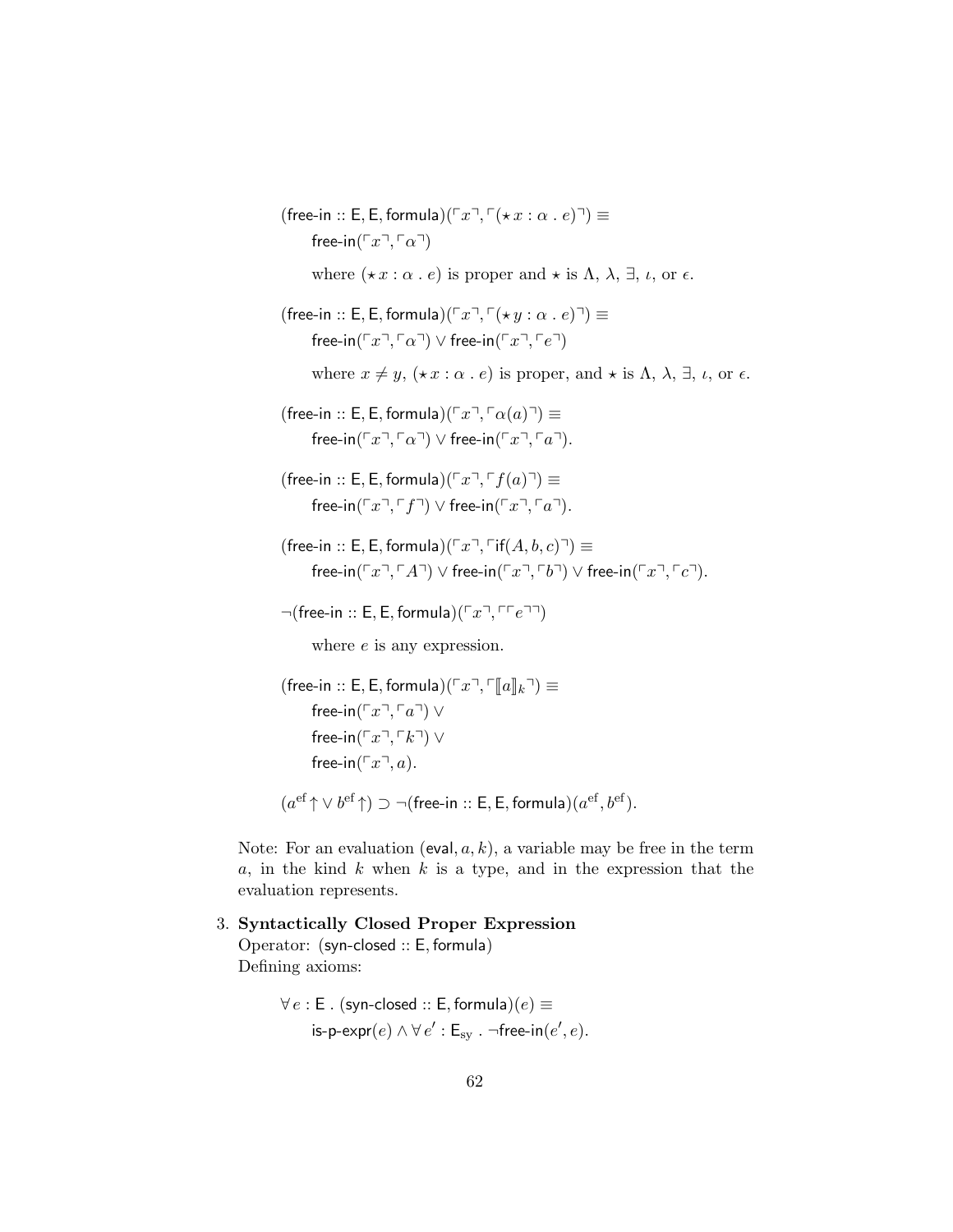### 4. Cleanse Eval Symbols from an Expression

Operator: (cleanse :: E, E) Defining axioms:

> (cleanse :: E, E)( $\sqrt{\phantom{0}}e^{\overline{\phantom{0}}\phantom{0}}$  =  $r_e$

> > where  $e$  is an improper expression.

(cleanse :: E, E)( $\lceil (o :: k_1, \ldots, k_{n+1})^{\lceil} \rceil$ ) =  $\Gamma(o:: |\widehat{k}_1|, \ldots, |\widehat{k}_{n+1}|)^{\top}$ where  $(o:: k_1, \ldots, k_{n+1})$  is proper,  $n \geq 0$ , and  $\widehat{k}_i = \text{cleanse}(\lceil k_i \rceil)$  for all i with  $1 \leq i \leq n+1$ . (cleanse :: E, E)( $\ulcorner O(e_1, \ldots, e_n) \urcorner) =$  $\lceil \widehat{O} | (|\widehat{e}_1|, \ldots, |\widehat{e}_n|)^{\mathsf{T}}$ where  $O(e_1, \ldots, e_n)$  is proper,  $n \geq 0$ ,  $\widetilde{O} = \mathsf{cleanse}(\ulcorner O \urcorner), \text{ and}$  $\widehat{e}_i = \text{cleanse}(\ulcorner e_i \urcorner)$  for all i with  $1 \leq i \leq n$ . (cleanse :: E, E)( $\Gamma(x : \alpha)$ ] =  $\Gamma(x : |\widehat{\alpha}|)^{\neg}$ where  $\widehat{\alpha} = \text{cleanse}(\ulcorner \alpha \urcorner).$ 

(cleanse :: E, E)( $\Gamma$ ( $\star x : \alpha : e$ ) $\Gamma$ ) =  $\Gamma(\star x : |\widehat{\alpha}|, |\widehat{e}|)^{\mathsf{T}}$ where  $(\star x : \alpha \cdot e)$  is proper;  $\star$  is  $\Lambda$ ,  $\lambda$ ,  $\exists$ ,  $\iota$ , or  $\epsilon$ ;  $\widehat{\alpha}$  = cleanse( $\lceil \alpha \rceil$ ); and  $\widehat{e}$  = cleanse( $\lceil e \rceil$ ). (cleanse :: E, E)( $\lceil \alpha(b) \rceil$ ) =

$$
\ulcorner\lfloor\widehat{\alpha}\rfloor(\lfloor\widehat{b}\rfloor)\urcorner
$$

where  $\widehat{\alpha} = \mathsf{cleanse}(\ulcorner \alpha \urcorner)$  and  $\widehat{b} = \mathsf{cleanse}(\ulcorner b \urcorner).$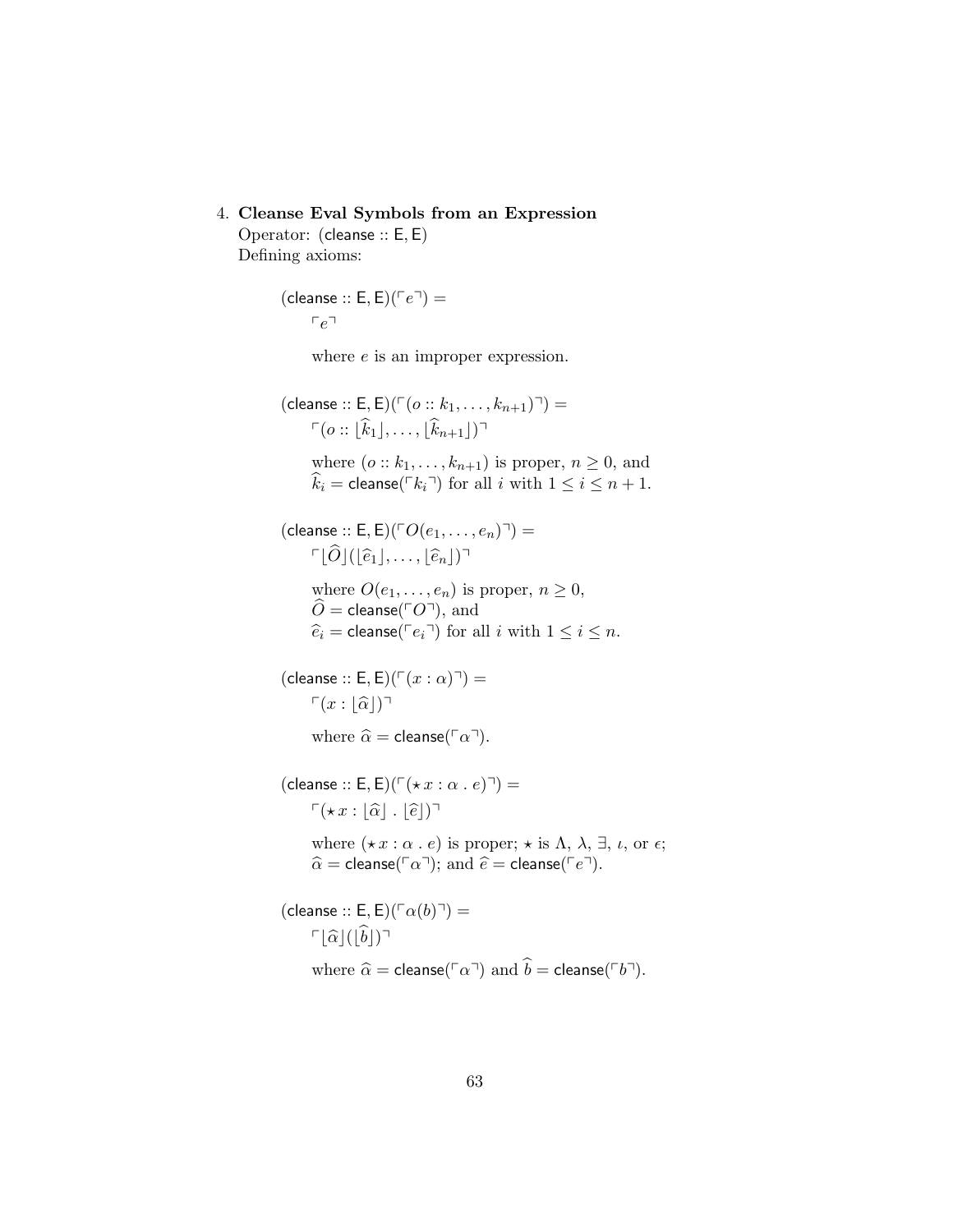(cleanse :: E, E)( $\ulcorner f(b) \urcorner$ ) =  $\lceil \widehat{f} | (|\widehat{b}|)^{\lceil \frac{1}{2} \rceil}$ where  $\hat{f} = \text{cleanse}(\ulcorner f \urcorner)$  and  $\hat{b} = \text{cleanse}(\ulcorner b \urcorner).$ (cleanse :: E, E)( $\Gamma$ if(A, b, c) $\neg$ ) =  $\Gamma$ if( $|\hat{A}|, |\hat{b}|, |\hat{c}|$ )<sup> $\Gamma$ </sup> where  $\widehat{A}$  = cleanse( $\ulcorner A\urcorner$ ),  $\hat{b}$  = cleanse( $\ulcorner b\urcorner$ ), and  $\widehat{c}$  = cleanse( $\lceil c \rceil$ ). (cleanse  $:: E, E)(\sqcap e \sqcap \sqcap) =$  $rr e$ where  $e$  is any expression. (cleanse :: E, E)( $\lceil a \rceil_{\text{tv}}$ <sup> $\lceil a \rceil_{\text{tv}}$  $\rceil$ ) =</sup> if(syn-closed $(\widehat{a}), w, \perp_C$ ) where  $\hat{a}$  = cleanse( $\lceil a \rceil$ ),  $\widehat{a}' = \text{coerce-to-type}([\widehat{a}]_{\text{te}}), \text{ and}$  $w = \ulcorner$ if(gea $(a, \ulcorner$ type $\urcorner)$ ,  $\lbrack \widehat{a}' \rbrack$ , C) $\urcorner$ . (cleanse :: E, E)( $\ulcorner \llbracket a \rrbracket_{\alpha} \urcorner$ ) = if(syn-closed $(\widehat{a}), w, \perp_C$ ) where  $\hat{a}$  = cleanse( $\lceil a \rceil$ ),  $\widehat{a}' = \text{coerce-to-term}(\llbracket \widehat{a} \rrbracket_{\text{te}}),$  $\widehat{\alpha}$  = cleanse( $\lceil \alpha \rceil$ ), and  $w = \ulcorner \text{if}(\textsf{gea}(a, \ulcorner \alpha \urcorner) \land \lbrack \widehat{a}' \rbrack \downarrow \lbrack \widehat{\alpha} \rbrack, \lbrack \widehat{a}' \rbrack, \bot_{\mathsf{C}} \rbrack \urcorner.$ (cleanse :: E, E)( $\lceil \lceil \ln \rceil_0 \rceil$ ) = if(syn-closed $(\widehat{a}), w, \perp_C$ ) where  $\hat{a}$  = cleanse( $\lceil a \rceil$ ),  $\widehat{a}' = \text{coerce-to-formula}(\llbracket \widehat{a} \rrbracket_{\text{te}}), \text{ and}$  $w = \ulcorner$  if(gea $(a, \ulcorner$ formula $\urcorner), \lfloor \widehat{a}' \rfloor, F) \urcorner$ .  $a^{\rm ef} \! \uparrow \! \supset ($ cleanse  $::$  E $,$  E $)(a^{\rm ef}) \! \uparrow$  .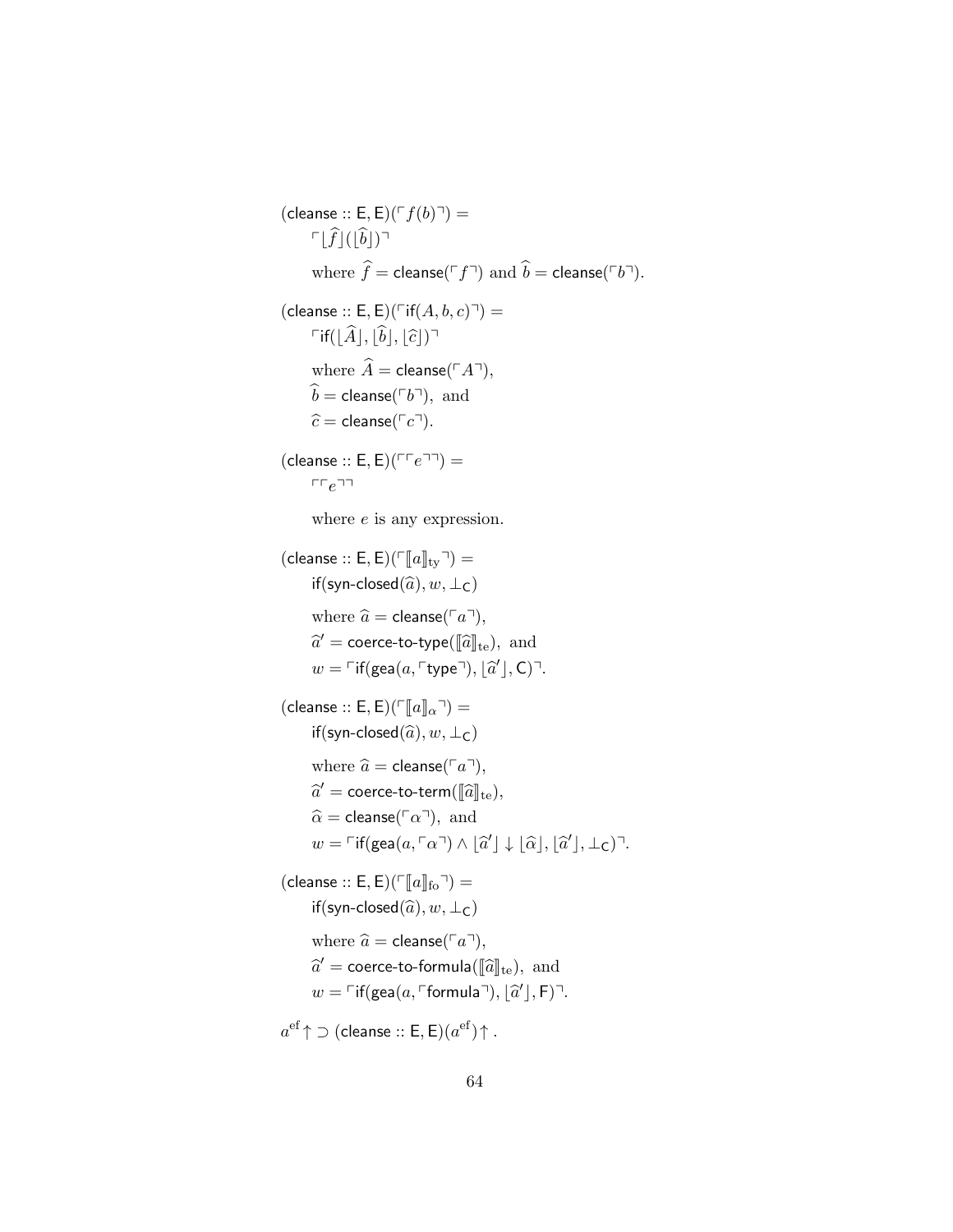5. Substitution for a Variable in an Expression

Operator: (sub :: E, E, E, E) Defining axioms:

> $(sub :: E, E, E, E)$  $(Fe_1, Fe_2, Fe_3)$  =  $r_{e_3}$

> > where  $e_1$  is not a term,  $e_2$  is not a symbol, or  $e_3$  is an improper expression.

```
(\mathsf{sub} :: \mathsf{E}, \mathsf{E}, \mathsf{E}, \mathsf{E})^{\lceil a \rceil, \lceil x \rceil, \lceil (o :: k_1, \ldots, k_{n+1}) \rceil)} =
           \lceil (o : |\hat{k}_1|, \ldots, |\hat{k}_{n+1}|)^{\top}
```
where  $(o :: k_1, \ldots, k_{n+1})$  is proper,  $n \geq 0$ , and  $\hat{k}_i =$  $\mathsf{sub}(\ulcorner a \urcorner, \ulcorner x \urcorner, \ulcorner k_i \urcorner)$  for all i with  $1 \leq i \leq n+1$ .

 $(\mathsf{sub} :: \mathsf{E}, \mathsf{E}, \mathsf{E}, \mathsf{E})^T a^T, \ulcorner x^T, \ulcorner O(e_1, \ldots, e_n) \urcorner) =$  $\lceil \widehat{O} | (|\widehat{e}_1|, \ldots, |\widehat{e}_n|)^{\mathsf{T}}$ 

where  $O(e_1, \ldots, e_n)$  is proper,  $n \geq 0$ ,  $\hat{O} = \mathsf{sub}(\overline{a}, \overline{a}, \overline{a}, \overline{c})$ , and  $\hat{e}_i = \mathsf{sub}(\ulcorner a \urcorner, \ulcorner x \urcorner, \ulcorner e_i \urcorner)$  for all i with  $1 \leq i \leq n$ .

```
(\mathsf{sub} :: \mathsf{E}, \mathsf{E}, \mathsf{E}, \mathsf{E})^T a, \ulcorner x \urcorner, \ulcorner (x : \alpha) \urcorner) =\lceil \mathsf{if}(a \downarrow |\hat{\alpha}|, |\hat{a}|, \perp_{\mathsf{C}}) \rceil
```
where  $\hat{\alpha} = \textsf{sub}(\lceil a \rceil, \lceil x \rceil, \lceil \alpha \rceil)$  and  $\hat{a} = \textsf{cleanse}(\lceil a \rceil)$ .

 $(\mathsf{sub} :: \mathsf{E}, \mathsf{E}, \mathsf{E}, \mathsf{E})^T a$ ,  $\ulcorner \mathcal{F} \urcorner \mathcal{F} \urcorner (y : \alpha) \urcorner) =$  $\lceil (y : |\hat{\alpha}|)^{\lceil}$ where  $x \neq y$  and  $\hat{\alpha} = \mathsf{sub}(\ulcorner a \urcorner, \ulcorner x \urcorner, \ulcorner \alpha \urcorner).$ 

 $(\mathsf{sub} :: \mathsf{E}, \mathsf{E}, \mathsf{E}, \mathsf{E})^T a^T, \ulcorner x^T, \ulcorner (\star x : \alpha \cdot e)^T) =$  $\Gamma(\star x : |\widehat{\alpha}|, |\widehat{e}|)^{\top}$ where  $(\star x : \alpha \cdot e)$  is proper;  $\star$  is  $\Lambda$ ,  $\lambda$ ,  $\exists$ ,  $\iota$ , or  $\epsilon$ ;  $\widehat{\alpha} = \mathsf{sub}(\lceil a \rceil, \lceil x \rceil, \lceil \alpha \rceil);$  and  $\widehat{e} = \mathsf{cleanse}(\lceil e \rceil).$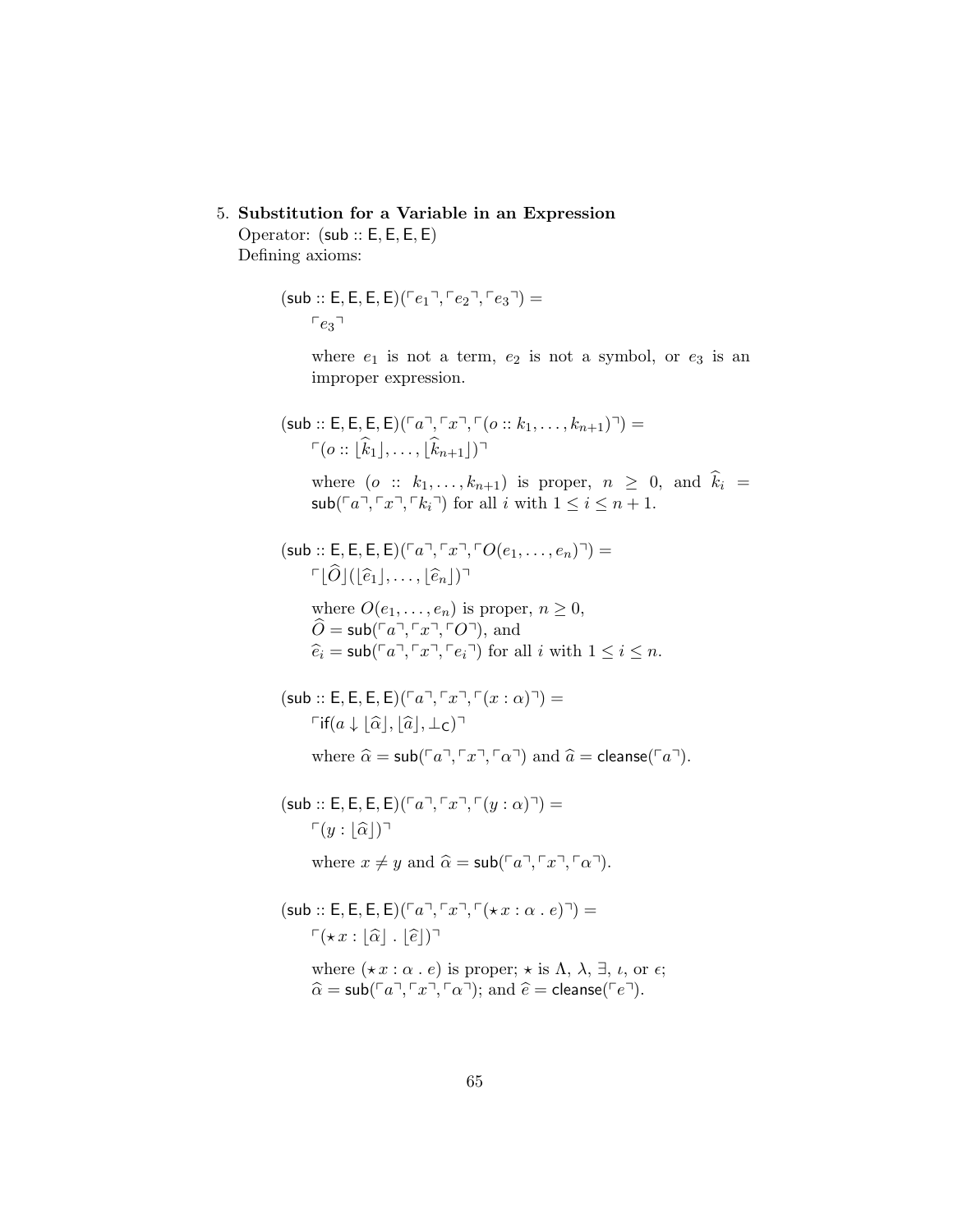$(\mathsf{sub} :: \mathsf{E}, \mathsf{E}, \mathsf{E}, \mathsf{E})$  $( \ulcorner a \urcorner, \ulcorner x \urcorner, \ulcorner (\star y : \alpha \mathbin{.} e) \urcorner) =$  $\lceil (\star y : | \widehat{\alpha} | \cdot | \widehat{\epsilon} | ) \rceil$ where  $x \neq y$ ;  $(\star y : \alpha \cdot e)$  is proper;  $\star$  is  $\Lambda$ ,  $\lambda$ ,  $\exists$ ,  $\iota$ , or  $\epsilon$ ;  $\hat{\alpha} = \mathsf{sub}(\lceil a \rceil, \lceil x \rceil, \lceil a \rceil);$  and  $\hat{e} = \mathsf{sub}(\lceil a \rceil, \lceil x \rceil, \lceil e \rceil).$  $(\mathsf{sub} :: \mathsf{E}, \mathsf{E}, \mathsf{E}, \mathsf{E}) (\ulcorner a \urcorner, \ulcorner x \urcorner, \ulcorner \alpha(b) \urcorner) =$  $\lceil |\widehat{\alpha}| (|\widehat{b}|)^{\lceil}$ where  $\hat{\alpha} = \textsf{sub}(\lceil a \rceil, \lceil x \rceil, \lceil \alpha \rceil)$  and  $\hat{b} = \textsf{sub}(\lceil a \rceil, \lceil x \rceil, \lceil b \rceil).$  $(\mathsf{sub} :: \mathsf{E}, \mathsf{E}, \mathsf{E}, \mathsf{E}) (\ulcorner a \urcorner, \ulcorner x \urcorner, \ulcorner f(b) \urcorner) =$  $\lceil \widehat{f} \rceil (|\widehat{b}|)^{\lceil \frac{1}{2} \rceil}$ where  $\hat{f} = \mathsf{sub}(\ulcorner a \urcorner, \ulcorner x \urcorner, \ulcorner f \urcorner)$  and  $\hat{b} = \mathsf{sub}(\ulcorner a \urcorner, \ulcorner x \urcorner, \ulcorner b \urcorner).$  $(\mathsf{sub} :: \mathsf{E}, \mathsf{E}, \mathsf{E}, \mathsf{E}) (\ulcorner a \urcorner, \ulcorner x \urcorner, \ulcorner \mathsf{if}(A, b, c) \urcorner) =$  $\ulcorner$ if( $|\hat{A}|, |\hat{b}|, |\hat{c}|$ ) $\urcorner$ where  $\hat{A} = \mathsf{sub}(\ulcorner a \urcorner, \ulcorner x \urcorner, \ulcorner A \urcorner), \ \hat{b} = \mathsf{sub}(\ulcorner a \urcorner, \ulcorner x \urcorner, \ulcorner b \urcorner),$  and  $\hat{c} = \mathsf{sub}(\ulcorner a \urcorner, \ulcorner x \urcorner, \ulcorner c \urcorner).$  $(\mathsf{sub} :: \mathsf{E}, \mathsf{E}, \mathsf{E}, \mathsf{E})^{\lceil \lceil a^{\mathsf{T}}, \lceil \lceil x^{\mathsf{T}}, \lceil \lceil e^{\mathsf{T}} \rceil \rceil} =$  $rre$ where  $e$  is any expression.  $(\mathsf{sub} :: \mathsf{E}, \mathsf{E}, \mathsf{E}, \mathsf{E})^T a^T, \ulcorner x^T, \ulcorner [b]_{\text{tv}}\urcorner) =$ if(syn-closed $(\widehat{b}), w, \perp_C$ ) where  $\hat{b} = \mathsf{sub}(\ulcorner a \urcorner, \ulcorner x \urcorner, \ulcorner b \urcorner),$  $\widehat{b}' = \text{coerce-to-type}(\text{sub}(\ulcorner a \urcorner, \ulcorner x \urcorner, \llbracket \widehat{b} \rrbracket_{\text{te}})),$  $w = \ulcorner$  if(gea( $\lfloor \widehat{b} \rfloor, \ulcorner$ type $\urcorner$ ),  $\lfloor \widehat{b}' \rfloor, C$ ) $\urcorner$ .  $(\mathsf{sub} :: \mathsf{E}, \mathsf{E}, \mathsf{E}, \mathsf{E}) (\ulcorner a \urcorner, \ulcorner x \urcorner, \ulcorner \llbracket b \rrbracket_\alpha \urcorner) =$ if(syn-closed $(\widehat{b}), w, \perp_C$ ) where  $\hat{b} = \mathsf{sub}(\ulcorner a \urcorner, \ulcorner x \urcorner, \ulcorner b \urcorner),$  $\hat{b}' = \text{coerce-to-term}(\text{sub}(\ulcorner a \urcorner, \ulcorner x \urcorner, \llbracket \hat{b} \rrbracket_{\text{te}})),$  $\hat{\alpha} = \mathsf{sub}(\lceil a \rceil, \lceil x \rceil, \lceil \alpha \rceil)$ , and  $w = \ulcorner \text{if}(\textsf{gea}(\lfloor \hat{b} \rfloor, \lceil \alpha \rceil) \wedge \lfloor \hat{b} \rfloor \downarrow \lfloor \hat{\alpha} \rfloor, \lfloor \hat{b} \rfloor, \bot_C) \urcorner.$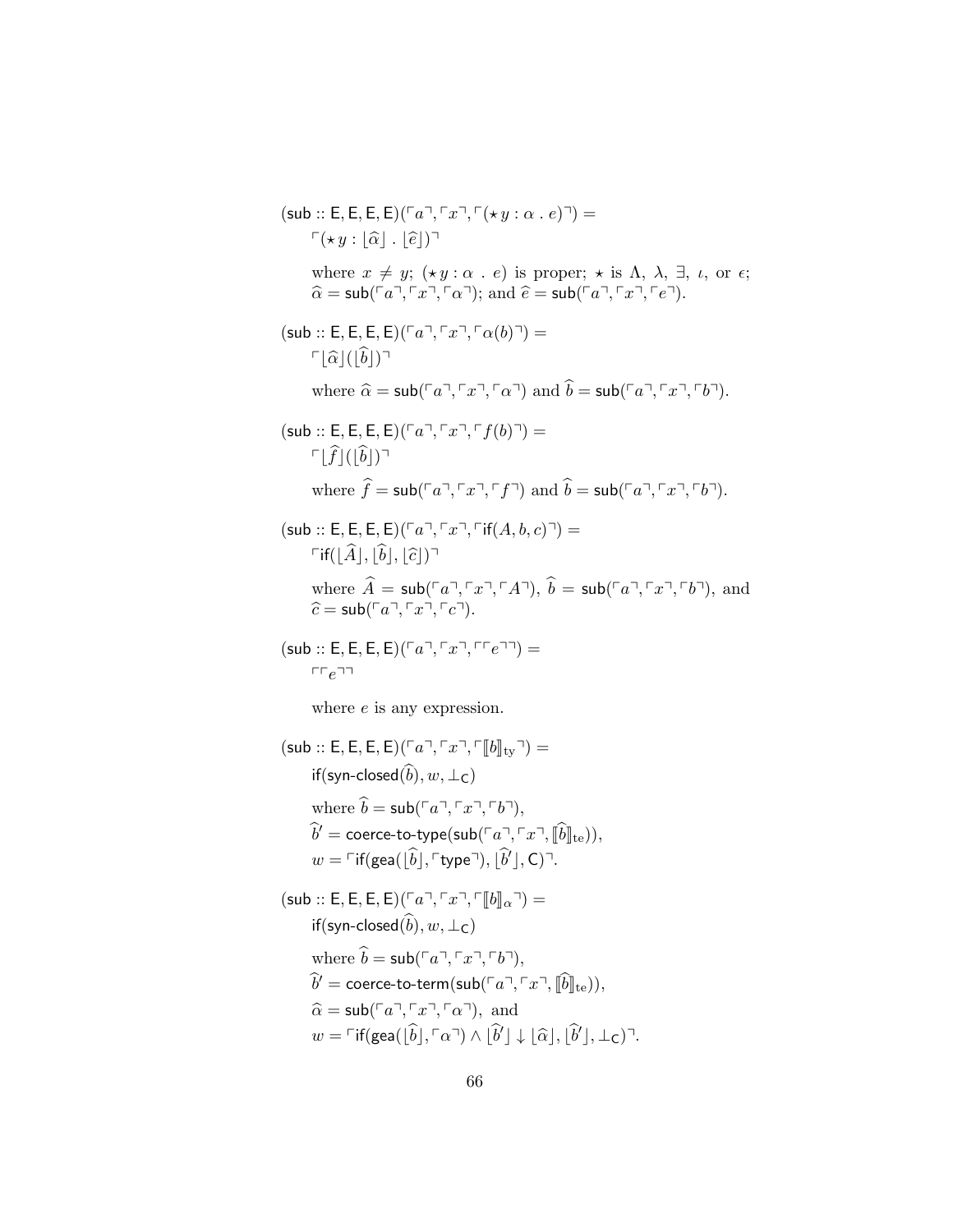$$
(\mathsf{sub} :: \mathsf{E}, \mathsf{E}, \mathsf{E}, \mathsf{E}) (\ulcorner a \urcorner, \ulcorner x \urcorner, \ulcorner [b]_{\mathrm{fo}} \urcorner) =
$$
\n
$$
\text{if}(\mathsf{syn-closed}(\widehat{b}), w, \perp_{\mathsf{C}})
$$
\n
$$
\text{where } \widehat{b} = \mathsf{sub}(\ulcorner a \urcorner, \ulcorner x \urcorner, \ulcorner b \urcorner),
$$
\n
$$
\widehat{b}' = \text{coerce-to-formula}(\mathsf{sub}(\ulcorner a \urcorner, \ulcorner x \urcorner, \ulcorner [\widehat{b}]]_{\mathrm{te}})),
$$
\n
$$
w = \ulcorner \text{if}(\mathsf{gea}([\widehat{b}], \ulcorner \text{formula} \urcorner), [\widehat{b}'], \mathsf{F}) \urcorner.
$$
\n
$$
(a^{\text{ef}} \uparrow \lor b^{\text{ef}} \uparrow \lor c^{\text{ef}} \uparrow) \supset (\mathsf{sub} :: \mathsf{E}, \mathsf{E}, \mathsf{E}, \mathsf{E}) (a^{\text{ef}}, b^{\text{ef}}, c^{\text{ef}}) \uparrow.
$$

Note: For an evaluation (eval,  $a, k$ ), a substitution for a variable is performed on a to obtain  $a'$  and on k when k is a type to obtain  $k'$ and then on the expression represented by the new evaluation resulting from these substitutions.

#### 6. Free for a Variable in an Expression

Operator: (free-for :: E, E, E, formula) Defining axioms:

(free-for :: E, E, E, formula)( $\lceil e_1 \rceil, \lceil e_2 \rceil, \lceil e_3 \rceil$ )

where  $e_1$  is not a term,  $e_2$  is not a symbol, or  $e_3$  is an improper expression.

(free-for :: E, E, E, formula)( $\lceil a^{\top}, \lceil x^{\top}, \lceil (o :: k_1, \ldots, k_{n+1})^{\top} \rceil$   $\equiv$ free-for( $\lceil a \rceil, \lceil x \rceil, \lceil k_1 \rceil$ )  $\wedge \cdots \wedge$  free-for( $\lceil a \rceil, \lceil x \rceil, \lceil k_{n+1} \rceil$ )

where  $(o:: k_1, \ldots, k_{n+1})$  is proper and  $n \geq 0$ .

(free-for :: E, E, E, formula)( $\lceil a \rceil, \lceil x \rceil, \lceil O(e_1, \ldots, e_n) \rceil \equiv$ free-for( $\ulcorner a$  $\urcorner, \ulcorner x$  $\urcorner, \ulcorner O \urcorner) \wedge$ free-for( $\lceil a \rceil, \lceil x \rceil, \lceil e_1 \rceil$ )  $\wedge \cdots \wedge$  free-for( $\lceil a \rceil, \lceil x \rceil, \lceil e_n \rceil$ ) where  $O(e_1, \ldots, e_n)$  is proper and  $n \geq 0$ .

(free-for :: E, E, E, formula)( $\lceil a \rceil$ ,  $\lceil x \rceil$ ,  $\lceil (y : \alpha) \rceil$ )  $\equiv$ free-for( $\lceil a \rceil, \lceil x \rceil, \lceil a \rceil$ ).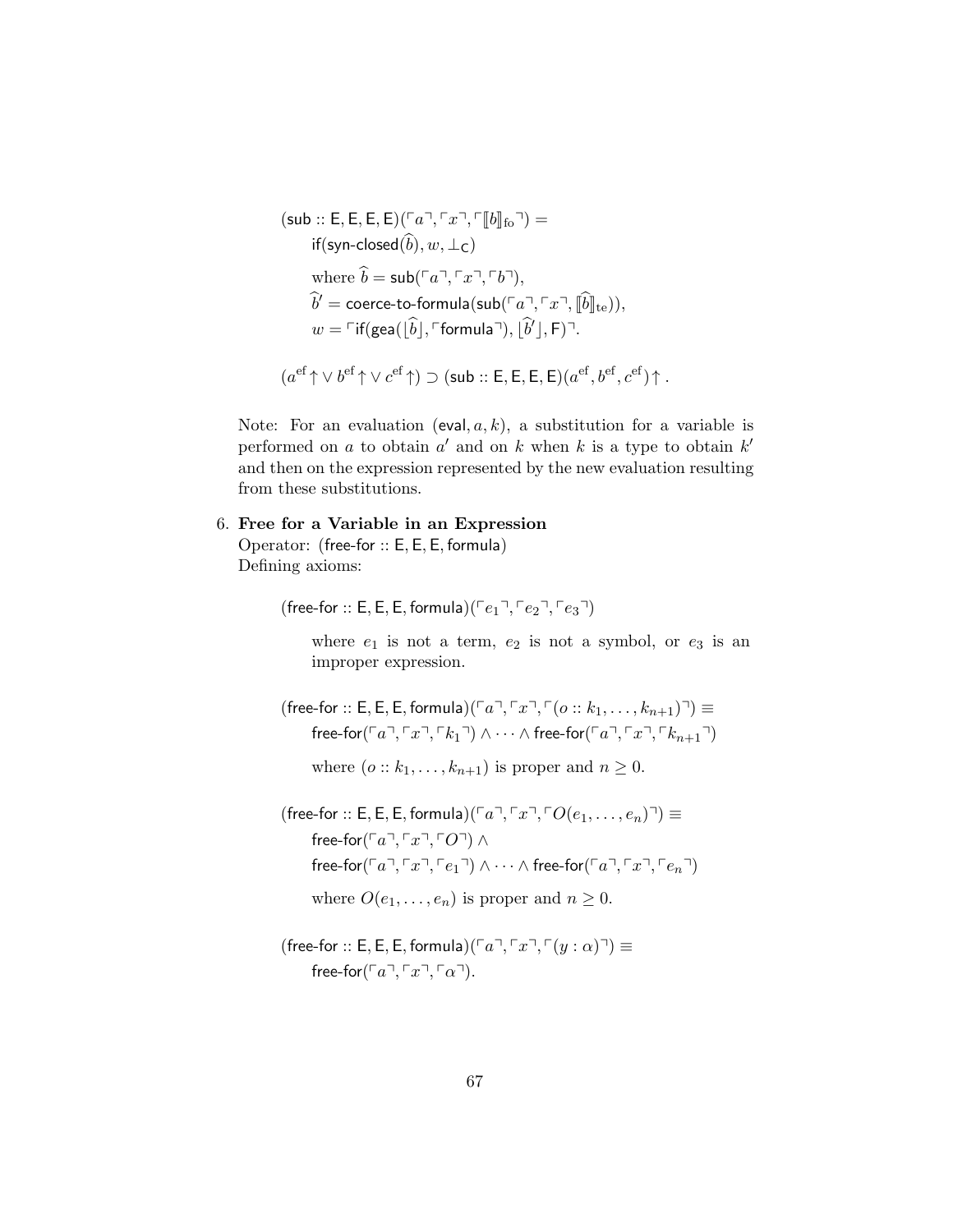(free-for :: E, E, E, formula)( $\lceil a \rceil$ ,  $\lceil x \rceil$ ,  $\lceil (\star x : \alpha : e) \rceil$ )  $\equiv$  ${\sf free\text{-}for}(\ulcorner a \urcorner, \ulcorner x \urcorner, \ulcorner \alpha \urcorner)$ where  $(\star x : \alpha \cdot e)$  is proper and  $\star$  is  $\Lambda$ ,  $\lambda$ ,  $\exists$ ,  $\iota$ , or  $\epsilon$ . (free-for :: E, E, E, formula)( $\lceil a \rceil$ ,  $\lceil x \rceil$ ,  $\lceil \star y : \alpha : e \rceil$ )  $\equiv$ free-for( $\lceil a \rceil, \lceil x \rceil, \lceil a \rceil$ ) ∧  $(\neg$ free-in( $\ulcorner x \urcorner, \ulcorner e \urcorner) \vee \neg$ free-in $(\ulcorner y \urcorner, \ulcorner a \urcorner)) \wedge$ free-for( $\lceil a \rceil, \lceil x \rceil, \lceil e \rceil$ ) where  $x \neq y$ ,  $(\star y : \alpha \cdot e)$  is proper, and  $\star$  is  $\Lambda$ ,  $\lambda$ ,  $\exists$ ,  $\iota$ , or  $\epsilon$ . (free-for :: E, E, E, formula)( $\lceil a \rceil$ ,  $\lceil x \rceil$ ,  $\lceil \alpha(b) \rceil$ )  $\equiv$ free-for( $\lceil a \rceil, \lceil x \rceil, \lceil \alpha \rceil$ )  $\land$  free-for( $\lceil a \rceil, \lceil x \rceil, \lceil b \rceil$ ). (free-for :: E, E, E, formula)( $\lceil a \rceil$ ,  $\lceil x \rceil$ ,  $\lceil f(b) \rceil$ )  $\equiv$ free-for( $\lceil a \rceil, \lceil x \rceil, \lceil f \rceil$ )  $\land$  free-for( $\lceil a \rceil, \lceil x \rceil, \lceil b \rceil$ ). (free-for :: E, E, E, formula)( $\lceil a \rceil$ ,  $\lceil x \rceil$ ,  $\lceil f(A, b, c) \rceil$ )  $\equiv$ free-for( $\ulcorner a$  $\urcorner, \ulcorner x \urcorner, \ulcorner A \urcorner) \wedge$ free-for( $\lceil a \rceil, \lceil x \rceil, \lceil b \rceil$ ) ∧ free-for( $\lceil a \rceil, \lceil x \rceil, \lceil c \rceil$ ). (free-for :: E, E, E, formula)( $\lceil a \rceil$ ,  $\lceil x \rceil$ ,  $\lceil \lceil e \rceil \rceil$ ) where *e* is any expression. (free-for :: E, E, E, formula)( $\lceil a \rceil, \lceil x \rceil, \lceil b \rceil_k \rceil \equiv$ free-for( $\lceil a \rceil$ ,  $\lceil x \rceil$ ,  $\lceil b \rceil$ ) ∧ free-for( $\lceil a \rceil$ ,  $\lceil x \rceil$ ,  $\lceil k \rceil$ ) ∧ free-for( $\lceil a \rceil$ ,  $\lceil x \rceil$ ,  $\lceil \hat{b} \rceil$ <sub>te</sub>). where  $\hat{b} = \mathsf{sub}(\ulcorner a \urcorner, \ulcorner x \urcorner, \ulcorner b \urcorner).$  $(a^{\text{ef}} \uparrow \vee b^{\text{ef}} \uparrow \vee c^{\text{ef}} \uparrow) \supset$  $\neg(\textsf{free-for} :: \mathsf{E}, \mathsf{E}, \mathsf{E}, \textsf{formula}) (a^{\textup{ef}}, b^{\textup{ef}}, c^{\textup{ef}}).$ 

Remark 6.1.1 All the defining axioms given in this subsection are eval-free except for those involving the operators free-in and free-for applied to quoted evaluations.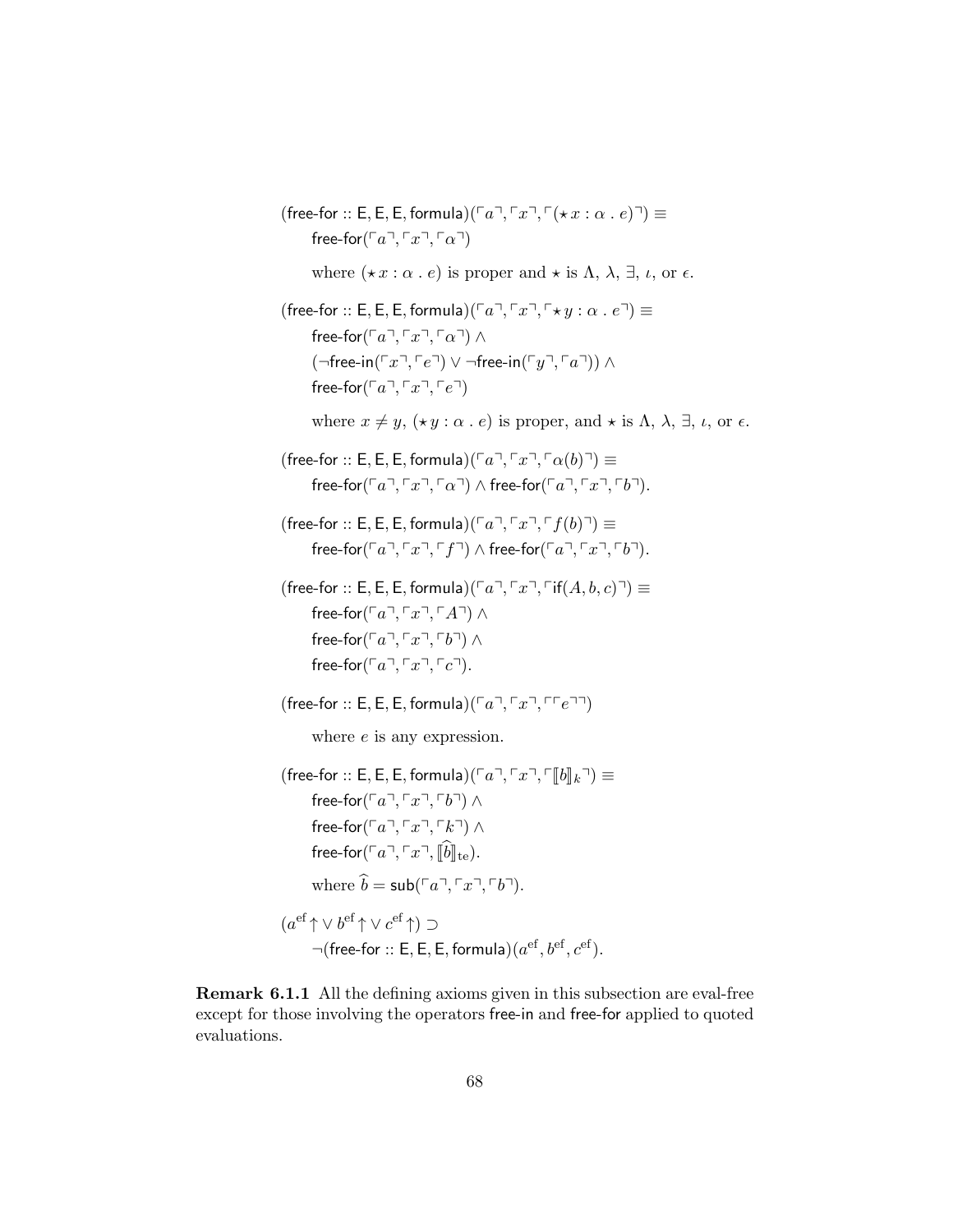#### 6.2 Kernel, Normal, and Eval-Free Normal Theories

The kernel language of Chiron is the language  $L_{\text{ker}} = (0, \theta)$  where:

- 1.  $o \in \mathcal{O}$  iff o is a built-in operator name of Chiron or a name of an operator defined in section 5 or in the previous subsection.
- 2. For all  $o \in \mathcal{O}$ ,  $\theta(o)$  is the signature form assigned to o.

A language L is normal if  $L_{\text{ker}} \leq L$ .

Let L be a normal language. The kernel theory over L, written  $T_{\text{ker}}^L$ , is the theory  $(L, \Gamma_{\text{ker}}^L)$  where  $A \in \Gamma_{\text{ker}}^L$  iff A is a one of the defining axioms (with respect to the  $L$ ) for an operator defined in section 5 or the previous section.

Let  $T = (L, \Gamma)$  be a theory. T is normal if  $T_{\text{ker}}^L \leq T$ . The eval-free *subtheory* of T, written eval-free(T), is the theory  $\overline{T} = (L, \Gamma')$  where  $\Gamma' =$  ${A \in \Gamma \mid A \text{ is eval-free}}$ . T is *eval-free normal* if  $T = eval-free(T')$  for some normal theory  $T'$ .

Let  $a$  be a term,  $x$  be a symbol, and  $e$  be a proper expression of  $L$ . We say that x is *free in* e if free-in( $\lceil x \rceil$ ,  $\lceil e \rceil$ ) is valid in  $T_{\text{ker}}^L$ , and a is *free for* x in e if free-for $(\lceil a \rceil, \lceil x \rceil, \lceil e \rceil)$  is valid in  $T_{\text{ker}}^L$ . Similarly, we say x is not free in e if  $\neg$ free-in( $\ulcorner x \urcorner, \ulcorner e \urcorner)$  is valid in  $T^L_{\text{ker}}$ , and a is not free for x in e if  $\neg$  free-for( $\lceil a \rceil$ ,  $\lceil x \rceil$ ,  $\lceil e \rceil$ ) is valid in  $T_{\text{ker}}^L$ . We also say e is *syntactically closed* if syn-closed( $\ulcorner e \urcorner$ ) is valid in  $T_{\ker}^L$ .

Proposition 6.2.1 Every quotation is syntactically closed.

#### 6.3 Evaluation and Quasiquotation Lemmas

The lemmas in this subsection are facts about evaluations that are needed for the substitution lemmas given in the next subsection. Let  $=_{k}$  be  $=_{tv}$  if k is a type,  $\simeq$  if k is a type, and  $\equiv$  if k is a formula.

Lemma 6.3.1 (Good Evaluation Arguments) Let  $T = (L, \Gamma)$  be a normal theory,  $\alpha$  be a type, a and b be terms, and A be a formula of L.

- 1.  $T \models \text{gea}(\ulcorner \alpha \urcorner, \ulcorner \text{type} \urcorner) \supset \ulcorner \ulcorner \alpha \urcorner \urcorner \urcorner_{\text{tv}} \equiv_{\text{tv}} \alpha.$
- 2.  $T \models \neg \text{gea}(b, \ulcorner \text{type} \urcorner) \supset \|b\|_{\text{tv}} =_{\text{tv}} C.$
- 3.  $T \models \text{gea}(\ulcorner a \urcorner, \ulcorner \alpha \urcorner) \supset \ulcorner \ulcorner a \urcorner \urcorner \rceil_\alpha \simeq \text{if}(a \downarrow \alpha, a, \perp_C).$
- 4.  $T \models \neg \text{gea}(b, \ulcorner \alpha \urcorner) \supset \llbracket b \rrbracket_{\alpha} \simeq \bot_{\mathsf{C}}.$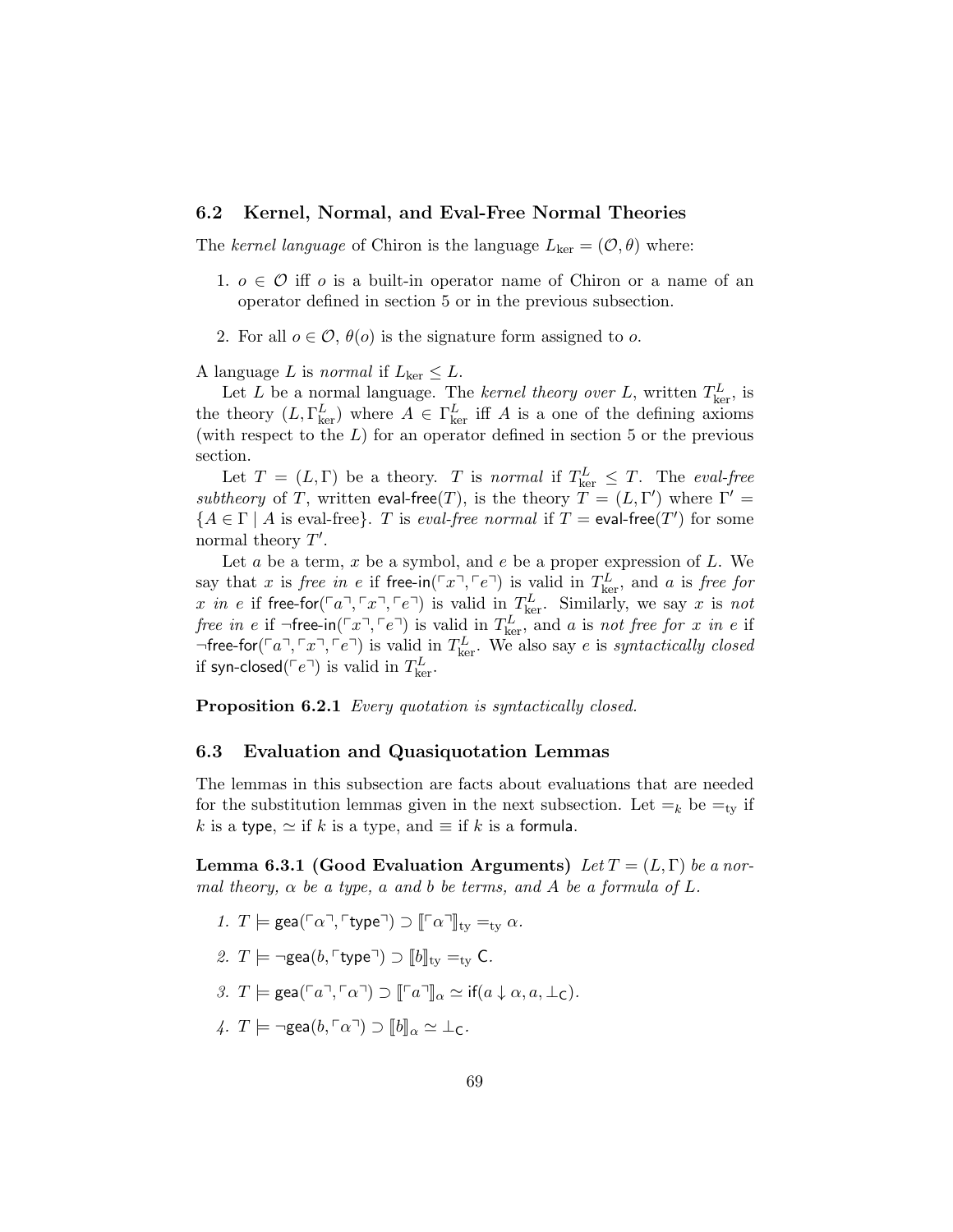- 5.  $T \models \text{gea}(\ulcorner A \urcorner, \ulcorner \text{formula} \urcorner) \supset \llbracket \ulcorner A \urcorner \rrbracket_{\text{fo}} \equiv A.$
- 6.  $T \models \neg \text{gea}(b, \ulcorner \text{formula} \urcorner) \supset [b]_{\text{fo}} \equiv \mathsf{F}.$

Proof Follows from the definition of the standard valuation on evaluations.  $\Box$ 

Lemma 6.3.2 (Evaluation of Quasiquotations) Let  $M$  be a standard model of a normal theory  $T = (L, \Gamma)$  and a be a term of type  $\mathsf E$  of  $L$  that denotes a type, term, or formula of kind  $k =$  type, C, or formula, respectively, such that  $M \models \text{gea}(a, \lceil k \rceil)$ .

- 1. Let  $a = \lceil (o :: e_1, \ldots, e_{n+1}) (|c_1|, \ldots, |c_n|)^{\dagger}$  denote an operator application where:
	- a.  $e_i$  is type, formula, or  $\lfloor b_i \rfloor$  for all i with  $1 \le i \le n + 1$ .
	- b.  $c_i$  denotes a type, term, or formula of kind  $k_i =$  type, C, or formula, respectively, for all i with  $1 \le i \le n$ .

Then

$$
M \models [\![a]\!]_k =_k (o :: \overline{e_1}, \ldots, \overline{e_{n+1}}) ([\![c_1]\!]_{k_i}, \ldots, [\![c_n]\!]_{k_n})
$$

where

$$
\overline{e_i} = \begin{cases} \begin{array}{c} \llbracket b_i \rrbracket_{\text{ty}} & \text{if } e_i = \lfloor b_i \rfloor \\ e_i & \text{if } e_i = \text{type } \text{or } \text{formula.} \end{array} \end{cases}
$$

2. If  $a = \lceil (x : |b|) \rceil$  denotes a variable, then

 $M \models \llbracket a \rrbracket_{\text{te}} \simeq (x : \llbracket b \rrbracket_{\text{tv}}).$ 

3. If  $a = \lceil ( \star x : |b_1| \cdot |b_2| ) \rceil$  denotes a variable binder where  $\star$  is  $\Lambda$ ,  $\lambda$ ,  $\exists$ ,  $\iota$ , or  $\epsilon$  and  $b_2$  is semantically closed in M with respect to x, then

$$
M \models [\![a]\!]_k =_k (\star x : [\![b_1]\!]_{\text{ty}} \cdot [\![b_2]\!]_{\text{fo}}).
$$

4. If  $a = \lceil b_1 \rceil (b_2 \rceil) \rceil$  denotes a type application, then

$$
M \models [a]_{\text{ty}} =_{\text{ty}} [b_1]_{\text{ty}} ([b_2]_{\text{te}}).
$$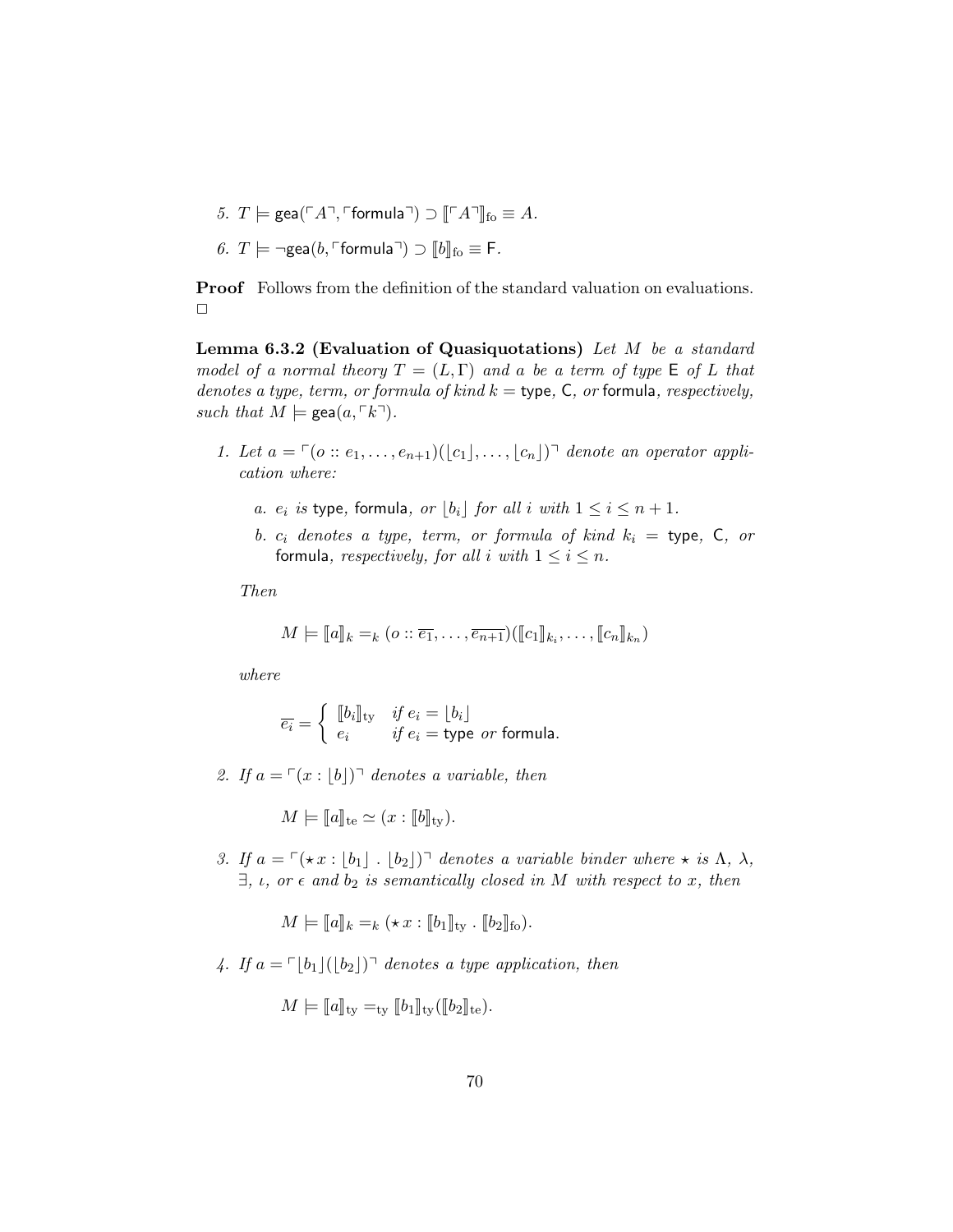5. If  $a = \lfloor b_1 \rfloor (\lfloor b_2 \rfloor)$ <sup>-</sup> denotes a function application, then

 $M \models \|a\|_{\text{te}} \simeq \|b_1\|_{\text{te}} (\|b_2\|_{\text{te}}).$ 

6. If  $a = \lceil \text{if}(\vert b_1 \vert, \vert b_2 \vert, \vert b_3 \vert) \rceil$  denotes a conditional term, then

 $M \models \|a\|_{\text{te}} \simeq \text{if}(\|b_1\|_{\text{fo}}, \|b_2\|_{\text{te}}, \|b_3\|_{\text{te}}).$ 

7. If  $a = \lceil \lfloor b \rfloor \rceil$  denotes a type evaluation, then

 $M \models \llbracket a \rrbracket_{\text{tv}} =_{\text{tv}} \llbracket \llbracket b \rrbracket_{\text{te}} \rrbracket_{\text{tv}}.$ 

8. If  $a = \lceil \lfloor b_1 \rfloor \rceil_{\lfloor b_2 \rfloor}$  denotes a term evaluation, then

 $M \models \|a\|_{\text{te}} \simeq \| \|b_1\|_{\text{te}} \|_{\text{He}}.$ 

9. If  $a = \lceil \pceil |b| \rceil$  denotes a formula evaluation, then

 $M \models \|a\|_{\text{fo}} \equiv \| \|b\|_{\text{te}}\|_{\text{fo}}.$ 

**Proof** Let  $M = (S, V)$  be a standard model of T and  $\varphi \in \text{assign}(S)$ .

Parts 1, 4–9 Similar to part 2.

**Part 2** We must show that  $V_{\varphi}(\llbracket a \rrbracket_{\text{te}}) = V_{\varphi}((x : \llbracket b \rrbracket_{\text{ty}})).$ 

$$
V_{\varphi}([\![a]\!]_{\text{te}})
$$
\n
$$
= V_{\varphi}([\![\ulcorner(x : [b]\urcorner)]\!]_{\text{te}})
$$
\n
$$
= V_{\varphi}(H^{-1}(V_{\varphi}(\ulcorner(x : [b]\urcorner)))))
$$
\n
$$
= V_{\varphi}(H^{-1}(V_{\varphi}(\ulcorner\text{var} \urcorner, \ulcorner x \urcorner, b))))
$$
\n
$$
= V_{\varphi}((H^{-1}(V_{\varphi}(\ulcorner\text{var} \urcorner)), H^{-1}(V_{\varphi}(\ulcorner x \urcorner)), H^{-1}(V_{\varphi}(b))))
$$
\n
$$
= V_{\varphi}((H^{-1}(H(\text{var})), H^{-1}(H(x)), H^{-1}(V_{\varphi}(b))))
$$
\n
$$
= V_{\varphi}((\text{var}, x, [\![b]\!]_{\text{ty}}))
$$
\n
$$
= V_{\varphi}((x : [\![b]\!]_{\text{ty}}))
$$

The third line is by the definition of V on evaluations and  $M \models \text{gea}(a, \ulcorner C \urcorner);$ the fourth is by the definition of a quasiquotation; the fifth is by the definitions of H and  $[a_1, \ldots, a_n]$ ; the sixth is by the definition of V on quotations; and the seventh is by the definition of  $V$  on evaluations and the fact that  $M \models \text{gea}(a, \ulcorner C \urcorner)$  implies  $M \models \text{gea}(b, \ulcorner \text{type} \urcorner).$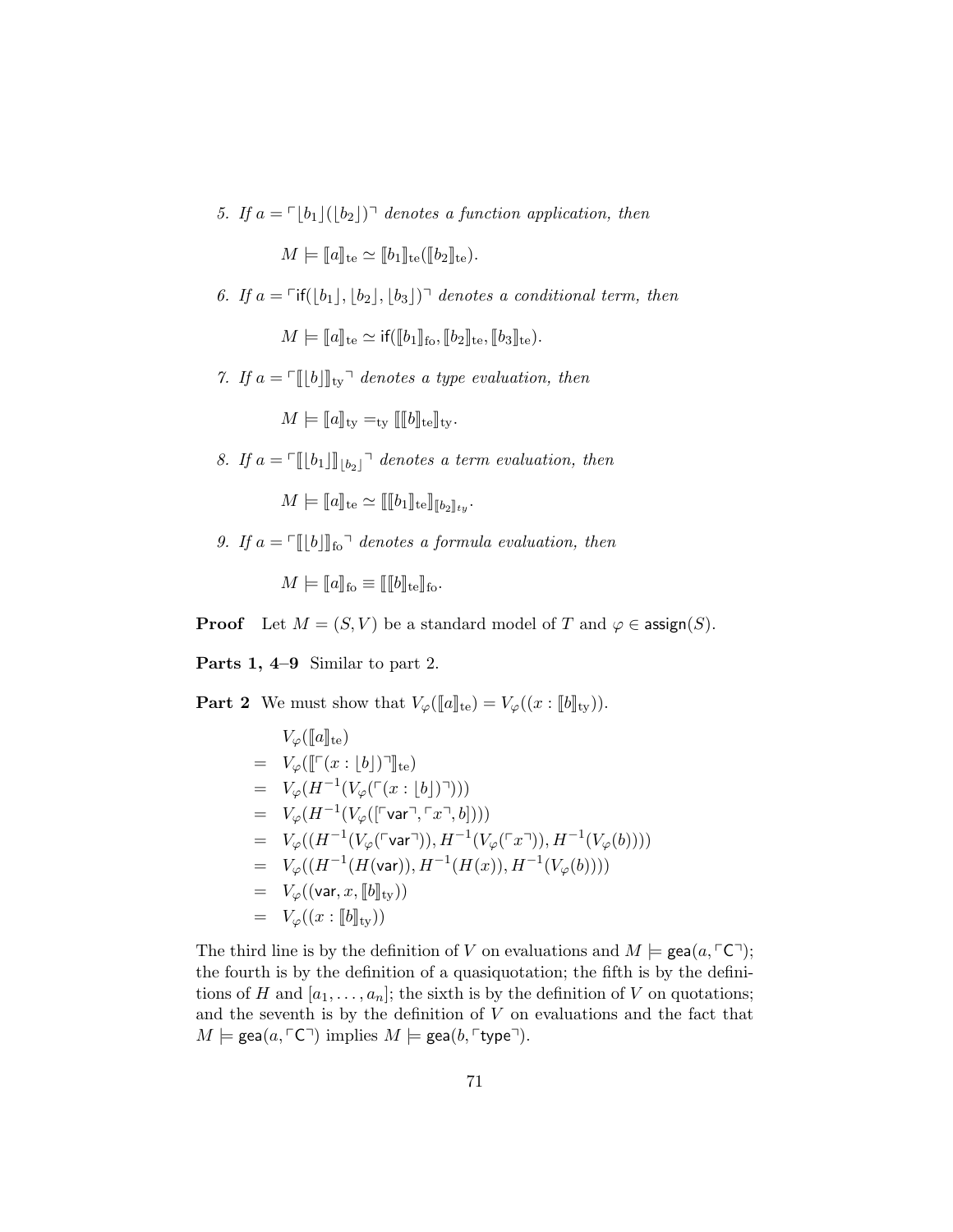**Part 3** We must show that  $V_{\varphi}(\llbracket a \rrbracket_k) = V_{\varphi}((\star x : \llbracket b_1 \rrbracket_{\text{ty}} \cdot \llbracket b_2 \rrbracket_{\text{fo}}))$  assuming  $b_2$  is semantically closed in M with respect to x.

$$
V_{\varphi}([\![a]\!]_k)
$$
\n
$$
= V_{\varphi}([\lceil(\star x : [b_1] \cdot [b_2]) \rceil]_k)
$$
\n
$$
= V_{\varphi}(H^{-1}(V_{\varphi}(\lceil(\star x : [b_1] \cdot [b_2]) \rceil)))
$$
\n
$$
= V_{\varphi}(H^{-1}(V_{\varphi}(\lceil(\star \rceil, [\lceil \text{var} \rceil, \lceil x \rceil, b_1], b_2]))
$$
\n
$$
= V_{\varphi}((H^{-1}(V_{\varphi}(\lceil(\star \rceil)), H^{-1}(V_{\varphi}(\lceil x \rceil)), H^{-1}(V_{\varphi}(b_1))), H^{-1}(V_{\varphi}(b_2))))
$$
\n
$$
= V_{\varphi}((H^{-1}(H(\star)), H^{-1}(H(x)), H^{-1}(V_{\varphi}(b_1))), H^{-1}(V_{\varphi}(b_2))))
$$
\n
$$
= V_{\varphi}((\star, (\text{var}, x, [\![b_1]\!]_{\text{ty}}), [\![b_2]\!]_{\text{fo}}))
$$
\n
$$
= V_{\varphi}((\star x : [\![b_1]\!]_{\text{ty}} , [\![b_2]\!]_{\text{fo}}))
$$

The third line is by the definition of V on evaluations and  $M \models \text{gea}(a, \lceil k \rceil);$ the fourth is by the definition of a quasiquotation; the fifth is by the definitions of H and  $[a_1, \ldots, a_n]$ ; the sixth is by the definition of V on quotations; and the seventh is by the definition of  $V$  on evaluations, the fact that  $M \models \text{gea}(a, \lceil k \rceil)$  implies  $M \models \text{gea}(b_1, \lceil \text{type} \rceil)$  and  $M \models \text{gea}(b_2, \lceil \text{formula} \rceil)$ , and the fact  $b_2$  is semantically closed in M with respect to  $x$ .  $\Box$ 

**Lemma 6.3.3** Let  $M = (S, V)$  be a standard model of a normal theory  $T = (L, \Gamma)$  and q be a quasiquotation of L whose set of evaluated components is  $\{|a_1|, \ldots, |a_n|\}$ . If  $a_i$  is semantically closed in M for all i with  $1 \leq i \leq n$ , then q is semantically closed in M.

**Proof** Let  $\varphi, \varphi' \in \text{assign}(S)$ . We must show that  $V_{\varphi}(q) = V_{\varphi'}(q)$ . Our proof is by induction on the length of q. If q is a quotation, then q is obviously semantically closed, and so we may assume  $q$  is not a quotation. Let  $q = \lfloor (m_1, \ldots, m_k) \rfloor$  where  $k \geq 1$ .

$$
V_{\varphi}(q)
$$
  
=  $V_{\varphi}(\ulcorner (m_1, \ldots, m_k) \urcorner)$   
=  $V_{\varphi}([\ulcorner m_1 \urcorner, \ldots, \ulcorner m_k \urcorner])$   
=  $[V_{\varphi}(\ulcorner m_1 \urcorner), \ldots, V_{\varphi}(\ulcorner m_k \urcorner)]$   
=  $[V_{\varphi'}(\ulcorner m_1 \urcorner), \ldots, V_{\varphi'}(\ulcorner m_k \urcorner)]$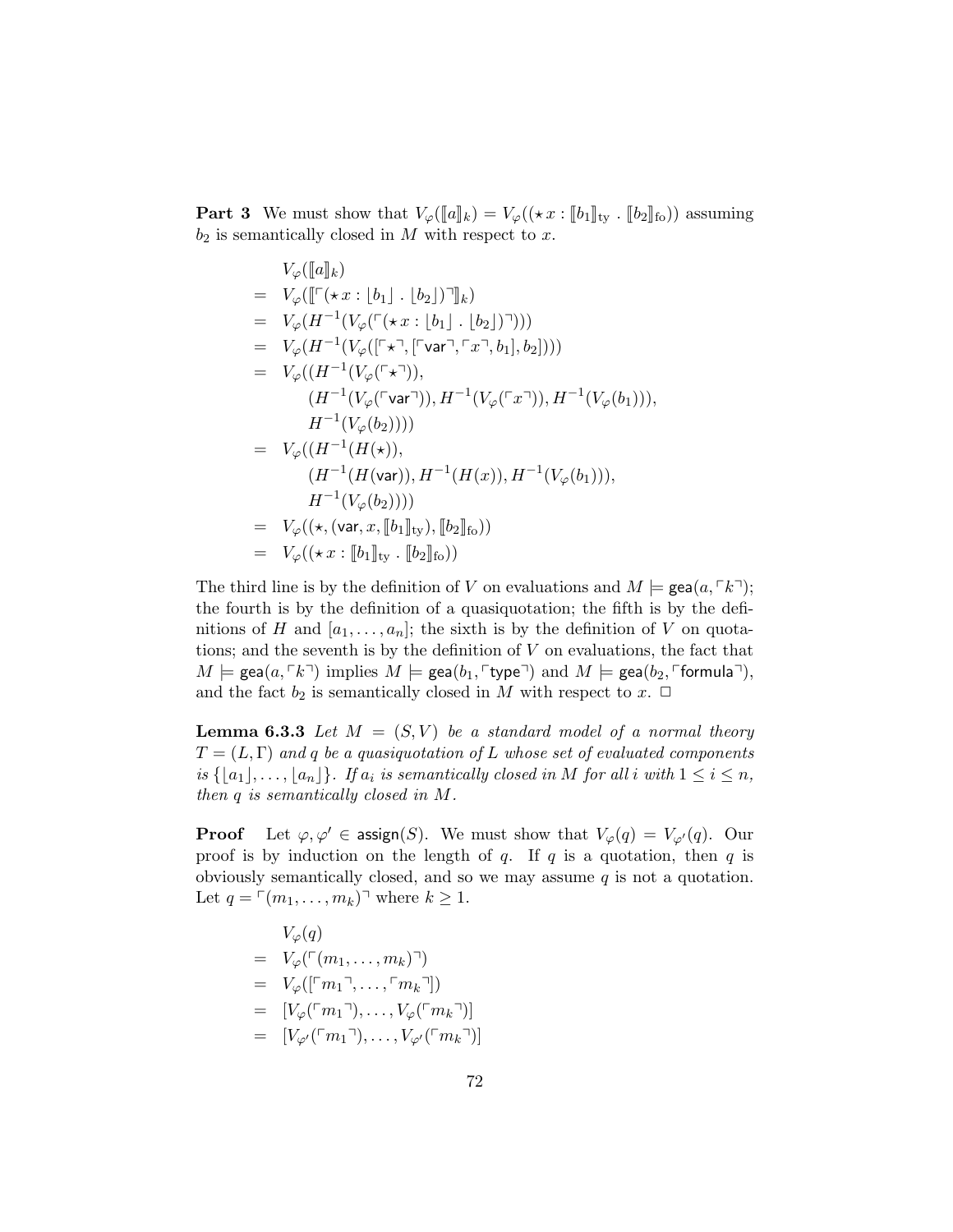$$
= V_{\varphi'}([\ulcorner m_1 \urcorner, \ldots, \ulcorner m_k \urcorner])
$$
  

$$
= V_{\varphi'}(\ulcorner (m_1, \ldots, m_k) \urcorner)
$$
  

$$
= V_{\varphi'}(q)
$$

The third line is by the definition of a quasiquotation; the fourth is by the definition of  $[a_1, \ldots, a_n]$ ; and the fifth is by the following argument. If  $\lceil m_i \rceil$  is a quotation, then  $\lceil m_i \rceil$  is semantically closed, and so  $V_{\varphi}(\lceil m_i \rceil) = V_{\varphi'}(\lceil m_i \rceil)$ . If  $m_i$  is an evaluated component  $[a_j]$ , then  $V_\varphi(\ulcorner m_i \urcorner) = V_\varphi(a_j) = V_{\varphi'}(a_j) =$  $V_{\varphi}(\lceil m_i \rceil)$  since  $a_j$  is semantically closed in T by hypothesis. If  $\lceil m_i \rceil$  is not a quotation and  $m_i$  is not an evaluated component, then  $V_\varphi(\ulcorner m_i \urcorner) =$  $V_{\varphi}(\lceil m_i \rceil)$  by the induction hypothesis.  $\Box$ 

#### 6.4 Substitution Lemmas

The next several lemmas show that the operators specified in the previous subsection have their intended meanings. Let  $k[e]$  be type if e is a type, C if e is a term, and formula if e is a formula.

**Lemma 6.4.1 (Eval-Free)** Let  $L$  be a normal language and a be an evalfree term, x be a symbol, and e be an eval-free proper expression of L. Let  $T =$  eval-free $(T_{\mathrm{ker}}^L)$ .

- 1. Either  $T \models$  free-in( $\lceil x \rceil$ ,  $\lceil e \rceil$ ) or  $T \models \neg$  free-in( $\lceil x \rceil$ ,  $\lceil e \rceil$ ). (That is, either x is free in  $e$  or x is not free in  $e$ .)
- 2. Either  $T \models$  free-for( $\lceil a \rceil, \lceil x \rceil, \lceil e \rceil$ ) or  $T \models \neg$ free-for( $\lceil a \rceil, \lceil x \rceil, \lceil e \rceil$ ). That is, either a is free for x in e or a is not free for x in e.
- 3. T  $\models$  free-in( $\lceil x \rceil$ ,  $\lceil e \rceil$ ) for at most finitely many symbols x.
- 4. T  $\models$  cleanse( $\ulcorner e \urcorner$ ) =  $\ulcorner e \urcorner$  and thus  $T \models$  cleanse( $\ulcorner e \urcorner$ ) $\downarrow$ .
- 5.  $T \models \mathsf{sub}(\ulcorner a \urcorner, \ulcorner x \urcorner, \ulcorner e \urcorner) = \ulcorner e' \urcorner$  for some eval-free proper expression e' and thus  $T \models \mathsf{sub}(\ulcorner a \urcorner, \ulcorner x \urcorner, \ulcorner e \urcorner) \downarrow$ .
- 6. If  $T \models \neg \text{free-in}(\ulcorner x \urcorner, \ulcorner e \urcorner)$ , then  $T \models \text{sub}(\ulcorner a \urcorner, \ulcorner x \urcorner, \ulcorner e \urcorner) = \ulcorner e \urcorner$ .

#### Proof

**Parts 1–2, 4–5** Follows immediately by induction on the length of  $e$ .

**Part 3** Follows from the fact that x is free in e iff e contains a subexpression of the form  $(x : \alpha)$ .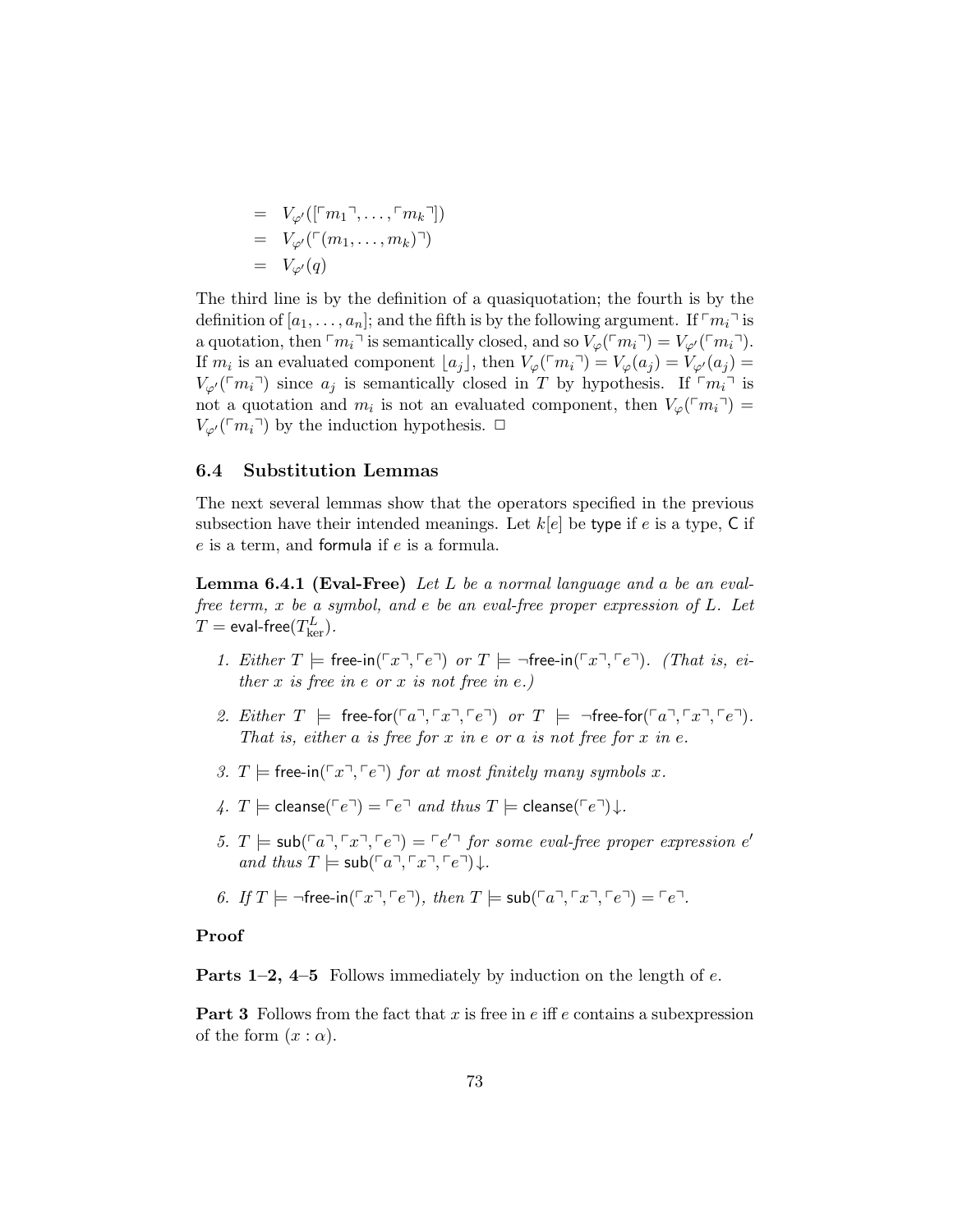Part 6 Let  $S(\ulcorner e' \urcorner)$  mean sub $(\ulcorner a \urcorner, \ulcorner x \urcorner, \ulcorner e' \urcorner)$ . Assume

$$
T \models \neg \mathsf{free-in}(\ulcorner x \urcorner, \ulcorner e \urcorner) \text{ [designated } H(\ulcorner e \urcorner)].
$$

We must show that

 $T \models S(\ulcorner e \urcorner) = \ulcorner e \urcorner$  [designated  $C(\ulcorner e \urcorner)$ ].

Our proof is by induction on the length of e. There are 10 cases corresponding to the 10 formula schemas used to define  $S(\ulcorner e \urcorner)$  when e is eval-free proper expression.

**Case 1.**  $e = (o :: k_1, \ldots, k_{n+1})$ .  $H(\ulcorner e \urcorner)$  implies  $H(\ulcorner k_i \urcorner)$  for all i with  $1 \leq i \leq n+1$  and  $\textbf{type}_L[k_i]$ . From these hypotheses,  $C(\lceil k_i \rceil)$ follows for all i with  $1 \leq i \leq n+1$  and  $\textbf{type}_L[k_i]$  from the induction hypothesis.  $C(\lceil k_i \rceil)$  also holds for all i with  $1 \le i \le n+1$  and  $k_i =$  type or formula. From these conclusions,  $C(\lceil e^{\eta}\rceil)$  follows by the definition of sub.

Cases 2, 4, 6–9. Similar to case 1.

case 3.  $e = (x : \alpha)$ . The hypothesis  $H(\lceil e \rceil)$  is false in this case.

case 5.  $e = (\star x : \alpha : e')$  where  $\star$  is  $\Lambda$ ,  $\lambda$ ,  $\exists$ ,  $\iota$ , or  $\epsilon$ .  $H({\lceil} e^{\dagger})$  implies  $H(\lceil \alpha \rceil)$ . From this hypothesis,  $C(\lceil \alpha \rceil)$  follows from the induction hypothesis. Then  $C(\ulcorner e \urcorner)$  follows from  $C(\ulcorner \alpha \urcorner)$  by part 4 of this lemma and the definition of sub.

case 10.  $e = \lceil e'^{\top} \rceil$ .  $C(\lceil e^{\top} \rceil)$  is always true in this case by the definition of sub.

 ${\bf Remark~6.4.2}$   ${\rm Lemma~6.4.1,}$  with  $T_{\rm ker}^L$  used in place of eval-free $(T_{\rm ker}^L),$  does not hold for all non-eval-free expressions. For instance, the example in subsection 7.2 exhibits a non-eval free expression for which part 1 of this lemma does not hold.

A universal closure of a formula A is a formula

 $\forall x_1, \ldots, x_n : C \cdot A$ 

where  $n \geq 0$  such that x is free in A iff  $x \in \{x_1, \ldots, x_n\}$  and x is not free in A iff  $x \notin \{x_1, \ldots, x_n\}.$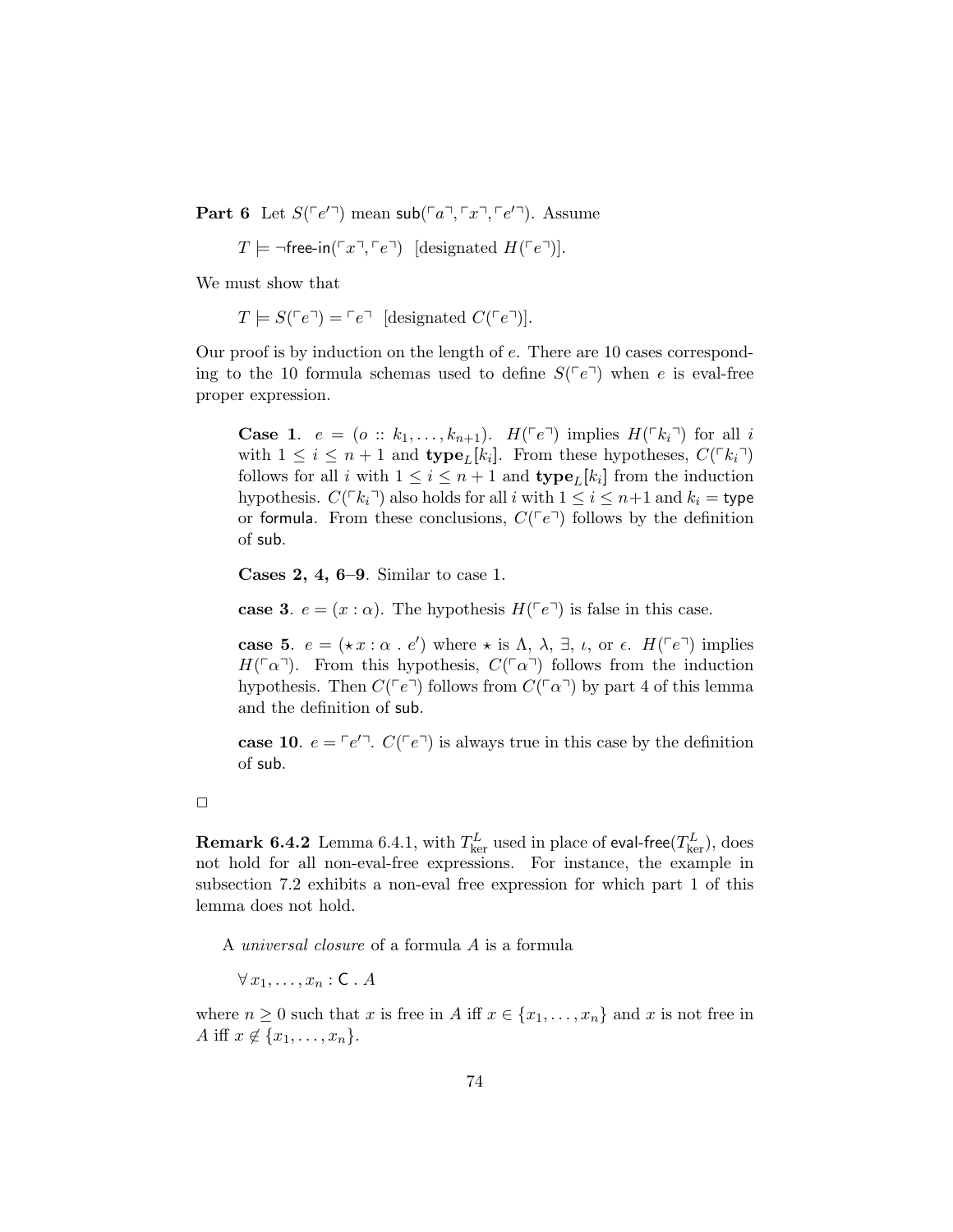Lemma 6.4.3 Every universal closure is syntactically closed.

**Proof** By the definitions of free-in, syntactically closed, and universal closure.  $\Box$ 

Remark 6.4.4 By virtue of parts 1 and 3 of Lemma 6.4.1, universal closures always exist for eval-free formulas, and by the example in subsection 7.2, may not exist for non-eval-free formulas.

**Lemma 6.4.5 (Free Variable)** Let  $M = (S, V)$  be a standard model of a normal theory  $T = (L, \Gamma)$ , x be a symbol, and e be a proper expression of L.

- 1. If  $M \models \neg \text{free-in}(\ulcorner x \urcorner, \ulcorner e \urcorner)$ , then  $V_{\varphi}(e) = V_{\varphi[x \mapsto d]}(e)$  for all  $\varphi \in$  $\mathsf{assign}(S) \text{ and } d \in D_c.$  (That is, if  $M \models \neg \mathsf{free-in}(\ulcorner x \urcorner, \ulcorner e \urcorner), e \text{ is se-}$ mantically closed in  $M$  with respect to  $x$ .)
- 2. Let  $X = \{x \in S \mid M \models \neg \text{free-in}(\ulcorner x \urcorner, \ulcorner e \urcorner) \}$ . Then  $V_{\varphi}(e) = V_{\varphi'}(e)$  for all  $\varphi, \varphi' \in \operatorname{assign}(S)$  such that  $\varphi(x) = \varphi'(x)$  whenever  $x \notin X$ .

#### Proof

Part 1 We will show that, if

$$
M \models \neg \mathsf{free-in}(\ulcorner x \urcorner, \ulcorner e \urcorner) \text{ [designated } H(\ulcorner e \urcorner)],
$$

then

$$
V_{\varphi}(e) = V_{\varphi[x \mapsto d]}(e) \text{ for all } \varphi \in \text{assign}(S) \text{ and } d \in D_{c} \quad \text{[designated } C(\ulcorner e \urcorner)].
$$

Our proof is by induction on the complexity of e. There are 11 cases corresponding to the 11 formula schemas used to define free-in( $\lceil e_1 \rceil, \lceil e_2 \rceil$ ) when  $e_1$  is a symbol and  $e_2$  is a proper expression.

case 1:  $e = (o:: k_1, \ldots, k_{n+1})$ . By the definition of free-in,  $H(\ulcorner e \urcorner)$ implies  $H(\lceil k_i \rceil)$  for all i with  $1 \leq i \leq n+1$  and  $\textbf{type}_L[k_i]$ . By the induction hypothesis, this implies  $C(\ulcorner k_i\urcorner)$  for all i with  $1 \leq i \leq n+1$ and **type**<sub>L</sub>[k<sub>i</sub>]. Therefore,  $C(\ulcorner e \urcorner)$  holds since  $V_{\varphi}(e)$  is defined in terms of  $V_{\varphi}(k_i)$  for all i with  $1 \leq i \leq n+1$  and  $\textbf{type}_L[k_i]$ .

case 2:  $e = O(e_1, \ldots, e_n)$ . By the definition of free-in,  $H(\ulcorner e \urcorner)$  implies  $H(\ulcorner O\urcorner)$  and  $H(\ulcorner e_i\urcorner)$  for all i with  $1 \leq i \leq n$ . By the induction hypothesis, this implies  $C(\ulcorner O\urcorner)$  and  $C(\ulcorner e_i\urcorner)$  for all i with  $1 \leq i \leq n$ . Therefore,  $C(\ulcorner e \urcorner)$  holds since  $V_\varphi(e)$  is defined in terms of  $V_\varphi(O)$  and  $V_{\varphi}(e_i)$  for all i with  $1 \leq i \leq n$ .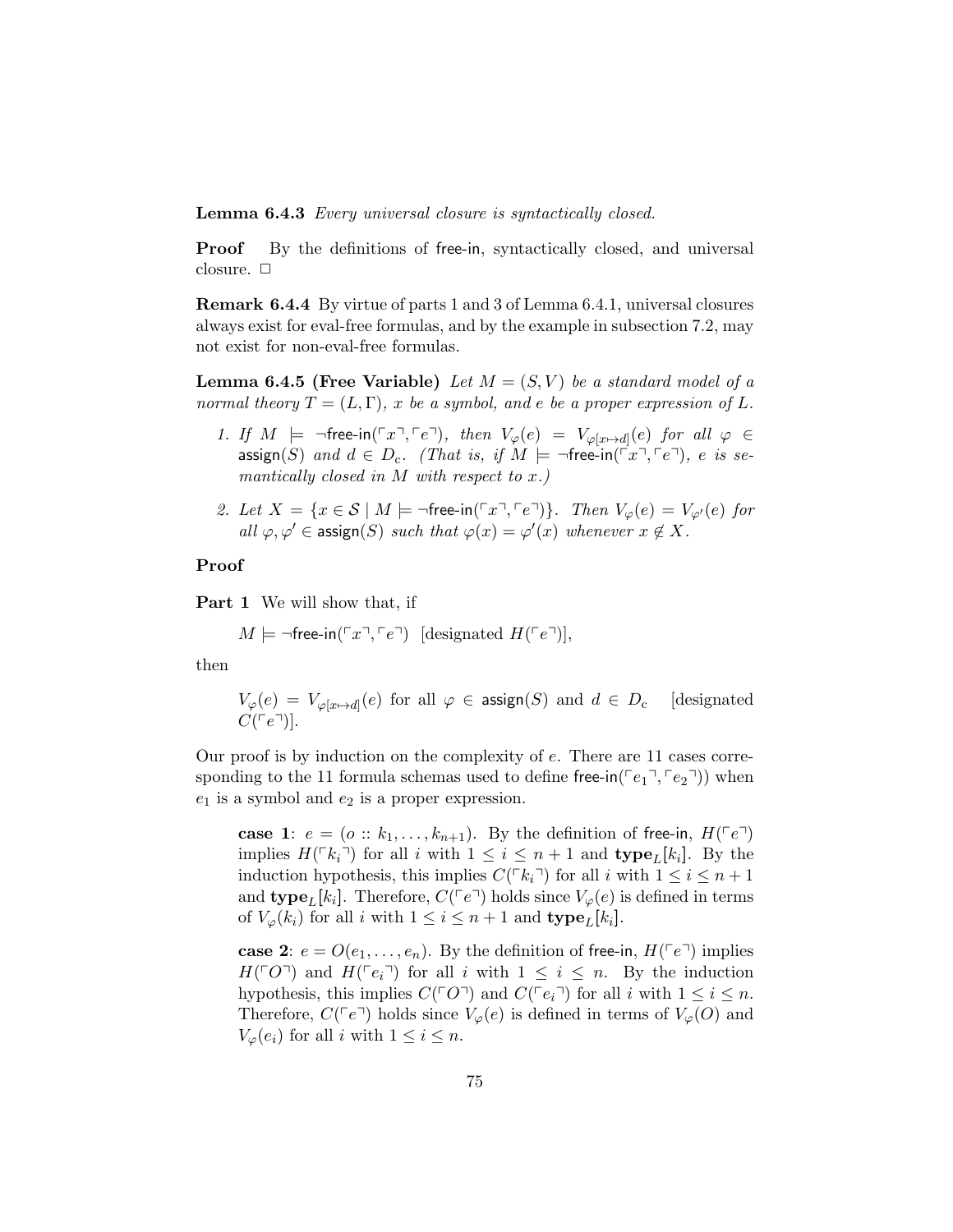case 3:  $e = (x : \alpha)$ . By the definition of free-in,  $H(\ulcorner e \urcorner)$  is false. Therefore, the lemma is true for this case.

case 4:  $e = (y : \alpha)$  where  $x \neq y$ . By the definition of free-in,  $H(\lceil e \rceil)$ implies  $H(\ulcorner \alpha \urcorner)$ . By the induction hypothesis, this implies  $C(\ulcorner \alpha \urcorner)$ . Therefore,  $C(\lceil e^{\eta} \rceil)$  holds since  $V_{\varphi}(e)$  is defined in terms of  $\varphi(y)$  and  $V_{\varphi}(\alpha)$ .

case 5:  $e = (\star x : \alpha : e')$  and  $\star$  is  $\Lambda$ ,  $\lambda$ ,  $\exists$ ,  $\iota$ , or  $\epsilon$ . By the definition of free-in,  $H(\ulcorner e \urcorner)$  implies  $H(\ulcorner \alpha \urcorner)$ . By the induction hypothesis, this implies  $C(\lceil \alpha \rceil)$ . It is obvious that

$$
V_{\varphi[x \mapsto d']}(e') = V_{\varphi[x \mapsto d][x \mapsto d']}(e')
$$

for all  $\varphi \in \text{assign}(S)$  and  $d, d' \in D_c$ . Therefore,  $C(\lceil e \rceil)$  holds since  $V_{\varphi}(e)$  is defined in terms of  $V_{\varphi}(\alpha)$  and  $V_{\varphi[x \mapsto d']}(e')$  where  $d' \in D_{c}$ .

case 6:  $e = (\star y : \alpha : e'), x \neq y$ , and  $\star$  is  $\Lambda$ ,  $\lambda$ ,  $\exists$ ,  $\iota$ , or  $\epsilon$ . By the definition of free-in,  $H(\ulcorner e \urcorner)$  implies  $H(\ulcorner \alpha \urcorner)$  and  $H(\ulcorner e' \urcorner)$ . By the induction hypothesis, this implies  $C(\ulcorner\alpha\urcorner)$  and  $C(\ulcorner e'\urcorner)$ . The latter implies

$$
V_{\varphi[y \mapsto d']}(e') = V_{\varphi[y \mapsto d'][x \mapsto d]}(e') = V_{\varphi[x \mapsto d][y \mapsto d']}(e')
$$

for all  $\varphi \in \text{assign}(S)$  and  $d, d' \in D_c$ . (This is the place in the proof where the full strength of the induction hypothesis is needed.) Therefore,  $C(\ulcorner e \urcorner)$  holds since  $V_\varphi(e)$  is defined in terms of  $V_\varphi(\alpha)$  and  $V_{\varphi[y \mapsto d']} (e')$  where  $d' \in D_c$ .

case 7:  $e = \alpha(a)$ . Similar to case 4.

**Case 8:**  $e = f(a)$ . Similar to case 4.

**Case 9:**  $e = \text{if}(A, b, c)$ . Similar to case 4.

**Case 10:**  $e = \lceil e'^{\top} \rceil$ .  $C(\lceil e^{\top} \rceil)$  follows immediately since  $V_{\varphi}(e)$  does not depend on  $\varphi$ .

**Case 11:**  $e = [a]_k$ . By the definition of free-in,  $H(^{\top}e^{\top})$  implies (1)  $H(\ulcorner a\urcorner),$  (2)  $H(\ulcorner k\urcorner)$  when type<sub>L</sub>[k], and (3)  $H(a)$ . By the induction hypothesis, (1) and (2) imply  $C(\ulcorner a\urcorner)$  and  $C(\ulcorner k\urcorner)$  when type<sub>L</sub>[k]. Suppose  $V_{\varphi}(\text{gea}(a, \lceil k \rceil)) = \text{T}$  for some  $\varphi \in \text{assign}(S)$ .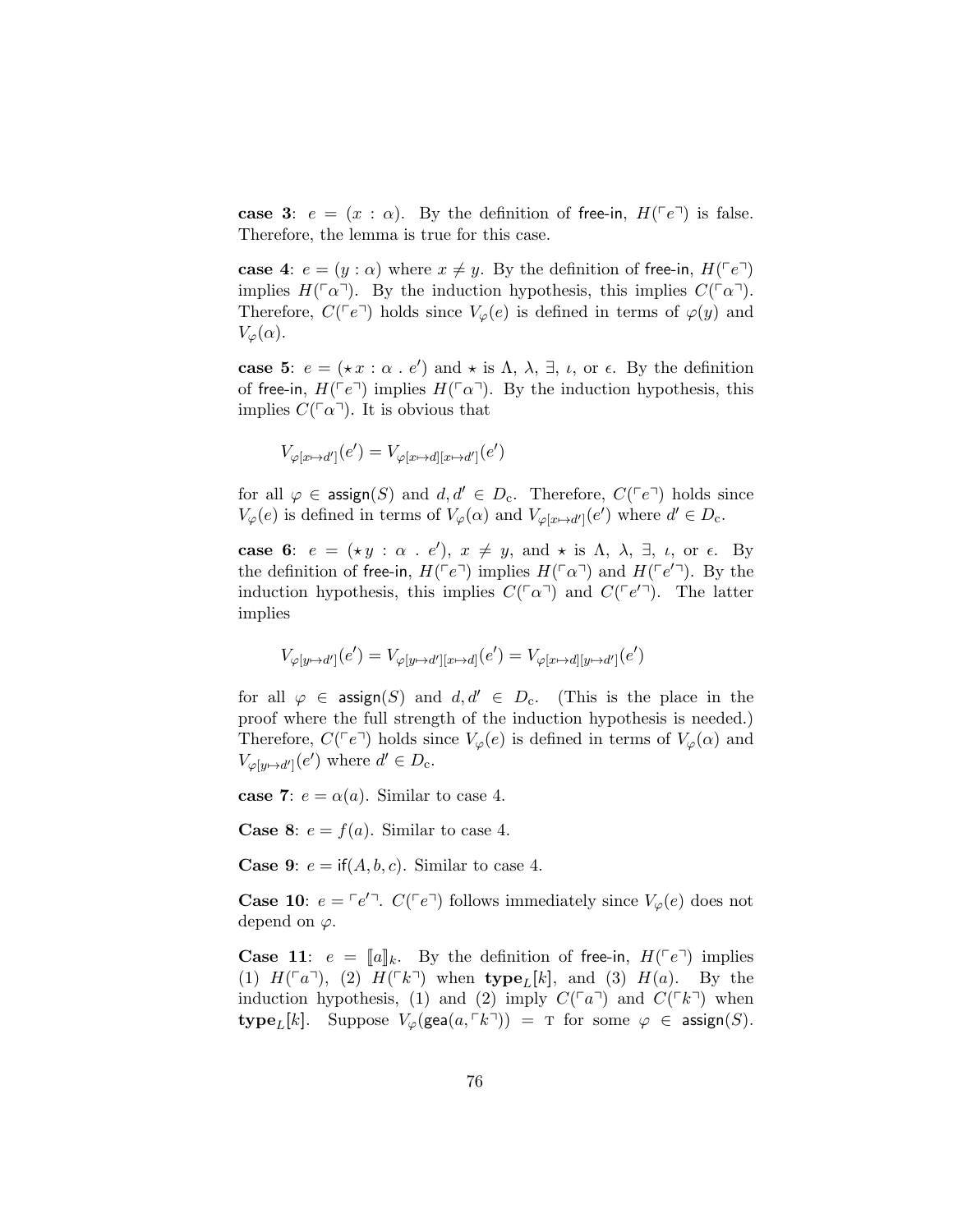Then  $V_{\varphi}(a) = V_{\varphi}(\ulcorner e' \urcorner)$  for some eval-free expression  $e'$  and (3) implies  $V_{\varphi}(\neg$  free-in  $(\ulcorner x \urcorner, \ulcorner e' \urcorner)) = T$ . By Lemma 6.4.1, this implies  $H(\lceil e^{i\eta}\rceil)$ , and so by the induction hypothesis,  $C(\lceil e^{i\eta}\rceil)$  holds. Therefore,  $C({\lceil}e^{\rceil})$  holds since  $V_{\varphi}(e)$  is defined in terms of  $V_{\varphi}(a)$ ,  $V_{\varphi}(k)$  when **type**<sub>L</sub>[k], and  $V_{\varphi}(e')$ . Now suppose that  $V_{\varphi}(\text{gea}(a, \lceil k \rceil)) = F$  for all  $\varphi \in \mathsf{assign}(S)$ . Then, by Lemma 6.3.1,  $V_{\varphi}(e)$  is the undefined value for kind k for all  $\varphi \in \text{assign}(S)$ .  $C(\lceil e \rceil)$  follows immediately since  $V_{\varphi}(e)$ does not depend on  $\varphi$ .

**Part 2** Similar to the proof of part 1.  $\Box$ 

Lemma 6.4.6 (Syntactically Closed) Let M be a standard model of a normal theory  $T = (L, \Gamma)$  and e be an expression of L. If  $M \models$ syn-closed( $\lceil e^{\dagger}\rceil$ ), then e is semantically closed in M.

**Proof** Let  $M = (S, V)$  be a standard model of T. Assume  $M \models$ syn-closed( $\lceil e^{\dagger} \rceil$ ). Then, by the definition of syn-closed, e is a proper expression and  $M \models \neg$  free-in( $\ulcorner x \urcorner, \ulcorner e \urcorner$ ) for all  $x \in S$ . Hence, by part 2 of Lemma 6.4.5,  $V_{\varphi}(e) = V_{\varphi'}(e)$  for all  $\varphi, \varphi' \in \mathsf{assign}(S)$ . Therefore, e is semantically closed in  $M. \Box$ 

The next lemma shows that part 1 of Lemma 6.4.5 is not sufficient to prove the previous lemma.

**Lemma 6.4.7** Let  $M = (S, V)$  be a standard model of a normal theory  $T = (L, \Gamma)$  and e be a proper expression of L. Suppose  $V_{\varphi}(e) = V_{\varphi[x \mapsto d]}(e)$ for all  $\varphi \in \mathsf{assign}(S), x \in \mathcal{S}, \text{ and } d \in D_c$ . Then it is not necessary that e be syntactically closed.

**Proof** See the example in subsection 7.3.  $\Box$ 

**Lemma 6.4.8 (Cleanse)** Let  $M = (S, V)$  be a standard model for a normal theory  $T = (L, \Gamma)$  and e be an expression of L.

1. If e is an operator, type, term, or formula and  $V_{\varphi}(\text{cleanse}(\ulcorner e \urcorner)) \neq \bot$ , then

 $H^{-1}(V_\varphi({\sf{cleanse}}(\ulcorner e \urcorner)))$ 

is an operator similar to e, type, term, or formula, respectively, that is eval-free for all  $\varphi \in \text{assign}(S)$ .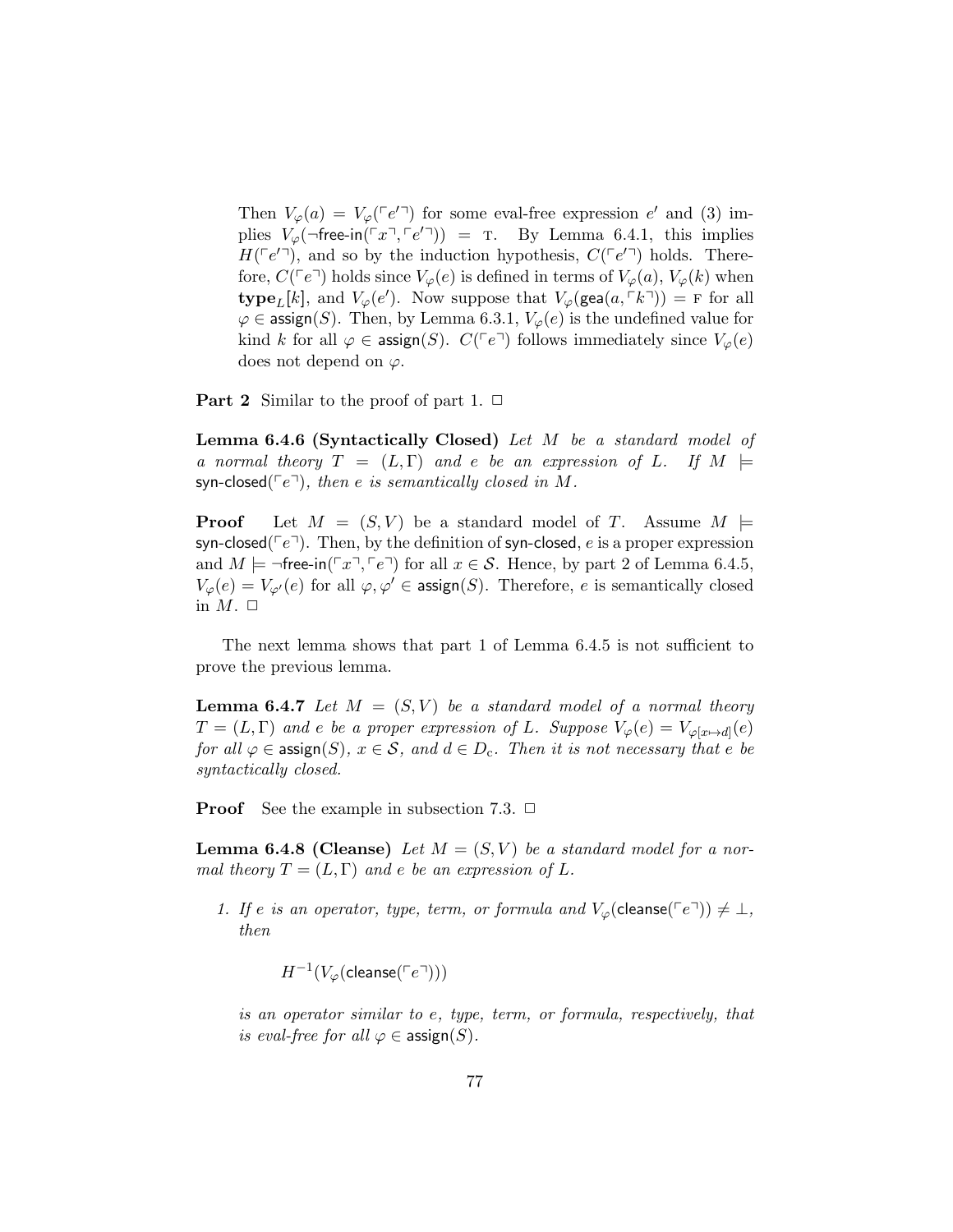- 2. cleanse( $\lceil e^{\dagger}\rceil$ ) is semantically closed in M.
- 3. If e is an operator, type, term, or formula that contains an evaluation  $\llbracket e' \rrbracket_k$  not in a quotation and  $M \models$  free-in( $\ulcorner x \urcorner, \ulcorner e' \urcorner$ ) for some  $x \in \mathcal{S}$ , then

 $M \models$  cleanse( $\lceil e^{\sqcap} \rceil \uparrow$ .

4. If e is a type, term, or formula and  $M \models$  cleanse( $\ulcorner e \urcorner$ )  $\downarrow$ , then

 $M \models [\text{cleanse}(\ulcorner e \urcorner)]_{k[e]} = e.$ 

**Proof** Let  $A(\ulcorner e \urcorner)$  mean cleanse( $\ulcorner e \urcorner)$ .

**Part 1** Follows straightforwardly by induction on the complexity of e.

**Part 2** Our proof is by induction on the complexity of e. We must show that  $A(\lceil e^{\rceil})$  is semantically closed in M. There are 12 cases corresponding to the 12 formula schemas used to defined cleanse( $\lceil e^{\eta} \rceil$ ) when e is an expression.

**Case 1:** e is improper. By the definition of **cleanse**,  $A(\lceil e^{\tau}\rceil) = \lceil e^{\tau}\rceil$ . The last expression is a quotation and is thus semantically closed in M by Proposition 6.2.1 and Lemma 6.4.6. Therefore,  $A(\ulcorner e\urcorner)$  is semantically closed in M.

**Cases 2–8:**  $A(\lceil e^{\rceil})$  is semantically closed in M by the induction hypothesis, the definition of cleanse, and Lemma 6.3.3.

**Case 9:**  $e = \lceil e^{\prime} \rceil$ . By the definition of cleanse,

 $A(^{\sqcap}e^{\sqcap}) = A(^{\sqcap \sqcap}e^{\prime \sqcap \sqcap}) = \sqcap \sqcap e^{\prime \sqcap \sqcap}$ 

in  $M$ . The last expression is a quotation and is thus semantically closed in M by Proposition 6.2.1 and Lemma 6.4.6. Therefore,  $A(^{\top}e^{\top})$ is semantically closed in M.

**Case 10**:  $e = [a]_{ty}$ . By the definition of cleanse,

 $A(^{\neg}e^{\neg}) = \text{if}(\textsf{syn-closed}(\widehat{a}), w, \perp_C)$ 

in M where  $\hat{a} = A(\ulcorner a \urcorner)$ ,  $\hat{a}' = \text{coerce-to-type}([\hat{a}]_{\text{te}})$ , and  $w = \text{Cif}(\text{cea}(a, \text{true}) \urcorner \hat{a}') \urcorner \hat{a}' \urcorner \hat{a}' \urcorner \hat{a}' \urcorner \hat{a}' \urcorner \hat{a}' \urcorner \hat{a}' \urcorner \hat{a}' \urcorner \hat{a}' \urcorner \hat{a}' \urcorner \hat{a}' \urcorner \hat{a}' \urcorner \hat{a}' \urcorner \hat{a}' \urcorner \hat{a}' \urcorner \hat{a}' \urcorner \hat{a$ Fif(gea(a, Ftype<sup> $\Box$ </sup>),  $[\hat{a}^{\prime}]$ , C)<sup> $\Box$ </sup>. If  $M \models A(^{F}e^{\Box}) \uparrow$ , then  $A(^{F}e^{\Box})$  is semanti-<br>cally elected in M. Therefore, it suffices to show that w is semantically cally closed in  $M$ . Therefore, it suffices to show that  $w$  is semantically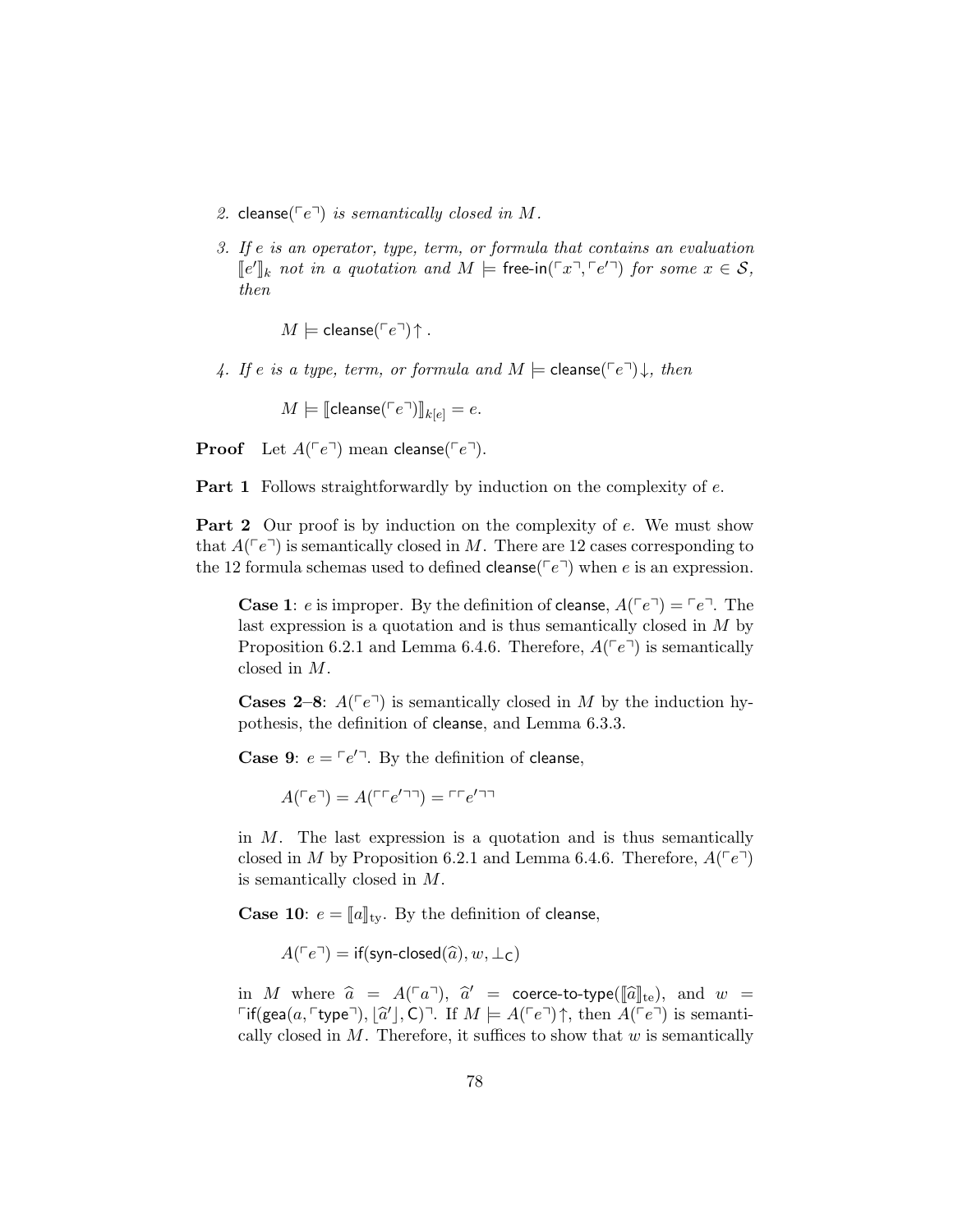closed in M under the assumption  $M \models$  syn-closed $(\widehat{a})$ . Then  $\widehat{a}'$  is se-<br>manticelly closed in M by Lemma 6.4.6. This implies w is semanticelly mantically closed in  $M$  by Lemma 6.4.6. This implies  $w$  is semantically closed in  $M$  by Lemma 6.3.3.

**Case 11:**  $e = [a]_{\alpha}$ . Similar to case 10.

**Case 12:**  $e = [a]_{\text{fo}}$ . Similar to case 10.

Part 3 Follows immediately from the definition of cleanse.

Part 4 Let  $e$  be a type, term, or formula. Assume

 $M \models A(\ulcorner e \urcorner) \downarrow$  [designated  $H(\ulcorner e \urcorner)$ ].

We must show that

 $M \models [A(\ulcorner e \urcorner)]_{k[e]} = e$  [designated  $C(\ulcorner e \urcorner)].$ 

Our proof is by induction on the complexity of e. There are 10 cases corresponding to the 10 formula schemas used to defined cleanse( $\lceil e^{\eta} \rceil$ ) when e is a type, term, or formula.

**Case 1:**  $e = O(e_1, ..., e_n)$  and  $O = (o :: k_1, ..., k_{n+1})$ . By the definition of cleanse,  $H(\ulcorner e \urcorner)$  implies (1)  $H(\ulcorner k_i \urcorner)$  for all i with  $1 \leq$  $i \leq n+1$  and  $\text{type}_L[k_i]$  and (2)  $H(\ulcorner e_i \urcorner)$  for all i with  $1 \leq i \leq n$ . By the induction hypothesis, this implies (1)  $C(\ulcorner k_i\urcorner)$  for all i with  $1 \leq i \leq n+1$  and  $\text{type}_L[k_i]$  and (2)  $C(\ulcorner e_i \urcorner)$  for all i with  $1 \leq i \leq n$ . Let  $\varphi \in \text{assign}(S)$ . Then

$$
V_{\varphi}([\![A(\ulcorner e\urcorner)]\!]_{k[e]})
$$
\n
$$
= V_{\varphi}([\![A(\ulcorner O(e_1, \ldots, e_n)\urcorner)]\!]_{k[e]})
$$
\n
$$
= V_{\varphi}([\![\ulcorner [A(\ulcorner O\urcorner)]\!]_{(A(\ulcorner e_1\urcorner)]\ldots,[A(\ulcorner e_n\urcorner)]\urcorner]\!]_{k[e]})
$$
\n
$$
= V_{\varphi}(\overline{A(\ulcorner O\urcorner)}([\![A(\ulcorner e_1\urcorner)]\!]_{k[e_1]}, \ldots, [\![A(\ulcorner e_n\urcorner)]\!]_{k[e_n]}))
$$
\n
$$
= V_{\varphi}(O(e_1, \ldots, e_n))
$$
\n
$$
= V_{\varphi}(e)
$$

where

$$
\overline{A(^{\ulcorner}O\urcorner)} = (o :: \overline{A(^{\ulcorner}k_1\urcorner)}, \ldots, \overline{A(^{\ulcorner}k_{n+1}\urcorner)})
$$

and

$$
\overline{A(^{\sqcap}k_i\sqcap)} = \left\{ \begin{array}{ll} \llbracket A(^{\sqcap}k_i\sqcap) \rrbracket_{\text{ty}} & \text{if type}_L[k_i] \\ k_i & \text{if } k_i = \text{type or formula.} \end{array} \right.
$$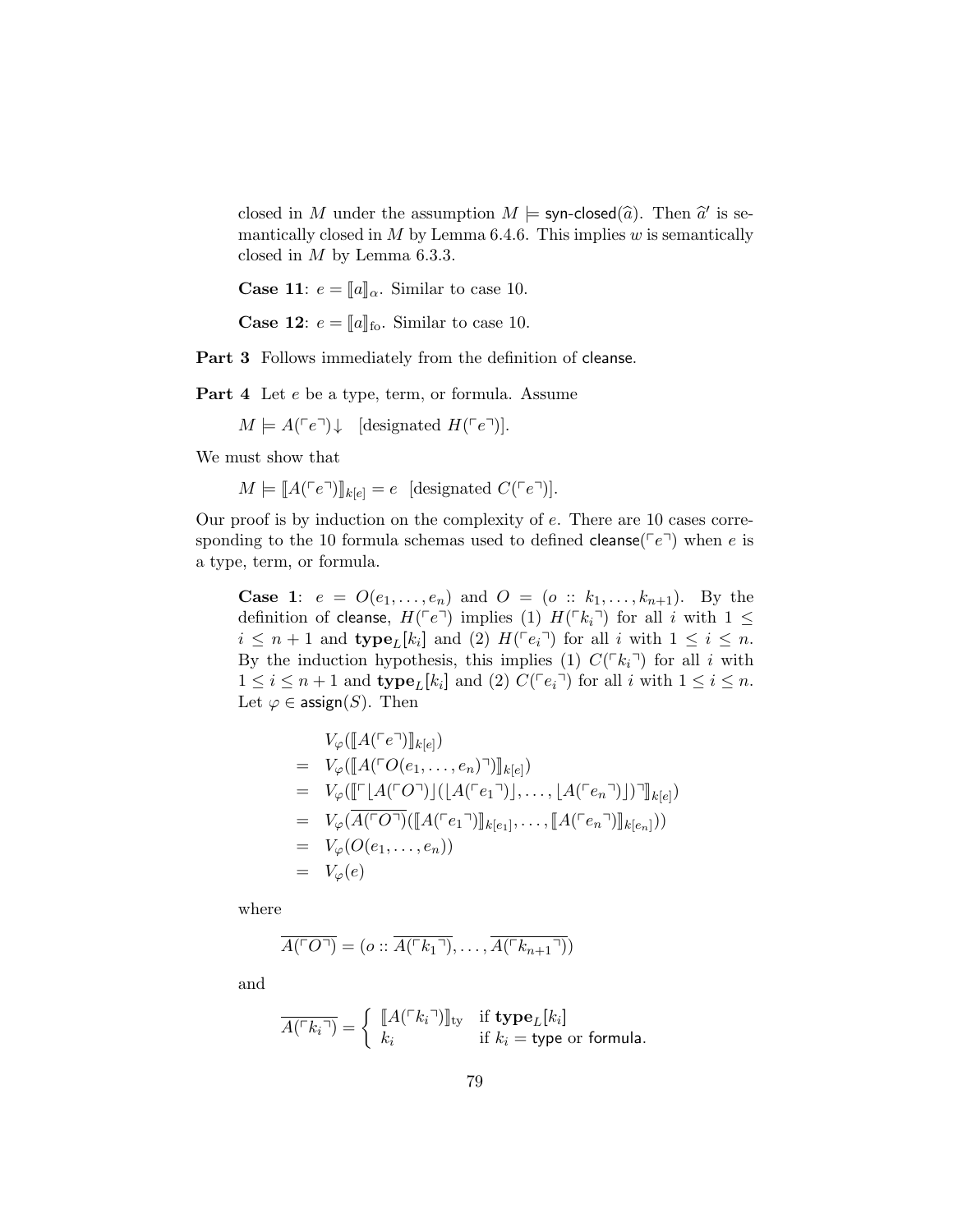The third line is by the definition of cleanse; the fourth is by Lemma  $6.3.2$  and part 1 of this lemma; and the fifth holds since  $(1)$  O and  $A(\ulcorner O\urcorner)$  are similar by part 1 of this lemma, (2)  $C(\ulcorner k_i\urcorner)$  holds for all i with  $1 \leq i \leq n+1$  and  $\textbf{type}_L[k_i]$ , and (3)  $C(\lceil e_i \rceil)$  holds for all i with  $1 \leq i \leq n$ . Therefore,  $C({\lceil}e^{\lceil} \rceil)$  holds.

Cases 2, 4–6: Similar to case 1.

**Case 3:**  $e = (\star x : \alpha \cdot e')$  where  $\star$  is  $\Lambda$ ,  $\lambda$ ,  $\exists$ ,  $\iota$ , or  $\epsilon$ . By the definition of cleanse,  $H(\ulcorner e \urcorner)$  implies  $H(\ulcorner \alpha \urcorner)$  and  $H(\ulcorner e' \urcorner)$ . By the induction hypothesis, this implies  $C(\ulcorner\alpha\urcorner)$  and  $C(\ulcorner e'\urcorner)$ . Then

$$
V_{\varphi}([\![A(\ulcorner e\urcorner)]\!]_{k[e]})
$$
\n
$$
= V_{\varphi}([\![A(\ulcorner(\star x : \alpha \cdot e')\urcorner)]\!]_{k[e]})
$$
\n
$$
= V_{\varphi}([\![\ulcorner(\star x : [A(\ulcorner \alpha \urcorner)] \cdot [A(\ulcorner e'\urcorner)]\urcorner)]\!]_{k[e]})
$$
\n
$$
= V_{\varphi}((\star x : [A(\ulcorner \alpha \urcorner)]\!]_{\text{ty}} \cdot [\![A(\ulcorner e'\urcorner)]\!]_{k[e']})
$$
\n
$$
= V_{\varphi}((\star x : \alpha \cdot e'))
$$
\n
$$
= V_{\varphi}(e)
$$

The third line is by the definition of cleanse; the fourth is by Lemma 6.3.2 and parts 1 and 2 of this lemma; and the fifth is by  $C(\lceil \alpha \rceil)$  and  $C(\lceil e'^{\rceil})$ . Therefore,  $C(\lceil e^{\rceil})$  holds.

**Case 7:**  $e = \lceil e^{\prime} \rceil$ . Let  $\varphi \in \text{assign}(S)$ . Then

$$
V_{\varphi}([\![A(\ulcorner e\urcorner)]\!]_{k[e]})
$$
\n
$$
= V_{\varphi}([\![A(\ulcorner \ulcorner e'\urcorner\urcorner)]\!]_{te})
$$
\n
$$
= V_{\varphi}([\![\ulcorner \ulcorner e'\urcorner\urcorner]\!]_{te})
$$
\n
$$
= V_{\varphi}(\ulcorner e'\urcorner)
$$
\n
$$
= V_{\varphi}(e).
$$

The third line is by the definition of cleanse and the fourth is by Lemma 6.3.1. Therefore,  $C(\lceil e^{\rceil})$  holds.

Case 8:  $e = [a]_{\text{ty}}$ . Let  $\varphi \in \text{assign}(S)$ . Suppose  $V_{\varphi}(\text{gea}(a, \ulcorner \text{type} \urcorner)) = \text{T}$ . By the definition of cleanse,  $H(\ulcorner e \urcorner)$  implies  $H(\lceil a\rceil)$ . By the induction hypothesis, this implies  $C(\lceil a\rceil)$ . Let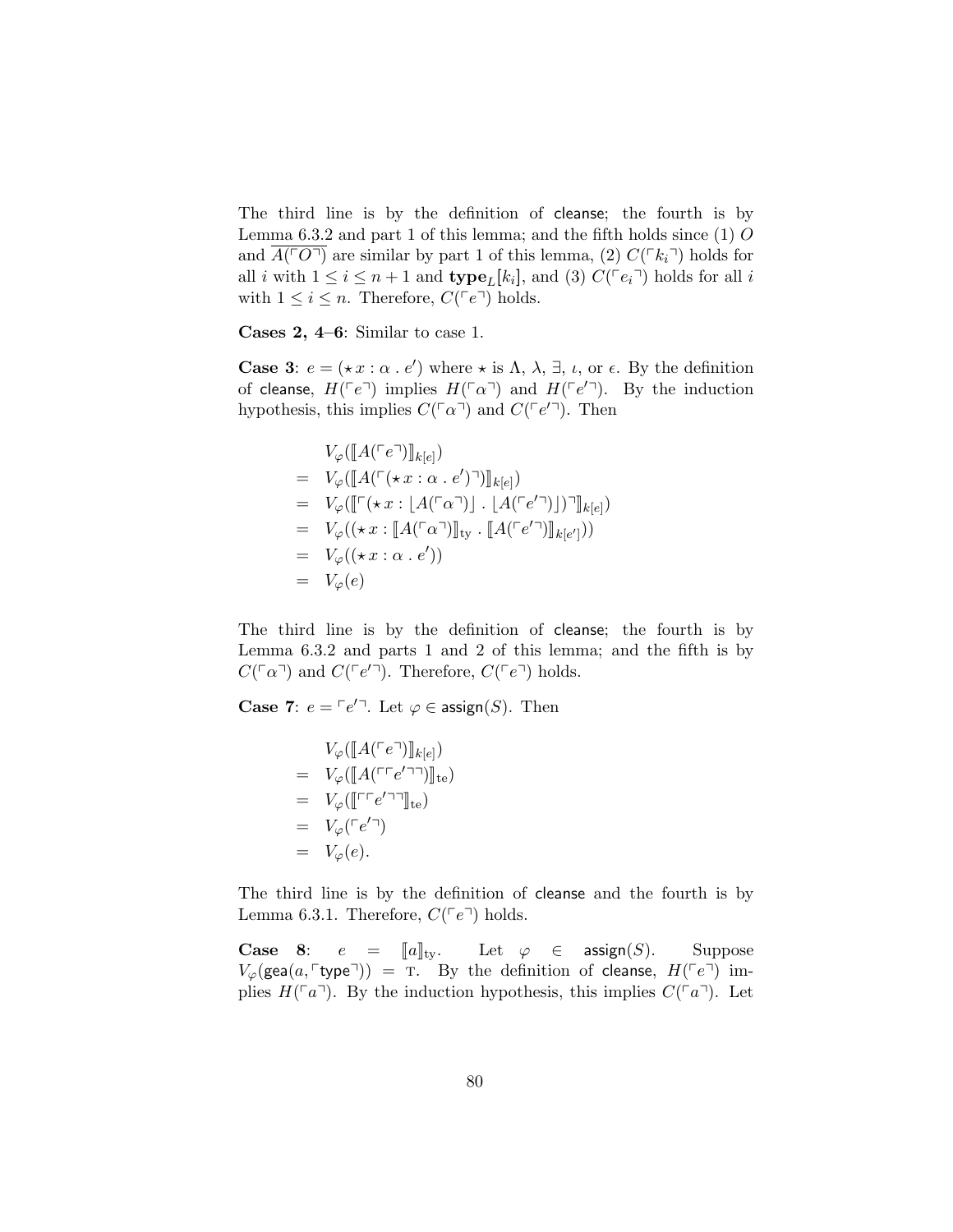u = coerce-to-type( $\llbracket A(\ulcorner a \urcorner)\rrbracket_{\text{te}}$ ). Then

<sup>V</sup>ϕ(JA(peq)Kk[e] ) <sup>=</sup> <sup>V</sup>ϕ(JA(pJaKtyq)Kty) <sup>=</sup> <sup>V</sup>ϕ(Jif(syn-closed(A(paq)), pif(gea(a, ptypeq), buc, C)q, <sup>⊥</sup>C)Kty) <sup>=</sup> <sup>V</sup>ϕ(Jpif(gea(a, <sup>p</sup>typeq), <sup>b</sup>uc, <sup>C</sup>)qKty) <sup>=</sup> <sup>V</sup>ϕ(if(gea(a, <sup>p</sup>typeq), <sup>J</sup>uKty, <sup>C</sup>)) <sup>=</sup> <sup>V</sup>ϕ(Jcoerce-to-type(JA(paq)Kte)Kty) <sup>=</sup> <sup>V</sup>ϕ(Jcoerce-to-type(a)Kty) <sup>=</sup> <sup>V</sup>ϕ(JaKty) = Vϕ(e).

The third line is by the definition of cleanse; the fourth is by  $H(\ulcorner e\urcorner);$ the fifth is by Lemma 6.3.2 and part 1 of this lemma; the sixth by the hypothesis that  $V_{\varphi}(\text{gea}(a, \ulcorner \text{type} \urcorner)) = \text{T}$  and the definition of u; the seventh is by  $C(\ulcorner a \urcorner);$  and the eighth is by  $V_{\varphi}(\textsf{gea}(a, \ulcorner \textsf{type} \urcorner)) = \texttt{T}.$ Therefore,  $C(\ulcorner e \urcorner)$  holds.

Now suppose  $V_{\varphi}(\text{gea}(a, \ulcorner \text{type}\urcorner)) = F$ . By a similar derivation to the one above,  $C(\ulcorner e \urcorner)$  holds.

**Case 9:**  $e = [a]_{\alpha}$ . Let  $\varphi \in \text{assign}(S)$ . Suppose  $V_{\varphi}(\text{gea}(a, \lceil \alpha \rceil) = \text{T})$ and  $V_{\varphi}(\llbracket a \rrbracket_{\text{te}} \downarrow \alpha) = \text{T}$ . By the definition of cleanse,  $H(\ulcorner e \urcorner)$  implies  $H(\lceil \alpha \rceil)$  and  $H(\lceil \alpha \rceil)$ . By the induction hypothesis, this implies  $C(\lceil \alpha \rceil)$ and  $C(\ulcorner a\urcorner)$ . Let  $u = \text{coerce-to-term}([\![A(\ulcorner a\urcorner)]\!]_{\text{te}})$ . Then

$$
V_{\varphi}([\![A(\ulcorner e \urcorner)]\!]_{k[e]})
$$
\n
$$
= V_{\varphi}([\![A(\ulcorner [\![a]\!]_{\alpha} \urcorner)]\!]_{te})
$$
\n
$$
= V_{\varphi}([\![\mathsf{if}(\mathsf{syn-closed}(A(\ulcorner a \urcorner)),\ulcorner \mathsf{if}(\mathsf{gea}(a,\ulcorner \alpha \urcorner) \wedge \ulcorner u] \downarrow \lfloor A(\ulcorner \alpha \urcorner)],\lfloor u \rfloor, \bot_{\mathsf{C}}) \urcorner,
$$
\n
$$
\bot_{\mathsf{C}})]\!]_{te}
$$
\n
$$
= V_{\varphi}([\![\ulcorner \mathsf{if}(\mathsf{gea}(a,\ulcorner \alpha \urcorner) \wedge \ulcorner u] \downarrow \lfloor A(\ulcorner \alpha \urcorner)],\lfloor u \rfloor, \bot_{\mathsf{C}}) \urcorner]\!]_{te})
$$
\n
$$
= V_{\varphi}(\mathsf{if}(\mathsf{gea}(a,\ulcorner \alpha \urcorner) \wedge \ulcorner u] \Vert_{te} \downarrow [\![A(\ulcorner \alpha \urcorner)]\!]_{ty},[\![u]\!]_{te}, \bot_{\mathsf{C}}))
$$
\n
$$
= V_{\varphi}(\mathsf{if}([\mathrm{coerce-to-term}([\![A(\ulcorner a \urcorner)]\!]_{te})]\!]_{te} \downarrow [\![A(\ulcorner \alpha \urcorner)]\!]_{ty},
$$
\n
$$
[\![\mathrm{coerce-to-term}([\![A(\ulcorner a \urcorner)]\!]_{te})]\!]_{te},
$$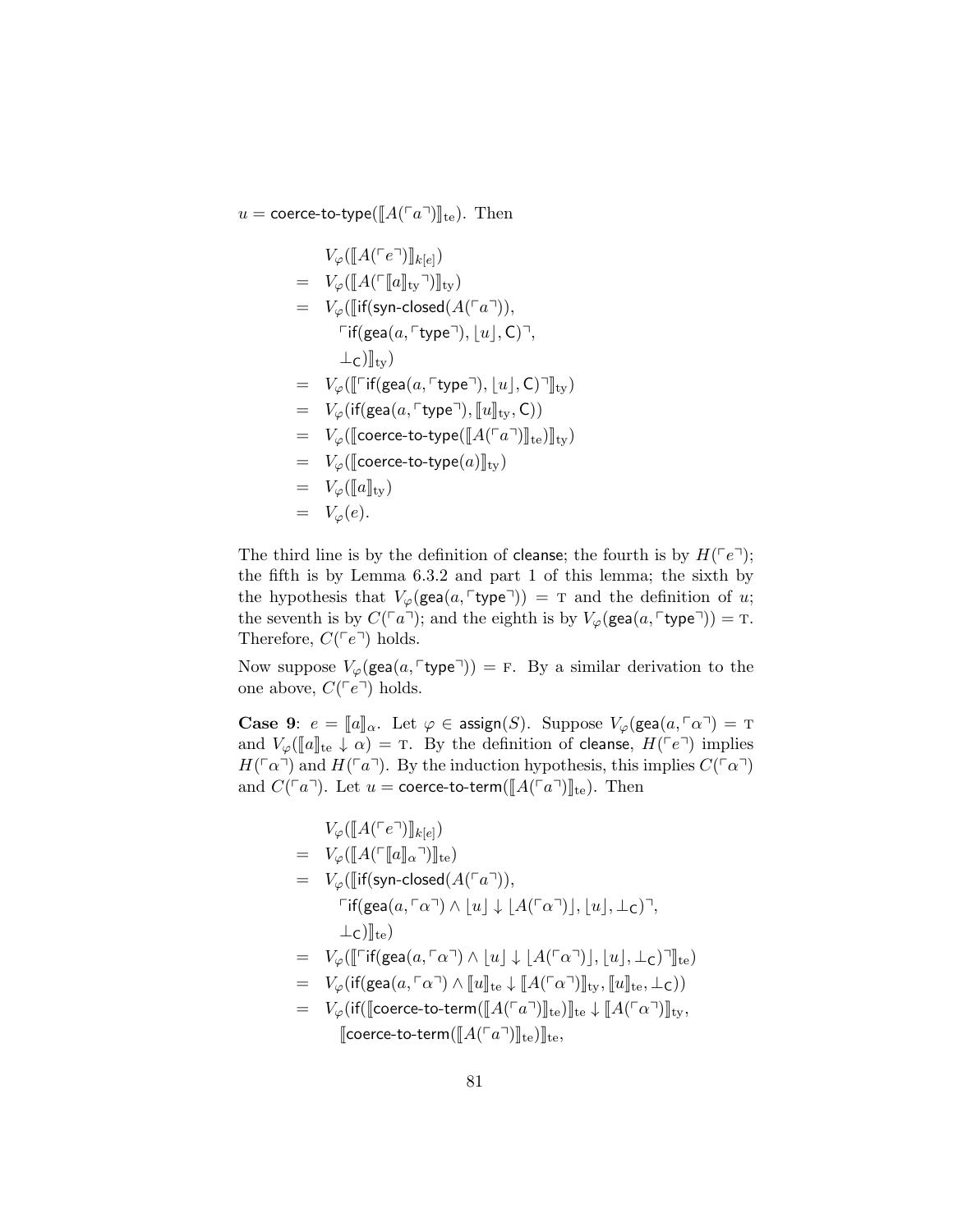$$
\begin{array}{rcl}\n & \bot_{\mathsf{C}}) \\
 & = & V_{\varphi}(\mathsf{if}([\texttt{coerce-to-term}(a)]|_{\mathsf{te}} \downarrow \alpha, \\
 & [\texttt{coerce-to-term}(a)]|_{\mathsf{te}}, \\
 & \bot_{\mathsf{C}})) \\
 & = & V_{\varphi}(\mathsf{if}([\![a]\!]_{\mathsf{te}} \downarrow \alpha, [\![a]\!]_{\mathsf{te}}, \bot_{\mathsf{C}})) \\
 & = & V_{\varphi}([\![a]\!]_{\alpha}) \\
 & = & V_{\varphi}(e).\n\end{array}
$$

The third line is by the definition of cleanse; the fourth is by  $H(\lceil e^{\eta}\rceil)$ ; the fifth is by Lemma 6.3.2 and part 1 of this lemma; the sixth by the hypothesis that  $V_{\varphi}(\text{gea}(a, \ulcorner \text{type} \urcorner)) = \text{T}$  and the definition of u; the seventh is by  $C(\ulcorner a\urcorner)$  and  $C(\ulcorner a\urcorner)$ ; the eighth is by  $V_{\varphi}(\textsf{gea}(a, \ulcorner \textsf{type}\urcorner)) =$ T; and the ninth is by  $V_{\varphi}(\llbracket a \rrbracket_{\text{te}} \downarrow \alpha) = \text{T}$ . Therefore,  $C({\ulcorner e \urcorner})$  holds.

Now suppose  $V_{\varphi}(\text{gea}(a, \ulcorner \text{type} \urcorner)) = F$  or  $V_{\varphi}(\llbracket a \rrbracket_{\text{te}} \downarrow \alpha) = F$ . By a similar derivation to the one above,  $C({\lceil}e^{\rceil})$  holds.

**Case 10:**  $e = [a]$ <sub>fo</sub>. Similar to case 8.

 $\Box$ 

**Lemma 6.4.9 (Substitution A)** Let  $M = (S, V)$  be a standard model for a normal theory  $T = (L, \Gamma)$  and a be a term, x be a symbol, and e be an expression of L.

1. If e is an operator, type, term, or formula and  $V_{\varphi}(\mathsf{sub}(\ulcorner a \urcorner, \ulcorner x \urcorner, \ulcorner e \urcorner)) \neq 0$  $\perp$ , then

$$
H^{-1}(V_{\varphi}(\mathsf{sub}(\ulcorner a \urcorner, \ulcorner x \urcorner, \ulcorner e \urcorner)))
$$

is an operator similar to e, type, term, or formula, respectively, that is eval-free for all  $\varphi \in \text{assign}(S)$ .

- 2.  $\text{sub}(\ulcorner a \urcorner, \ulcorner x \urcorner, \ulcorner e \urcorner)$  is semantically closed in M.
- 3. If e is an operator, type, term, or formula that contains an evaluation  $\llbracket e' \rrbracket_k$  not in a quotation and  $M \models$  free-in( $\ulcorner y \urcorner$ , sub( $\ulcorner a \urcorner$ ,  $\ulcorner x \urcorner$ ,  $\ulcorner e' \urcorner$ )) for some  $y \in \mathcal{S}$ , then

$$
M \models \mathsf{sub}(\ulcorner a \urcorner, \ulcorner x \urcorner, \ulcorner e \urcorner) \uparrow.
$$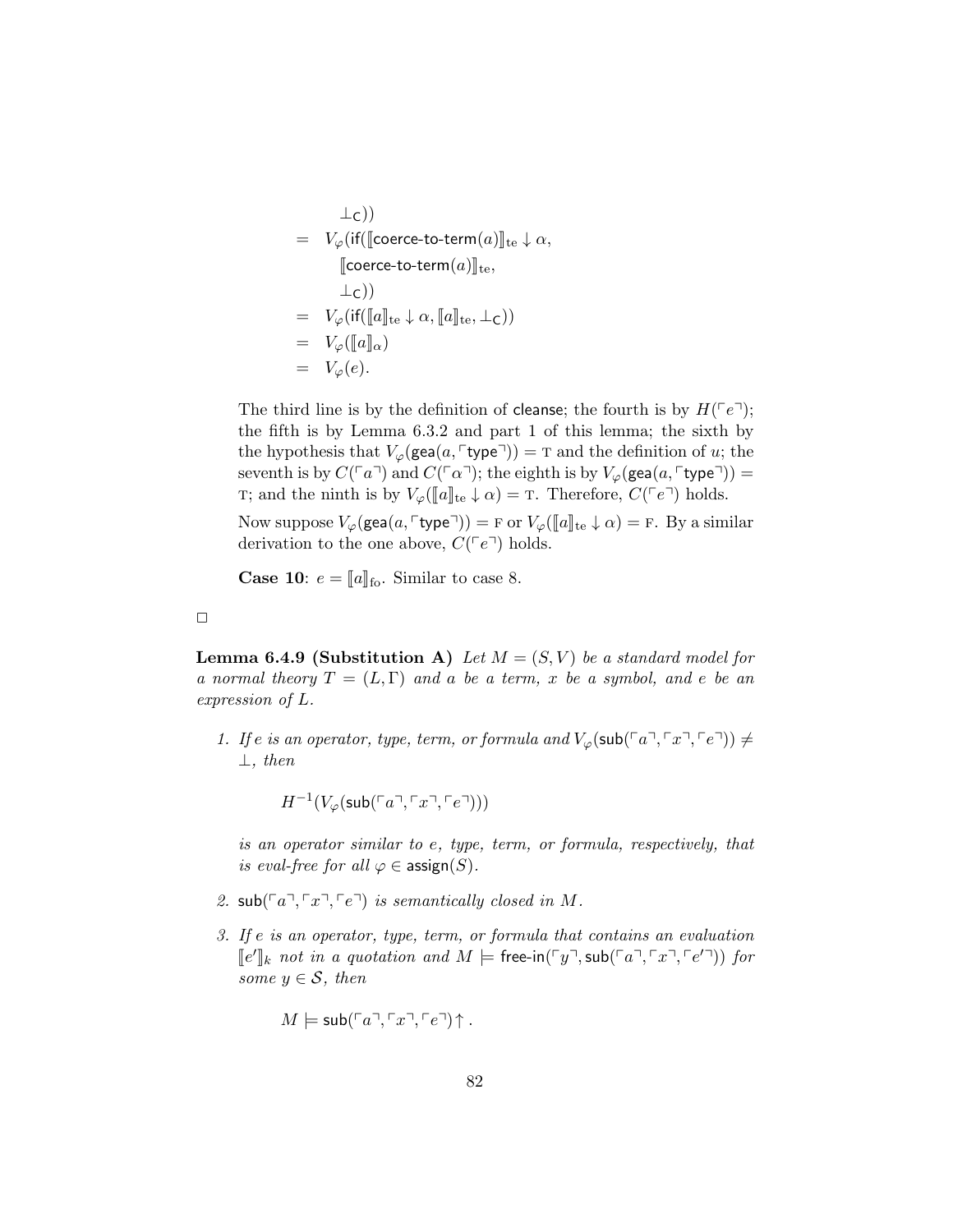4. If e is a type, term, or formula,  $M \models \mathsf{sub}(\ulcorner a \urcorner, \ulcorner x \urcorner, \ulcorner e \urcorner) \downarrow$ , and  $M \models$  $\neg$ free-in( $\ulcorner x \urcorner, \ulcorner e \urcorner)$ , then

$$
M \models [\mathsf{sub}(\ulcorner a \urcorner, \ulcorner x \urcorner, \ulcorner e \urcorner)]_{k[e]} = e.
$$

**Proof** Let  $S(^{\ulcorner}e^{\urcorner})$  mean

 $sub(\ulcorner a \urcorner, \ulcorner x \urcorner, \ulcorner e \urcorner)$ 

and  $E(\ulcorner e \urcorner)$  mean

$$
H^{-1}(V_{\varphi}(S(\ulcorner e \urcorner))).
$$

**Part 1a** Fix  $\varphi \in \text{assign}(S)$ . Assume e is an operator, type, term, or formula and  $V_{\varphi}(S(\ulcorner e \urcorner)) \neq \bot$ . We must show  $E(\ulcorner e \urcorner)$  is an operator similar to e, type, term, or formula, respectively. Our proof is by induction on the complexity of e. There are 13 cases corresponding to the 13 formula schemas used to define  $\mathsf{sub}(\lceil e_1 \rceil, \lceil e_2 \rceil, \lceil e_3 \rceil)$  when  $e_1$  is a term,  $e_2$  is a symbol, and  $e_3$  is a proper expression.

**Case 1:**  $e = (o:: k_1, \ldots, k_{n+1})$ . By the first formula schema of the definition of sub,  $V_{\varphi}(S(\ulcorner \text{type} \urcorner)) = V_{\varphi}(\ulcorner \text{type} \urcorner)$  and  $V_{\varphi}(S(\ulcorner \text{formula} \urcorner)) =$  $V_{\varphi}(\ulcorner$  formula $\urcorner$ ), and so  $E(\ulcorner$  type $\urcorner)$  = type and  $E(\ulcorner$  formula $\urcorner)$  = formula. By the second formula schema of the definition of sub,

$$
E(^{\top}e^{\top})
$$
  
=  $H^{-1}(V_{\varphi}(S(^{\top}e^{\top})))$   
=  $H^{-1}(V_{\varphi}(^{\top}(o::[S(^{\top}k_{1}^{\top})], \ldots, [S(^{\top}k_{n+1}^{\top})]))$ )  
=  $H^{-1}(V_{\varphi}(^{\top}(o::E(^{\top}k_{1}^{\top}), \ldots, E(^{\top}k_{n+1}^{\top})))))$   
=  $(o::E(^{\top}k_{1}^{\top}), \ldots, E(^{\top}k_{n+1}^{\top})).$ 

By the induction hypothesis, for all i with  $1 \leq i \leq n+1$  and  $\textbf{type}_L[k_i]$ ,  $E(\lceil k_i \rceil)$  is a type. Therefore, if e is an operator, then  $E(\lceil e \rceil)$  is an operator similar to e.

**Case 2:**  $e = O(e_1, ..., e_n)$  and  $O = (o :: k_1, ..., k_{n+1})$ . By the third formula schema of the definition of sub,

$$
E(^{\top}e^{\top})
$$
  
=  $H^{-1}(V_{\varphi}(S(^{\top}e^{\top})))$   
=  $H^{-1}(V_{\varphi}(^{\top}[S(^{\top}O^{\top})][(S(^{\top}e_{1}^{\top})], \dots, [S(^{\top}e_{n}^{\top})]))$ )  
=  $H^{-1}(V_{\varphi}(^{\top}E(^{\top}O^{\top})(E(^{\top}e_{1}^{\top}), \dots, E(^{\top}e_{n}^{\top}))^{\top}))$   
=  $E(^{\top}O^{\top})(E(^{\top}e_{1}^{\top}), \dots, E(^{\top}e_{n}^{\top})).$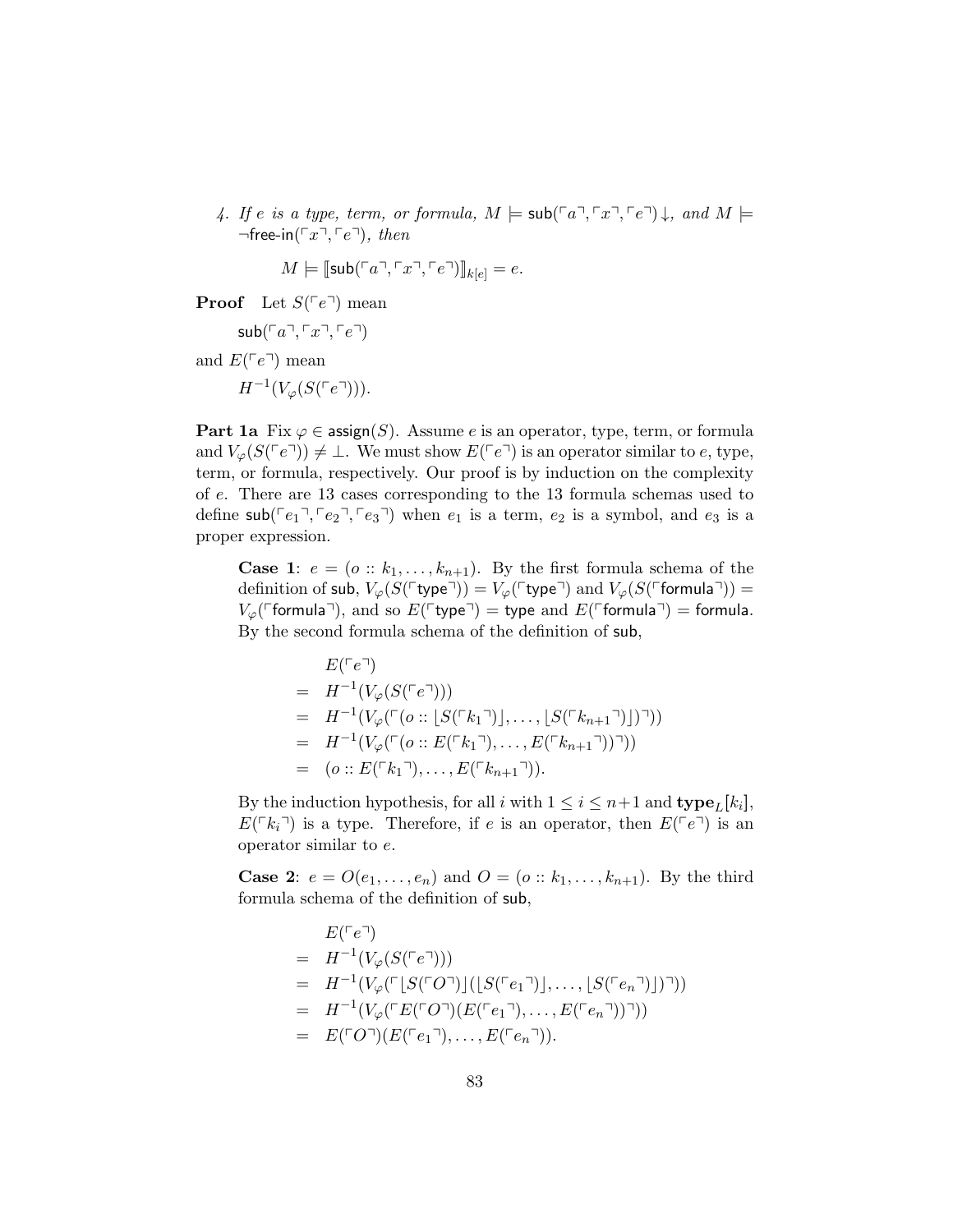By the induction hypothesis, (1)  $E(\ulcorner O \urcorner)$  is an operator similar to O and (2) for all i with  $1 \leq i \leq n$ , if  $e_i$  is a type, term, or formula, then  $E(\lceil e_i \rceil)$  is a type, term, or formula, respectively. Therefore, if e is a type, term, or formula, then  $E(\ulcorner e \urcorner)$  is a type, term, or a formula, respectively.

Cases 3–13. Similar to case 2. cases 3 and 5 use part 1 of Lemma 6.4.8.

**Part 1b** Fix  $\varphi \in \text{assign}(S)$ . Assume e is an operator, type, term, or formula and  $V_{\varphi}(\mathsf{sub}(\ulcorner a \urcorner, \ulcorner x \urcorner, \ulcorner e \urcorner)) \neq \bot$ . We must show  $E(\ulcorner e \urcorner)$  is eval-free. Our proof is by induction on the complexity of e. There are 13 cases as for part 1a.

**Cases 1–2, 4, 6–9**. Each eval symbol occurring in  $e$  that is not in a quotation is removed by the definition of sub. Hence any eval symbol occurring in  $E(\lceil e^{\eta}\rceil)$  that is not in a quotation must have been introduced explicitly in  $S(\lceil e^{\rceil})$  or implicitly in  $S(\lceil e^{\rceil})$  via a subcomponent  $S(\lceil e'^{\rceil})$  of  $S(\lceil e^{\rceil})$  where e' is a component of e. In these cases, no eval symbols are explicitly introduced in  $S(\lceil e^{\eta}\rceil)$  by the definition of sub, and no eval symbols are implicitly introduced in  $S(\lceil e^{\eta} \rceil)$  by the induction hypothesis. Therefore,  $E({\lceil}e^{\overline{\ }n})$  is eval-free.

**Case 3.**  $e = (x : \alpha)$ .  $E(\ulcorner e \urcorner)$  is either  $H^{-1}(V_\varphi(\text{cleanse}(\ulcorner a \urcorner)))$  or  $\bot_C$ . Therefore,  $E(\ulcorner e \urcorner)$  is eval-free since  $H^{-1}(V_\varphi(\mathsf{cleanse}(\ulcorner a \urcorner)))$  is eval-free by part 1 of Lemma 6.4.8 and  $\perp$ <sub>C</sub> is obviously eval-free.

**Case 5.**  $e = (\star x : \alpha : e')$  where  $\star$  is  $\Lambda$ ,  $\lambda$ ,  $\exists$ ,  $\iota$ , or  $\epsilon$ .  $E(\lceil \alpha \rceil)$  is eval-free by the induction hypothesis, and  $H^{-1}(V_\varphi(\mathsf{cleanse}(\ulcorner e' \urcorner)))$  is eval-free by part 1 of Lemma 6.4.8. Therefore,  $E(^{\neg}e^{\neg})$  is eval-free by the definition of sub.

**Case 10.**  $e = \lceil e'^{\top} \rceil$ .  $E(\lceil e^{\top} \rceil) = e$ . Therefore,  $E(\lceil e^{\top} \rceil)$  is eval-free since e is a quotation and hence eval-free.

**Cases 11–13.**  $e = [b]_k$ . By the induction hypothesis,  $E(S(\ulcorner b \urcorner))$  is eval-free,  $E(S(\llbracket S(\ulcorner b \urcorner)\rrbracket_{te}))$  is eval-free if **type**<sub>L</sub>[k]. Therefore,  $E(\ulcorner e \urcorner)$  is eval-free by the definition of sub.

Part 2 Similar to the proof of part 2 of Lemma 6.4.8.

Part 3 Follows immediately from the definition of sub.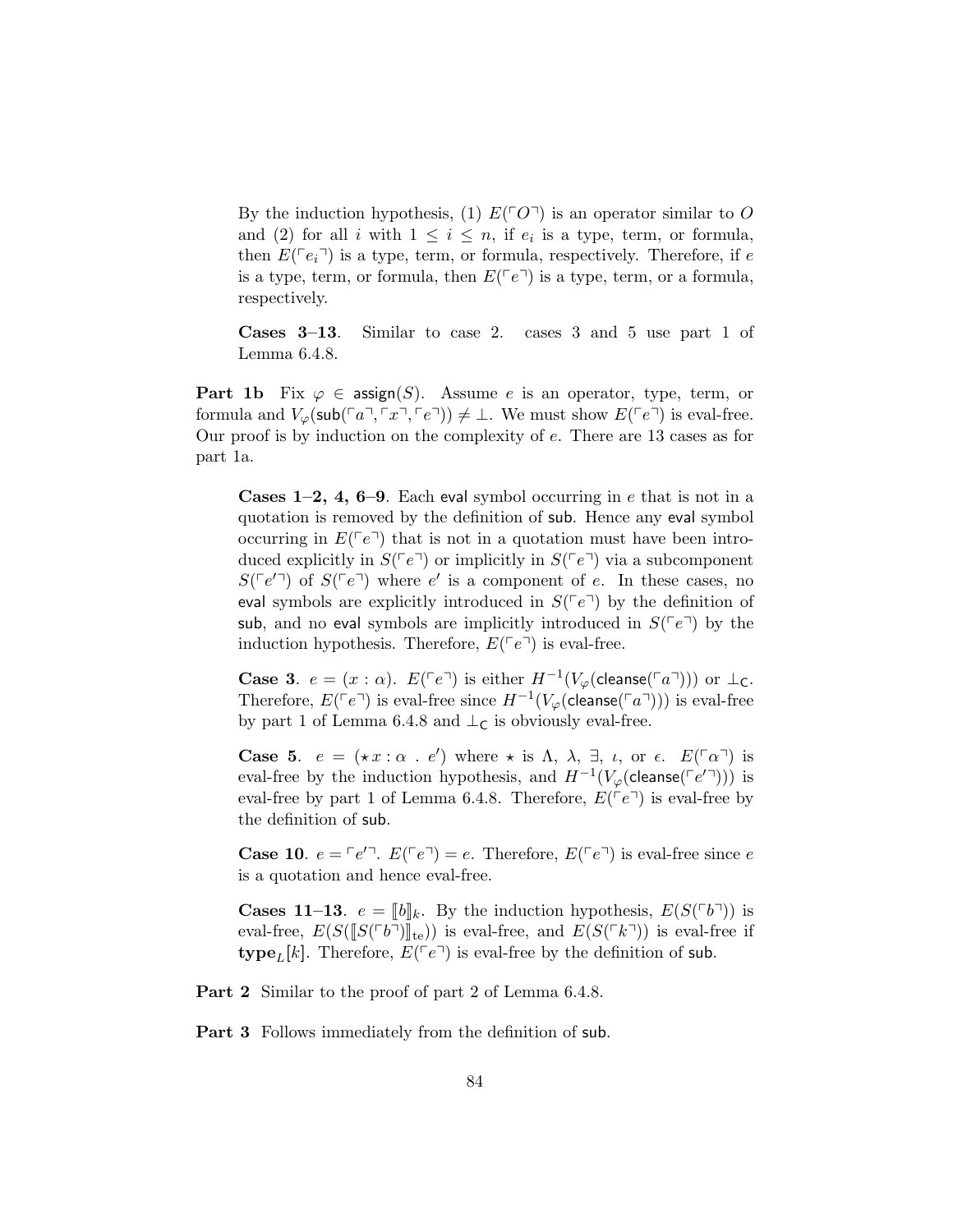Part 4 Let  $e$  is a type, term, or formula. Assume

 $M \models S(\ulcorner e \urcorner) \downarrow$  [designated  $H_1(\ulcorner e \urcorner)$ ]

and

$$
M \models \neg \mathsf{free-in}(\ulcorner x \urcorner, \ulcorner e \urcorner) \quad [\text{designated } H_2(\ulcorner e \urcorner)].
$$

We must show that

 $M \models [S(\ulcorner e \urcorner)]_{k[e]} = e$  [designated  $C(\ulcorner e \urcorner)].$ 

Our proof is by induction on the complexity of e. There are 12 cases corresponding to the 12 formula schemas used to define  $\mathsf{sub}(\lceil e_1 \rceil, \lceil e_2 \rceil, \lceil e_3 \rceil)$ when  $e_1$  is a term,  $e_2$  is a symbol, and  $e_3$  is a type, term, or formula.

**Case 1:**  $e = O(e_1, ..., e_n)$  and  $O = (o:: k_1, ..., k_{n+1})$ . By the definitions of sub and free-in,  $H_1(\ulcorner e \urcorner)$  and  $H_2(\ulcorner e \urcorner)$  imply (1)  $H_1(\ulcorner k_i \urcorner)$  and  $H_2(\lceil k_i \rceil)$  for all i with  $1 \leq i \leq n+1$  and  $\text{type}_L[k_i]$  and (2)  $H_1(\lceil e_i \rceil)$ and  $H_2(\lceil e_i \rceil)$  for all i with  $1 \leq i \leq n$ . By the induction hypothesis, this implies (1)  $C(\lceil k_i \rceil)$  for all i with  $1 \leq i \leq n+1$  and  $\textbf{type}_L[k_i]$  and (2)  $C(\lceil e_i \rceil)$  for all i with  $1 \leq i \leq n$ . Let  $\varphi \in \text{assign}(S)$ . Then

$$
V_{\varphi}([\![S(\ulcorner e\urcorner)]\!]_{k[e]})
$$
\n
$$
= V_{\varphi}([\![S(\ulcorner O(e_1, \ldots, e_n)\urcorner)]\!]_{k[e]})
$$
\n
$$
= V_{\varphi}([\![\ulcorner [S(\ulcorner O\urcorner)]\!](\lfloor S(\ulcorner e_1 \urcorner)]\rfloor, \ldots, \lfloor S(\ulcorner e_n \urcorner)]\rfloor \urcorner]\!]_{k[e]})
$$
\n
$$
= V_{\varphi}(\overline{S(\ulcorner O\urcorner)}([\![S(\ulcorner e_1 \urcorner)]\!]_{k[e_1]}, \ldots, [\![S(\ulcorner e_n \urcorner)]\!]_{k[e_n]}))
$$
\n
$$
= V_{\varphi}(O(e_1, \ldots, e_n))
$$
\n
$$
= V_{\varphi}(e)
$$

where

$$
\overline{S(\ulcorner O\urcorner)} = (o :: \overline{S(\ulcorner k_1 \urcorner)}, \ldots, \overline{S(\ulcorner k_{n+1} \urcorner)})
$$

and

$$
\overline{S(^{\sqcap}k_i\sqcap)} = \left\{ \begin{array}{ll} \llbracket S(^{\sqcap}k_i\sqcap) \rrbracket_{\text{ty}} & \text{if type}_L[k_i] \\ k_i & \text{if } k_i = \text{type or formula.} \end{array} \right.
$$

The third line is by the definition of sub; the fourth is by Lemma 6.3.2 and part 1 of this lemma; and the fifth holds since (1) O and  $S(\ulcorner O\urcorner)$ are similar by part 1 of this lemma, (2)  $C(\lceil k_i \rceil)$  holds for all i with  $1 \leq i \leq n+1$  and  $\textbf{type}_L[k_i]$ , and (3)  $C(\lceil e_i \rceil)$  holds for all i with  $1 \leq i \leq n$ . Therefore,  $C(\lceil e^{\eta} \rceil)$  holds.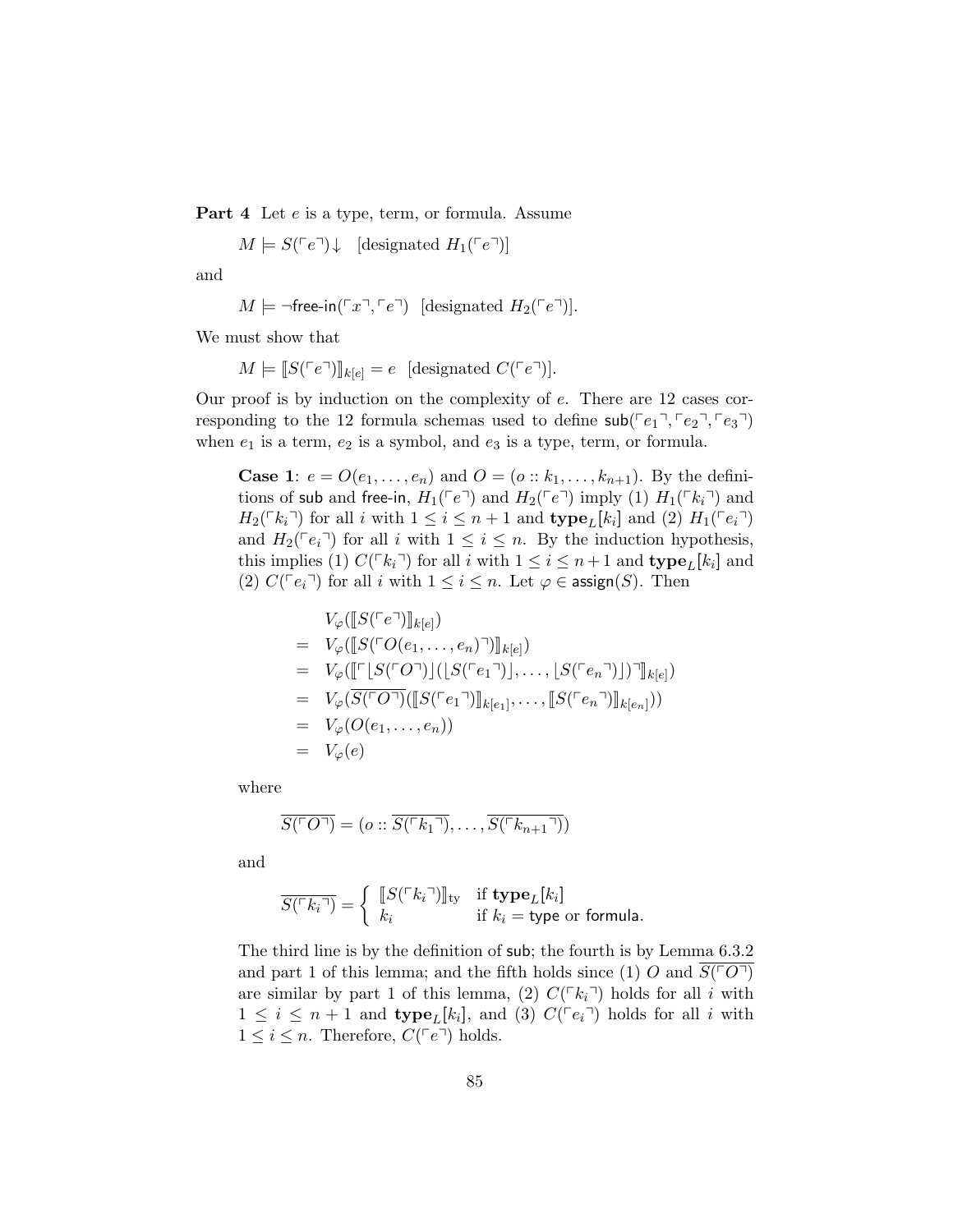**Case 2:**  $e = (x : \alpha)$ . The hypothesis  $H_2(\ulcorner e \urcorner)$  is false in this case.

**Case 3:**  $e = (y : \alpha)$  where  $x \neq y$ . By the definitions of sub and free-in,  $H_1(\ulcorner e \urcorner)$  and  $H_2(\ulcorner e \urcorner)$  imply  $H_1(\ulcorner \alpha \urcorner)$  and  $H_2(\ulcorner \alpha \urcorner)$ . By the induction hypothesis, this implies  $C(\ulcorner\alpha\urcorner)$ . Let  $\varphi \in \mathsf{assign}(S)$ . Then

$$
V_{\varphi}([\llbracket S(\ulcorner e\urcorner)] \rrbracket_{k[e]})
$$
\n
$$
= V_{\varphi}([\llbracket S(\ulcorner (y:\alpha)\urcorner)] \rrbracket_{te})
$$
\n
$$
= V_{\varphi}([\llbracket \ulcorner (y:\llbracket S(\alpha) \rrbracket)\urcorner]_{te})
$$
\n
$$
= V_{\varphi}((y:\llbracket S(\ulcorner \alpha\urcorner)] \rrbracket_{ty}))
$$
\n
$$
= V_{\varphi}(e).
$$

The third line is by the definition of sub; the fourth is by Lemma 6.3.2 and part 1 of this lemma; and the fifth is by  $C(\lceil \alpha \rceil)$ . Therefore,  $C(\lceil e \rceil)$ holds.

**Case 4:**  $e = (\star x : \alpha : e')$  where  $\star$  is  $\Lambda$ ,  $\lambda$ ,  $\exists$ ,  $\iota$ , or  $\epsilon$ . By the definitions of sub and free-in,  $H_1(\ulcorner e \urcorner)$  and  $H_2(\ulcorner e \urcorner)$  imply  $H_1(\ulcorner \alpha \urcorner)$ ,  $H_2(\ulcorner \alpha \urcorner)$ , and  $M \models \text{cleanse}(\lceil e' \rceil) \downarrow$ . By the induction hypothesis,  $H_1(\lceil \alpha \rceil)$  and  $H_2(\ulcorner \alpha \urcorner)$  implies  $C(\ulcorner \alpha \urcorner)$ . Let  $\varphi \in \mathsf{assign}(S)$ . Then

$$
V_{\varphi}(\llbracket S(^r e^{\neg}) \rrbracket_{k[e]})
$$
\n
$$
= V_{\varphi}(\llbracket S(^r (\star x : \alpha \cdot e')^{\neg}) \rrbracket_{k[e]})
$$
\n
$$
= V_{\varphi}(\llbracket \ulcorner (\star x : \llbracket S(^r \alpha^{\neg}) \rrbracket) \ldots \llbracket \text{cleanse}({\ulcorner e'}^{\neg}) \rrbracket) \urcorner \rrbracket_{k[e]})
$$
\n
$$
= V_{\varphi}((\star x : \llbracket S(^r \alpha^{\neg}) \rrbracket_{\text{ty}} \ldots \llbracket \text{cleanse}({\ulcorner e'}^{\neg}) \rrbracket_{k[e']}))
$$
\n
$$
= V_{\varphi}((\star x : \alpha \cdot e'))
$$
\n
$$
= V_{\varphi}(e)
$$

The third line is by the definition of sub; the fourth is by Lemma 6.3.2, parts 1 and 2 of this lemma, and parts 1 and 2 of Lemma 6.4.8; and the fifth is by  $C(\lceil \alpha \rceil)$ ,  $M \models \text{cleanse}(\lceil e' \rceil) \downarrow$ , and part 4 of Lemma 6.4.8.

Case 5–8: Similar to case 3.

**Case 9.**  $e = \lceil e'^{\top} \rceil$ .  $C(\lceil e^{\top} \rceil)$  is always true by the definition of sub.

**Case 10:**  $e = [b]_{\text{ty}}$ . Let  $\varphi \in \text{assign}(S)$ . Suppose  $V_{\varphi}(\text{gea}(b, \ulcorner \text{type} \urcorner))$  = T. Then there is an eval-free expression  $e'$  such that  $V_{\varphi}(b) = V_{\varphi}(\ulcorner e' \urcorner).$ By the definitions of sub and free-in,  $H_1(\ulcorner e\urcorner)$  and  $H_2(\ulcorner e\urcorner)$  imply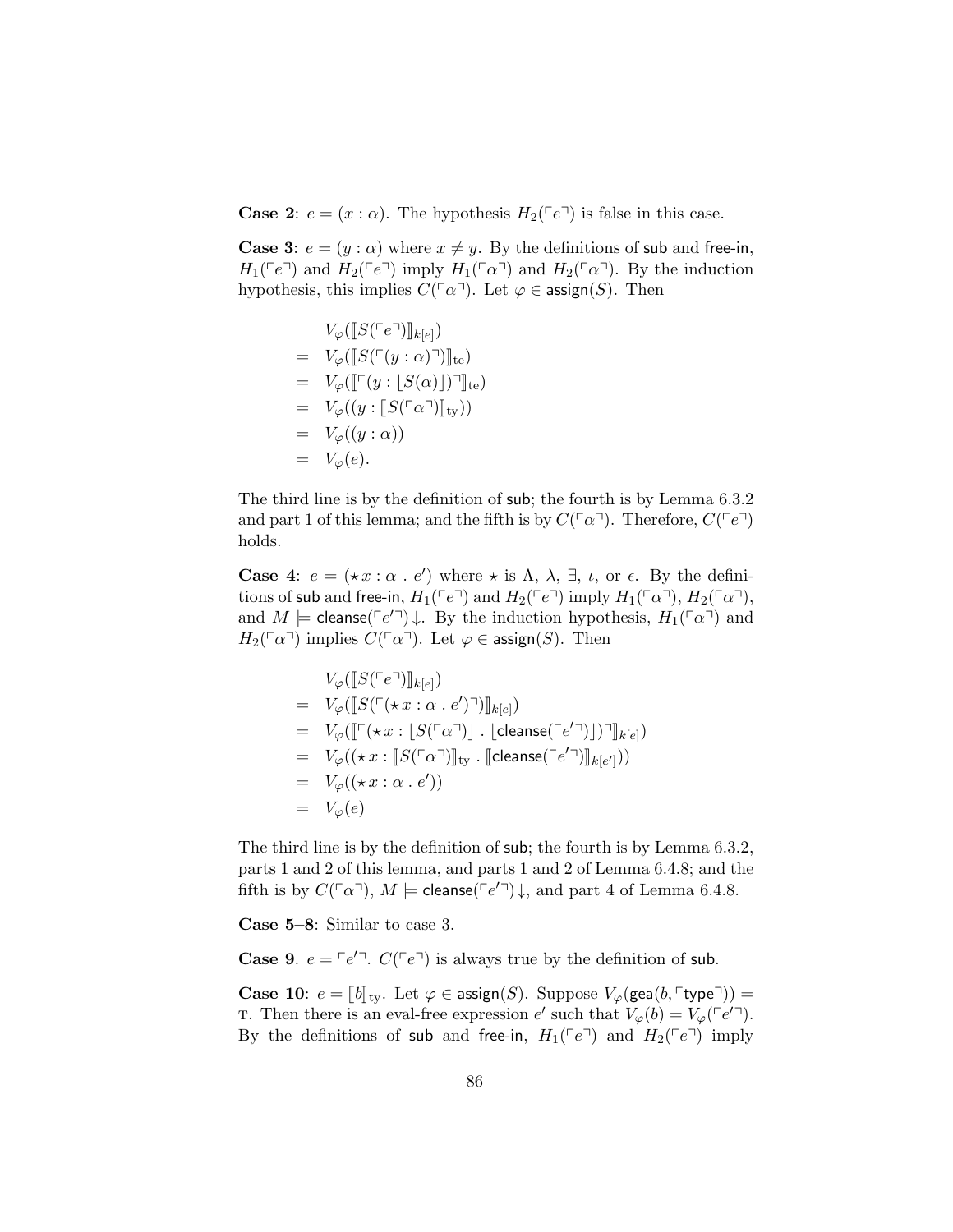(1)  $H_1(\ulcorner b\urcorner)$  and  $H_2(\ulcorner b\urcorner)$  and (2)  $H_1(\ulcorner e'\urcorner)$  and  $H_2(\ulcorner e'\urcorner)$ . By the induction hypothesis, this implies (1)  $C(^{\lceil}b^{\rceil})$  and (2)  $C(^{\lceil}e'^{\rceil})$ . Let  $u = \text{coerce-to-type}(S(\llbracket S(\llbracket b \rrbracket)\rrbracket_{\text{te}})).$  Then

$$
V_{\varphi}([\![S(\ulcorner e \urcorner)]\!]_{k[e]})
$$
\n
$$
= V_{\varphi}([\![S(\ulcorner [b]\!]_{ty} \urcorner)]\!]_{ty})
$$
\n
$$
= V_{\varphi}([\![if(\mathsf{syn-closed}(S(\ulcorner b \urcorner)),\ulcorner\mathsf{type} \urcorner),\lfloor u \rfloor,C \urcorner, \ulcorner\mathsf{figure} \urcorner),\lfloor u \rfloor,C \urcorner, \ulcorner\mathsf{type} \urcorner) \in V_{\varphi}([\![\ulcorner \mathsf{if}(\mathsf{gea}([\![S(\ulcorner b \urcorner)]\!]_{te}, \ulcorner \mathsf{type} \urcorner),\lfloor u \rfloor,C \urcorner \rrbracket_{ty})
$$
\n
$$
= V_{\varphi}([\![f(\mathsf{gea}([\![S(\ulcorner b \urcorner)]\!]_{te}, \ulcorner \mathsf{type} \urcorner),\lfloor u \rfloor_{ty},C))
$$
\n
$$
= V_{\varphi}([\![f(\mathsf{gea}(b, \ulcorner \mathsf{type} \urcorner),\lbrack u \rbrack]_{ty},C))
$$
\n
$$
= V_{\varphi}([\![f(\mathsf{ceace-to-type}(S([\![S(\ulcorner b \urcorner)]\!]_{te}))\rbrack)_{ty})
$$
\n
$$
= V_{\varphi}([\![S(b)]\!]_{ty})
$$
\n
$$
= V_{\varphi}([\![S(\ulcorner e' \urcorner)]\!]_{ty})
$$
\n
$$
= V_{\varphi}([\![f(e' \urcorner)]\!]_{ty})
$$
\n
$$
= V_{\varphi}([\![f(e' \urcorner)]\!]_{ty})
$$
\n
$$
= V_{\varphi}([\![b]\!]_{ty})
$$
\n
$$
= V_{\varphi}(e).
$$

The third line is by the definition of sub; the fourth is by  $H_1(\ulcorner e\urcorner);$ the fifth is by Lemma 6.3.2 and part 1 of this lemma; the sixth is by  $C(\ulcorner b\urcorner);$  the seventh is by the hypothesis that  $V_\varphi(\text{gea}(b, \ulcorner \text{type}\urcorner)) = \text{T}$ and the definition of u; the eight is by  $C(^{\lceil}b^{\rceil})$ ; the ninth is by  $V_{\varphi}(\text{gea}(b, \lceil \text{type} \rceil)) = \text{T}$  and part 1 of this lemma; the tenth is by substitution of  $\lceil e'^{\top} \rceil$  for b; the eleventh is by  $C(\lceil e'^{\top} \rceil)$ ; the twelveth is by the semantics of evaluation; and the thirteenth is by substitution of  $b$ for  $\lceil e'^{\top} \rceil$ . Therefore,  $C(\lceil e^{\top} \rceil)$  holds.

Now suppose  $V_{\varphi}(\text{gea}(b, \ulcorner \text{type} \urcorner)) = F$ . By a similar derivation to the one above,  $C(\ulcorner e \urcorner)$  holds.

**Case 11:**  $e = ||b||_{\alpha}$ . Let  $\varphi \in \text{assign}(S)$ . Suppose  $V_{\varphi}(\text{gea}(b, \ulcorner \text{type} \urcorner) = \text{T})$ and  $V_{\varphi}(\llbracket b \rrbracket_{\text{te}} \downarrow \alpha) = T$ . Then there is an eval-free expression  $e'$ <br>guess that  $V(b) = V(\llbracket c \rrbracket)$ . By the definitions of sub and free in such that  $V_{\varphi}(b) = V_{\varphi}(\ulcorner e' \urcorner)$ . By the definitions of sub and free-in,  $H_1(\ulcorner e \urcorner)$  and  $H_2(\ulcorner e \urcorner)$  imply (1)  $H_1(\ulcorner b \urcorner)$  and  $H_2(\ulcorner b \urcorner)$ , (2)  $H_1(\ulcorner \alpha \urcorner)$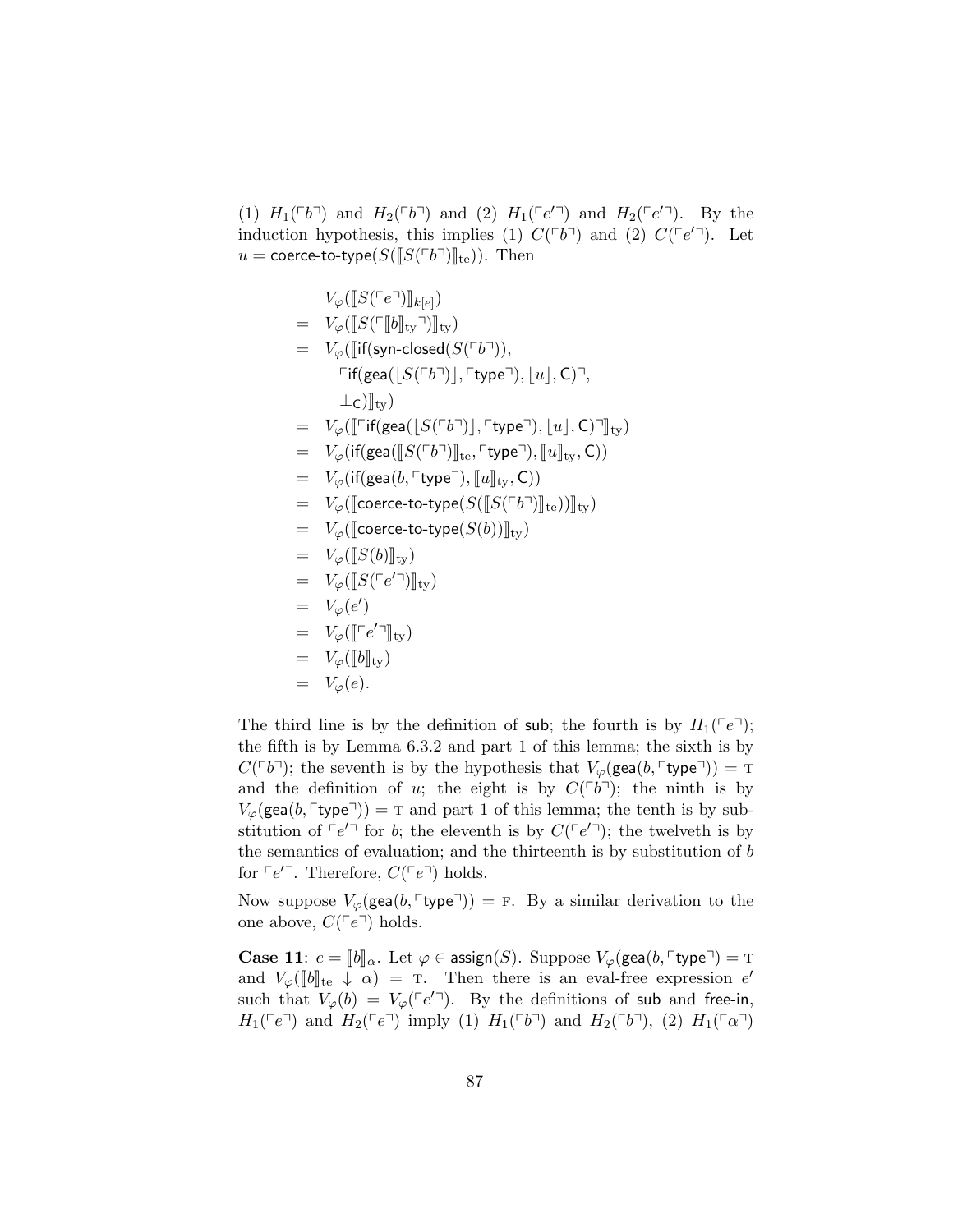and  $H_2(\ulcorner\alpha\urcorner)$ , and (3)  $H_1(\ulcorner e'\urcorner)$  and  $H_2(\ulcorner e'\urcorner)$ . By the induction hypothesis, this implies (1)  $C(^{\lceil}b^{\rceil})$ , (2)  $C(^{\lceil}a^{\rceil})$ , and (3)  $C(^{\lceil}e'^{\rceil})$ . Let  $u = \text{coerce-to-term}(S(\llbracket S(\llbracket b \rrbracket)\rrbracket_{\text{te}})).$  Then

 $V_{\varphi}(\llbracket S(\ulcorner e \urcorner)\rrbracket_{k[e]})$  $= V_{\varphi}(\llbracket S(\ulcorner\llbracket b \rrbracket_{\alpha}\urcorner)\rrbracket_{\text{te}})$  $= V_{\varphi}(\lbrack\!\lbrack\text{if}(\textsf{syn-closed}(S(\ulcorner b \urcorner)),$  $\lceil \text{if}(\text{gea}(|S(\ulcorner b \urcorner)|, \ulcorner \alpha \urcorner) \wedge |u| \downarrow |S(\ulcorner \alpha \urcorner)|, |u|, \perp_C) \urcorner,$  $\perp$ <sub>C</sub>) $\parallel$ <sub>te</sub>)  $= V_{\varphi}(\llbracket \ulcorner \text{if}(\text{gea}(|S(\ulcorner b \urcorner), \ulcorner \alpha \urcorner) \wedge |u| \downarrow |S(\ulcorner \alpha \urcorner)|, |u|, \perp_C) \urcorner \rrbracket_{\text{te}})$  $= V_{\varphi}(\text{if}(\text{gea}(\llbracket S(\ulcorner b \urcorner)]|_{\text{te}}, \ulcorner \alpha \urcorner) \wedge \llbracket u \rrbracket_{\text{te}} \downarrow \llbracket S(\ulcorner \alpha \urcorner)]_{\text{ty}}, \llbracket u \rrbracket_{\text{te}} , \perp_{\text{C}}))$  $= V_{\varphi}(\text{if}(\text{gea}(b, \lceil \alpha \rceil) \wedge \|u\|_{\text{te}} \downarrow \alpha, \|u\|_{\text{te}}, \perp_{\text{C}}))$  $= V_{\varphi}(\text{if}(\lceil \text{coerce-to-term}(S(\lceil S(\lceil b \rceil) \rceil_{\text{te}}))\rceil_{\text{te}} \downarrow \alpha,$  $\llbracket$ coerce-to-term $(S(\llbracket S(\ulcorner b\urcorner)\rrbracket_{\text{te}}))\rrbracket_{\text{te}},$  $\perp$ c))  $= V_{\varphi}(\text{if}(\lVert \text{coerce-to-term}(S(b))]_{\text{te}} \downarrow \alpha,$  $\llbracket$ coerce-to-term $(S(b))\rrbracket_{\text{te}}$ ,  $\perp$ c))  $= V_{\varphi}(\text{if}(\llbracket S(b) \rrbracket_{\text{te}} \downarrow \alpha, \llbracket S(b) \rrbracket_{\text{te}}, \perp_{\text{C}}))$  $= V_\varphi(\text{if}([S(\ulcorner e' \urcorner)]\urcorner_{\text{te}} \downarrow \alpha, [S(\ulcorner e' \urcorner)]\urcorner_{\text{te}}, \perp_{\text{C}}))$  $= V_{\varphi}(\text{if}(e' \downarrow \alpha, e', \perp_{\mathsf{C}}))$ =  $V_{\varphi}(\text{if}([\lceil e' \rceil]_{\text{te}} \downarrow \alpha, [\lceil e' \rceil]_{\text{te}}, \bot_{\text{C}}))$  $= V_{\varphi}(\text{if}([\![b]\!]_{\text{te}} \downarrow \alpha, [\![b]\!]_{\text{te}}, \bot_{\text{C}}))$  $= V_{\varphi}(\llbracket b \rrbracket_{\alpha})$  $= V_{\varphi}(e).$ 

The third line is by the definition of sub; the fourth is by  $H_1(\ulcorner e\urcorner);$ the fifth is by Lemma 6.3.2 and part 1 of this lemma; the sixth is by  $C(\ulcorner b\urcorner)$  and  $C(\ulcorner\alpha\urcorner)$ ; the seventh is by the hypothesis that  $V_{\varphi}(\text{gea}(b, \lceil \text{type} \rceil)) = \text{T}$  and the definition of u; the eight is by  $C(\lceil b \rceil)$ ; the ninth is by  $V_{\varphi}(\text{gea}(b, \lceil \text{type} \rceil)) = \text{T}$  and part 1 of this lemma; the tenth is by substitution of  $\lceil e'^{\top} \rceil$  for b; the eleventh is by  $C(\lceil e'^{\top} \rceil)$ ; the twelveth is by the semantics of evaluation; the thirteenth is by substitution of b for  $\lceil e'^{\top} \rceil$ ; and the fourteenth in by  $V_{\varphi}(\llbracket b \rrbracket_{\text{te}} \downarrow \alpha) = \text{T}.$ <br>Therefore  $C(\lceil e^{\top} \rceil)$  holds Therefore,  $C(\ulcorner e \urcorner)$  holds.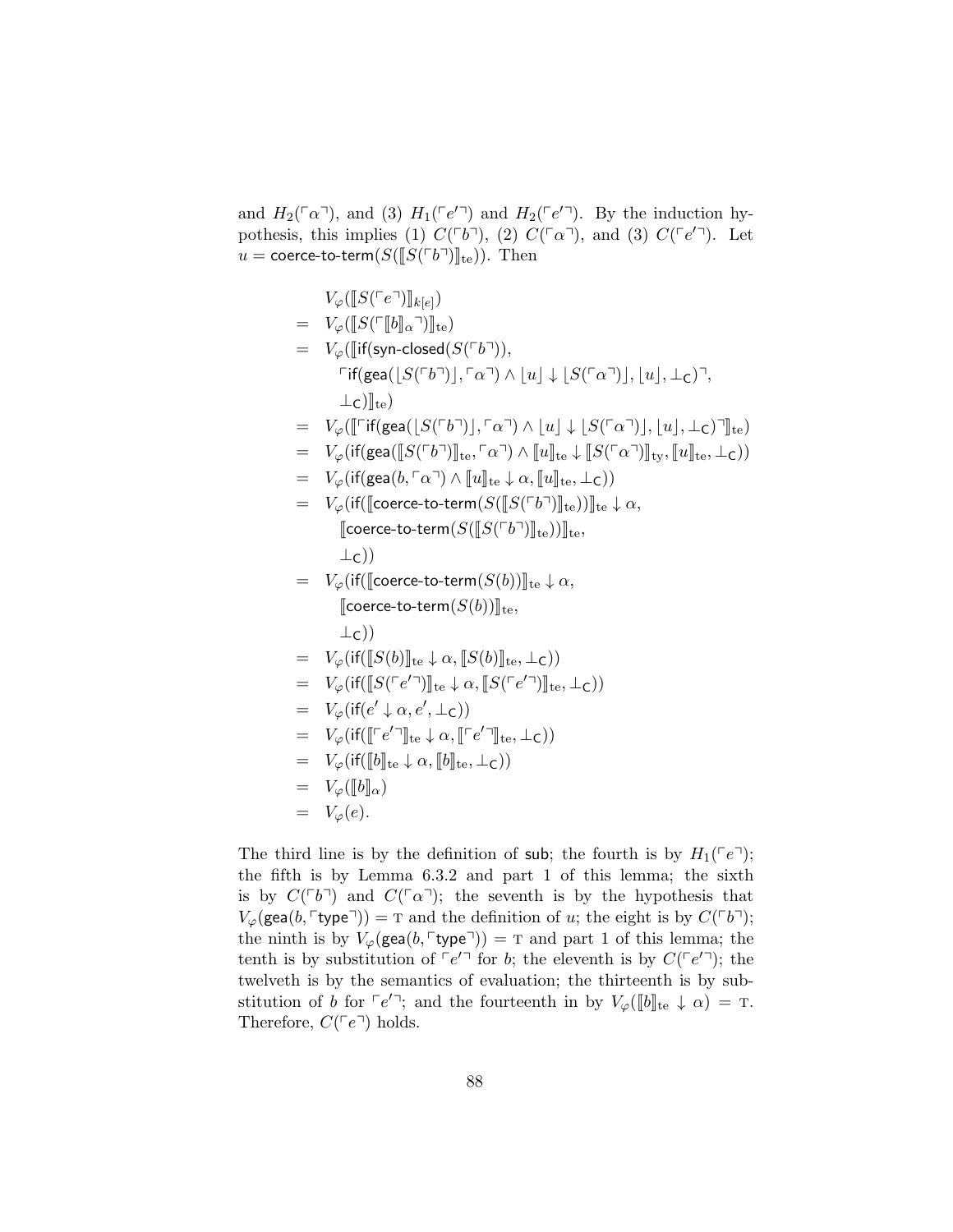Now suppose  $V_{\varphi}(\text{gea}(b, \ulcorner \text{type} \urcorner)) = F$  or  $V_{\varphi}(\llbracket b \rrbracket_{\text{te}} \downarrow \alpha) = F$  By a similar derivation to the one above,  $C({\lceil}e^{\rceil})$  holds.

**Case 12:**  $e = \llbracket b \rrbracket$  for Similar to case 10.

**Lemma 6.4.10 (Substitution B)** Let  $M = (S, V)$  be a standard model for a normal theory  $T = (L, \Gamma)$  and a be a term, x be a symbol, and e be a type, term, or formula of L. If  $M \models sub(\ulcorner a \urcorner, \ulcorner x \urcorner, \ulcorner e \urcorner) \downarrow$  and  $M \models$ free-for( $\lceil a \rceil, \lceil x \rceil, \lceil e \rceil$ ), then

$$
V_{\varphi}(\llbracket \mathsf{sub}({\ulcorner a \urcorner, \ulcorner x \urcorner, \ulcorner e \urcorner}) \rrbracket_{k[e]}) = V_{\varphi[x \mapsto V_{\varphi}(a)]}(e)
$$

for all  $\varphi \in \text{assign}(S)$  such that  $V_{\varphi}(a) \neq \bot$ .

**Proof** Let  $S(\ulcorner e \urcorner)$  mean sub $(\ulcorner a \urcorner, \ulcorner x \urcorner, \ulcorner e \urcorner)$ . Assume

 $M \models S(\ulcorner e \urcorner) \downarrow$  [designated  $H_1(\ulcorner e \urcorner)$ ],

and

$$
M \models \mathsf{free\text{-}for}(\ulcorner a \urcorner, \ulcorner x \urcorner, \ulcorner e \urcorner) \; [\text{designated } H_2(\ulcorner e \urcorner)].
$$

We must show that

 $V_\varphi([S(\ulcorner e \urcorner)]\thinspace_{k[e]}) = V_{\varphi[x \mapsto V_\varphi(a)]}(e)$  for all  $\varphi \in \text{assign}(S)$  such that  $V_{\varphi}(a) \neq \bot$  [designated  $C(\ulcorner e \urcorner)$ ].

Our proof is by induction on the complexity of e. There are 12 cases corresponding to the 12 formula schemas used to define  $\mathsf{sub}(\lceil e_1 \rceil, \lceil e_2 \rceil, \lceil e_3 \rceil)$ when  $e_1$  is a term,  $e_2$  is a symbol,  $e_3$  is a type, term, or formula.

**Case 1:**  $e = O(e_1, ..., e_n)$  and  $O = (o :: k_1, ..., k_{n+1})$ . By the definitions of sub and free-for,  $H_1(\ulcorner e \urcorner)$  and  $H_2(\ulcorner e \urcorner)$  imply (1)  $H_1(\ulcorner k_i \urcorner)$ and  $H_2(\lceil k_i \rceil)$  for all i with  $1 \leq i \leq n+1$  and  $\textbf{type}_L[k_i]$  and (2)  $H_1(\lceil e_i \rceil)$  and  $H_2(\lceil e_i \rceil)$  for all i with  $1 \leq i \leq n$ . By the induction hypothesis, this implies (1)  $C(\ulcorner k_i\urcorner)$  for all i with  $1 \leq i \leq n+1$  and  $\text{type}_L[k_i]$  and (2)  $C(\lceil e_i \rceil)$  for all i with  $1 \leq i \leq n$ . Let  $\varphi \in \text{assign}(S)$ such that  $V_{\varphi}(a) \neq \bot$ . Then

$$
V_{\varphi}([\![S(\ulcorner e \urcorner)]\!]_{k[e]})
$$
\n
$$
= V_{\varphi}([\![S(\ulcorner O(e_1, \ldots, e_n) \urcorner)]\!]_{k[e]})
$$
\n
$$
= V_{\varphi}([\![\ulcorner [S(\ulcorner O \urcorner)] \urcorner] (S(\ulcorner e_1 \urcorner)] \urcorner, \ldots, [S(\ulcorner e_n \urcorner)] \urcorner] \urcorner]_{k[e]})
$$
\n
$$
= V_{\varphi}(\overline{S(\ulcorner O \urcorner)}([\![S(\ulcorner e_1 \urcorner)]\!]_{k[e_1]}, \ldots, [S(\ulcorner e_n \urcorner)]\!]_{k[e_n]}))
$$
\n
$$
= V_{\varphi[x \mapsto V_{\varphi}(a)]}(O(e_1, \ldots, e_n))
$$
\n
$$
= V_{\varphi[x \mapsto V_{\varphi}(a)]}(e)
$$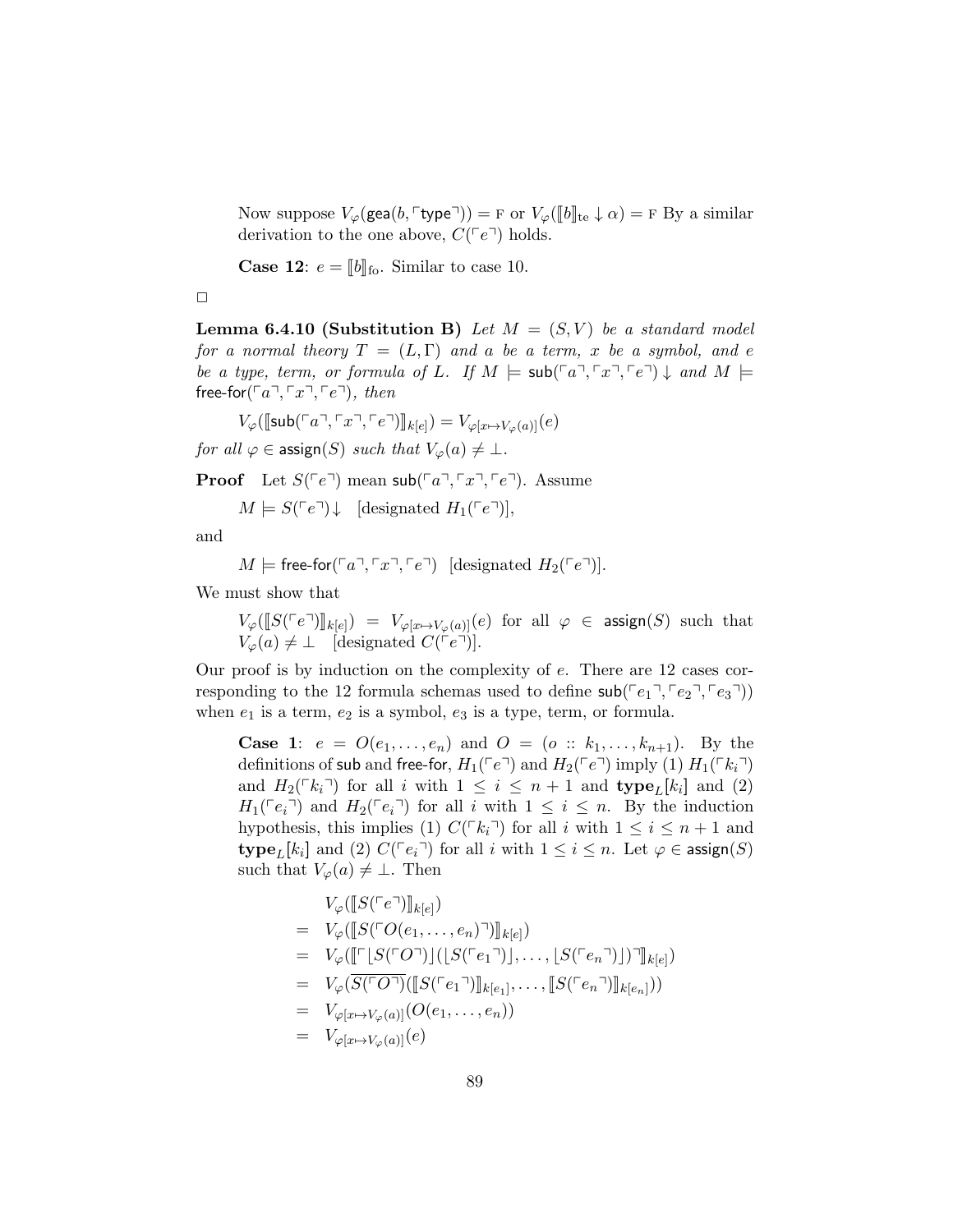where

$$
\overline{S(\ulcorner O\urcorner)} = (o :: \overline{S(\ulcorner k_1 \urcorner)}, \ldots, \overline{S(\ulcorner k_{n+1} \urcorner)})
$$

and

$$
\overline{S(\ulcorner k_i \urcorner)} = \left\{ \begin{array}{ll} \llbracket S(\ulcorner k_i \urcorner) \rrbracket_{\text{ty}} & \text{if type}_L[k_i] \\ k_i & \text{if } k_i = \text{type or formula.} \end{array} \right.
$$

The third line is by the definition of sub; the fourth is by Lemma 6.3.2 and part 1 of Lemma 6.4.9; and the fifth holds since (1) O and  $S(\ulcorner O\urcorner)$ are similar by part 1 of Lemma 6.4.9, (2)  $C(\lceil k_i \rceil)$  holds for all i with  $1 \leq i \leq n+1$  and  $\textbf{type}_L[k_i]$ , and (3)  $C(\lceil e_i \rceil)$  holds for all i with  $1 \leq i \leq n$ . Therefore,  $C(\ulcorner e \urcorner)$  holds.

**Case 2:**  $e = (x : \alpha)$ . By the definitions of free-for and free-for,  $H_1(\ulcorner e \urcorner)$ and  $H_2(\ulcorner e \urcorner)$  imply  $H_1(\ulcorner \alpha \urcorner)$ ,  $H_2(\ulcorner \alpha \urcorner)$ , and  $M \models$  cleanse( $\ulcorner e' \urcorner) \downarrow$ . By the induction hypothesis, this implies  $C(\ulcorner\alpha\urcorner)$ . Let  $\varphi \in \mathsf{assign}(S)$  such that  $V_{\varphi}(a) \neq \bot$ . Then

$$
V_{\varphi}([\llbracket S(\ulcorner e \urcorner)] \rrbracket_{k[e]})
$$
\n
$$
= V_{\varphi}([\llbracket S(\ulcorner (x : \alpha) \urcorner)] \rrbracket_{te})
$$
\n
$$
= V_{\varphi}([\llbracket \mathsf{if}(a \downarrow [\llbracket S(\alpha)] \rrbracket_{\mathsf{ty}}, \mathsf{cleanse}(\ulcorner a \urcorner), \ulcorner \perp \mathsf{c} \urcorner)] \rrbracket_{te})
$$
\n
$$
= V_{\varphi}(\mathsf{if}(a \downarrow [\llbracket S(\alpha)] \rrbracket_{\mathsf{ty}}, [\llbracket \mathsf{cleanse}(\ulcorner a \urcorner)] \rrbracket_{te}, \perp \mathsf{c}))
$$
\n
$$
= V_{\varphi}(\mathsf{if}(a \downarrow [\llbracket S(\alpha)] \rrbracket_{\mathsf{ty}}, a, \perp \mathsf{c}))
$$
\n
$$
= V_{\varphi[x \mapsto V_{\varphi}(a)]}(\mathsf{if}((x : \mathsf{C}) \downarrow \alpha, (x : \mathsf{C}), \perp \mathsf{c}))
$$
\n
$$
= V_{\varphi[x \mapsto V_{\varphi}(a)]}((x : \alpha))
$$
\n
$$
= V_{\varphi[x \mapsto V_{\varphi}(a)]}(e).
$$

The third line is by the definition of sub; the fourth is by Lemma 6.3.2 and part 1 of Lemma 6.4.8; the fifth is by  $M \models$  cleanse( $\ulcorner e' \urcorner$ )  $\downarrow$  and part 4 of Lemma 6.4.8; the sixth is by  $C(\lceil \alpha \rceil)$ ; and the seventh is by the definition of the standard valuation on variables. Therefore,  $C(^{\top}e^{\top})$ holds.

**Case 3:**  $e = (y : \alpha)$  where  $x \neq y$ . By the definitions of sub and free-for,  $H_1(\ulcorner e \urcorner)$  and  $H_2(\ulcorner e \urcorner)$  imply  $H_1(\ulcorner \alpha \urcorner)$  and  $H_2(\ulcorner \alpha \urcorner)$ . By the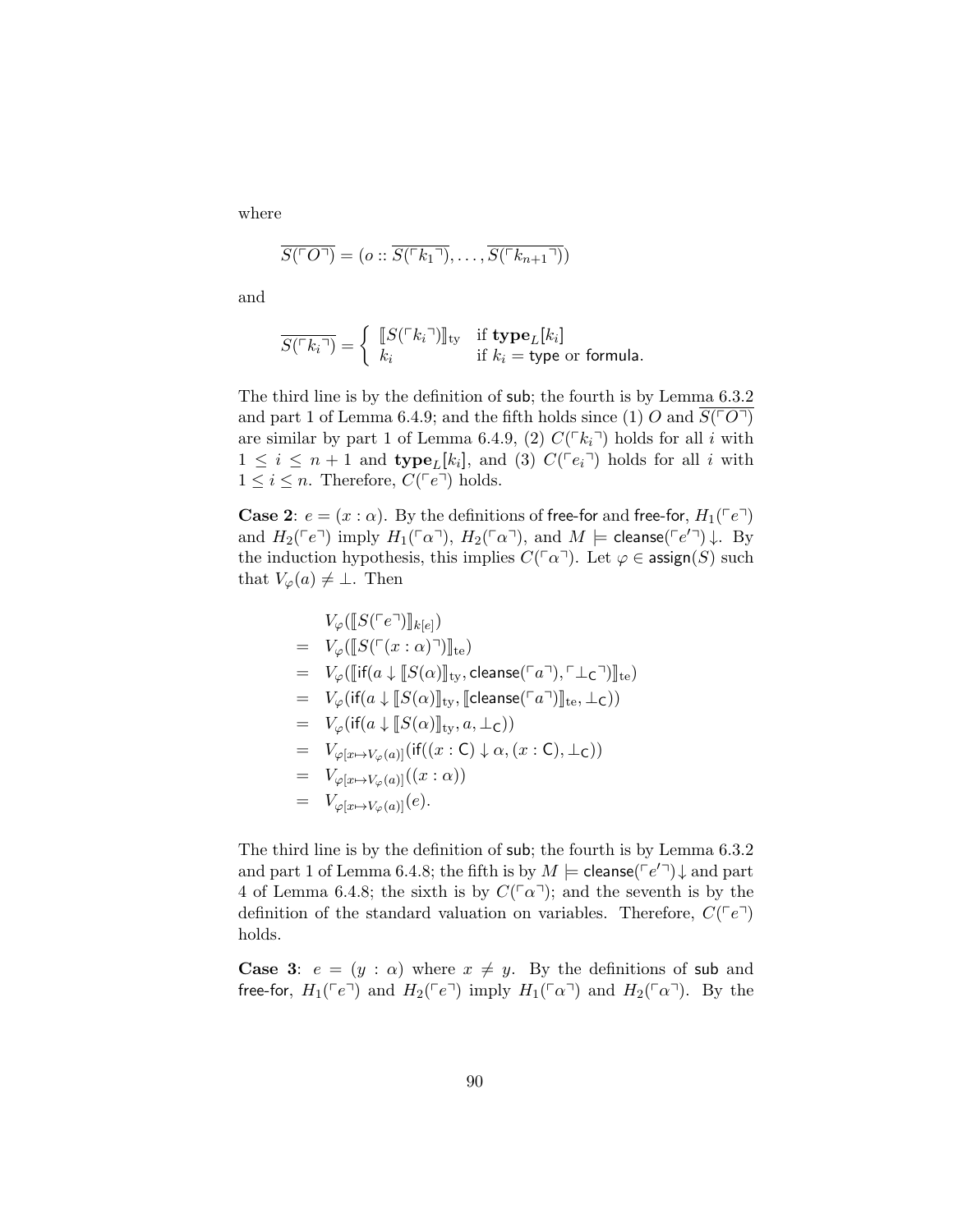induction hypothesis, this implies  $C(\ulcorner\alpha\urcorner)$ . Let  $\varphi \in \text{assign}(S)$  such that  $V_{\varphi}(a) \neq \bot$ . Then

$$
V_{\varphi}([\llbracket S(\ulcorner e\urcorner)] \rrbracket_{k[e]})
$$
\n
$$
= V_{\varphi}([\llbracket S(\ulcorner (y:\alpha)\urcorner)] \rrbracket_{te})
$$
\n
$$
= V_{\varphi}([\llbracket \ulcorner (y:\llbracket S(\alpha) \rrbracket)\urcorner] \rrbracket_{te})
$$
\n
$$
= V_{\varphi}((y:\llbracket S(\ulcorner \alpha\urcorner)] \rrbracket_{ty}))
$$
\n
$$
= V_{\varphi[x \mapsto V_{\varphi}(a)]}((y:\alpha))
$$
\n
$$
= V_{\varphi[x \mapsto V_{\varphi}(a)]}(e).
$$

The third line is by the definition of sub; the fourth is by Lemma 6.3.2 and part 1 of Lemma 6.4.9; and the fifth is by  $C(\lceil \alpha \rceil)$ . Therefore,  $C(\lceil e^{\eta} \rceil)$  holds.

**Case 4:**  $e = (\star x : \alpha : e')$  and  $\star$  is  $\Lambda$ ,  $\lambda$ ,  $\exists$ ,  $\iota$ , or  $\epsilon$ . By the definitions of sub and free-for,  $H_1(\ulcorner e \urcorner)$  and  $H_2(\ulcorner e \urcorner)$  imply  $H_1(\ulcorner \alpha \urcorner)$ ,  $H_2(\ulcorner \alpha \urcorner)$ , and  $M \models$  cleanse( $\lceil e'^{\top} \rceil$ )  $\downarrow$ . By the induction hypothesis, this implies  $C(\lceil \alpha \rceil)$ . Let  $\varphi \in \text{assign}(S)$  such that  $V_{\varphi}(a) \neq \bot$ . Then

$$
V_{\varphi}([\llbracket S(\ulcorner e\urcorner)] \rrbracket_{k[e]})
$$
\n
$$
= V_{\varphi}([\llbracket S(\ulcorner (\star x : \alpha \cdot e')\urcorner)] \rrbracket_{k[e]})
$$
\n
$$
= V_{\varphi}([\llbracket \ulcorner (\star x : \llbracket S(\ulcorner \alpha \urcorner)] \ldots \llbracket \text{cleanse}(\ulcorner e' \urcorner)] \urcorner] \rrbracket_{k[e]})
$$
\n
$$
= V_{\varphi}((\star x : \llbracket S(\ulcorner \alpha \urcorner)] \rrbracket_{\text{ty}} \ldots \llbracket \text{cleanse}(\ulcorner e' \urcorner)] \rrbracket_{k[e']}) )
$$
\n
$$
= V_{\varphi}((\star x : \llbracket S(\ulcorner \alpha \urcorner)] \rrbracket_{\text{ty}} \ldots e'))
$$
\n
$$
= V_{\varphi[x \mapsto V_{\varphi}(a)]}((\star x : \alpha \ldots e'))
$$
\n
$$
= V_{\varphi[x \mapsto V_{\varphi}(a)]}(e).
$$

The third line is by the definition of sub; the fourth is by Lemma 6.3.2, part 1 of Lemma 6.4.9, and parts 1 and 2 of Lemma 6.4.8; the fifth is by  $M \models$  cleanse( $\ulcorner e' \urcorner$ )  $\downarrow$  and part 4 of Lemma 6.4.8; and the sixth is by  $C(\lceil \alpha \rceil)$  and the fact that

$$
V_{\varphi[x \mapsto d]}(e') = V_{\varphi[x \mapsto V_{\varphi}(a)][x \mapsto d]}(e')
$$

for all  $d \in D_c$ . Therefore,  $C(\ulcorner e \urcorner)$  holds.

**Case 5:**  $e = ( \star y : \alpha : e'), x \neq y$ , and  $\star$  is  $\Lambda$ ,  $\lambda$ ,  $\exists$ ,  $\iota$ , or  $\epsilon$ . By the definitions of sub and free-for,  $H_1(\ulcorner e \urcorner)$  and  $H_2(\ulcorner e \urcorner)$  imply (1)  $H_1(\ulcorner \alpha \urcorner)$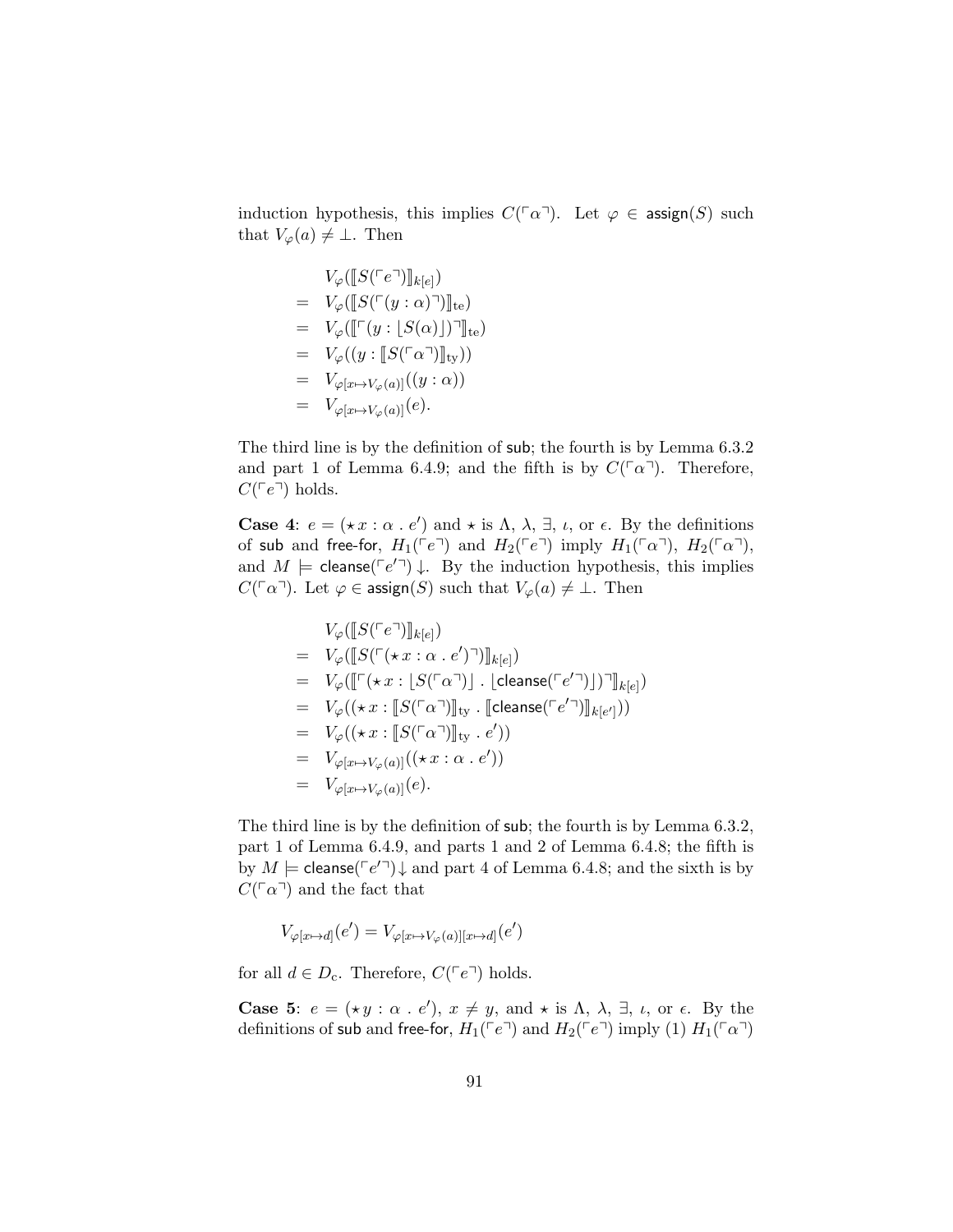and  $H_2(\ulcorner\alpha\urcorner), (2)$  either  $(*)$   $M \models \neg \mathsf{free-in}(\ulcorner x \urcorner, \ulcorner e' \urcorner)$  or  $(**)$   $M \models$  $\neg$  free-in( $\ulcorner y \urcorner, \ulcorner a \urcorner)$ , and (3)  $H_1(\ulcorner e' \urcorner)$  and  $H_2(\ulcorner e' \urcorner)$ . By the induction hypothesis, this implies  $C(\ulcorner\alpha\urcorner)$  and  $C(\ulcorner e'\urcorner)$ . Let  $\varphi \in \mathsf{assign}(S)$  such that  $V_{\varphi}(a) \neq \bot$ . Then

$$
V_{\varphi}([\![S(\ulcorner e \urcorner)]\!]_{k[e]})
$$
\n
$$
= V_{\varphi}([\![S(\ulcorner \langle \star y : \alpha \cdot e' \rangle \urcorner)]\!]_{k[e]})
$$
\n
$$
= V_{\varphi}([\![\ulcorner (\star y : [S(\ulcorner \alpha \urcorner)] \cdot [S(\ulcorner e' \urcorner)]\urcorner]\!]_{k[e]}))
$$
\n
$$
= V_{\varphi}((\star y : [S(\ulcorner \alpha \urcorner)]\!]_{\text{ty}} \cdot [[S(\ulcorner e' \urcorner)]\!]_{k[e']}))
$$
\n
$$
= V_{\varphi[x \mapsto V_{\varphi}(a)]}((\star y : \alpha \cdot e'))
$$
\n
$$
= V_{\varphi[x \mapsto V_{\varphi}(a)]}(e).
$$

The third line is by the definition of sub; the fourth is by Lemma 6.3.2 and parts 1 and 2 of Lemma 6.4.9; and the fifth is by  $C(\lceil \alpha \rceil)$  and separate arguments for the two cases  $(*)$  and  $(**)$ . In case  $(*)$ ,

$$
V_{\varphi[y \mapsto d]}([\![S(\ulcorner e' \urcorner)]\!]_{k[e]})
$$
\n
$$
= V_{\varphi[y \mapsto d]}(e')
$$
\n
$$
= V_{\varphi[y \mapsto d][x \mapsto V_{\varphi}(a)]}(e')
$$
\n
$$
= V_{\varphi[x \mapsto V_{\varphi}(a)][y \mapsto d]}(e')
$$

for all  $d \in D_c$ . The second line is by (\*),  $H_1(\ulcorner e' \urcorner)$ , and part 4 of Lemma 6.4.9, and the third is by  $(*)$  and part 1 of Lemma 6.4.5. In case (∗∗),

$$
V_{\varphi[y \to d]}([\llbracket S(\ulcorner e' \urcorner)] \rrbracket_{k[e]})
$$
\n
$$
= V_{\varphi[y \to d][x \to V_{\varphi[y \to d]}(a)]}(e')
$$
\n
$$
= V_{\varphi[y \to d][x \to V_{\varphi}(a)]}(e')
$$
\n
$$
= V_{\varphi[x \to V_{\varphi}(a)][y \to d]}(e')
$$

for all  $d \in D_c$ . The second line is by  $C(\lceil e^{\prime \rceil})$ , and the third is by  $(**)$ and part 1 of Lemma 6.4.5. Therefore,  $C(\ulcorner e \urcorner)$  holds.

**Case 6:**  $e = \alpha(a)$ . Similar to case 3.

**Case 7:**  $e = f(a)$ . Similar to case 3.

**Case 8:**  $e = \text{if}(A, b, c)$ . Similar to case 3.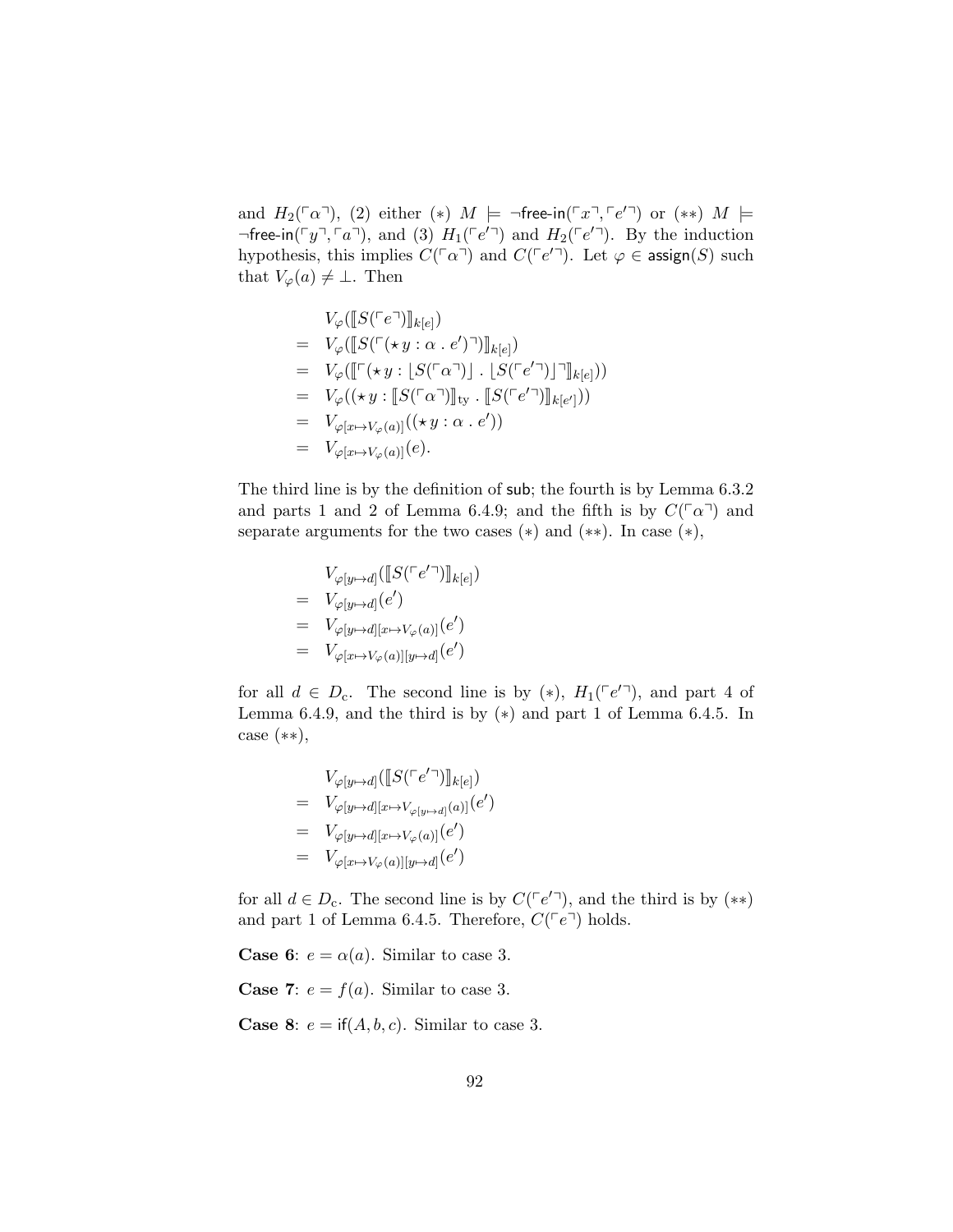**Case 9:**  $e = \ulcorner e' \urcorner$ . Let  $\varphi \in \text{assign}(S)$  such that  $V_{\varphi}(a) \neq \bot$ . Then

$$
V_{\varphi}([\llbracket S(\ulcorner e \urcorner)] \rrbracket_{k[e]})
$$
\n
$$
= V_{\varphi}([\llbracket S(\ulcorner \ulcorner e' \urcorner \urcorner)] \rrbracket_{te})
$$
\n
$$
= V_{\varphi}(\llbracket \ulcorner \ulcorner e' \urcorner \urcorner] \rrbracket_{te})
$$
\n
$$
= V_{\varphi}(\ulcorner e' \urcorner)
$$
\n
$$
= V_{\varphi[x \mapsto V_{\varphi}(a)]}(\ulcorner e' \urcorner)
$$
\n
$$
= V_{\varphi[x \mapsto V_{\varphi}(a)]}(e)
$$

The third line is by the definition of sub; the fourth is by Lemma 6.3.1; and the fifth is by the fact that  $V_{\varphi}(e)$  does not depend on  $\varphi$ . Therefore,  $C(\ulcorner e \urcorner)$  holds.

**Case 10:**  $e = [\![b]\!]_{\text{ty}}$ . Let  $\varphi \in \text{assign}(S)$  such that  $V_{\varphi}(a) \neq \bot$ .<br>Suppose  $V_{\varphi}(\text{gea}(\ulcorner H^{-1}(V_{\varphi[x \mapsto V_{\varphi}(a)}(b)) \urcorner, \ulcorner \text{type} \urcorner)) = \text{T}$ . By the definitions of sub and free-for,  $H_1(\ulcorner\overset{\rightharpoonup }{e}\urcorner)$  and  $H_2(\ulcorner e\urcorner)$  imply (1)  $H_1(\ulcorner b\urcorner)$  and  $H_2(\ulcorner b\urcorner)$  and (2)  $H_1([S(\ulcorner b\urcorner)]_{\text{te}})$  and  $H_2([S(\ulcorner b\urcorner)]_{\text{te}})$ . By the induction hypothesis, this implies (1)  $C(^{\lceil b \rceil})$  and (2)  $C([S(^{\lceil b \rceil})]_{te})$ . Let  $u = \text{coerce-to-type}(S(\llbracket S(\llbracket S(\llbracket b \rrbracket)\rrbracket_{\text{te}})).$  Then

$$
V_{\varphi}([\![S(\ulcorner e \urcorner)]\!]_{k[e]})
$$
\n
$$
= V_{\varphi}([\![S(\ulcorner [b]\!]_{ty} \urcorner)]\!]_{ty})
$$
\n
$$
= V_{\varphi}([\![if(\mathsf{syn-closed}(S(\ulcorner b \urcorner)),\ulcorner \mathsf{type} \urcorner),\lfloor u \rfloor,C) \urcorner,
$$
\n
$$
\perp_C)]\!]_{ty})
$$
\n
$$
= V_{\varphi}([\![\ulcorner \mathsf{if}(\mathsf{gea}([\![S(\ulcorner b \urcorner)],\ulcorner \mathsf{type} \urcorner),\lfloor u \rfloor,C) \urcorner]\!]_{ty})
$$
\n
$$
= V_{\varphi}(\mathsf{if}(\mathsf{gea}([\![S(\ulcorner b \urcorner)]\!]_{te},\ulcorner \mathsf{type} \urcorner),[\![u]\!]_{ty},C))
$$
\n
$$
= V_{\varphi}(\mathsf{if}(\mathsf{gea}(\ulcorner H^{-1}(V_{\varphi[x \mapsto V_{\varphi}(a)]}(b)) \urcorner, \ulcorner \mathsf{type} \urcorner),[\![u]\!]_{ty},C))
$$
\n
$$
= V_{\varphi}([\![\mathsf{coerce-to-type}(S([\![S(\ulcorner b \urcorner)]\!]_{te}))]\!]_{ty})
$$
\n
$$
= V_{\varphi}([\![S(\ulcorner H^{-1}(V_{\varphi[x \mapsto V_{\varphi}(a)]}(b)) \urcorner)]\!]_{ty})
$$
\n
$$
= V_{\varphi[x \mapsto V_{\varphi}(a)]}(\ulcorner H^{-1}(V_{\varphi[x \mapsto V_{\varphi}(a)]}(b))))
$$
\n
$$
= V_{\varphi[x \mapsto V_{\varphi}(a)]}([\![\ulcorner H^{-1}(V_{\varphi[x \mapsto V_{\varphi}(a)]}(b)) \urcorner)\!]_{ty})
$$
\n
$$
= V_{\varphi[x \mapsto V_{\varphi}(a)]}([\![b]\!]_{ty})
$$
\n
$$
= V_{\varphi[x \mapsto V_{\varphi}(a)]}([\![b]\!]_{ty})
$$
\n
$$
= V_{\varphi[x \mapsto V_{\varphi}(a)]}([\![b]\!]_{ty})
$$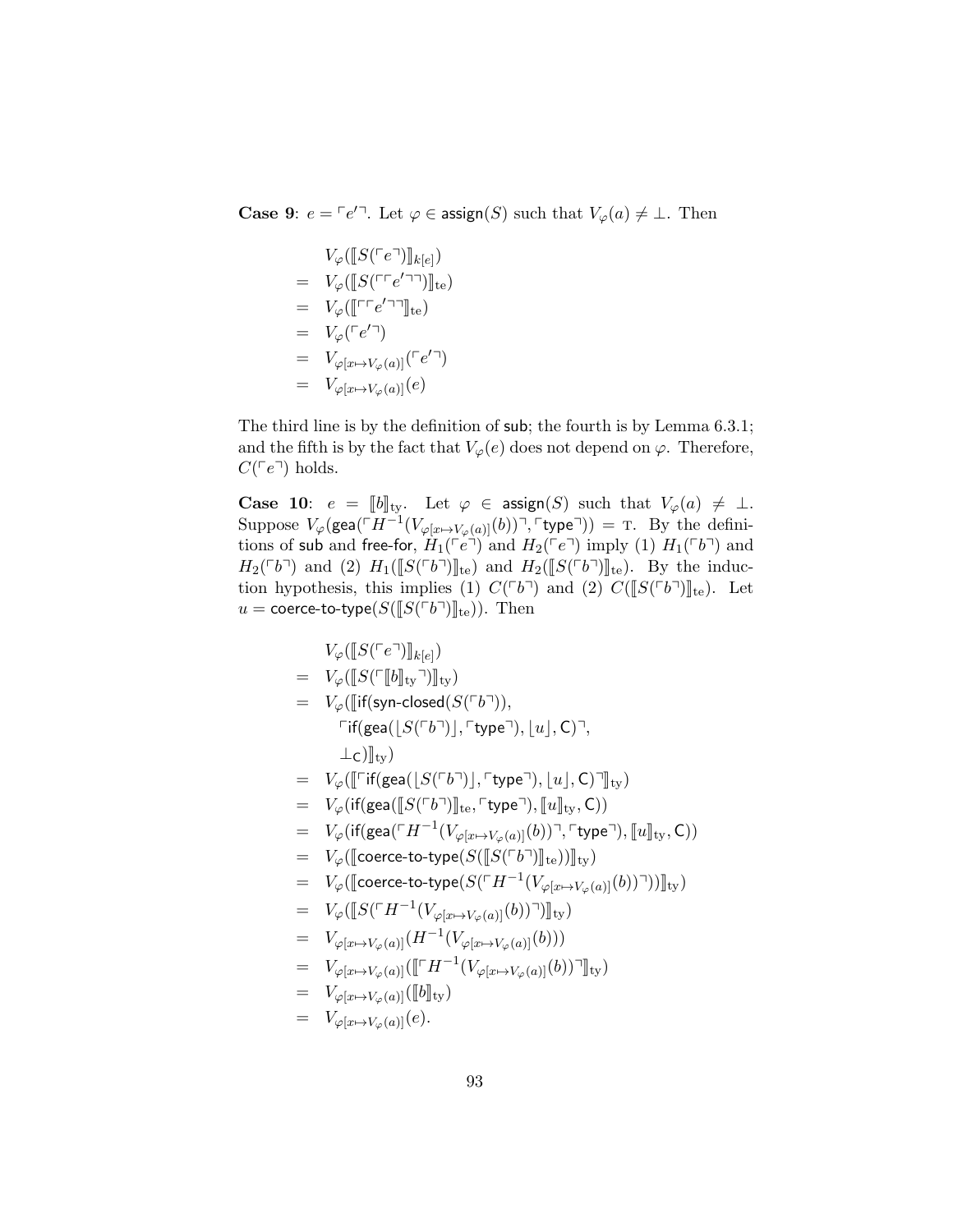The third line is by the definition of sub; the fourth is by  $H_1$ ( $\lceil e^{\eta}$ ); the fifth is by Lemma 6.3.2 and part 1 of this lemma; the sixth is by  $C(^{\lceil b^{\rceil}})$ ; the seventh is by the hypothesis that  $V_{\varphi}(\textsf{gea}(\ulcorner H^{-1}(V_{\varphi[x \mapsto V_{\varphi}(a)]}(b)) \urcorner, \ulcorner \textsf{type} \urcorner))$  = T and the definition of u; the eight is by  $C(^{\lceil}b^{\rceil})$ ; the ninth is by  $V_{\varphi}(\textsf{gea}(\ulcorner H^{-1}(V_{\varphi[x \mapsto V_{\varphi}(a)]}(b)) \urcorner, \ulcorner \textsf{type} \urcorner)) = \textup{T}$  and part 1 of this lemma; the tenth is by  $C(\llbracket S(\ulcorner b\urcorner)\rrbracket_{te})$  since

$$
V_{\varphi}(\llbracket S(\ulcorner b\urcorner)\rrbracket_{\text{te}}) = V_{\varphi[x \mapsto V_{\varphi}(a)]}(b) = V_{\varphi}(\ulcorner H^{-1}(V_{\varphi[x \mapsto V_{\varphi}(a)]}(b))\urcorner)
$$

by  $C(\ulcorner b\urcorner)$ ; the eleventh is by the semantics of evaluation; and the twelveth is by

$$
V_{\varphi[x \mapsto V_{\varphi}(a)]}([\ulcorner H^{-1}(V_{\varphi[x \mapsto V_{\varphi}(a)]}(b))\urcorner]]_{\text{ty}}) = V_{\varphi[x \mapsto V_{\varphi}(a)]}(b).
$$

Therefore,  $C(\ulcorner e \urcorner)$  holds.

Now suppose  $V_{\varphi}(\text{gea}(\ulcorner H^{-1}(V_{\varphi[x \mapsto V_{\varphi}(a)]}(b)) \urcorner, \ulcorner \text{type} \urcorner)) = \text{F. By a simi-}$ lar derivation to the one above,  $C({\lceil}e^{\rceil})$  holds.

**Case 11**:  $e = [b]_{\alpha}$ . Let  $\varphi \in \text{assign}(S)$  such that  $V_{\varphi}(a) \neq \bot$ . Suppose  $V_\varphi(\text{gea}(\ulcorner H^{-1}(\bar{V}_{\varphi[x \mapsto V_\varphi(a)]}(b)) \urcorner, \text{type} \urcorner)) = \text{T} \text{ and } \bar{V}_\varphi([b]_{\text{te}} \downarrow \alpha) = \text{T}.$ By the definitions of sub and free-for,  $H_1(\ulcorner e \urcorner)$  and  $H_2(\ulcorner e \urcorner)$  imply (1)  $H_1(^{\ulcorner}b\urcorner)$  and  $H_2(^{\ulcorner}b\urcorner)$ , (2)  $H_1(^{\ulcorner}\alpha\urcorner)$  and  $H_2(^{\ulcorner}\alpha\urcorner)$ , and (3)  $H_1(^{\ulcorner}e'\urcorner)$ and  $H_2(\ulcorner e' \urcorner)$ . By the induction hypothesis, this implies (1)  $C(\ulcorner b \urcorner)$ , (2)  $C(\ulcorner\alpha\urcorner)$ , and (3)  $C(\llbracket S(\ulcorner b\urcorner)\rrbracket_{\text{te}})$ . Let  $u = \text{coerce-to-term}(S(\llbracket S(\ulcorner b\urcorner)\rrbracket_{\text{te}})).$ Then

$$
V_{\varphi}([\llbracket S(^{\ulcorner}e^{\urcorner}) \rrbracket_{k[e]})
$$
\n
$$
= V_{\varphi}([\llbracket f(\lbrack \llbracket S(^{\ulcorner}[\llbracket b]\rrbracket_{\alpha}) \rrbracket_{te})
$$
\n
$$
= V_{\varphi}([\llbracket f(\text{syn-closed}(S(^{\ulcorner}b^{\urcorner})), \ulcorner \alpha^{\urcorner}) \wedge \llbracket u \rrbracket \downarrow \llbracket S(^{\ulcorner} \alpha^{\urcorner}) \rrbracket, \llbracket u \rrbracket, \perp_{\mathbf{C}} )^{\urcorner},
$$
\n
$$
= V_{\varphi}([\llbracket \ulcorner \llbracket f(\text{gea}([\llbracket S(^{\ulcorner}b^{\urcorner}) \rrbracket, \ulcorner \alpha^{\urcorner}) \wedge \llbracket u \rrbracket \downarrow \llbracket S(^{\ulcorner} \alpha^{\urcorner}) \rrbracket, \llbracket u \rrbracket, \perp_{\mathbf{C}} )^{\urcorner}]_{te})
$$
\n
$$
= V_{\varphi}(\llbracket f(\text{gea}([\llbracket S(^{\ulcorner}b^{\urcorner}) \rrbracket_{te}, \ulcorner \alpha^{\urcorner}) \wedge \llbracket u \rrbracket_{te} \downarrow \llbracket S(^{\ulcorner} \alpha^{\urcorner}) \rrbracket_{ty}, \llbracket u \rrbracket_{te}, \perp_{\mathbf{C}}))
$$
\n
$$
= V_{\varphi}(\llbracket f(\text{gea}(\ulcorner H^{-1}(V_{\varphi[x \mapsto V_{\varphi}(a)]}(b))^{\urcorner}, \ulcorner \alpha^{\urcorner}) \wedge \llbracket u \rrbracket_{te}, \perp_{\mathbf{C}}))
$$
\n
$$
= \llbracket u \rrbracket_{te},
$$
\n
$$
= \perp_{\mathbf{C}}))
$$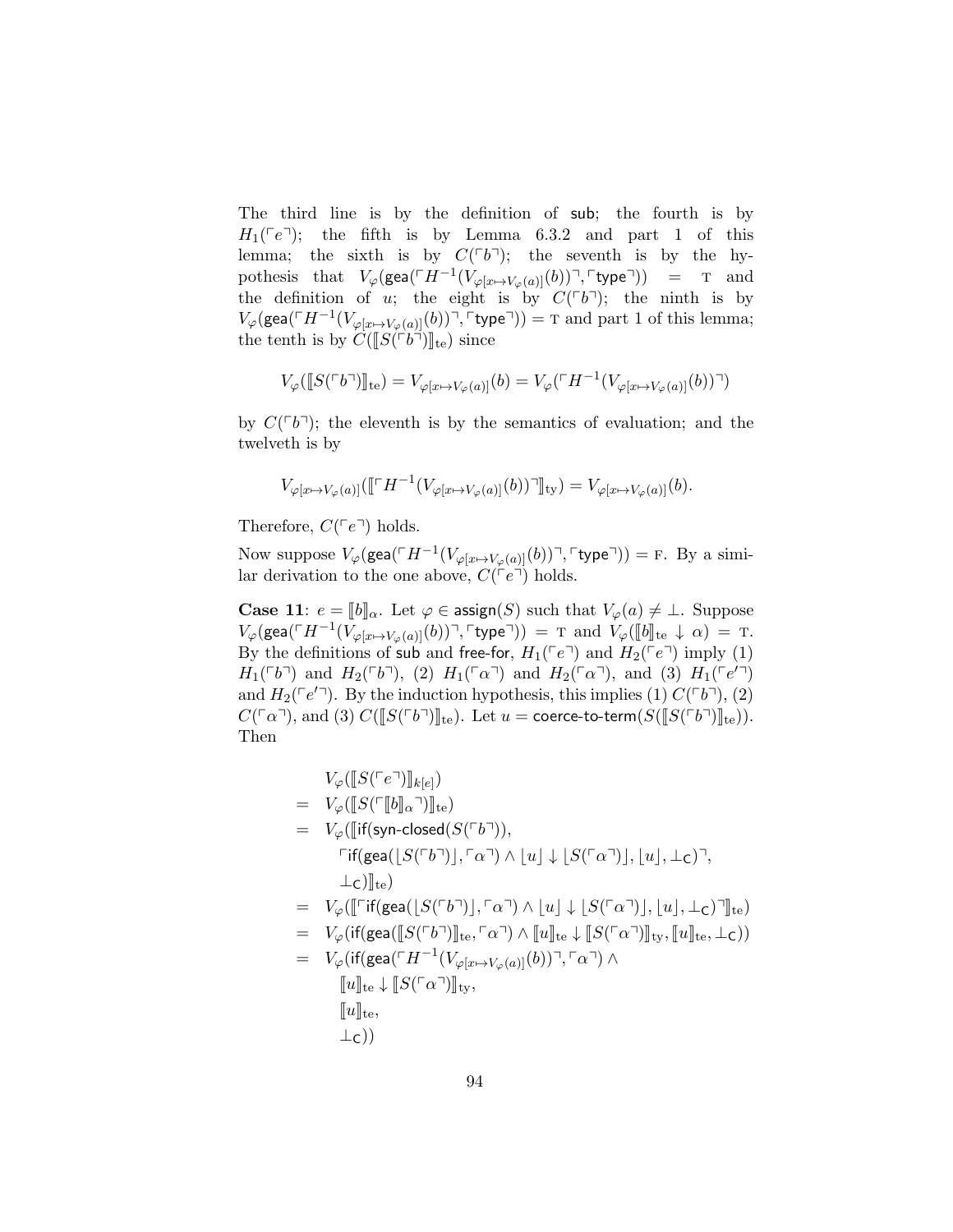<sup>=</sup> <sup>V</sup>ϕ(if(Jcoerce-to-term(S(JS(pbq)Kte))Kte <sup>↓</sup> <sup>J</sup>S(pαq)Kty, <sup>J</sup>coerce-to-term(S(JS(pbq)Kte))Kte, ⊥C)) <sup>=</sup> <sup>V</sup>ϕ(if(Jcoerce-to-term(S(pH−<sup>1</sup> (Vϕ[x7→Vϕ(a)](b))q))Kte <sup>↓</sup> <sup>J</sup>S(pαq)Kty, Jcoerce-to-term(S(pH−<sup>1</sup> (Vϕ[x7→Vϕ(a)](b))q))Kte, ⊥C)) <sup>=</sup> <sup>V</sup>ϕ(if(JS(pH−<sup>1</sup> (Vϕ[x7→Vϕ(a)](b))q)Kte <sup>↓</sup> <sup>J</sup>S(pαq)Kty, JS(pH−<sup>1</sup> (Vϕ[x7→Vϕ(a)](b))q)Kte, ⊥C)) = Vϕ[x7→Vϕ(a)](if(H−<sup>1</sup> (Vϕ[x7→Vϕ(a)](b)) ↓ α, H−<sup>1</sup> (Vϕ[x7→Vϕ(a)](b)), ⊥C)) <sup>=</sup> <sup>V</sup>ϕ[x7→Vϕ(a)](if(JpH−<sup>1</sup> (Vϕ[x7→Vϕ(a)](b))qKte <sup>↓</sup> α, JpH−<sup>1</sup> (Vϕ[x7→Vϕ(a)](b))qKte, ⊥C)) <sup>=</sup> <sup>V</sup>ϕ[x7→Vϕ(a)](if(JbKte <sup>↓</sup> α, <sup>J</sup>bKte, <sup>⊥</sup>C)) <sup>=</sup> <sup>V</sup>ϕ[x7→Vϕ(a)](JbKα) = Vϕ[x7→Vϕ(a)](e).

The third line is by the definition of sub; the fourth is by  $H_1(\lceil e \rceil)$ ; the fifth is by Lemma 6.3.2 and part 1 of this lemma; the sixth is by  $C(^{\lceil b^{\rceil}})$ ; the seventh is by the hypothesis that  $V_{\varphi}(\textsf{gea}(\ulcorner H^{-1}(V_{\varphi[x \mapsto V_{\varphi}(a)]}(b)) \urcorner, \ulcorner \textsf{type} \urcorner)) = \textsf{T}$  and the definition of u; the eight is by  $C(^{\Gamma}b^{\gamma})$ ; the ninth is by  $V_{\varphi}(\textsf{gea}(\ulcorner H^{-1}(V_{\varphi[x \mapsto V_{\varphi}(a)]}(b)) \urcorner, \ulcorner \textsf{type} \urcorner)) = \textup{T}$  and part 1 of this lemma; the tenth is by  $C(\lceil \alpha^{\mathsf{T}} \rceil)$  and  $C(\lceil S(\lceil b^{\mathsf{T}} \rceil)|_{\text{te}})$  since

$$
V_{\varphi}(\llbracket S(\ulcorner b\urcorner)\rrbracket_{\mathrm{te}}) = V_{\varphi[x \mapsto V_{\varphi}(a)]}(b) = V_{\varphi}(\ulcorner H^{-1}(V_{\varphi[x \mapsto V_{\varphi}(a)]}(b))\urcorner)
$$

by  $C(\lceil b\rceil)$ ; the eleventh is by the semantics of evaluation; and the twelveth is by

$$
V_{\varphi[x \mapsto V_{\varphi}(a)]}([\ulcorner H^{-1}(V_{\varphi[x \mapsto V_{\varphi}(a)]}(b))\urcorner]]_{\text{te}}) = V_{\varphi[x \mapsto V_{\varphi}(a)]}(b).
$$

Therefore,  $C(\ulcorner e \urcorner)$  holds.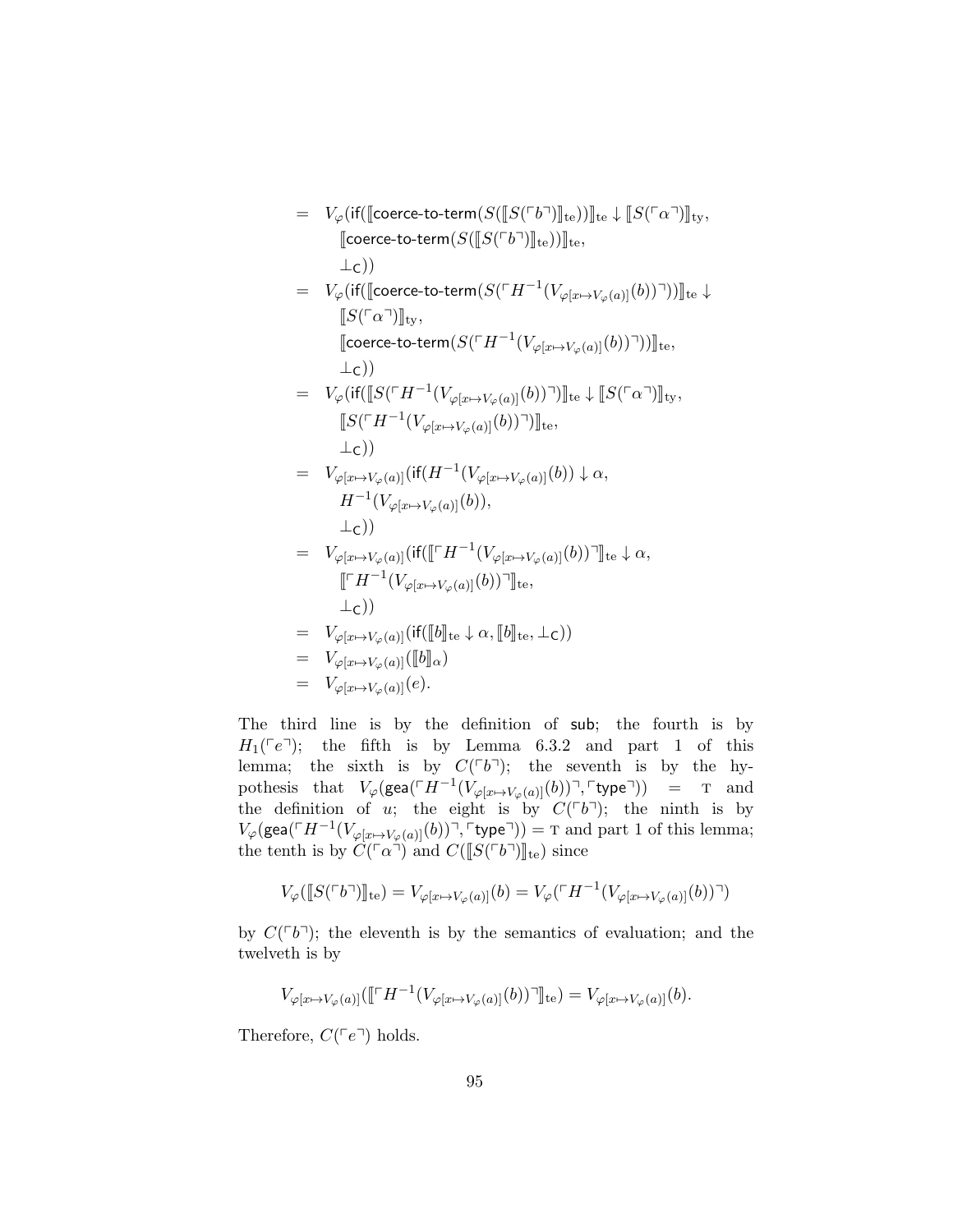Now suppose  $V_{\varphi}(\text{gea}(\ulcorner H^{-1}(V_{\varphi[x \mapsto V_{\varphi}(a)]}(b)) \urcorner, \ulcorner \text{type} \urcorner)) = \text{F}$  or  $V_{\varphi}(\llbracket b \rrbracket_{\text{te}} \downarrow \alpha) = \text{F}$ . By a similar derivation to the one above,  $C(\ulcorner e \urcorner)$  holds.

**Case 12:**  $e = [b]$ <sub>fo</sub>. Similar to case 10.

 $\Box$ 

# 6.5 More Notational Definitions

Using some of the operators defined in this section and the previous section, we give some notational definitions for additional variable binders. Let L be a normal language.

#### 1. Class Abstraction

 $(C u : \alpha A)$  means

 $(\iota x : \mathsf{power-type}(\alpha) : (\forall u : \alpha : u \in x \equiv A))$ 

where  $x$  is some member of  $S$  such that

$$
T_{\ker}^L \models \neg \mathsf{free-in}(\ulcorner x \urcorner, \ulcorner \alpha \urcorner)
$$

and

$$
T_{\ker}^L \models \neg \mathsf{free\text{-}in}(\ulcorner x \urcorner, \ulcorner A \urcorner).
$$

Compact notation:

$$
\{a_1, \ldots, a_n\} \text{ means } (\mathbf{C} u : \mathbf{V} \cdot u = a_1 \vee \cdots \vee u = a_n) \text{ for } n \ge 0.
$$

#### 2. Dependent Type Product

 $(\otimes x : \alpha \cdot \beta)$  means

type(
$$
(Cp: V \times V \cdot \exists x: \alpha \cdot \exists y: \beta \cdot p = \langle x, y \rangle)
$$
)

where  $p$  is some member of  $S$  such that

$$
T_{\ker}^L \models \neg \mathsf{free-in}(\ulcorner p \urcorner, \ulcorner \alpha \urcorner)
$$

and

$$
T_{\ker}^L \models \neg \mathsf{free\text{-}in}(\ulcorner p \urcorner, \ulcorner \beta \urcorner).
$$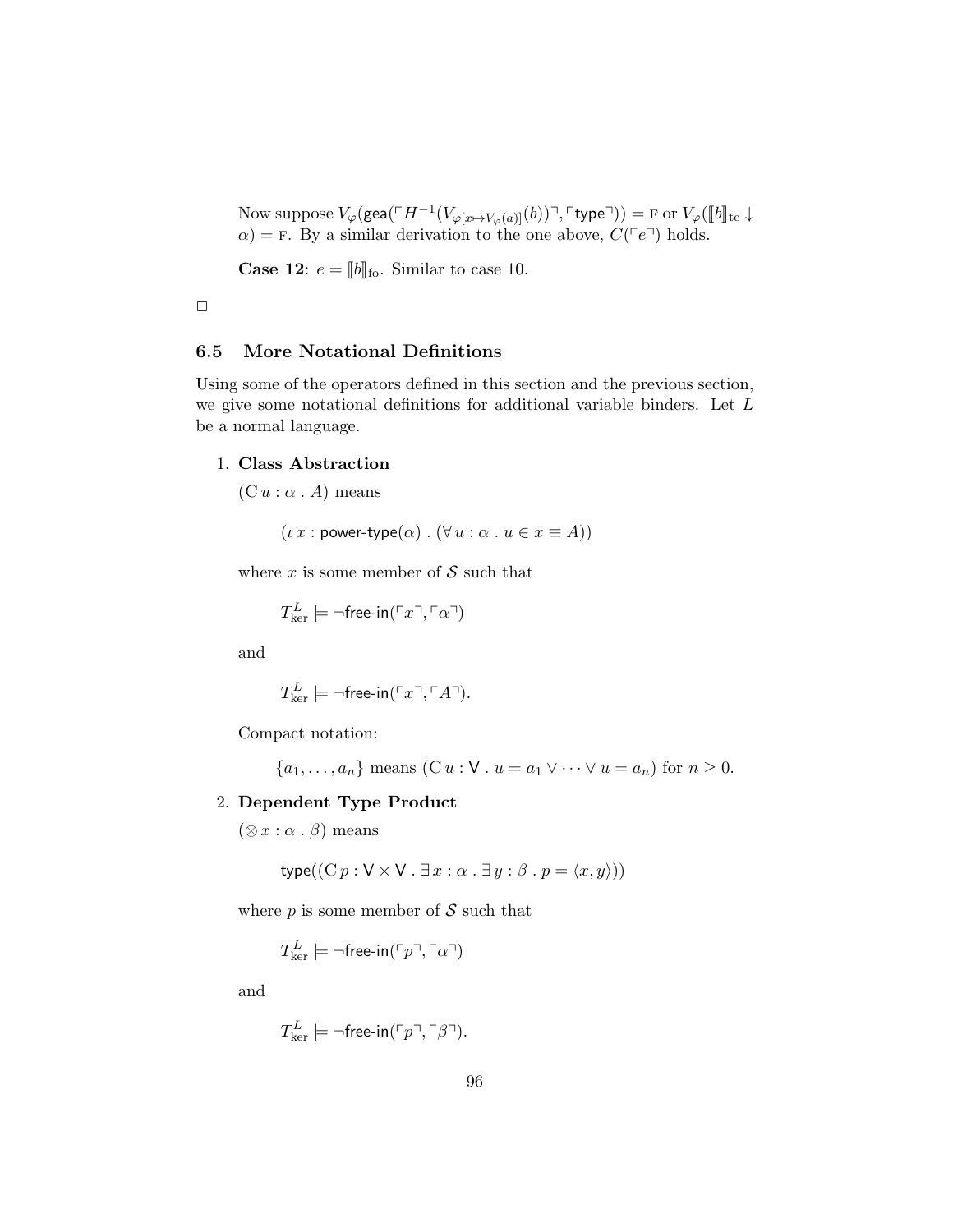#### 3. Unique Existential Quantification

 $(\exists ! x : \alpha . A)$  means

 $(\exists x : \alpha \cdot (A \wedge (\forall y : \alpha \cdot \sqrt{S} \text{sub}(\ulcorner(y : \alpha) \urcorner, \ulcorner x \urcorner, \ulcorner A \urcorner))\Vert_{\text{fo}} \supseteq y = x)))$ 

where  $y$  is some member of  $S$  such that

$$
T_{\text{ker}}^L \models \neg \text{free-in}(\ulcorner y \urcorner, \ulcorner A \urcorner),
$$
  

$$
T_{\text{ker}}^L \models \text{sub}(\ulcorner (y : \alpha) \urcorner, \ulcorner x \urcorner, \ulcorner A \urcorner) \downarrow,
$$

and

$$
T_{\ker}^L \models \text{free-for}(\ulcorner (y:\alpha) \urcorner, \ulcorner x \urcorner, \ulcorner A \urcorner).
$$

# 7 Examples

# 7.1 Law of Excluded Middle

In many traditional logics, e.g., first-order logic, the law of excluded middle (LEM) is expressed as a formula schema

 $A \vee \neg A$ 

where A can be any formula. In Chiron LEM can be expressed as a single formula:

 $\forall e : \mathsf{E}_{\text{fo}}$ .  $\llbracket e \rrbracket \vee \neg \llbracket e \rrbracket$ .

Using quasiquotation, LEM can alternately be expressed as the following formula:

 $\forall e : \mathsf{E}_{\mathsf{fo}}$  . is-eval-free $(e) \supset \lVert \ulcorner |e| \vee \lnot |e| \urcorner \rVert_{\mathsf{fo}}$ .

# 7.2 Infinite Dependency 1

The value of a proper expression may depend on the values that are assigned to infinitely many symbols. For example, let A is the formula

$$
\forall z: \mathsf{E}_{\mathrm{sy}} \ . \ [ \ulcorner \bigl( \lfloor (z: \mathsf{E}_{\mathrm{sy}}) \rfloor : \mathsf{E}_{\mathrm{sy}} \bigr) \urcorner ] \! \rbrack_{\mathsf{E}_{\mathrm{sy}}} = \ulcorner z \urcorner.
$$

Let  $M = (S, V)$  be a standard model of T and  $\varphi \in \text{assign}(S)$ . Then  $V_{\varphi}(A) =$ T iff  $\varphi(x) = H(z)$  for all  $x \in S$  with  $x \neq z$ . Moreover, neither  $T_{\text{ker}}^L$   $\models$ free-in( $\left( x^{\top}, \left( \neg A \right) \right)$  nor  $T_{\text{ker}}^L \models \neg$  free-in( $\left( x^{\top}, \left( \neg A \right) \right)$  when  $x \neq z$ . Hence A is not syntactically closed.

A more inclusive definition of free-in could be defined by adding an argument to free-in that represents the local context [18] of its second argument.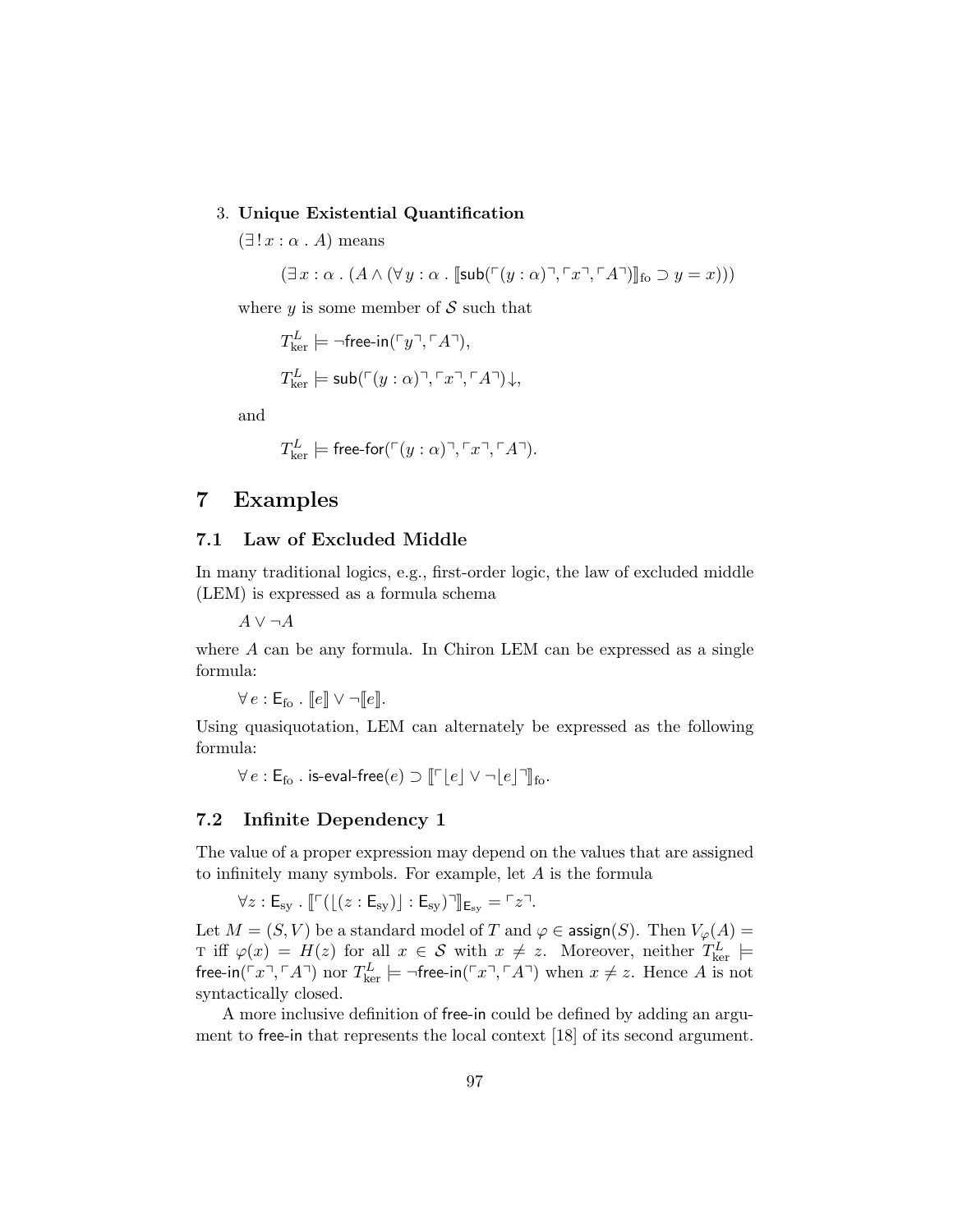## 7.3 Infinite Dependency 2

Here is another example of a proper expression that depends on the values that are assigned to infinitely many symbols. Let A is the formula

infinite( $C e : E_{sv}$ .  $\lbrack \lbrack \lbrack e \rbrack : C \rbrack \rbrack_{te} = \emptyset$ ).

Let  $M = (S, V)$  be a standard model of T and  $\varphi \in \text{assign}(S)$ . Then  $V_{\varphi}(A) =$ T iff  $\varphi(x)$  is the empty set for infinitely many  $x \in \mathcal{S}$ . This implies  $V_{\varphi}(A) =$  $V_{\varphi[x\mapsto d]}(A)$  for all  $\varphi \in \operatorname{\sf assign}(S),\ x\ \in \ \mathcal{S},\ \text{and}\ \ d\ \in \ D_{\rm c}.$  Neither  $T_{\rm ker}^L$   $\models$ free-in( $\ulcorner x \urcorner, \ulcorner A \urcorner$ ) nor  $T_{\ker}^L \models \neg$ free-in( $\ulcorner x \urcorner, \ulcorner A \urcorner$ ) when  $x \in \mathcal{S}$ . Hence A is not syntactically closed.

#### 7.4 Conjunction

In subsection 5.1 we defined the operator and for conjunction using an infinite set of syntactically closed eval-free formulas. We can alternately define conjunction as a single formula A:

 $\forall p : \mathsf{E}_{\text{fo}} \times \mathsf{E}_{\text{fo}}$  . (and :: formula, formula, formula)( $\|\text{hd}(p)\|_{\text{fo}}, \|\text{tl}(p)\|_{\text{fo}} \geq 0$  $\neg(\neg \llbracket \mathsf{hd}(p) \rrbracket_{\mathsf{fo}} \vee \neg \llbracket \mathsf{tl}(p) \rrbracket_{\mathsf{fo}}).$ 

A is obviously not eval-free, and neither  $T_{\text{ker}}^L \models$  free-in( $\ulcorner x \urcorner, \ulcorner A \urcorner$ ) nor  $T_{\text{ker}}^L \models$  $\neg$ free-in( $\ulcorner x \urcorner, \ulcorner A \urcorner$ ) when  $x \neq p$ . Hence A is not syntactically closed.

The following is an alternative form for this formula with two universally quantified variables instead of one:

 $\forall e_1, e_2 : \mathsf{E}_{\mathsf{fo}}$  . (and  $::$  formula, formula, formula) $(\llbracket e_1 \rrbracket, \llbracket e_2 \rrbracket) \equiv$  $\neg(\neg \|e_1\| \vee \neg \|e_2\|).$ 

This latter form is more natural, but it cannot be instantiated using Lemma 6.4.10 like the former form.

# 7.5 Modus Ponens

Like the law of excluded middle, other laws of logic are usually expressed as formula schemas. In Chiron these laws can be expressed as single formulas. For example, the following Chiron formula expresses the law of modus ponens:

$$
\forall p : \mathsf{E}_{\mathsf{fo}} \times \mathsf{E}_{\mathsf{fo}}.
$$
  
\n
$$
([\![\mathsf{hd}(p)]\!]_{\mathsf{fo}} \wedge [\![\mathsf{tl}(p)]\!]_{\mathsf{fo}} \wedge \mathsf{is-impl}(\mathsf{tl}(p)) \wedge \mathsf{hd}(p) = \mathsf{1st-arg}(\mathsf{tl}(p))) \supset
$$
  
\n
$$
[\![\mathsf{2nd-arg}(\mathsf{tl}(p))]_{\mathsf{fo}}.
$$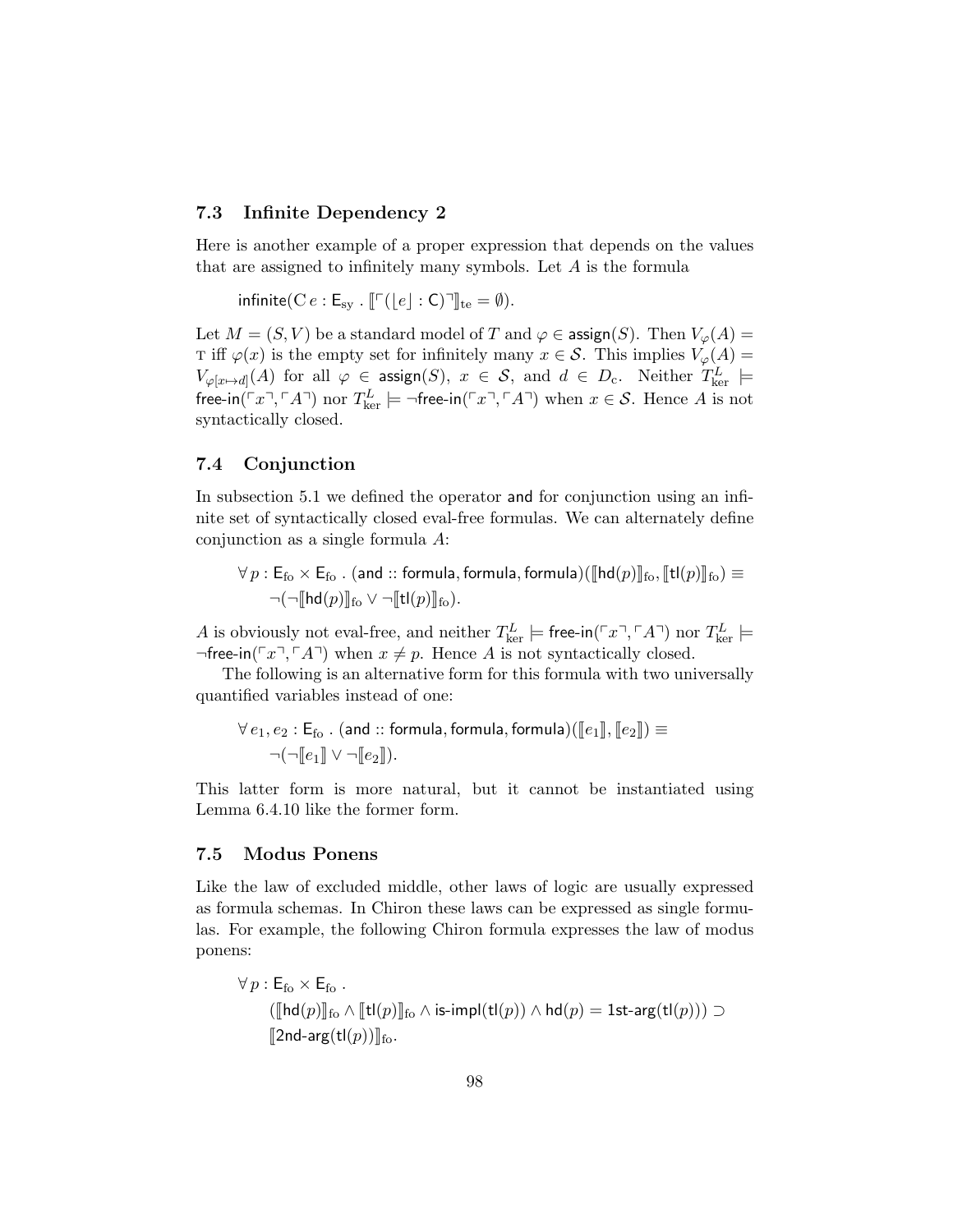Deduction and computation rules are naturally represented as transformers [10], algorithms that map expressions to expressions. Transformers can be directly formalized in Chiron. For example, the following function abstraction, which maps a pair of formulas to a formula, formalizes the modus ponens rule of inference:

$$
\begin{aligned} \lambda \, p : \mathsf{E}_{\mathrm{fo}} \times \mathsf{E}_{\mathrm{fo}} \ . \\ \text{if} (\mathsf{is}\text{-}\mathsf{impl}(\mathsf{t}\mathsf{l}(p)) \wedge \mathsf{hd}(p) = \mathsf{1st\text{-}arg}(\mathsf{t}\mathsf{l}(p)), \mathsf{2nd\text{-}arg}(\mathsf{t}\mathsf{l}(p)), \bot_{\mathsf{C}}). \end{aligned}
$$

Let (modus-ponens ::  $(E_{fo} \times E_{fo}) \rightarrow E_{fo})$ ) be a constant that is defined to be this function abstraction, and let  $mp(a)$  mean

(modus-ponens ::  $(E_{\text{fo}} \times E_{\text{fo}}) \rightarrow E_{\text{fo}})$ ()(a).

Then the following formula is an alternate expression of the law of modus ponens:

 $\forall p : \mathsf{E}_{\mathsf{f}\alpha} \times \mathsf{E}_{\mathsf{f}\alpha}$ . ( $\llbracket \mathsf{hd}(p) \rrbracket_{\mathsf{f}\alpha} \wedge \llbracket \mathsf{tl}(p) \rrbracket_{\mathsf{f}\alpha}$   $\wedge$  mp $(p) \downarrow$ )  $\sup$   $\llbracket \mathsf{mp}(p) \rrbracket_{\mathsf{f}\alpha}$ .

# 7.6 Beta Reduction

There are two laws of beta reduction in Chiron, one for the application of a dependent function type and one for the application of a function abstraction. Without quotation and evaluation, the latter beta reduction law would be informally expressed as the formula schema

 $(\lambda x : \alpha \cdot b)(a) \simeq b[x \mapsto a]$ 

provided:

- 1.  $a \downarrow (\alpha \cap V)$ .
- 2.  $b[x \mapsto a] \downarrow V$ .
- 3. *a* is free for  $(x : \alpha)$  in *b*.

Notice that this schema includes four schema variables  $(x, \alpha, b, a)$ , a substitution instruction, two semantic side conditions (conditions  $(1)$  and  $(2)$ ), and a syntactic side condition (condition (3)). Moreover, if either of the two semantic side conditions is false,  $(\lambda x : \alpha \cdot b)(a)$  is undefined.

Using constructions, quotation, and evaluation, both laws of beta reduction can be formalized in Chiron as rules of inference in which the substitution instructions and syntactic side conditions are expressed in Chiron. For example, the law of beta reduction for function abstractions would be: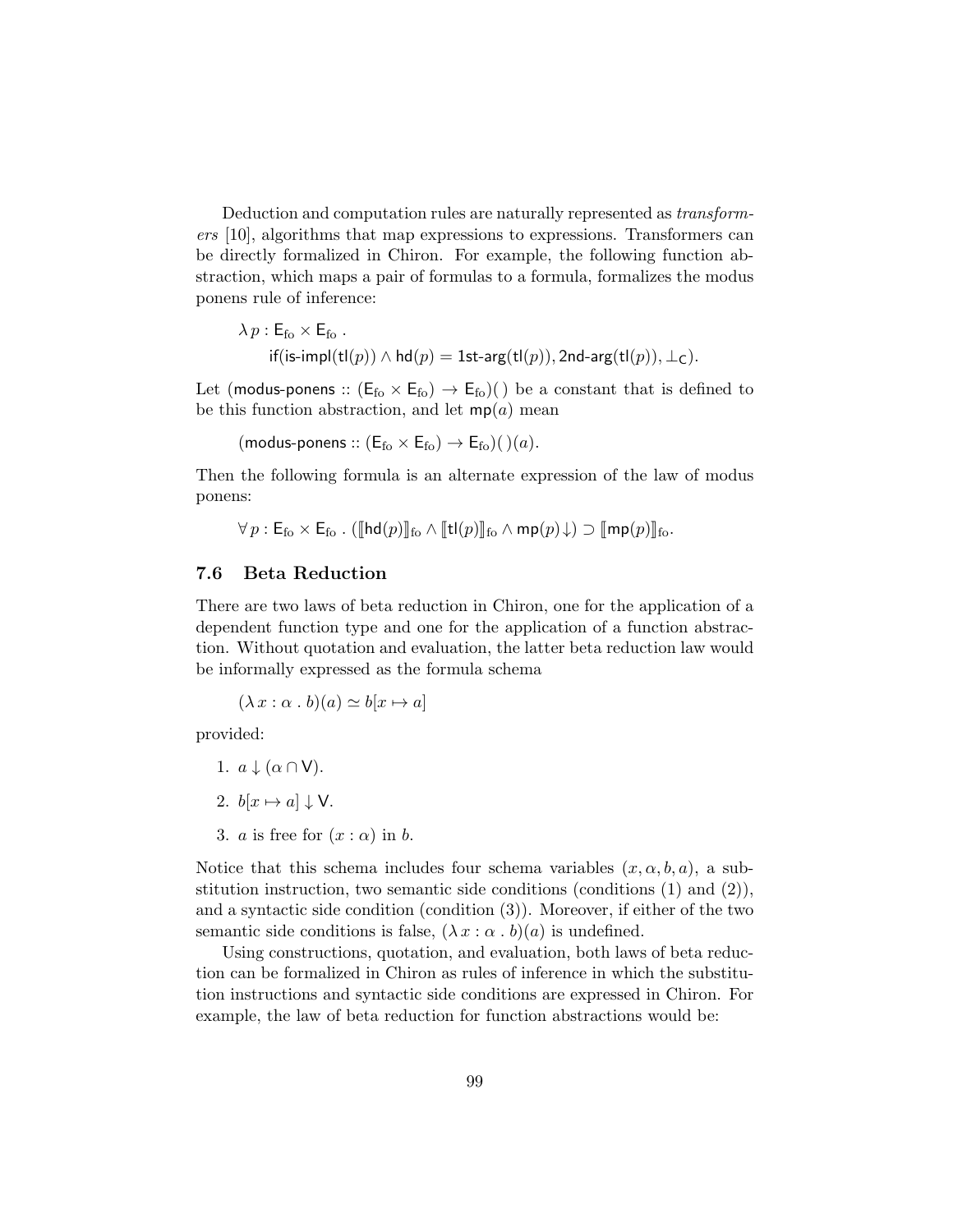From

- 1. is-fun-redex $(a)$ ,
- 2. sub(redex-arg(a), 1st-comp(redex-var(a)), redex-body(a)) $\downarrow$ ,
- 3. free-for(redex-arg(a), 1st-comp(redex-var(a)), redex-body(a)))

infer

$$
\begin{aligned} & \text{if}(\llbracket \text{redex-arg}(a) \rrbracket_{\text{te}} \downarrow (\llbracket 2\text{nd-comp}(\text{redex-var}(a)) \rrbracket_{\text{ty}} \cap \mathsf{V}) \wedge \\ & \quad \llbracket \text{sub}(\text{redex-arg}(a), \text{1st-comp}(\text{redex-var}(a)), \text{redex-body}(a)) \rrbracket_{\text{te}} \downarrow \mathsf{V}, \\ & \quad \llbracket a \rrbracket_{\text{te}} \simeq \llbracket \text{sub}(\text{redex-arg}(a), \text{1st-comp}(\text{redex-var}(a)), \text{redex-body}(a)) \rrbracket_{\text{te}}, \\ & \quad \llbracket a \rrbracket_{\text{te}} \uparrow ) \end{aligned}
$$

The beta reduction law for function abstractions is applied to an application b of a function abstraction by letting a be the quotation  $\lceil b \rceil$ .

## 7.7 Liar Paradox

We will formalize in Chiron the liar paradox mentioned in subsection 4.1. Assume that nat is a type and  $0, 1, 2, \ldots$  denote terms such that nat denotes an infinite set  $\{0, 1, 2, \ldots\}$ . Assume also that num is a type that denotes the set  $\{r_0, r_1, r_2, \ldots\}$ . And finally assume that enum is a term that denotes a function which is a bijection from  $\{r_0, r_1, r_2, ...\}$  to the set F of all terms of type  $(\Lambda e : \mathsf{E} \cdot \mathsf{E})$ —which is the same as  $(\mathsf{E} \to \mathsf{E})$ —that are definable by a syntactically closed function abstraction of the form  $(\lambda e : E, b)$ .

The following function abstraction denotes some  $f \in F$ :

 $\lambda e$  : E.  $[Top-app]$ ,  $[Top<sup>-1</sup>, Tnot<sup>-1</sup>, Tformula<sup>-1</sup>, Tformula<sup>-1</sup>],$  $[Feval]$ ,  $[$ Ffun-app<sup>¬</sup>,  $[$ Ffun-app<sup>¬</sup>,  $\ulcorner$ enum $\urcorner, e]$ ,  $e$ ],  $\lceil$ formula $\lceil$ ].

Using quasiquotation,  $f$  can be expressed much more succinctly as

 $\lambda e : \mathsf{E} \cdot \ulcorner \neg \mathsf{[enum}(\lvert e \rvert)(\lvert e \rvert) \mathsf{I}_{\mathsf{fo}} \urcorner.$ 

For some i of type nat, enum( $\lceil i \rceil$ ) = f. Then

$$
\begin{array}{rcl}\n\mathsf{enum}(\ulcorner i \urcorner)(\ulcorner i \urcorner) & = & f(\ulcorner i \urcorner) \\
& = & \ulcorner \urcorner [\mathsf{enum}(\ulcorner i \urcorner)(\ulcorner i \urcorner)] \mathsf{_{fo}} \urcorner.\n\end{array}
$$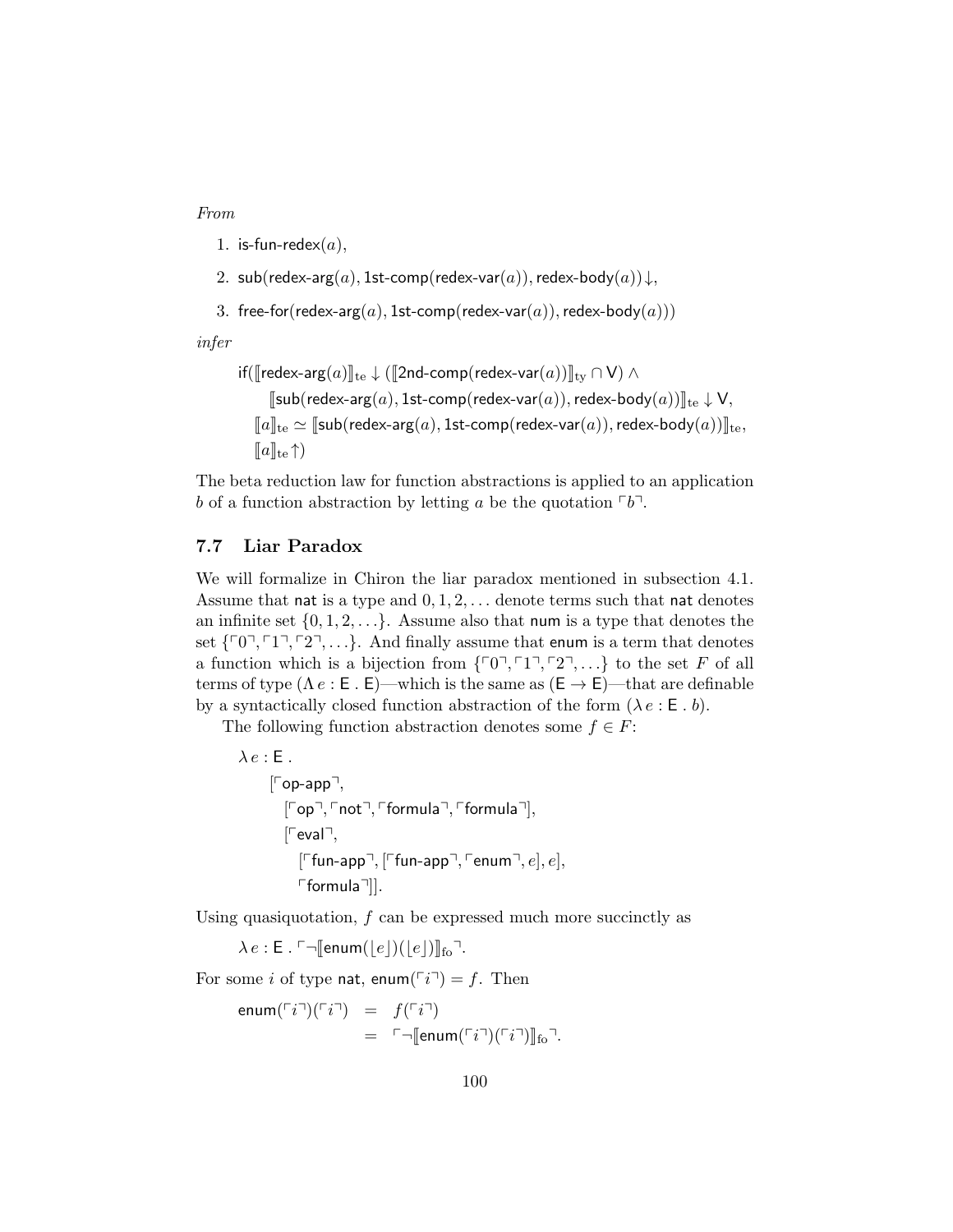Therefore, if LIAR is the term enum $(\lceil i \rceil)(\lceil i \rceil)$ , then

 $LIAR = \ulcorner \lnot \ulcorner LLIAR \rVert_{\text{fo}} \urcorner.$ 

# 8 A Proof System

We present in this section a proof system for Chiron called  $C_L$  (parameterized by a normal language  $L$ ). We will state and prove a soundness theorem and a completeness theorem for  $C_L$ .  $C_L$  is intended to be neither a practical nor implemented proof system for Chiron. Its purpose is to serve as (1) a system test of Chiron's definition and (2) a reference system for other, possibly implemented, proof systems for Chiron.

# 8.1 Definitions

Fix a normal language L of Chiron for the rest of this section.  $C_L$  is a Hilbert-style proof system for Chiron consisting of 10 rules of inference and an infinite set of axioms. The *rules of inference* are given below in subsection 8.2. The axioms are the instances of the 68 axiom schemas given below in subsection 8.3. The set of axioms depends on the language L.

Let  $T = (L, \Gamma)$  be a theory of Chiron and A be a formula. A proof of A from T in  $C_L$  is a finite sequence of formulas of L such that A is the last member of the sequence and every member of the sequence is an axiom of  $\mathbf{C}_L$ , a member of Γ, or is inferred from previous members of the sequence by one of the rules of inference of  $C_L$ . Let  $T \vdash A$  mean there is a proof of A from T in  $C_L$ . T is consistent if there is some formula A of L such that  $T \vdash A$  does not hold.

Let T be a set of theories over L and F be a set of formulas of L.  $C_L$  is sound with respect to  $\mathcal T$  and  $\mathcal F$  if, for every  $T \in \mathcal T$  and formula  $A \in \mathcal F$ ,

 $T \vdash A$  implies  $T \models A$ .

 $C_L$  is complete with respect to  $\mathcal T$  and  $\mathcal F$  if, for every  $T \in \mathcal T$  and formula  $A \in \mathcal{F}$ ,

 $T \models A$  implies  $T \vdash A$ .

After presenting the rules of inference and axioms of  $C_L$ , we will prove that  $\mathbf{C}_L$  is sound with respect to the set of all normal theories over L and the set of all formulas of L and complete with respect to the set of all eval-free normal theories over L and the set of all eval-free formulas of L.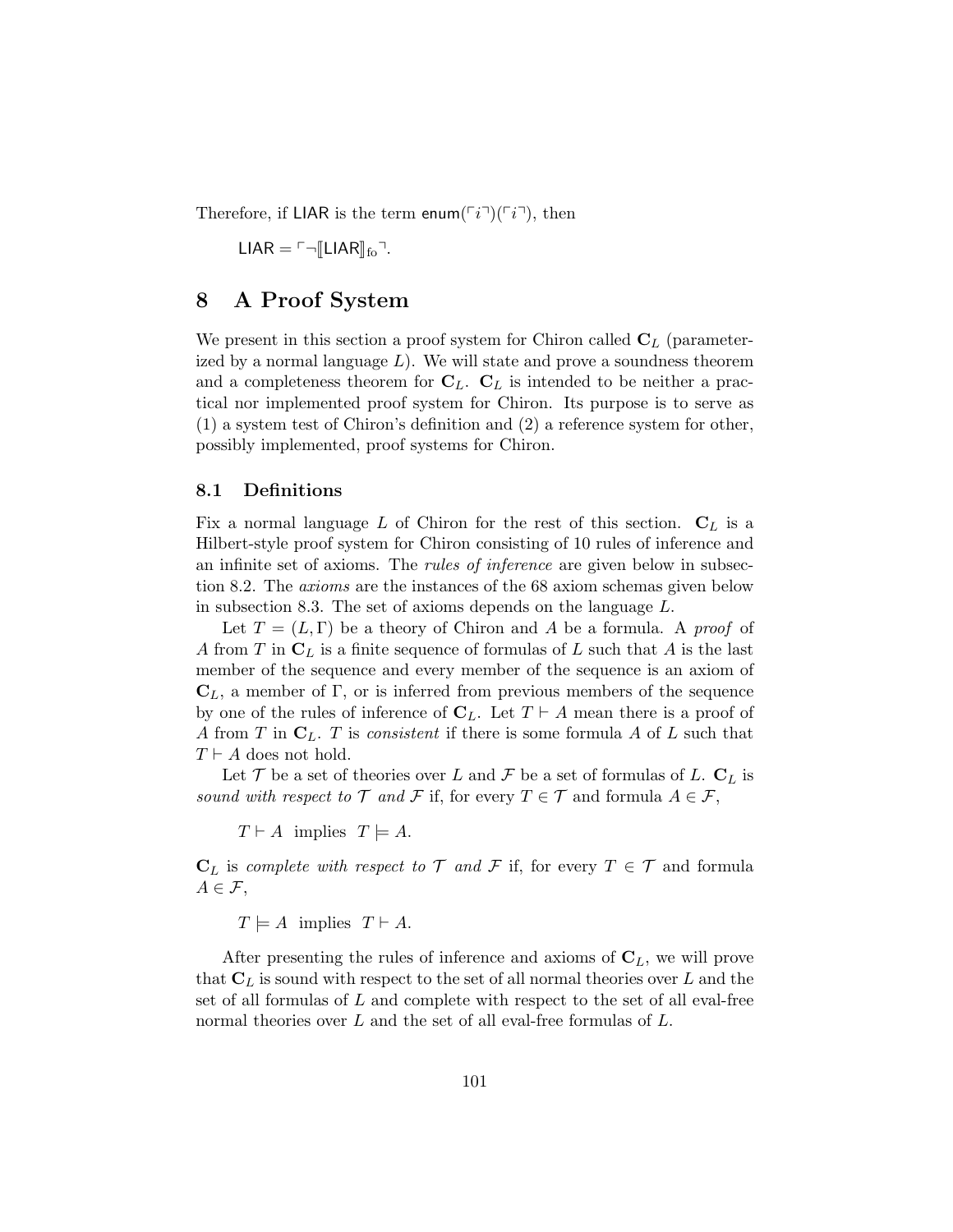# 8.2 Rules of Inference

 $C_L$  has the 10 rules of inference stated below. The first two rules of inference are often employed in Hilbert-style proof systems for first-order logic. The last eight would normally be expressed as axiom schemas in a Hilbert-style proof systems for a traditional logic. They are expressed as rules of inference in  $C_L$  because the syntactic side conditions, which are expressed directly in Chiron, must be hypotheses in order for the rules to a preserve validity in a standard model of a normal theory.

# Rule 1 (Modus Ponens)

From

1. A,

2. A ⊃ B

infer

B.

Rule 2 (Universal Generalization) From

A

infer

 $\forall x : \alpha \cdot A$ .

Rule 3 (Universal Quantifier Shifting) From

 $\neg$ free-in( $\ulcorner x \urcorner, \ulcorner A \urcorner)$ 

infer

 $(\forall x : \alpha \cdot (A \vee B)) \supset (A \vee (\forall x : \alpha \cdot B)).$ 

## Rule 4 (Universal Instantiation) From

- 1.  $\mathsf{sub}(\ulcorner a\urcorner, \ulcorner x\urcorner, \ulcorner A\urcorner) \downarrow$ ,
- 2. free-for $(\ulcorner a \urcorner, \ulcorner x \urcorner, \ulcorner A \urcorner)$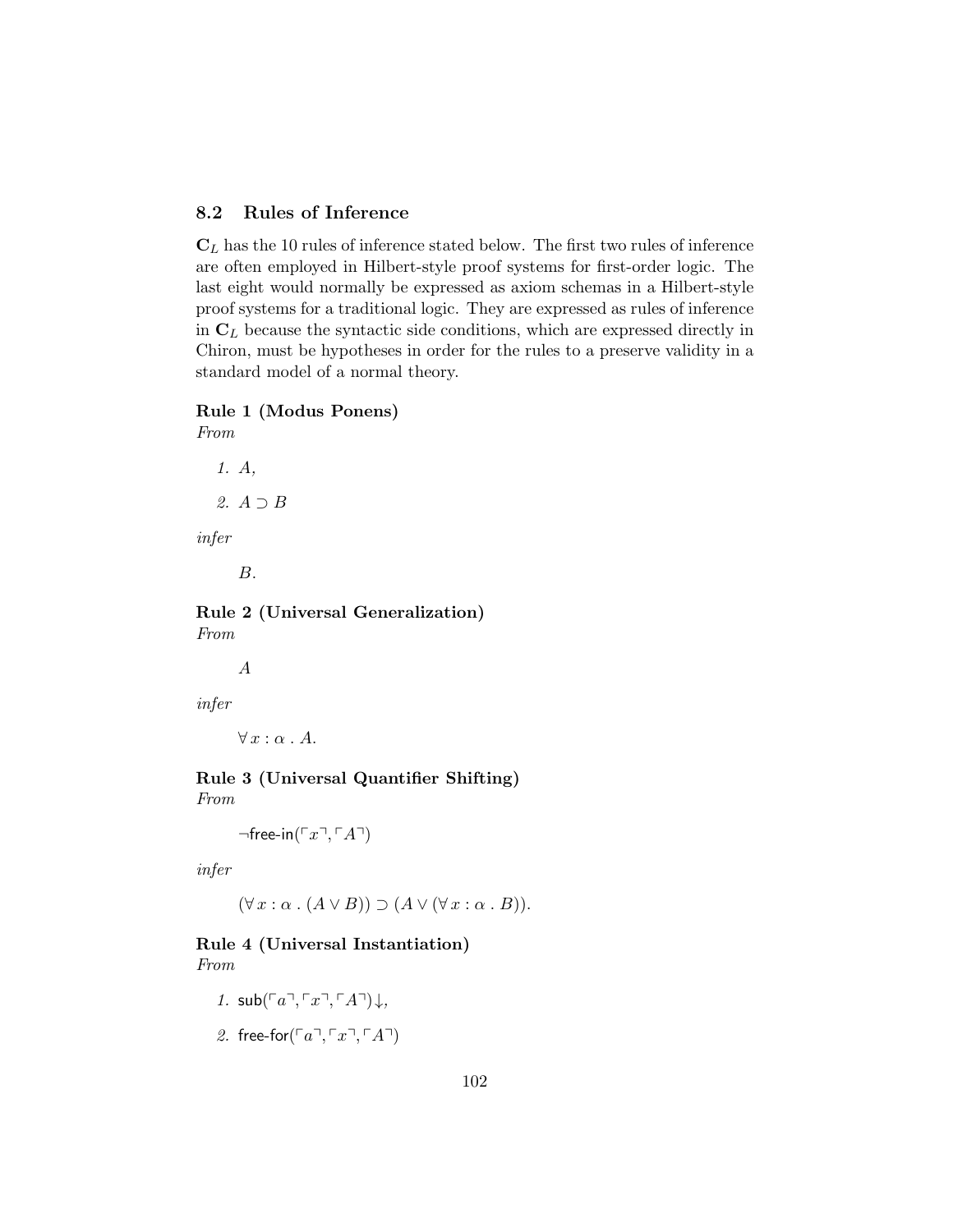infer

$$
((\forall x : \alpha \cdot A) \land a \downarrow \alpha) \supset [\mathsf{sub}(\ulcorner a \urcorner, \ulcorner x \urcorner, \ulcorner A \urcorner)]_{\mathsf{fo}}.
$$

# Rule 5 (Definite Description)

From

1. 
$$
\text{sub}(\ulcorner(\iota x : \alpha \cdot A)\urcorner, \ulcorner x \urcorner, \ulcorner A \urcorner) \downarrow,
$$

2. free-for
$$
(\ulcorner(\iota x : \alpha \cdot A)\urcorner, \ulcorner x \urcorner, \ulcorner A \urcorner)
$$

infer

$$
(\exists!x:\alpha\mathbin{.} A)\supset[\mathsf{sub}(\ulcorner(\iota\,x:\alpha\mathbin{.} A)\urcorner,\ulcorner x\urcorner,\ulcorner A\urcorner)]_{\mathsf{fo}}.
$$

# Rule 6 (Indefinite Description) From

1. sub(
$$
\lceil (\epsilon x : \alpha \cdot A) \rceil
$$
,  $\lceil x \rceil$ ,  $\lceil A \rceil$ ) $\downarrow$ ,

2. free-for(
$$
\ulcorner (\epsilon x : \alpha \cdot A) \urcorner, \ulcorner x \urcorner, \ulcorner A \urcorner)
$$
)

infer

$$
(\exists x : \alpha \cdot A) \supset [\mathsf{sub}(\ulcorner(\epsilon x : \alpha \cdot A)\urcorner, \ulcorner x\urcorner, \ulcorner A\urcorner)]_{\mathsf{fo}}.
$$

The function machinery of Chiron—type application, dependent function types, function application, and function abstraction—is specified by the following four rules of inference.

# Rule 7 (Type Application)

From

- 1.  $\neg$ free-in( $\ulcorner y \urcorner, \ulcorner \alpha \urcorner),$
- 2.  $\neg$ free-in( $\ulcorner y \urcorner, \ulcorner a \urcorner)$ ,
- 3.  $\neg$ free-in( $\ulcorner f \urcorner, \ulcorner \alpha \urcorner),$
- 4.  $\neg$ free-in( $\ulcorner f \urcorner, \ulcorner a \urcorner)$

infer

$$
\text{if}(a\downarrow, \ \forall y : \mathsf{C} \,.\, y \downarrow \alpha(a) \equiv (\exists f : \alpha \,.\, \text{fun}(f) \land \langle a, y \rangle \in f), \ \alpha(a) =_{\text{ty}} \mathsf{C}).
$$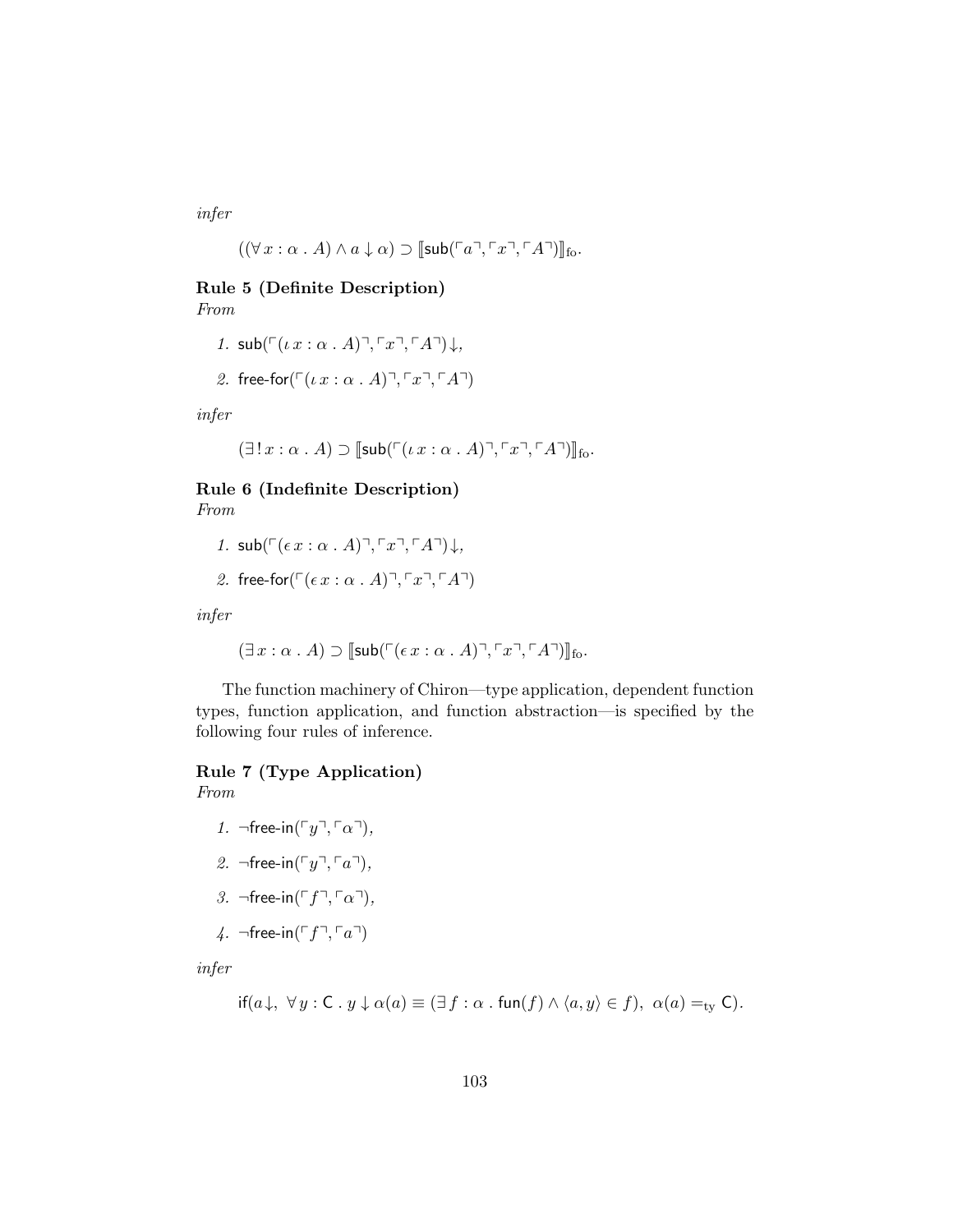# Rule 8 (Dependent Function Types) From

- 1.  $\neg$ free-in( $\ulcorner f \urcorner, \ulcorner \alpha \urcorner),$
- 2.  $\neg$ free-in( $\ulcorner f \urcorner, \ulcorner \beta \urcorner),$
- 3.  $\neg$ free-in( $\ulcorner x \urcorner, \ulcorner \alpha \urcorner),$
- 4. ¬free-in( $\ulcorner x \urcorner, \ulcorner \beta \urcorner)$

infer

$$
\forall f : C. f \downarrow (\Lambda x : \alpha . \beta) \equiv
$$
  
(fun $(f) \wedge (\forall x : V. f(x) \downarrow \supset (x \downarrow \alpha \wedge f(x) \downarrow \beta))).$ 

# Rule 9 (Function Application)

From

- 1.  $\neg$ free-in( $\ulcorner y \urcorner, \ulcorner \alpha \urcorner)$ ,
- 2.  $\neg$ free-in( $\ulcorner y \urcorner, \ulcorner a \urcorner),$
- 3.  $\neg$ free-in( $\ulcorner y \urcorner, \ulcorner f \urcorner)$

infer

$$
f(a) \simeq (\iota y : \alpha(a) \cdot \text{fun}(f) \wedge \langle a, y \rangle \in f).
$$

where f is of type  $\alpha$ .

# Rule 10 (Function Abstraction)

From

- 1.  $\neg$ free-in( $\ulcorner f \urcorner, \ulcorner \alpha \urcorner),$
- 2.  $\neg$ free-in( $\ulcorner f \urcorner, \ulcorner \beta \urcorner),$
- 3.  $\neg$ free-in( $\ulcorner f \urcorner, \ulcorner b \urcorner),$
- 4.  $\neg$ free-in( $\ulcorner x \urcorner, \ulcorner \alpha \urcorner),$
- 5.  $\neg$ free-in( $\ulcorner x \urcorner, \ulcorner b \urcorner)$ ,
- 6.  $\neg$ free-in( $\ulcorner y \urcorner, \ulcorner \beta \urcorner),$
- 7.  $\neg$ free-in( $\ulcorner y \urcorner, \ulcorner b \urcorner)$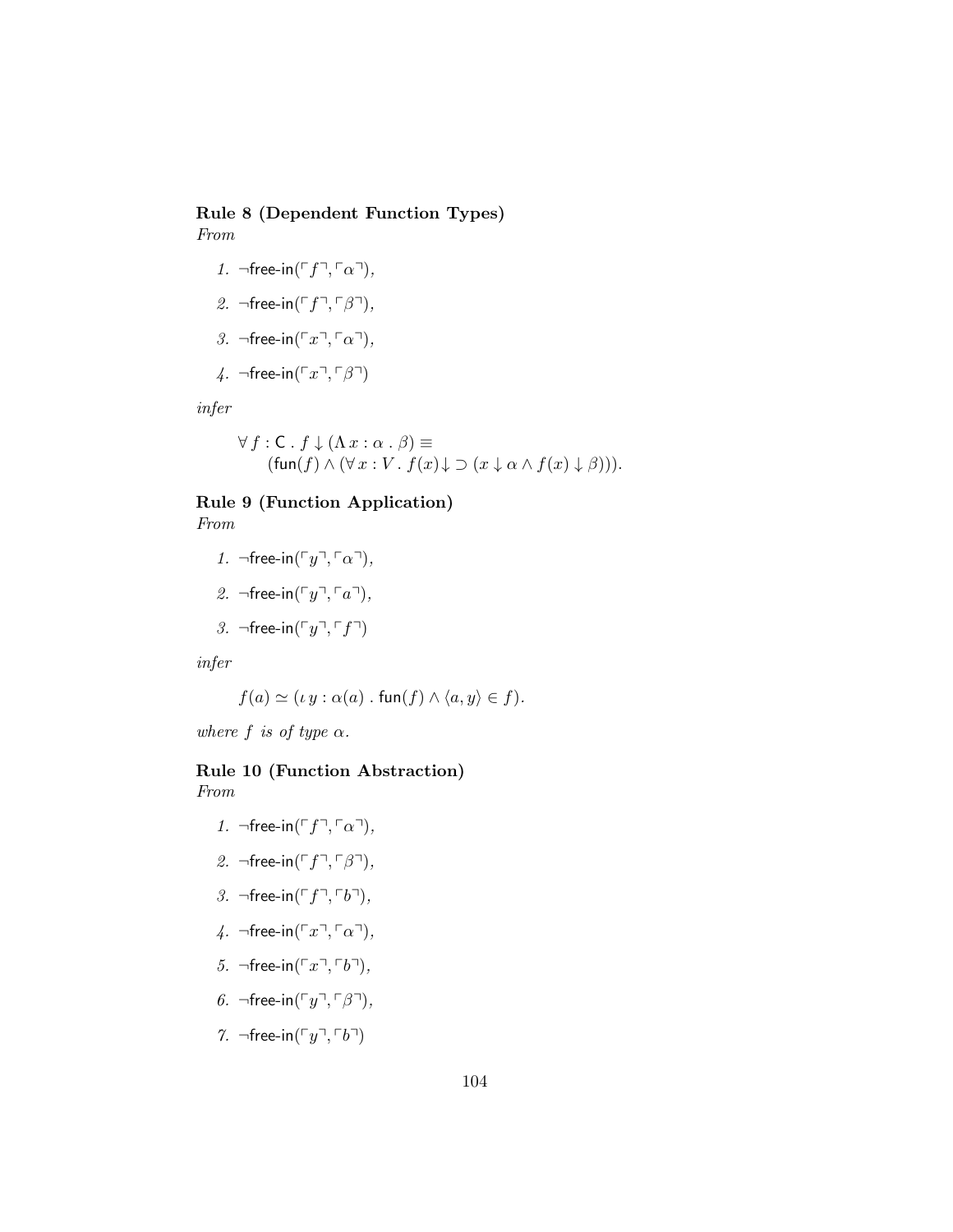infer

$$
(\lambda x : \alpha \cdot b) \simeq (\iota f : (\Lambda x : \alpha \cdot \beta) .(\forall x : \alpha, y : \beta \cdot f(x) = y \equiv (x \downarrow \bigvee \wedge b \downarrow \bigvee \wedge y = b))).
$$

where b is of type  $\beta$ .

#### 8.3 Axiom Schemas

The axioms of  $C_L$  are presented by 68 axiom schemas, organized into 13 groups. Each axiom schema is specified by a formula schema. An instance of an axiom schema of  $C_L$  is any formula of L that is obtained by replacing the schema variables in the schema with appropriate expressions.

The first group of axiom schemas define conjunction and implication in terms of negation and disjunction in the usual way and give a complete set of axioms for propositional logic in terms of disjunction and implication.

## Axiom Schemas 1 (Propositional Logic)

- 1.  $(A \wedge B) \equiv \neg(\neg A \vee \neg B)$ . 2.  $(A \supset B) \equiv (\neg A \vee B)$ . 3.  $(A \vee A) \supset A$ . 4.  $A \supset (B \vee A)$ .
- 5.  $(A \supset B) \supset ((C \vee A) \supset (B \vee C))$ .

The next group of axiom schemas specify that the three equalities type-equal, quasi-equal, and formula-equal are equivalence relations as well as congruences with respect to formulas.

## Axiom Schemas 2 (Equality)

- 1.  $\alpha =_{\text{tv}} \alpha$ .
- 2.  $\alpha =_{\text{tv}} \beta \subseteq C \equiv D$

where D is the result of replacing one occurrence of  $\alpha$  in C by an occurrence of β, provided that the occurrence of  $\alpha$  in C is not within a quotation.

3.  $a \simeq a$ .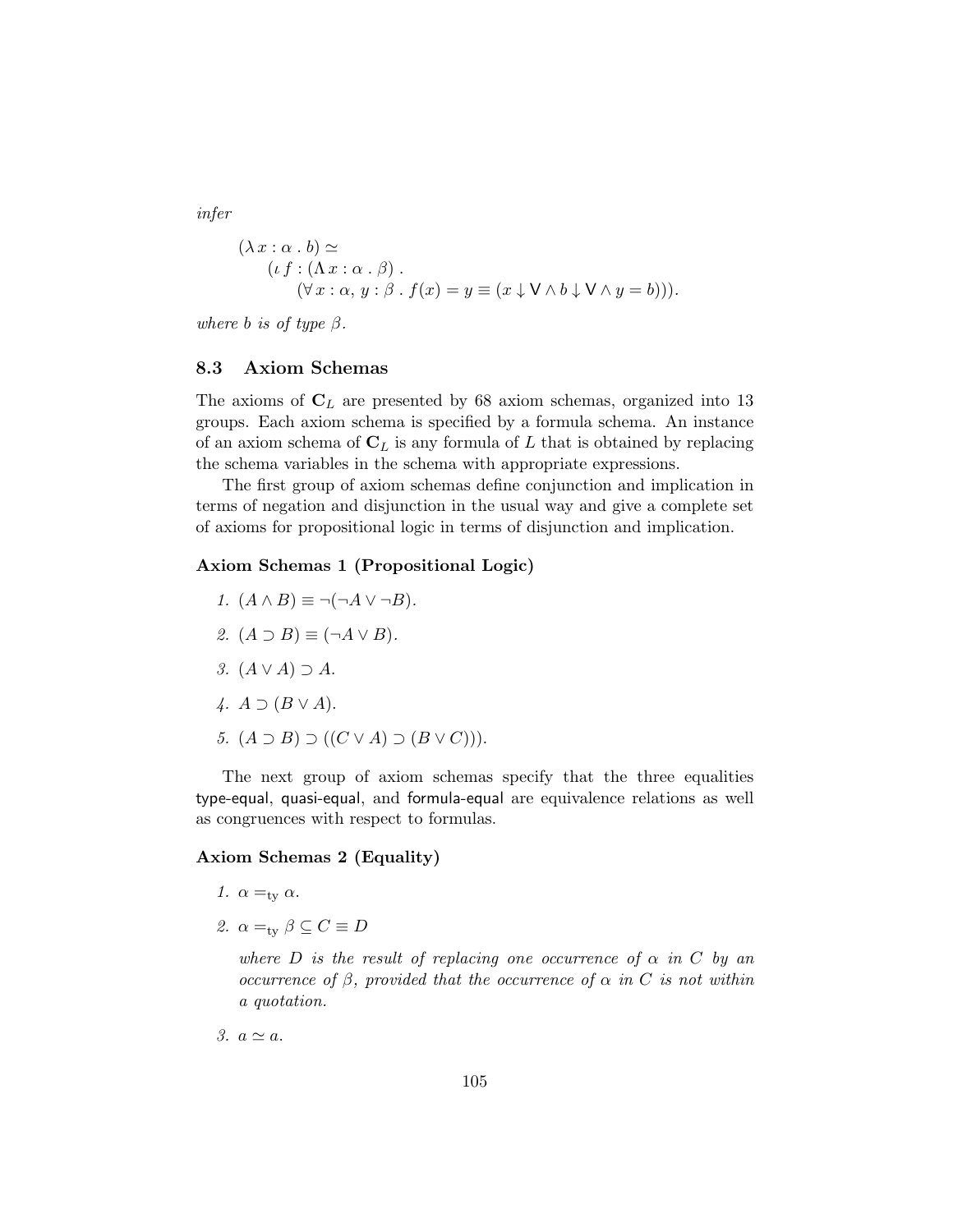4.  $a \simeq b \subseteq C \equiv D$ 

where  $D$  is the result of replacing one occurrence of a in  $C$  by an occurrence of b, provided that the occurrence of a in  $C$  is not within a quotation and is not a variable  $(x : \alpha)$  immediately preceded by  $\Lambda$ ,  $\lambda$ ,  $\exists$ ,  $\iota$ , or  $\epsilon$ .

- 5.  $A \equiv A$ .
- 6.  $A \equiv B \subseteq C \equiv D$

where  $D$  is the result of replacing one occurrence of  $A$  in  $C$  by an occurrence of B, provided that the occurrence of A in C is not within a quotation.

The following axiom schemas specify the general definedness laws for operators. For a kind  $k$ , let

 $k =$  $\sqrt{ }$ J  $\mathcal{L}$ k if  $k =$  type C if  $\mathbf{type}_L[k]$  $k$  if  $k =$  formula.

#### Axiom Schemas 3 (General Operator Properties)

1.  $e_{i_1} \downarrow k_{i_1} \wedge \cdots \wedge e_{i_m} \downarrow k_{i_m}$  $(o:: k_1, \ldots, k_n, \mathsf{type})(e_1, \ldots, e_n) =_{\mathsf{ty}}$  $(o:: k_1, \ldots, k_n, \text{type})(e_1, \ldots, e_n)$ 

where  $n \geq 1$  and  $k_{i_1}, \ldots, k_{i_m}$  is the subsequence of types in the sequence  $k_1, \ldots, k_n$  of kinds.

2.  $e_{i_1} \downarrow k_{i_1} \wedge \cdots \wedge e_{i_m} \downarrow k_{i_m}$  $(o:: k_1, \ldots, k_n, \beta)(e_1, \ldots, e_n) \simeq$  $(o:: k_1, \ldots, k_n, \beta)(e_1, \ldots, e_n)$ 

where  $n \geq 1$  and  $k_{i_1}, \ldots, k_{i_m}$  is the subsequence of types in the sequence  $k_1, \ldots, k_n$  of kinds.

3.  $e_{i_1} \downarrow k_{i_1} \wedge \cdots \wedge e_{i_m} \downarrow k_{i_m}$  $(o:: k_1, \ldots, k_n, \text{formula})(e_1, \ldots, e_n) \equiv$  $(o:: k_1, \ldots, k_n, \mathsf{formula})(e_1, \ldots, e_n)$ 

where  $n \geq 1$  and  $k_{i_1}, \ldots, k_{i_m}$  is the subsequence of types in the sequence  $k_1, \ldots, k_n$  of kinds.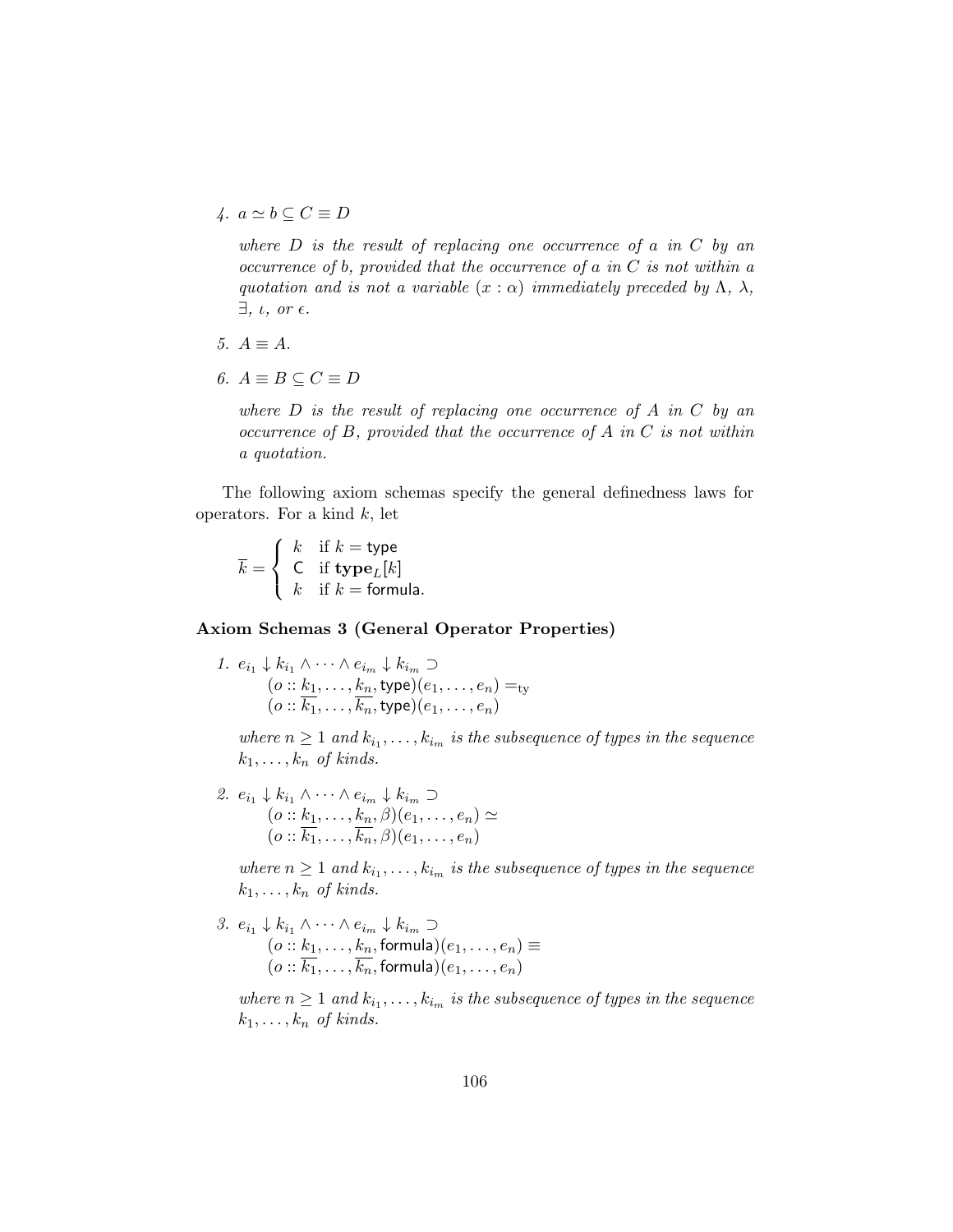4.  $(o:: k_1, \ldots, k_n, \beta)(e_1, \ldots, e_n) \downarrow \supset$  $(o:: k_1, \ldots, k_n, \beta)(e_1, \ldots, e_n) =$  $(o:: k_1, \ldots, k_n, C)(e_1, \ldots, e_n)$ 

where  $n \geq 0$ .

5.  $(a \downarrow \wedge a \uparrow \alpha) \supset$  $(o :: k_1, \ldots, k_{i-1}, \alpha, k_{i+1}, \ldots, k_n,$  type)  $(e_1, \ldots, e_{i-1}, a, e_{i+1}, \ldots, e_n) =_{\text{tv}} \mathsf{C}$ 

where  $n \geq 1$ .

6.  $(a \downarrow \wedge a \uparrow \alpha) \supset$  $(o :: k_1, \ldots, k_{i-1}, \alpha, k_{i+1}, \ldots, k_n, \beta)$  $(e_1, \ldots, e_{i-1}, a, e_{i+1}, \ldots, e_n)$ 

where  $n \geq 1$ .

7.  $(a \downarrow \wedge a \uparrow \alpha) \supset$  $(o :: k_1, \ldots, k_{i-1}, \alpha, k_{i+1}, \ldots, k_n, \text{formula})$  $(e_1, \ldots, e_{i-1}, a, e_{i+1}, \ldots, e_n) \equiv F$ 

where  $n \geq 1$ .

8. 
$$
(o:: k_1, ..., k_n, \beta)(e_1, ..., e_n) \downarrow \supset
$$
  
\n $(o:: k_1, ..., k_n, \beta)(e_1, ..., e_n) \downarrow \beta$ 

```
where n \geq 0.
```
The following axiom schemas specify specific definedness laws for the built-in operators.

#### Axiom Schemas 4 (Built-In Operator Definedness)

1.  $\ell$ . 2. E<sub>on,a</sub>  $\neq_{\text{tv}} C \supset a \downarrow$ . 3. E<sub>a</sub>  $\neq$ <sub>ty</sub> C  $\supset$  a  $\downarrow$ . 4.  $E_{\text{on},a} \neq_{\text{tv}} C \supset a \downarrow$ . 5. E<sub>ty,a</sub>  $\neq$ <sub>ty</sub> C  $\supset$  a  $\downarrow$ . 6. E<sub>te,a</sub>  $\neq_{\text{tv}} C \supset a \downarrow$ . 7.  $\mathsf{E}^b_{\text{te},a} \neq_{\text{ty}} \mathsf{C} \supset (a \downarrow \wedge b \downarrow).$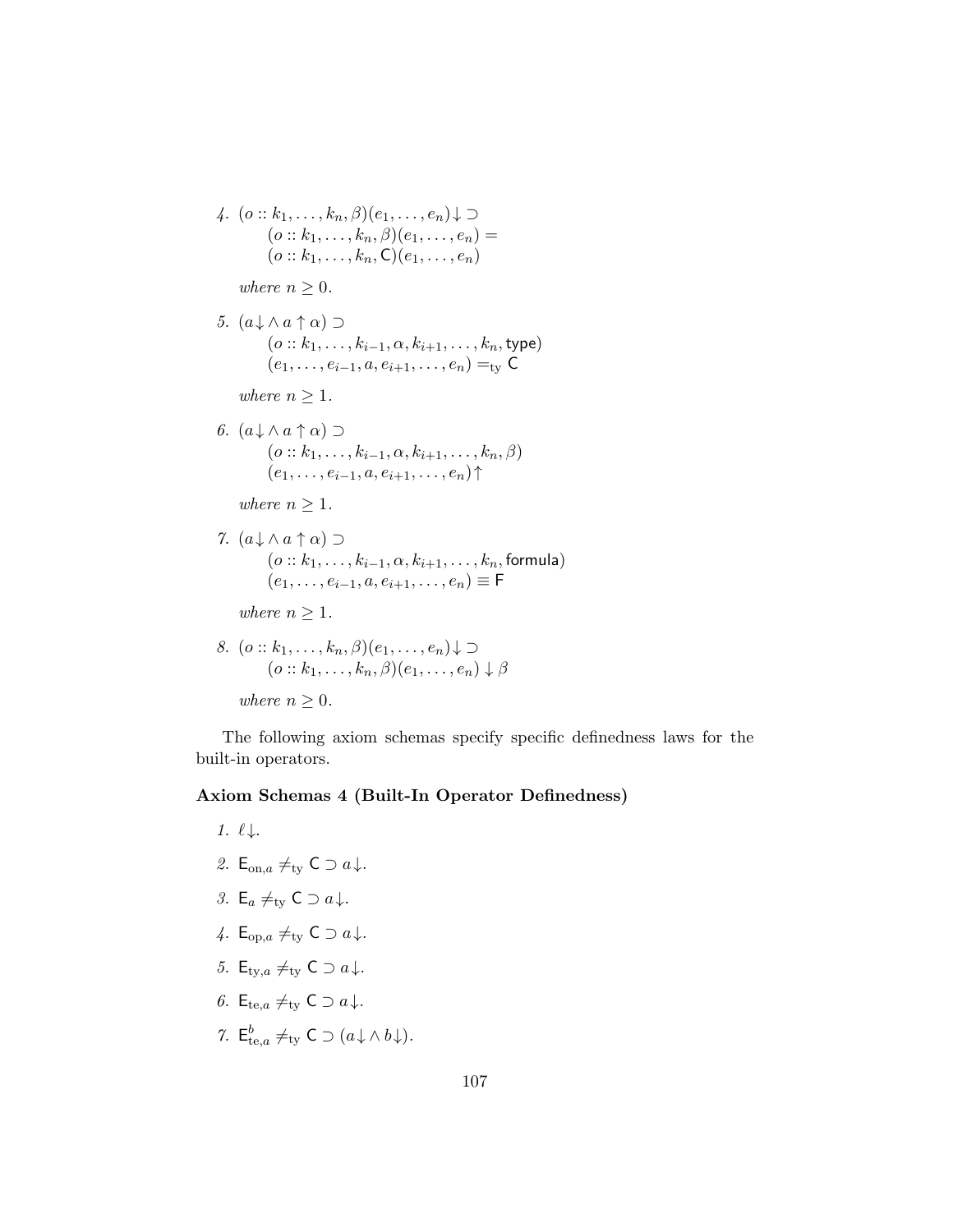8.  $E_{\text{fo},a} \neq_{\text{tv}} C \supset a \downarrow$ .  $9. a \in b \supset (a \cup b \cup b)$ 

$$
9. \, a \in b \supset (a \downarrow \wedge b \downarrow).
$$

10.  $a =_{\alpha} b \supset (a \downarrow \alpha \wedge b \downarrow \alpha).$ 

The general definedness law for variables is specified by the following axiom schema.

# Axiom Schemas 5 (Variable Definedness)

1. 
$$
(x : \alpha) \downarrow \supset (x : \alpha) \downarrow \alpha
$$
.

The following axiom schemas specify the extensionality of types and universal quantification over the canonical empty type.

## Axiom Schemas 6 (Types)

1.  $\alpha =_{\text{tv}} \beta \equiv (\forall x : \mathsf{C} \cdot x \downarrow \alpha \equiv x \downarrow \beta).$  $2. \ \forall x : \nabla . A.$ 

The following 18 axiom schemas correspond to the 18 axiom schemas that constitute the axiomatization of NBG set theory given by K. Gödel in [13].

## Axiom Schemas 7 (NBG Set Theory)

1.  $(x : \mathsf{C})$ . 2.  $\forall x : \mathsf{C} \cdot x \downarrow \mathsf{V} \equiv (\exists y : \mathsf{C} \cdot x \in y).$ 3.  $\forall x, y : C$ .  $(\forall u : V : u \in x \equiv u \in y) \supset x = y$ . 4.  $\forall u, v : \mathsf{V} \cdot \{u, v\} \downarrow$ . 5.  $\exists x : \mathsf{C} \cdot \forall u, v : \mathsf{V} \cdot \langle u, v \rangle \in x \equiv u \in v.$ 6.  $\forall x, y : C \cdot (x \cap y) \downarrow$ .  $7. \ \forall x : C . \overline{x} \downarrow.$ 8.  $\forall x : C$ . dom $(x) \downarrow$ . 9.  $\forall x : \mathsf{C} \cdot \exists y : \mathsf{C} \cdot \forall u, v : \mathsf{V} \cdot \langle u, v \rangle \in y \equiv u \in x.$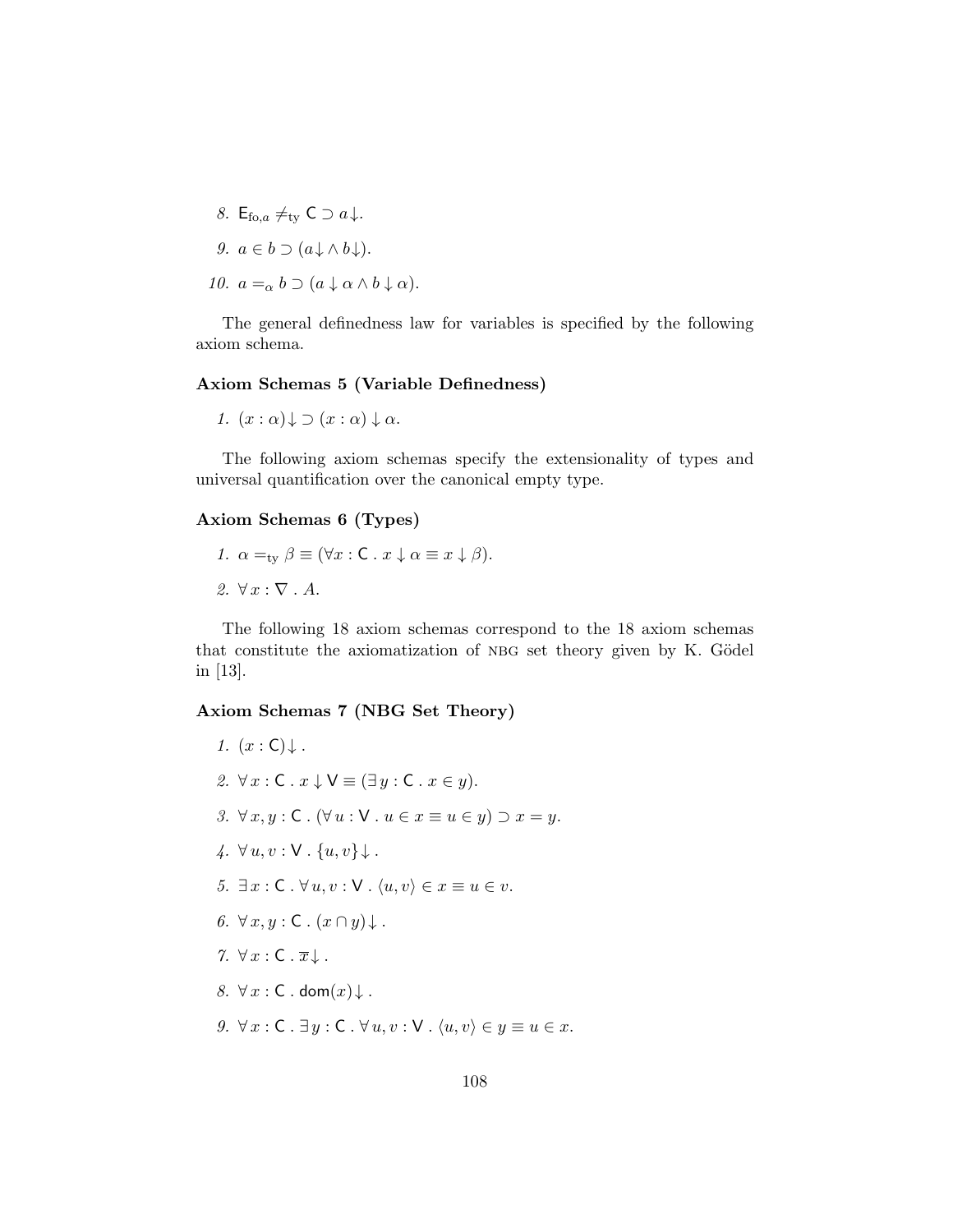

Conditional terms are specified by two axiom schemas.

#### Axiom Schemas 8 (Conditional Terms)

- 1.  $A \supset \text{if}(A, b, c) \simeq b$ .
- 2.  $\neg A \supset \text{if}(A, b, c) \simeq c$ .

Definite description is specified by the Definite Description rule of inference given above and the following two axiom schemas, one for proper definite descriptions and one for improper.

#### Axiom Schemas 9 (Definite Description)

- 1.  $(\exists ! x : \alpha . A) \supset (\iota x : \alpha . A) \downarrow \alpha$ .
- 2.  $\neg \left( \exists ! \, x : \alpha \cdot A \right) \supset (\iota \, x : \alpha \cdot A) \uparrow$ .

Indefinite description is specified by the Indefinite Description rule of inference given above and the following three axiom schemas, one for proper indefinite descriptions, one for improper indefinite descriptions, and one for formulas that are satisfied by the same classes.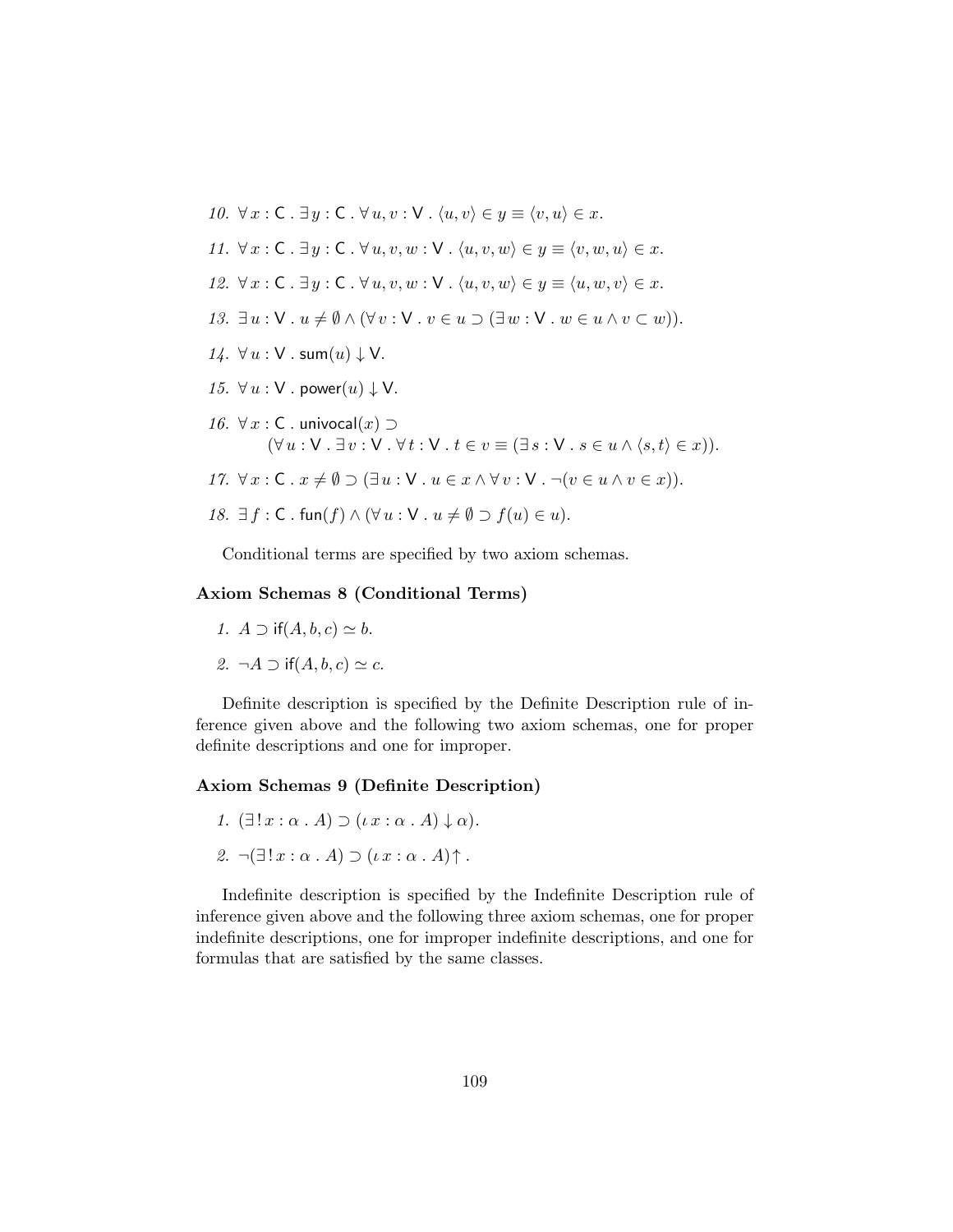#### Axiom Schemas 10 (Indefinite Description)

- 1.  $(\exists x : \alpha \cdot A) \supset (\epsilon x : \alpha \cdot A) \downarrow \alpha$ .
- 2.  $\neg(\exists x : \alpha \cdot A) \supset (\epsilon x : \alpha \cdot A) \uparrow$ .
- 3.  $(\forall x : C \cdot A \equiv B) \supset (\epsilon x : C \cdot A) = (\epsilon x : C \cdot B).$

Quotation is specified by the following three axiom schemas. Note that the quotation of a symbol and the quotation of an operator name are not fully specified.

## Axiom Schemas 11 (Quotation)

1.  $\ulcorner s \urcorner \downarrow \mathsf{E}_{\mathrm{sv}}$ 

where  $s \in \mathcal{S}$ .

2.  $\lceil \rho \rceil \cdot \rceil$  E<sub>on</sub>

where  $o \in \mathcal{O}$ .

3.  $\ulcorner s_1 \urcorner \neq \ulcorner s_2 \urcorner$ 

where  $s_1, s_2 \in \mathcal{S} \cup \mathcal{O}$  with  $s_1 \neq s_2$ .

4. 
$$
\ulcorner (e_1, \ldots, e_n) \urcorner = \varepsilon \ulcorner e_1 \urcorner, \ldots, \ulcorner e_n \urcorner]
$$
  
where  $e_1, \ldots, e_n \in \mathcal{E}_L$  and  $n \geq 0$ .

Evaluation is specified by the following six axiom schemas. This set of axiom schemas expresses the same information as parts 1–6 of Lemma 6.3.1.

#### Axiom Schemas 12 (Evaluation)

- 1. is-eval-free( $\lceil \alpha \rceil$ )  $\lceil \lceil \alpha \rceil \rceil_{\text{tv}} =_{\text{tv}} \alpha$ .
- 2. ¬gea $(b, \ulcorner type \urcorner) \supset [b]_{ty} =_{ty} C$ .
- 3. is-eval-free( $\lceil a \rceil$ )  $\supset \lceil \lceil a \rceil \rceil$  $\alpha = \text{if}(a \downarrow \alpha, a, \perp_C)$ .
- 4. ¬gea $(b, \lceil \alpha \rceil) \supset [b]_{\alpha} \simeq \bot_{\mathsf{C}}$ .
- 5. is-eval-free( $\ulcorner A\urcorner$ )  $\supset \ulcorner\ulcorner A\urcorner\urcorner\urcorner_{\text{fo}} \equiv A$ .
- 6. ¬gea $(b, \ulcorner$ formula $\urcorner)$   $\supset$   $\llbracket b \rrbracket_{\text{fo}} \equiv \mathsf{F}.$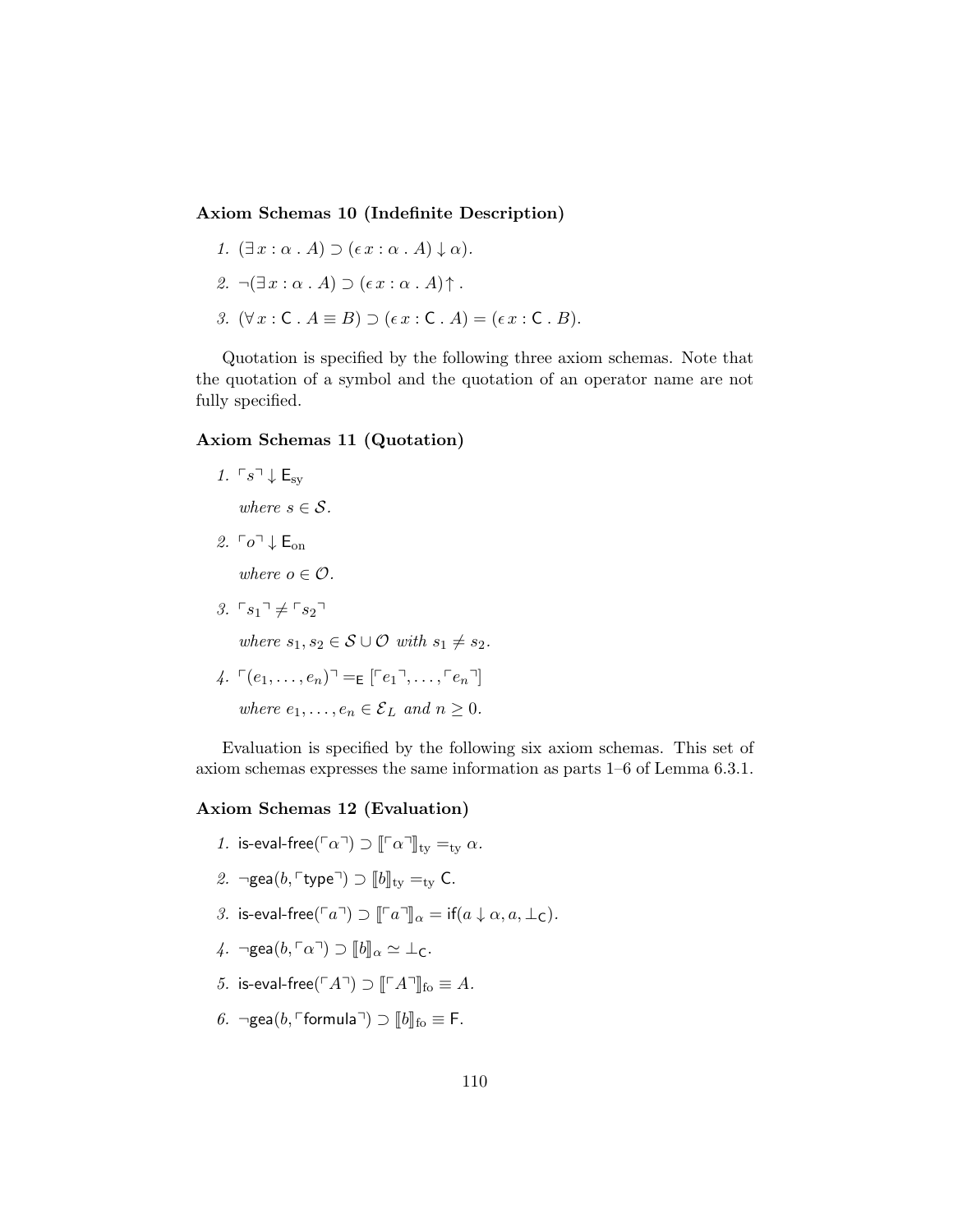The following eight axiom schemas specify the eight kinds of construction types. The type operators named expr-sym and expr-op-name are specified by their properties. expr is specified from expr-sym and expr-op-name by induction. And those named expr-op, expr-type, expr-term-type, expr-term, and expr-formula are defined by mutual recursion.

### Axiom Schemas 13 (Construction Types)

- 1.  $\ell = \text{term}(E_{\text{on}})$ .
- 2.  $E_{\rm sv} \cup E_{\rm on} \ll V$ .
- 3.  $E_{sv} \cap E_{on} =_{tv} \nabla$ .
- 4. countably-infinite(term( $E_{sy}$ )).
- 5.  $\exists u : V$  . countably-infinite(u)  $\wedge$  term( $\mathsf{E}_{on}$ )  $\subseteq u$ .
- 6.  $\forall x : \mathsf{E}_{\text{sv}} \cup \mathsf{E}_{\text{on}} \cdot x \neq \emptyset \land \neg \text{ is-ord-pair}(x)$ .
- 7.  $\forall u : L, u = \text{term}(E_{on, u}).$
- 8.  $\forall u : L, v : V$ .  $((\forall u_0 : \mathsf{E}_{sv} \cup \mathsf{E}_{on,u} : u_0 \in v) \wedge$  $\emptyset \in v \wedge$  $(\forall u_1, u_2 : \mathsf{V} \cdot (u_1 \in v \land u_2 \in v \land u_2 \uparrow \mathsf{E}_{sv} \cup \mathsf{E}_{on,u}) \supset \langle u_1, u_2 \rangle \in v)$  $\supset$  term(E<sub>u</sub>) ⊆ v.

9. 
$$
\forall u : L, x : C. x \downarrow E_{\text{op},u} \equiv
$$

$$
(\exists e : E_{\text{on},u} \cdot x = \ulcorner (\lfloor e \rfloor :: \text{type}) \urcorner \lor
$$

$$
(\exists e' : E_{\text{ty},u} \cdot x = \ulcorner (\lfloor e \rfloor :: \lfloor e' \rfloor) \urcorner) \lor
$$

$$
x = \ulcorner (\lfloor e \rfloor :: \text{formula}) \urcorner) \lor
$$

$$
(\exists e : E_{\text{op},u} \cdot x = e \urcorner [\ulcorner \text{type} \urcorner] \lor
$$

$$
(\exists e' : E_{\text{ty},u} \cdot x = e \urcorner [e'])
$$

$$
x = e \urcorner [\text{formula} \urcorner]).
$$

10.  $\forall u : \mathsf{L}, x : \mathsf{C} \cdot x \downarrow \mathsf{E}_{\text{ty},u} \equiv$  $(\exists e : \mathsf{E}_{\text{on},u} \cdot x = [\ulcorner \text{op-app} \urcorner, \ulcorner \text{op} \urcorner, e, \ulcorner \text{type} \urcorner]]) \vee$  $(\exists e_1 : \mathsf{E}_{\mathrm{on},u}, e_2, e_3 : \mathsf{E}_u$ .  $\lbrack \lbrack \lbrack$   $\lbrack \text{op-app} \rbrack$ ,  $\lbrack \lbrack \text{op} \rbrack$ ,  $e_1$  $\lbrack \lbrack \text{op} \rbrack$   $\lbrack \text{type} \rbrack$  $\rbrack$  $\lbrack e_3 \in \mathsf{E}_{\text{ty},u}$  $((\exists e : \mathsf{E}_{\mathrm{ty},u}).$  $x = \lceil \log_{10} p \rceil, \lceil \log_{10} e_1 \rceil^e e_2 \rceil \lceil \log_{10} \rceil, \lceil \log_{10} e_3 \rceil |e| \rceil$  $(\exists e : \mathsf{E}_{\text{ty},u}, e' : \mathsf{E}_{\text{te},u})$ .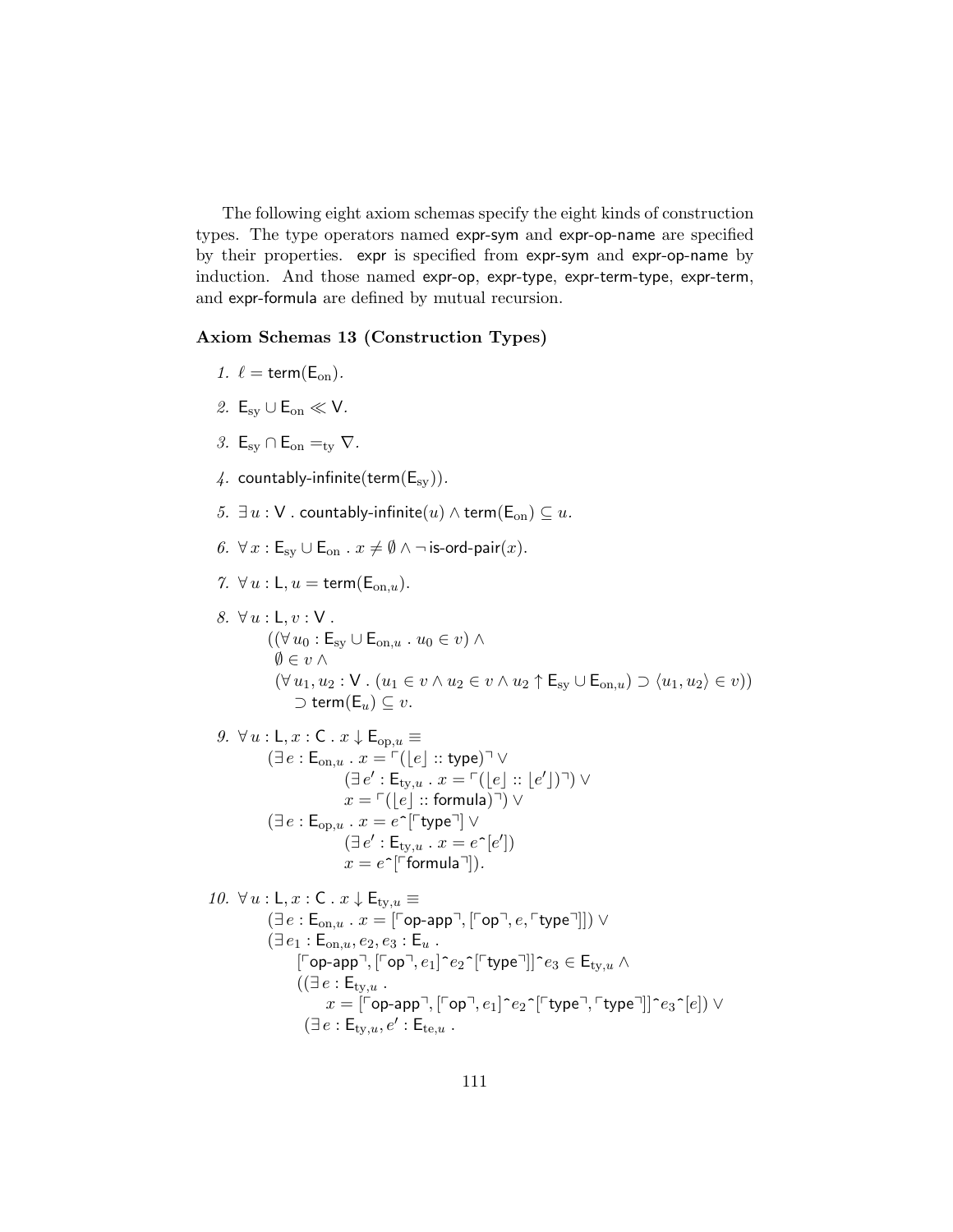$x = [\lceil{\mathsf{op}\text{-}\mathsf{app}}\rceil, \lceil{\mathsf{op}\text{-}\mathsf{eq}}\rceil, e_1] \lceil e_2 \lceil [e, \lceil{\mathsf{type}}\rceil]| \lceil e_3 \lceil [e'] \rceil)$  $(\exists e : \mathsf{E}_{\mathsf{fo},u})$ .  $x = \lceil \text{op-app} \rceil, \lceil \text{op} \rceil, e_1 \rceil \rceil e_2 \rceil \lceil \text{formula} \rceil, \lceil \text{type} \rceil \rceil \lceil e_3 \rceil [e]$ )) ∨  $(\exists e_1 : \mathsf{E}_{\mathsf{ty},u}, e_2 : \mathsf{E}_{\mathsf{te},u} \cdot x = \ulcorner |e_1|(|e_2|) \urcorner) \vee$  $(\exists e_1 : \mathsf{E}_{\text{on},u}, e_2, e_3 : \mathsf{E}_{\text{ty},u} \cdot x = \ulcorner (\Lambda | e_1 | : | e_2 | \cdot | e_3 |) \urcorner) \vee$  $(\exists e : \mathsf{E}_{\mathsf{te},u} \cdot x = \ulcorner \llbracket |e| \rrbracket_{\mathsf{ty}} \urcorner).$ 11.  $\forall u : \mathsf{L}, \hat{e} : \mathsf{E}_{\mathsf{ty},u}, x : \mathsf{C}$ .  $x \downarrow \mathsf{E}_{\mathsf{te},u}^{\hat{e}} \equiv$  $(\exists e : \mathsf{E}_{\text{on},u} \cdot x = [\ulcorner \textsf{op-app} \urcorner, [\ulcorner \textsf{op} \urcorner, e, \hat{e}]]) \vee$  $(\exists e_1 : \mathsf{E}_{\text{on}.u}, e_2, e_3 : \mathsf{E}_u)$ .  $[\ulcorner$ ор-арр $\urcorner, [\ulcorner$ ор $\urcorner, e_1] \urcorner e_2 \urcorner [\hat{e}]] \urcorner e_3 \in \mathsf{E}^{\hat{e}}_{\mathrm{te},u}$   $\wedge$  $((\exists e : \mathsf{E}_{\mathrm{ty},u}).$  $x = \lbrack \ulcorner \mathsf{op}\text{-}\mathsf{app} \urcorner, \lbrack \ulcorner \mathsf{op} \urcorner, e_1 \rbrack \urcorner e_2\urcorner \lbrack \ulcorner \mathsf{type} \urcorner, \hat{e} \rbrack \rbrack \urcorner e_3\urcorner [e]) \vee$  $(\exists e : \mathsf{E}_{\text{ty},u}, e' : \mathsf{E}_{\text{te},u})$ .  $x = \overline{[\mathsf{^{\top}}$ ор-арр $\mathsf{^{\top}}, [\mathsf{^{\top}}$ ор $\mathsf{^{\top}}, e_1] \mathsf{^{\uparrow}} e_2 \mathsf{^{\uparrow}}[e,\hat{e}]] \mathsf{^{\uparrow}} e_3 \mathsf{^{\uparrow}}[e'])$  $(\exists e : \mathsf{E}_{\mathsf{fo},u})$ .  $x = \lceil \text{Top-app} \rceil, \lceil \text{Top} \rceil, e_1 \rceil \rceil e_2 \rceil \lceil \text{formula} \rceil, \hat{e} \rceil \lceil \text{neg} \rceil(\text{el})) \rceil \lor$  $(\exists e : \mathsf{E}_{\mathsf{sv},u} \cdot x = \ulcorner(|e| : |\hat{e}|) \urcorner) \vee$  $(\exists e_1 : \breve{\mathsf{E}}_{\mathsf{ty},u}, e_2 : \mathsf{E}_{\mathsf{te},u}^{e_1}, e_3 : \mathsf{E}_{\mathsf{te},u}$ .  $x = \lceil e_2| (|e_3|)^{\rceil} \wedge \hat{e} = \lceil e_1| (|e_3|)^{\rceil}) \vee$  $(\exists e_1 : \mathsf{E}_{\mathsf{sy},u}, e_2, e_3 : \mathsf{E}_{\mathsf{ty},u}, e_4 : \mathsf{E}_{\mathsf{te},u}^{e_3}$ .  $x = \lceil \lambda |e_1| : |e_2|$  .  $|e_4| \rceil \wedge \hat{e} = \lceil \Lambda |e_1| : |e_2|$  .  $|e_3| \rceil$ ) ∨  $(\exists e_1 : \mathsf{E}_{\mathsf{fo},u}, e_2, e_3 : \mathsf{E}_{\mathsf{ty},u}, e_4 : \mathsf{E}_{\mathsf{te},u}^{e_2}, e_5 : \mathsf{E}_{\mathsf{te},u}^{e_3}.$  $x = \text{if, } |e_1|, |e_4|, |e_5| \geq \hat{e} = \text{if}(e_2 = e_3, e_2, \text{C} \cap \text{)} \vee$  $(\exists e_1 : \mathsf{E}_{\text{sy},u}, e_2 : \mathsf{E}_{\text{fo},u} \cdot x = \ulcorner (\iota \lfloor e_1 \rfloor : \lfloor \hat{e} \rfloor \cdot \lfloor e_2 \rfloor) \urcorner) \vee$  $(\exists e_1 : \mathsf{E}_{\mathsf{sy},u}, e_2 : \mathsf{E}_{\mathsf{fo},u} \cdot x = \ulcorner(\epsilon \lfloor e_1 \rfloor : \lfloor \hat{e} \rfloor \cdot \lfloor e_2 \rfloor) \urcorner) \vee$  $(\exists e : \mathsf{E}_u \cdot x = \ulcorner |e| \urcorner \wedge \hat{e} = \ulcorner \mathsf{E}_u \urcorner) \vee$  $(\exists e : \mathsf{E}_{\text{te},u} \cdot x = \ulcorner \llbracket |e| \rrbracket |e| \urcorner).$ 12.  $\forall u : \mathsf{L}, x : \mathsf{C} \cdot x \downarrow \mathsf{E}_{te,u} \equiv (\exists \hat{e} : \mathsf{E}_{ty,u} \cdot x \downarrow \mathsf{E}_{te,u}^{\hat{e}}).$ 13.  $\forall u : \mathsf{L}, x : \mathsf{C} \cdot x \downarrow \mathsf{E}_{\mathsf{fo}, u} \equiv$  $(\exists e : \mathsf{E}_{\mathsf{sy},u} \cdot x = [\ulcorner \mathsf{op}\text{-}\mathsf{app}\urcorner, [\ulcorner \mathsf{op}\urcorner, e, \ulcorner \mathsf{formula}\urcorner]]) \vee$  $(\exists e_1 : \mathsf{E}_{sv,u}, e_2, e_3 : \mathsf{E}_u)$ .  $\lceil \lceil \mathsf{op}\text{-}\mathsf{app}\rceil, \lceil \lceil \mathsf{op}\rceil, e_1 \rceil\text{-}e_2\text{-}\lceil \lceil \mathsf{formula}\rceil \rceil\text{-}e_3 \in \mathsf{E}_{\mathsf{fo},u} \land$  $((\exists e : \mathsf{E}_{\mathrm{tv},u}).$  $x = \lceil \text{Top-app} \rceil, \lceil \text{Top} \rceil, e_1 \rceil \rceil e_2 \rceil \lceil \text{type} \rceil, \lceil \text{formula} \rceil \rceil \rceil e_3 \rceil e \rceil$ ) ∨  $(\exists e : \mathsf{E}_{\text{ty},u}, e' : \mathsf{E}_{\text{te},u})$ .  $x = \overline{[\ulcorner$ op-app $\urcorner, [\ulcorner$ op $\urcorner, e_1] \urcorner e_2 \urcorner [e, \ulcorner$ formula $\urcorner]] \urcorner e_3 \urcorner [e'])$  $(\exists e : \mathsf{E}_{\mathrm{fo},u})$ .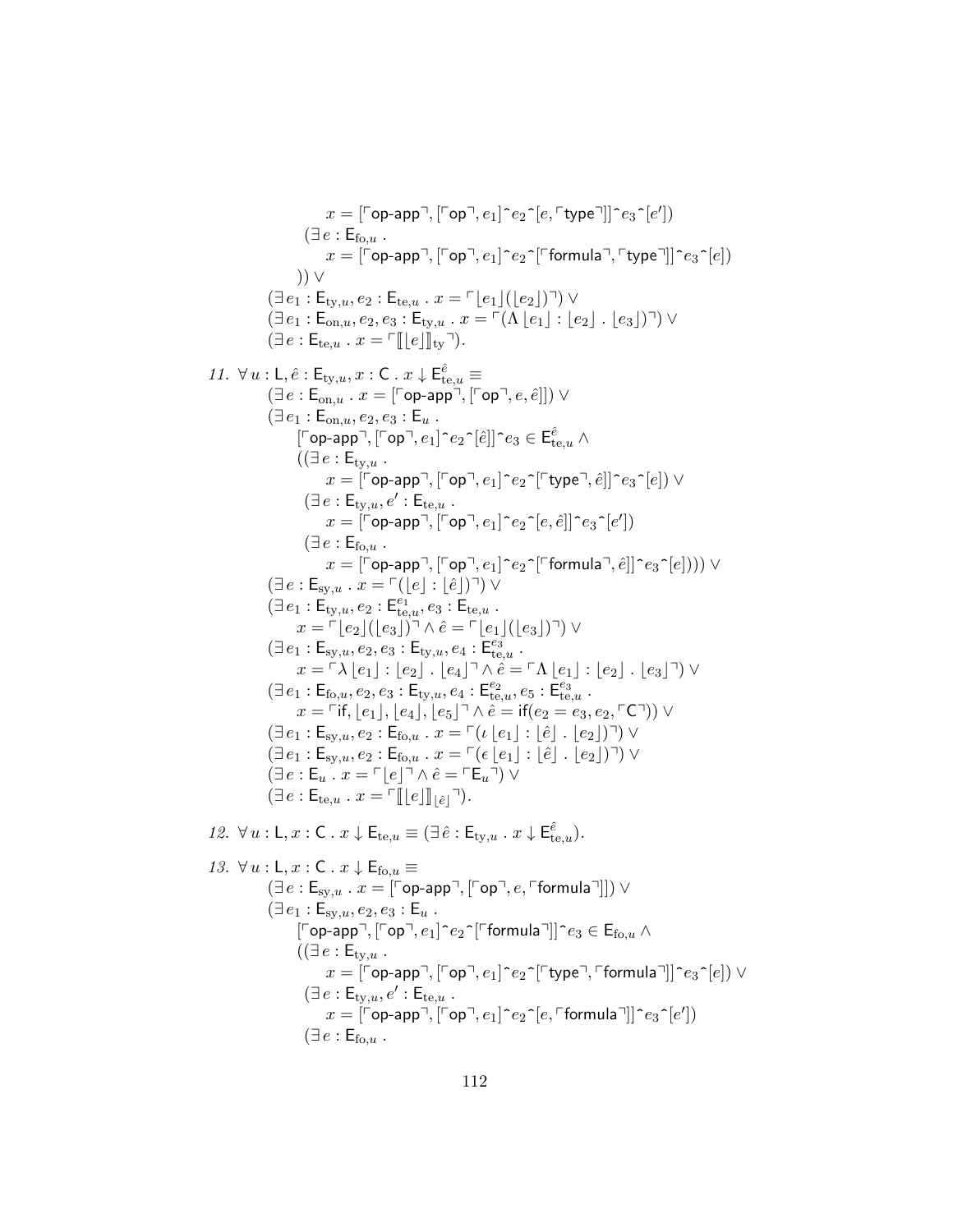$$
x = [\ulcorner \mathsf{op}\text{-}\mathsf{app}\urcorner, [\ulcorner \mathsf{op}\urcorner, e_1] \urcorner e_2 \urcorner [\ulcorner \mathsf{formula}\urcorner, \ulcorner \mathsf{formula}\urcorner]]
$$

$$
\ulcorner e_3 \urcorner [e])) \vee
$$

$$
(\exists \, e_1 : \mathsf{E}_{\mathsf{sy},u}, e_2 : \mathsf{E}_{\mathsf{ty},u}, e_3 : \mathsf{E}_{\mathsf{fo},u} \, . \, x = \ulcorner (\exists \, \lfloor e_1 \rfloor : \lfloor e_2 \rfloor \, . \, \lfloor e_3 \rfloor) \urcorner) \vee (\exists \, e : \mathsf{E}_{\mathsf{te},u} \, . \, x = \ulcorner [\lfloor e \rfloor \rfloor \mathsf{f}_\mathsf{fo}\urcorner).
$$

#### 8.4 Soundness

Fix a normal theory  $T = (L, \Gamma)$  for the rest of this subsection. We will prove that  $C_L$  is sound (with respect to the set of all normal theories over  $L$  and the set of all formulas of  $L$ ) by showing that its rules of inference preserve validity in every standard model of T and its axioms are valid in T.

Proposition 8.4.1 (Propositional Connectives) The built-in operators and defined operators that represent propositional connectives in Chiron the formula operators named formula-equal, not, or, true, false, and, and implies—have their usual meanings in every standard model of  $T$ .

**Proof** Let  $M$  be a standard model of  $T$ . The built-in operator names formula-equal, not, and or are assigned their usual meanings in  $M$  by the definition of a standard model. The defined operators true, false, and, and implies are given their usual meanings in M by their definitions.  $\Box$ 

Proposition 8.4.2 (Quantification over Empty Types) Let  $M =$  $(S, V)$  be a standard model of T and  $\varphi \in \text{assign}(S)$ . If  $V_{\varphi}(\alpha)$  is empty, then:

- 1.  $V_{\varphi}(\exists x : \alpha \cdot A) = F$ .
- 2.  $V_{\varphi}(\forall x : \alpha \cdot A) = \text{T}.$

**Proof**  $V_{\varphi}(\exists x : \alpha \cdot A) = F$  by the definition of V on existential quantifications. This implies  $V_{\varphi}(\forall x : \alpha \cdot A) = \text{T}$  by the notational definition of  $\forall$  and Proposition 8.4.1.  $\Box$ 

Lemma 8.4.3 (Modus Ponens) The rule Modus Ponens preserves validity in every standard model of T.

**Proof** Let  $M = (S, V)$  be a standard model of T. Suppose  $M \models A$  and  $M \models A \supset B$ . It follows immediately by Proposition 8.4.1 that  $M \models B$ . Therefore, Modus Ponens preserves validity in every standard model of T.  $\Box$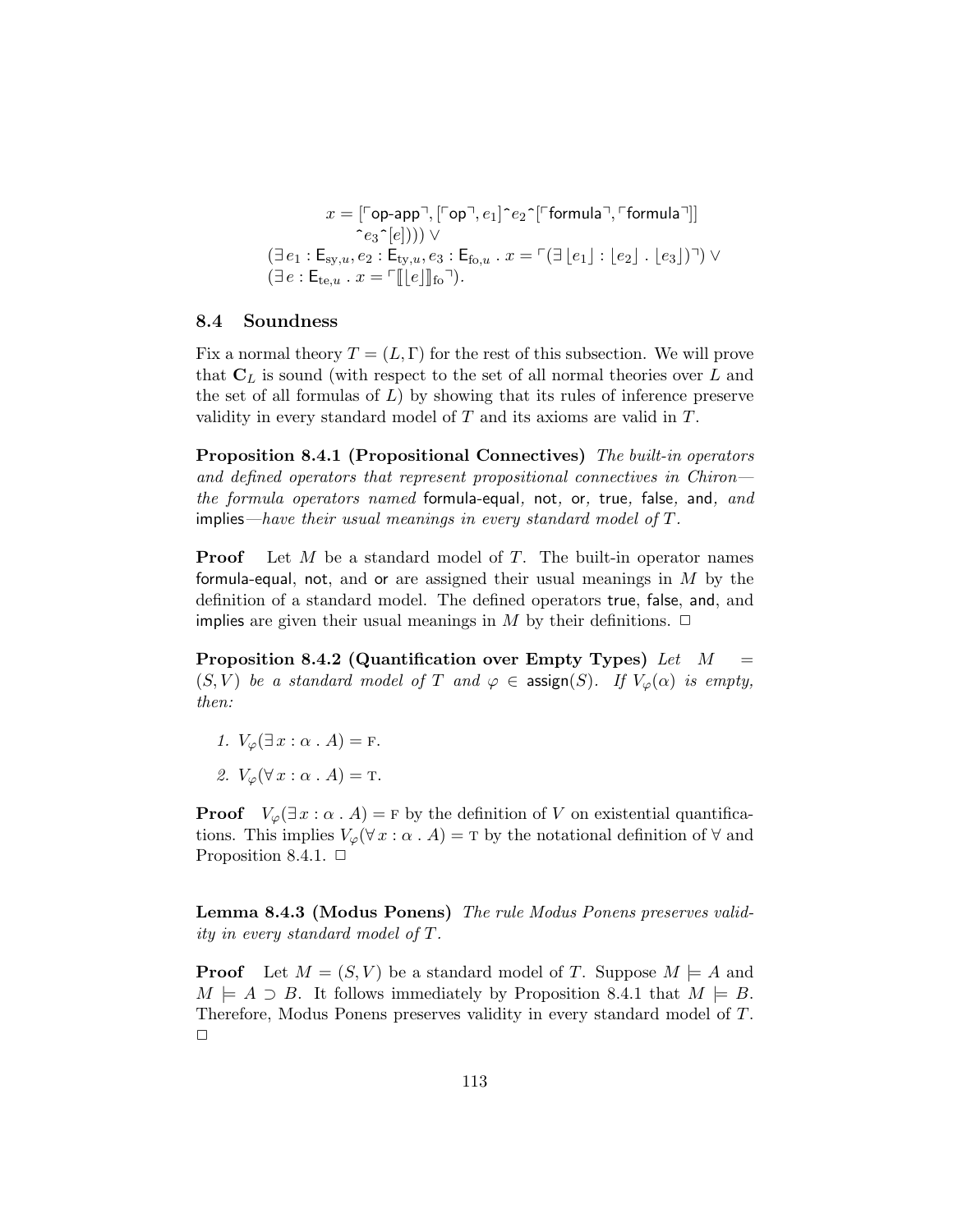Lemma 8.4.4 (Universal Generalization) The rule Universal Generalization preserves validity in every standard model of T.

**Proof** Let  $M = (S, V)$  be a standard model of T. Suppose  $M \models A$ . Then (i)  $V_{\varphi}(A) = \text{T}$  for all  $\varphi \in \text{assign}(S)$ . We need to show that  $M \models$  $\forall x : \alpha \cdot A$ . That is, we need to show (ii)  $V_{\varphi}(\forall x : \alpha \cdot A) = \tau$  for all  $\varphi \in \mathsf{assign}(S)$ . Let  $\varphi \in \mathsf{assign}(S)$ . If  $V_{\varphi}(\alpha)$  is empty, then  $V_{\varphi}(\forall x : \alpha \cdot A) = \texttt{T}$ by Proposition 8.4.2. So we may assume that  $V_{\varphi}(\alpha)$  is nonempty. Let d be in  $V_{\varphi}(\alpha)$ . Then  $\varphi[x \mapsto d](x)$  is in  $V_{\varphi}(\alpha)$ , and so by (i),  $V_{\varphi[x \mapsto d]}(A) = T$ . This implies  $V_{\varphi}(\forall x : \alpha \cdot A) = \tau$  by the notational definition of  $\forall$  and the definition of V on existential quantifications. Therefore, (ii) holds and thus Universal Generalization preserves validity in every standard model of  $T$ .  $\Box$ 

Lemma 8.4.5 (Universal Quantifier Shifting) The rule Universal Quantifier Shifting preserves validity in every standard model of T.

**Proof** Let  $M = (S, V)$  be a standard model of T. Suppose (i)  $M \models$  $\neg$ free-in( $\ulcorner x \urcorner, \ulcorner A \urcorner$ ) and (ii)  $V_{\varphi}(\forall x : \alpha \ldots (A \lor B)) = \urcorner$  for  $\varphi \in \mathsf{assign}(S)$ . We must show  $V_{\varphi}(A \vee (\forall x : \alpha \cdot B)) = \text{T}$ . Our argument is by cases:

**Case 1:**  $V_{\varphi}(A) = \text{T}$ . Hence, by Proposition 8.4.1,  $V_{\varphi}(A \vee (\forall x : \alpha \cdot$  $(B)) = T.$ 

**Case 2:**  $V_{\varphi}(A) = F$ . It suffices to show (iii)  $V_{\varphi}(\forall x : \alpha \cdot B) = T$  since this implies  $V_{\varphi}(A \vee (\forall x : \alpha \cdot B)) = \text{T}$  by Proposition 8.4.1. If  $V_{\varphi}(\alpha)$  is empty, then (iii) holds by Proposition 8.4.2. So let d be in  $V_{\varphi}(\alpha)$ . By the notational definition of  $\forall$ , the definition of V on existential quantifications, and (ii),  $V_{\varphi[x \mapsto d]}(A \vee B) = \text{T}$ . This implies  $V_{\varphi[x \mapsto d]}(A) = \text{T}$ or  $V_{\varphi[x \mapsto d]}(B) = \text{T}$  by Proposition 8.4.1. By the hypothesis, (i), and Lemma 6.4.5,  $V_{\varphi[x \mapsto d]}(A) = \text{F}$ . This implies  $V_{\varphi[x \mapsto d]}(B) = \text{T}$ , and hence (iii) holds by the notational definition of  $\forall$  and the definition of V on existential quantifications.

 $\Box$ 

Lemma 8.4.6 (Universal Instantiation) The rule Universal Instantiation preserves validity in every standard model of T.

**Proof** Let  $M = (S, V)$  be a standard model of T. Suppose (i)  $M \models$  $\mathsf{sub}(\ulcorner a\urcorner, \ulcorner x\urcorner, \ulcorner A\urcorner) \downarrow$ , (ii)  $M \models \mathsf{free\text{-}for}(\ulcorner a\urcorner, \ulcorner x\urcorner, \ulcorner A\urcorner)$ , and (iii)  $V_{\varphi}((\forall x : \alpha \ldots$  $A) \wedge a \downarrow \alpha$  = T for  $\varphi \in \text{assign}(S)$ . We must show

 $V_{\varphi}(\llbracket \mathsf{sub}(\ulcorner a \urcorner, \ulcorner x \urcorner, \ulcorner A \urcorner)\rrbracket_{\mathsf{fo}}) = \mathrm{T}.$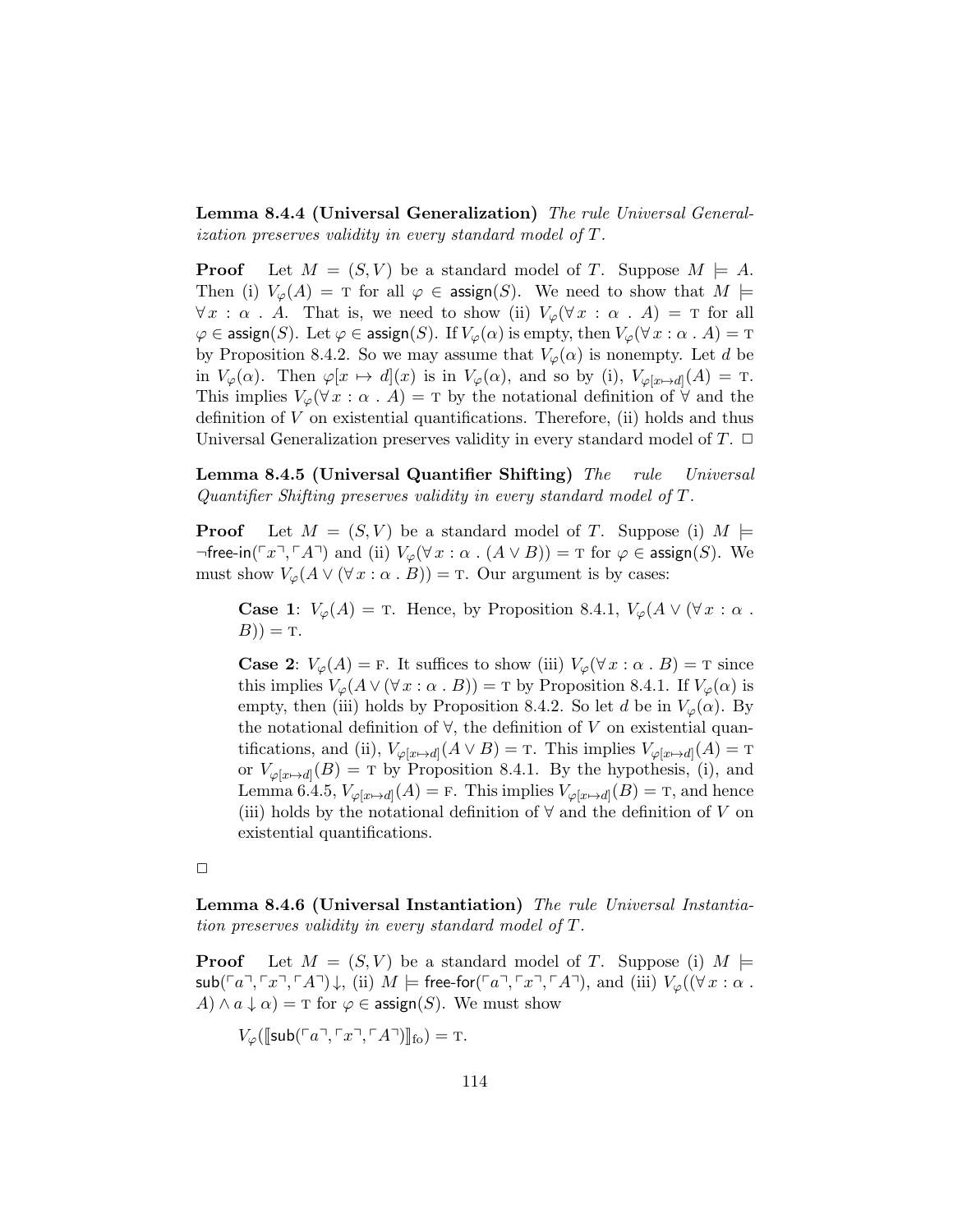By Proposition 8.4.1, (iii) implies (iv)  $V_{\varphi}(\forall x : \alpha \cdot A) = \text{T}$  and (v)  $V_{\varphi}(a \downarrow$  $\alpha$ ) = T. (v) implies (vi)  $V_{\varphi}(a) \neq \perp$  and (vii)  $V_{\varphi}(a)$  is in  $V_{\varphi}(\alpha)$ . (iv) and (vii) imply (viii)  $V_{\varphi[x \mapsto V_{\varphi}(a)]}(A) = T$  by the notational definition of  $\forall$  and the definition of  $V$  on existential quantifications. (i), (ii), (vi), and (viii) imply

$$
V_{\varphi}(\llbracket \mathsf{sub}(\ulcorner a \urcorner, \ulcorner x \urcorner, \ulcorner A \urcorner) \rrbracket_{\mathsf{fo}}) = V_{\varphi[x \mapsto V_{\varphi}(a)]}(A) = \mathrm{T}
$$

by Lemma 6.4.10.  $\Box$ 

Lemma 8.4.7 (Definite Description) The rule Definite Description preserves validity in every standard model of T.

**Proof** Let  $M = (S, V)$  be a standard model of T. Suppose (i)  $M \models$  $\mathsf{sub}(\ulcorner ( \iota x : \alpha \cdot A) \urcorner, \ulcorner x \urcorner, \ulcorner A \urcorner) \downarrow$ , (ii)  $M \models \mathsf{free\text{-}for}(\ulcorner ( \iota x : \alpha \cdot A) \urcorner, \ulcorner x \urcorner, \ulcorner A \urcorner)$ and (iii)  $V_{\varphi}(\exists! x : \alpha \cdot A) = \text{T}$  for  $\varphi \in \text{assign}(S)$ . We need to show

 $V_{\varphi}(\llbracket \mathsf{sub}(\ulcorner ( \iota x : \alpha \cdot A) \urcorner, \ulcorner x \urcorner, \ulcorner A \urcorner) \rrbracket_{\text{fo}}) = \texttt{T}.$ 

By the notational definition of unique existential quantification and the definition of V on existential quantifications, (iii) implies (iv) there is a unique  $d$ in  $V_{\varphi}(\alpha)$  such that  $V_{\varphi[x \mapsto d]}(A) = T$ , and by the definition of V on definite descriptions, (iv) implies (v) there is a d in  $V_{\varphi}(\alpha)$  such that  $V_{\varphi}(\iota x : \alpha \cdot A) = d$ . (v) implies (vi)  $V_{\varphi}(\iota x : \alpha \cdot A) \neq \bot$ . (i), (ii), (iv), (v), and (vi) imply

$$
V_{\varphi}([\text{sub}(\ulcorner \iota x : \alpha \ldots A)\urcorner, \ulcorner x \urcorner, \ulcorner A \urcorner)]_{\text{fo}}) = V_{\varphi[x \mapsto V_{\varphi}(\iota x : \alpha \ldots A)]}(A)
$$
  

$$
= V_{\varphi[x \mapsto d]}(A)
$$
  

$$
= \mathbf{T}
$$

by Lemma 6.4.10.  $\Box$ 

Lemma 8.4.8 (Indefinite Description) The rule Indefinite Description preserves validity in every standard model of T.

**Proof** Similar to the proof of Lemma 8.4.7.  $\Box$ 

Lemma 8.4.9 (Functions) The four rules of inference for functions preserve validity in every standard model of T.

Proof The rule Type Application specifies the value of a type application  $\alpha(a)$  by Proposition 8.4.1, the definitions of free-in, fun, and ord-pair, and the definition of  $V$  on type applications. The rule Dependent Function Type specifies the value of a dependent function type  $(\Lambda x : \alpha \cdot \beta)$  by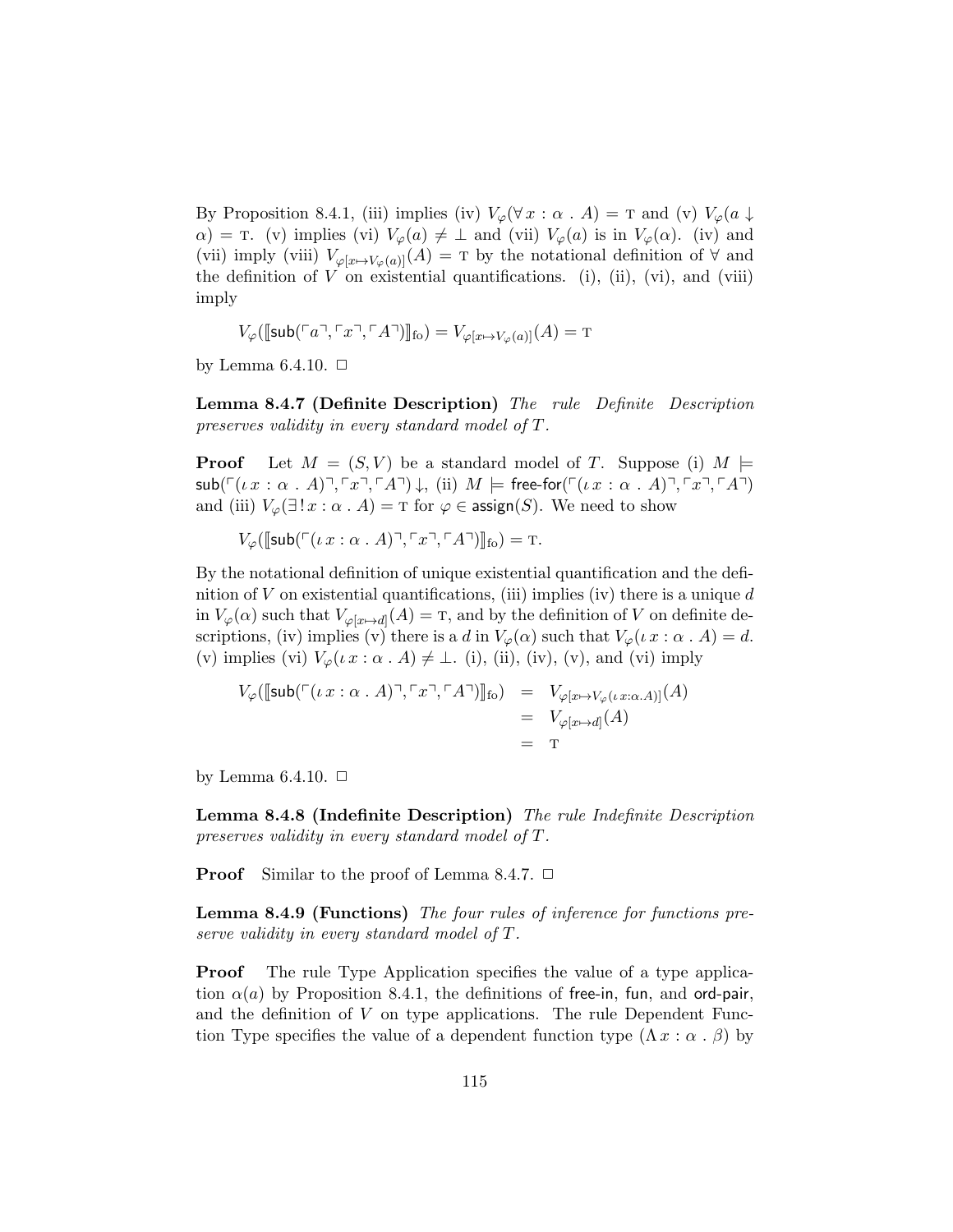Proposition 8.4.1, the definition of free-in and fun, and the definition of V on dependent function types. The rule Function Application specifies the value of a function application  $f(a)$  by Proposition 8.4.1, the definitions of free-in, and fun, and ord-pair, and the definition of  $V$  on type and function applications. And, finally, the rule Function Abstraction specifies the value of a function abstraction  $(\lambda x : \alpha, b)$  of a function abstraction by Proposition 8.4.1, the definition of free-in, and the definition of  $V$  on dependent function types, function applications, and function abstractions. Therefore, each of the four rules of inference for functions preserves validity in every standard model of  $T$ .  $\Box$ 

Lemma 8.4.10 (Axiom Schemas 1) Each instance of the axiom schemas in Axiom Schemas 1 is valid in T.

Proof The instances of these five axiom schemas are tautologies under the usual interpretations of the propositional connectives. Therefore, by Proposition 8.4.1, each such instance is valid in  $T$ .  $\Box$ 

Lemma 8.4.11 (Axiom Schemas 2) Each instance of the axiom schemas in Axiom Schemas 2 is valid in T.

**Proof** The instances of these six axiom schemas are valid in T by clauses n, o, and p of the definition of  $I$  in a structure for  $L$ , the notational definition of  $\approx$ , and the compositionality of the definition of the standard valuation.  $\Box$ 

Lemma 8.4.12 (Axiom Schemas 3) Each instance of the axiom schemas in Axiom Schemas 3 is valid in T.

Proof The instances of the eight axiom schemas are valid in T by Proposition 8.4.1, the definition of I in a structure for  $L$ , and the definition of the standard valuation on operator applications.  $\Box$ 

Lemma 8.4.13 (Axiom Schemas 4) Each instance of the axiom schemas in Axiom Schemas 4 is valid in T.

Proof The instances of these ten axiom schemas are valid in T by Proposition 8.4.1 and clauses c–d and f–m, respectively, of the definition of  $I$  in a structure for  $L$ .  $\Box$ 

Lemma 8.4.14 (Axiom Schemas 5) Each instance of the axiom schemas in Axiom Schemas 5 is valid in T.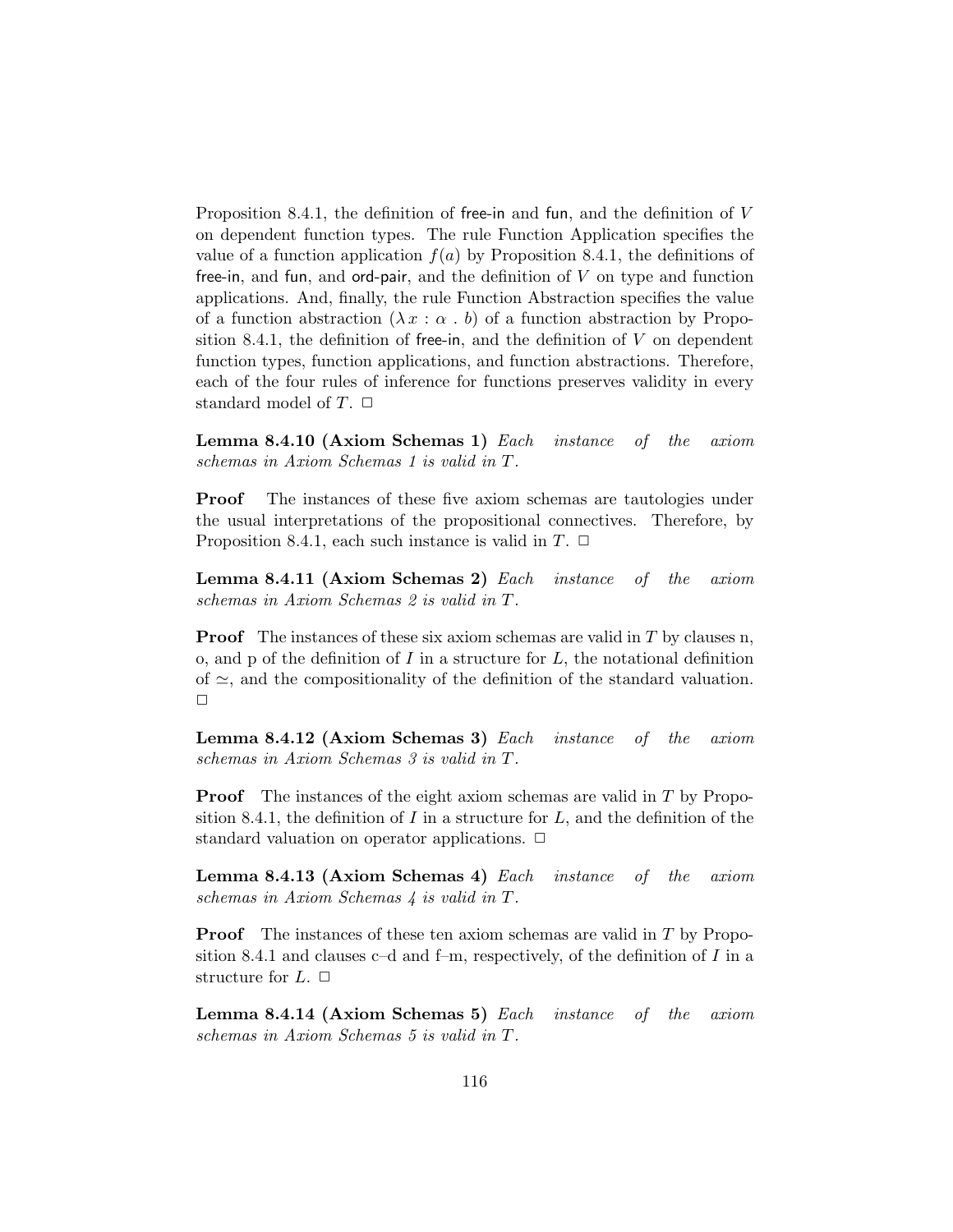**Proof** The instances of this axiom schema are valid in T by Proposition 8.4.1 and the definition of the standard valuation on variables.  $\Box$ 

Lemma 8.4.15 (Axiom Schemas 6) Each instance of the axiom schemas in Axiom Schemas 6 is valid in T.

Proof The instances of the first axiom schema are valid in T by the definition of  $D_s$  and clause n of the definition of I in a structure for L. The instances of the second axiom schema are valid in T by the definition of  $\nabla$ and Proposition 8.4.2.  $\Box$ 

Lemma 8.4.16 (Axiom Schemas 7) Each instance of the axiom schemas in Axiom Schemas 7 is valid in T.

**Proof** Let  $M = (S, V)$  be a standard model of T. The set-theoretic builtin operator names class, set, and in are given their usual meanings in  $M$ by the definition of a standard model. The defined set-theoretic operators empty-set, pair, ord-pair, subclass, intersection, complement, fun, dom, sum, and power are given their usual meanings in  $M$  by their definitions.  $S$  is constructed from a prestructure  $(D, \in)$  that satisfies the axioms of NBG set theory. The instances of the axiom schemas in Axiom Schema 7 are exactly these axioms expressed in the language of Chiron. Therefore, the instances are valid in  $M$  and thus valid in  $T$ .  $\Box$ 

Lemma 8.4.17 (Axiom Schemas 8) Each instance of the axiom schemas in Axiom Schemas 8 is valid in T.

Proof The instances of these two axiom schemas are valid in T by Proposition 8.4.1, the definition of the standard valuation on conditional terms, and the notational definition of  $\simeq$ .  $\Box$ 

Lemma 8.4.18 (Axiom Schemas 9) Each instance of the axiom schemas in Axiom Schemas 9 is valid in T.

**Proof** Let  $M = (S, V)$  be a standard model of T and  $\varphi \in \operatorname{assign}(S)$ .

Schema 1 Follows from the proof of Lemma 8.4.7.

**Schema 2** Assume (i)  $V_{\varphi}(\neg \exists ! x : \alpha : A)) = \text{T}$ . By Proposition 8.4.1, we must show (ii)  $V_{\varphi}((\iota x : \alpha A) \uparrow) = \tau$ . By the notational definition of unique existential quantification and the definition of  $V$  on existential quantifications, (i) implies (iii) there is no unique d in  $V_{\varphi}(\alpha)$  such that  $V_{\varphi[x\mapsto d]}(A) =$  T, and by the definition of V on definite descriptions, (iii) implies (ii).  $\Box$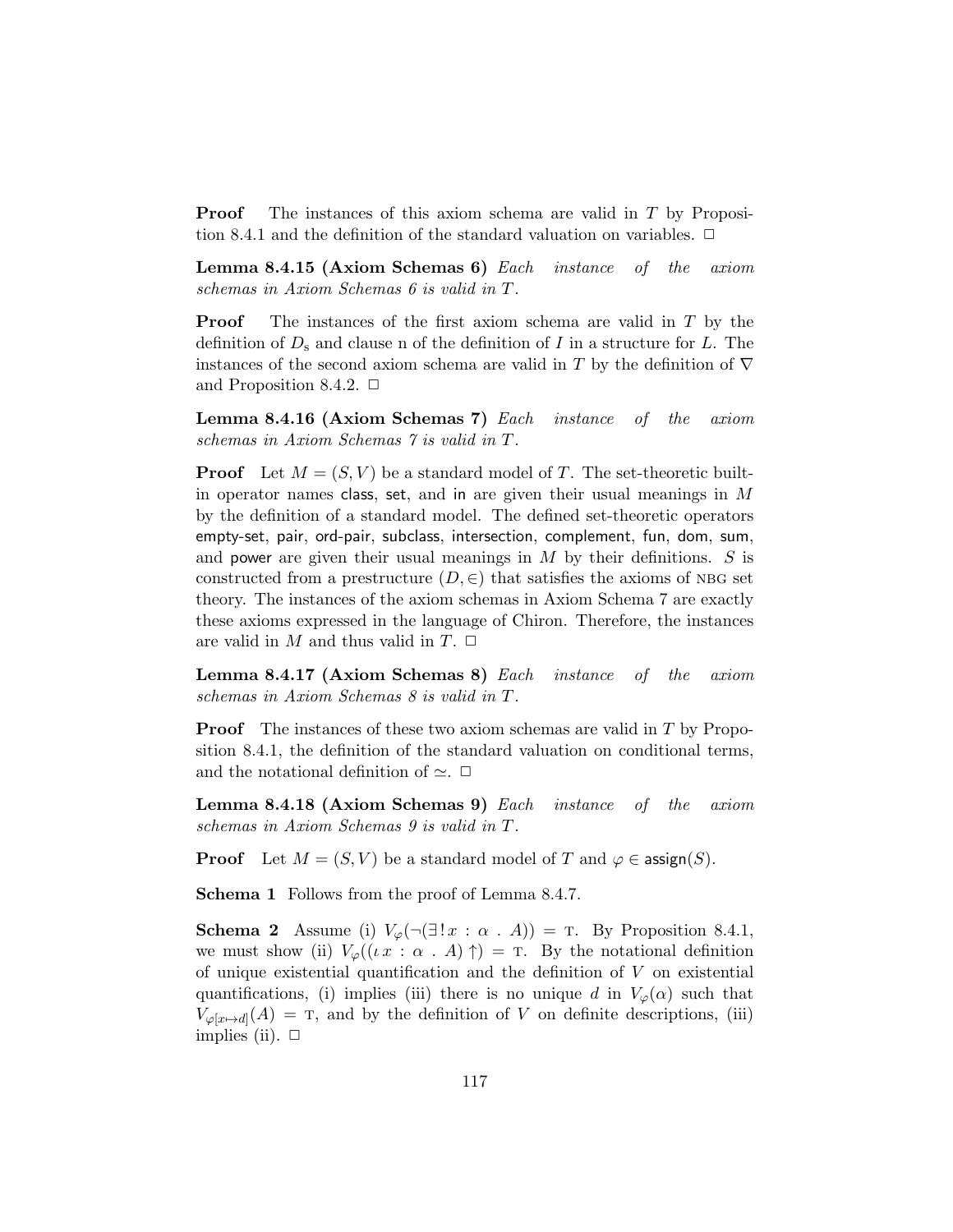Lemma 8.4.19 (Axiom Schemas 10) Each instance of the axiom schemas in Axiom Schemas 10 is valid in T.

**Proof** The proof for the first two axiom schema is similar to the proof of Lemma 8.4.18. The proof for the third axiom schema follows immediately from the definition of the standard valuation on indefinite descriptions.  $\Box$ 

Lemma 8.4.20 (Axiom Schemas 11) Each instance of the axiom schemas in Axiom Schemas 11 is valid in T.

**Proof** The instances of these three axiom schemas are valid in  $T$  by the definition of  $H$  in a structure for  $L$ , the definition of the defined operator named ord-pair, and the definition of the standard valuation on quotations.  $\Box$ 

Lemma 8.4.21 (Axiom Schemas 12) Each instance of the axiom schemas in Axiom Schemas 12 is valid in T.

**Proof** The instances of these six axiom schemas are valid in T by Proposition 8.4.1, Lemma 6.3.1, and the definition of the defined operator named gea.  $\square$ 

Lemma 8.4.22 (Axiom Schemas 13) Each instance of the axiom schemas in Axiom Schemas 13 is valid in T.

**Proof** Let  $M = (S, V)$  be a standard model of T and I be the last component of S. The first schema specifies op-names to be  $I$ (op-names). The second to ninth schemas specify expr-sym and expr-op-name to be  $I$ (expr-sym) and  $I$ (expr-op-name), respectively. Using induction, the first tenth schema specifies expr to be  $I(\exp r)$ . Using mutual recursion, the remaining schemas define expr-op, expr-type, expr-term-type, expr-term, and expr-formula to be  $I(\text{expr-op})$ ,  $I(\text{expr-type})$ ,  $I(\text{expr-term-type})$ ,  $I(\text{expr-term})$ , and  $I$ (expr-formula), respectively. Therefore, each instance of these schemas is valid in  $T$ .  $\Box$ 

**Theorem 8.4.23 (Soundness)**  $C_L$  is sound with respect to the set of all normal theories over L and the set of all formulas of L.

**Proof** Let  $T = (L, \Gamma)$  be a normal theory of Chiron and A be a formula of L. By Lemma 8.4.3–8.4.9, the rules of inference of  $C_L$  preserve validity in every standard model of T. By Lemmas 8.4.10–8.4.22, each axiom of  $C_L$ is valid in T. Therefore, if  $T \vdash A$ , then  $T \models A$ , and hence  $C_L$  is sound with respect to all formulas of  $L$ .  $\Box$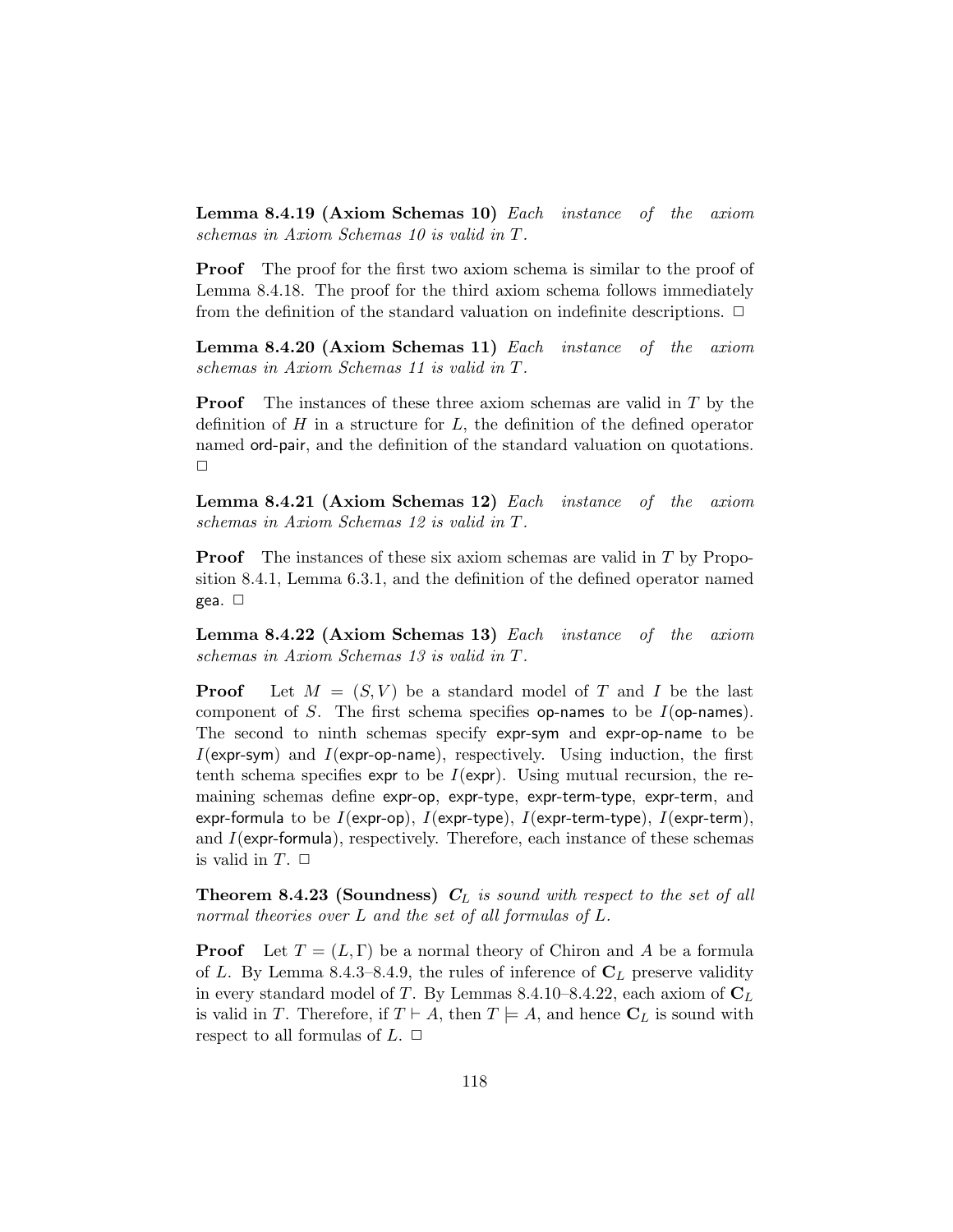### 8.5 Some Metatheorems

Fix an eval-free normal theory  $T = (L, \Gamma)$  for the rest of this subsection.

Let  $\mathbf{C}_{L}^{*}$  be  $\mathbf{C}_{L}$  where the schema variables in Rules 3–10 are restricted to eval-free expressions. Let  $T \vdash^* A$  mean there is a proof of A from T in  $\mathbb{C}_L^*$ . T is consistent<sup>\*</sup> if there is some formula A of L such that  $T \vdash^* A$  does not hold. Obviously  $T \vdash^* A$  implies  $T \vdash A$ .

**Theorem 8.5.1 (Tautology)** If  $T \vdash^* A_1, \ldots, T \vdash^* A_n$  and  $(A_1 \wedge \cdots \wedge$  $A_n$ )  $\supset B$  is a tautology for  $n \geq 1$ , then  $T \vdash^* B$ . Also, if B is tautology, then  $T \vdash^* B$ .

Proof Follows from Axiom Schemas 1 and the Modus Ponens rule of inference by a standard argument.  $\Box$ 

**Lemma 8.5.2** Let a be an eval-free term, x be a symbol, and  $e, e'$  be evalfree proper expressions of L.

- 1. If x is free in e, then  $T \vdash^*$  free-in( $\ulcorner x \urcorner, \ulcorner e \urcorner$ ).
- 2. If x is not free in e,  $T \vdash^* \neg \text{free-in}(\ulcorner x \urcorner, \ulcorner e \urcorner).$
- 3. If a is free for x in e, then  $T \vdash^*$  free-for $(\ulcorner a \urcorner, \ulcorner x \urcorner, \ulcorner e \urcorner).$
- 4. If a is not free for x in e, then  $T \vdash^* \neg$  free-for  $(\ulcorner a \urcorner, \ulcorner x \urcorner, \ulcorner e \urcorner).$
- 5. If e is syntactically closed, then  $T \vdash^*$  syn-closed( $\ulcorner e \urcorner$ ).
- 6. If  $T_{\text{ker}}^L \models \text{cleanse}(\ulcorner e \urcorner) = \ulcorner e \urcorner, \text{ then } T \vdash^* \text{cleanse}(\ulcorner e \urcorner) = \ulcorner e \urcorner.$
- 7. If  $T_{\text{ker}}^L$   $\models$   $\text{sub}(\ulcorner a \urcorner, \ulcorner x \urcorner, \ulcorner e \urcorner) = \ulcorner e' \urcorner$ , then  $T \vdash^* \text{sub}(\ulcorner a \urcorner, \ulcorner x \urcorner, \ulcorner e \urcorner) =$  $\lceil e'^{\tau} \rceil$

**Proof** By induction on the length of e using the Tautology theorem, Axiom Schemas 2, and the definitions of free-in, free-for, syn-closed, cleanse, and sub. The Universal Generalization rule of inference is also needed for part 5.  $\Box$ 

Theorem 8.5.3 (Deduction) Let A be a syntactically closed, eval-free formula of L and  $T' = (L, \Gamma \cup \{A\})$ . If  $T' \vdash^* B$ , then  $T \vdash^* A \supset B$ .

Proof Follows from Lemmas 6.4.1 and 8.5.2; Axiom Schemas 1; and the Modus Ponens, Universal Generalization, and Universal Quantifier Shifting rules of inference by a standard argument. (A standard argument fails if  $\mathbf{C}_L$  is used in place of  $\mathbf{C}_L^*$ .)  $\Box$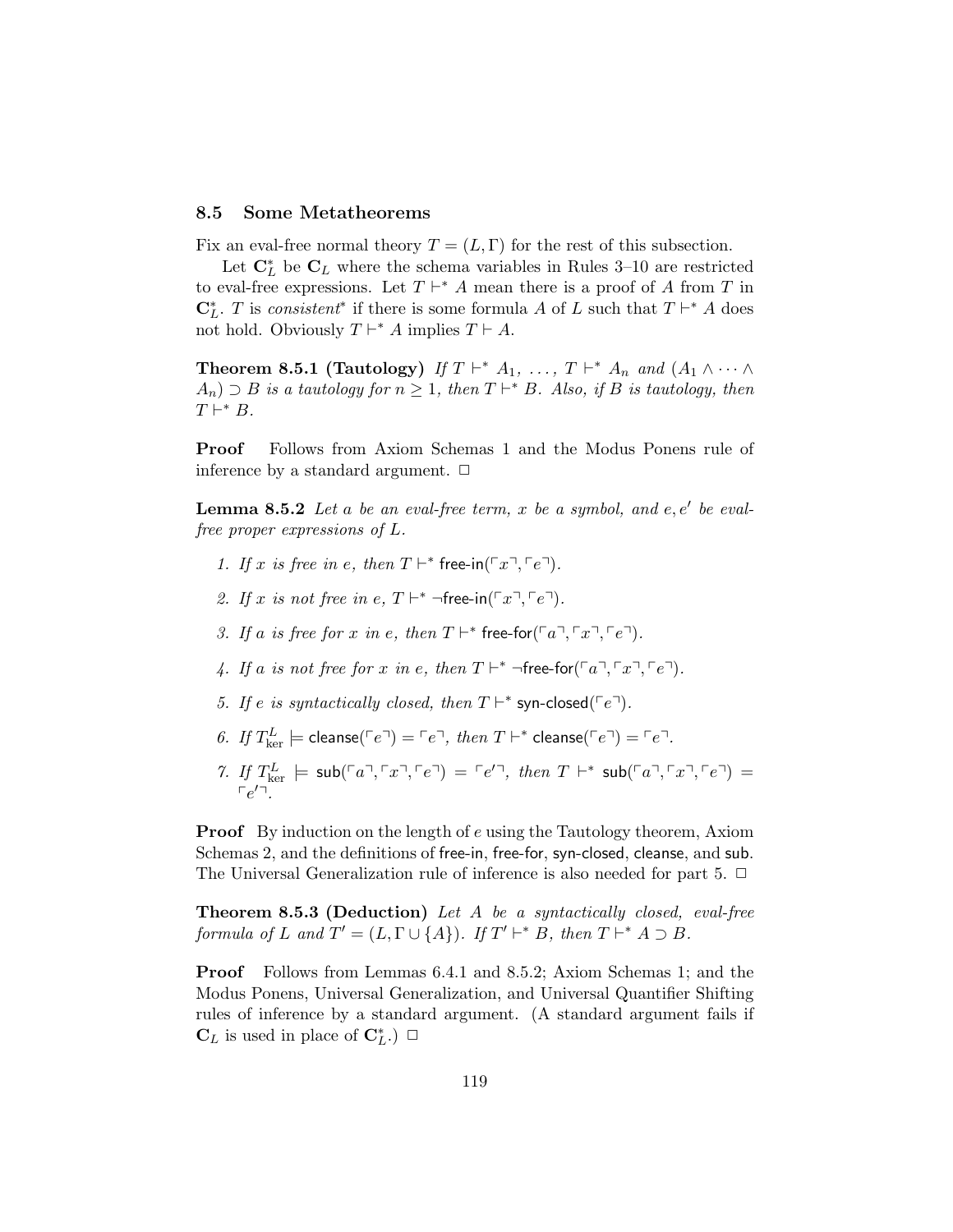Lemma 8.5.4 Let A be a syntactically closed, eval-free formula of L and  $T' = (L, \Gamma \cup \{A\})$ . If T' is not consistent<sup>\*</sup>, then  $T \vdash^* \neg A$ .

Proof It follows from the hypotheses of the lemma and the Tautology and Deduction theorems by a standard argument that  $T \vdash^* \neg A$ .  $\Box$ 

**Lemma 8.5.5** If A is an eval-free formula of L, then

 $T \vdash^* (\forall x : C \cdot A) \supset A$ .

Proof By the Deduction theorem, the Universal Instantiation rule of inference, the first axiom schema of Axiom Schemas 7, Lemmas 6.4.1 and 8.5.2, the definition of sub, and the fifth axiom schema of Axiom Schemas 12.  $\Box$ 

#### 8.6 Completeness

Let  $\mathcal T$  be the set of all eval-free normal theories over L and  $\mathcal F$  be the set of all eval-free formulas of L. We will prove that  $\mathbb{C}_L^*$  is complete with respect to  $\mathcal T$  and  $\mathcal F$ . This will then immediately imply that  $C_L$  is complete with respect to  $\mathcal T$  and  $\mathcal F$  as well. The key component of the proof is the following lemma that says a standard model can be constructed for any consistent<sup>∗</sup> eval-free normal theory. The proof of this lemma is long and tedious.

**Lemma 8.6.1 (Model Construction)** Let  $T = (L, \Gamma)$  be a consistent<sup>\*</sup> eval-free normal theory. Then T has a standard model  $M = (S, V)$  such that, for every class  $x$  in  $M$ , there is a syntactically closed, eval-free term a of L whose value in M (with respect to any  $\varphi$ ) is x.

**Proof** Let  $T' = (L, \Gamma')$  be an extension of T that is maximal consistent<sup>\*</sup>. We will tacitly use the Tautology theorem, Lemma 8.5.2, and the fact that  $T$  is maximal consistent<sup>\*</sup> throughout this proof.

**Step 1** Let C be the set of syntactically closed terms c of L such that  $c = c'$ is in  $\Gamma'$  for some syntactically closed, eval-free term c' of L. Let  $\mathcal{C}'$  be the set of syntactically closed terms c of L such that  $c \in \mathcal{C}$  or  $c \uparrow$  is in  $\Gamma'$ . And let T be the set of types  $\alpha$  such that (1)  $\alpha = C$  or (2) for all  $c \notin C$ ,  $c \uparrow \alpha$  is in Γ'. For  $c, d \in \mathcal{C}$ , define  $c \sim d$  iff  $c = d$  is in Γ'. By Axiom Schemas 2,  $\sim$ is an equivalence relation on C. For each  $c \in \mathcal{C}$ , let

$$
\tilde{c} = \{d \in \mathcal{C} \mid c \sim d\}
$$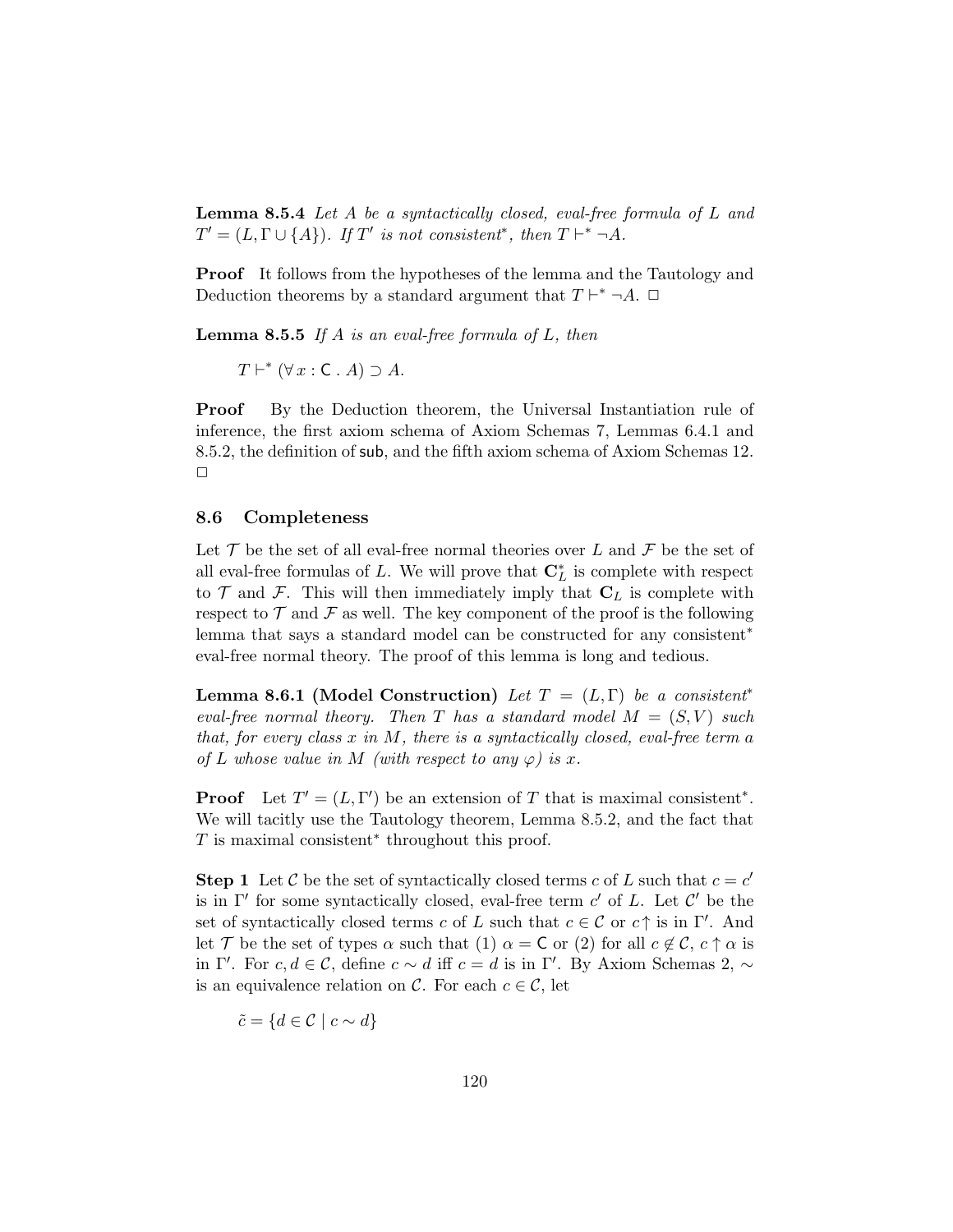be the equivalence class of  $c$ . Note that each  $\tilde{c}$  contains an eval-free term.

Define  $D_c = \{\tilde{c} \mid c \in \mathcal{C}\}\$ . For  $c, d \in \mathcal{C}$ , define  $\tilde{c} \in \tilde{d}$  iff  $c \in d$  is in  $\Gamma'$ . By Axiom Schemas 2, the definition of  $\in$  is well defined. Define  $D_{\rm v}$ ,  $D_{\rm s}$ ,  $D_{\rm f}$ ,  $D_0, D_e, T, F, \text{ and } \perp$  as in the definition of a structure for L. Let  $\xi$  be any choice function on  $D_s$ . H and I will be defined later.

**Step 2** For a syntactically closed type  $\alpha$  of L, define

 $U(\alpha) = \{ \tilde{c} \in D_c \mid c \in \mathcal{C} \text{ and } c \downarrow \alpha \text{ is in } \Gamma' \}$ 

if  $\alpha \in \mathcal{T}$  and  $U(\alpha) = \mathsf{C}$  if  $\alpha \notin \mathcal{T}$ . For a syntactically closed term a of L, define  $U(a) = \tilde{a}$  if  $a \in \mathcal{C}$  and  $U(a) = \perp$  if  $a \notin \mathcal{C}$ . For a syntactically closed formula A of L, define  $U(A) = T$  if A in  $\Gamma'$  and  $U(A) = F$  if  $\neg A$  is in  $\Gamma'$ .

#### Claim 1

- 1. For all syntactically closed types  $\alpha$  and  $\beta$  of L with  $\alpha, \beta \in \mathcal{T}$ ,  $U(\alpha) =$  $U(\beta)$  iff  $\alpha =_{\text{ty}} \beta$  is in  $\Gamma'$ .
- 2. For all syntactically closed terms a and b of L with  $a, b \in \mathcal{C}'$ ,  $U(a) =$  $U(b)$  iff  $a \simeq b$  is in  $\Gamma'.$
- 3. For all syntactically closed formula A and B of L,  $U(A) = U(B)$  iff  $A \equiv B$  is in  $\Gamma'.$

#### Proof

- 1.  $U(\alpha)$  =  $U(\beta)$  iff  $\{\tilde{c} \in D_c \mid c \in \mathcal{C} \text{ and } c \downarrow \alpha \text{ is in } \Gamma'\}\$  $\{\tilde{c} \in D_c \mid c \in \mathcal{C} \text{ and } c \downarrow \beta \text{ is in } \Gamma'\}$  iff for all  $\tilde{c} \in D_c$ ,  $(c \downarrow \alpha \text{ in } \Gamma')$ iff  $c \downarrow \beta$  in  $\Gamma'$ ) iff for all  $\tilde{c} \in D_c$ ,  $c \downarrow \alpha \equiv c \downarrow \beta$  is in  $\Gamma'$  by the Tautology theorem iff  $\forall x : C \cdot x \downarrow \alpha \equiv x \downarrow \beta$  is in  $\Gamma'$  by the Universal Instantiation rule of inference iff  $\alpha =_{\text{ty}} \beta$  is in Γ' by the first axiom schema of Axiom Schemas 6. Therefore,  $U(\alpha) = U(\beta)$  iff  $\alpha =_{\text{tv}} \beta$  is in  $\Gamma'$ .
- 2.  $U(a) = U(b) \neq \bot$  iff  $\tilde{a} = \tilde{b}$  iff  $a \sim b$  iff (1)  $a = b$  is in Γ'.  $U(a) =$  $U(b) = \perp$  iff (2)  $a \uparrow$  and  $b \uparrow$  are in Γ'. (1) and (2) hold iff  $a \simeq b$  is in Γ' by the definition of quasi-equal. Therefore,  $U(a) = U(b)$  iff  $a \simeq b$  is in  $\Gamma'.$
- 3.  $U(A) = U(B) = T$  iff (1) A and B are in  $\Gamma'$ , and  $U(A) = U(B) = F$ iff (2)  $\neg A$  and  $\neg B$  are in Γ'. (1) and (2) hold iff  $A \equiv B$  is in Γ'. Therefore,  $U(A) = U(B)$  iff  $A \equiv B$  is in  $\Gamma'$ .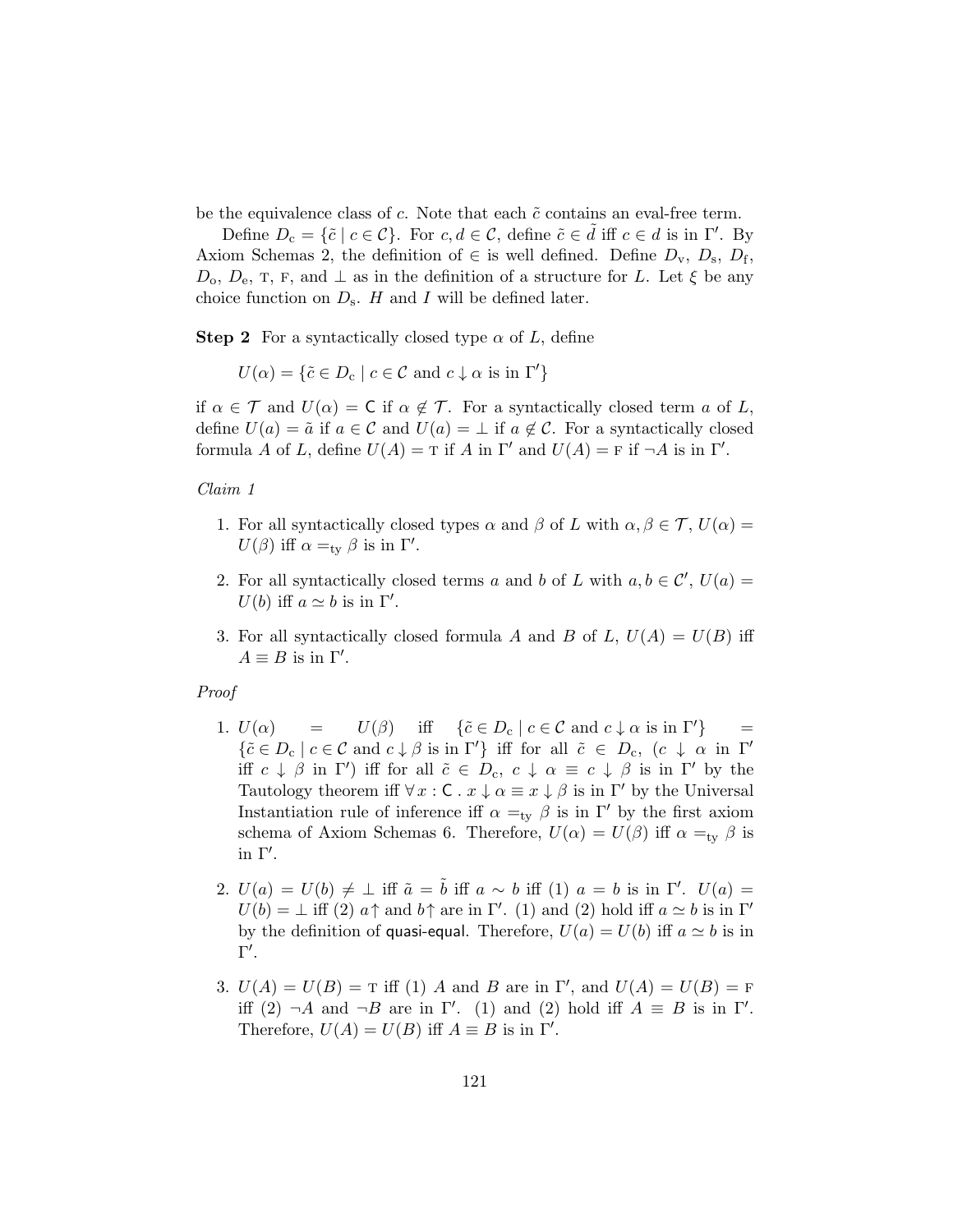This completes the proof of Claim 1.

Step 3 Recall that each quotation is syntactically closed and eval-free. Let G be the mapping from  $S \cup \mathcal{O}$  to  $D_c$  such that, for all  $s \in S \cup \mathcal{O}$ ,  $G(s) = U(\sqrt{\sqrt{s}})$ . By the first axiom schema of Axiom Schemas 11 and the fourth axiom schema of Axiom Schemas 13, the range of G is a subset of  $D_{v}$ . By part 2 of Claim 1 and the third axiom schema of Axiom Schemas 11, G is injective. Define  $H$  from  $G$  as in the definition of a structure for  $L$ .

**Step 4** Let *o* be an operator name of L with the signature form  $s_1, \ldots, s_{n+1}$ where  $n \geq 0$ . Then let  $k_1, \ldots, k_{n+1}$  be the signature where  $k_i = s_i$  if  $s_i$  is type or formula and  $k_i = \mathsf{C}$  if  $s_i$  is term for all i with  $1 \leq i \leq n+1$ , and let  $D_i = D_s$  if  $s_i$  is type,  $D_i = D_c \cup {\{\perp\}}$  if  $s_i$  is term, and  $D_i = {\{\text{T}, \text{F}\}}$  if  $s_i$  is formula for all i with  $1 \leq i \leq n+1$ . Define  $U(o)$  to be any operation  $\sigma$  from  $D_1 \times \cdots \times D_n$  into  $D_{n+1}$  such that, for all syntactically closed expressions  $e_1, \ldots, e_n$  where  $e_i$  is a type in  $\mathcal T$  if  $s_i =$  type, a term in  $\mathcal C'$  if  $s_i =$  term, and a formula if  $s_i =$  formula for all i with  $1 \leq i \leq n$ ,

 $\sigma(U(e_1), \ldots, U(e_n)) = U((o:: k_1, \ldots, k_{n+1})(e_1, \ldots, e_n)).$ 

By Claim 1 and Axiom Schemas 2,  $\sigma(U(e_1), \ldots, U(e_n))$  is well defined by this equation.

*Claim 2 U* on operator names satisfies the specification for I in the definition of a structure for L.

*Proof* Let *o* be an operator name of L with the signature form  $s_1, \ldots, s_{n+1}$ where  $n \geq 0$ . We must show that  $U(o)$  satisfies the specification for  $I(o)$  in the definition of a structure for L. First, we have to show that  $U(o)$  is an operation from  $D_1 \times \cdots \times D_n$  into  $D_{n+1}$  where the  $D_i$  are defined as above. This is true immediately by the definition of  $U(o)$ . Second, if o is a built-in operator name of Chiron, we have to verify that the clause of part 5 of the definition of I corresponding to  $\sigma$  is satisfied.

Clause a: set.

$$
U(\text{set})(\ ) = U(\text{V})
$$
  
=  $\{\tilde{c} \in D_c \mid c \downarrow \text{V} \text{ is in } \Gamma'\}$   
=  $\{\tilde{c} \in D_c \mid \exists y : C \cdot c \in y \text{ is in } \Gamma'\}$   
=  $\{\tilde{c} \in D_c \mid \text{for some } \tilde{d} \in D_c, c \in d \text{ is in } \Gamma'\}$   
=  $\{\tilde{c} \in D_c \mid \text{for some } \tilde{d} \in D_c, \tilde{c} \in \tilde{d}\}$   
=  $D_v$ .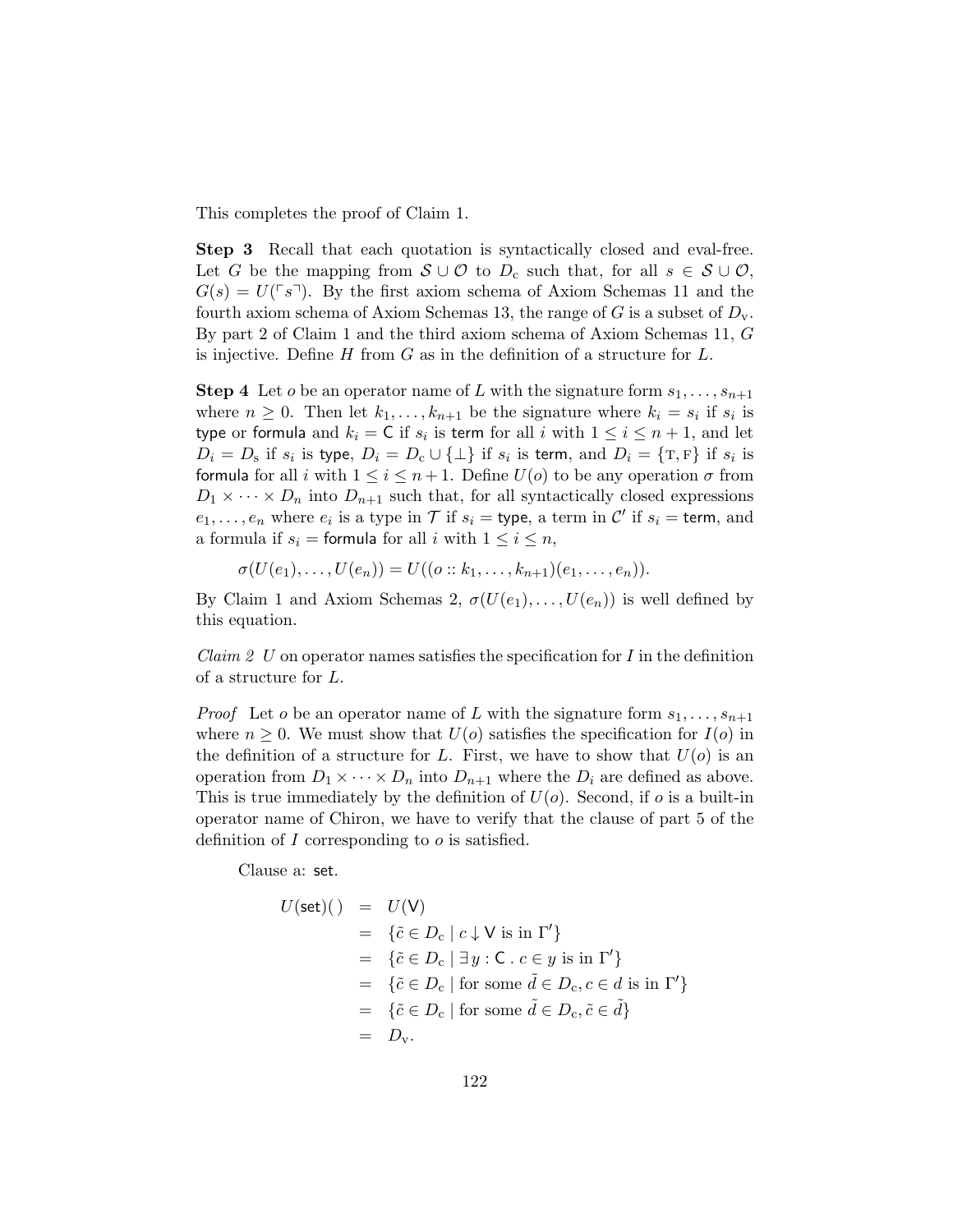The second line is by the definition of  $U$  on syntactically closed types; the third line is by the second axiom schema of Axiom Schemas 7 and the Universal Instantiation rule of inference; fourth line is by the Indefinite Description rule of inference; the fifth line is by the definition of  $\in$  on  $D_c$ ; and sixth line is by the definition of  $D_v$ . Therefore,  $U(\text{set})$ satisfies clause a.

Clause b: class.

$$
U(\text{class})(\ ) = U(\text{C})
$$
  
= \{ \tilde{c} \in D\_{\text{c}} \mid c \downarrow \text{C is in } \Gamma' \}  
= \{ \tilde{c} \in D\_{\text{c}} \mid c \downarrow \text{ is in } \Gamma' \}  
= D\_{\text{c}}.

The second line is by the definition of  $U$  on syntactically closed types; the third line is by the definition of the notation  $c \downarrow$ ; and the fourth line is by the definition of  $D_c$ . Therefore,  $U(\text{class})$  satisfies clause b.

Clauses c–l: op-names, lang, expr-sym, expr-op-name, expr, expr-op, expr-type, expr-term-type, expr-formula. Follows from Axiom Schemas 4 and 13.

Clause m: in. Let x and y be in  $D_c \cup \{\perp\}$ . Then  $x = U(c)$  and  $y = U(d)$  for some syntactically closed terms c and d.  $U(\text{in})(x, y) =$  $U(\text{in})(U(c), U(d)) = U(c \in d)$ .  $U(c \in d) = T$  iff  $c \in d$  is in Γ' iff  $U(c), U(d) \in D_c$  and  $U(c) \in U(d)$  by the definition of  $\in$  on C.  $U(c \in$ d) = F iff  $c \notin d$  is in  $\Gamma'$  iff either (1)  $U(c)$ ,  $U(d) \in D_c$  and  $U(c) \notin U(d)$ by the definition of  $\in$  on C or (2)  $U(c) = \perp$  or  $U(d) = \perp$  by the second axiom schema of Axiom Schema 4. Therefore,  $U(\mathsf{in})$  satisfies clause m.

Clauses n–p: type-equal, term-equal, formula-equal. Follow from Axiom Schemas 2. The third axiom schema of Axiom Schema 4 is needed for term-equal.

Clauses q–r: not, or. Follow from Axiom Schemas 1.

This completes the proof of Claim 2.

If we define  $I(o) = U(o)$  for all  $o \in \mathcal{O}$ , then

$$
S = (D_v, D_c, D_s, D_f, D_o, D_e, \in, \mathbf{T}, \mathbf{F}, \perp, \xi, H, I)
$$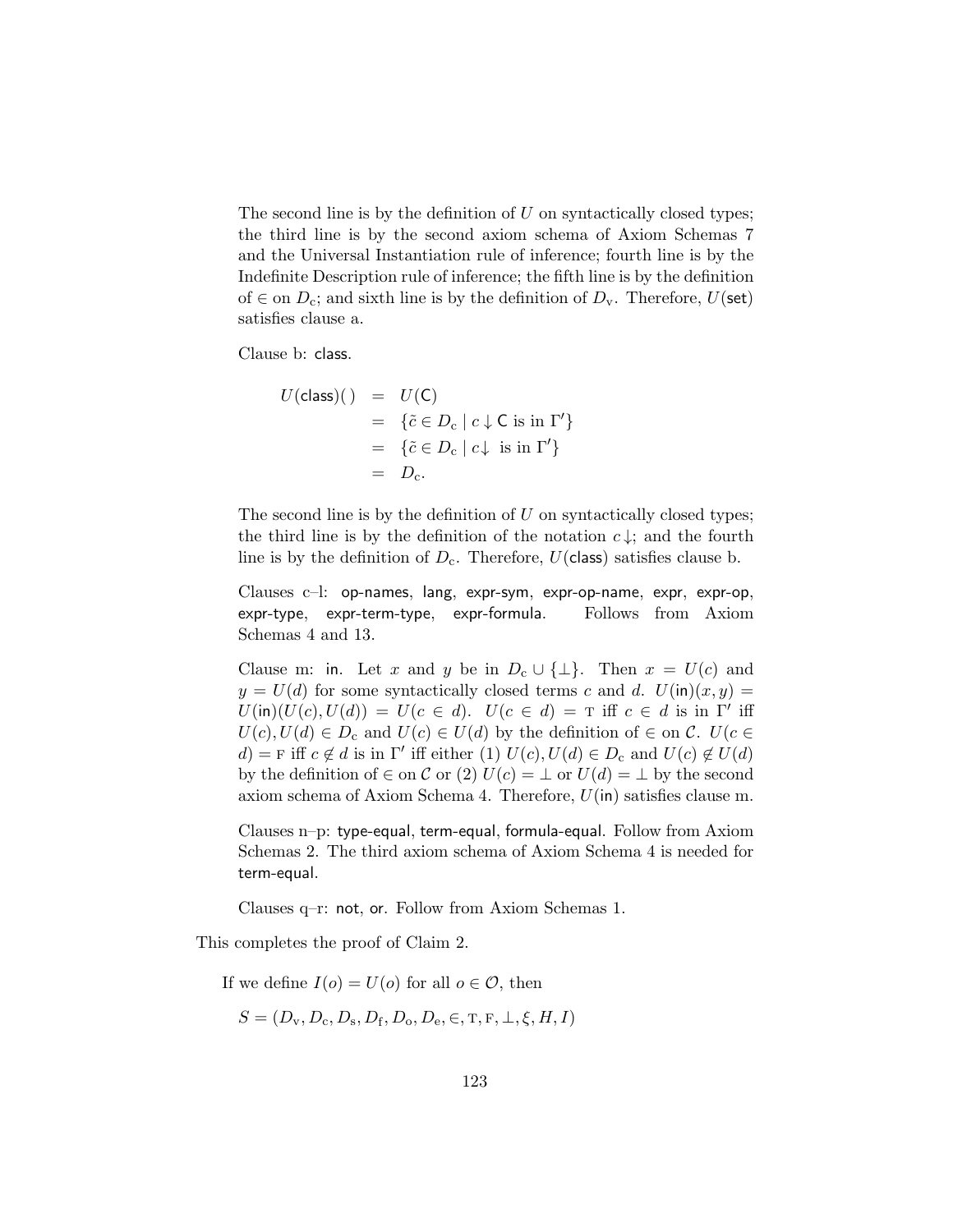is a structure for L provided  $(D_c, \epsilon)$  is a prestructure. We will show that  $(D_c, \in)$  is a prestructure in Step 6 of the proof.

Step 5 Let e be an eval-free type, term, or formula, and let  $\varphi \in \text{assign}(S)$ . Assume that the members of  $S \cup \mathcal{O}$  are linearly ordered by  $\langle S \cup \mathcal{O} \rangle$ . For  $n \geq 0$ , let

$$
\mathsf{S}_{x_1\cdots x_n}^{a_1\cdots a_n}e = \begin{cases} e & \text{if } n = 0\\ [\text{sub}(\ulcorner a_1 \urcorner, \ulcorner x_1 \urcorner, \ulcorner \mathsf{S}_{x_2\cdots x_{n-1}}^{a_2\cdots a_{n-1}} e\urcorner)]_{k[e]} & \text{if } n > 0 \end{cases}
$$

where

$$
\{x_1,\ldots,x_n\}=\{x\in\mathcal{S}\cup\mathcal{O}\mid T\vdash^*\mathsf{free}\text{-}\mathsf{in}(\ulcorner x\urcorner,\ulcorner e\urcorner)\},
$$

 $x_1 \leq_{\mathcal{S}\cup\mathcal{O}} \cdots \leq_{\mathcal{S}\cup\mathcal{O}} x_n$ , and  $a_i$  is the first eval-free member (in some fixed enumeration) of C such that  $\varphi(x_i) = U(a_i)$  for all i with  $1 \leq i \leq n$ . Then define

$$
e^{\varphi} = \mathsf{S}^{a_1 \cdots a_n}_{x_1 \cdots x_n} e
$$

and

$$
e^{\varphi - x_i} = \mathsf{S}^{a_1 a_2 \cdots a_{i-1} a_{i+1} \cdots a_n}_{x_1 x_2 \cdots x_{i-1} x_{i+1} \cdots x_n}e
$$

where  $1 \leq i \leq n$ .

Claim 3  $S_{x_i}^{a_i}(e^{\varphi-x_i})=e^{\varphi}.$ 

*Proof* Follows from e being eval-free and  $a_1, \ldots, a_n$  being syntactically closed and eval-free. This completes the proof of Claim 3.

Let V be defined by (1)  $V_{\varphi}(e)$  is undefined when e is improper, (2)  $V_{\varphi}(e)$ is  $I(o)$  when  $e = (o:: k_1, \ldots, k_{n+1})$  is proper, (3)  $V_{\varphi}(e) = U(e^{\varphi})$  when e is an eval-free type, term, or formula, and (4)  $V_{\varphi}(e)$  is the standard valuation for S (provided  $(D_c, \epsilon)$  is a prestructure) applied to e and  $\varphi$  when e is a non-eval-free type, term, or formula. When e is an eval-free type, term, or formula,  $e^{\varphi}$  is clearly a syntactically closed, eval-free type, term, or formula, and so V is a valuation for S (provided  $(D_c, \in)$  is a prestructure).

*Claim 4* V is the standard valuation for S (provided  $(D_c, \epsilon)$  is a prestructure).

*Proof* We must show that, for all  $e \in \mathcal{E}_L$  and  $\varphi \in \mathsf{assign}(S)$ , V is the standard evaluation applied to e and  $\varphi$ . This is true by the definition of V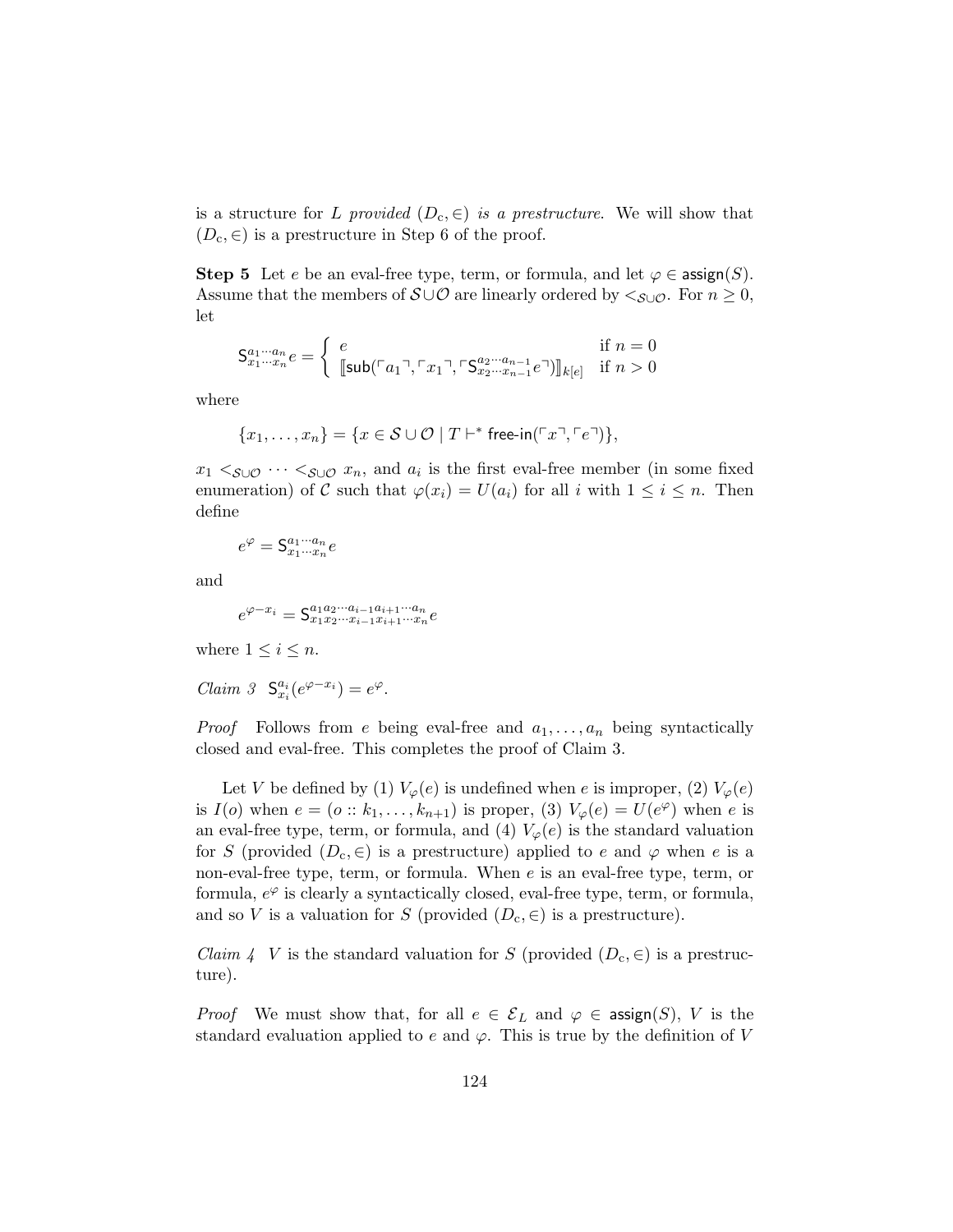when  $e$  is improper, an operator, or a non-eval-free type, term, or formula. So let e be an eval-free type, term, or formula and  $\varphi \in \mathsf{assign}(S)$ . Our proof will be by induction on the length of  $e$ . There are 14 cases corresponding to the 14 clauses of the definition of a standard valuation. The proofs for cases 1, 2, and 14 are trivial. The proofs for cases 4 and 10 are given in detail. And the proofs for the remaining cases are briefly sketched.

Case 1: e is improper. This case does not occur because e is proper.

Case 2:  $e = (o : k_1, \ldots, k_{n+1})$ . This case does not occur because e is not an operator.

Case 3:  $e = O(e_1, ..., e_n)$  and  $O = (o :: k_1, ..., k_{n+1})$ . Follows from Axiom Schemas 3.

Case 4:  $e = (x : \alpha)$ . Let a be some eval-free member of C such that  $\varphi(x) = U(a)$ . By the induction hypothesis,  $V_{\varphi}(\alpha) = U(\alpha^{\varphi})$  is the standard valuation applied to  $\alpha$  and  $\varphi$ .

If  $\varphi(x) \in V_{\varphi}(\alpha)$ , then  $U(a) \in U(\alpha^{\varphi})$  and

$$
V_{\varphi}((x:\alpha)) = U((x:\alpha)^{\varphi})
$$
  
\n
$$
= U([\text{sub}(\ulcorner a \urcorner, \ulcorner x \urcorner, \ulcorner (x:\alpha)^{\varphi-x} \urcorner)]_{te})
$$
  
\n
$$
= U([\ulcorner \text{if}(a \downarrow \lfloor \text{sub}(\ulcorner a \urcorner, \ulcorner x \urcorner, \llbracket \alpha^{\varphi-x} \rrbracket)],
$$
  
\n
$$
\lfloor \text{cleanse}(\ulcorner a \urcorner)],
$$
  
\n
$$
\perp c)^{\urcorner} \rrbracket_{te}
$$
  
\n
$$
= U(\text{if}(a \downarrow \llbracket \text{sub}(\ulcorner a \urcorner, \ulcorner x \urcorner, \llbracket \alpha^{\varphi-x} \rrbracket)) \rrbracket_{ty},
$$
  
\n
$$
\llbracket \text{cleanse}(\ulcorner a \urcorner)]_{te},
$$
  
\n
$$
\perp c))
$$
  
\n
$$
= U(\text{if}(a \downarrow \alpha^{\varphi}, \llbracket \ulcorner a \urcorner]_{te}, \perp c)
$$
  
\n
$$
= U(\text{if}(a \downarrow \alpha^{\varphi}, a, \perp c))
$$
  
\n
$$
= U(a)
$$
  
\n
$$
= \varphi(x)
$$

The first line is by the definition of  $V$ ; the second line is by Claim 3; the third line is by the definition of sub; the fourth line is by Lemmas 6.3.1 and 6.3.2; the fifth is by Claim 3 and part 6 of Lemma 8.5.2; the sixth is by the first schema of Axiom Schemas 7, by Axiom Schemas 8, and by the third schema of Axiom Schemas 12; and the seventh line is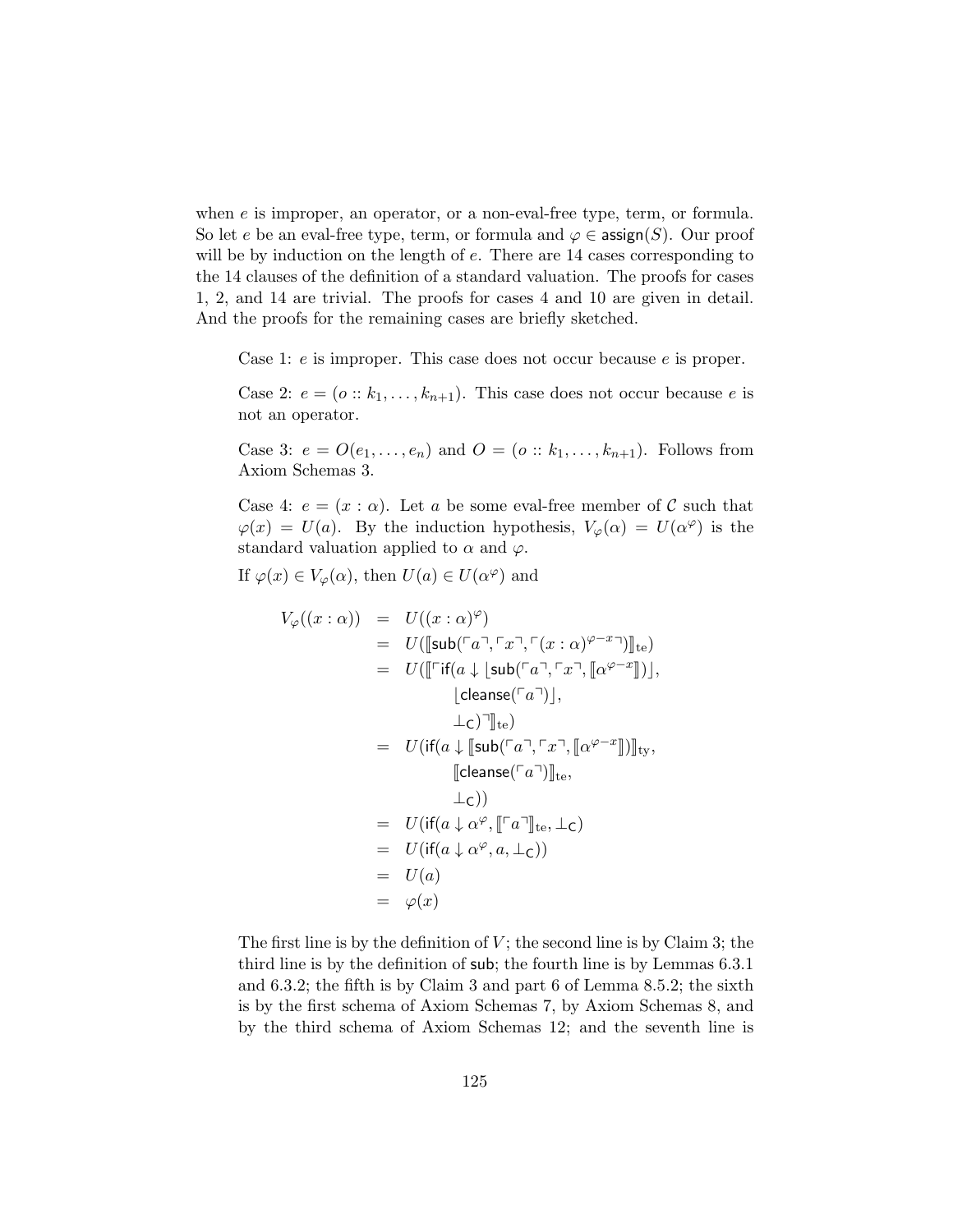by Axiom Schemas 8 and the fact that  $U(a) \in U(\alpha^{\varphi})$ . Therefore, if  $\varphi(x) \in V_{\varphi}(\alpha)$ , then  $V_{\varphi}((x:\alpha)) = \varphi(x)$ , and so in this case  $V_{\varphi}(x:\alpha)$ is the standard valuation applied to  $(x : \alpha)$  and  $\varphi$ .

Similarly, if  $\varphi(x) \notin V_{\varphi}(\alpha)$ , then  $V_{\varphi}(e) = \bot$ .

Case 5:  $e = \alpha(a)$ . Follows from the Type Application rule of inference.

Case 6:  $e = (\Lambda x : \alpha \cdot \beta)$ . Follows from the Dependent Function Types rule of inference.

Case 7:  $e = f(a)$ . Follows from the Function Application rule of inference.

Case 8:  $e = (\lambda x : \alpha : b)$ . Follows from the Function Abstraction rule of inference.

Case 9:  $e = \text{if}(A, b, c)$ . Follows from Axiom Schemas 8.

Case 10:  $e = (\exists x : \alpha \cdot B)$ . By the induction hypothesis,  $V_{\varphi}(\alpha) =$  $U(\alpha^{\varphi})$  is the standard valuation applied to  $\alpha$  and  $\varphi$  and  $V_{\psi}(B) =$  $U(B^{\psi})$  is the standard valuation applied to B and  $\psi$  for all  $\psi \in$ assign $(S)$ . Then

$$
V_{\varphi}((\exists x : \alpha \cdot B)) = \mathrm{T}
$$

$$
\text{iff} \quad U((\exists x : \alpha \cdot B)^{\varphi}) = \text{T}
$$

$$
\text{iff} \quad U(\exists x : \alpha^{\varphi} \cdot B^{\varphi - x}) = \text{T}
$$

- iff  $U([\text{sub}(\ulcorner c \urcorner, \ulcorner x \urcorner, \ulcorner B^{\varphi x} \urcorner)])_{\text{fo}}) = \text{T}$  and  $U(c \downarrow \alpha^{\varphi}) = \text{T}$
- iff  $U(B^{\varphi[x \mapsto U(c)]}) = \text{T}$  and  $U(c) \in U(\alpha^{\varphi})$
- iff  $V_{\varphi[x \mapsto V_{\varphi}(c)]}(B) = \text{T}$  and  $V_{\varphi}(c) \in V_{\varphi}(\alpha)$

where c is  $(\epsilon x : \alpha^{\varphi} \cdot B^{\varphi - x})$ . The second line is by the definition of V; the third line is by the definitions of  $e^{\varphi}$  and sub; the fourth line is by Lemma 8.5.2, the Indefinite Description rule of inference and the first schema of Axiom Schemas 10 since c is both syntactically closed and eval-free; the fifth line is by Claim 3 and the definition of defined-in; and the sixth line is by the induction hypothesis. Therefore,  $V_{\varphi}(\exists x :$  $(\alpha \cdot B)) = \text{T}$  iff there is some d in  $V_{\varphi}(\alpha)$  such that  $V_{\varphi[x \mapsto d]}(B) = \text{T}$ , and so in this case  $V_{\varphi}(\exists x : \alpha \cdot B)$  is the standard valuation applied to  $(\exists x : \alpha \cdot B)$  and  $\varphi$ .

Similarly,  $V_{\varphi}(\exists x : \alpha \cdot B)$  = F iff there is no d in  $V_{\varphi}(\alpha)$  such that  $V_{\varphi[x \mapsto d]}(B) = \text{T}.$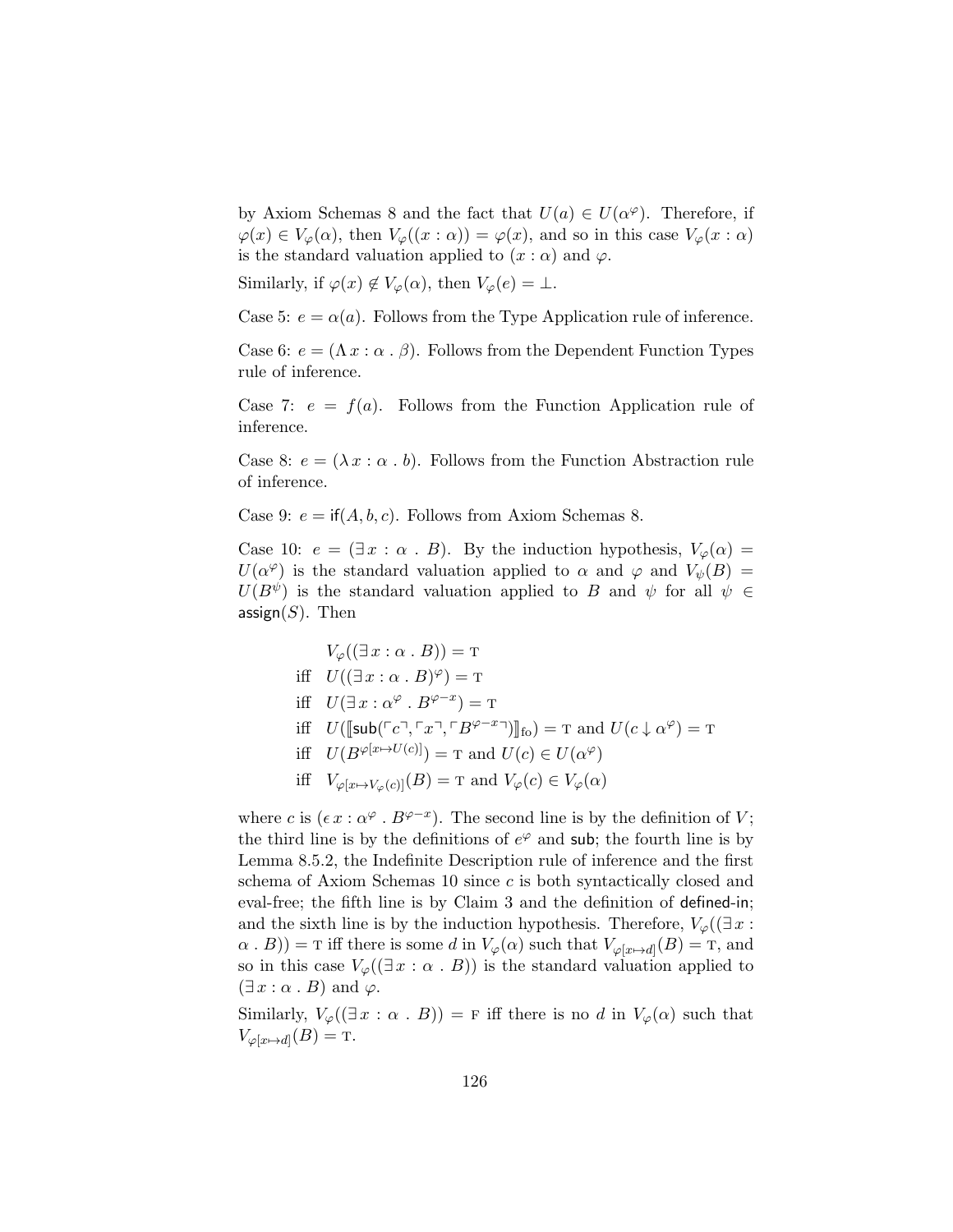Case 11:  $e = (\iota \, x : \alpha \cdot B)$ . Follows from the Definite Description rule of inference and Axiom Schemas 9.

Case 12:  $e = (\epsilon x : \alpha : B)$ . Follows from the Indefinite Description rule of inference and Axiom Schemas 10.

Case 13:  $e = \lceil e'^{\top} \rceil$ . Follows from Axiom Schemas 11.

Case 14:  $e = [a]_k$ . This case does not occur because e is eval-free.

This completes the proof of Claim 4.

**Step 6** We have only now to show that  $(D_c, \in)$  is a prestructure and that M is a standard model for T. Let A be an eval-free formula in  $\Gamma'$ . Then  $U(A) = T$ , and so by Claim 4,  $V_{\varphi}(A) = U(A^{\varphi}) = U(A) = T$  for all  $\varphi \in \text{assign}(S)$ . Each instance of Axiom Schemas 7 is eval-closed and a member of Γ'. Thus, by Axiom Schemas 7,  $(D_c, \in)$  satisfies the axioms of NBG set theory and hence M is a model for L. And so  $M \models A$  for each eval-free formula A in  $\Gamma'$ . Since  $\Gamma \subset \Gamma'$  and each member of  $\Gamma$  is eval-free,  $M \models A$  for each A in Γ. Therefore, M is a standard model for T.  $\Box$ 

Theorem 8.6.2 (Consistency and Satisfiability) Let  $T = (L, \Gamma)$  be an eval-free normal theory of Chiron. Then  $T$  is consistent<sup>\*</sup> iff  $T$  is satisfiable.

**Proof** Let T be consistent<sup>\*</sup>. Then there is a standard model M of T by the Model Construction lemma. Therefore,  $T$  is satisfiable.

Now let  $T$  be satisfiable. Then there is a standard model  $M$  of  $T$ . Assume T is not consistent<sup>\*</sup>. Then  $T \vdash^* F$ . By the Soundness theorem,  $T \models F$ , which contradicts the definition of a standard model. Therefore, T is consistent<sup>\*</sup>.  $□$ 

**Theorem 8.6.3 (Completeness)**  $C_L$  is complete with respect to the set of all eval-free normal theories over L and the set of all eval-free formulas of L.

**Proof** Let  $T = (L, \Gamma)$  be an eval-free normal theory and A be an evalfree formula of L such that  $T \models A$ . We need to show  $T \vdash A$ . Obviously it suffices to show  $T \vdash^* A$ . Let A' be a universal closure of A. (A' exists by Lemma  $6.4.1$ .)  $A'$  is obviously eval-free and is syntactically closed by Lemma 6.4.3. The hypothesis implies  $T \models A'$ , and this implies that there is no standard model of  $T' = (L, \Gamma \cup \{\neg A'\})$ . Hence T' is not consistent<sup>\*</sup> by the Consistency and Satisfiability theorem. Therefore,  $T \vdash^* \neg\neg A'$  by Lemma 8.5.4 and hence  $T \vdash^* A'$  by the Tautology theorem. Finally,  $T \vdash^* A$ by Lemma 8.5.5.  $\Box$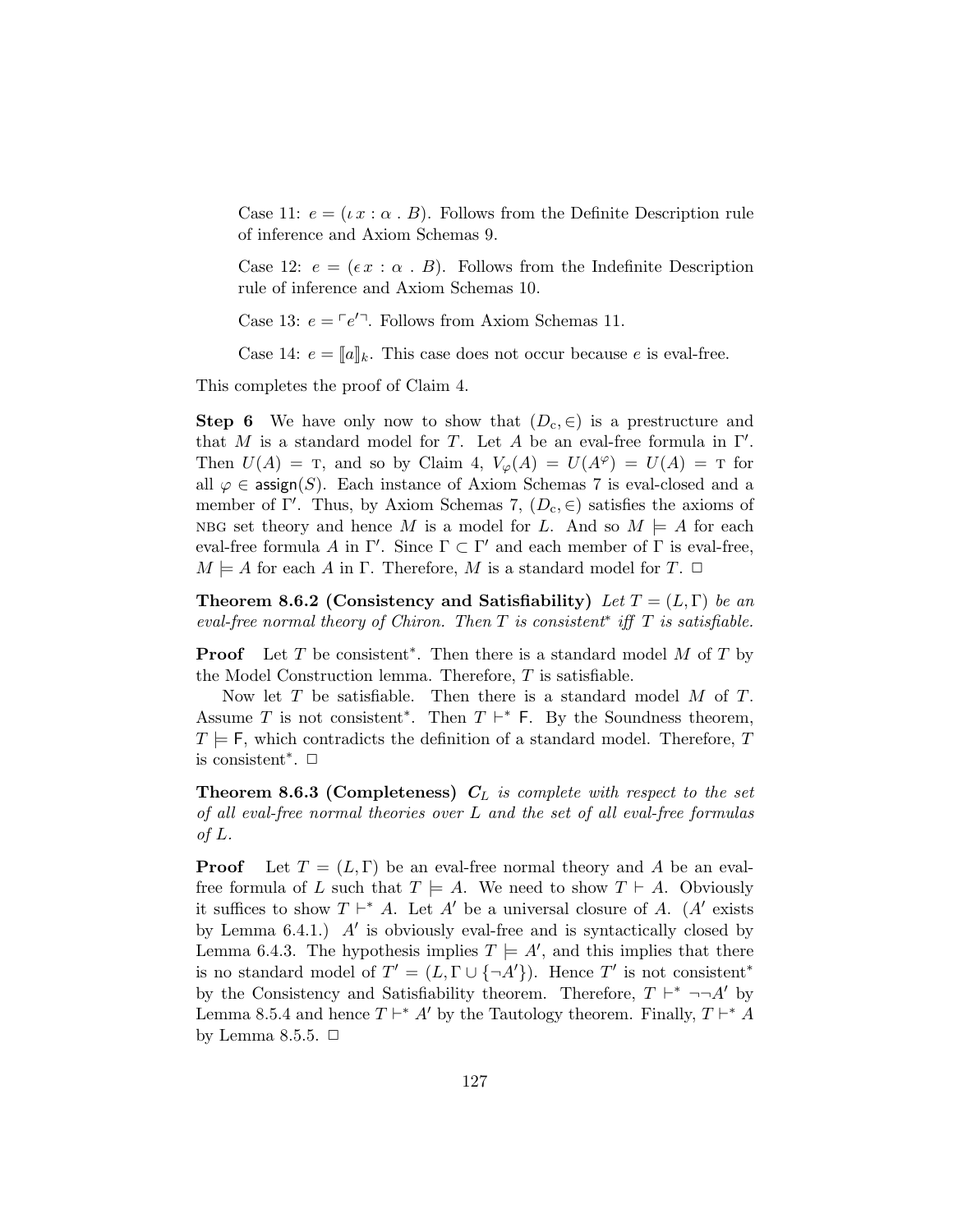## 9 Interpretations

A theory interpretation [3, 4, 24] is a meaning-preserving mapping from the expressions of one theory to the expressions of another theory. An interpretation serves as a conduit for passing information (in the form of formulas) from an abstract theory to a more concrete theory, or an equally abstract theory. Interpretations are the basis for the little theories method [9] for organizing mathematics where mathematical knowledge and reasoning is distributed across a network of theories.

#### 9.1 Translations

Let  $L_i = (\mathcal{O}_i, \theta_i)$  be a language of Chiron for  $i = 1, 2$ . A translation from  $L_1$  to  $L_2$  is an injective, total mapping  $\Phi : \mathcal{O}_1 \to \mathcal{O}_2$  such that, for each  $o \in \mathcal{O}_1$ ,  $\theta_1(o) = \theta_2(\Phi(o))$ .  $\Phi$  is extended to an injective, total mapping

$$
\widehat{\Phi} : {\mathcal E}_{L_1} \to {\mathcal E}_{L_2}
$$

by the following rules:

- 1. Let  $e \in \mathcal{S}$ . Then  $\widehat{\Phi}(e) = e$ .
- 2. Let  $e \in \mathcal{O}_1$ . Then  $\widehat{\Phi}(e) = \Phi(e)$ .
- 3. Let  $e = (e_1, ..., e_n) \in \mathcal{E}_{L_1}$ . Then  $\Phi(e) = (\Phi(e_1), ..., \Phi(e_n))$ .

Hence, for every  $e \in \mathcal{E}_{L_1}$ ,  $\Phi(e)$  is exactly the same as e except that each operator name  $o$  in  $e$  has been replaced by the operator name  $\Phi(o)$ .

**Proposition 9.1.1** Let  $\Phi$  be a translation from  $L_1$  to  $L_2$ . If e is a symbol, an operator name, an operator, a type, a term, a term of type  $\alpha$ , or a formula of  $L_1$ , then  $\Phi(e)$  is a symbol, an operator name, an operator, a type, a term, a term of type  $\widetilde{\Phi}(\alpha)$ , or a formula of  $L_2$ , respectively.

#### 9.2 Interpretations

Let  $T_i = (L_i, \Gamma_i)$  be a normal theory of Chiron for  $i = 1, 2$  and  $\Phi$  be a translation from  $L_1$  to  $L_2$ .  $\Phi$  fixes a language  $L = (\mathcal{O}, \theta) \le L_1$  if  $\Phi(o) = o$ for all  $o \in \mathcal{O} \setminus \{\text{op-names}, \text{lang}\}.$ 

**Proposition 9.2.1** Suppose  $\Phi$  fixes  $L \leq L_1$ . Then  $\widehat{\Phi}(e) = e$  for all expressions e of L that do not contain the operator names op-names or lang.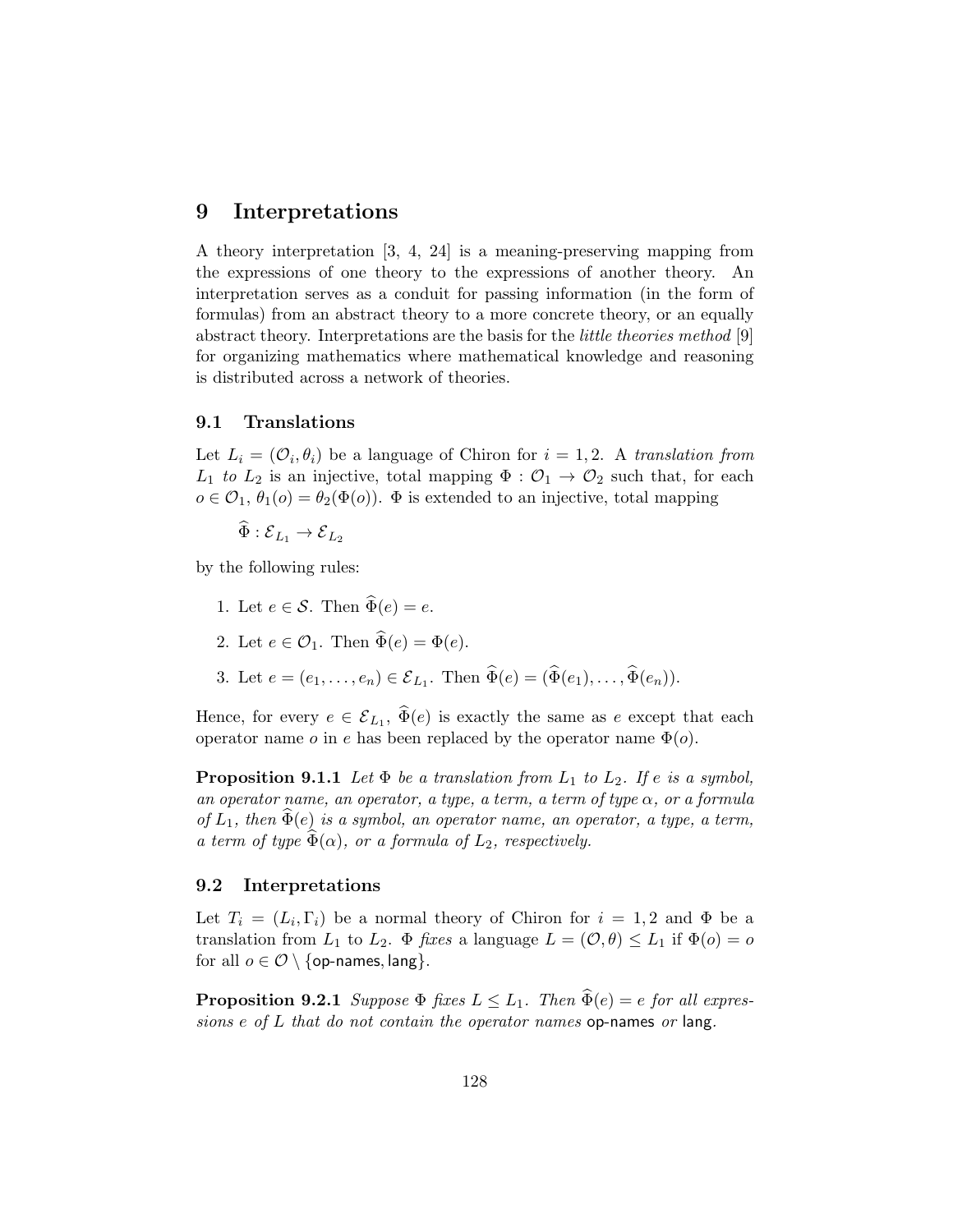Recall from subsection 5.4 that  $(eval, a, k, b)$  is the relativization of (eval, a, k) to the language denoted by b and that (eval,  $a, k, \ell$ ) is logically equivalent to (eval, a, k). The *relativization* of an expression e, written  $\bar{e}$ , is the expression obtained from  $e$  by repeatedly replacing each occurrence in e of an expression of the form  $(eval, a, k)$  that is not within a quotation with the expression (eval,  $a, k, l$ ) until every original occurrence of this kind has been replaced. Clearly,  $\overline{e} = e$  if e is eval-free. The next proposition follows immediately from the fact that (eval,  $a, k, \ell$ ) is logically equivalent to  $(e$ val,  $a, k$ ).

### **Proposition 9.2.2** For all  $e \in \mathcal{E}_L$ , e and  $\overline{e}$  are logically equivalent.

Let  $\Phi$  be normal for  $T_2$  if:

- 1.  $\mathcal{O}_1$  is finite, i.e.,  $\mathcal{O}_1 = \{o_1, \ldots, o_n\}$  for some  $n \geq 1$ .
- 2.  $\Phi$  fixes  $L_{\text{ker}}$ .
- 3.  $T_2 \models \widehat{\Phi}(\ell) = {\sqcap_{\Phi(o_1)} \neg \dots \neg \sqcap_{\Phi(o_n)} \neg}.$
- 4.  $T_2 \models \widehat{\Phi}(\mathsf{L}) =_{\text{ty}} \text{type}(\text{power}(\{\ulcorner \Phi(o_1) \urcorner, \ldots, \ulcorner \Phi(o_n) \urcorner \}))$ .

**Lemma 9.2.3** Let  $\Phi$  be normal for  $T_2$ . Then  $T_2 \models \widehat{\Phi}(\overline{A})$  for each  $A \in \Gamma_{\ker}^{L_1}$ .

**Proof** Let  $A \in \Gamma_{\text{ker}}^{L_1}$ . By Proposition 9.2.2 and the fact that  $T_2$  is normal, (a)  $T_2 \models A$ . Since  $\Phi$  is normal for  $T_2$ , (b)  $\Phi$  fixes  $L_{\text{ker}}$ , (c)  $T_2 \models \Phi(\ell) \subseteq \ell$ , and (d)  $T_2 \models \mathsf{term}(\Phi(\mathsf{L})) \subseteq \mathsf{term}(\mathsf{L}).$  (a), (b), (c), and (d) imply  $T_2 \models \Phi(\overline{A}).$  $\Box$ 

Suppose  $M_2 = (S_2, V_2)$  is a standard model of  $T_2$  where

$$
S_2 = (D_v, D_c, D_s, D_f, D_o, D_{e,2}, \in, \mathbf{T}, \mathbf{F}, \perp, \xi, H_2, I_2).
$$

Let

$$
S_1 = (D_v, D_c, D_s, D_f, D_o, D_{e,1}, \in, T, F, \perp, \xi, H_1, I_1)
$$

where:

- 1.  $D_{e,1} = \{H_1(e) \mid e \in \mathcal{E}_{L_1}\}.$
- 2.  $H_1(e) = H_2(\Phi(e))$  for each  $e \in \mathcal{E}_{L_1}$ .
- 3.  $I_1(o) = I_2(\Phi(o))$  for each  $o \in \mathcal{O}_1$ .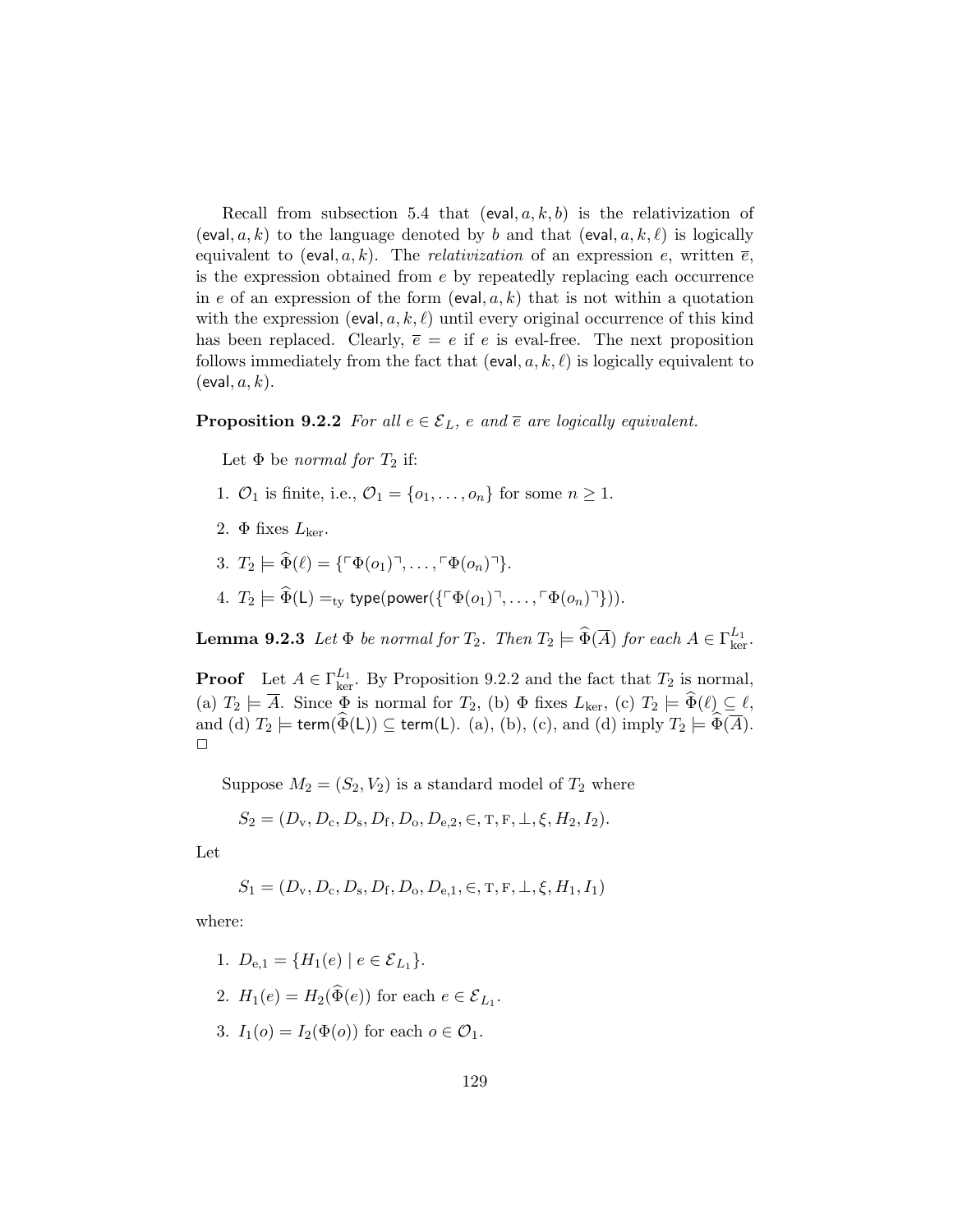**Lemma 9.2.4** Suppose  $\Phi$  is normal for  $T_2$ .

- 1.  $S_1$  is a structure for  $L_1$ .
- 2.  $M_1 = (S_1, V_1)$ , where  $V_1$  is the standard valuation for  $S_1$ , is a standard model for  $L_1$ .
- 3. For all proper expressions e of  $L_1$  and  $\varphi \in \text{assign}(S_1)$ ,

$$
V_{1,\varphi}(e) = V_{2,\varphi}(\tilde{\Phi}(\overline{e})).
$$

4. For all formulas of  $L_1$ ,

$$
M_1 \models A \quad \text{iff} \quad M_2 \models \widetilde{\Phi}(\overline{A}).
$$

#### Proof

**Part 1** Since  $M_2$  is a standard model for  $L_2$ , we need to only show that  $D_{e,1}$ ,  $H_1$ , and  $I_1$  are defined correctly.

- 1.  $D_{e,1}$  is defined correctly provided  $H_1$  is defined correctly.
- 2. Let  $e \in \mathcal{E}_{L_1}$ . We will show that  $H_1(e)$  is a correct value by induction on the length of e. If  $e \in S$ , then  $H_1(e) = H_2(\hat{\Phi}(e)) = H_2(e)$ , which is a member of  $D_{\rm v}$  that is neither the empty set nor an ordered pair. If  $e \in \mathcal{O}_1$ , then  $\Phi(e) \in \mathcal{O}_2$  and  $H_1(e) = H_2(\widehat{\Phi}(e)) = H_2(\Phi(e))$ , which is a member of  $D_{\rm v}$  that is neither the empty set nor an ordered pair. If  $e = ()$ , then  $H_1(e) = H_2(\tilde{\Phi}(e)) = H_2(e)$ , which is  $\emptyset$ . Thus, in each of these three cases,  $H_1(e)$  is a correct value. Now if  $e = (e_1, \ldots, e_n) \in$  $\mathcal{E}_{L_1}$  with  $n \geq 1$ , then

$$
H_1(e) = H_2(\widehat{\Phi}(e))
$$
  
=  $H_2(\widehat{\Phi}((e_1, ..., e_n)))$   
=  $H_2((\widehat{\Phi}(e_1), ..., \widehat{\Phi}(e_n)))$   
=  $\langle H_2(\widehat{\Phi}(e_1)), H_2((\widehat{\Phi}(e_2), ..., \widehat{\Phi}(e_n))) \rangle$   
=  $\langle H_1(e_1), H_1((e_2, ..., e_n)) \rangle$ ,

which is a correct value by the induction hypothesis.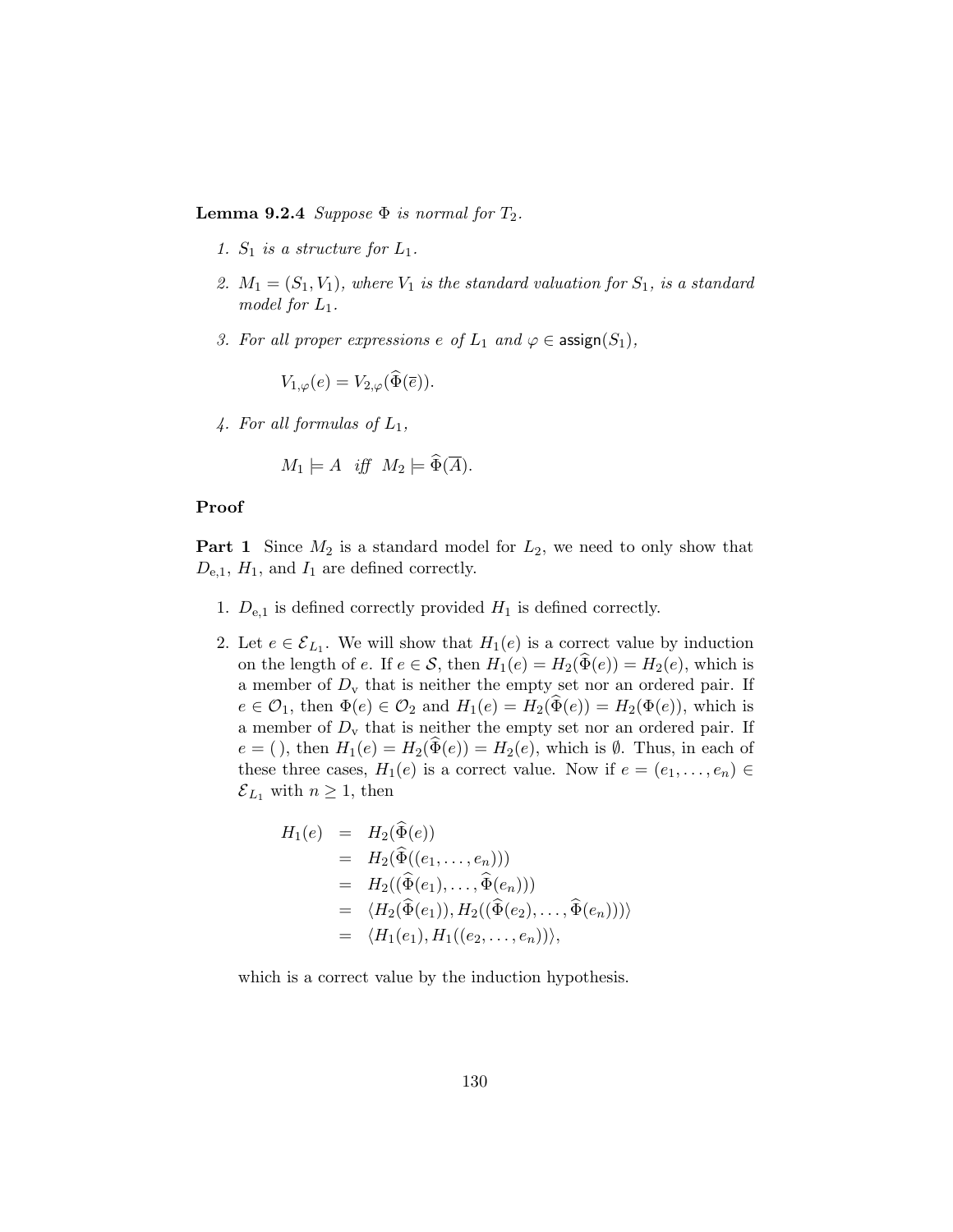3. We will show that  $I_1$  satisfies the fifth condition of the definition of a structure for  $L_1$ . Let  $o \in \mathcal{O}_1$ . Notice that  $I_2(\Phi(o))$  is an operation of the signature form  $\theta_2(\Phi(o))$  since  $S_2$  is a structure for  $L_2$ .  $\theta_1(o)$  =  $\theta_2(\Phi(o))$  since  $\Phi$  is a translation. Hence  $I_2(\Phi(o))$  is an operation of the signature form  $\theta_1(o)$ . It remains only to show that clauses a–q of this condition (for built-in operator names) are satisfied. Assume  $\mathcal{O}_1 = \{o_1, \ldots, o_n\}$ . Let  $D_{\text{on},1} = \{H_1(o_1), \ldots, H_1(o_n)\}$  and  $D_{\text{on},2} =$  ${H_2(o) \mid o \in \mathcal{O}_2}$ , the sets of representations of operator names in  $D_{e,1}$ and  $D_{e,2}$ , respectively.  $D_{on,1} \subseteq D_{on,2}$  since  $H_1(o_i) = H_2(\widehat{\Phi}(o_i)) =$  $H_2(\Phi(o_i))$  and  $\Phi(o_i) \in \mathcal{O}_2$  for each i with  $1 \leq i \leq n$ .

Clause a:  $o =$  set. Hence

$$
I_1(\text{set})(\ )\quad=\quad I_2(\Phi(\text{set}))(\ )\\ \quad=\quad I_2(\text{set})(\ )\\ \quad=\quad D_{\text{v}}.
$$

The first line is by the definition of  $I_1$ . The second line is by the fact  $\Phi$  fixes  $L_{\text{ker}}$ . And the third line is by the fact  $S_2$  is a structure for  $L_2$ .

Clauses b, e, m–r: Similar to clause a.

Clause  $c: o =$  op-names. Hence

$$
I_1(\text{op-names})(\ ) \ = \ I_2(\Phi(\text{op-names}))\text{)}\\ \ = \ \ V_{2,\varphi}(\widehat{\Phi}((\text{op-names}::\text{term})))\text{)}\\ \ = \ \ V_{2,\varphi}(\widehat{\Phi}(\ell))\\ \ = \ \ V_{2,\varphi}(\{\ulcorner\Phi(o_1)\urcorner,\ldots,\ulcorner\Phi(o_n)\urcorner\})\\ \ = \ \{H_2(\widehat{\Phi}(o_1)),\ldots,H_2(\widehat{\Phi}(o_n))\}\\ \ = \ \{H_1(o_1),\ldots,H_1(o_n)\}\\ \ = \ \ D_{\text{on},1}.
$$

The first line is by the definition of  $I_1$ . The second and third lines are by the definitions of  $\widehat{\Phi}$  and the standard valuation function on operator and operator applications, respectively. The fourth line is by the facts  $M_2$  is a standard model of  $T_2$  and  $\Phi$  is normal for  $T_2$ . The fifth line is by the definition of the standard valuation function on quotations and the definition of  $\Phi$ . The sixth is by the definition of  $H_1$ . And the seventh is by the definition of  $D_{on,1}$ .

Clauses d: Similar to clause c.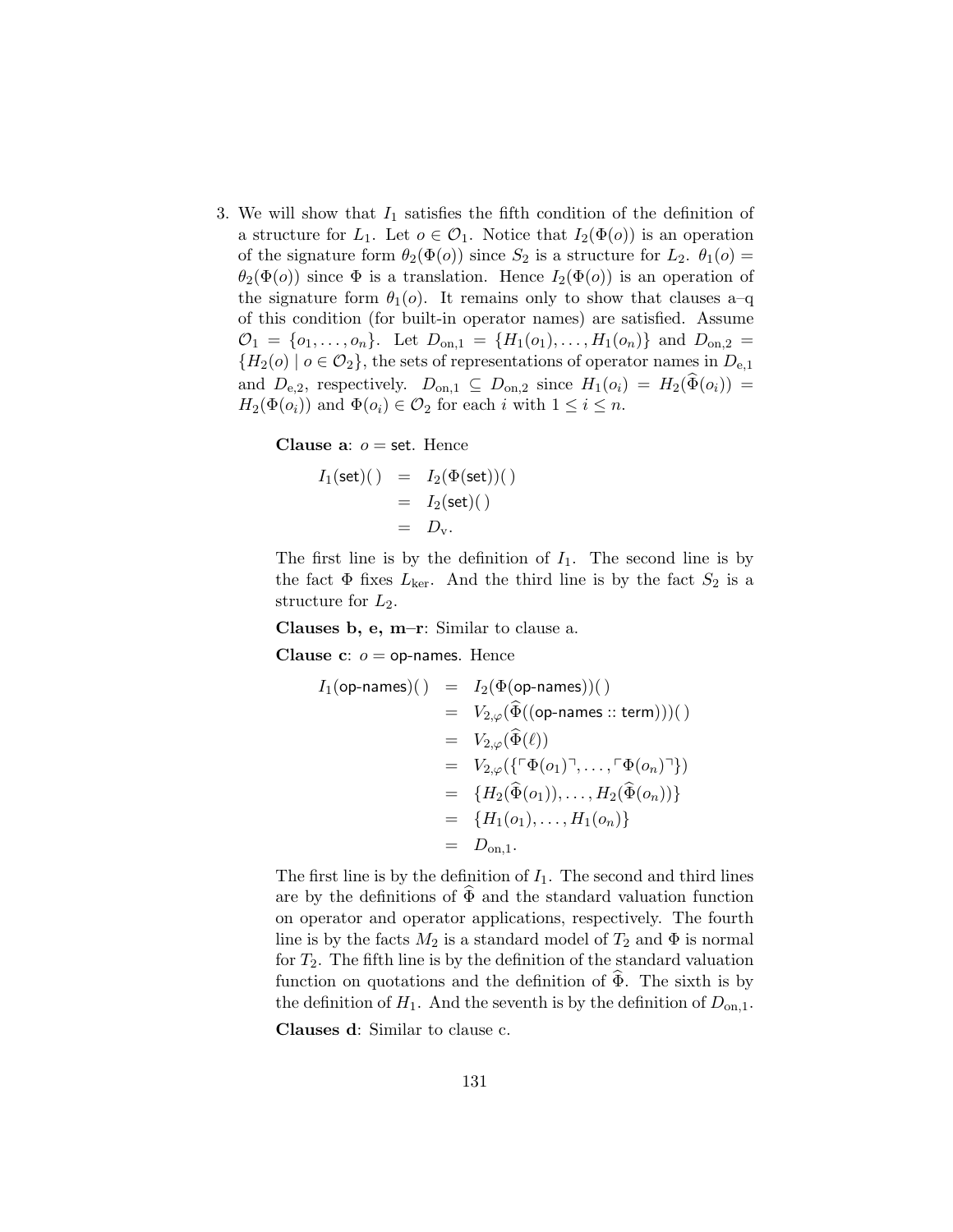Clause f:  $o =$  expr-op-name. Let  $x \in D_c \cup \{\perp\}.$ 

$$
I_1(\text{expr-op-name})(x)
$$
  
=  $I_2(\Phi(\text{expr-op-name}))(x)$   
=  $I_2(\text{expr-op-name})(x)$   
=  $\begin{cases} x & \text{if } x \subseteq D_{\text{on},2} \\ D_c & \text{if } x = \bot \end{cases}$   
=  $\begin{cases} x & \text{if } x \subseteq D_{\text{on},1} \\ D_c & \text{otherwise.} \end{cases}$   
=  $\begin{cases} x & \text{if } x \subseteq D_{\text{on},1} \\ D_c & \text{if } x = \bot \end{cases}$   
not  $D_c$  otherwise.

The second line is by the definition of  $I_1$ . The third line is by the fact  $\Phi$  fixes  $L_{\text{ker}}$ . The fourth line is by the fact  $S_2$  is a structure for  $L_2$ . The fifth line is by  $D_{\text{on},1} \subseteq D_{\text{on},2}$ .

Clauses g–l: Similar to clause f.

Therefore,  $S_1$  is a structure for  $L_1$ .

Part 2 This part follows immediately from part 1 of this lemma.

Part 3 Our proof is by induction on the length of e. There are 13 cases corresponding to the 13 clauses of the definition of V on proper expressions.

**Case 1:**  $O = (\mathsf{op}, o, k_1, \ldots, k_{n+1})$  is proper where  $o \in \mathcal{O}_1$ . Then

$$
V_{1,\varphi}(O)
$$
  
=  $V_{1,\varphi}((\text{op}, o, k_1, \ldots, k_{n+1}))$   
= " $I_1(o)$  restricted by  $V_{1,\varphi}(k_1), \ldots, V_{1,\varphi}(k_{n+1})$ "  
= " $I_2(\Phi(o))$  restricted by  $V_{1,\varphi}(k_1), \ldots, V_{1,\varphi}(k_{n+1})$ "  
= " $I_2(\Phi(o))$  restricted by  $V_{2,\varphi}(\widehat{\Phi}(\overline{k_1})), \ldots, V_{2,\varphi}(\widehat{\Phi}(\overline{k_{n+1}}))$ "  
=  $V_{2,\varphi}((\text{op}, \Phi(o), \widehat{\Phi}(\overline{k_1}), \ldots, \widehat{\Phi}(\overline{k_{n+1}})))$   
=  $V_{2,\varphi}(\widehat{\Phi}((\text{op}, o, \overline{k_1}, \ldots, \overline{k_{n+1}})))$   
=  $V_{2,\varphi}(\widehat{\Phi}(\overline{(op, o, k_1, \ldots, k_{n+1})}))$   
=  $V_{2,\varphi}(\widehat{\Phi}(\overline{O}))$ .

The third and sixth lines are by the definition of the standard valuation function on operators. The fourth line is by the definitions of  $I_1$  and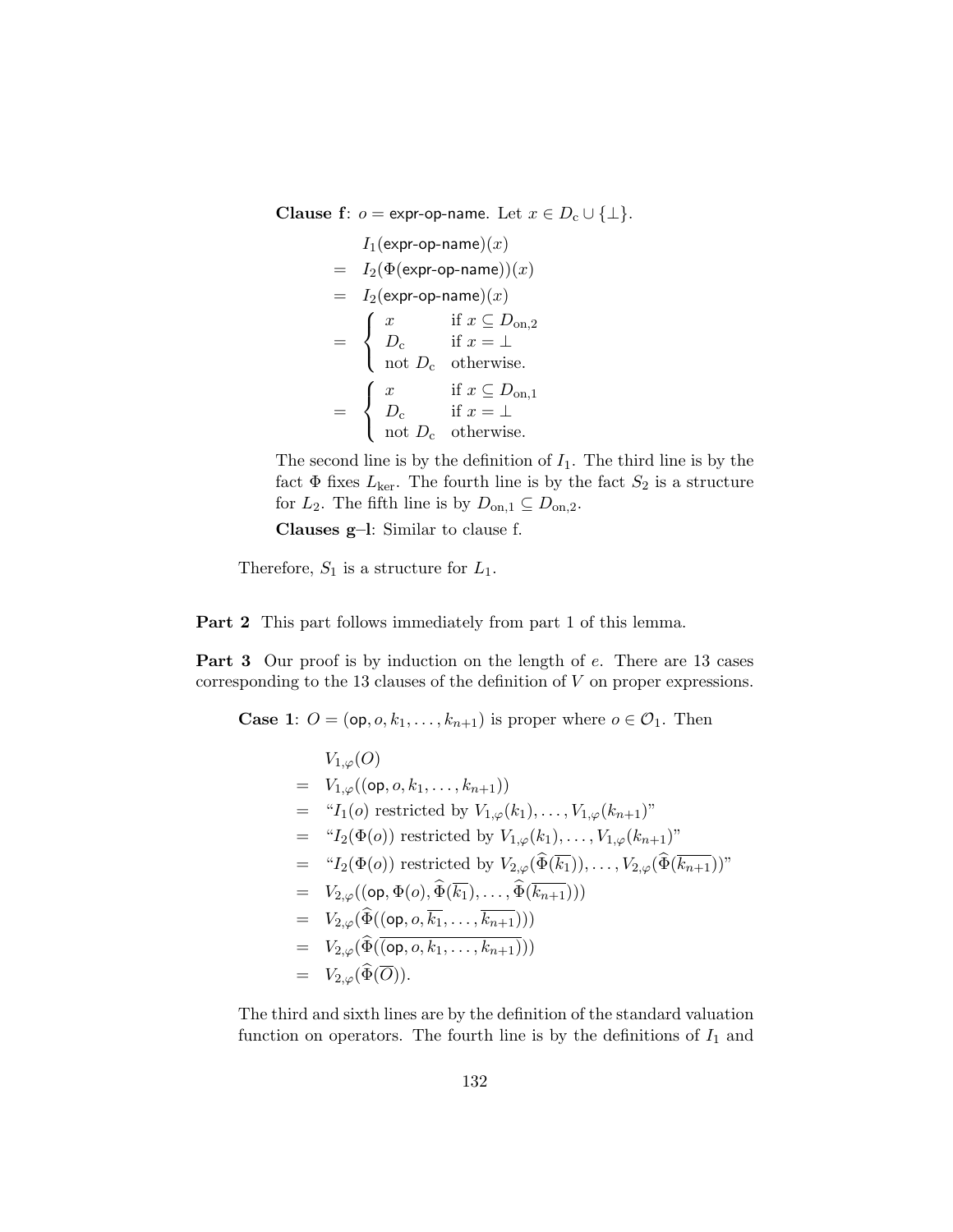$\widehat{\Phi}$ . The fifth line is by the induction hypothesis. The seventh line is by the definition of  $\hat{\Phi}$ . And the eighth line is by the definition of a relativization.

**Case 2:**  $e = (op-app, O, e_1, \ldots, e_n)$  is proper. Then

$$
V_{1,\varphi}(e)
$$
\n
$$
= V_{1,\varphi}((\text{op-app}, O, e_1, \ldots, e_n))
$$
\n
$$
= V_{1,\varphi}(O)(V_{1,\varphi}(e_1), \ldots, V_{1,\varphi}(e_n))
$$
\n
$$
= V_{2,\varphi}(\widehat{\Phi}(\overline{O}))(V_{2,\varphi}(\widehat{\Phi}(\overline{e_1})), \ldots, V_{2,\varphi}(\widehat{\Phi}(\overline{e_n})))
$$
\n
$$
= V_{2,\varphi}(\text{op-app}, \widehat{\Phi}(\overline{O}), \widehat{\Phi}(\overline{e_1}), \ldots, \widehat{\Phi}(\overline{e_n}))
$$
\n
$$
= V_{2,\varphi}(\widehat{\Phi}((\text{op-app}, \overline{O}, \overline{e_1}, \ldots, \overline{e_n})))
$$
\n
$$
= V_{2,\varphi}(\widehat{\Phi}((\text{op-app}, O, e_1, \ldots, e_n)))
$$
\n
$$
= V_{2,\varphi}(\widehat{\Phi}(\overline{e})).
$$

The third and fifth lines are by the definition of the standard valuation function on operator applications. The fourth line is by the induction hypothesis. The sixth line is by the definition of  $\tilde{\Phi}$ . And the seventh line is by the definition of a relativization.

Cases 3–12. Similar to case 2.

**Case 13a**:  $e = (eval, a, type)$ . Assume (a)  $V_{1,\varphi}(a)$  is a member of  $D_{e,1}$ that represents a type and  $H_1^{-1}(V_{1,\varphi}(a))$  is eval-free. Let

$$
\alpha = (E_{\mathrm{ty},\ell} \cup E_{\mathrm{te},\ell} \cup E_{\mathrm{fo},\ell}).
$$

Then

$$
V_{1,\varphi}(e)
$$
  
=  $V_{1,\varphi}((\text{eval}, a, \text{type}))$   
=  $V_{1,\varphi}((\text{eval}, a, \text{type}, \ell))$   
=  $V_{1,\varphi}(\text{if}(a \downarrow \alpha, [a]_{\text{ty}}, [\perp_{\text{C}}]_{\text{ty}}))$   
=  $\text{if } V_{1,\varphi}(a \downarrow \alpha) = \text{T}$   
then  $V_{1,\varphi}(H_1^{-1}(V_{1,\varphi}(a)))$   
else  $\text{C}$   
=  $\text{if } V_{2,\varphi}(\widehat{\Phi}(\overline{a} \downarrow \alpha) = \text{T}$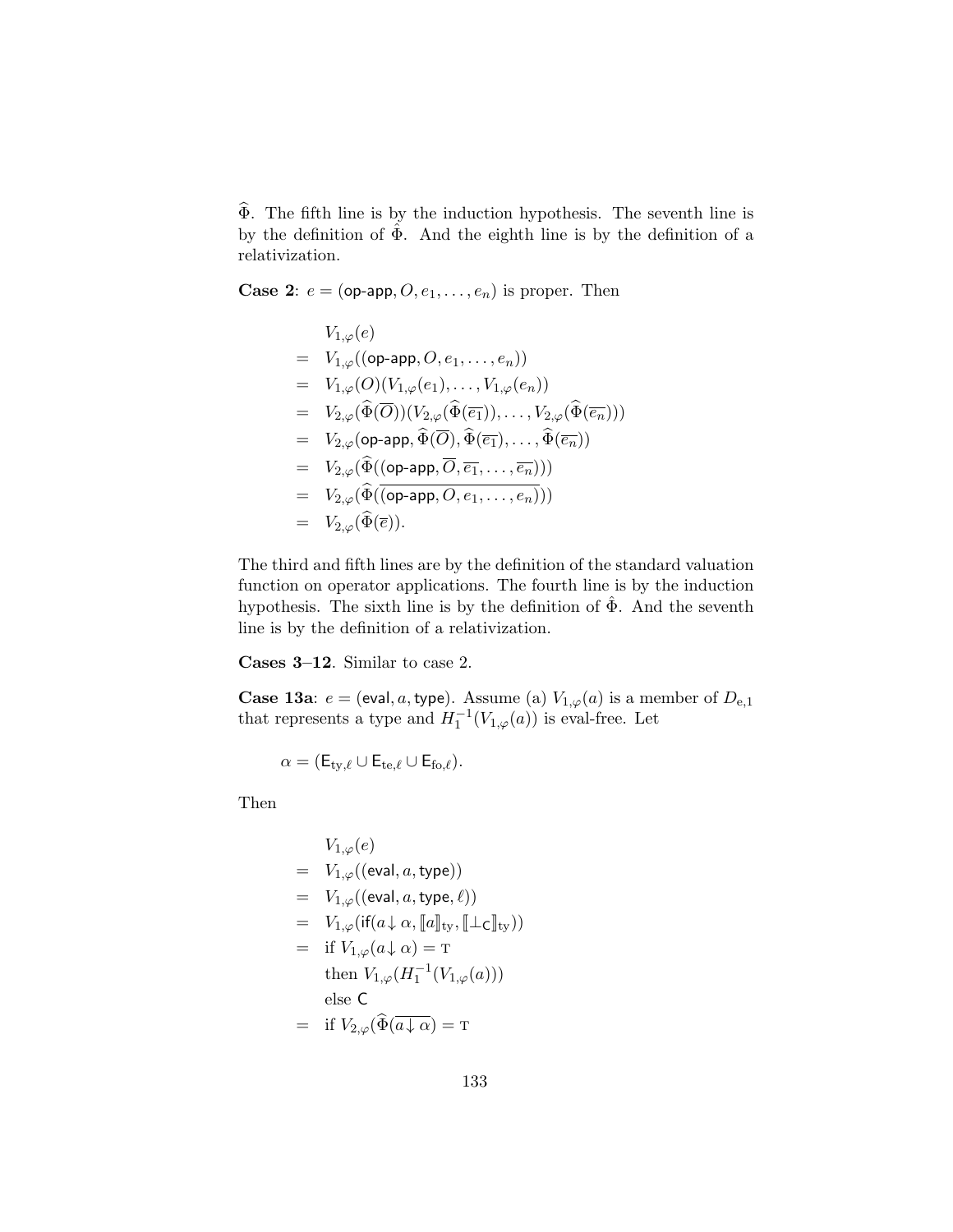then 
$$
V_{2,\varphi}(\widehat{\Phi}(H_1^{-1}(V_{2,\varphi}(\widehat{\Phi}(\overline{a}))))
$$
)  
\nelse C  
\n
$$
= \text{ if } V_{2,\varphi}(\widehat{\Phi}(\overline{a \downarrow \alpha}) = \text{T}
$$
\nthen  $V_{2,\varphi}(\widehat{\Phi}(\widehat{\Phi}^{-1}(H_2^{-1}(V_{2,\varphi}(\widehat{\Phi}(\overline{a}))))))$   
\nelse C  
\n
$$
= \text{ if } V_{2,\varphi}(\widehat{\Phi}(\overline{a \downarrow \alpha}) = \text{T}
$$
\nthen  $V_{2,\varphi}(H_2^{-1}(V_{2,\varphi}(\widehat{\Phi}(\overline{a}))))$   
\nelse C  
\n
$$
= V_{2,\varphi}(\text{if}(\widehat{\Phi}(\overline{a \downarrow \alpha}), [\widehat{\Phi}(\overline{a})]_{\text{ty}}, [\bot_C]_{\text{ty}}))
$$
  
\n
$$
= V_{2,\varphi}(\widehat{\Phi}(\text{if}(\overline{a \downarrow \alpha}, [\overline{a}]_{\text{ty}}, [\bot_C]_{\text{ty}}))
$$
  
\n
$$
= V_{2,\varphi}(\widehat{\Phi}(\text{if}(\overline{a \downarrow \alpha}, [\overline{a}]_{\text{ty}}, [\bot_C]_{\text{ty}}))
$$
  
\n
$$
= V_{2,\varphi}(\widehat{\Phi}((\text{eval}, \overline{a}, \text{type}, \ell)))
$$
  
\n
$$
= V_{2,\varphi}(\widehat{\Phi}((\text{eval}, a, \text{type})))
$$
  
\n
$$
= V_{2,\varphi}(\widehat{\Phi}(\overline{e}))
$$

The third line is by Proposition 9.2.2. The fourth and twelveth lines are by the definition of relativized evaluation. The fifth and ninth lines are by assumption (a) and the definition of the standard evaluation function on conditional terms and evaluations. The sixth line is by assumption (a) and the inductive hypothesis. The seventh line is by the definition of  $H_1$  and the condition  $V_{2,\varphi}(\widetilde{\Phi}(a \downarrow \alpha) = \tau$ . The eighth line is a simple simplification. The tenth line is by the definition of  $\Phi$ . The eleventh is by the fact that  $\alpha$  is eval-free. And the thirteenth line is by the definition of a relativization.

A similar argument works when assumption (a) is false.

**Case 13b:**  $e = (eval, a, \alpha)$ . Similar to case 13a.

**Case 13c**:  $e = (eval, a, formula)$ . Similar to case 13a.

**Part 4** This part follows immediately from part 3 of this lemma.  $\Box$ 

**Lemma 9.2.5** Suppose  $\Phi$  is normal for  $T_2$ ,  $M_2$  is a standard model of  $T_2$ , and  $T_2 \models \Phi(\overline{A})$  for each  $A \in \Gamma_1$ . Then  $M_1$  is a standard model of  $T_1$ .

**Proof** By part 2 of Lemma 9.2.4,  $M_1$  is a standard model for  $L_1$ . Let  $A \in \Gamma_1$ . Then, by the hypothesis,  $T_2 \models \widehat{\Phi}(\overline{A})$ , and thus  $M_2 \models \widehat{\Phi}(\overline{A})$ . By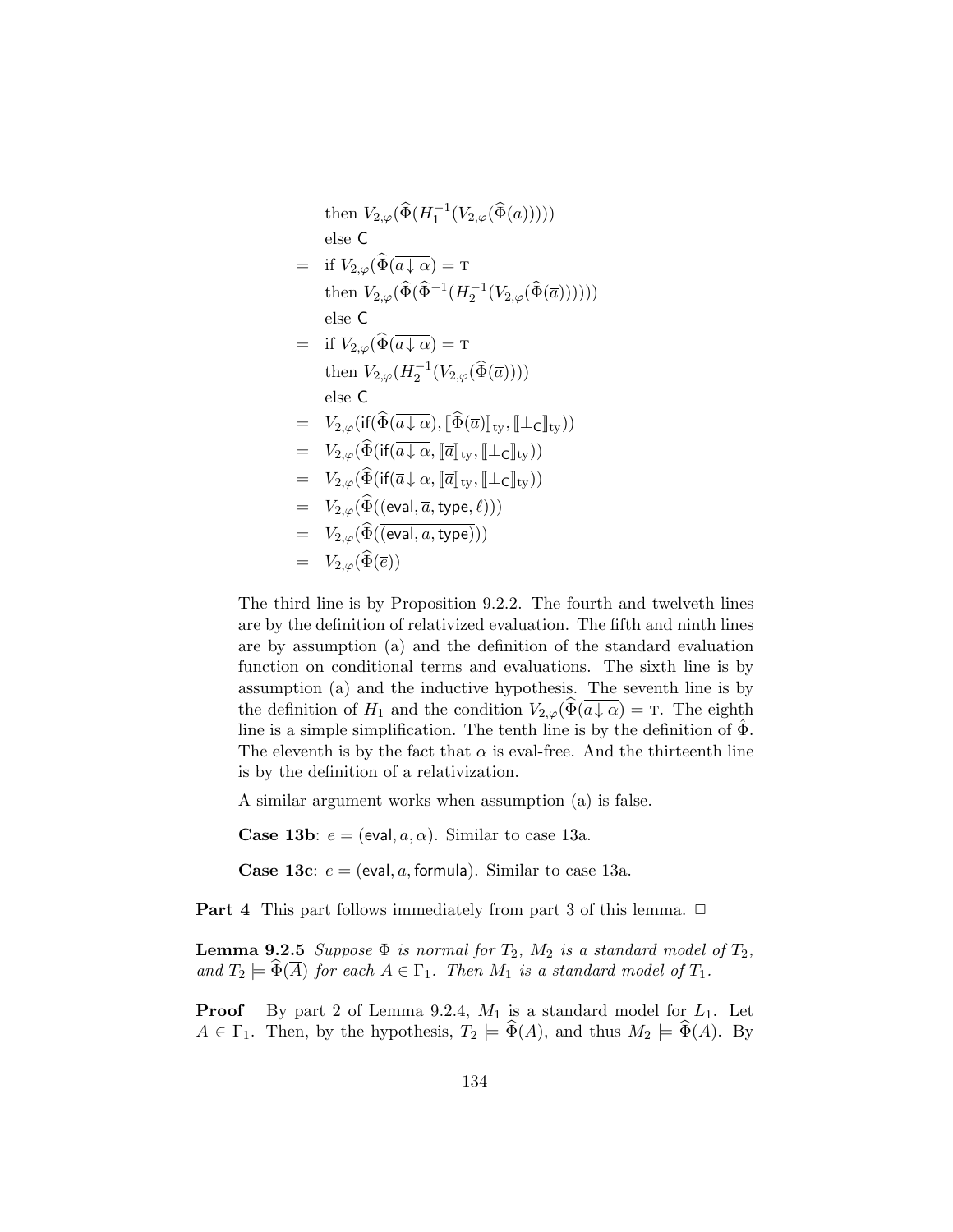part 4 of Lemma 9.2.4, this implies  $M_1 \models A$ . Therefore,  $M_1$  is a standard model of  $T_1$ .  $\Box$ 

 $\Phi$  is a *(semantic)* interpretation of  $T_1$  in  $T_2$  if:

- 1.  $\Phi$  is normal for  $T_2$ .
- 2.  $T_1 \models A$  implies  $T_2 \models \widehat{\Phi}(\overline{A})$  for all formulas A of  $L_1$ .

**Proposition 9.2.6** Suppose  $\Phi$  is an interpretation of  $T_1$  in  $T_2$ . Then  $T_1 \models$ A implies  $T_2 \models \Phi(A)$  for all eval-free formulas A of  $L_1$ .

**Theorem 9.2.7 (Relative Satisfiability)** Suppose  $\Phi$  is an interpretation of  $T_1$  in  $T_2$ . If there is a standard model of  $T_2$ , then there is a standard model of  $T_1$ .

**Proof** Let  $M_2$  be a standard model of  $T_2$  and  $M_1$  be defined as above. Suppose  $A \in \Gamma_1$ . Then  $T_1 \models A$  and so by the hypothesis  $T_2 \models \Phi(\overline{A})$ . Therefore,  $M_1$  is a standard model of  $T_1$  by Lemma 9.2.5.  $\Box$ 

**Theorem 9.2.8 (Interpretation)** Suppose  $\Phi$  is normal for  $T_2$  and  $T_2 \models$  $\widetilde{\Phi}(\overline{A})$  for each  $A \in \Gamma_1$ . Then  $\Phi$  is an interpretation of  $T_1$  in  $T_2$ .

**Proof** Let A be a formula of  $L_1$  and suppose  $T_1 \models A$ . We need to only show  $T_2 \models \Phi(A)$  since  $\Phi$  is normal for  $T_2$  by hypothesis. This holds if  $T_2$  is unsatisfiable, so without loss of generality we may assume  $M_2$  is a standard model of  $T_2$ . We are done if we show  $M_2 \models \Phi(\overline{A})$ . Let  $M_1$  be defined as above. By the hypothesis and Lemma 9.2.5,  $M_1$  is a standard model of  $T_1$ . Hence  $M_1 \models A$ . By the hypothesis and part 4 of Lemma 9.2.4,  $M_2 \models \Phi(A)$ .  $\Box$ 

 $\Phi$  is an *anti-interpretation of*  $T_1$  *in*  $T_2$  if  $T_2 \models \widehat{\Phi}(\overline{A})$  implies  $T_1 \models A$  for all formulas A of  $L_1$ .  $\Phi$  is an *faithful interpretation of*  $T_1$  *in*  $T_2$  if  $\Phi$  is both an interpretation and anti-interpretation of  $T_1$  in  $T_2$ .  $T_2$  is *conservative over*  $T_1$  if there is a faithful interpretation of  $T_1$  in  $T_2$ .

The following lemma shows that there are theories in Chiron that cannot be extended "conservatively".

**Lemma 9.2.9** Let  $L_i = (\mathcal{O}_i, \theta_i)$  be a language of Chiron and  $T_i = (L_i, \Gamma_i)$  be a normal theory of Chiron for  $i = 1, 2$ . Suppose  $T_1 \leq T_2$ ,  $\mathcal{O}_1 = \{o_1, \ldots, o_n\}$ ,  $\mathcal{O}_1 \subset \mathcal{O}_2$ , and  $\Gamma_1$  contains the following formula A:

 $\ell = \{ \ulcorner o_1 \urcorner, \ldots, \ulcorner o_n \urcorner \}.$ 

Then  $T_2$  is unsatisfiable, i.e.,  $T_2$  does not have a standard model.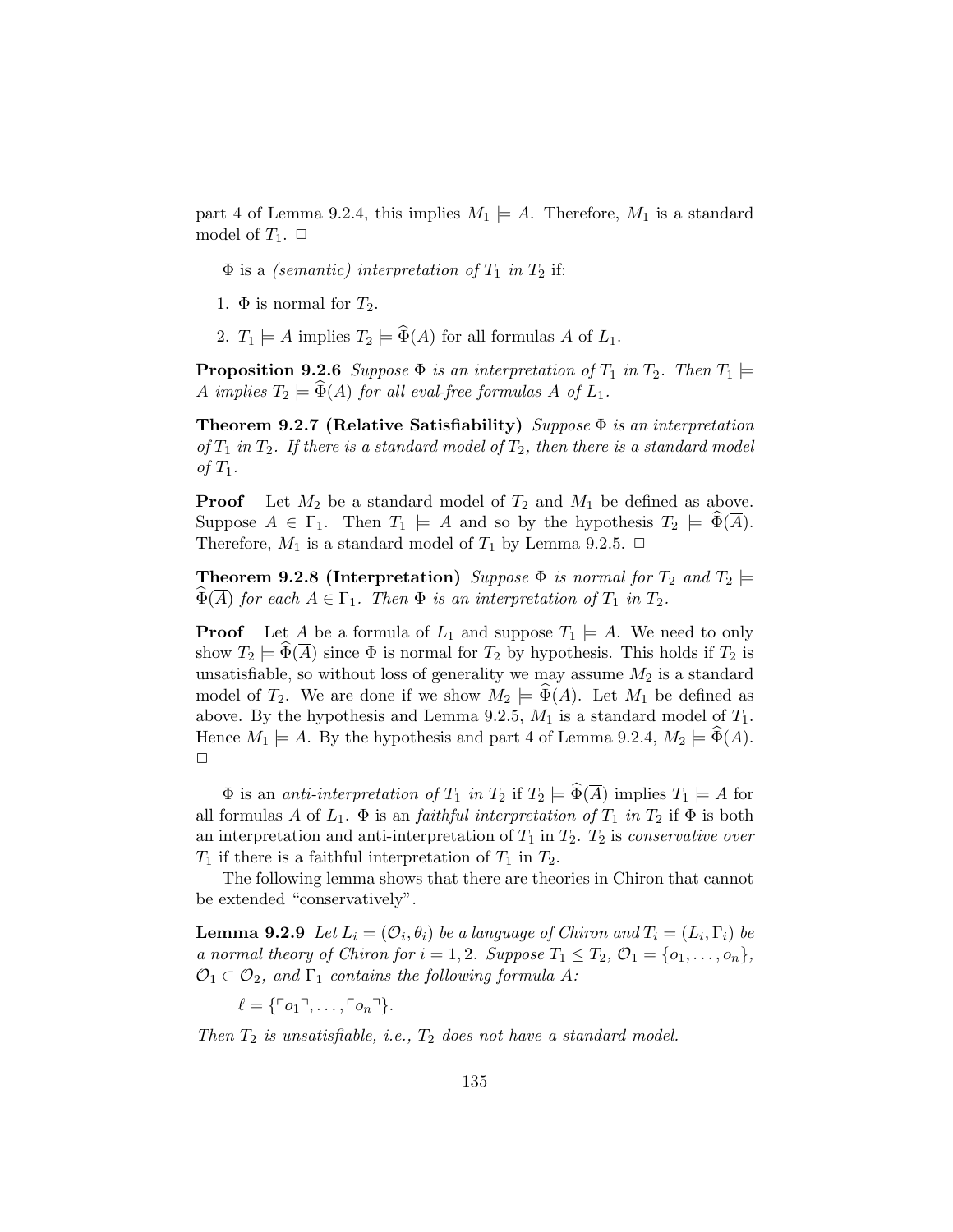**Proof** Since  $T_1 \leq T_2$ ,  $A \in \Gamma_2$  and so  $T_2 \models A$ . Since  $\mathcal{O}_1 = \{o_1, \ldots, o_n\}$  and  $\mathcal{O}_1 \subset \mathcal{O}_2$ ,  $T_2 \models \neg A$ . Therefore,  $T_2$  is unsatisfiable.  $\Box$ 

#### 9.3 Pseudotranslations

We will define an alternate notion of a translation in which constants may be translated to expressions other than constants. Translations of this kind are often more convenient than regular translations, but they are not applicable to all expressions.

Let  $L_i = (\mathcal{O}_i, \theta_i)$  be a language of Chiron for  $i = 1, 2$  and

 $\mathcal{O}_1^-=\mathcal{O}_1\setminus\{\mathsf{op\text{-}names},\mathsf{lang}\}.$ 

A *pseudotranslation from*  $L_1$  to  $L_2$  is a total mapping

$$
\Psi: \mathcal{O}_1^-\to \mathcal{E}_{L_2}
$$

such that:

- 1. For each 0-ary  $o \in \mathcal{O}_1^-$ , either  $\Psi(o) \in \mathcal{O}_2$  and  $\theta_1(o) = \theta_2(\Psi(o))$  or  $\Psi(o)$ is a semantically closed type, term, or formula of  $L_2$  if  $\theta_1(o)$  is type, term, or formula, respectively.
- 2. For each *n*-ary  $o \in O_1^-$  with  $n > 0$ ,  $\Psi(o) \in O_2$  and  $\theta_1(o) = \theta_2(\Psi(o))$ .
- 3.  $\Psi$  is injective on the  $\{o \in \mathcal{O}_1^- \mid \Psi(o) \in \mathcal{O}_2\}.$

Let  $\Delta(\Psi) = \{o \in \mathcal{O}_1^- \mid \Psi(o) \notin \mathcal{O}_2\}$ . (Note that  $\Delta(\Psi)$  is a set of 0-ary operator names that does not contain op-names or lang.)  $\Psi$  is extended to a partial mapping

$$
\Psi : {\mathcal E}_{L_1} \to {\mathcal E}_{L_2}
$$

by the following rules:

 $\overline{a}$ 

- 1. Let  $e \in \mathcal{S}$ . Then  $\widehat{\Psi}(e) = e$ .
- 2. Let  $e \in \mathcal{O}_1^- \setminus \Delta(\Psi)$ . Then  $\widehat{\Psi}(e) = \Psi(e)$ .
- 3. Let  $e \in \Delta(\Psi) \cup \{\text{op-names}, \text{lang}\}\$ . Then  $\widehat{\Psi}(e)$  is undefined.
- 4. Let  $e \in \mathcal{E}_{L_1}$  be a constant of the form  $(o::type)($ ,  $(o::C)($ , or (o :: formula)( ) where  $o \in \Delta(\Psi)$ . Then  $\Psi(e) = \Psi(o)$ .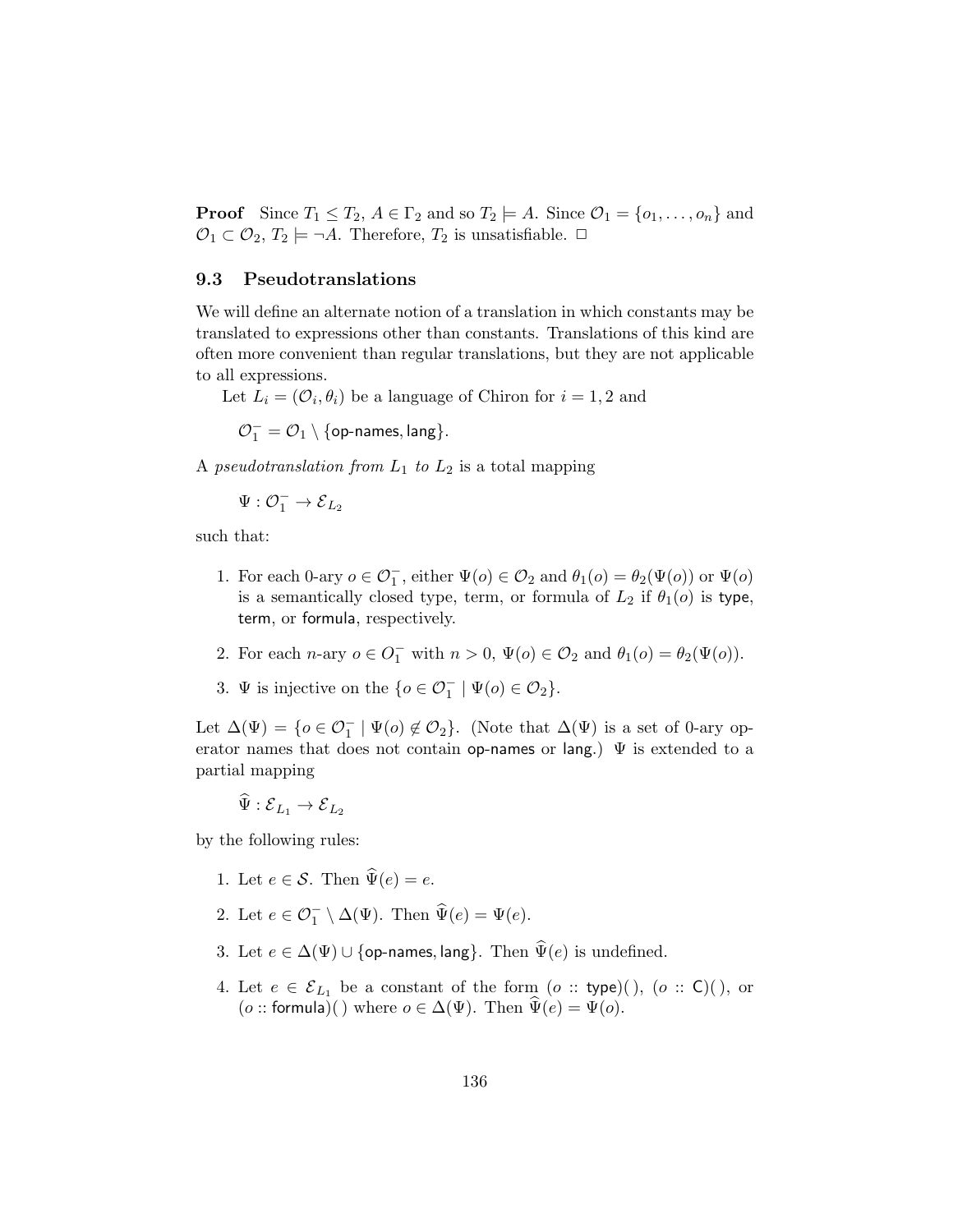- 5. Let e be a quotation that contains an operator name in  $\Delta(\Psi)$  ∪ {op-names, lang}. Then  $\Psi(e)$  is undefined.
- 6. Let  $e = (e_1, \ldots, e_n) \in \mathcal{E}_{L_1}$  such that e is neither a constant of the form  $(o::type)()$ ,  $(o::C)()$ , or  $(o::formula)()$  where  $o \in \Delta(\Psi)$  nor a quotation that contains an operator name in  $\Delta(\Psi) \cup \{\text{op-names}, \text{lang}\}.$ If  $\Psi(e_1), \ldots, \Psi(e_n)$  are defined, then

$$
\widehat{\Psi}(e) = (\widehat{\Psi}(e_1), \ldots, \widehat{\Psi}(e_n)).
$$

Otherwise  $\widehat{\Psi}(e)$  is undefined.

**Proposition 9.3.1** Let  $\Psi$  be a pseudotranslation from  $L_1$  to  $L_2$ .

- 1. If e is a symbol, an operator name, an operator, a type, a term, or a formula of  $L_1$ , then  $\widehat{\Psi}(e)$  is a symbol, an operator name, an operator, a type, a term, or a formula of  $L_2$ , respectively, provided  $\tilde{\Psi}(e)$  is defined.
- 2. If e is an expression of  $L_1$  such that  $\widehat{\Psi}(e)$  is defined, then the operator names op-names and lang do not occur in e and an operator name in  $\Delta(\Psi)$  occurs in e, if at all, only as the name of a constant of the form (o :: type)(), (o :: C)(), or (o :: formula)() that is in not within a quotation.

#### 9.4 Pseudointerpretations

Let  $T_i = (L_i, \Gamma_i)$  be a normal theory of Chiron for  $i = 1, 2$  and  $\Psi$  be a pseudotranslation from  $L_1$  to  $L_2$ .  $\Psi$  fixes a language  $L = (\mathcal{O}, \theta) \leq L_1$  if  $\Psi(o) = o$  for all  $o \in \mathcal{O} \setminus \{$ op-names, lang}.  $\Psi$  is *normal* if  $\mathcal{O}_1$  is finite and  $\Psi$ fixes  $L_{\text{ker}}$ . Assume  $\Psi$  is normal with  $\mathcal{O}_1 = \{o_1, \ldots, o_n\}.$ 

An associate of  $\Psi$  is a pair  $(T, \Phi)$  where  $T = (L, \Gamma)$  is a theory of Chiron,  $L = (\mathcal{O}, \theta)$ , and  $\Phi$  is a (regular) translation from  $L_1$  to L such that:

- 1.  $\Phi(o) = \Psi(o)$  for all  $o \in \mathcal{O}_1^- \setminus \Delta(\Psi)$ .
- 2.  $\mathcal{O}_2 \cap {\Phi(o) | o \in \Delta(\Psi) \cup \{\text{op-names}, \text{lang}\}\} = \emptyset$ .
- 3.  $\mathcal{O} = \mathcal{O}_2 \cup {\Phi(o) | o \in \Delta(\Psi) \cup {\text{op-names, lang}}}.$
- 4.  $\theta = \theta_2 \cup {\{\langle \Phi(o), \theta_1(o) \rangle | o \in \Delta(\Psi) \cup \{\text{op-names, lang}\}\}.$
- 5.  $\Gamma_{\text{tv}} = {\hat{\Phi}((o::\text{type})()) =_{\text{tv}} \Psi(o) \mid o \in \Delta(\Psi) \text{ and } \theta(o) = \text{type}}$ .
- 6.  $\Gamma_{\text{te}} = {\hat{\Phi}((o::\mathsf{C})()) \simeq \Psi(o) | o \in \Delta(\Psi) \text{ and } \theta(o) = \text{term}}$ .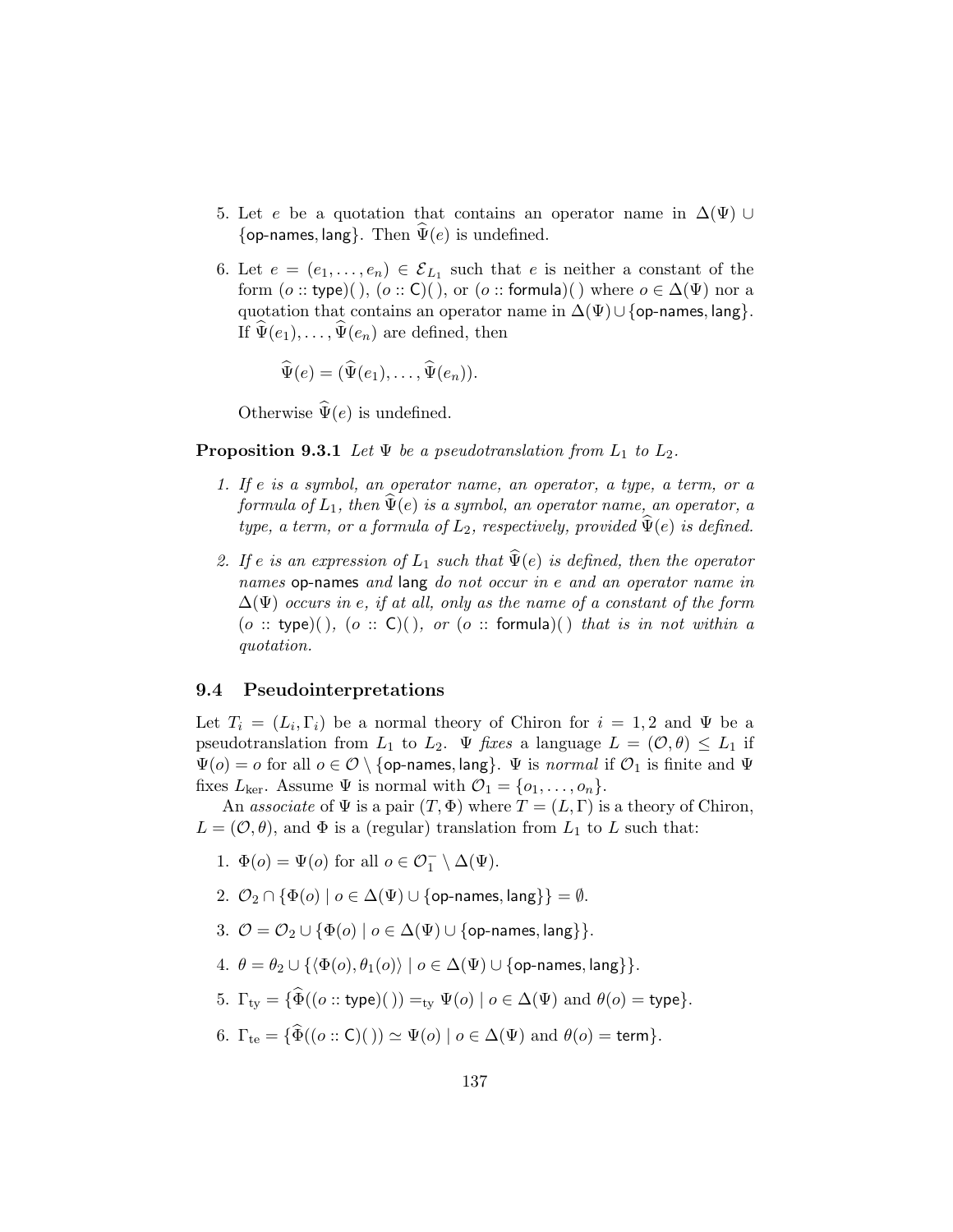- 7.  $\Gamma_{\text{fo}} = \{ \widehat{\Phi}((o::formula)()) \equiv \Psi(o) \mid o \in \Delta(\Psi) \text{ and } \theta(o) = \text{formula} \}.$
- 8.  $A_1$  is  $\widehat{\Phi}(\ell) = {\sigma \Phi(o_1)^{\top}, \ldots, \sigma(o_n)^{\top}}.$
- 9.  $A_2$  is  $\widehat{\Phi}(\mathsf{L}) =_{\text{ty}} \text{type}(\text{power}(\{\ulcorner \Phi(o_1) \urcorner, \ldots, \ulcorner \Phi(o_n) \urcorner \}))$
- 10.  $\Gamma = \Gamma_2 \cup \Gamma_{\text{ker}}^L \cup \Gamma_{\text{ty}} \cup \Gamma_{\text{te}} \cup \Gamma_{\text{fo}} \cup \{A_1, A_2\}.$

**Remark 9.4.1** If  $T_i = (L_i, \Gamma_i)$  is a normal theory of Chiron for  $i = 1, 2$  and  $\Psi$  is a normal pseudotranslation from  $L_1$  to  $L_2$ , an associate of  $\Psi$  can be easily constructed after an appropriate set of "new" 0-ary operator names are added to  $L_2$  to obtain L. Moreover, two associates  $(T, \Phi)$  and  $(T', \Phi')$ of  $\Psi$  are identical except that  $\Phi$  and  $\Phi'$  may map  $\Delta(\Psi) \cup \{\text{op-names, lang}\}\$ to different sets of new 0-ary operator names.

Let L be a language of Chiron and  $T = (L, \Gamma)$  be a theory of Chiron. A formula A of L is independent of L in T if  $(L', \Gamma) \models A$  for some language L' with  $L \leq L'$  implies  $(L', \Gamma) \models A$  for all languages  $L'$  with  $L \leq L'$ .

**Lemma 9.4.2** Let  $T_i = (L_i, \Gamma_i)$  be a normal theory of Chiron for  $i = 1, 2$ ;  $\Psi$  be a normal pseudotranslation from  $L_1$  to  $L_2$ ; and  $(T, \Phi)$  where  $T = (L, \Gamma)$ be an associate of Ψ.

- 1.  $T_2 \leq T$ .
- 2. T is normal.
- 3. For all formulas A of  $L_1$  such that  $\widehat{\Psi}(A)$  is defined,

 $T \models \widehat{\Psi}(A) \equiv \widehat{\Phi}(A).$ 

4. For all formulas A of  $L_1$  such that  $\widehat{\Psi}(A)$  is defined and independent of  $L_2$  in  $T_2$ ,

$$
T_2 \models \widehat{\Psi}(A) \ \ \text{implies} \ T \models \widehat{\Phi}(A).
$$

## Proof

Part 1 Obvious.

- **Part 2** Follows immediately from part 1 and the fact that  $T_2$  is normal.
- **Part 3** By the definition of  $\widehat{\Psi}$  and the construction of  $\Gamma$ .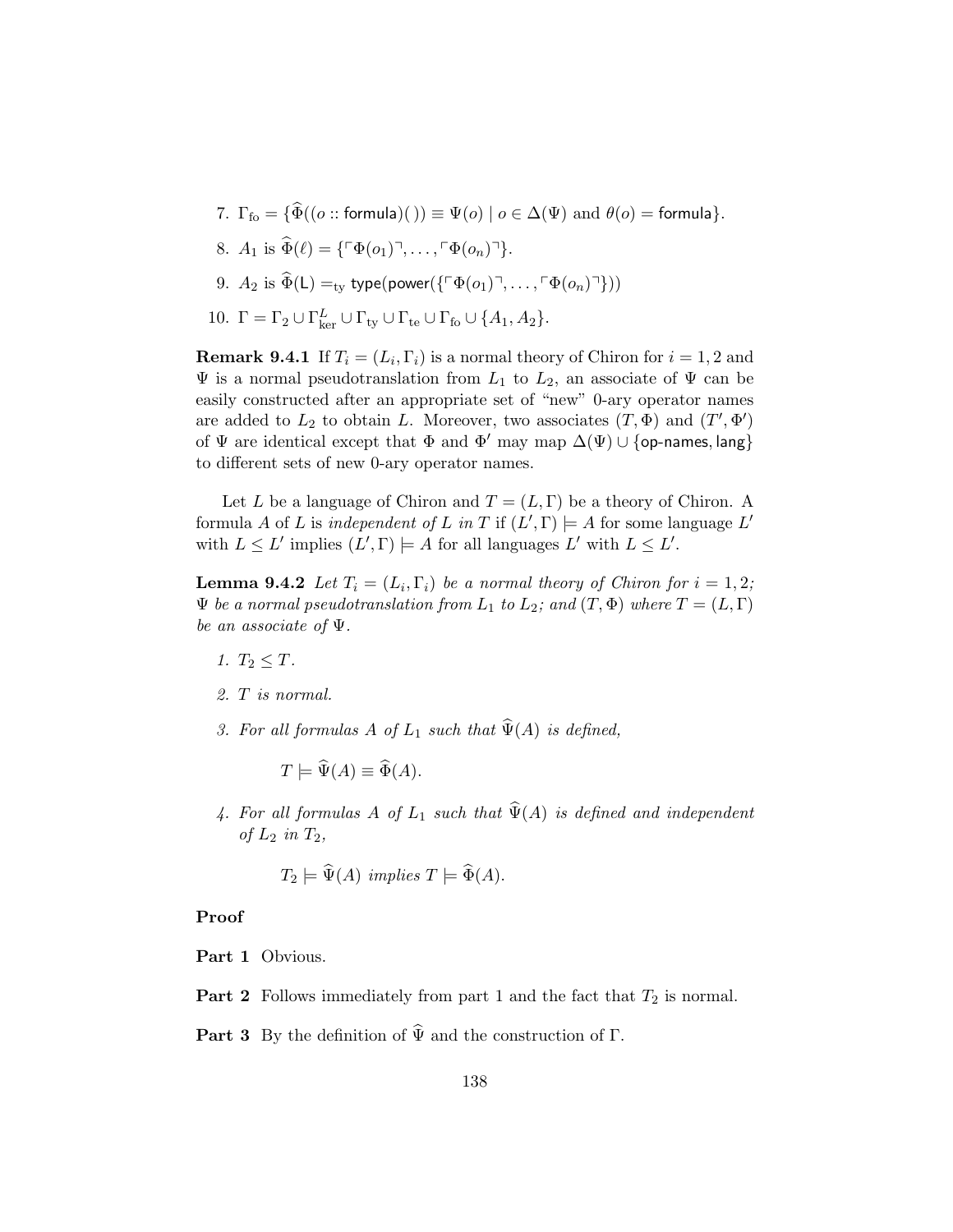**Part 4** Let A be a formula of  $L_1$  such that  $\widehat{\Psi}(A)$  is defined and independent of  $L_2$  in  $T_2$  and  $T_2 \models \widehat{\Psi}(A)$ . We must show  $T \models \widehat{\Phi}(A)$ . Let  $T_2' = (L, \Gamma_2)$ .  $T_2' \models \widehat{\Psi}(A)$  since  $\widehat{\Psi}(A)$  is independent of  $L_2$  in  $T_2$ . By part  $1, T_2 \leq T_2' \leq T$ , and so, by Lemma 4.6.1,  $T \models \hat{\Psi}(A)$ . By part 3,  $T \models \hat{\Psi}(A) \equiv \hat{\Phi}(A)$ . Therefore,  $T \models \Phi(A)$ .  $\Box$ 

A pseudotranslation  $\Psi$  from  $L_1$  to  $L_2$  is a *(semantic) pseudointerpreta*tion of  $T_1$  in  $T_2$  if:

- 1.  $\Psi$  is normal.
- 2. For each  $A \in \Gamma_1 \setminus \Gamma_{\text{ker}}^{L_1}$ , A is eval-free,  $\widehat{\Psi}(A)$  is defined and independent of  $L_2$  in  $T_2$ , and  $T_2 \models \widehat{\Psi}(A)$ .

**Theorem 9.4.3** Let  $T_i = (L_i, \Gamma_i)$  be a normal theory of Chiron for  $i = 1, 2$ ;  $\Psi$  be a pseudointerpretation of  $T_1$  in  $T_2$ ; and  $(T, \Phi)$  be an associate of  $\Psi$ .

- 1.  $\Phi$  is an interpretation of  $T_1$  in  $T$ .
- 2. For all formulas A of  $L_1$  such that  $\widehat{\Psi}(A)$  is defined and independent of  $L_2$  in  $T_2$ ,

$$
T_1 \models A \ implies \ T_2 \models \Psi(A).
$$

#### Proof

**Part 1** First, we must show that  $T$  is a normal theory.  $T$  is normal since  $\Gamma_{\text{ker}}^L \leq \Gamma$  by the construction of T.

Second, we must show that  $\Phi$  is normal for T. Since  $\Psi$  is a pseudointerpretation,  $\Psi$  is normal and hence  $\mathcal{O}_1$  is finite and  $\Psi$  fixes  $L_{\text{ker}}$ . The latter implies  $\Phi$  fixes  $L_{\text{ker}}$ . The last conditions required for  $\Phi$  to be normal for T are met since the axioms of T include the formulas  $A_1$  and  $A_2$  from the definition of an associate of a pseudotranslation.

By Theorem 9.2.8, it remains for us to show that  $T \models \Phi(\overline{A})$  for each  $A \in \Gamma_1$ . Let  $A \in \Gamma_1 \setminus \Gamma_{\text{ker}}^{L_1}$ . Then  $T \models \widehat{\Phi}(\overline{A})$  by Lemma 9.2.3 and the fact that  $\Phi$  is normal for T. Now let  $A \in \Gamma_1 \setminus \Gamma_{\text{ker}}^{L_1}$ . Then, since  $\Psi$  is a pseudointerpretation, (a) A is eval-free, (b)  $\widehat{\Psi}(A)$  is defined and independent of  $L_2$  in  $T_2$ , and (c)  $T_2 \models \hat{\Psi}(A)$ . (a) implies (d)  $A = \overline{A}$ . By part 4 of Lemma 9.4.2, (b) and (c) imply (e)  $T \models \Phi(A)$ . And (d) and (e) implies  $T \models \widetilde{\Phi}(\overline{A}).$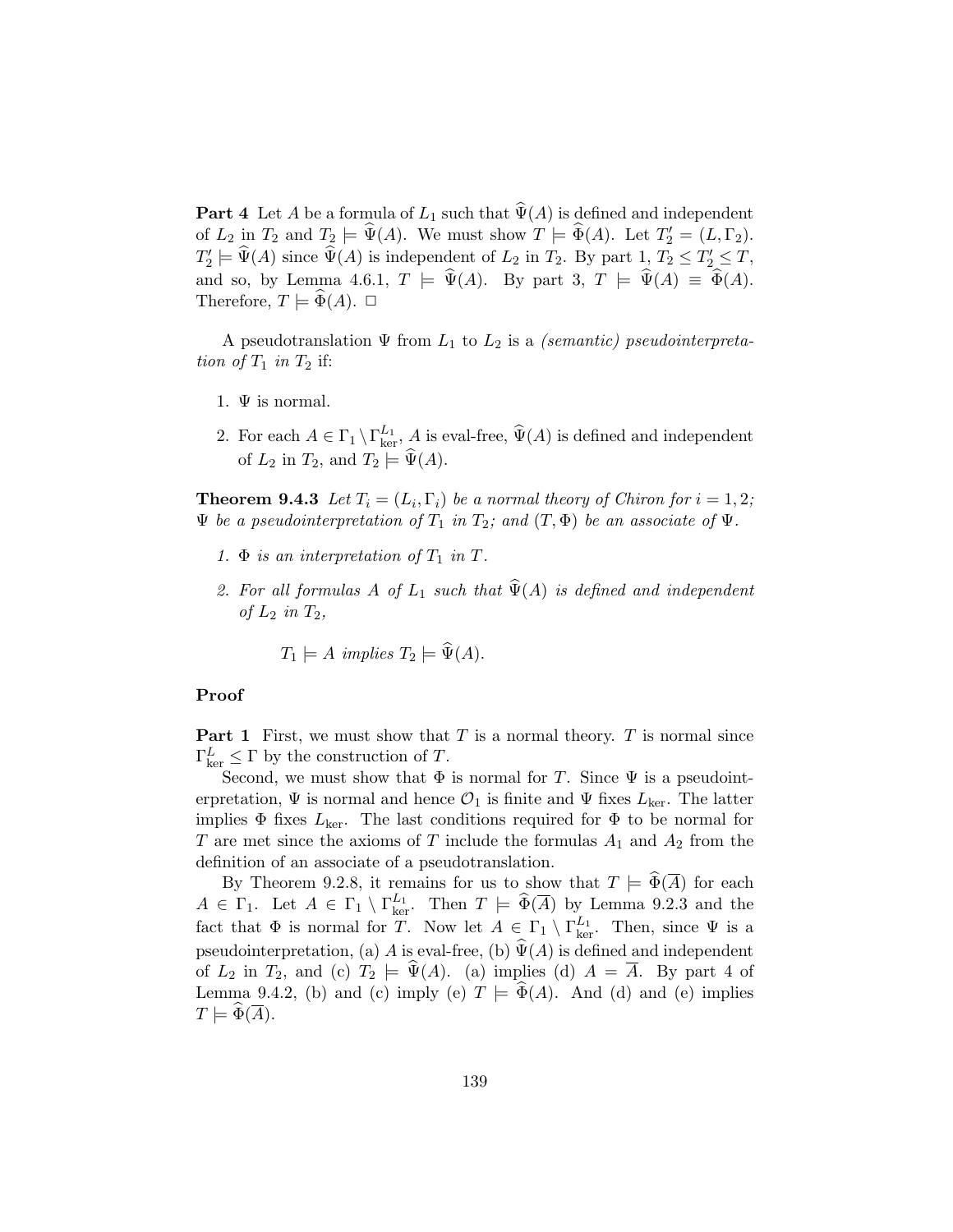**Part 2** Let A be a formula of  $L_1$  such that (a)  $\widehat{\Psi}(A)$  is defined, (b)  $\widehat{\Psi}(A)$  is independent of  $L_2$  in  $T_2$ , and (c)  $T_1 \models A$ . We must show  $T_2 \models \Psi(A)$ . (c) implies (d)  $T \models \Phi(A)$  since  $\Phi$  is an interpretation. By part 3 of Lemma 9.4.2, (d) implies  $T \models \Psi(A)$ . (a) and (d) imply (e)  $T_2' \models \Psi(A)$  where  $T_2' = (L, \Gamma_2)$ . Finally, (b) and (e) imply  $T_2 \models \Psi(A)$ .  $\Box$ 

Remark 9.4.4 By virtue of Theorem 9.4.3 a pseudointerpretation can be viewed as a regular interpretation in a more convenient form.

# 10 Conclusion

In this paper we have presented the syntax and semantics of a set theory named Chiron that is intended to be a practical, general-purpose logic for mechanizing mathematics. Several operator definitions and simple examples are given that illustrate Chiron's practical expressivity, especially its facility for reasoning about the syntax of expressions. A proof system for Chiron is presented that is intended to be a system test of Chiron's definition and a reference system for other, more practical, proof systems for Chiron. The proof system is proved to be sound and also complete in a restricted sense. And a notion of an interpretation of one theory in another is defined.

This paper is a first step in a long-range research program to design, analyze, and implement Chiron. In the future we plan to:

- 1. Design a practical proof system for Chiron.
- 2. Implement Chiron and its proof system.
- 3. Develop a series of applications to demonstrate Chiron's reach and level of effectiveness. As a first step, we have shown how biform theories can be formalized in Chiron [7]. A biform theory is a theory in which both formulas and algorithms can serve as axioms [7, 10].

## Acknowledgments

The author is grateful to Marc Bender and Jacques Carette for many valuable discussions on the design and use of Chiron. Over the course of these discussions, Dr. Carette convinced the author that Chiron needs to include a powerful facility for reasoning about the syntax of expressions. The author is also grateful to Russell O'Connor for reading over the paper carefully and pointing out several mistakes.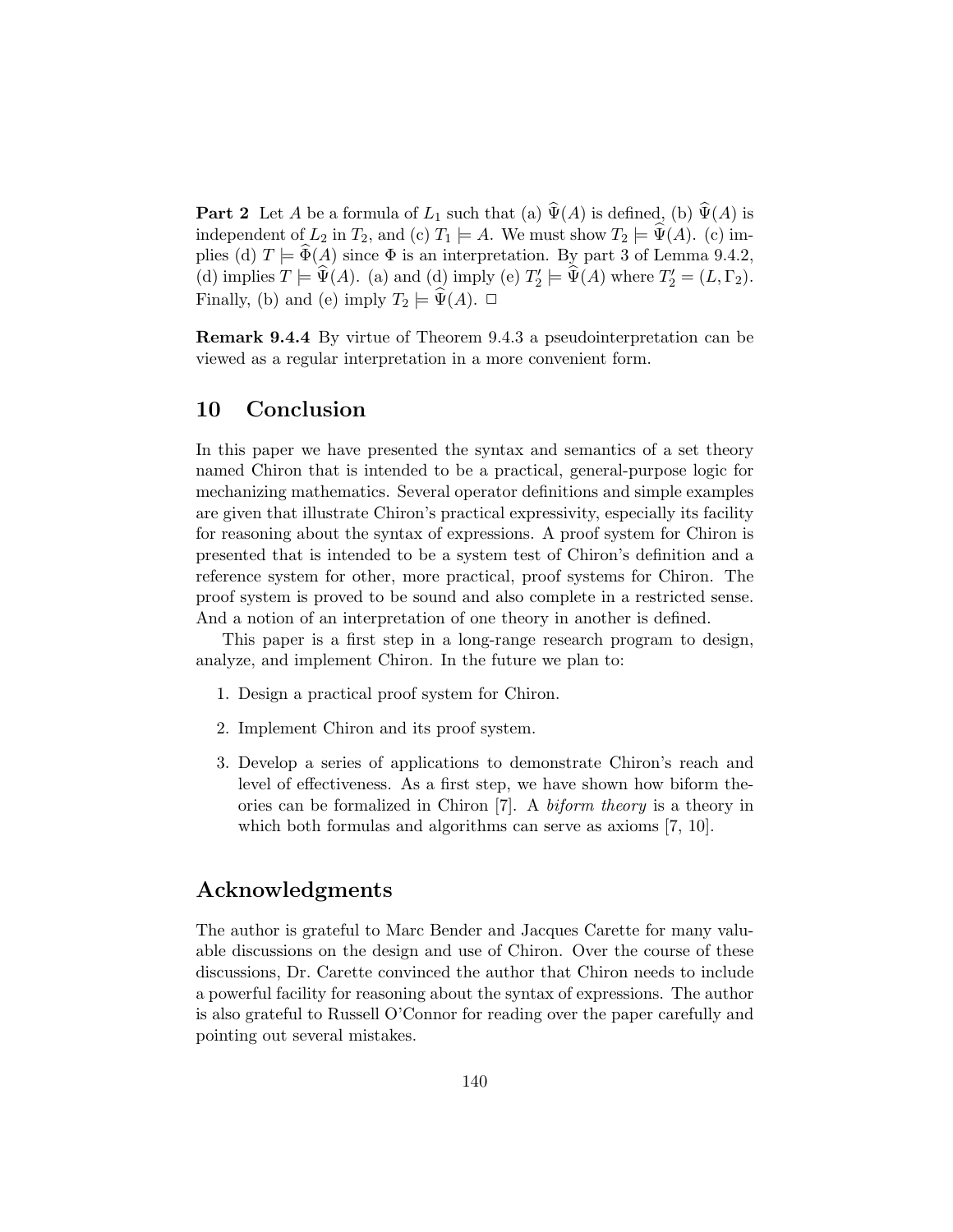# A Appendix: Alternate Semantics

This appendix presents two alternate semantics for Chiron based on S. Kripke's framework for defining semantics with truth-value gaps which is described in his famous paper Outline of a Theory of Truth [15]. Both semantics use value gaps for types and terms as well as for formulas. The first defines the value gaps according to weak Kleene logic [14], while the second defines the values gaps according to a valuation scheme based on B. van Fraassen's notion of a supervaluation [28] that Kripke describes in [15, p. 711].

## A.1 Valuations

The notion of a valuation for a structure was defined in subsection 4.4. Fix a structure S for L. Let  $val(S)$  be the collection of valuations for S. Given  $U, V \in val(S), U$  is a *subvaluation* of V, written  $U \subseteq V$ , if, for all  $e \in \mathcal{E}_L$ and  $\varphi \in \text{assign}(S), U_{\varphi}(e)$  is defined implies  $U_{\varphi}(e) = V_{\varphi}(e)$ . A valuation functional for S is a mapping from  $val(S)$  into  $val(S)$ . Let  $\Psi$  be a valuation functional for S. A fixed point of  $\Psi$  is a  $V \in \text{val}(S)$  such that  $\Psi(V) = V$ .  $\Psi$ is monotone if  $U \subseteq V$  implies  $\Psi(U) \subseteq \Psi(V)$  for all  $U, V \in \text{val}(S)$ .

**Theorem A.1.1** Let  $\Psi$  be a monotone valuation functional for S. Then  $\Psi$ has a fixed point.

**Proof** The construction of a fixed point of  $\Psi$  is similar to the construction of the fixed point Kripke gives in [15, pp. 703–705].  $\Box$ 

 $\Psi_1^S$  is the valuation functional for S defined by the following rules where  $V \in \text{val}(S)$  and  $V' = \Psi_1^S(V)$ . There is a rule for the category of improper expressions and a rule for each of the 13 categories of proper expressions. Note that only part (a) of the rule 14 (the rule for evaluation) makes use of V.  $\Psi_1^S$  defines value gaps according to the weak Kleene logic valuation scheme in which a proper expression is denoting only if all of its proper subexpressions are also denoting.

- 1. Let  $e \in \mathcal{E}_L$  be improper. Then  $V'_{\varphi}(e)$  is undefined.
- 2. Let  $O = (op, s, k_1, \ldots, k_n, k_{n+1})$  be proper.
	- a. Let  $V_{\varphi}'(k_i)$  be defined for all i with  $1 \leq i \leq n+1$  and  $\textbf{type}_L[k_i]$ . Then  $I(o)$  is an *n*-ary operation in  $D_0$  from  $D_1 \times \cdots \times D_n$  into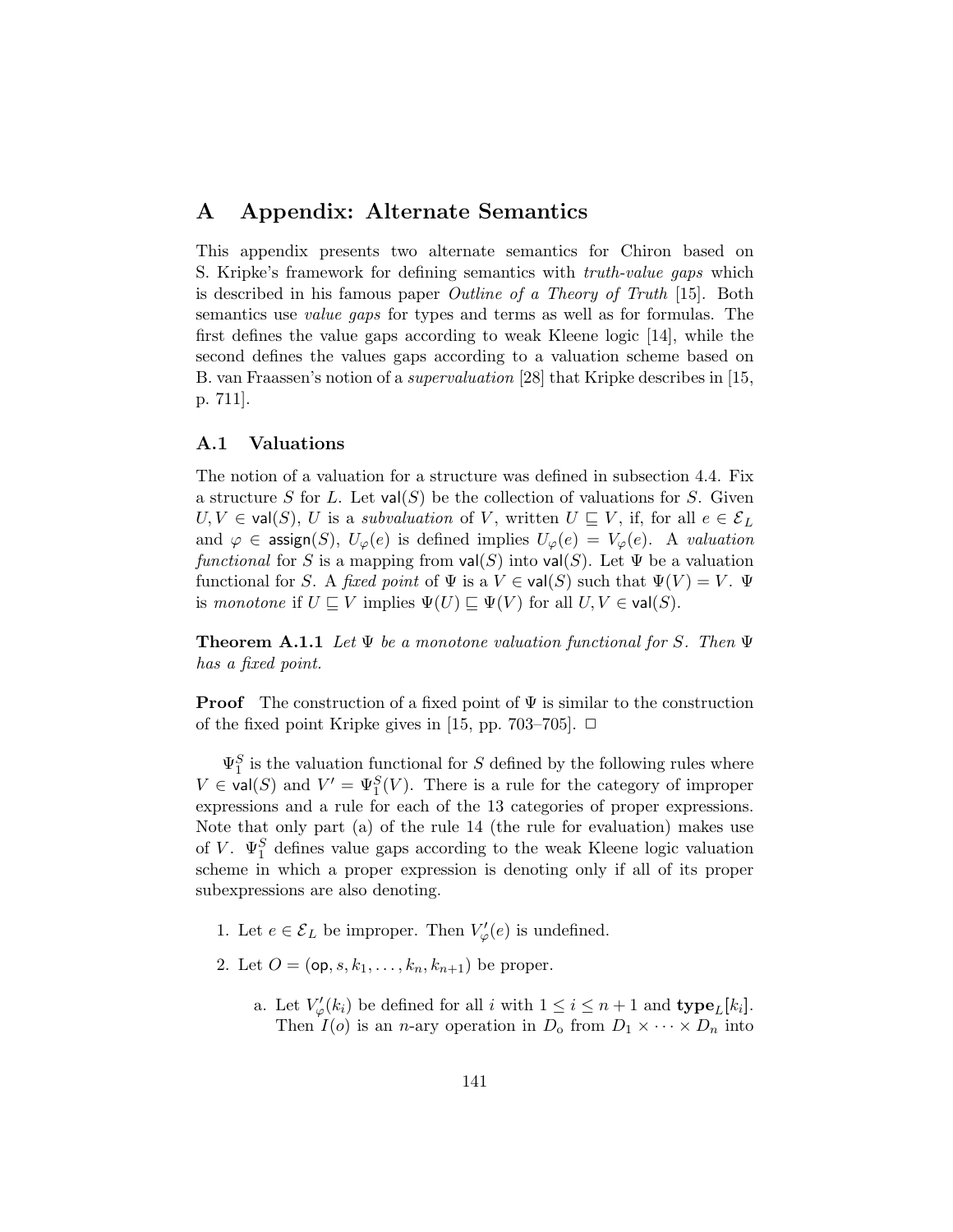$D_{n+1}$ .  $V'_{\varphi}(O)$  is the *n*-ary operation in  $D_0$  from  $D_1 \times \cdots \times D_n$ into  $D_{n+1}$  defined as follows. Let  $(d_1, \ldots, d_n) \in D_1 \times \cdots \times D_n$ and  $d = I(o)(d_1, \ldots, d_n)$ . If  $d_i$  is in  $V'_{\varphi}(k_i)$  or  $d_i = \perp$  for all i such that  $1 \leq i \leq n$  and  $\textbf{type}_L[k_i]$  and d is in  $V'_{\varphi}(k_{n+1})$  or  $d =$  $\perp$  when  $\textbf{type}_L[k_{n+1}]$ , then  $V'_{\varphi}(O)(d_1,\ldots,d_n) = d$ . Otherwise,  $V'_{\varphi}(O)(d_1,\ldots,d_n)$  is  $D_c$  if  $k_{n+1}$  = type,  $\perp$  if type<sub>L</sub>[ $k_{n+1}$ ], and F if  $k_{n+1}$  = formula.

- b. Let  $V'_{\varphi}(k_i)$  be undefined for some i such that  $1 \leq i \leq n+1$  and  $\textbf{type}_L[k_i].$  Then  $V'_{\varphi}(e)$  is undefined.
- 3. Let  $e = (op-app, O, e_1, \ldots, e_n)$  be proper.
	- a. Let  $V'_{\varphi}(O), V'_{\varphi}(e_1), \ldots, V'_{\varphi}(e_n)$  be defined. Then  $V'_{\varphi}(e) = V'_{\varphi}(O)(V'_{\varphi}(e_1), \ldots, V'_{\varphi}(e_n)).$
	- b. Let one of  $V'(O), V'_{\varphi}(e_1), \ldots, V'_{\varphi}(e_n)$  be undefined. Then  $V'_{\varphi}(e)$  is undefined.
- 4. Let  $a = (\text{var}, x, \alpha)$  be proper.
	- a. Let  $V'_{\varphi}(\alpha)$  be defined. If  $\varphi(x)$  is in  $V'_{\varphi}(\alpha)$ , then  $V'_{\varphi}(a) = \varphi(x)$ . Otherwise  $V'_{\varphi}(a) = \bot$ .
	- b. Let  $V'_{\varphi}(\alpha)$  be undefined. Then  $V'_{\varphi}(a)$  is undefined.
- 5. Let  $\beta =$  (type-app,  $\alpha$ , a) be proper.
	- a. Let  $V'_{\varphi}(\alpha)$  and  $V'_{\varphi}(a)$  be defined. If  $V'_{\varphi}(a) \neq \perp$ , then  $V'_{\varphi}(\beta) =$  $V'_{\varphi}(\alpha)[V'_{\varphi}(a)]$ . Otherwise  $V'_{\varphi}(\beta) = D_{c}$ .
	- b. Let  $V'_{\varphi}(\alpha)$  or  $V'_{\varphi}(a)$  be undefined. Then  $V'_{\varphi}(\beta)$  is undefined.
- 6. Let  $\gamma =$  (dep-fun-type,  $(\text{var}, x, \alpha), \beta$ ) be proper.
	- a. Let  $V'_{\varphi}(\alpha)$  be defined, and let  $V'_{\varphi[x \mapsto d]}(\beta)$  be defined for all sets d in  $V'_{\varphi}(\alpha)$ . Then  $V'_{\varphi}(\gamma)$  is the superclass of all g in  $D_f$  such that, for all d in  $D_v$ , if  $g(d)$  is defined, then d is in  $V'_{\varphi}(\alpha)$  and  $g(d)$  is in  $V'_{\varphi[x \mapsto d]}(\beta)$ .
	- b. Let  $V'_{\varphi}(\alpha)$  be undefined, or let  $V'_{\varphi[x \mapsto d]}(\beta)$  be undefined for some set d in  $V'_{\varphi}(\alpha)$ . Then  $V'_{\varphi}(\gamma)$  is undefined.
- 7. Let  $b = (fun-\text{app}, f, a)$  be proper.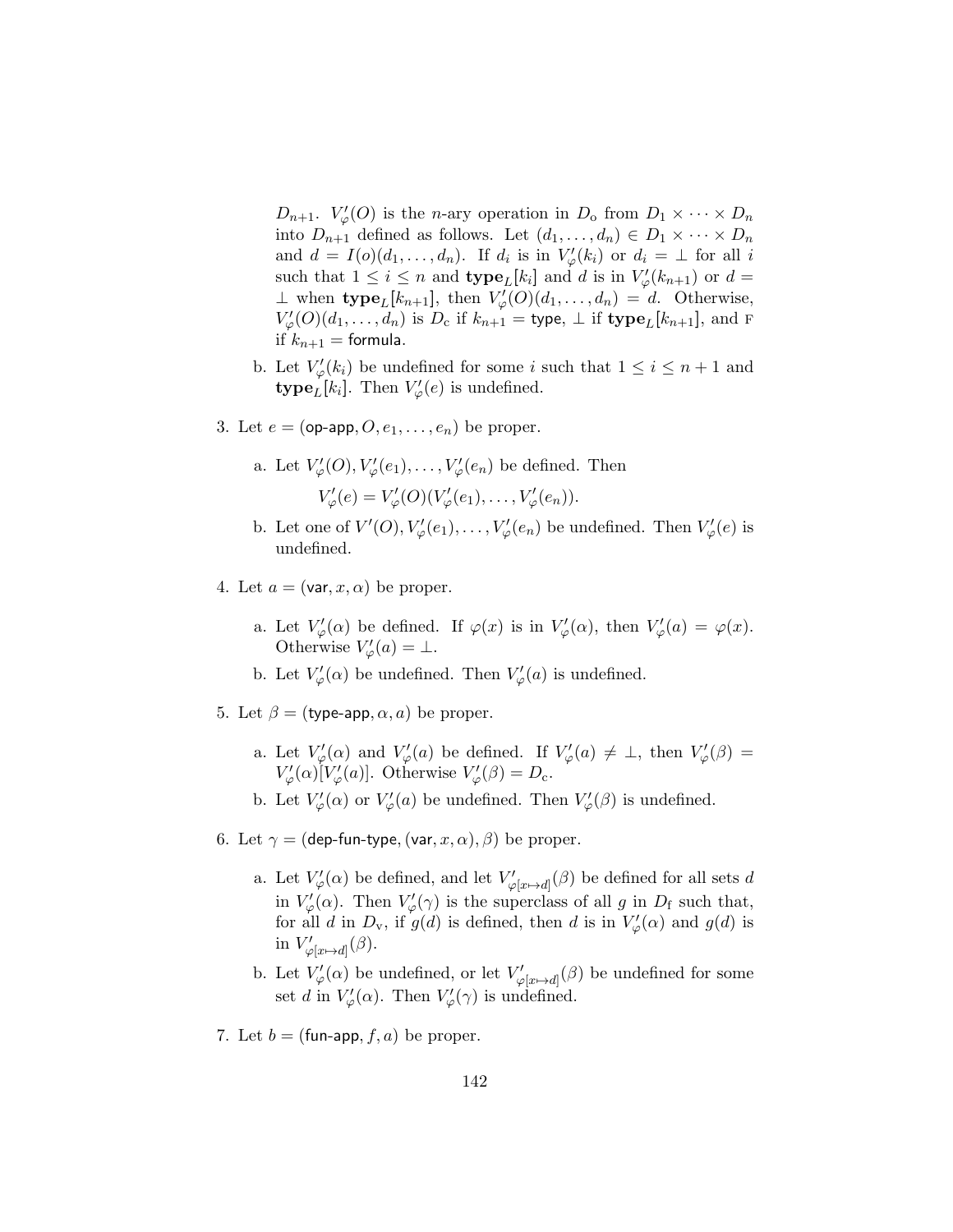- a. Let  $V'_{\varphi}(f)$  and  $V'_{\varphi}(a)$  be defined. If  $V'_{\varphi}(f) \neq \bot$  and  $V'_{\varphi}(a) \neq \bot$ , then  $V'_{\varphi}(b) = V'_{\varphi}(f)(V'_{\varphi}(a))$ . Otherwise  $V'_{\varphi}(b) = \perp$ .
- b. Let  $V'_{\varphi}(f)$  or  $V'_{\varphi}(a)$  be undefined. Then  $V'_{\varphi}(b)$  is undefined.
- 8. Let  $f = (fun-abs, (var, x, \alpha), b)$  be proper.
	- a. Let  $V'_{\varphi}(\alpha)$  be defined, and let  $V'_{\varphi[x \mapsto d]}(b)$  be defined for all sets d in  $V'_{\varphi}(\alpha)$ . If

$$
\begin{array}{lcl} g & = & \{ \langle d, d' \rangle \mid d \text{ is a set in } V'_\varphi(\alpha) \text{ and} \\ & & d' = V'_{\varphi[x \mapsto d]}(b) \text{ is a set} \} \end{array}
$$

is in  $D_f$ , then  $V'_{\varphi}(f) = g$ . Otherwise  $V'_{\varphi}(f) = \bot$ .

- b. Let  $V'_{\varphi}(\alpha)$  be undefined, or let  $V'_{\varphi[x \mapsto d]}(b)$  be undefined for some set d in  $V'_{\varphi}(\alpha)$ . Then  $V'_{\varphi}(f)$  is undefined.
- 9. Let  $a = (if, A, b, c)$  be proper.
	- a. Let  $V'_{\varphi}(A), V'_{\varphi}(b), V'_{\varphi}(c)$  be defined. If  $V'_{\varphi}(A) = T$ , then  $V'_{\varphi}(a) =$  $V'_{\varphi}(b)$ . Otherwise  $V'_{\varphi}(a) = V'_{\varphi}(c)$ .
	- b. Let one of  $V'_{\varphi}(A), V'_{\varphi}(b), V'_{\varphi}(c)$  be undefined. Then  $V'_{\varphi}(a)$  is undefined.
- 10. Let  $A = ($ exists,  $(var, x, \alpha), B)$  be proper.
	- a. Let  $V'_{\varphi}(\alpha)$  be defined, and let  $V'_{\varphi[x \mapsto d]}(B)$  be defined for all d in  $V'_{\varphi}(\alpha)$ . If there is some d in  $V'_{\varphi}(\alpha)$  such that  $V'_{\varphi[x \mapsto d]}(B) = T$ , then  $V'_{\varphi}(A) = \text{t}$ . Otherwise,  $V'_{\varphi}(A) = \text{t}$ .
	- b. Let  $V'_{\varphi}(\alpha)$  be undefined, or let  $V'_{\varphi[x \to d]}(B)$  be undefined for some d in  $V'_{\varphi}(\alpha)$ . Then  $V'_{\varphi}(A)$  is undefined.
- 11. Let  $a = (def-des, (var, x, \alpha), B)$  be proper.
	- a. Let  $V'_{\varphi}(\alpha)$  be defined, and let  $V'_{\varphi[x \mapsto d]}(B)$  be defined for all d in  $V'_{\varphi}(\alpha)$ . If there is a unique d in  $V'_{\varphi}(\alpha)$  such that  $V'_{\varphi[x \mapsto d]}(B) = T$ , then  $V'_{\varphi}(a) = d$ . Otherwise,  $V'_{\varphi}(a) = \perp$ .
	- b. Let  $V'_{\varphi}(\alpha)$  be undefined, or let  $V'_{\varphi[x \to d]}(B)$  be undefined for some d in  $V'_{\varphi}(\alpha)$ . Then  $V'_{\varphi}(a)$  is undefined.
- 12. Let  $a = (index des, (var, x, \alpha), B)$  be proper.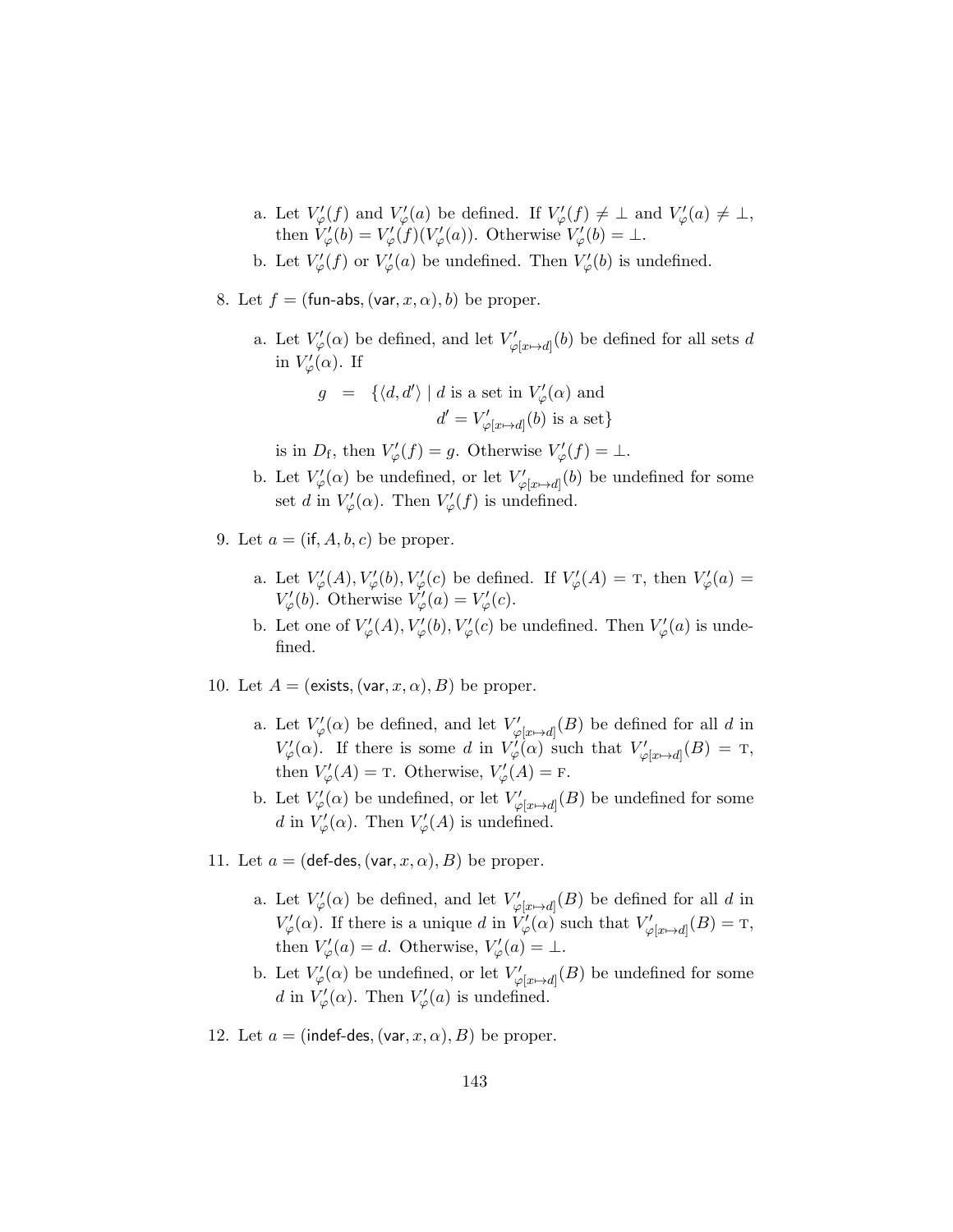- a. Let  $V'_{\varphi}(\alpha)$  be defined, and let  $V'_{\varphi[x \mapsto d]}(B)$  be defined for all d in  $V'_{\varphi}(\alpha)$ . If there is some d in  $V'_{\varphi}(\alpha)$  such that  $V'_{\varphi[x \mapsto d]}(B) = T$ , then  $V'_{\varphi}(a) = \xi(\Sigma)$  where  $\Sigma$  is the superclass of all  $\vec{d}$  in  $V'_{\varphi}(\alpha)$ such that  $V'_{\varphi[x \mapsto d]}(B) = \text{T}$ . Otherwise,  $V'_{\varphi}(a) = \perp$ .
- b. Let  $V'_{\varphi}(\alpha)$  be undefined, or let  $V'_{\varphi[x \to d]}(B)$  be undefined for some d in  $V'_{\varphi}(\alpha)$ . Then  $V'_{\varphi}(a)$  is undefined.
- 13. Let  $a = (\text{quote}, e)$  be proper. Then  $V'_{\varphi}(a) = H(e)$ .
- 14. Let  $b = (eval, a, k)$  be proper.
	- a. Let  $V'_{\varphi}(a)$  be defined and  $V'_{\varphi}(k)$  be defined if  $\mathbf{type}_L[k]$ .
		- i. Let  $V'_{\varphi}(a)$  be in  $D_{\text{ty}}$  and  $k =$  type,  $V'_{\varphi}(a)$  be in  $D_{\text{te}}$  and  $\textbf{type}_L[k], \text{ or } V'_{\varphi}(a) \text{ be in } D_{\text{fo}} \text{ and } k = \textbf{formula}.$ 
			- A. Let  $V_{\varphi}(H^{-1}(V_{\varphi}'(a)))$  be defined. If  $k \in \{\text{type}, \text{formula}\}$  or **type**<sub>L</sub>[k] and  $V_{\varphi}(H^{-1}(V_{\varphi}'(a)))$  is in  $V_{\varphi}'(k)$ , then  $V_{\varphi}'(b)$  =  $V_{\varphi}(H^{-1}(V_{\varphi}'(a)))$ . Otherwise  $V_{\varphi}'(b)$  is  $\perp$ .
			- B. Let  $V_{\varphi}(H^{-1}(V_{\varphi}'(a)))$  be undefined. Then  $V_{\varphi}'(b)$  is undefined.
		- ii. Let  $V'_{\varphi}(a)$  not be in  $D_{\text{ty}}$  or  $k \neq$  type,  $V'_{\varphi}(a)$  not be in  $D_{\text{te}}$  or not type<sub>L</sub>[k], and  $V'_{\varphi}(a)$  not be in  $D_{\text{fo}}$  or  $k \neq$  formula. Then  $V'_{\varphi}(b)$  is  $D_c$  if  $k =$  type,  $\perp$  if  $\textbf{type}_L[k]$ , and  $F$  if  $k =$  formula.
	- b. Let  $V'_{\varphi}(a)$  be undefined or  $V'_{\varphi}(k)$  be undefined if **type**<sub>L</sub>[k]. Then  $V'_{\varphi}(b)$  is undefined.

**Lemma A.1.2**  $\Psi_1^S$  is monotone.

**Proof** Let  $U, V \in \text{val}(S)$  such that  $U \subseteq V$ . Assume  $U'_{\varphi}$  and  $V'_{\varphi}$  mean  $(\Psi_1^S(U))_{\varphi}$  and  $(\Psi_1^S(V))_{\varphi}$ , respectively. We must show that, for all  $e \in \mathcal{E}_L$ and  $\varphi \in \mathsf{assign}(S)$ , if  $U'_{\varphi}(e)$  is defined, then  $U'_{\varphi}(e) = V'_{\varphi}(e)$ . Our proof will be by induction on the number of symbols in e.

There are three cases:

- 1. *e is improper*. Then  $U_{\varphi}'(e)$  is undefined by the definition of  $\Psi_1^S$ .
- 2.  $e = (eval, a, k)$  is proper. If either  $U'_{\varphi}(a)$  or  $U'_{\varphi}(k)$  is undefined, then  $U'_{\varphi}(e)$  is undefined. So assume  $U'_{\varphi}(a)$  and  $U'_{\varphi}(k)$  are defined. By the induction hypothesis,  $U'_{\varphi}(a) = V'_{\varphi}(a)$  and  $U'_{\varphi}(k) = V'_{\varphi}(k)$ . Assume  $U'_{\varphi}(e)$  is defined. By the definition of  $\Psi_1^S$ , there are two subcases: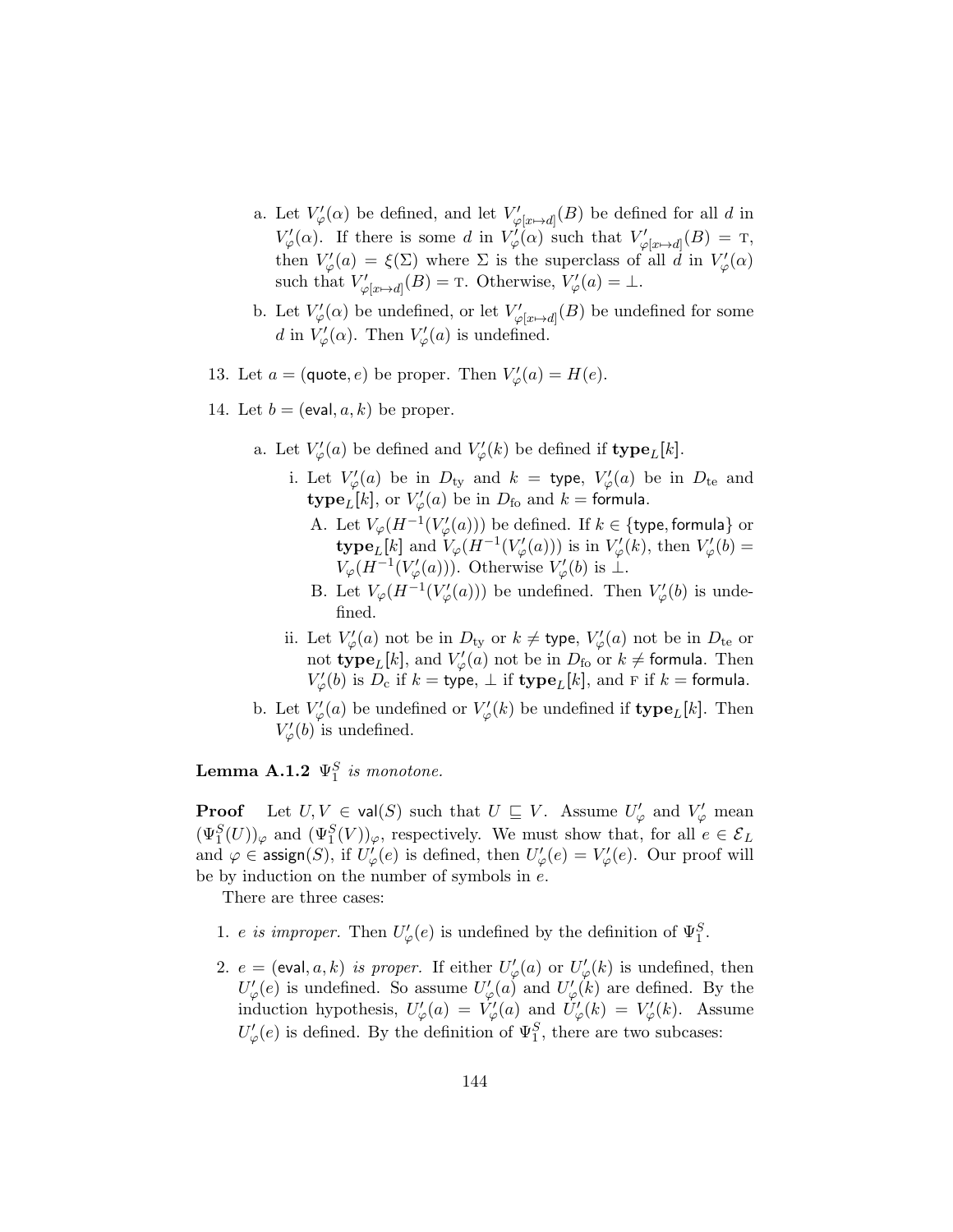- a. For some  $e_1, e_2 \in \mathcal{E}_L$ ,  $U'_{\varphi}(e) = U_{\varphi}(e_1)$  and  $V'_{\varphi}(e) = V_{\varphi}(e_2)$ . Since  $U'_{\varphi}(a) = V'_{\varphi}(a), e_1 = e_2$ , and since  $U \subseteq V$ ,  $U_{\varphi}(e_1) = V_{\varphi}(e_2)$ . Hence,  $U'_{\varphi}(e) = V'_{\varphi}(e)$ .
- b.  $U'_{\varphi}(e)$  and  $V'_{\varphi}(e)$  both equal  $D_c$  if  $k =$  type,  $\perp$  if type<sub>L</sub>[k], and  $\overline{F}$  if  $k =$  formula. Hence,  $U_{\varphi}'(e) = V_{\varphi}'(e)$ .
- 3. e is proper but not an evaluation. Assume  $U_{\varphi}'(e)$  is defined. Then  $U'_{\varphi}(e')$  is defined for each subexpression e' of e. By the induction hypothesis,  $U'_{\varphi}(e') = V'_{\varphi}(e')$  for each such subexpression  $e'$  of  $e$ . Hence,  $U'_{\varphi}(e) = V'_{\varphi}(e).$



# Corollary A.1.3  $\Psi_1^S$  has a fixed point.

**Proof** By Lemma A.1.2,  $\Psi_1^S$  is monotone. Therefore, by Theorem A.1.1,  $\Psi_1^S$  has a fixed point.  $\Box$ 

 $\Psi_2^S$  is the valuation functional for S defined by the following three rules where  $V \in \text{val}(S)$  and  $V' = \Psi_2^S(V)$ .  $\Psi_2^S$  defines value gaps according to the supervaluation scheme.

- 1. Let  $e \in \mathcal{E}_L$  be improper. Then  $V'_{\varphi}(e)$  is undefined.
- 2. Let  $e \in \mathcal{E}_L$  be proper but not an evaluation. If there is a value d such that, for all total valuations  $V^*$  with  $V \sqsubseteq V^*$ ,  $(\Psi_1^S(V^*))_\varphi(e) = d$ , then  $V'_{\varphi}(e) = d.$  Otherwise  $V'_{\varphi}(e)$  is undefined.
- 3. Let  $e \in \mathcal{E}_L$  be proper with  $e = (eval, a, k)$ . This rule is exactly the same as the  $\Psi_1^S$  rule for evaluations.

**Lemma A.1.4**  $\Psi_2^S$  is monotone.

**Proof** The proof is exactly the same as the proof of Lemma A.1.2 except for the argument for the third case:

3. e is proper but not an evaluation. Assume  $U_{\varphi}'(e)$  is defined. Then there is a value d such that, for all total valuations  $U^*$  with  $U \subseteq U^*$ ,  $U^*_{\varphi}(e) = d.$  Since  $U \sqsubseteq V$ , it follows that, for all total valuations  $V^*$ with  $V \sqsubseteq V^*$ ,  $V^*_{\varphi}(e) = d$ . Hence,  $U'_{\varphi}(e) = V'_{\varphi}(e)$ .



# Corollary A.1.5  $\Psi_2^S$  has a fixed point.

**Proof** By Lemma A.1.4,  $\Psi_2^S$  is monotone. Therefore, by Theorem A.1.1,  $\Psi_2^S$  has a fixed point.  $\Box$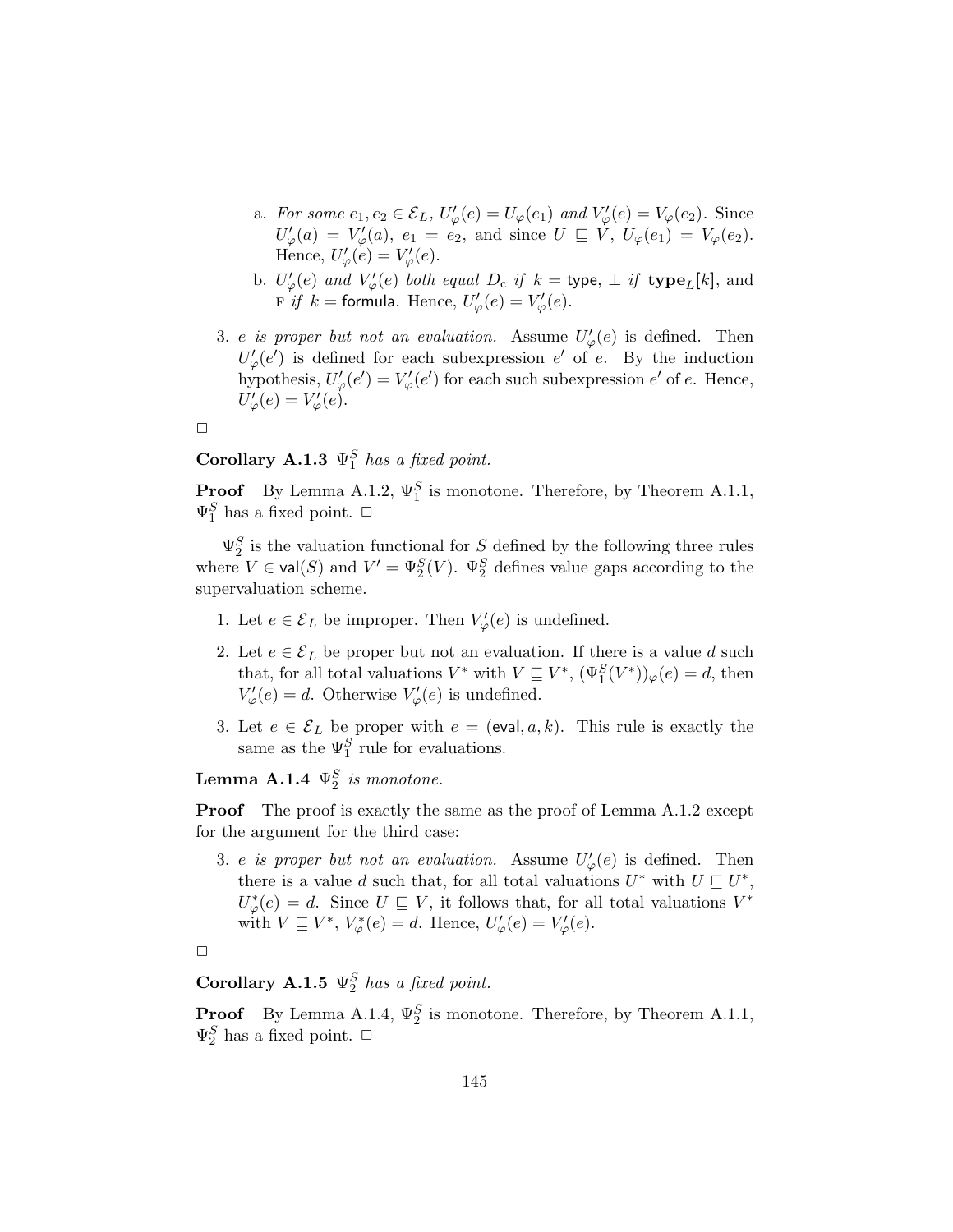#### A.2 Models

The valuation functionals  $\Psi_1^S$  and  $\Psi_2^S$  define two semantics, which we will refer to as the weak Kleene semantics and the supervaluation semantics, respectively. Clearly, the supervaluation semantics allows more expressions to be denoting than the weak Kleene semantics.

A weak Kleene model for L is a model  $M = (S, V)$  where S is a structure for L and V is a valuation for S that is a fixed point of  $\Psi_1^S$ . A supervaluation model for L is a model  $M = (S, V)$  where S is a structure for L and V is a valuation for S that is a fixed point of  $\Psi_2^S$ .

**Theorem A.2.1** Let  $L$  be a language of Chiron. For each structure  $S$  for L there exists a weak Kleene model and a supervaluation model for L.

**Proof** Let  $L$  be a language of Chiron and  $S$  be a structure for  $L$ . By Corollary A.1.3,  $\Psi_1^S$  has a fixed point  $V_1$ . Similarly, by Corollary A.1.5,  $\Psi_2^S$ has a fixed point  $V_2$ . Therefore,  $M = (S, V_1)$  is a weak Kleene model for L, and  $M = (S, V_2)$  is a supervaluation model for  $L$ .  $\Box$ 

The weak Kleene semantics defined by  $\Psi_1^S$  is "strict" in the sense that, if any proper subexpression  $e$  of a proper expression  $e'$  is nondenoting, then e' itself is nondenoting. The supervaluation semantics defined by  $\Psi_2^S$  is not strict in this sense. For example, the value of an application of the operator

(op, or, formula, forumla, formula)

to a pair of formulas  $(A, B)$  is  $T$  if the value of A is  $T$  and B is nondenoting or vice versa.

#### A.3 Discussion

There are various Kripke-style value-gap semantics for Chiron; the weak Kleene and supervaluation semantics are just two examples. The weak Kleene semantics is a conservative example: every expression that could be nondenoting is nondenoting. On the other hand, the supervaluation semantics is much more liberal: many expressions that are nondenoting in the weak Kleene semantics are denoting in the supervaluation semantics.

It is not possible to define a denoting formula checker in any Kripkestyle value-gap semantics. If the operator  $O = (o:: formula, formula)$  were a denoting formula checker, then  $O(e)$  would be true whenever e is denoting and false whenever  $e$  is nondenoting. However, such an operator breaks the monotonicity lemmas proved above because, if  $U'_{\varphi}(e)$  is undefined but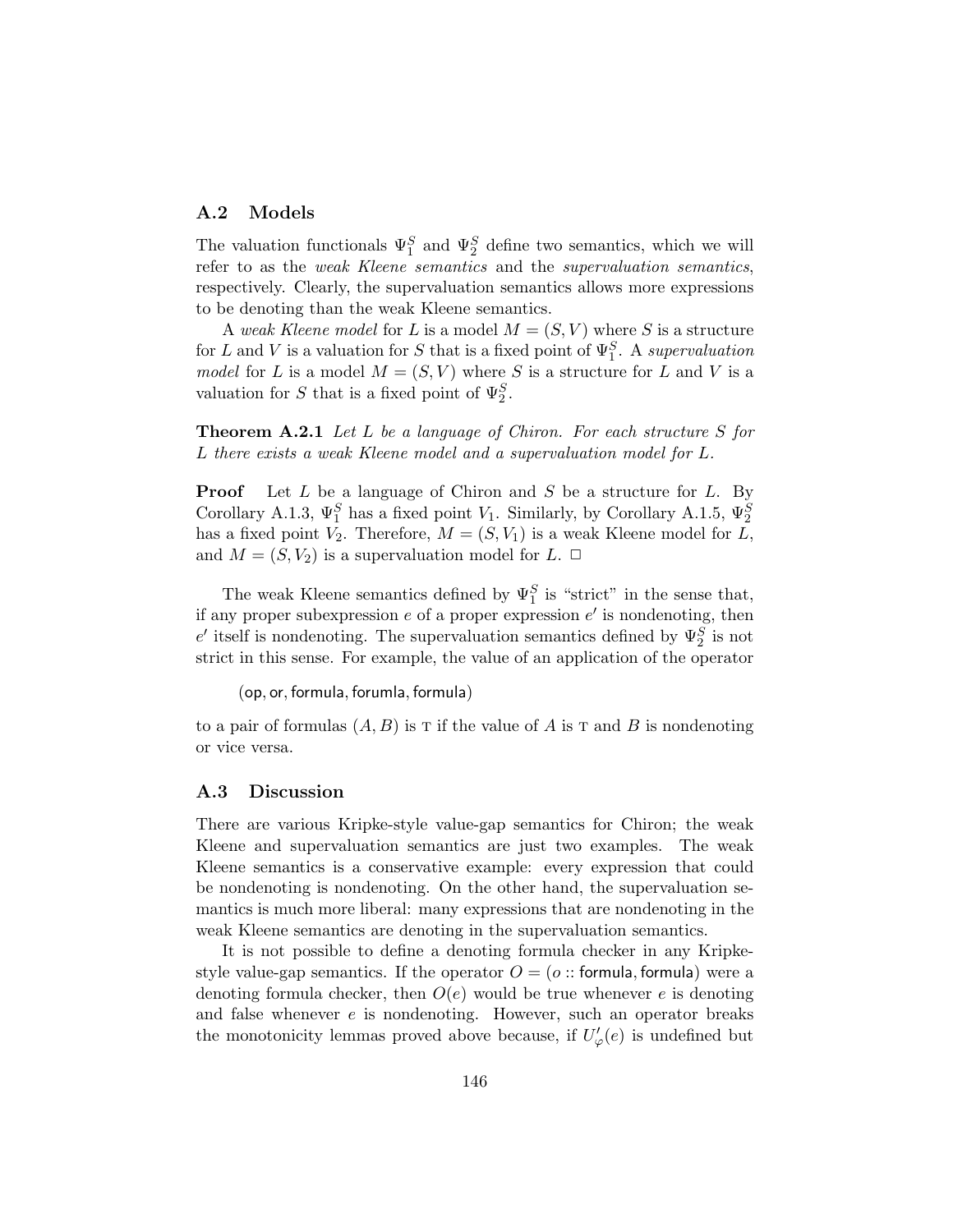$V'_{\varphi}(e)$  is defined, then  $U'_{\varphi}(O(e)) = F \neq T = V'_{\varphi}(O(e))$ . Similarly, it is not possible to define denoting type and term checkers in a Kripke-style valuegap semantics.

The lack of available checkers for denoting types, terms, and formulas makes reasoning in Kripke-style value-gap semantics very difficult. For example, consider the formalization of the law of excluded middle given in subsection 7.1:

 $\forall e : \mathsf{E}_{\mathsf{fo}}$  .  $\llbracket e \rrbracket \vee \neg \llbracket e \rrbracket$ .

This formula is nondenoting in the weak Kleene semantics because, if e represents a nondenoting formula, then  $\llbracket e \rrbracket \vee \neg \llbracket e \rrbracket$  is nondenoting. Since this formula is nondenoting, we cannot use it as a basis for proof by cases.

This formula is true in the supervaluations semantics because, if e represents a nondenoting formula, then  $\llbracket e \rrbracket \vee \neg \llbracket e \rrbracket$  is true because  $\llbracket e \rrbracket \vee \neg \llbracket e \rrbracket$  is true no matter what value is assigned to  $\llbracket e \rrbracket$ . Even though this formula is true, we cannot use it as a basis for proof by cases because, if  $e$  is the liar paradox, we can derive a contradiction from either  $\llbracket e \rrbracket$  or  $\neg \llbracket e \rrbracket$ .

We expect that reasoning in the official semantics for Chiron will be much easier than in any Kripke-style value-gap semantics for Chiron.

# B Appendix: An Expanded Definition of a Proper Expression

We give in this appendix an expanded definition of a proper expression with 25 proper expression categories. There are modified categories for operator applications, conditional terms, and quotations and new categories for constants (applications of 0-ary operators), four variable binders given above as notational definitions, finite sets of sets, finite lists of sets, and dependent ordered pairs

The following symbols are added to the the set  $K$  of key words: con, uni-exists, forall, set-cons, list-cons, class-abs, dep-type-prod, left-type, right-type, dep-ord-pair, dep-head, and dep-tail. The following formation rules define the expanded set of proper expression categories:

P-Expr-1 (Operator)  $o \in \mathcal{O}, \mathbf{kind}_L[k_1], \dots, \mathbf{kind}_L[k_{n+1}]$  $\mathbf{operator}_L[(\mathsf{op}, o, k_1, \dots, k_{n+1})]$ 

where  $n \geq 0$ ;  $\theta(o) = s_1, \ldots, s_{n+1}$ ; and  $k_i = s_i = \text{type}, \text{type}_L[k_i]$  and  $s_i =$  term, or  $k_i = s_i =$  formula for all i with  $1 \leq i \leq n+1$ .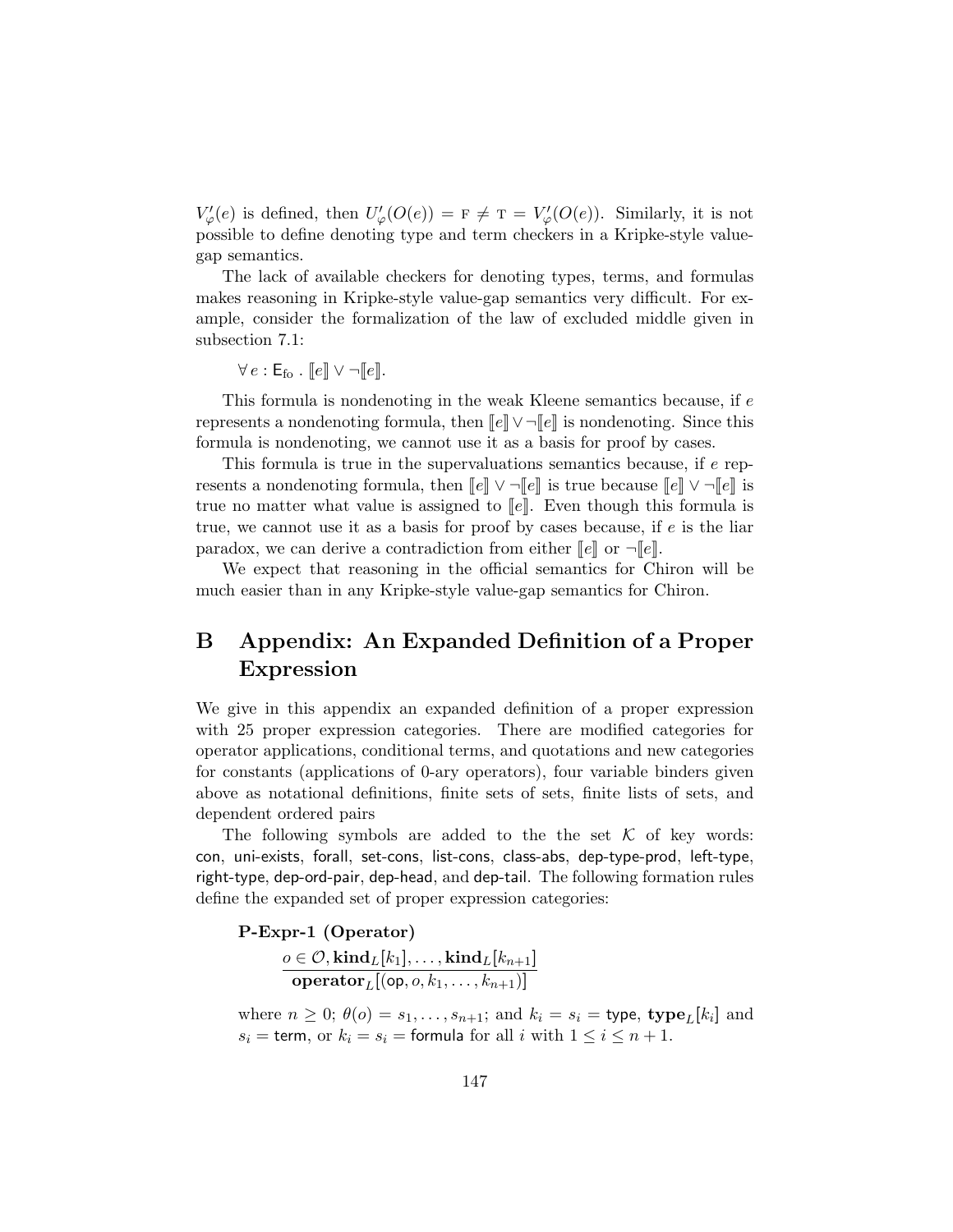P-Expr-2 (Operator application)

$$
\frac{\textbf{operator}_L[(\texttt{op}, o, k_1, \ldots, k_{n+1})], \textbf{expr}_L[e_1], \ldots, \textbf{expr}_L[e_n]}{\textbf{p-expr}_L[(\texttt{op-app}, (\texttt{op}, o, k_1, \ldots, k_{n+1}), e_1, \ldots, e_n): k_{n+1}]}
$$

where  $n \geq 1$  and  $(k_i =$  type and  $\text{type}_L[e_i])$ ,  $(\text{type}_L[k_i]$  and term<sub>L</sub>[e<sub>i</sub>]), or ( $k_i$  = formula and formula<sub>L</sub>[e<sub>i</sub>]) for all i with  $1 \leq$  $i \leq n$ .

### P-Expr-3 (Constant)

 $\mathbf{operator}_L[(\mathsf{op}, o, k)]$  $\textbf{p-expr}_L[(\textsf{con}, o, k) : k]$ 

P-Expr-4 (Variable)

 $x \in \mathcal{S}, \mathbf{type}_L[\alpha]$  $\mathbf{term}_L[(\mathsf{var},x,\alpha):\alpha]$ 

#### P-Expr-5 (Type application)

 $\mathrm{type}_L[\alpha], \mathrm{term}_L[a]$  $\mathbf{type}_L[(\mathsf{type}\text{-}\mathsf{app},\alpha,a)]$ 

#### P-Expr-6 (Dependent function type)

 $\mathbf{term}_L[(\mathsf{var},x,\alpha)],\mathbf{type}_L[\beta]$  $\textbf{type}_L[(\textsf{dep-fun-type},(\textsf{var}, x, \alpha), \beta)]$ 

#### P-Expr-7 (Function application)

 ${\bf term}_L[f:\alpha],{\bf term}_L[a]$  $\mathbf{term}_L[(\mathsf{fun}\text{-}\mathsf{app}, f, a):(\mathsf{type}\text{-}\mathsf{app}, \alpha, a)]$ 

#### P-Expr-8 (Function abstraction)

 ${\bf term}_L[(\mathsf{var},x,\alpha)],{\bf term}_L[b:\beta]$  $\mathbf{term}_L[(\mathsf{fun}\text{-}\mathsf{abs},(\mathsf{var}, x, \alpha), b) : (\mathsf{dep}\text{-}\mathsf{fun}\text{-}\mathsf{type},(\mathsf{var}, x, \alpha), \beta)]$ 

#### P-Expr-9 (Conditional term)

 $\mathbf{formula}_L[A], \mathbf{term}_L[b:\beta], \mathbf{term}_L[c:\gamma]$  $\mathbf{term}_L[(\mathsf{if}, A, b, c):\beta\cup\gamma]$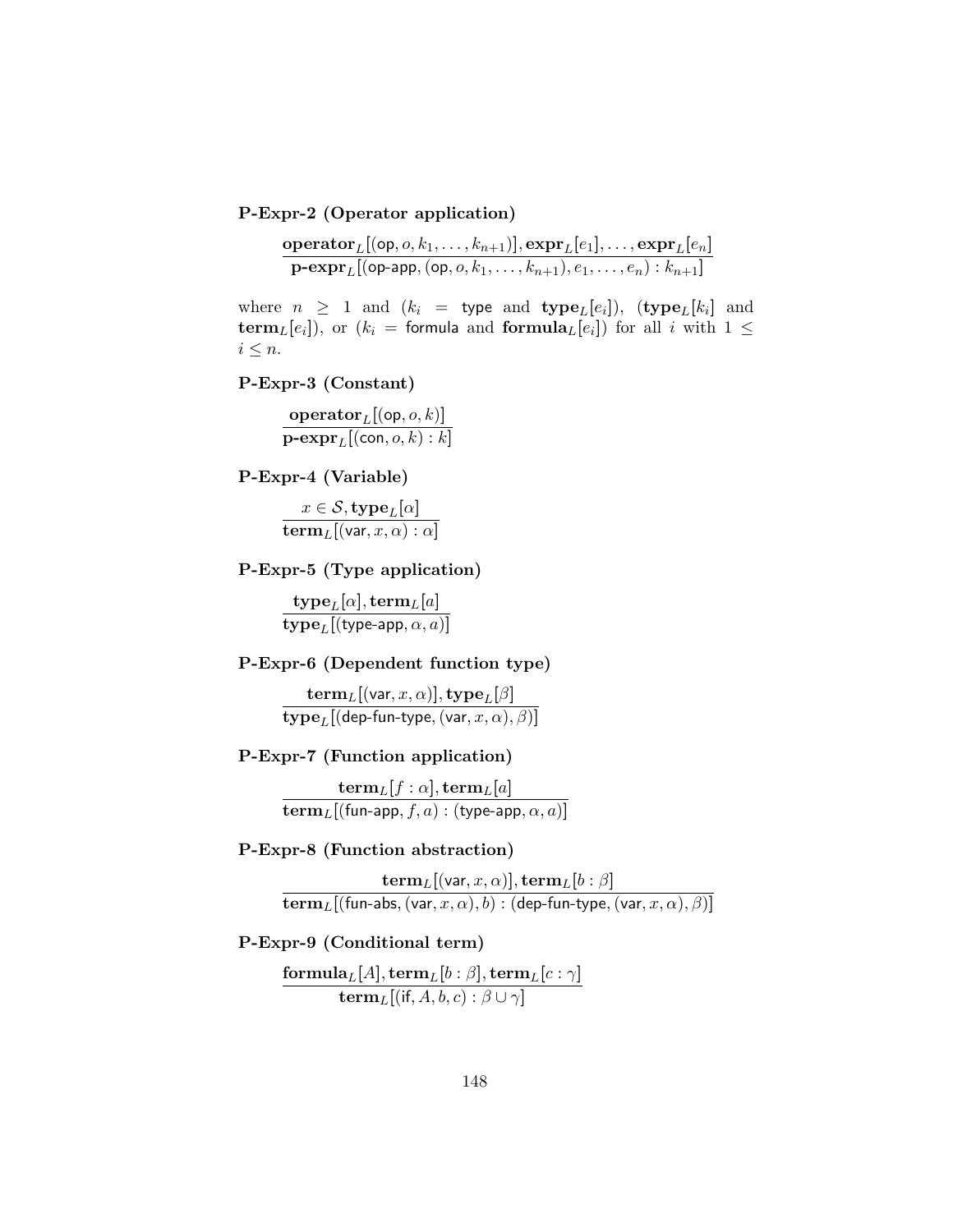P-Expr-10 (Existential quantification)

 ${\bf term}_L[({\sf var}, x, \alpha)], {\bf formula}_L[B]$  ${\bf formula}_L[$ (exists,  $({\sf var}, x, \alpha), B)]$ 

#### P-Expr-11 (Unique existential quantification)

 ${\bf term}_L[({\sf var}, x, \alpha)], {\bf formula}_L[B]$  ${\bf formula}_L[$ (uni-exists, (var,  $x,\alpha), B)]$ 

#### P-Expr-12 (Universal quantification)

 ${\bf term}_L[({\sf var}, x, \alpha)], {\bf formula}_L[B]$  $\mathbf{formula}_{L}[(\mathsf{forall},(\mathsf{var}, x, \alpha), B)]$ 

#### P-Expr-13 (Definite description)

 ${\bf term}_L[({\sf var}, x, \alpha)], {\bf formula}_L[B]$  $\mathbf{term}_L[(\mathsf{def-des},(\mathsf{var},x,\alpha),B):\alpha]$ 

#### P-Expr-14 (Indefinite description)

 ${\bf term}_L[({\sf var}, x, \alpha)], {\bf formula}_L[B]$  $\mathbf{term}_L[$ (indef-des, (var,  $x, \alpha), B) : \alpha]$ 

#### P-Expr-15 (Set construction)

$$
\frac{\mathbf{term}_L[a_1:\alpha_1], \ldots, \mathbf{term}_L[a_1:\alpha_1]}{\mathbf{term}_L[(\mathsf{set-cons},a_1,\ldots,a_n):\beta]}
$$

where  $n \geq 0$  and  $\beta = \begin{cases} C & \text{if } n = 0 \\ 0 & \text{otherwise} \end{cases}$  $\alpha_1 \cup \cdots \cup \alpha_n$  otherwise.

#### P-Expr-16 (List construction)

$$
\frac{\mathbf{term}_L[a_1:\alpha_1],\ldots,\mathbf{term}_L[a_1:\alpha_1]}{\mathbf{term}_L[(\mathsf{list-cons},a_1,\ldots,a_n):\mathsf{list-type}(\beta)]}
$$

where  $n \geq 0$  and  $\beta = \begin{cases} 0 & \text{if } n = 0 \\ 0 & \text{otherwise} \end{cases}$  $\alpha_1 \cup \cdots \cup \alpha_n$  otherwise.

P-Expr-17 (Class abstraction)

$$
\frac{\mathbf{term}_L[(\mathsf{var},x,\alpha)],\mathbf{formula}_L[B]}{\mathbf{term}_L[(\mathsf{class}\text{-} \mathsf{abs},(\mathsf{var},x,\alpha),B):\mathsf{power}\text{-}\mathsf{type}(\alpha)]}
$$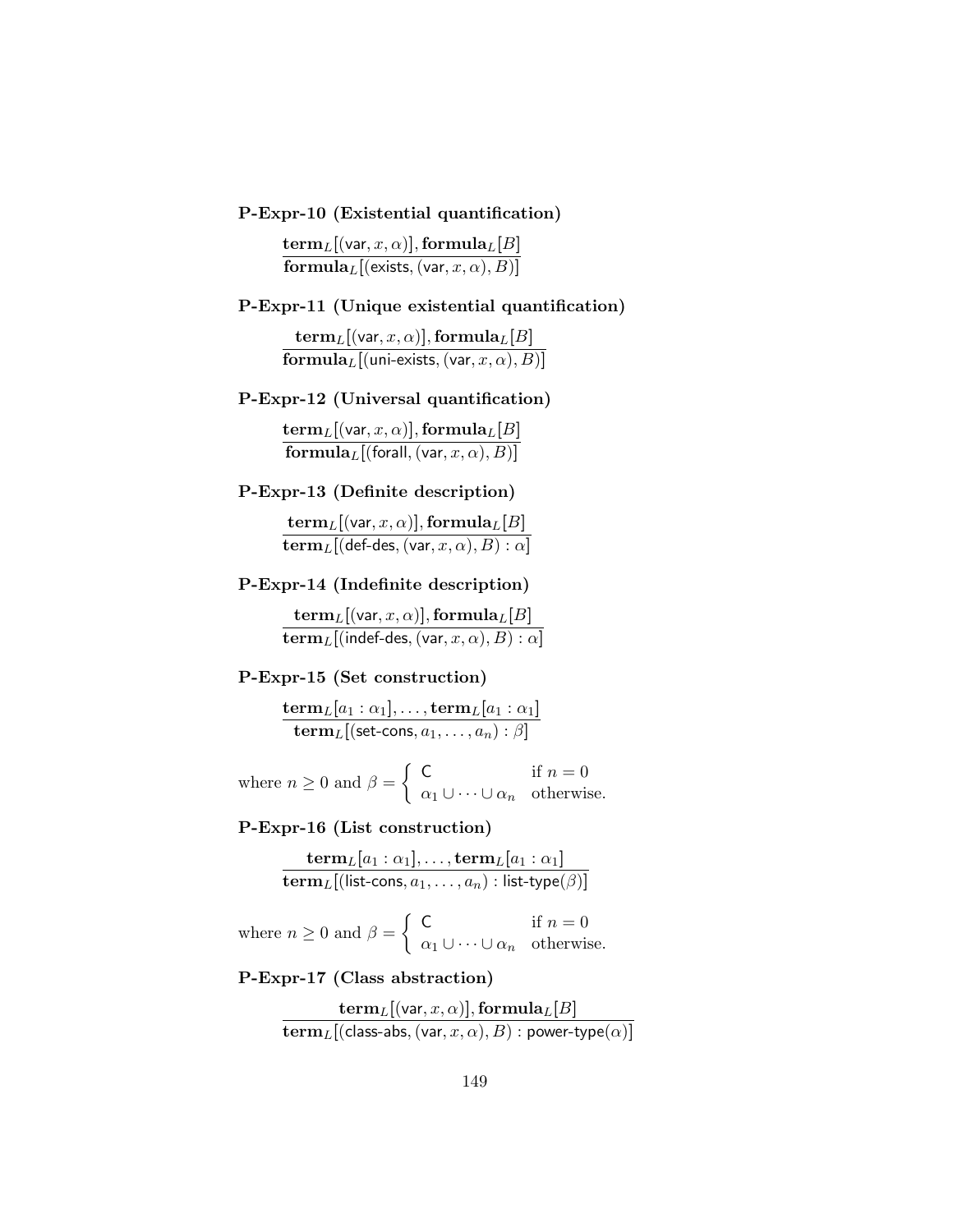P-Expr-18 (Left type)

 $\mathbf{type}_L[\alpha]$  $\mathbf{type}_L[(\mathsf{left-type},\alpha)]$ 

P-Expr-19 (Right type)

 $\mathbf{type}_L[\alpha], \mathbf{term}_L[a]$  $\mathbf{type}_L[(\mathsf{right-type},\alpha,a)]$ 

## P-Expr-20 (Dependent type product)

 $\mathbf{term}_L[(\mathsf{var},x,\alpha)],\mathbf{type}_L[\beta]$  $\textbf{type}_L[(\textsf{dep-type-prod},(\textsf{var}, x, \alpha), \beta)]$ 

### P-Expr-21 (Dependent ordered pair)

 ${\bf term}_L[a:\alpha],{\bf term}_L[b:\beta]$  $\mathbf{term}_L[(\mathsf{dep}\text{-}\mathsf{ord}\text{-}\mathsf{pair},a,b):(\mathsf{dep}\text{-}\mathsf{type}\text{-}\mathsf{prod},(\mathsf{var},x,\alpha),\beta)]$ 

P-Expr-22 (Dependent head)

 ${\bf term}_L[a:\alpha]$  $\mathbf{term}_L[(\mathsf{dep}\text{-}\mathsf{head},a):(\mathsf{left}\text{-}\mathsf{type},\alpha)]$ 

### P-Expr-23 (Dependent tail)

 ${\bf term}_L[a:\alpha]$  $\mathbf{term}_L[(\mathsf{dep}\text{-}\mathsf{tail},a) : (\mathsf{right}\text{-}\mathsf{type},\alpha,(\mathsf{dep}\text{-}\mathsf{head},a))]$ 

#### P-Expr-24 (Quotation)

 $\mathrm{expr}_L[e]$  $\mathbf{term}_L[(\mathsf{quote}, e) : \alpha]$ 

where  $\alpha$  is:

- 1. E<sub>sy</sub> if  $e \in \mathcal{S}$ .
- 2. E<sub>on</sub> if  $e \in \mathcal{O}$ .
- 3.  $E_{op}$  if e is an operator.
- 4.  $E_{ty}$  if e is a type.
- 5.  $E_{te}^{\tau \beta}$  if e is a term of type  $\beta$ .
- 6.  $E_{\text{fo}}$  if e is a formula.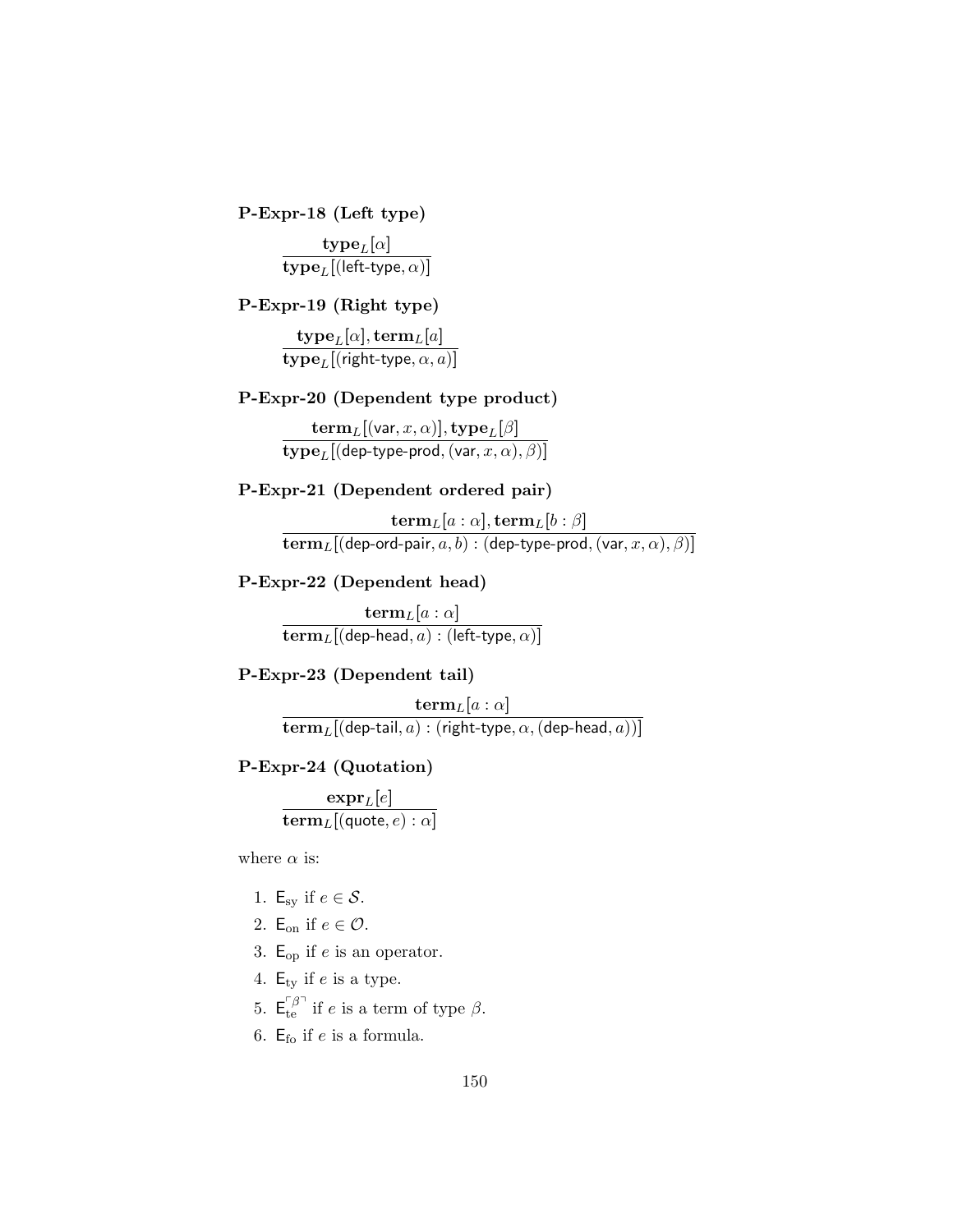7. E if none of the above.

```
P-Expr-25 (Evaluation)
{\bf term}_L[a], {\bf kind}_L[k]\textbf{p-expr}_L[(\textsf{eval}, a, k): k]
```
Table 6 defines the compact notation for each of the 25 proper expression categories. Note: The definitions for the compact notations  $\{a_1, \ldots, a_n\}$ ,  $[a_1, \ldots, a_n], \langle a, b \rangle$ , hd(a), and tl(a) supersede the definitions for these notations given in subsection 5.1.

The semantics for the new definition of a proper expression is the same as before except for the definition of the valuation function, which is left to the reader as an exercise.

## References

- [1] A. Bawden. Quasiquotation in Lisp. In O. Danvy, editor, Proceedings of the 1999 ACM SIGPLAN Symposium on Partial Evaluation and Semantics-Based Program Manipulation, pages 4–12, 1999. Technical report BRICS-NS-99-1, University of Aarhus, 1999.
- [2] N. G. de Bruijn. Lambda-calculus notation with nameless dummies, a tool for automatic formula manipulation, with application to the Church-Rosser theorem. Indagationes Mathematicae, 34:381–392, 1972.
- [3] H. B. Enderton. A Mathematical Introduction to Logic. Academic Press, 1972.
- [4] W. M. Farmer. Theory interpretation in simple type theory. In J. Heering et al., editor, Higher-Order Algebra, Logic, and Term Rewriting, volume 816 of Lecture Notes in Computer Science, pages 96–123. Springer-Verlag, 1994.
- [5] W. M. Farmer. STMM: A Set Theory for Mechanized Mathematics. Journal of Automated Reasoning, 26:269–289, 2001.
- [6] W. M. Farmer. Formalizing undefinedness arising in calculus. In D. Basin and M. Rusinowitch, editors, Automated Reasoning—IJCAR 2004, volume 3097 of Lecture Notes in Computer Science, pages 475– 489. Springer-Verlag, 2004.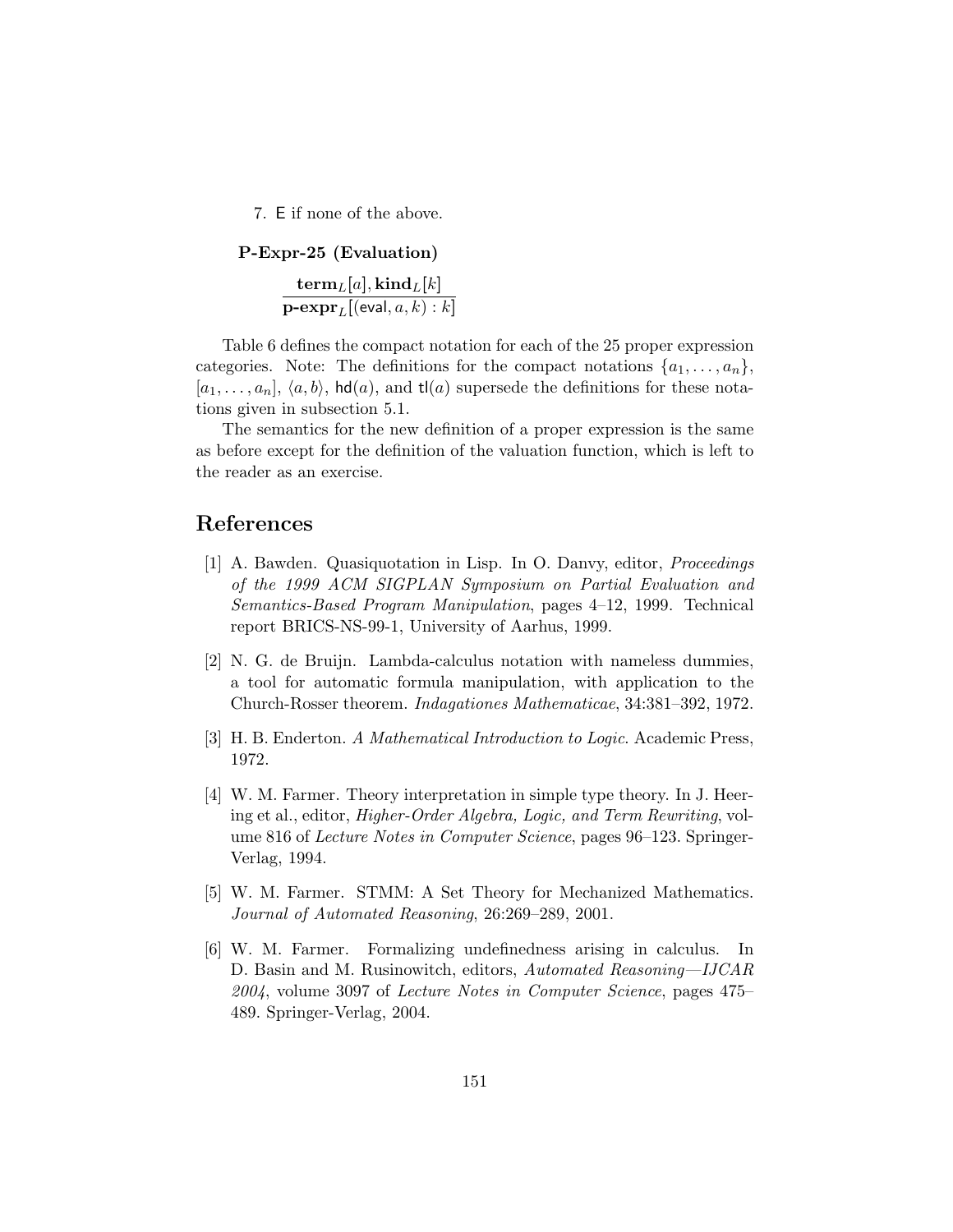| <b>Compact Notation</b>                        | <b>Official Notation</b>                                      |
|------------------------------------------------|---------------------------------------------------------------|
| $(o:: k_1, \ldots, k_{n+1})$                   | $(op, o, k_1, \ldots, k_{n+1})$                               |
| $(o:: k_1, \ldots, k_{n+1})(e_1, \ldots, e_n)$ | (op-app, $(op, o, k_1, \ldots, k_{n+1}), e_1, \ldots, e_n)$ ) |
| o::k                                           | $(\mathsf{con}, o, k)$                                        |
| $(x:\alpha)$                                   | $(\mathsf{var}, x, \alpha)$                                   |
| $\alpha(a)$                                    | (type-app, $\alpha, a$ )                                      |
| $(\Lambda x : \alpha \cdot \beta)$             | (dep-fun-type, (var, $x, \alpha$ ), $\beta$ )                 |
| f(a)                                           | (fun-app, $f, a$ )                                            |
| $(\lambda x : \alpha b)$                       | (fun-abs, $(\text{var}, x, \alpha)$ , b)                      |
| if(A, b, c)                                    | $(i \nvert A, b, c)$                                          |
| $(\exists x : \alpha \cdot B)$                 | (exists, (var, $x, \alpha$ ), $B$ )                           |
| $(\exists ! x : \alpha . B)$                   | (uni-exists, (var, $x, \alpha$ ), $B$ )                       |
| $(\forall x : \alpha \cdot B)$                 | (forall, $(\mathsf{var}, x, \alpha)$ , $B$ )                  |
| $(\iota x : \alpha \cdot B)$                   | def-des, $(\mathsf{var}, x, \alpha)$ , $B)$                   |
| $(\epsilon x : \alpha \cdot B)$                | (indef-des, (var, $x,\alpha$ ), $B$ )                         |
| $\{a_1,\ldots,a_n\}$                           | (set-cons, $a_1, \ldots, a_n$ )                               |
| $[a_1,\ldots,a_n]$                             | (list-cons, $a_1, \ldots, a_n$ )                              |
| $(C x : \alpha B)$                             | (class-abs, (var, $x,\alpha),B)$                              |
| $left(\alpha)$                                 | (left-type, $\alpha$ )                                        |
| right $(\alpha, a)$                            | (right-type, $\alpha$ , $a$ )                                 |
| $(\otimes x : \alpha \cdot \beta)$             | (dep-type-prod, (var, $x, \alpha$ ), $\beta$ )                |
| $\langle a,b\rangle$                           | (dep-ord-pair, $a,b$ )                                        |
| hd(a)                                          | (dep-head, $a)$                                               |
| tl(a)                                          | $(\mathsf{dep\text{-}tail}, a)$                               |
| $r_e$                                          | (quote, $e$ )                                                 |
| $[\![a]\!]_k$                                  | $(\mathsf{eval}, a, k)$                                       |
| $\ a\ _{\rm tv}$                               | (eval, $a$ , type)                                            |
| $\ a\ _{\text{te}}$                            | (eval, a, (con, class, type))                                 |
| $[\![a]\!]_{\mathrm{fo}}$                      | [eval, $a,$ formula)                                          |

Table 6: Expanded Compact Notation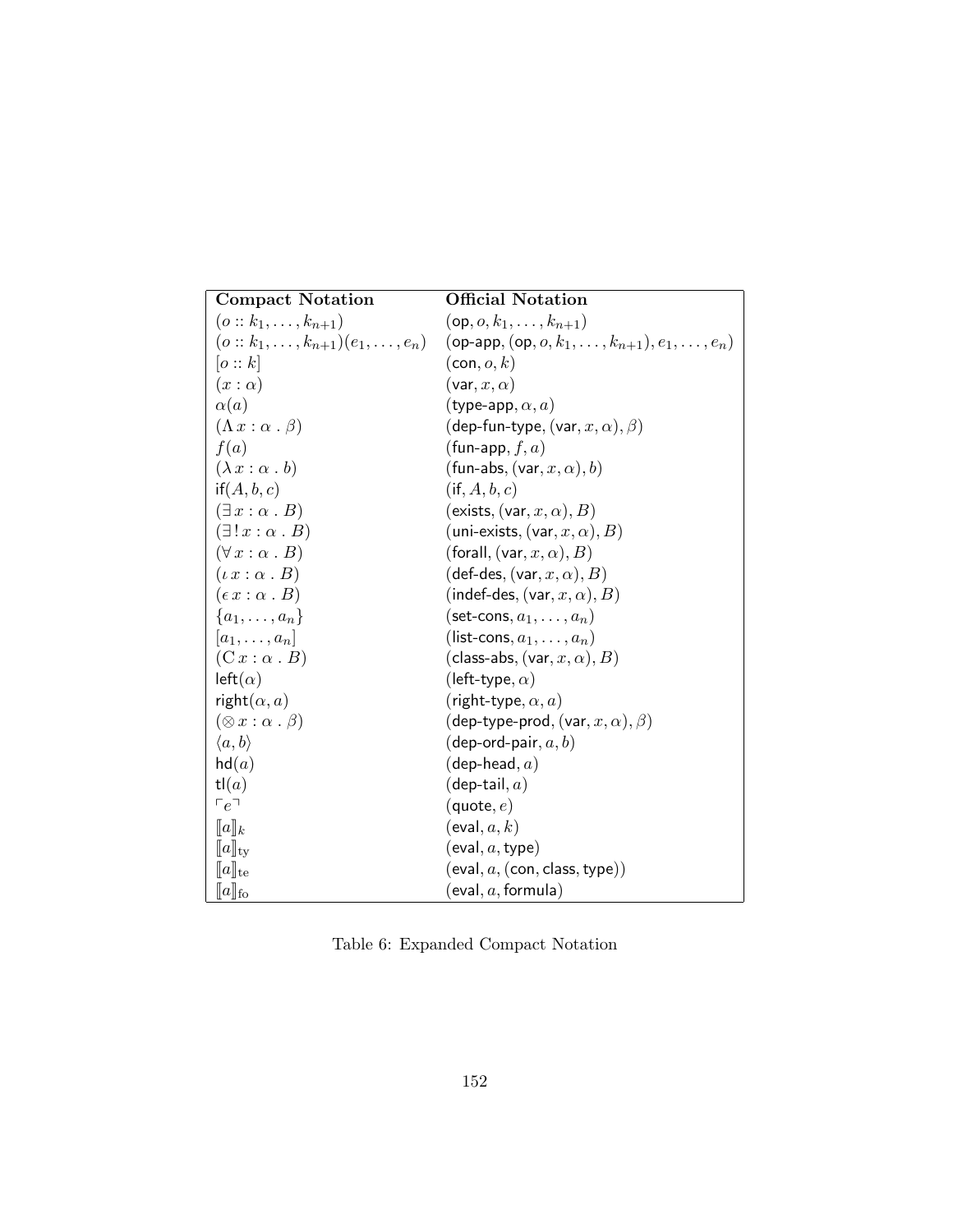- [7] W. M. Farmer. Biform theories in Chiron. In M. Kauers, M. Kerber, R. R. Miner, and W. Windsteiger, editors, Towards Mechanized Mathematical Assistants, volume 4573 of Lecture Notes in Computer Science, pages 66–79. Springer-Verlag, 2007.
- [8] W. M. Farmer. Chiron: A multi-paradigm logic. In R. Matuszewski and A. Zalewska, editors, From Insight to Proof: Festschrift in Honour of Andrzej Trybulec, volume 10(23) of Studies in Logic, Grammar and  $Rhetoric$ , pages 1–19. University of Białystok, 2007.
- [9] W. M. Farmer, J. D. Guttman, and F. J. Thayer. Little theories. In D. Kapur, editor, Automated Deduction—CADE-11, volume 607 of Lecture Notes in Computer Science, pages 567–581. Springer-Verlag, 1992.
- [10] W. M. Farmer and M. von Mohrenschildt. An overview of a Formal Framework for Managing Mathematics. Annals of Mathematics and Artificial Intelligence, 38:165–191, 2003.
- [11] M. J. Gabbay and A. M. Pitts. A new approach to abstract syntax involving binders. Formal Aspects of Computing, 13:341–363, 2002.
- [12] K. Gödel. Über formal unentscheidbare Sätze der Principia Mathematica und verwandter Systeme I. Monatshefte für Mathematik und Physik, 38:173–198, 1931.
- [13] K. Gödel. The Consistency of the Axiom of Choice and the Generalized Continuum Hypothesis with the Axioms of Set Theory, volume 3 of Annals of Mathematical Studies. Princeton University Press, 1940.
- [14] S. Kleene. Introduction to Metamathematics. Van Nostrand, 1952.
- [15] S. Kripke. Outline of a theory of truth. Journal of Philosophy, 72:690– 716, 1975.
- [16] H. Leitgeb. What theories of truth should be like (but cannot be). Philosophy Compass, 2:276–290, 2007.
- [17] E. Mendelson. Introduction to Mathematical Logic. Chapman & Hall/CRC, fourth edition, 1997.
- [18] L. G. Monk. Inference rules using local contexts. Journal of Automated Reasoning, 4:445–462, 1988.